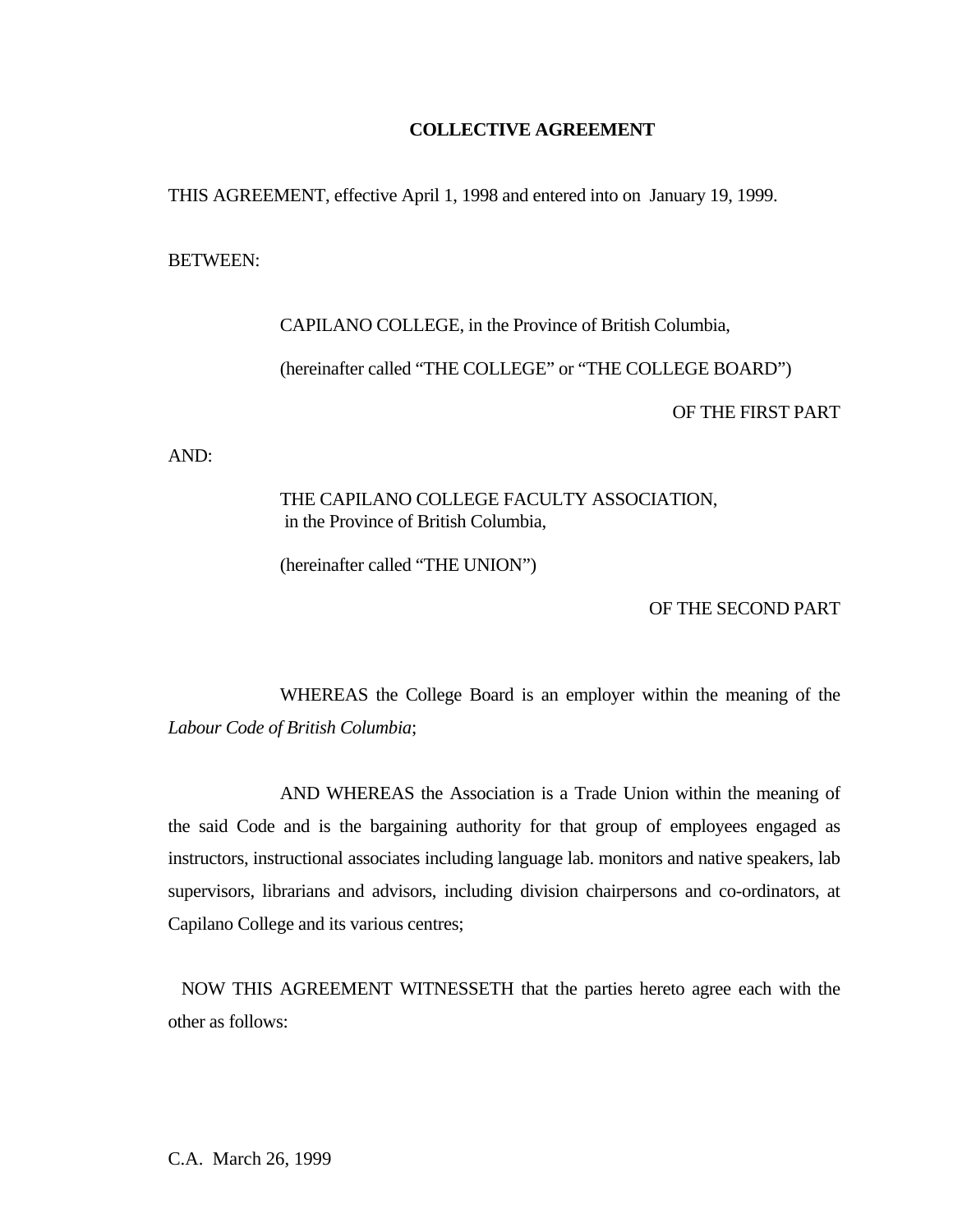# **Article 1 AGREEMENT**

# **1.1 Term and Reopener**

# **\*1.1.1 Term**

 This Agreement shall be binding on the respective parties from April 1, 1998 to March 31, 2001. If no Agreement is reached at the expiration of this Agreement, this Agreement shall remain in force up to the time a strike or lockout commences, or until a new or renewed Agreement is entered into.

## **1.2 Legislation**

Section 50 (2) of the *Labour Relations Code* shall not apply.

## **1.3 Contracts, Existing and Future**

 All faculty contracts signed prior to the signing of this Agreement shall continue in force for the term agreed upon in said contracts. Following signature of this Agreement, all its parts shall apply to such contracts.

## **1.4 Contracting Out**

- **1.4.1** The College Board shall not contract out any of the duties and responsibilities reserved by this Agreement to the bargaining unit, except as herein provided.
- **1.4.2** The parties recognize and agree that there may be special situations or programs which require supplementary or special expertise, and which necessitate the contracting out of work otherwise normally performed within the bargaining unit. In such cases, the contracting out will be undertaken only after discussion and agreement between the parties.
- **1.4.3** For purposes of this article, the parties agree that the duties and responsibilities reserved to the bargaining unit do not include the conducting of non-credit programs except as provided for in 2.3.2 and 6.15. These excluded programs involve learning activities which do not fall, by nature of objectives or depth of content, within the area of post-secondary programs offered by the Academic and Career/Vocational Divisions of the College.
- **1.4.4** Once annually, the College shall provide the Union with information on all subleasing or renting of space. Such information shall include anticipated subleasing or renting as known at the time of the report.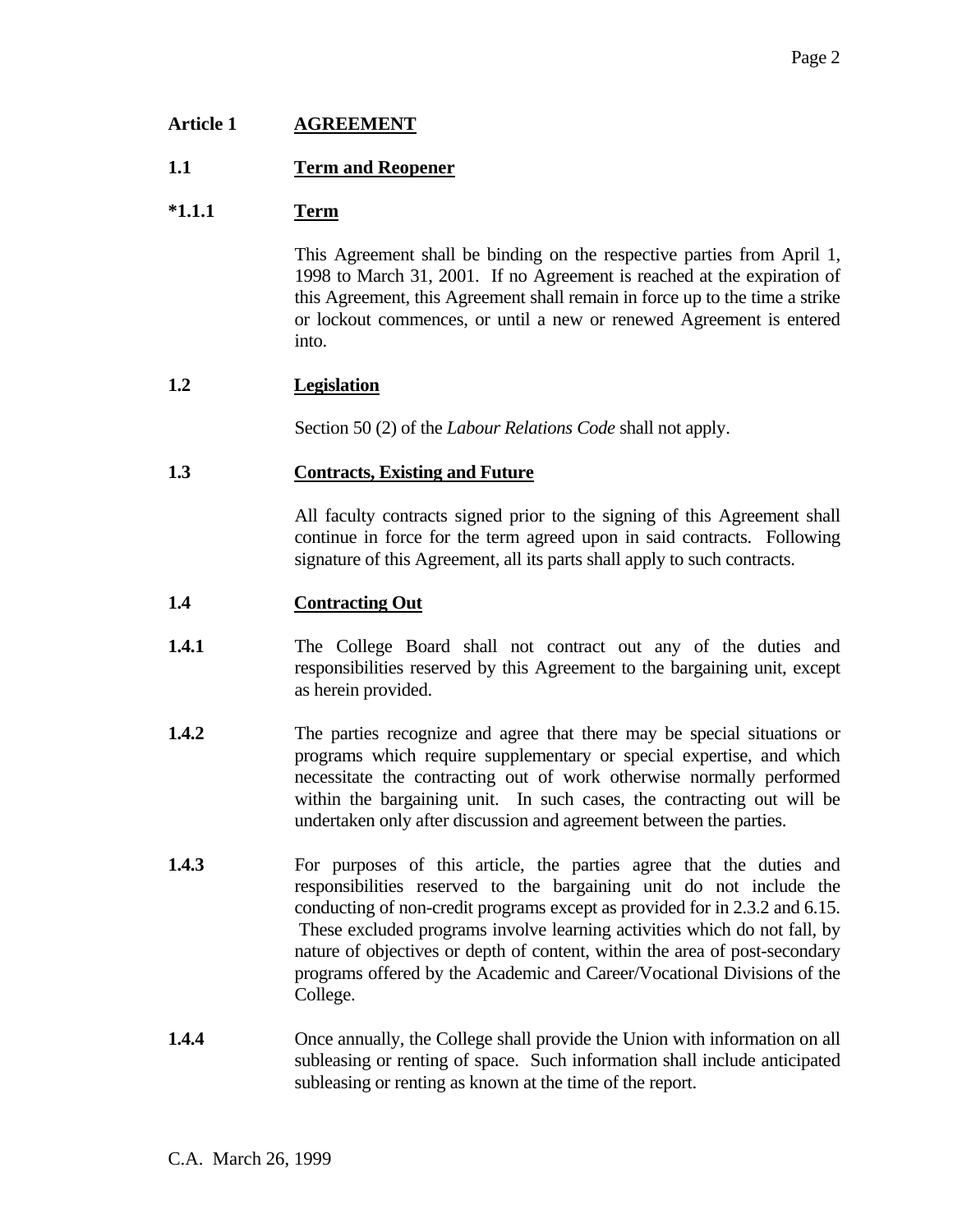# **1.5 Date of Contract**

 Notwithstanding the provisions of 1.1.1 above, where this Agreement contains terms and conditions which are changed from those contained in the prior Agreement, such terms and conditions shall become effective on **January 1, 1999**, except where such changes are effective on the dates indicated in the particular article.

**1.5.1 The amount allocated to employees under Paid Educational Leaves** (Article 10.4) shall be in accordance with the contract provisions in effect when the proposal was received and approved.

# **1.6 File Information Release**

- **1.6.1** The College shall not release information contained within individual personnel or evaluation files without the written authority of the individual employee. In the case of information, the release of which is necessary to obtain bank loans and mortgages, the employee may provide the College with prior written authorization for such release.
- **1.6.2** Nothing in the above provision shall restrict the College in furtherance of the proper administration of this Agreement or in the reasonable and proper conduct of the College's affairs, and shall include, but not be limited to, the supply of statistical data to the Ministry of Education or other government bodies to which it is accountable and the supply of information to other educational institutions.

# **1.7 Administrators Teaching**

- **1.7.1** Administrators may be assigned instructional duties with the following provisions:
- 1.7.1.1 functional areas must have received their budgeted section allocations for the coming year prior to an administrator teaching proposal being made;
- 1.7.1.2 work that would otherwise be assigned within the bargaining unit may not be assigned to an administrator;
- 1.7.1.3 such assignments shall be made in accordance with the provisions of article 6.7.2.5 without the participation of the administrator in the consultative process;
- 1.7.1.4 administrator's instructional qualifications shall be assessed through a search like process which, to the extent possible, will parallel that used for the hiring of instructional faculty;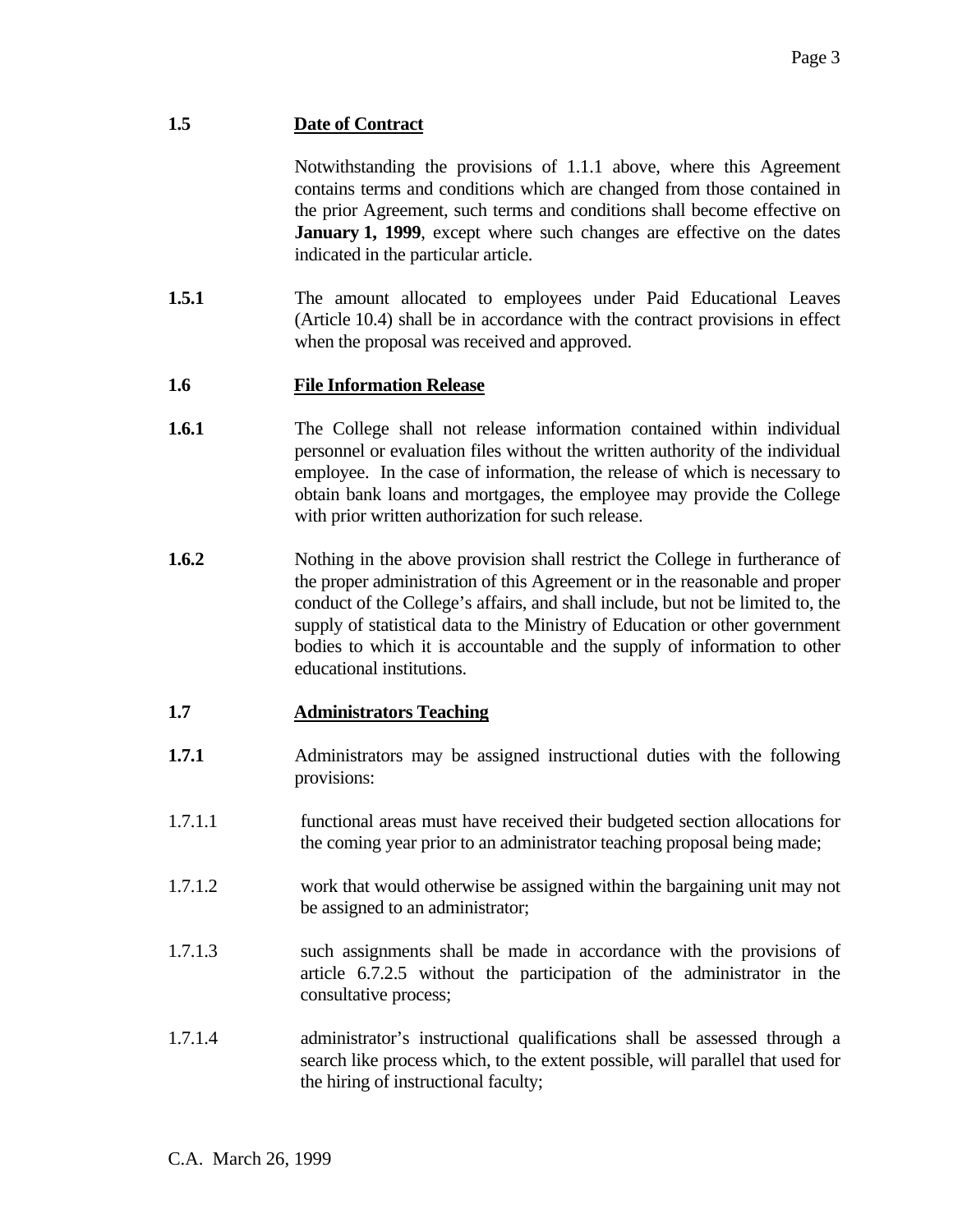| 1.7.1.5 | administrators holding instructional assignments shall be evaluated for  |
|---------|--------------------------------------------------------------------------|
|         | those assignments in accordance with article 11.5 and recommendations of |
|         | the evaluation committee shall be forwarded to the Union;                |

## 1.7.1.6 such assignments shall not constitute contracting out as contemplated under article 1.4 of the collective agreement;

- 1.7.1.7 such assignments shall not carry remuneration or benefits beyond the release from an equivalent amount of administrator duties. Such release is at the discretion of the College.
- 1.7.1.8 instructional assignments to administrators will only occur after discussion and agreement between the Union and the College. The union will not unreasonably withhold its agreement to such assignments.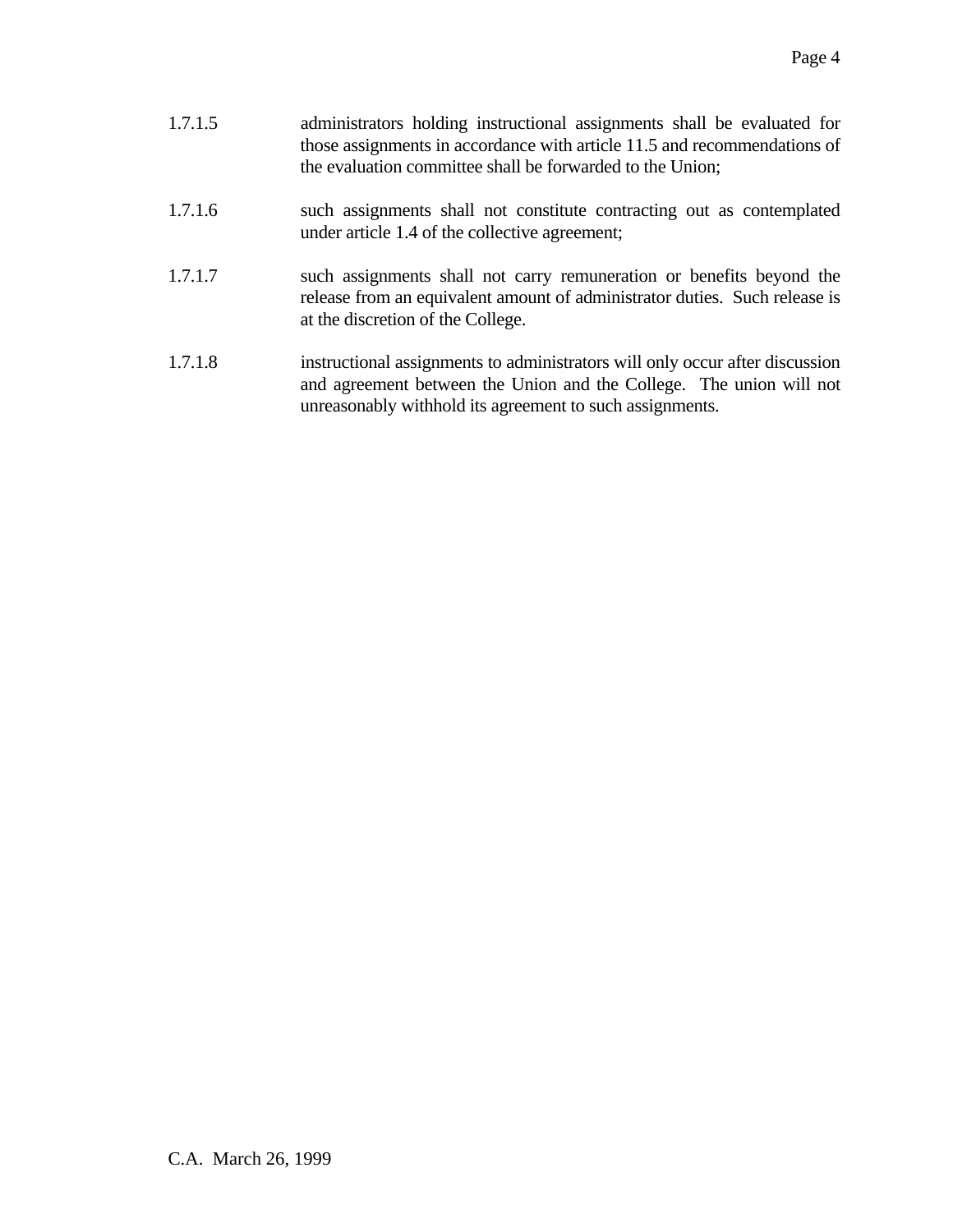| <b>Article 2</b> | <b>GENERAL</b>                                                                                                         |  |
|------------------|------------------------------------------------------------------------------------------------------------------------|--|
|                  | For purposes of this Agreement, the following shall apply:                                                             |  |
| 2.1              | <b>Parties to Contract</b>                                                                                             |  |
| 2.1.1            | <b>Regular Employee</b>                                                                                                |  |
|                  | A regular employee is an employee appointed to one of the terms defined<br>in $11.4.1$ and $11.4.2$ of this Agreement. |  |

## **2.1.2 Regular Full-time Employee**

- 2.1.2.1 A regular full-time employee (RFT) shall be employed at a full duty load of 8 instructional sections or the equivalent, over an academic year, but may opt for a duty load pursuant to Article 2.1.2.3.1
- 2.1.2.2 Where a regular full-time employee is entitled, having received a satisfactory evaluation, to a renewal of his/her RFT appointment, such renewal must be for a full duty load assignment unless the Reduction Sequence in 11.8 is employed.

# **\*2.1.2.3 Underloads**

2.1.2.3.1 Less than a full duty load may be assigned on a basis agreed between the employee, the Co-ordinator and the Dean. Except as provided in article 2.1.2.3.2, less than a full duty load cannot be assigned for more than two consecutive academic years. Release time provided under 10.5.4 is part of a duty load for the purposes of this clause. (See Article 2.8)

# **2.1.2.3.2 Primary Care Giver Underload**

 Less than a full duty load may be assigned for up to three consecutive academic years following the birth of an employee's child. Such assignment is only available to the child's primary care giver.

## **\*2.1.2.4 Change in Status from RFT to RPT**

2.1.2.4.1 With the permission of the Union and the College, an RFT employee may convert his/her status to RPT at an appointment level agreed to in writing by the employee, the Co-ordinator and the Dean. The reduction to RPT status must not result in an RPT position with an appointment level below four (4) sections. (See Article 2.8)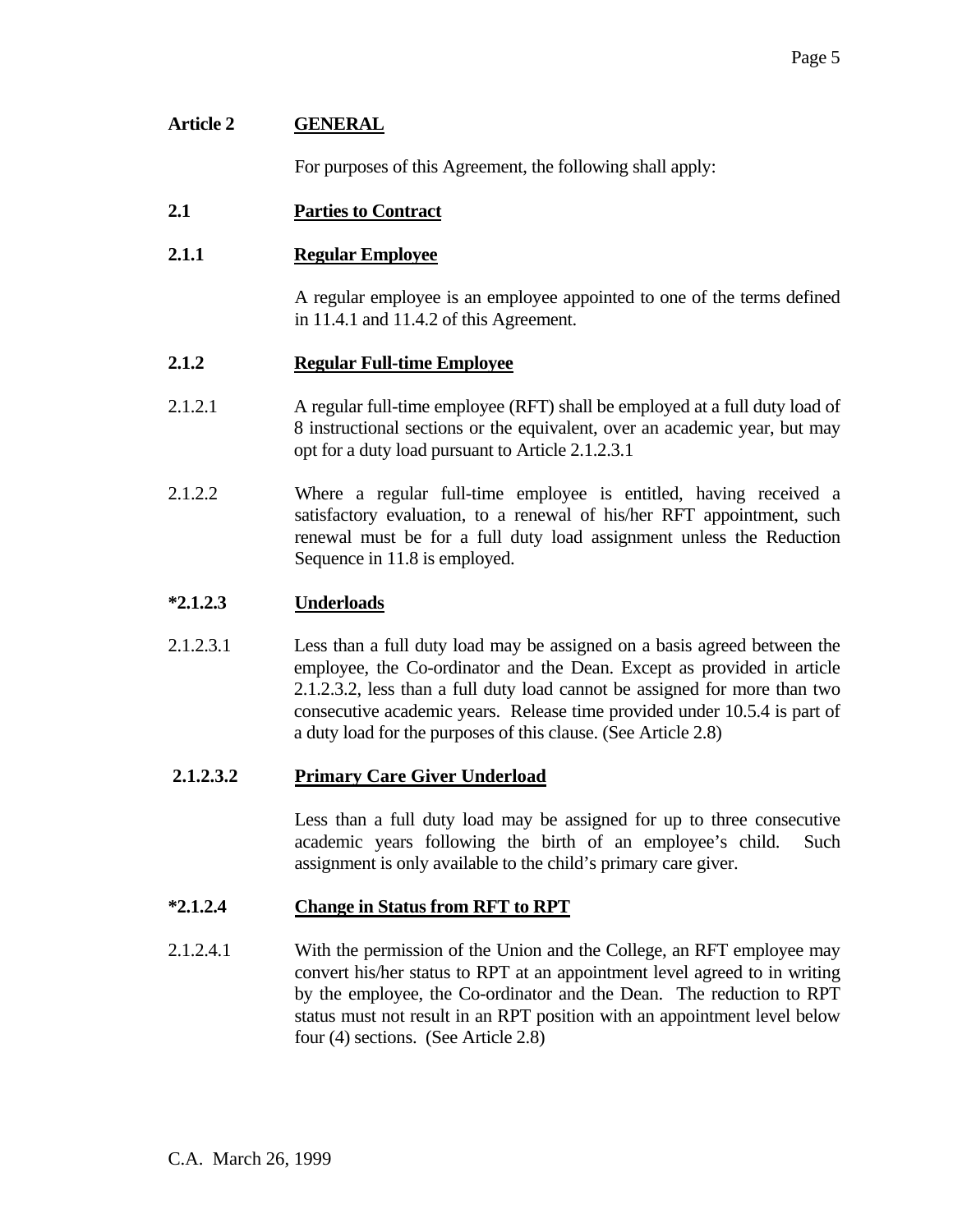2.1.2.4.2 An RFT employee who is approaching retirement, and who has had his/her appointment status converted to RPT under Article 2.1.2.2, shall continue to be considered an RFT employee for the purposes of Article 11.8.4.1.2. (See Article 2.8)

# **2.1.3 Regular Part-time Employee**

- 2.1.3.1 A regular part-time employee (RPT) shall be employed for a minimum of one half of a full duty load over an academic year. Less than this minimum duty load may be assigned on a basis agreed between the employee, the Co-ordinator and the Dean. A duty load less than the regularized level of an RPT cannot be assigned for more than two consecutive academic years (see Article 2.8).
- 2.1.3.2 Where a regular part-time employee is entitled, having received a satisfactory evaluation, to a renewal of his/her RPT appointment, such renewal must be for his/her existing commitment level, unless the Regularization process in 11.7.1.1 or the Reduction Sequence in 11.8, is employed.
- 2.1.3.3 The parties agree that the College is under no obligation to renew RPT appointments for more than the minimum number of sections detailed above.
- 2.1.3.4 With the permission of the Union and the College, an RPT employee may reduce his/her status to a lower appointment level agreed to in writing by the employee, the Co-ordinator and the Dean. The reduction must not result in an RPT position with an appointment level below four (4) sections. (See Article 2.8)

## **2.1.4 Regular Limited Term Employee (see Article 2.8)**

- 2.1.4.1 Subject to the provisions of 11.4, a Regular Appointment, not to be governed by 11.4.1 and 11.8, may be made for the purpose of replacing an employee who has been granted a leave of absence for one year or longer, or who has been reassigned to duties in another functional area within the College. Such Regular Limited Term appointments shall not be unreasonably withheld.
- 2.1.4.1.1 In exceptional circumstances where a programme or department requires unusual skills, credentials or experience on the part of faculty (e.g. a post baccalaureate programme), a Regular Limited Term appointment may be created with a term workload of one section or more. Such Regular Limited Term appointments shall not be unreasonably withheld.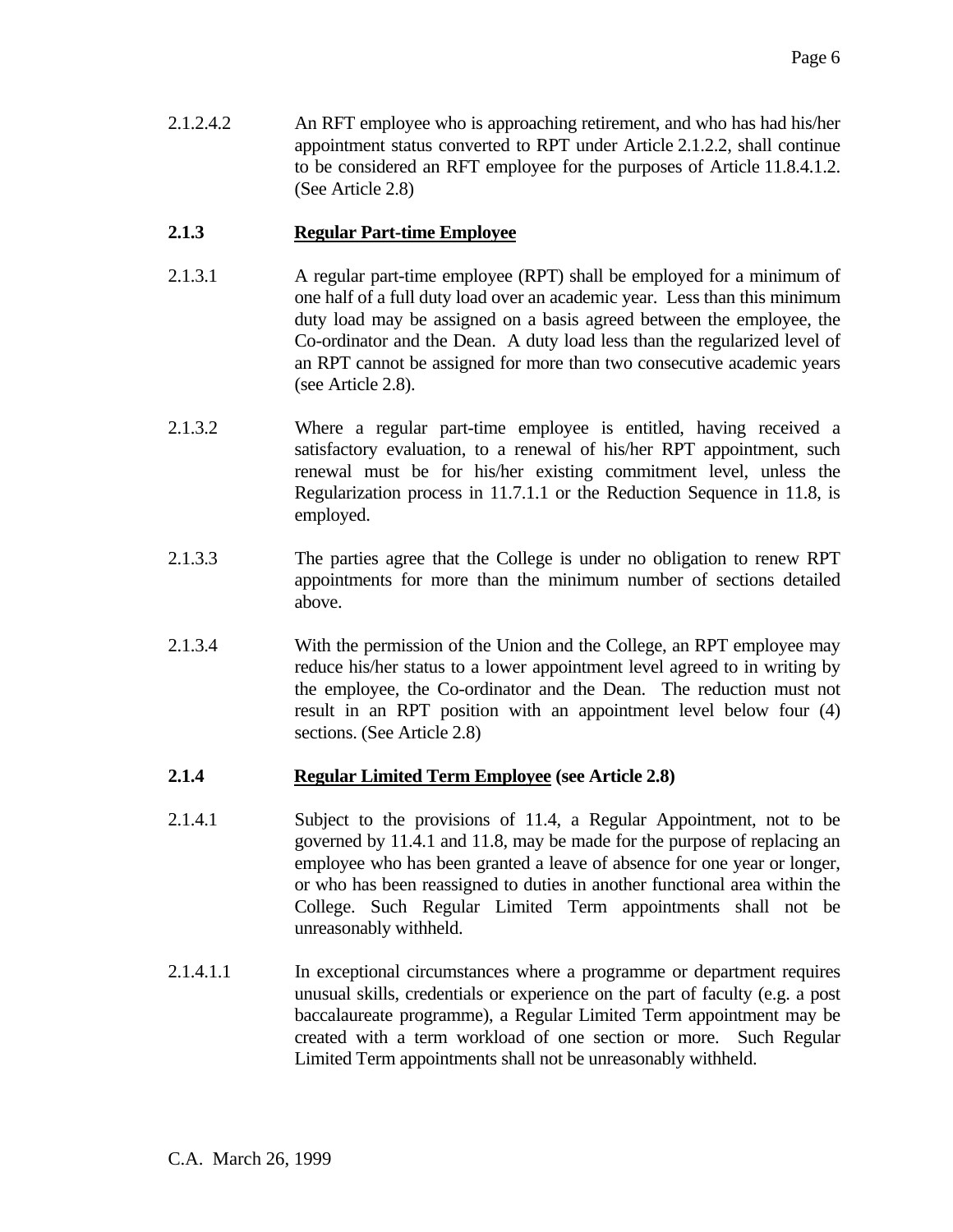- 2.1.4.2 Appointments made pursuant to this article are recognized as being for a limited term, the expiry of which is not subject to grievance.
- \*2.1.4.2.1 Where a regular limited term (RLT) position carries more sections than are available to existing RPT employees, an RPT employee who has the required subject competency and/or qualifications shall be offered the RLT position.
- 2.1.4.2.2 In the event that an RPT position is vacated by the operation of 2.1.4.2.1, an additional RLT position, with the same number of sections as the vacated RPT position, shall be created for the duration of the RLT position created under 2.1.4.2.1.
- 2.1.4.2.3 At the option of the functional area, and with the approval of the Dean, an RLT position which is not automatically filled by an RPT employee shall be filled after consideration of existing non-regular employees only. If the position cannot be filled in this way, the normal search and selection processes shall obtain.
- 2.1.4.2.4 Any RLT employee who has vacated an RPT position for the purpose of assuming an RLT position is entitled upon the expiration of the RLT position to revert to his/her original RPT status. Any non-regular employee who has filled an RLT position is likewise entitled to revert to non-regular status upon the expiry of the RLT position.
- 2.1.4.2.5 If an RPT position is not reassumed as a consequence of 2.1.4.2.4, the resulting RPT vacancy shall be filled by the normal search and selection processes.
- 2.1.4.2.6 See also 11.4.2.
- **2.1.5 Non-regular Employee**
- 2.1.5.1 A non-regular employee is one appointed to an appointment of employment pursuant to 11.4.3 of this Agreement.
- 2.1.5.2 At the option of the functional area and with the approval of the Dean, the search process to fill a vacant regular position shall first consider only those non-regular employees who have rights to a reappointment and who also have the required subject competency and/or qualifications for the position. If the position is not filled by this search, then the normal search and selection processes shall obtain. The Dean's approval as above mentioned shall not unreasonably be withheld.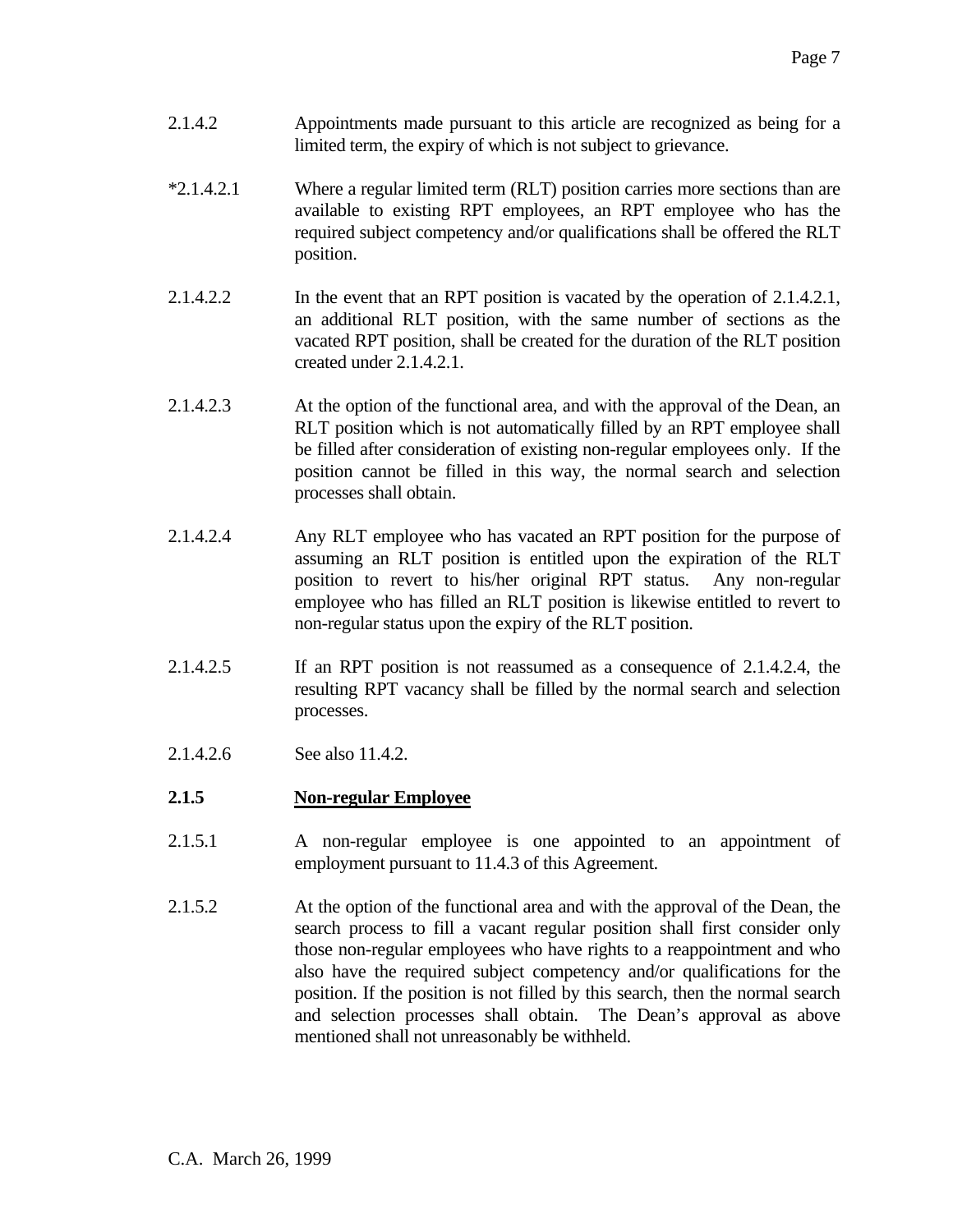# **2.1.6 Auxiliary Employee**

- 2.1.6.1 An Auxiliary Employee is a member of the bargaining unit employed exclusively for the purposes of substitution for another employee for reasons of illness or other short-term emergency circumstances mutually agreed on between the Union and the College. The auxiliary employee's appointment shall run no longer than the end of the term in which the employee is appointed.
- 2.1.6.2 Auxiliary employees are paid an hourly rate at Step 14 pursuant to Article 7.
- 2.1.6.3 Normal processes of appointment, evaluation and reappointment are not required for auxiliary employees.

# **2.1.7 Dean**

2.1.7.1 Where the term "Dean" is used in the following specific articles, it shall be deemed to mean only an instructional Vice President, appropriate Dean or a person specifically designated by the Vice President or Dean to deal with specific situations:

| 2.1.2 | 6.8.9 | 8.3    |
|-------|-------|--------|
| 2.1.3 | 6.10  | 8.4    |
| 2.1.4 | 6.11  | 10.5.2 |
| 5.6   | 6.12  | 11.1   |
| 6.2.2 | 6.15  | 11.3   |
| 6.4   | 7.4   | 11.4   |
| 6.7   | 7.6   | 11.6   |
| 6.8.3 | 8.2   | 11.7   |

- 2.1.7.2 Where the term "appropriate Dean" is used in 11.5.3.7, it shall be deemed to include the instructional Vice President, appropriate Dean or the College Librarian for the job classification described in 6.5 or for special appointees within the Media Centre.
- 2.1.7.3 Where the term "Vice President" is used in any provision of this Agreement not listed in 2.1.7.1 above, it shall be deemed to mean and include the President, appropriate Vice President, or other administrator not in the bargaining unit, as the context may require.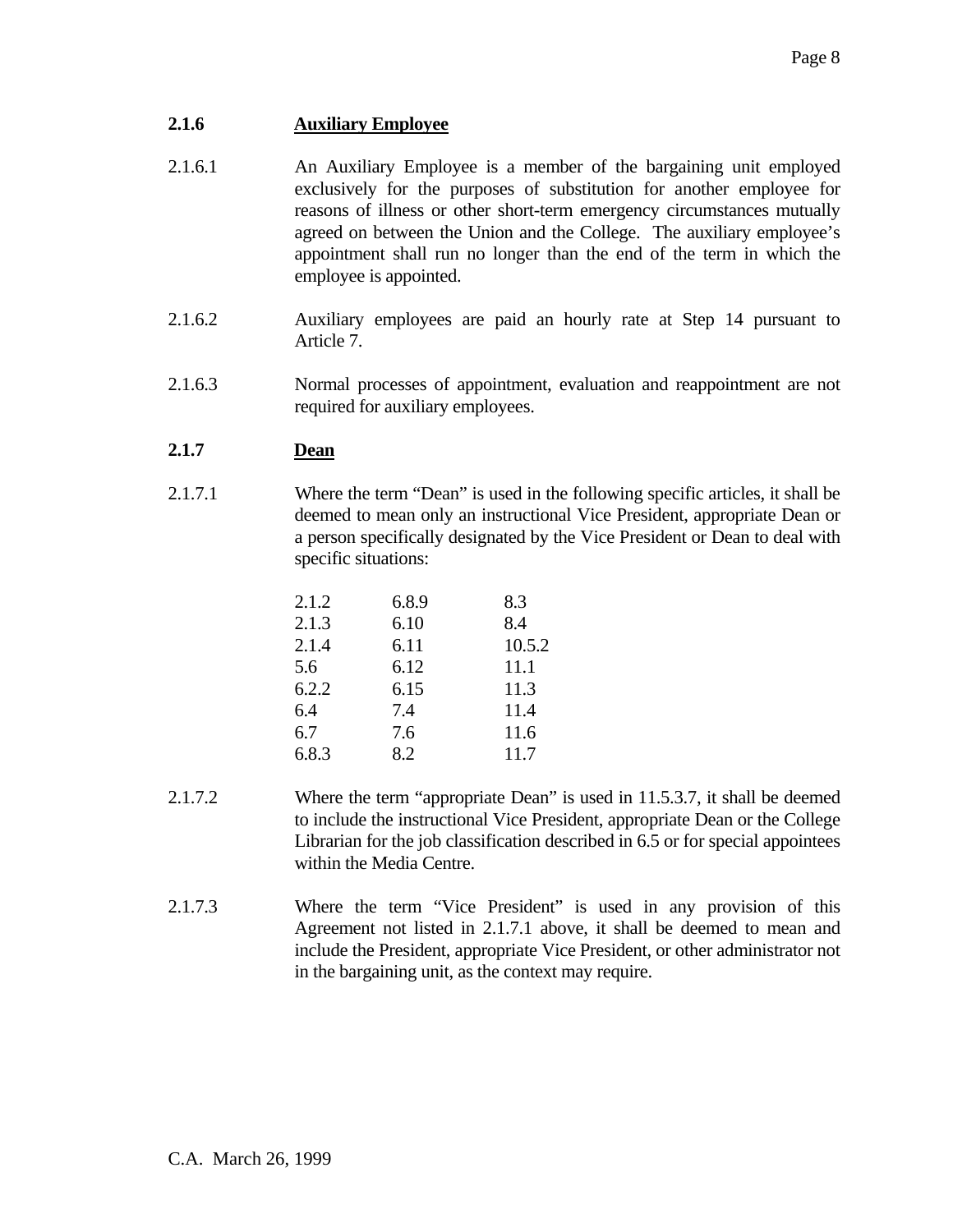## **2.1.8 Employer**

 It is understood and agreed that for all purposes of this Agreement the Board of Capilano College is the Employer of all Capilano College employees.

## **2.1.9 Management**

 It is understood and agreed that for all purposes of this Agreement the Management of the College shall be deemed to mean the Board of Capilano College collectively, and any and all of the duly appointed administrators outside of the Union's bargaining unit.

### **2.2 Union Representatives, Recognition of**

 The College shall recognize the members of the Union Executive, Stewards, members of the Mediation Committee (5.2.2), and all persons authorized to act on behalf of the Union and shall not discriminate against those persons for carrying out duties proper to those positions in a lawful manner.

### **2.3 Extension Programmes and Services**

- 2.3.1 Save and except as provided for in 2.3.2 and 6.15 this Agreement does not apply within Extension Programmes and Services to any person receiving an honorarium from the College for services rendered within Extension Programmes and Services.
- 2.3.2 Notwithstanding the above, and recognizing that Extension Programmes and Services courses, programs and activities form part of the College curriculum, the College and the Union agree to the following operating principles:
- 2.3.2.1 Extension Programmes and Services courses, programs and activities form part of the college curriculum and as such are subject to constraints, responsibilities, time lines, review, and standards consistent with those applied to the credit curriculum of the college. The College undertakes to provide a standard of administrative and instructional support consistent with that provided for other offerings of the College.
- 2.3.2.2 Those activities designated as Extension Programmes and Services which are related to the disciplines within bargaining unit work must undergo an approval process to ensure course quality and to ensure that such activities do not duplicate or supplant existing courses which compose bargaining unit work. Activities will be vetted by instructional areas and will be subject to recommendation by the Educational Council or its successor.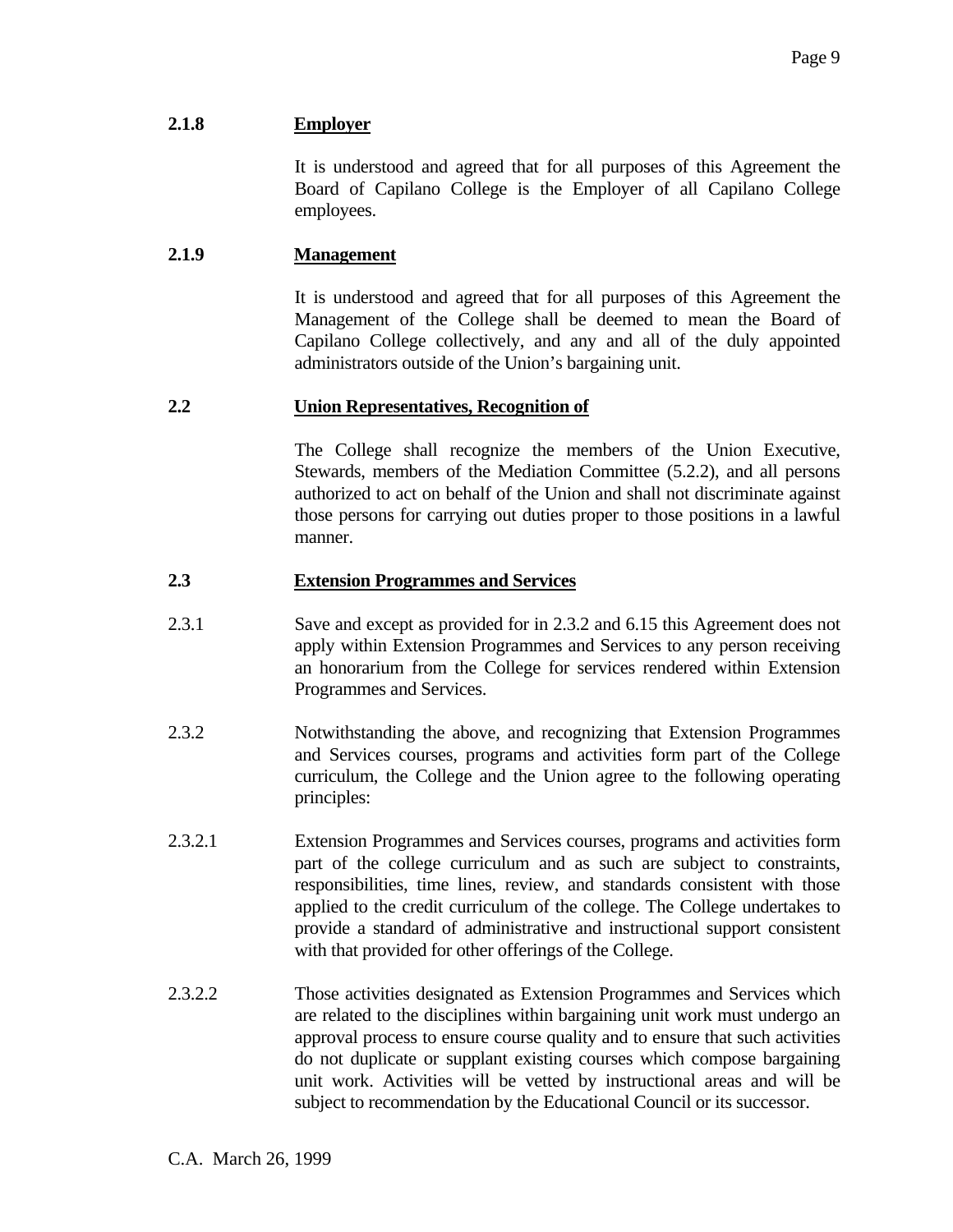- 2.3.2.3 For Extension Programmes and Services activities which are related to the disciplines within the bargaining unit work, the processes of staffing and assignment of duties shall be consistent with the processes specified in 11.3 and 6.8 respectively. The procedures for selection of instructors shall be consistent with that which is applicable to other offerings of the College.
- 2.3.2.4 The evaluation of instructors of Extension Programmes and Services activities which are related to the disciplines within bargaining unit work shall be consistent with the criteria in 11.5.2. Evaluations of Extension Programmes and Services instructors shall have effect only with respect to reappointment to Extension Programmes and Services activities.

# **2.4 Terms and Interpretation**

## **2.4.1 Terms**

 Except where specific definitions of words, terms or phrases are expressly provided within the specific provisions of this Agreement, the following definitions shall be used to establish the intent and meaning of the language of this Agreement:

 *"academic year"* - shall be defined as the period from August 1st to the following July 31st.

 *"agreement"* - means the entirety of the current collective agreement entered into between the Union and the College, including the appendices and any alteration or amendment which may from time to time be mutually agreed to by the parties and specifically incorporated into the Agreement.

 *"appointment"* - a commitment by the College to employ an individual in a position. The outcome of an appointment is that an employee occupies or continues to occupy a position as a result of Articles 11.3, 11.4 and 11.5 (Faculty Appointments, Appointments, and Evaluation Procedures)

 *"approaching retirement"* - means an employee with ten (10) full time equivalent years' experience in the British Columbia community college system and who is age 55 or older.

 *"assignments"* - means the workload assigned to an employee measured in sections or section equivalencies.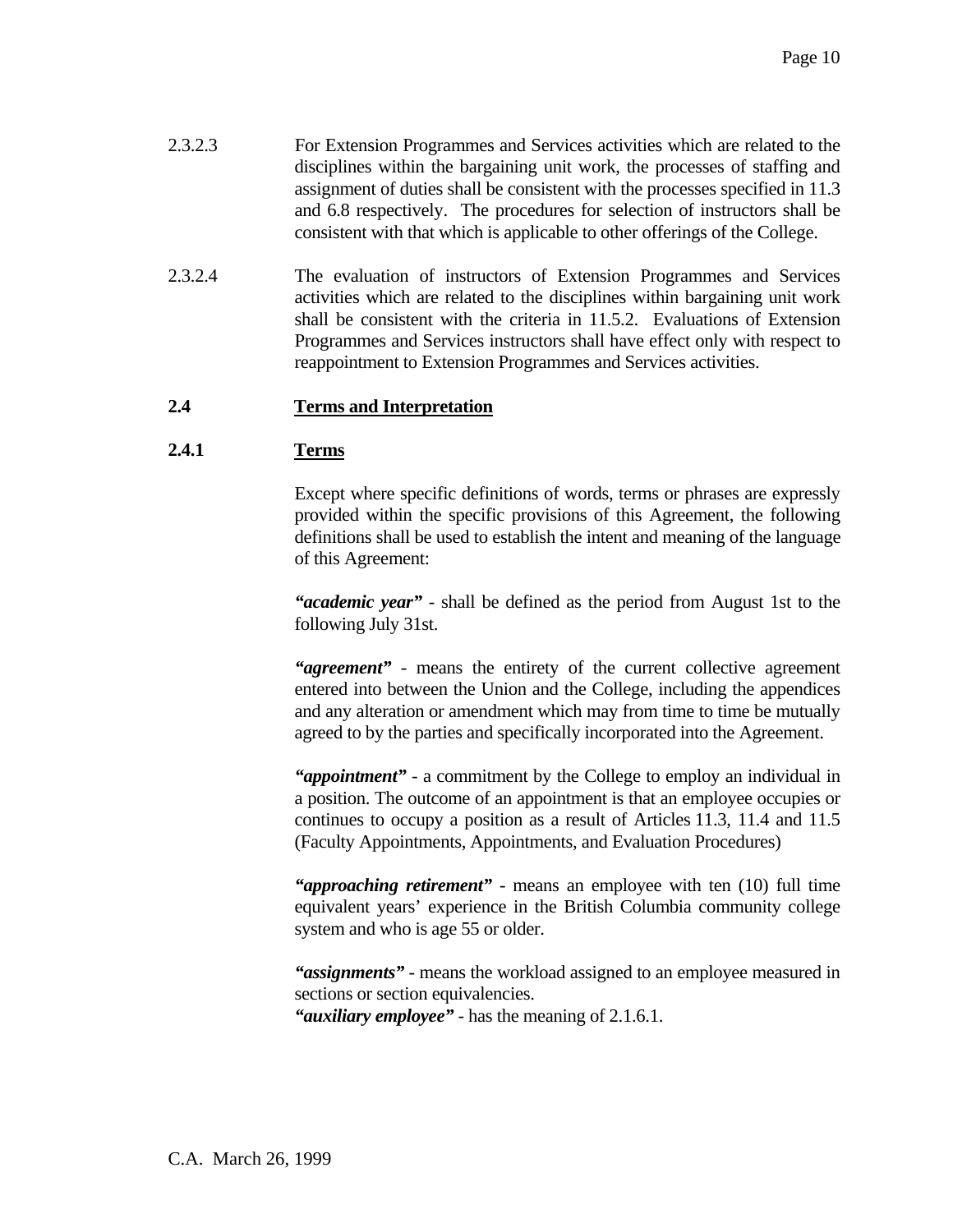*"commitment level"* - for regular employees "commitment level" means the minimum assignment to be given on an ongoing basis each academic year, unless altered through the use of Articles 11.5, 11.6, 11.7 or 11.8 (Evaluation, Termination and Suspension, Regularization and Reduction).

 *"department consultation"* - means consultation by the Co-ordinator of a functional area with the members of that functional area in order to achieve a consensus from those members.

 *"discharge or dismissal"* - means the bringing to an end of employment for disciplinary reasons.

 *"employee"* - means only those employees of the College who are within the scope of the bargaining unit as described in Article 3.1 including any non-regular employee not currently assigned who has reappointment rights. An employee does not cease to be an employee by virtue of being on any authorized leave under this Agreement.

 *"Extension Programmes and Services"* - is the successor term to define that part of the College's operation previously known as "Community Education."

 *"full duty load"* - means eight (8) instructional sections, or the equivalent, over an academic year.

 *"instructional term"* or *"academic term"* - means the time from the first day of regularly-scheduled classes to the day final grades are due, a period not to exceed sixteen weeks. This period may be extended by the Dean for the purposes of submission of final grades.

 *"position"* - a job or amount of work being performed, or expected to be performed, by an employee. A position is qualified by status (Auxiliary, Non-regular, or Regular), classification (see Article 6), commitment level, and functional area. A position occupied by an employee does not necessarily cease to exist as a result of that employee ceasing to have an employment relationship with the College.

 *"present"* - means a state of being of a fact or circumstance which existed at the time of execution of the Agreement.

 *"programs"* - an organized and distinct group of related courses.

 *"regular employee"* - has the meaning of 2.1.1.

 *"regular full-time employee" (RFT)* - means a regular employee with a commitment level of a full duty load.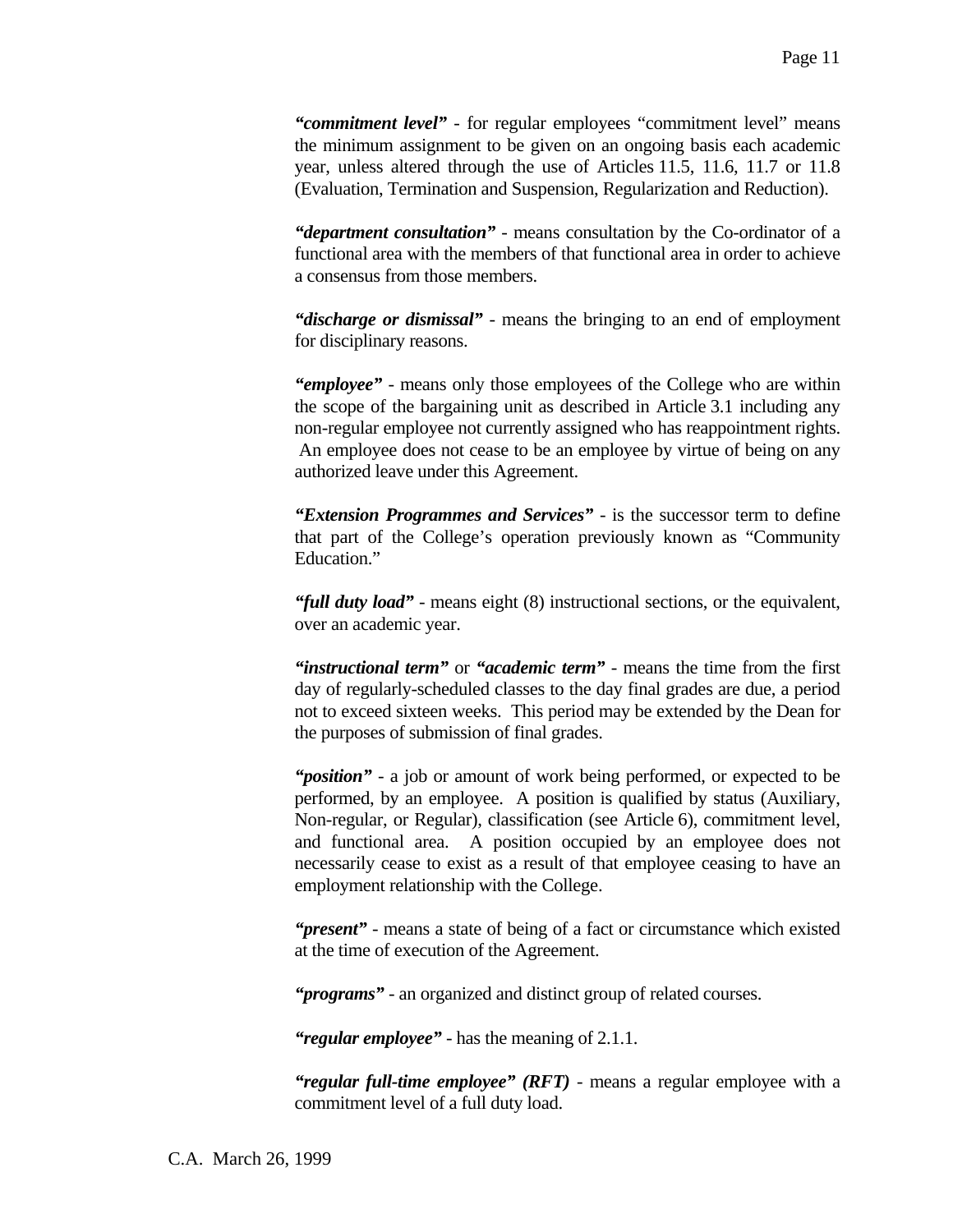*"regular limited term employee" (RLT)* - means a regular employee appointed to a regular limited term appointment as described in Articles 2.1.4 and 11.4.2. Regular limited term employees are either fulltime (RLTFT) or part-time (RLTPT).

 *"regular part-time employee" (RPT)* - means a regular employee with a minimum commitment level of one half of a full duty load, but less than a full duty load, over an academic year.

 *"regularization"* - has the meaning of 11.7.

 *"retiree"* - means a recipient of a pension under the *College Pension Act* who was previously employed by Capilano College, or a former employee of Capilano College, with a minimum period of employment at the College of ten (10) FTE years, who has retired from work.

 *"satisfactory evaluation"* - means an evaluation without extension of probation, alerting and guidance, non-renewal of contract, or termination.

 *"sub-administrator"* - shall mean the members of the bargaining unit who serve as Co-ordinators.

 *"suspension"* - means the temporary removal of an employee from active employment for disciplinary reasons.

 *"non-regular employee"* - has the meaning of 2.1.5.1.

 *"working days"* - where this phrase is used to designate a time span for purposes of giving a notice, or relative to specific action or a required response by the parties to the Agreement, it shall be taken to intend the exclusion of calendar weekends and all statutory holidays included in 9.2.

### **2.4.2 Interpretation**

 Where no specific definition of a word, term or phrase is expressly provided in this Agreement, such word, term, or phrase shall be interpreted objectively, not subjectively, and according to common and normal grammatical usage.

### **2.5 Collegial Model**

2.5.1 The College supports a collegial model of administration which encourages decisions to be made by appropriate functional areas. The College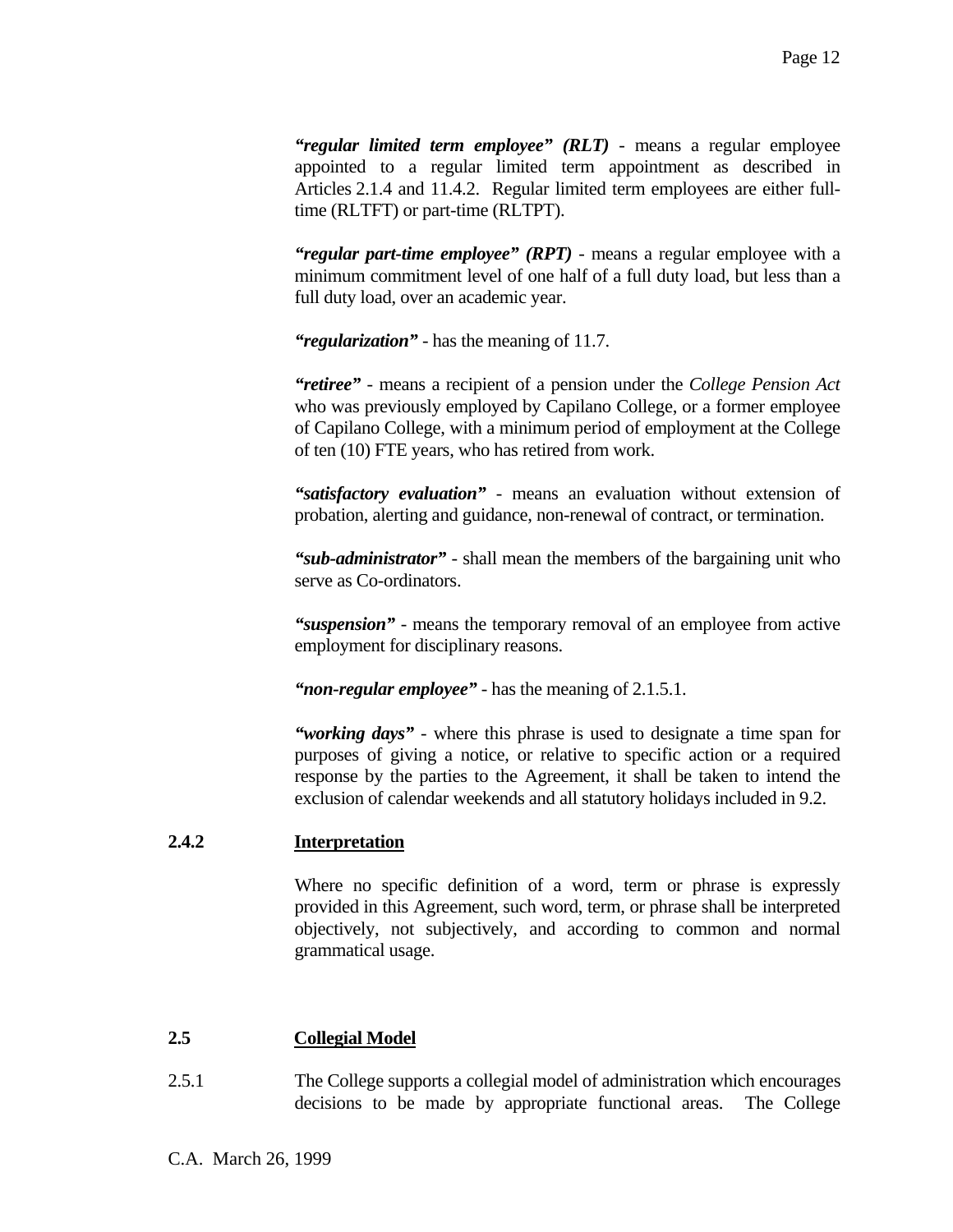supports a sub-administrative structure of co-ordinator positions to facilitate effective decision making at the functional area level and to enable the views of faculty to be known and considered with respect to educational policies and practices, and decisions made by the College.

- 2.5.2 The College endorses a collegial working environment whereby faculty and management personnel endeavour to work collectively to serve the overall best interest and needs of the College Community. Therefore, the College shall fund a reasonable number of sub-administrative release sections for co-ordination to be assigned pursuant to article 11.1 in order that a collegial working environment be facilitated and that the duties and responsibilities of co-ordinators, as set out in article 6.7 and other applicable articles, be properly discharged.
- 2.5.3 The Vice President and Deans shall consult with a functional area through the Co-ordinator of the functional area.

### **2.6 The "Consultative Process"**

- 2.6.1 Where the "consultative process" is referred to in this Agreement, it shall be understood to mean the following process:
- 2.6.1.1 A meeting to consult, to discuss and, where possible to resolve, the issue for which the meeting is called. The announcement of that meeting shall be issued to all who have a right to attend the meeting.
- 2.6.1.2 Should an employee be unable to attend the meeting, the co-ordinator and the employee may consult on the issue in advance of the meeting.
- 2.6.1.3 The results of the meeting will be communicated to the appropriate Dean.

### **2.7 Professional Representation**

 The Capilano College Union is recognized as having an interest in the professional lives of its members.

### **2.8 Decision Making Model**

- 2.8.1 This model applies only to those decisions and determinations listed in tables 1 and 2 below. Other decisions or determinations may be added to these tables by agreement of the Joint Standing Committee.
- 2.8.1.1 This model is predicated upon a belief that indicated recommending bodies are usually best positioned and qualified to make the following decisions and determinations. It is in the interests of both parties to ensure a timely process for making fair and reasoned decisions that are in accordance with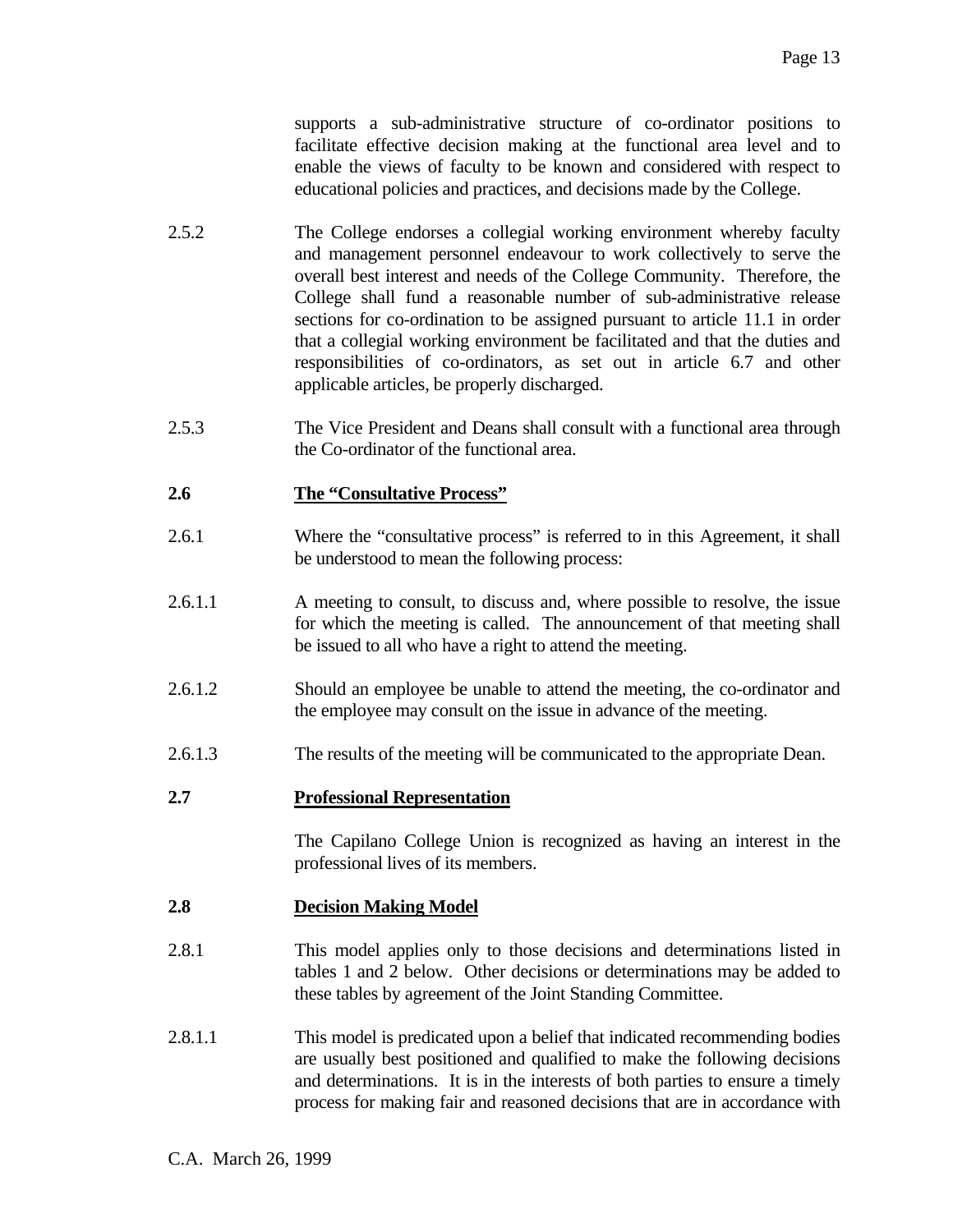statutory obligations, collective agreements, and established College policies.

### **2.8.2 Decisions**

- 2.8.2.1 Recommendations of a functional area, co-ordinator or a committee created under the collective agreement shall become binding decisions unless the appropriate administrator intervenes to refuse them. It is the responsibility of the functional area, co-ordinator or committee to notify the appropriate administrator of the decision in a timely fashion. The default recommendation shall indicate the date of the decision, the date of expected implementation, and the date the notice was forwarded to the appropriate Dean. The appropriate administrator may intervene in a timely fashion to refuse such a recommendation only if s/he determines that the recommendation is contrary to one, or more, of the following:
	- 1. the collective agreements
	- 2. established College policies
	- 3. established functional area policies (see 2.8.2.7.8.1)
	- 4. established functional area budgets
	- 5. College statutory obligations
	- 6. time tabling requirements
	- 7. space/facility/equipment limitations
	- 8. essential program requirements
	- 9. competency requirements
	- 10. established committee policies (see table 1 below for committees)

 In addition to the above criteria, the appropriate administrator may also act without a recommendation when such a recommendation is not available, or cannot be available, in a timely manner.

 The appropriate administrator may also refuse a recommendation of a functional area, co-ordinator or committee if he/she believes it to be unreasonable.

 In this Article, a timely fashion is one that, as applicable, allows a sufficient period of time for the administrator to review the recommendation and, if necessary, refuse it before the recommendation is implemented, while ensuring that the operational needs of the College are met, or that allows the functional area, co-ordinator, or committee to proceed to implement the recommendation within a reasonable time period in order to meet the operational needs of the College.

2.8.2.2 Functional areas with six, or fewer, members shall not have access to this decision making model for those decisions identified by asterisks in Table 1 below.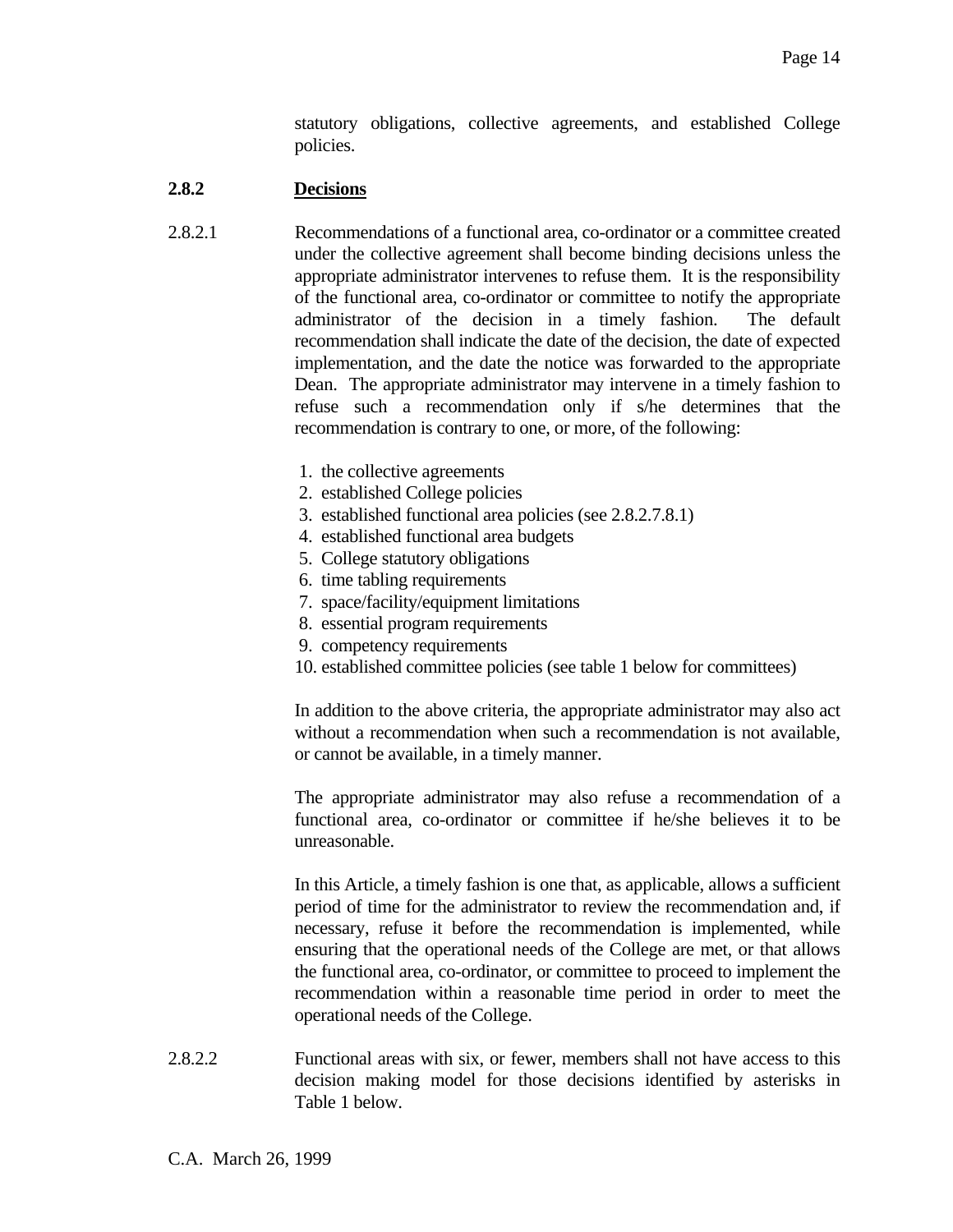- 2.8.2.3 For the purposes of Article 2.8, established College Policies may only be created or changed after full consultation under the collective agreement.
- 2.8.2.4 Functional area policies may only be created or changed by the functional area after full consultation with the appropriate administrator.

# **2.8.2.5 Table 1: Decisions**

| <b>Recommendation Concerning</b>                                | <b>Recommending Body</b>         |
|-----------------------------------------------------------------|----------------------------------|
| <b>Challenge Decision</b>                                       | <b>Challenge Committee</b>       |
| <b>Course Cancellation Allowance</b>                            | Co-ordinator                     |
| <b>Course Outlines</b>                                          | Co-ordinator                     |
| Number of Different Preparations                                | Co-ordinator                     |
| <b>Office Hour Scheduling</b>                                   | Co-ordinator                     |
| <b>Posting Content</b>                                          | Co-ordinator                     |
| Search Committee Est.                                           | Co-ordinator                     |
| Student Overload Comp.                                          | Co-ordinator                     |
| <b>Vacation Scheduling</b>                                      | Co-ordinator                     |
| <b>Waiver of Hour Restrictions</b>                              | Co-ordinator                     |
| <b>Workload Averaging</b>                                       | Co-ordinator                     |
| <b>Committee Policy Creation and Changes</b>                    | Committees (per Table 1)         |
| <b>Workload Review</b>                                          | <b>Equivalent Workload Cttee</b> |
| Assignment                                                      | <b>Functional Area</b>           |
| <b>Co-ordinator Removal</b>                                     | <b>Functional Area</b>           |
| <b>Co-ordinator Selection</b>                                   | <b>Functional Area</b>           |
| <b>Exceptional Sections</b>                                     | <b>Functional Area</b>           |
| Faculty Exchanges *                                             | <b>Functional Area</b>           |
| <b>Functional Area Operating Expense Budget</b><br>Distribution | <b>Functional Area</b>           |
| Functional Area Policy Creation and Changes                     | <b>Functional Area</b>           |
| <b>Increased RPT Commitment Level</b>                           | <b>Functional Area</b>           |
| <b>Independent Study Sections</b>                               | <b>Functional Area</b>           |
| Overloads                                                       | <b>Functional Area</b>           |
| Personal Leave Approval *                                       | <b>Functional Area</b>           |
| Professional Development Proposal                               | <b>Functional Area</b>           |
| <b>Professional Development Report</b>                          | <b>Functional Area</b>           |
| Reassignment                                                    | <b>Functional Area</b>           |
| <b>RLT</b> Creation <sup>*</sup>                                | <b>Functional Area</b>           |
| RLT Selection *                                                 | <b>Functional Area</b>           |
| Scheduled Hours Delivered *                                     | <b>Functional Area</b>           |
| Special and Equivalent Workloads                                | <b>Functional Area</b>           |
| Timetabling                                                     | <b>Functional Area</b>           |
| Underloads                                                      | <b>Functional Area</b>           |
| Unpaid Educational Leave Approval *                             | <b>Functional Area</b>           |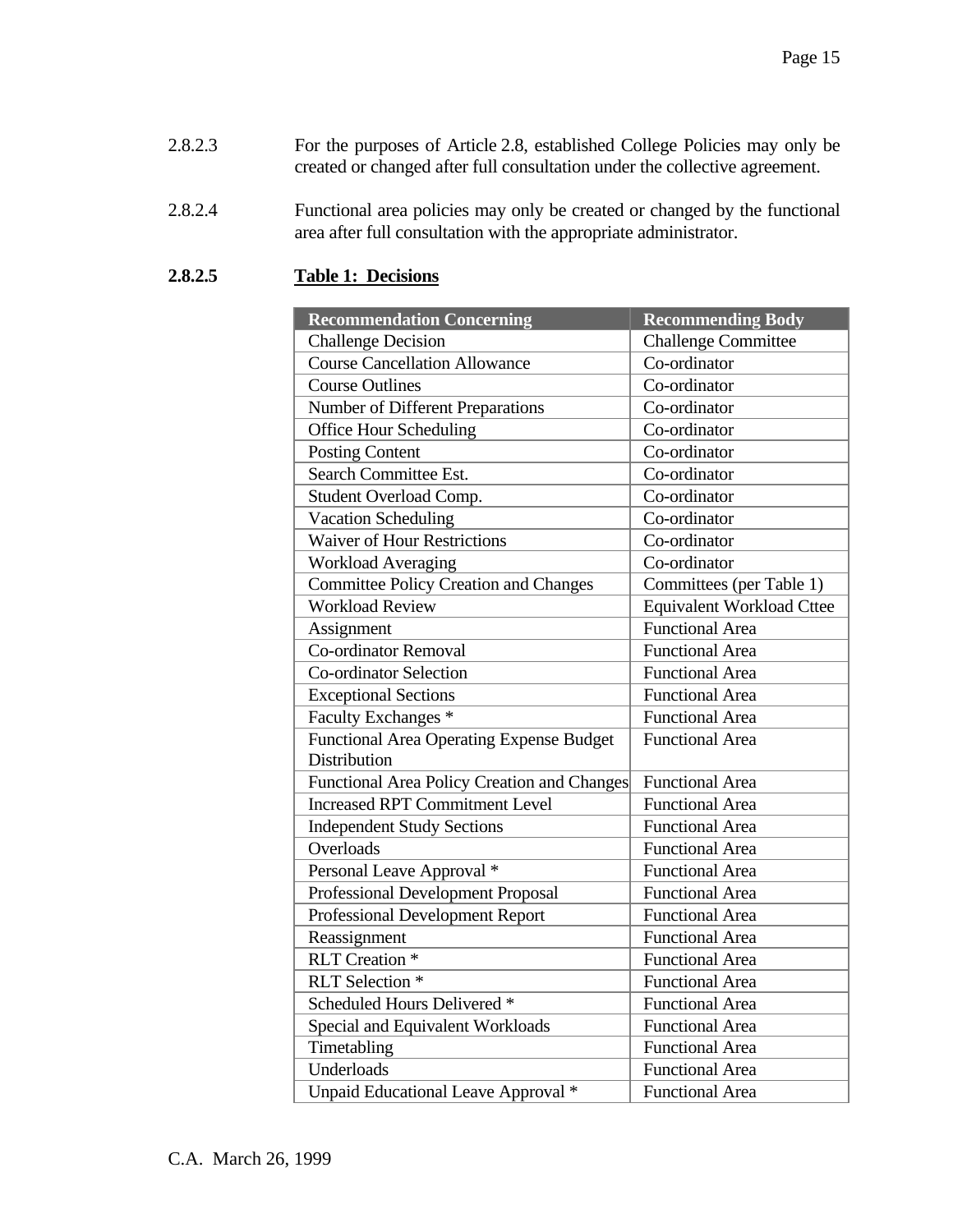| <b>Recommendation Concerning</b>             | <b>Recommending Body</b>      |
|----------------------------------------------|-------------------------------|
| <b>Voluntary Reduction in Regular Status</b> | <b>Functional Area</b>        |
| <b>PEL Awarding</b>                          | PEL Committee                 |
| <b>Scale Placement Appeals</b>               | <b>Placement Review Cttee</b> |

#### **2.8.2.6 Determinations**

2.8.2.6.1 Some areas of the collective agreement require a determination to be made rather than a decision. When a recommending body makes a recommendation about a determination to the appropriate administrator, the administrator may refuse the recommendation only when s/he can demonstrate that the determination of the functional area was incorrect.

### **2.8.2.6.2 Table 2: Determinations**

| <b>Determination Concerning</b> | <b>Determiner</b> |
|---------------------------------|-------------------|
| <b>Sick Leave</b>               | Co-ordinator      |
| Parental Leave (all)            | Co-ordinator      |
| <b>Bereavement Leave</b>        | Co-ordinator      |

#### **2.8.2.7 Complaints and Grievances Under the Decision Making Model**

#### **2.8.2.7.1 Administrator Acts on Own Volition**

2.8.2.7.1.1 When an administrator acts on his or her own volition to refuse a recommendation or determination above, or acts without a recommendation, the refusal or action is subject to review through the provisions of the grievance/arbitration language of the collective agreement. In such a case, the onus rests with the College to show that the recommendation was contrary to one or more of the specified criteria or that the recommendation was unreasonable or that the recommendation was absent or untimely.

### **2.8.2.7.2 Time Limit for Complaint**

2.8.2.7.2.1 If an affected employee disagrees with a recommendation he/she may file a formal complaint against the recommendation with the appropriate administrator. Such a complaint must be filed within ten working days of the employee's first becoming aware of the decision, or within ten working days of the date upon which the employee could reasonably have been expected to have been aware of the decision. If the employee does not file a formal complaint within the ten working days he/she cannot grieve.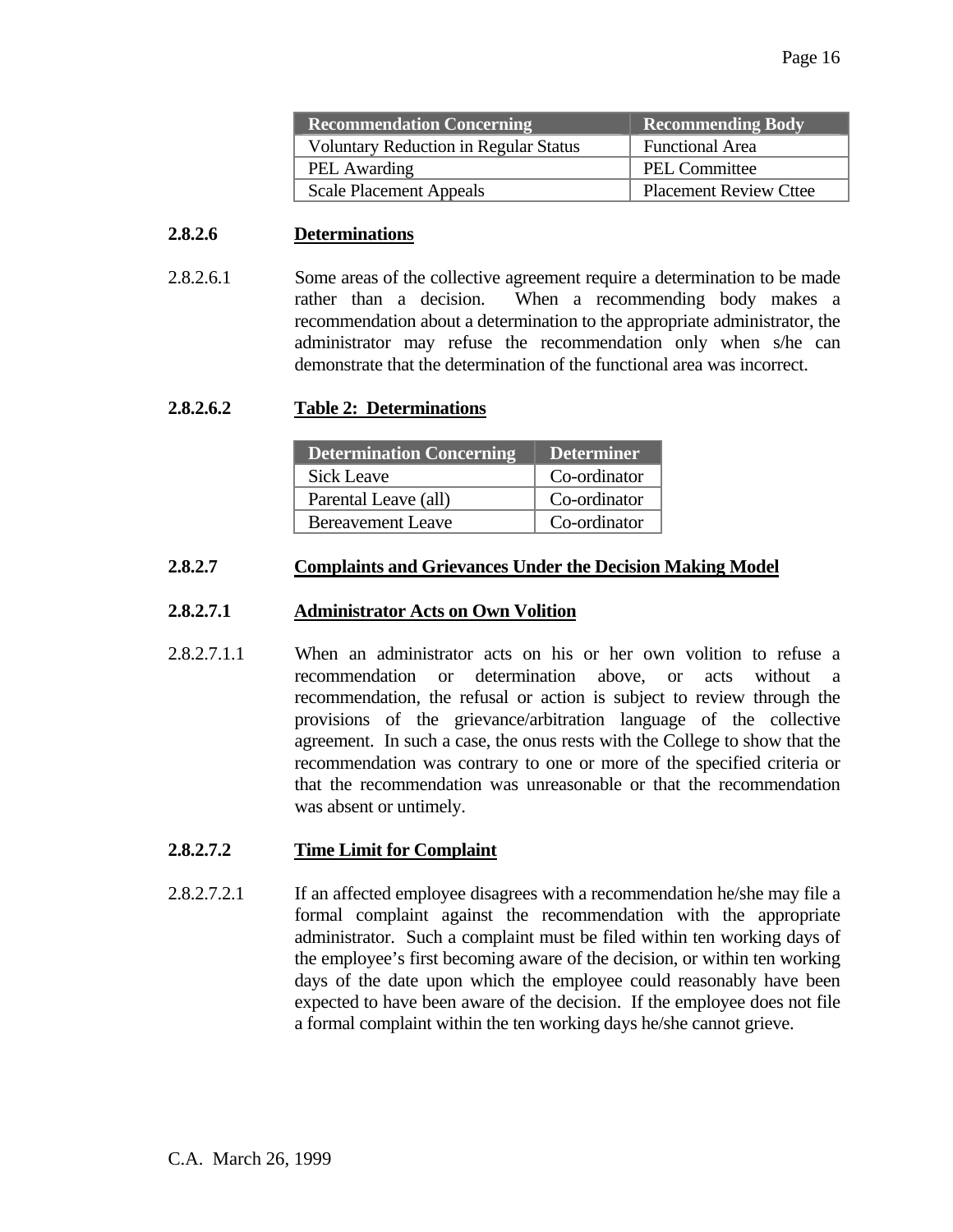## **2.8.2.7.3 Dispute Resolution Committee**

- 2.8.2.7.3.1 When the appropriate administrator receives a formal complaint within the ten working days cited above, he/she will refer the complaint to the faculty Dispute Resolution Committee and will advise the committee of the necessary timelines for resolution of the complaint. The CCFA shall appoint all members to the faculty Dispute Resolution Committee. The Committee shall attempt to resolve the disagreement between the faculty member and the recommending body.
- 2.8.2.7.3.2 Timelines for filing a grievance on the dispute will be suspended while the Dispute Resolution Committee attempts to resolve the disagreement. The College will delay acting upon the recommendation until the committee reports its outcomes or recommendations, unless it is operationally unable to do so.

## **2.8.2.7.4 Committee Resolution of Dispute**

2.8.2.7.4.1 The recommending body and the complainant may agree to resolve the dispute by agreeing with or changing the recommendation. When a dispute is so resolved by changing a recommendation, it becomes a new recommendation which the original complainant may not dispute. No further action is required on the complaint by the appropriate administrator unless another employee files a complaint against the new recommendation.

## **2.8.2.7.5 Failure to Resolve Dispute**

2.8.2.7.5.1 When the faculty Dispute Resolution Committee reports that no mutually agreeable resolution is possible between the complainant and the recommending body, or when no report is forthcoming within the prescribed period of time, the appropriate administrator shall refer the matter back to the recommending body for review. The recommending body shall review the recommendation in light of the formal complaint, the comments, if any, of the faculty dispute resolution committee and comments, if any, from the appropriate administrator. Upon completion of the review, the recommending body shall make a new recommendation or confirm the original recommendation.

## **2.8.2.7.6 Administrator Accepts Recommendation**

2.8.2.7.6.1 If, after the second review, the appropriate administrator accepts the recommendation of the recommending body, the affected employee may grieve the decision. When the complaint process, as outlined in 2.8.2.7.3, 2.8.2.7.4 and 2.8.2.7.5 has been followed, the grounds for such a grievance are limited to an allegation that the collective agreement has been violated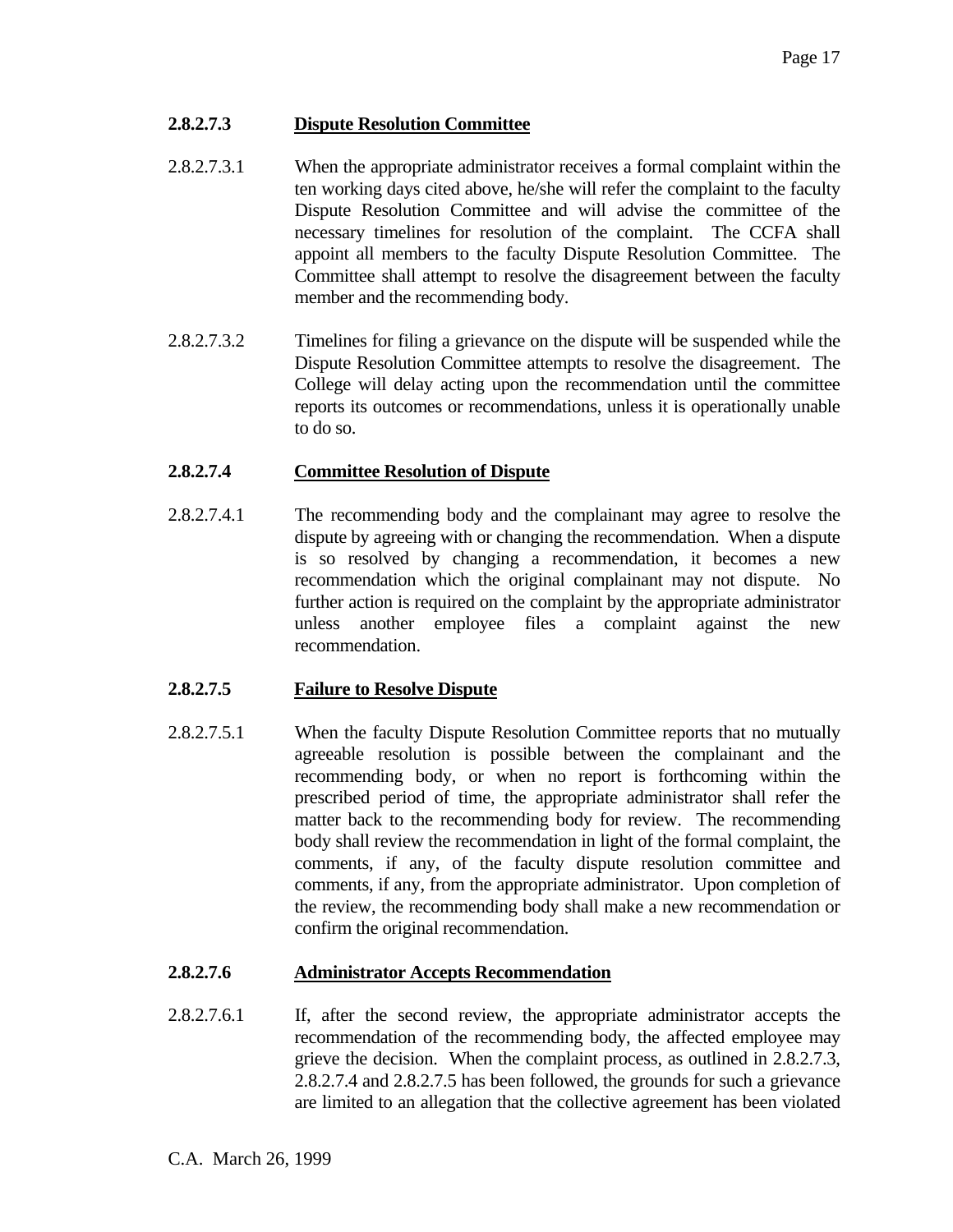by the final decision. The process of reaching the original decision is not grievable. The College's failure to properly follow the Complaint Process is grievable. In any grievance arising under this provision the onus rests with the employee. Information gathered as part of the Complaint Process is admissible as part of a subsequent grievance.

### **2.8.2.7.7 Administrator Rejects Recommendation**

2.8.2.7.7.1 If, after the second review, the appropriate administrator's decision differs from the recommendation of the recommending body and there is a resulting grievance, the onus of showing that the recommendation was contrary to the criteria in 2.8.2.1, or was unreasonable, rests with the College.

### **2.8.2.7.8 Definition of Functional Area**

2.8.2.7.8.1 For the purposes of this decision making model, the term "functional area" is intended to denote the largest area directly involved with and impacted by the decision. "Functional areas" include, but are not limited to, the following:

> Divisions Minor Divisions Co-ordinated Areas Departments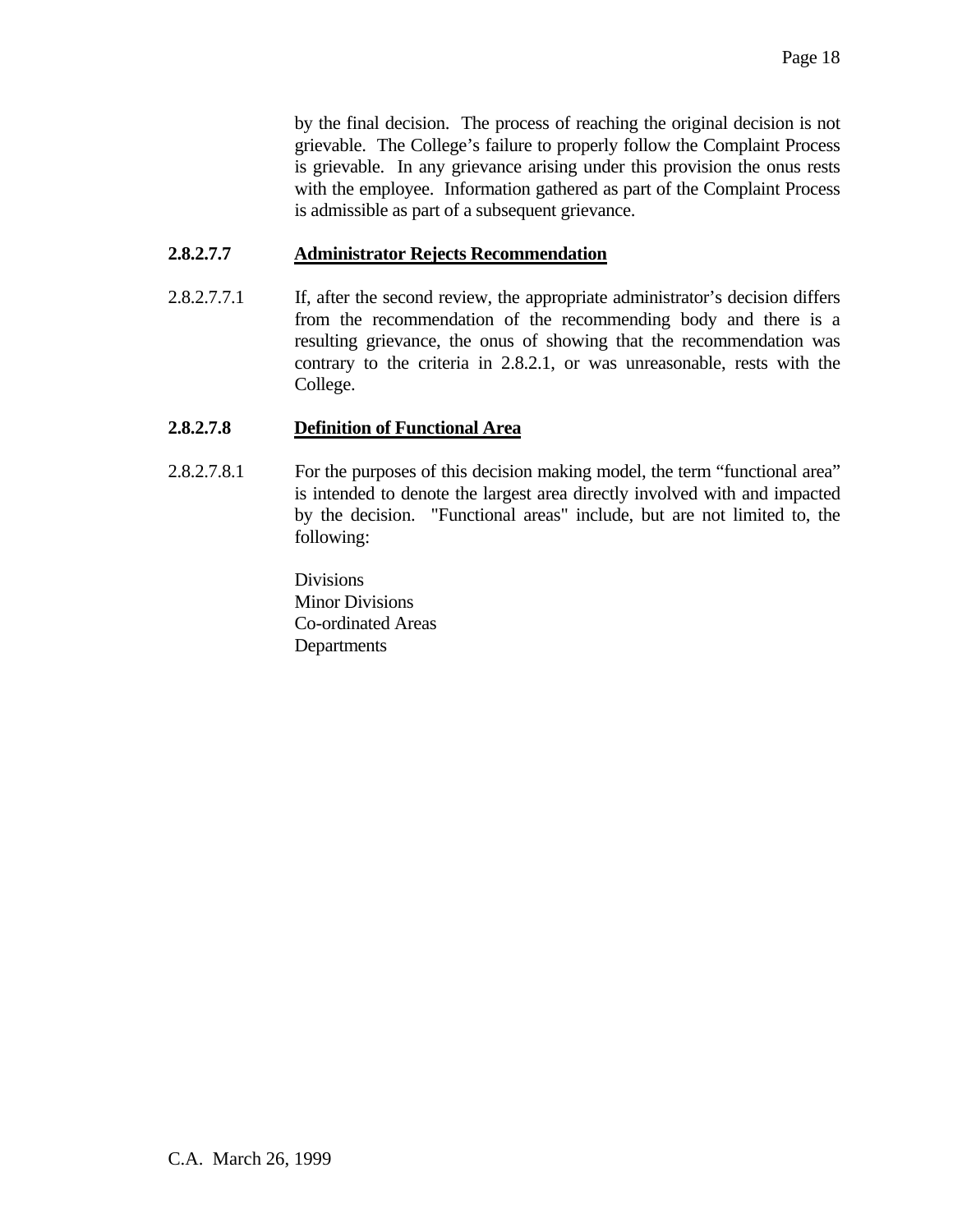## **Article 3 BARGAINING UNIT**

3.1 Except where otherwise expressly provided in this Agreement, the bargaining unit shall comprise all employees included in the bargaining unit as in the Certification issued by the (then) Labour Relations Board of British Columbia on November 27, 1973 as well as those employees not covered by the certification of the Office and Professional Employees' International Union, Local No. 378, or excluded from either union certification under the provisions of the Labour Relations Code. The College recognizes the Union as the sole bargaining agent for all such employees.

### **3.2 Union Dues**

- 3.2.1 The College shall deduct from all employees an amount equal to the monthly dues of the Union, upon receipt of a written assignment for this purpose from the employee (see Appendix A, "Assignment of Wages, Check-Off of Union Dues and Assessments").
- 3.2.2 No person shall be deemed to be an employee unless the letter of acceptance and aforementioned Assignment of Wages has been completed, signed and received by the College within ten (10) working days of the commencement of duties.
- 3.2.3 The College shall deduct the monthly dues as authorized following the employee's authorization. The College shall forward the collected dues, by cheque, to the Treasurer of the Union by the fifteenth of the month following the deduction.
- 3.2.4 The Union shall advise the College in writing of all dues required by the Union. The Union recognizes and agrees that the College's obligation to deduct such dues is expressly restricted to making only such deductions as are permitted by law and by the valid assignment of each employee. Further, when any change is made by the Union in the amount of dues to be deducted, the College shall not be obliged to make the new deductions until the pay period following that in which written notice of the change was received.
- 3.2.5 The Union agrees that should any employee revoke his/her Assignment of Wages, the College must forthwith cease to make such deductions. The College will provide the Union with a copy of any revocation of Assignment of Wages received. Any action other than that specified in 3.2.7 taken as a consequence of such revocation shall be taken only upon the written instructions of the Union.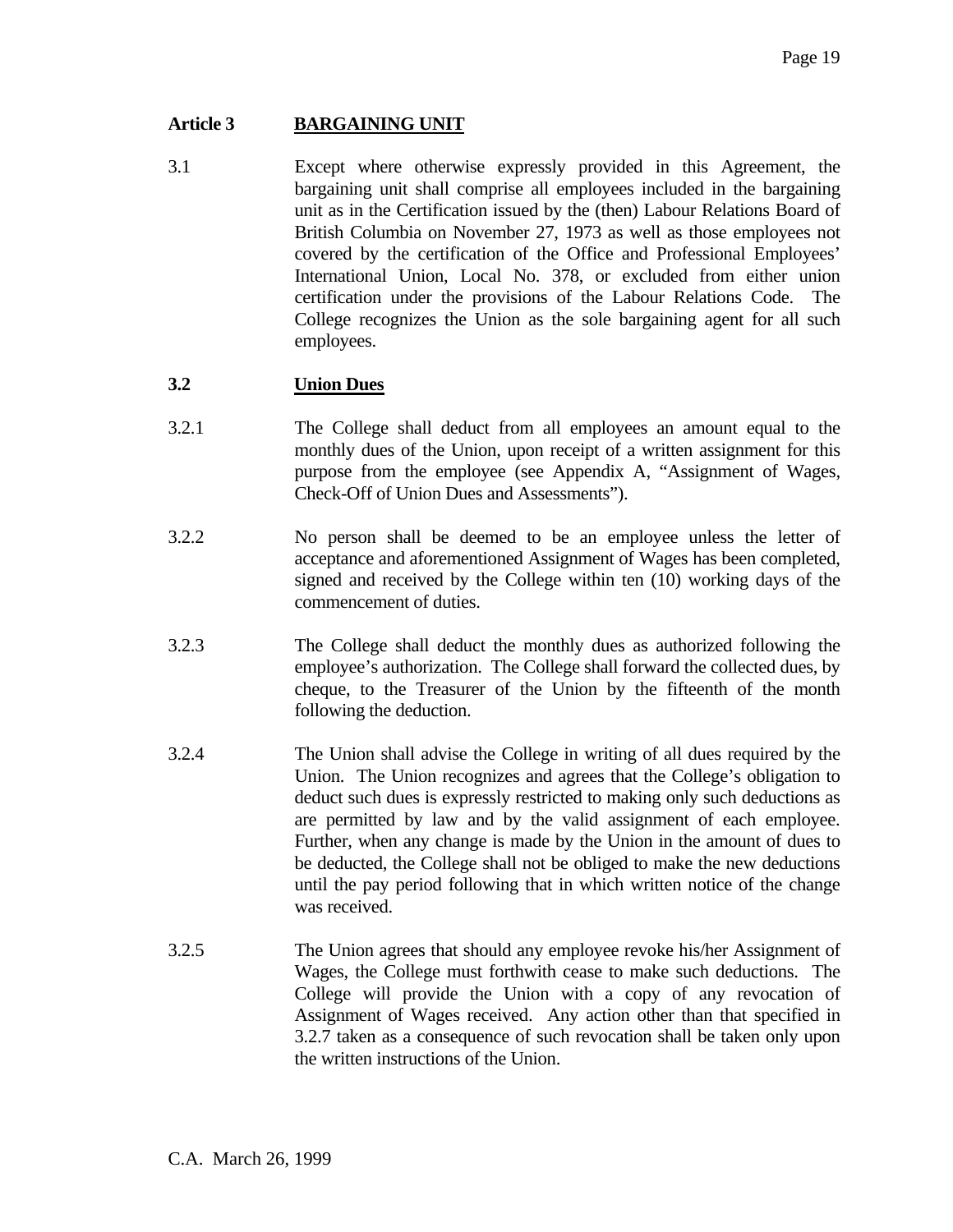| 3.2.6 | The Union shall indemnify the College and hold it harmless against any<br>and all suits, claims, demands and liabilities that shall arise out of, or by |
|-------|---------------------------------------------------------------------------------------------------------------------------------------------------------|
|       | reason of any action taken or not taken by the College for the purposes of<br>complying with any provision of this Article.                             |

- 3.2.7 The College agrees that where an existing employee refuses to pay dues to the Union, or revokes his/her authorization, or refuses to provide such an authorization, the employee's appointment cannot be renewed or continued beyond the end of the current semester.
- 3.2.8 Employees are at liberty to apply to join the Union or not.

# **3.3 Use of College Facilities by the Union**

- 3.3.1 Meeting space will be provided free of charge on a basis of booking priority, subject to *bona fide* educational requirements of the institution.
- 3.3.2 Subject to the *bona fide* educational priorities of the College, other facilities such as the use of equipment and services will be charged to the Union on the same basis as the cost of similar facilities are charged against the departments or instructional areas.
- 3.3.3 Instructional activities and duties shall be scheduled in a manner which ensures two two-hour periods per month, between 0900 and 1800 Monday through Thursday, being free to allow employees to attend Union meetings. The Union shall be advised of the schedule by March 1 each year.

# **3.4 Picket Lines**

- 3.4.1 All employees have the right to refuse to cross a picket line which has not been declared illegal by a court or the Labour Relations Board, which arises out of a dispute as defined in the *Labour Relations Code*. An employee refusing to cross such a picket line shall not be reprimanded, penalized or dismissed for such refusal. If an employee is apprehensive for his/her personal safety there shall not be any reprimand, penalty or dismissal for failure to cross an illegal picket line.
- 3.4.2 Failure to cross a picket line encountered in carrying out College business away from the College shall not be considered a violation of this Agreement or be grounds for disciplinary action.
- 3.4.3 Employees should not expect to receive pay for work not performed in exercising any right given by the clause.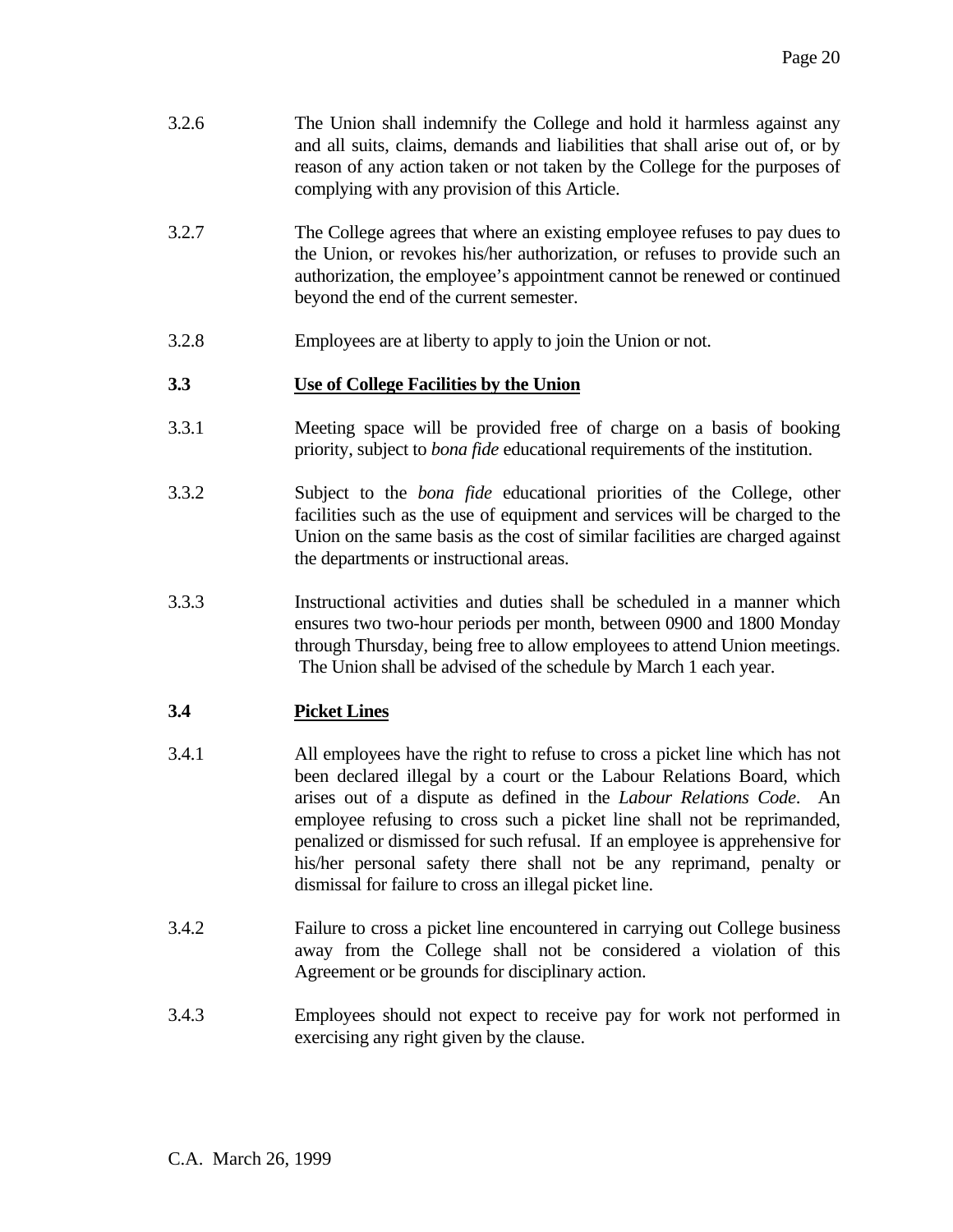- 3.4.4 Subject to 9.10, and in the following manner, the College shall maintain benefit plan coverages (per 9.4, 9.5, and 9.9) where employees are not actively working by reason for any strike or lockout affecting the college:
- 3.4.4.1 for the first continuous one (1) month, based on a continuation of the contractually based premium cost ratio;
- 3.4.4.2 Thereafter, for so long as employees remit to the college on a monthly basis 100% of premium costs.

## **3.5 Duty to Notify Union of Workloads**

- 3.5.1 The College shall provide the Union with the workload assignment for each employee within eight (8) weeks of the commencement of each term, and shall provide a revised workload assignment for each employee whose workload is changed.
- 3.5.2 The notification to the union of the workload assignment shall indicate the employee's appointment status and those individual arrangements made with an employee pursuant to the provisions contained within 2.1.2, 2.1.3, 6.2.2.1, 6.2.2.3, 6.2.2.6, 6.2.2.7, 6.8.6, 6.13, 6.14.
- 3.5.3 Where individual arrangements are made with an employee pursuant to the foregoing provisions, the arrangements will be confirmed in writing by the College to the employee.
- 3.5.4 Notwithstanding the above, the College shall provide the Union with a copy of the appointment letter for Special Appointees.

## **3.6 Duty to Provide Copies of Agreement**

- 3.6.1 Within sixty (60) days of execution of the Collective Agreement the College shall provide a copy of the Agreement to each member of the bargaining unit.
- 3.6.2 The College shall provide a copy of the current Collective Agreement to each prospective employee at such time as the prospective employee is requested to sign the "Assignment of Wages" mentioned in 3.2.
- 3.6.3 The College will provide 500 copies of the Collective Agreement at its cost, the Union will pay \$5.00 per copy thereafter.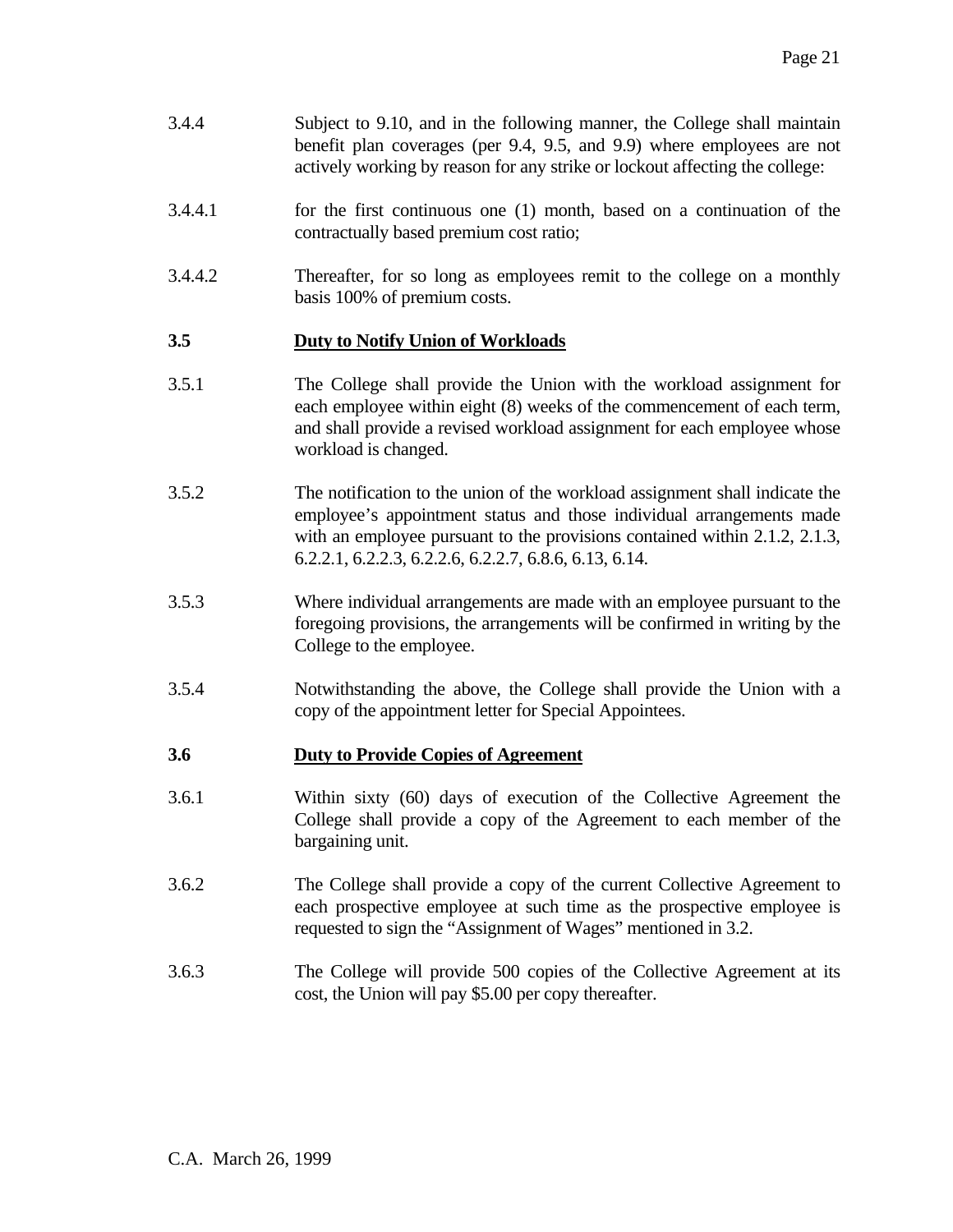## **3.7 Financial Information**

- 3.7.1 The College and the Union agree that, in the interests of open administration, the College will not unreasonably withhold financial information from the Union.
- 3.7.1.1 Without limiting the generality of the foregoing, the College will provide financial documents of public record and documentation relative to the preparation of budgets; this provision will be coincident with the provision of this documentation to internal consultative bodies.
- 3.7.1.2 Additional financial information requested by the Union will be provided without unreasonable delay.

### **3.8 Duty to Notify Union Regarding Positions**

- 3.8.1 The College shall provide the Union with notices of all vacancies in positions within the bargaining unit as they arise, and notice of all appointments as they are made.
- 3.8.1.1 Notification of vacancies shall be forwarded to the union at the time of or before the publication date; notices of vacancies shall also be posted on College notice boards.
- 3.8.1.2 If a position is not to be filled or is not to be continued, the College shall so advise the Union with explanation.
- 3.8.1.3 Notification of college-wide positions to be filled by assignment or reassignment shall be given to the Union and shall be posted on College notice boards.
- 3.8.1.4.1 When release sections become available within a functional area or Division for duties other than those of the Co-ordinator, all members of the functional area shall be notified and shall be eligible to apply for assignments or reassignment to these sections.
- 3.8.1.4.2 The appropriate Co-ordinator and/or Dean shall ensure a consultative process for the assignment or reassignment of these release sections.
- 3.8.2 All notices and postings shall include the following information:
- 3.8.2.1 The status of the position (i.e., whether it is regular, regular limited term, non-regular, or auxiliary).
- 3.8.2.2 The classification of the position (i.e. whether it is instructor, counsellor, instructional associate (conversation monitor or language lab. monitor),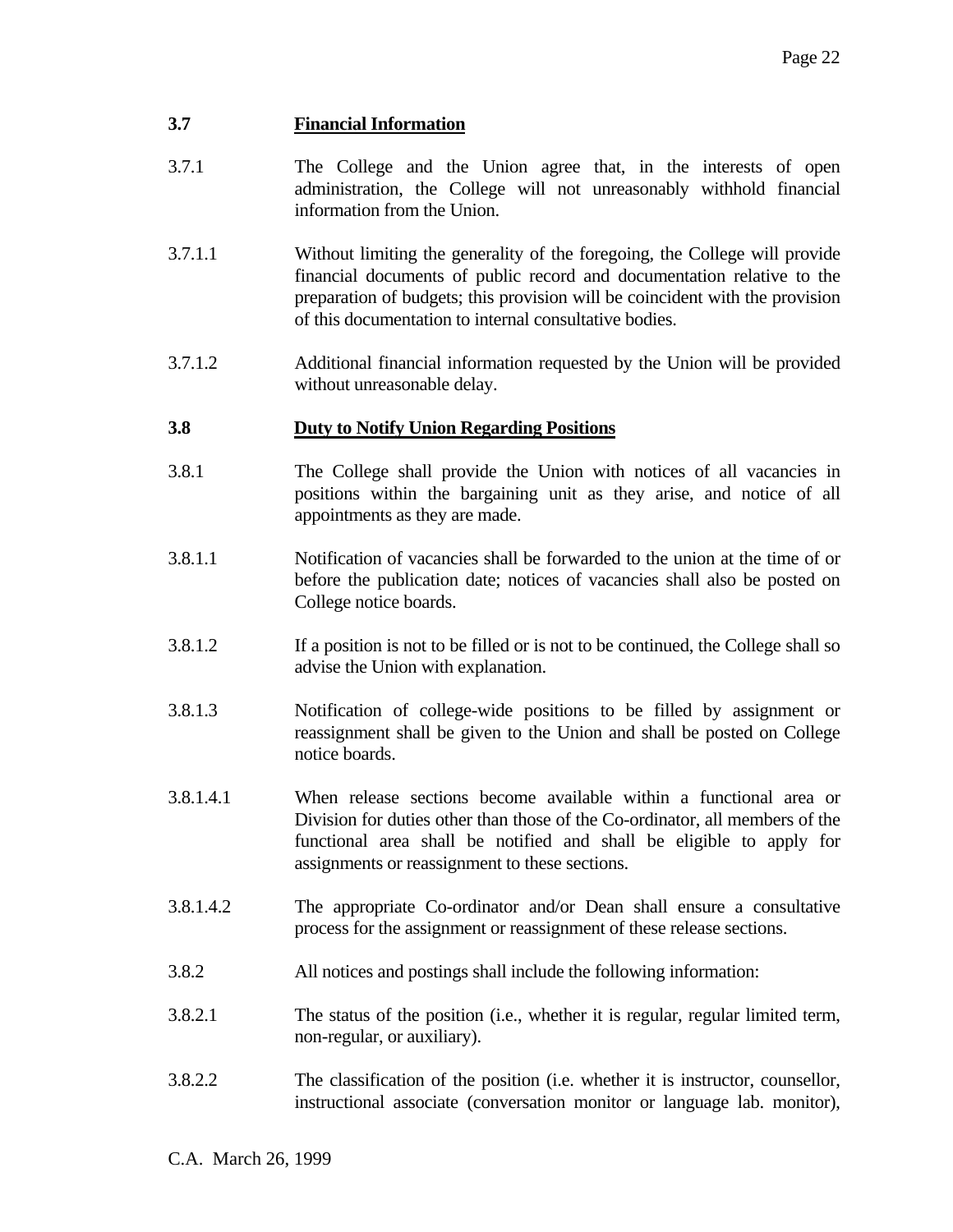private music instructor, laboratory supervisor, librarian or special appointee).

- 3.8.2.3 The functional area, title, and a short description of the duties of the position.
- 3.8.2.4 The required qualifications.
- 3.8.2.5 The minimum level of work and whether or not it is full-time or part-time and, if part-time, the proportion of a full-time position.
- 3.8.2.6 The start date, deadline for applications, and any other relevant information.

### **3.9 Information to be Routinely Provided to Union**

- 3.9.1 Once per term the College shall provide to the Union a list of employees within the bargaining unit setting out the employees:
- 3.9.1.1 address
- 3.9.1.2 telephone number
- 3.9.1.3 payroll number
- 3.9.1.4 pay grade and job classification
- 3.9.1.4 department.
- 3.9.2 Once per month the College shall provide to the Union the names of employees hired, promoted, transferred, discharged, on Workers' Compensation, absent due to illness or injury and all employees who have left the employ of the College who fall within the bargaining unit description. With respect to employees who have been hired or promoted, the College shall also submit a list of the employee's academic and job qualifications.
- 3.9.3 Once per year the College shall provide the Union with a list of employees within the bargaining unit setting out their seniority in terms of sections worked.

## **3.10 Waiver of Fees**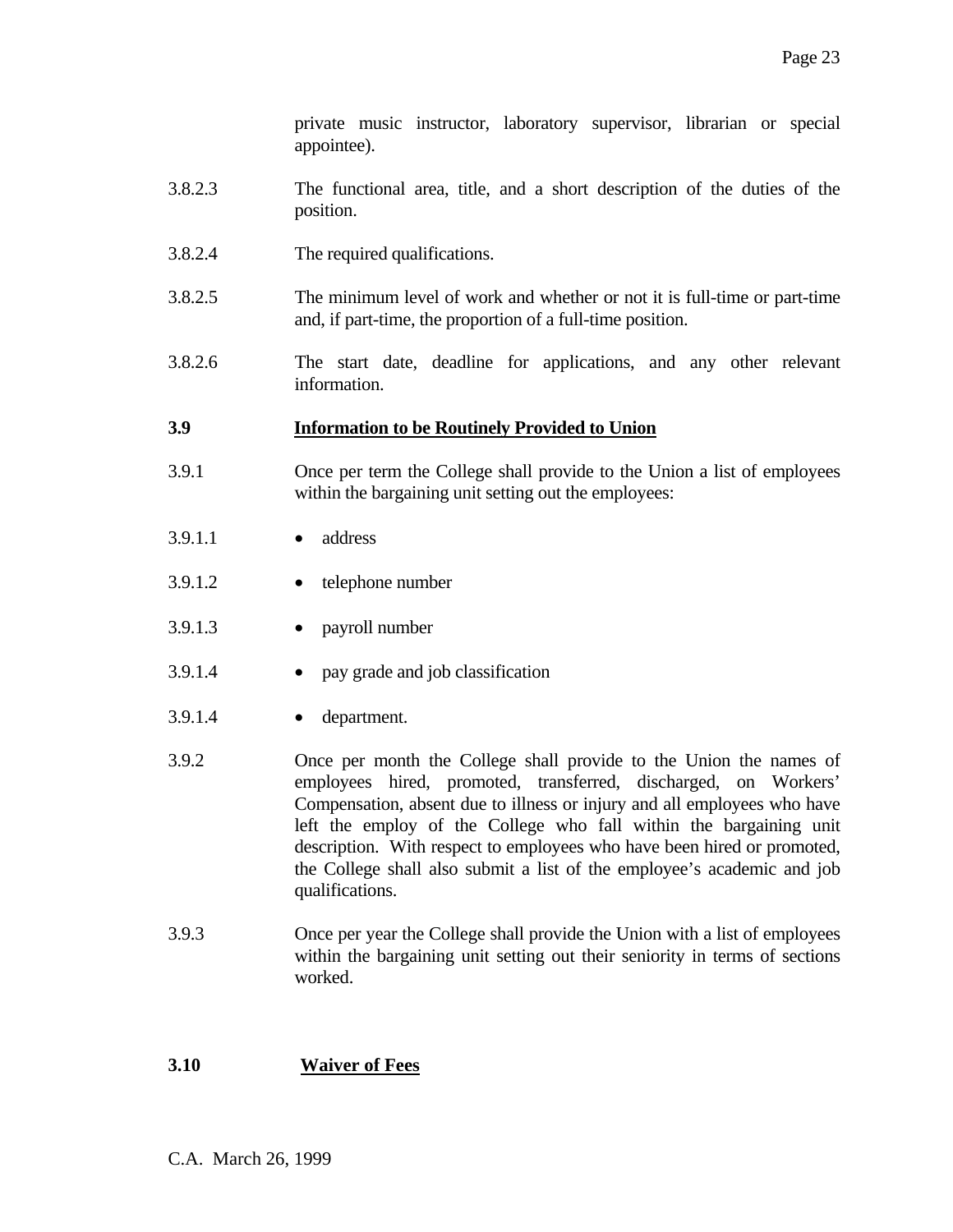| $*3.10.1$   | Except as noted below, the College shall waive all tuition costs of credit<br>courses taken at the College by employees, and shall waive all tuition<br>costs of three credit-free courses taken per year at the College by all<br>Regular employees. Non-regular employees must be assigned at least<br>1.0 section in the term they seek the fee waiver, or 2.0 sections in the<br>current or previous year in order to be eligible for any waiver for credit<br>courses. Waivers must be sought and approved prior to the employee<br>enrolling in the course or they will not apply to that course.                                                                                               |  |
|-------------|-------------------------------------------------------------------------------------------------------------------------------------------------------------------------------------------------------------------------------------------------------------------------------------------------------------------------------------------------------------------------------------------------------------------------------------------------------------------------------------------------------------------------------------------------------------------------------------------------------------------------------------------------------------------------------------------------------|--|
| 3.10.1.1    | The College shall waive all tuition costs of credit courses taken at the<br>College by retirees, providing:                                                                                                                                                                                                                                                                                                                                                                                                                                                                                                                                                                                           |  |
|             | i) there is surplus capacity in the courses;                                                                                                                                                                                                                                                                                                                                                                                                                                                                                                                                                                                                                                                          |  |
|             | ii) the retiree's enrolment attracts no additional costs to the college,<br>and                                                                                                                                                                                                                                                                                                                                                                                                                                                                                                                                                                                                                       |  |
|             | iii) the retiree's enrolment does not cause any instructor to exceed the<br>average number of students in Article 6.2.2.1.1                                                                                                                                                                                                                                                                                                                                                                                                                                                                                                                                                                           |  |
|             | The instructor, co-ordinator and Vice President must agree to the<br>enrolment of retirees in courses with no surplus capacity. Where an<br>instructor agrees to the enrolment of a retiree, the retiree shall not be<br>considered to be a student for the purposes of article 6.2.2.1. Surplus<br>capacity exists if after the last day for students to add courses the course<br>does not have an enrolment equal to the maximum shown in the<br>College's registration system. The amount of surplus capacity shall be<br>the difference between the number of non-retiree students enrolled and<br>the maximum number of students allowed. This provision does not<br>apply to the ElderCollege. |  |
| $*3.10.2$   | Nothing in the foregoing shall be construed as limiting in any fashion<br>the College's right to cancel any course at its discretion. In the case of<br>credit-free courses, the employee shall be entitled to the waiver only<br>after the minimum enrolment has been met by fee payers. There shall<br>be no waiver for non-tuition costs such as travel costs for field trips,<br>excursions and tours, or for supplies required.                                                                                                                                                                                                                                                                  |  |
| $*3.10.3$   | In the case of credit courses that are offered on a cost recoverable or<br>that have a cost-recoverable component to them, only the amount of<br>tuition equivalent to the fees for a regular base funded credit course<br>shall be waived; and additional tuition costs must be paid by the<br>employee.                                                                                                                                                                                                                                                                                                                                                                                             |  |
| $*3.10.3.1$ | All tuition fees payable under 3.10.3 will be waived for employees<br>involved in activities included in the "Menu of Labour Adjustment                                                                                                                                                                                                                                                                                                                                                                                                                                                                                                                                                               |  |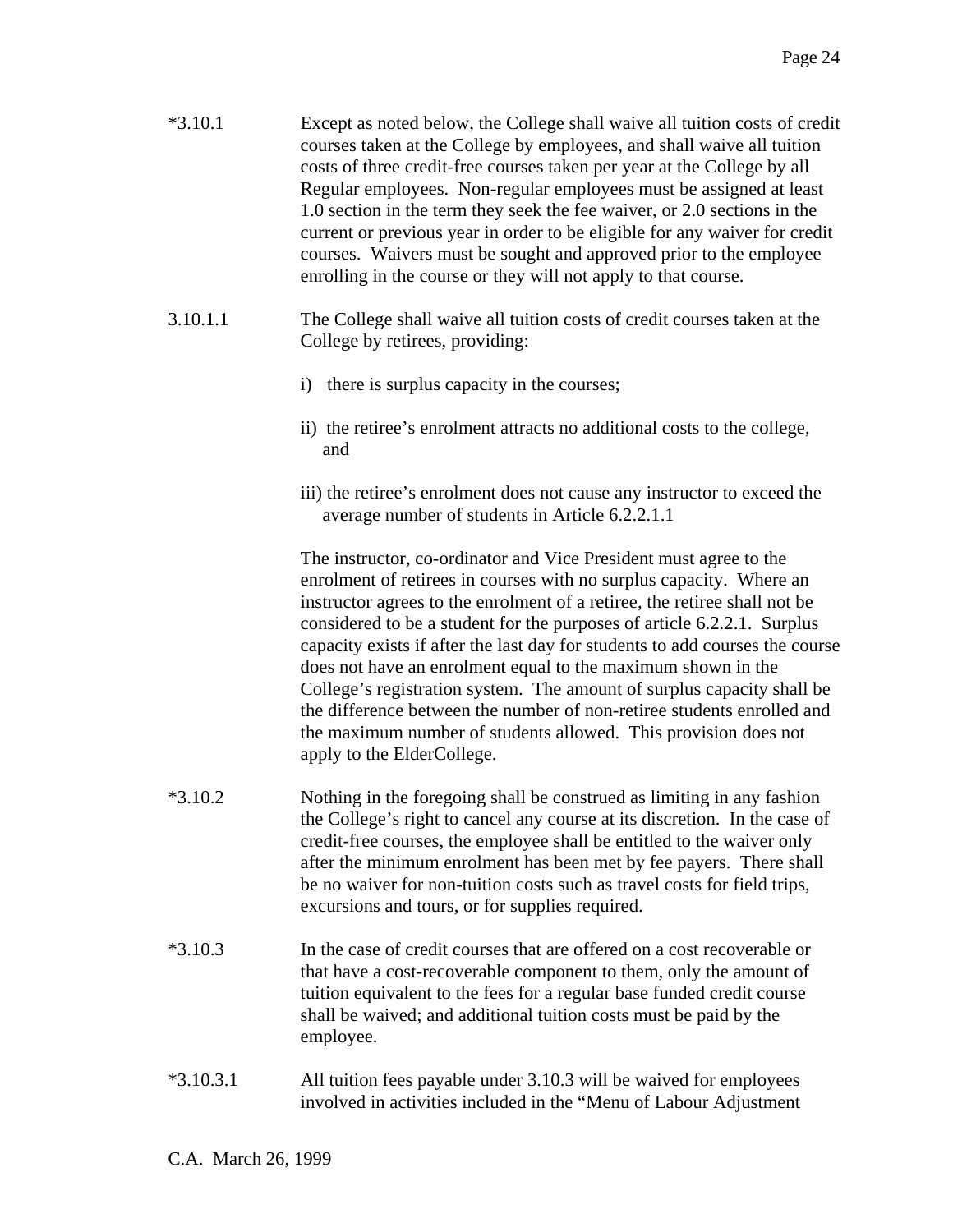Strategies: in Article 9.5(b) of the Common Agreement, where the fee waiver facilitates retraining to minimize the impact of the labour adjustment on the employee.

## **3.11 Rights Under Collective Agreement**

3.11.1 The College shall not discriminate against employees for exercising their rights under this collective agreement.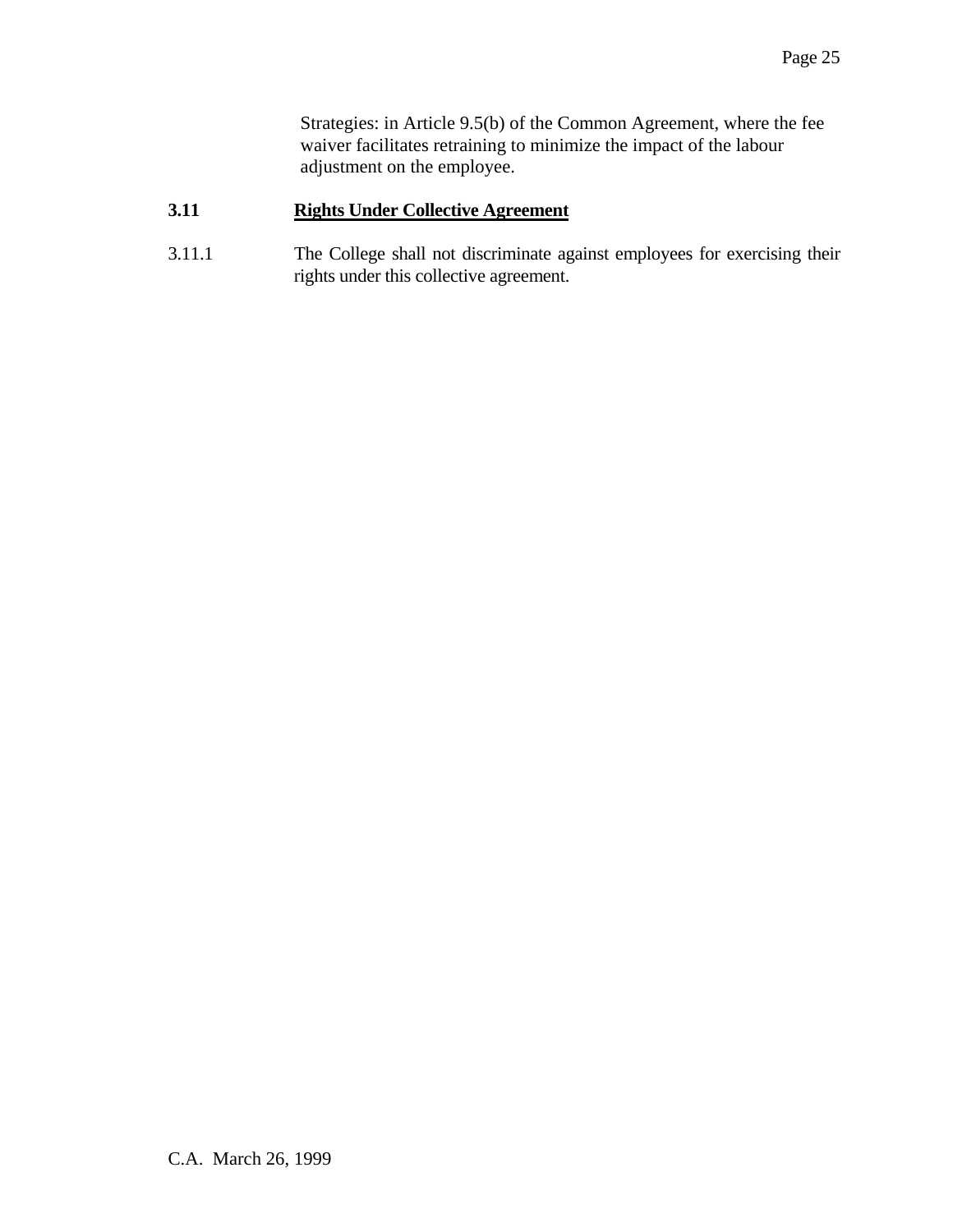### **Article 4 JOINT STANDING COMMITTEE**

- 4.1 There shall be established for the life of this Agreement a Joint Standing Committee composed of the President of the College or his/her designate and the President of the Union or his/her designate and one additional member appointed by the College and the Union. In addition, there shall be one alternate representing each party. At each meeting of the Committee, the parties shall each designate which of their two representatives shall be their voting member for that meeting.
- 4.2 Of the two representatives representing each party, one shall be a co-chairperson and another an alternate co-chairperson. The College co-chairperson and the Union co-chairperson shall alternate in presiding over meetings.
- 4.3 The Committee may, by an affirmative vote, call upon additional persons for technical information or advice. The Committee may also establish ad hoc subcommittees as it deems necessary, and shall set guidelines and operating procedures for such subcommittees.
- 4.4 All decisions, including 4.3 above, of the Committee shall be by majority vote.
- 4.5 The Committee shall meet at the call of either party at a mutually agreeable time and place. The quorum for a meeting shall be one College representative and one Union representative.
- 4.6 The Committee shall have the power to make final and binding decisions only on matters specifically agreed to in this Agreement and on any other matters specifically referred to it by mutual agreement of the College and the Union. Where the Committee cannot agree, the matter shall be referred back to the parties.
- 4.7 The Committee shall submit recommendations to the parties on other matters specifically referred to it by mutual agreement of the College and the Union, including reviewing matters, other than grievances or complaints under statutes, relating to the maintenance of good relations between the parties.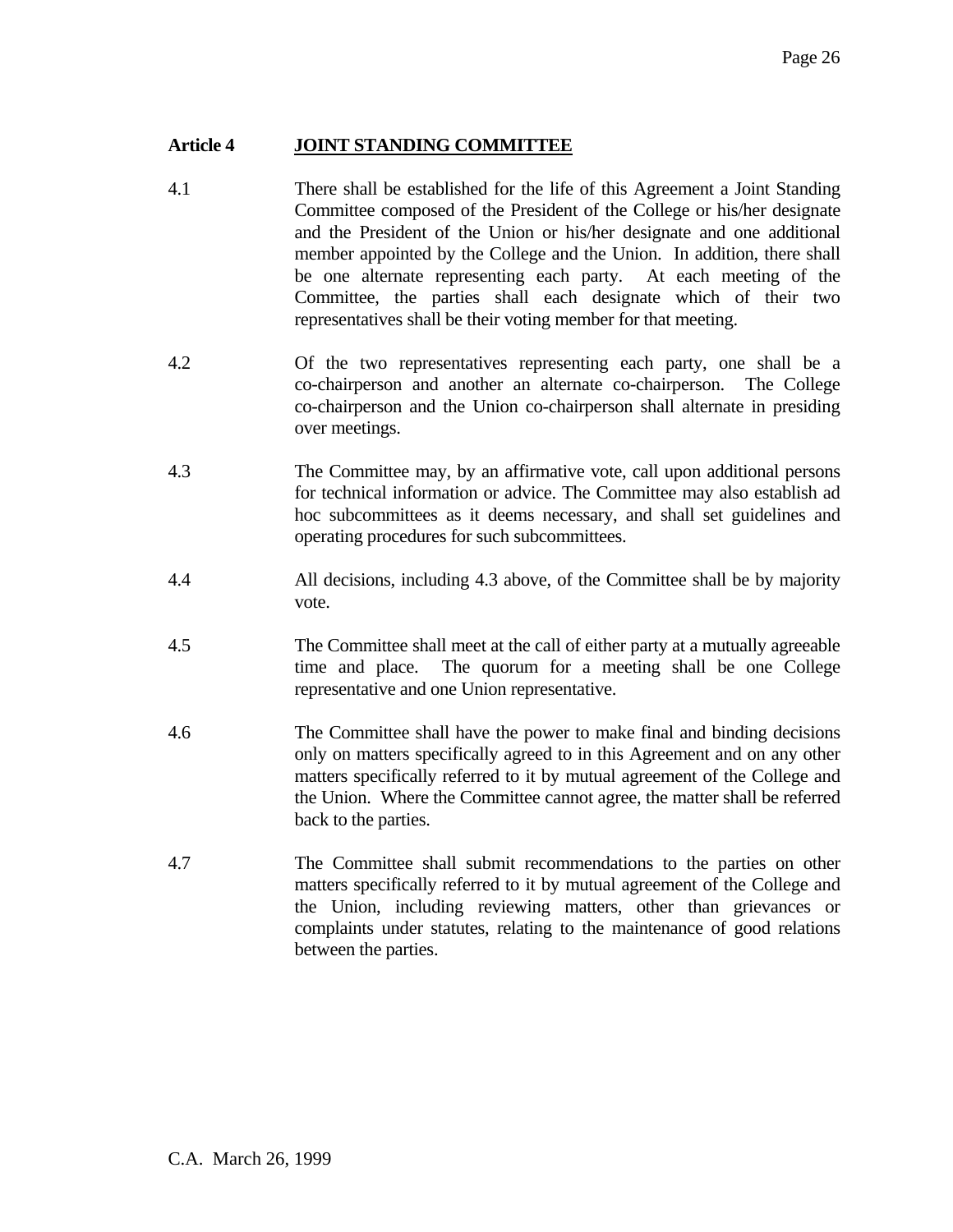### **Article 5 GRIEVANCE AND ARBITRATION**

### **5.1 Grievance - Definition**

 A grievance shall be defined as any dispute or controversy between the College and the Union or between the College and one or more of its employees covered by this Agreement, in respect to any matter involving the interpretation, application or administration of any provision of this Agreement; any matter involving the alleged violation of this Agreement; any matter affecting or involving employees covered by and arising out of this Agreement; or any question as to whether any matter is grievable or arbitrable.

## **5.2 Procedure**

 All grievances shall be resolved without work stoppage, and the stages will be undertaken without delay, as hereinafter provided:

### **5.2.1 Stage I**

- 5.2.1.1 Any attempt to settle any difference shall be made by discussion between the grieving party and the party grieved against. This stage shall not exceed seven (7) calendar days and shall be commenced within thirty (30) calendar days after the cause of difference. An individual employee must be accompanied by a Union representative in the conduct of his/her grievance. At the grievor's option, the Union representative may be a member of the Union's executive or a Union steward.
- 5.2.1.2 Stage I for Group, Union and Policy grievances shall be a referral to the Joint Standing Committee. The time limit for initiating a Group, Union or Policy grievance shall be ninety (90) working days after the cause of the difference. This stage shall not exceed fourteen (14) calendar days.

## **5.2.2 Stage II**

- 5.2.2.1 If Stage I fails to resolve the grievance, the grievance may be referred to the Mediation Committee in writing by any party. The purpose of the Committee is to resolve the grievance to the satisfaction of both parties. To this end, the Committee shall bring the parties together and shall actively pursue possible compromises without jeopardizing the rights of any solutions or parties under the Agreement. This stage shall not exceed fourteen (14) calendar days from the date of referral.
- 5.2.2.2 An individual employee must be accompanied by a Union representative in the conduct of his/her grievance. At the Grievor's option, the Union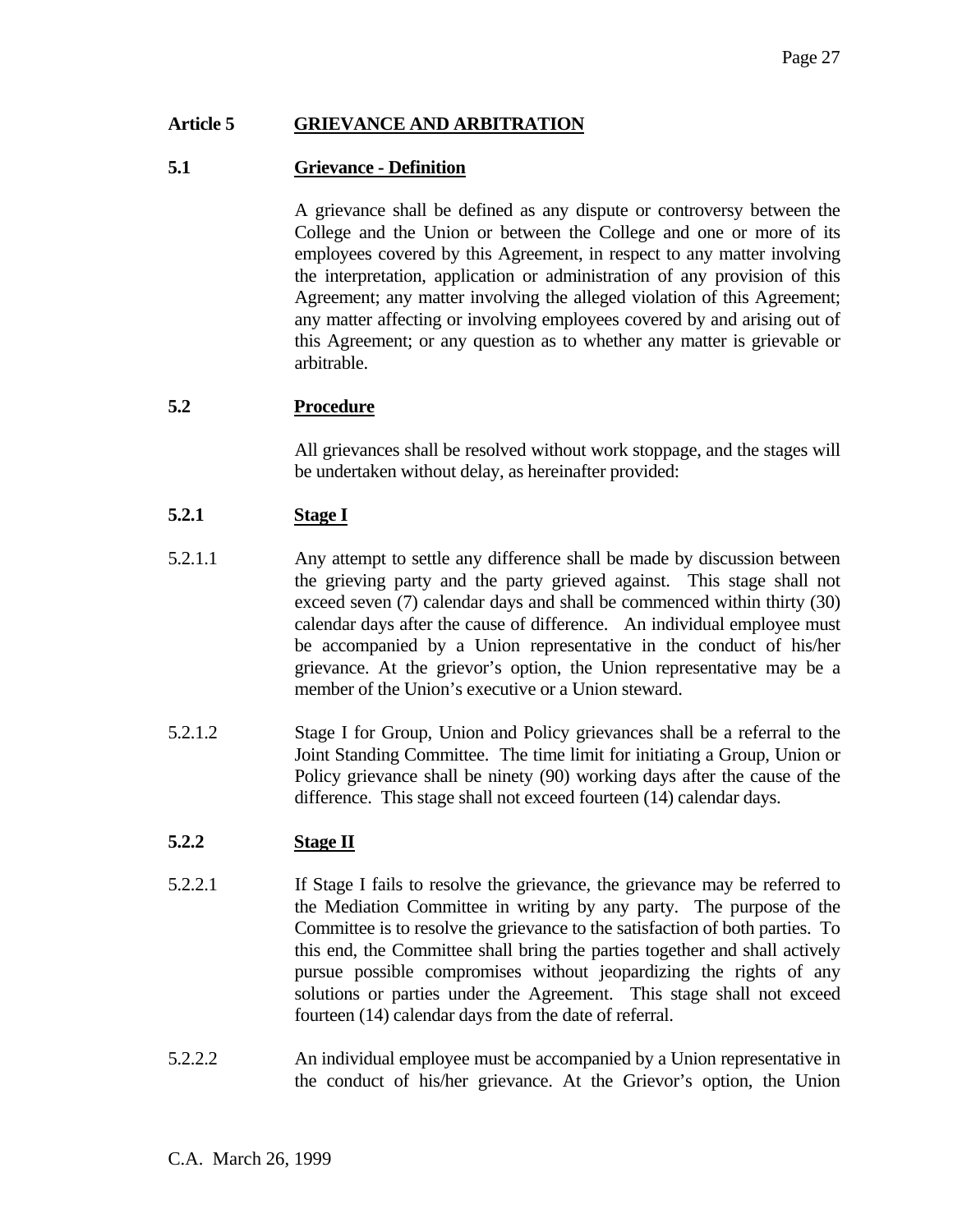representative may be a member of the Union's executive or a Union steward.

5.2.2.3 The Mediation Committee shall consist of two (2) nominees of the President and two (2) nominees of the Union. The Committee shall state its findings in writing to the grievor and shall include the positions of the majority and the minority where applicable. The Committee's findings shall not be binding on any party to the grievance.

## **5.2.3 Stage III**

- 5.2.3.1 If Stage II fails, the grievance may be referred by either party to this Agreement to the President of the Union or his/her delegate and to the President or his/her delegate who shall endeavour to settle the grievance. If such reference is made, the grieving party shall present to them a statement in writing setting out what the party considers the grievance to be. This stage shall not exceed seven (7) calendar days and shall conclude with a brief written statement or statements of position.
- 5.2.3.2 For the purposes of Stage III, the referral must be initiated by the Union on behalf of the employee.

# **5.2.4 Stage IV**

- 5.2.4.1 If a resolution of the grievance has not been accomplished by the conclusion of Stage III, either party to the Agreement may elect to settle the dispute by arbitration. An individual employee may not refer a matter to arbitration.
- 5.2.4.2 In such cases, the party shall notify the other party of its intention to submit the matter to arbitration by sending, via registered mail, the questions it will submit to arbitration to both the arbitrator and the other party.

# **5.3 Arbitration**

## **5.3.1 Arbitrators**

5.3.1.1 The arbitration shall consist of a single arbitrator selected by the agreement between the parties. The arbitrator shall be selected on a rotational basis, depending on availability, from the following list of "Arbitrators and Appeal Board Chairpersons":

|         | Mark Thompson      | Stephen Kelleher                                                          |
|---------|--------------------|---------------------------------------------------------------------------|
|         | <b>Emily Burke</b> | Lynn Smith                                                                |
| 5.3.1.2 |                    | The decision of the Arbitrator, to be made in writing, shall be final and |
|         |                    | binding on both parties. This decision shall be made and transmitted to   |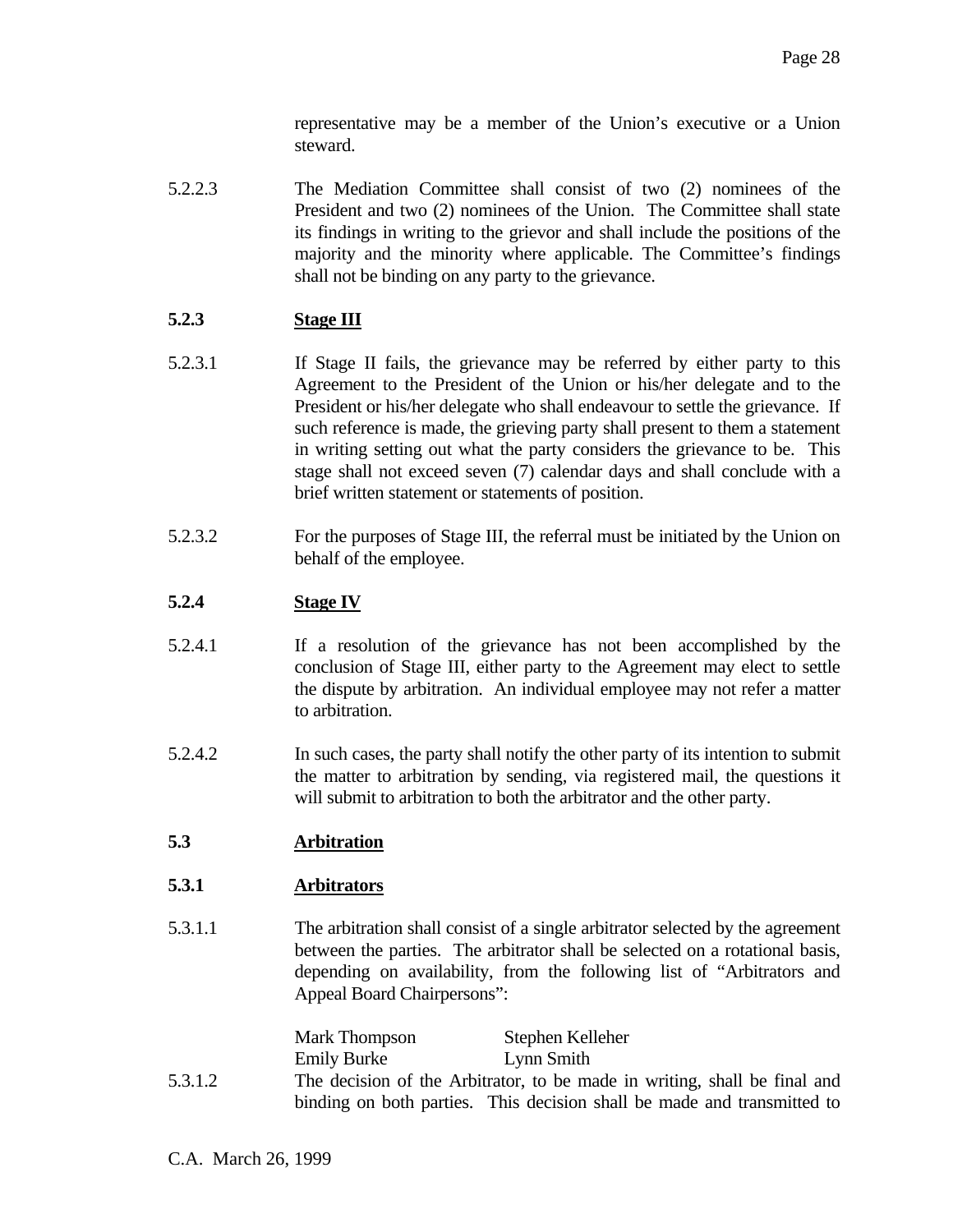both parties within twenty-one (21) calendar days from the completion of the arbitration hearings.

## **5.3.2 Expenses of Arbitration**

 Each party shall pay its own expenses and costs of arbitration; the remuneration and disbursements of the Arbitrator, and of stenographic and other expenses of the Arbitration Board, shall be divided equally between the Union and the College.

from the expiration of the previous stage.

### **5.4 Time Limits**

- 5.4.1 The party wishing to advance the grievance to a succeeding step shall do so by notifying the other party in writing. The time limits applicable to such notices are as follows:
- 5.4.1.1 From Stage I to Stage II Not later than seven (7) calendar days
- 5.4.1.2 From Stage II to Stage III Not later than fourteen (14) calendar days from the expiration of the previous stage.
- 5.4.1.3 From Stage III to Stage IV Not later than fourteen (14) calendar days from the expiration of the previous stage.
- 5.4.2 The succeeding stage shall commence the day following receipt of such notice. If such notice is not given, the grievance shall be deemed to be abandoned and all recourse to the grievance procedure shall be at an end.
- 5.4.3 The time limits prescribed for the performance of any step in the Grievance Procedure must be adhered to by all parties to this Agreement and may be extended by mutual agreement between the Union and the College. The days after May 31, and before September 1, shall not be counted as part of the working days for the purposes of applying the time limits in a grievance.
- 5.4.4 If a grievance has not been resolved within the time period specified for any step of the Grievance Procedure and the time limit has not been extended by mutual agreement, the grievance shall proceed immediately to the next step in the Grievance Procedure by delivery of the notice specified in 5.4 above.

### **5.5 Written References and Statements**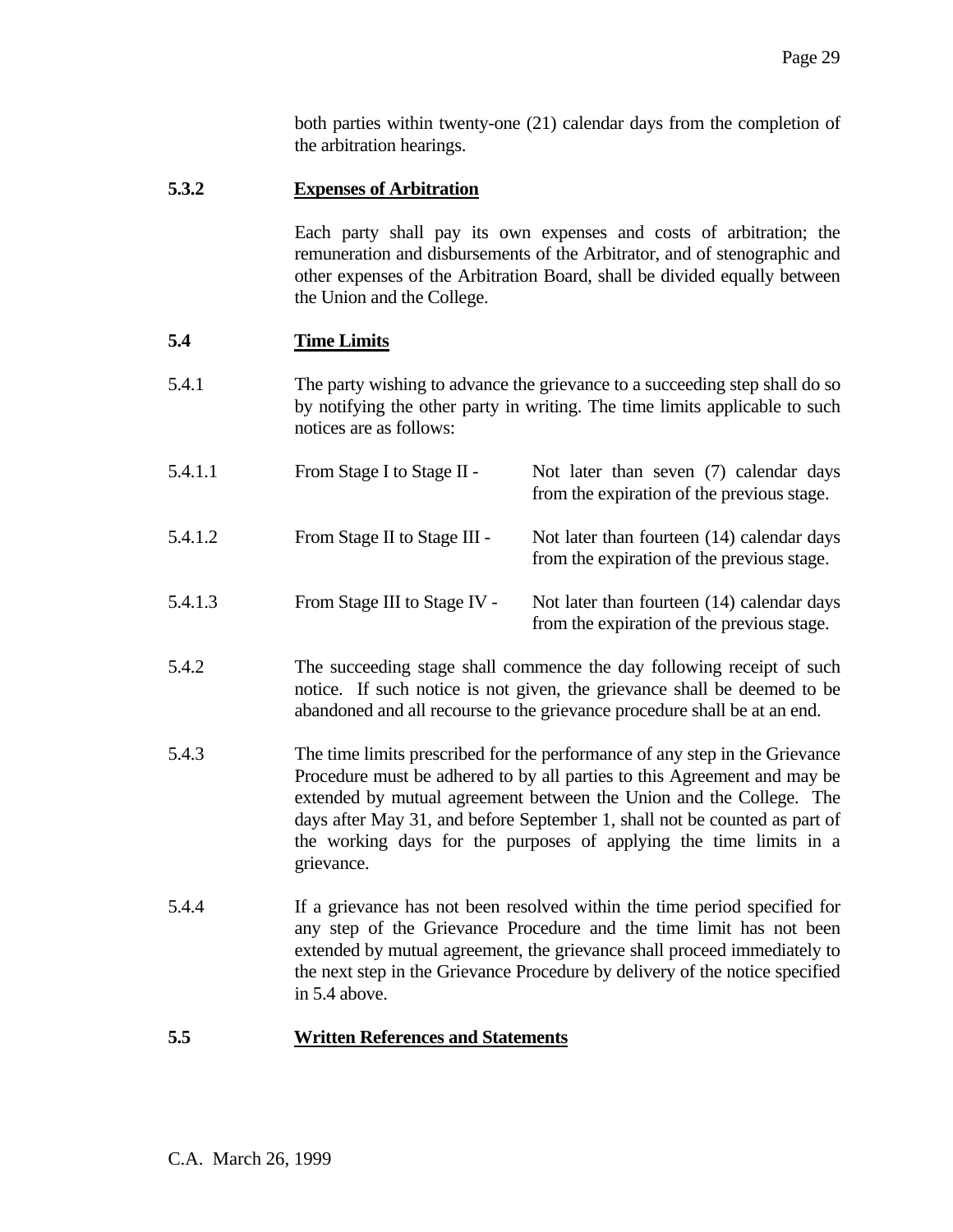Written references of the grievance from one stage to another and statements and replies thereto are without prejudice in any arbitration of the issue.

## **5.6 Handling Of and Participation In Grievances and Arbitrations**

- 5.6.1 Absence from duties shall be permitted where it is required in connection with the handling of, or participation in, a grievance or arbitration provided that permission is received in advance from the appropriate Co-ordinator and Dean. Such permission shall not be unreasonably withheld. Time spent in the handling of, or participation in, grievances or arbitrations shall be considered time worked.
- 5.6.2 The provisions of 5.6.1 apply only to those members expressly identified as being involved in and integral to the procedures of Grievance and Arbitration, including witnesses.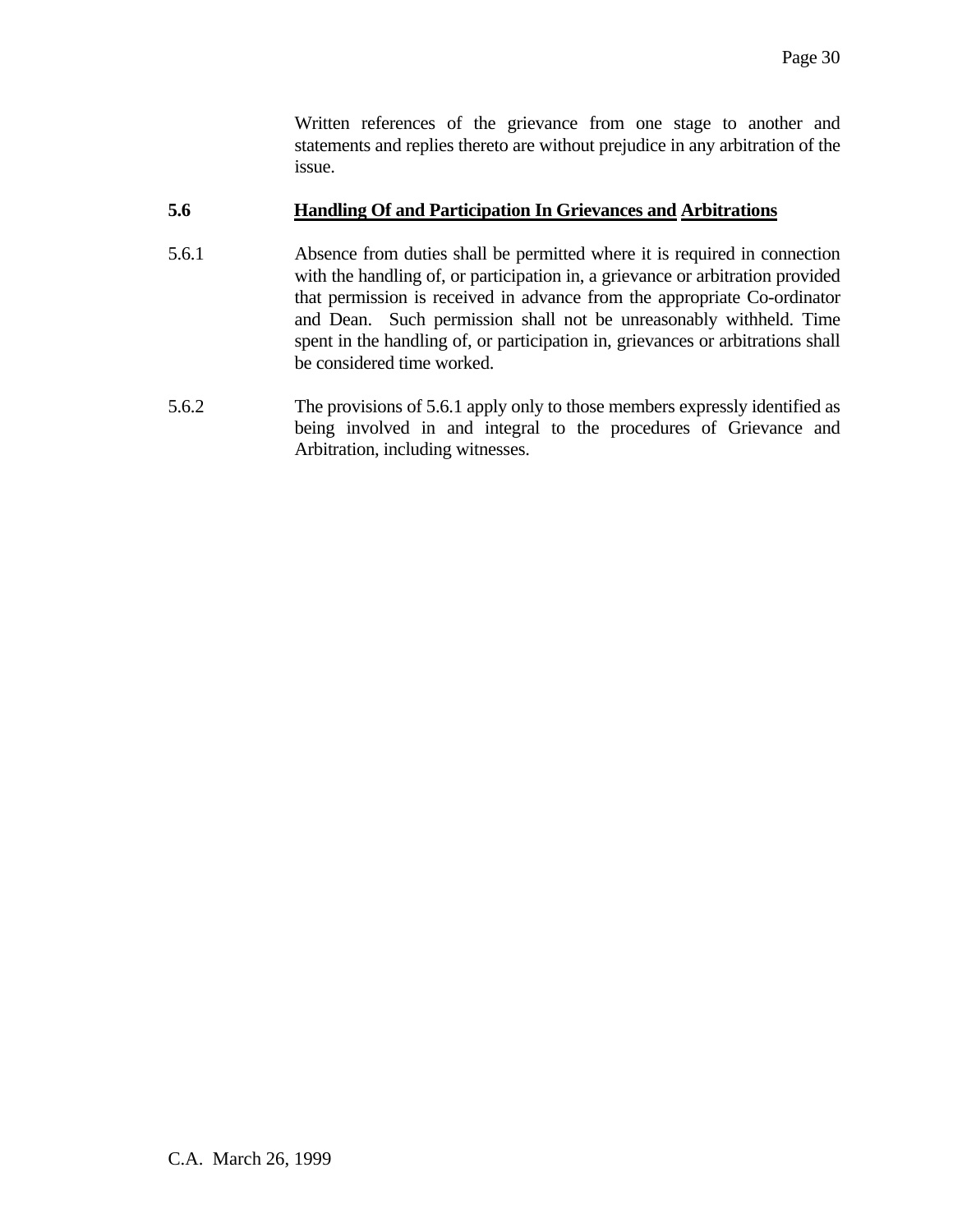# **Article 6 EMPLOYEES: CLASSIFICATION, DUTIES, RESPONSIBILITIES, WORKLOAD, RIGHTS, PROFESSIONAL DEVELOPMENT**

- **6.1 Counsellors**
- **6.1.1 Duties and Responsibilities**

 The following functions are included in the duties and responsibilities of a Counsellor:

- 6.1.1.1 Perform individual vocational, academic, personal and group counselling with:
- 6.1.1.1.1 all students who seek assistance;
- 6.1.1.1.2 students referred by College staff, employees, administrators and other students;
- 6.1.1.1.3 members of the community.
- 6.1.1.2 Provide vocational and academic information to students, staff and employees within the College and to secondary school students in the College District.
- 6.1.1.3 Identify the need of individual students and advise and/or arrange for an appropriate referral as circumstances require.
- 6.1.1.4 Conduct various group counselling programs.
- 6.1.1.5 Counsel referrals from instructors or admission staff during pre-registration.
- 6.1.1.6 Professional development.
- 6.1.1.7 Undertake assignments during day and/or evening hours in Lynnmour and non-Lynnmour locations as part of the normal counselling duties.
- 6.1.1.8 Fulfil individual and/or collective responsibilities in furthering the aims and objectives of the College.
- \*6.1.1.9 To participate in functional area meetings.
- 6.1.1.9 Other functions and responsibilities ancillary to the above as assigned.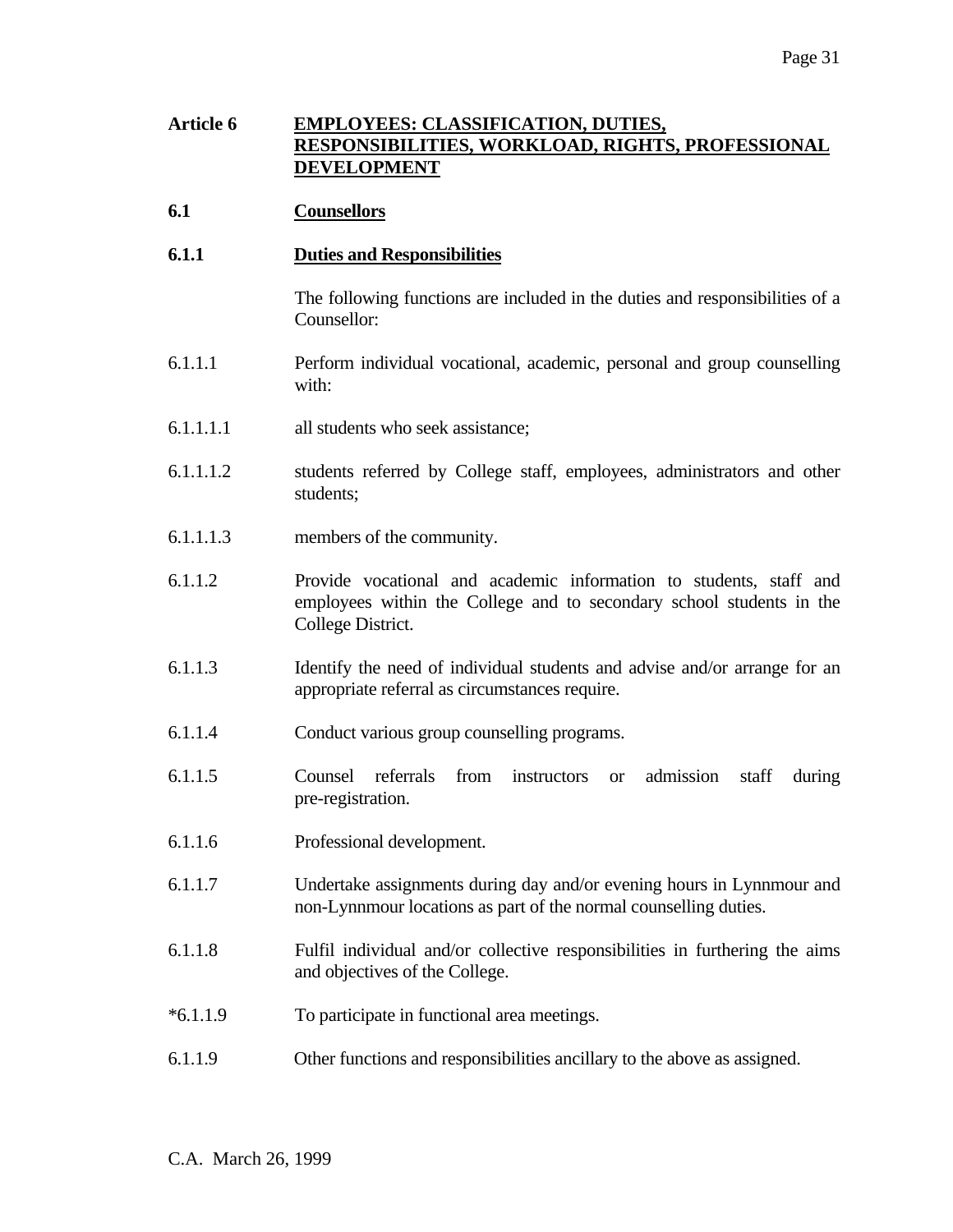## **6.1.2 Workload**

 Counsellors shall have a maximum scheduled duty period of thirty-five (35) hours per week, inclusive of time for professional development.

### **6.2 Instructors**

### **6.2.1 Duties and Responsibilities**

 The following functions are included in the duties and responsibilities of instructors:

- 6.2.1.1 To teach within their areas of competency, the subject matter and/or skills required in College programs.
- 6.2.1.2 To be available to students for consultation and/or discussion outside of classroom hours.
- 6.2.1.3 To undertake scheduled instructional assignments, course and program preparation, student tutorials, marking, assessing, and advising.
- 6.2.1.4 To make such evaluation and/or appraisals of students as may be required, using only such criteria as are relevant to the course objectives, and to keep any records required for this purpose.
- 6.2.1.5 To maintain professional competence and qualifications in appropriate fields of study, and to keep up to date with developments in these fields.
- 6.2.1.6 To recommend library and other acquisitions and/or where appropriate, to ensure the maintenance of inventory, equipment, or laboratory facilities at an appropriate standard.
- 6.2.1.7 To fulfil individual and/or collective responsibilities in furthering the aims and objectives of the College.
- 6.2.1.8 To undertake assignments during day and/or evening classes in Lynnmour and non-Lynnmour locations as part of the regular teaching load.
- \*6.2.1.9 To participate in functional area meetings.
- 6.2.1.10 Other functions and responsibilities ancillary to the above as assigned.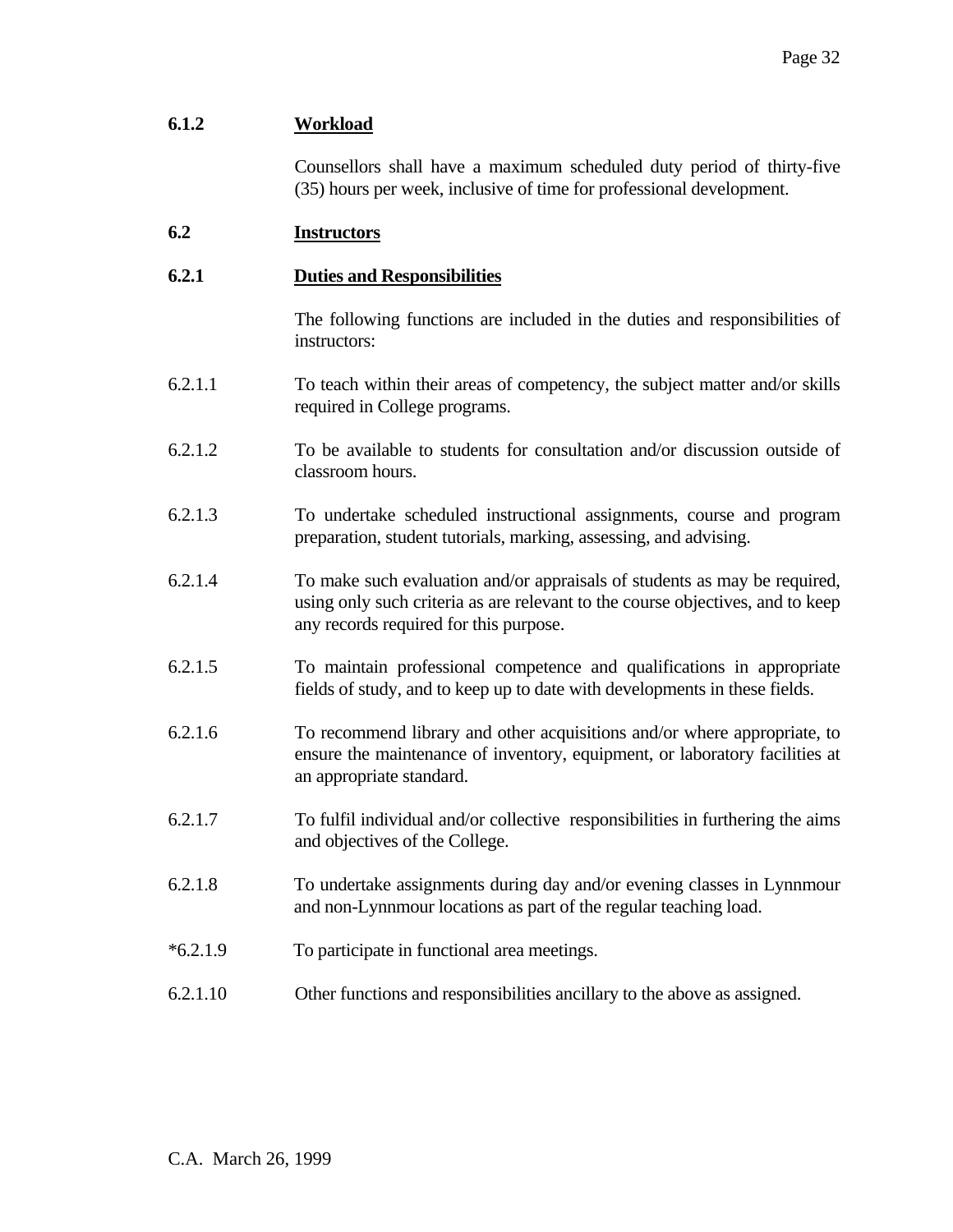## **6.2.2 Workload**

## **6.2.2.1 Number of Students**

- 6.2.2.1.1 Except as herein provided, Instructors shall have no more than an average of thirty-five (35) students per instructional section, averaged over all instructional sections assigned to the instructor, at any time.
- 6.2.2.1.2 The parties agree that every effort will be made to eliminate overload arrangements which require an Instructor to have more than the maximum average number of students provided herein. Where an overload arrangement is necessary, the arrangements must be agreeable to the Instructor, the Co-ordinator and the Dean. Such arrangements may or may not include an agreement that the student overload will be compensated. The College will not be liable for any overload payments to instructors unless a specific agreement to make such payments has been made by the Dean in advance of the overload occurring. An instructor may not admit overload students without the prior approval of the Dean.
- 6.2.2.1.3 Where overload arrangements are made pursuant to this Article, Instructors with less than a normal section duty load will be compensated as set out in (6.2.2.1.3.1) below up to a normal duty load after which any excess must be banked as per 6.11 and 6.12; Instructors with a normal section duty load will be compensated as set out in (6.2.2.1.3.2) below. In both cases, the overload compensation will be calculated on the basis of a monthly audit of the number of students which the Instructor had during that month.
- 6.2.2.1.3.1 For each month of the overload, the stipend is computed as follows:

$$
Stipend = \frac{Salary \,per \,section \,per \,term}{4} \,x \left(\frac{4}{5} \,x \,\frac{2n}{35}\right)
$$

where  $n$  is the number of students over the allowed maximum. The accumulated stipend will be paid at the end of the academic term.

6.2.2.1.3.2 For each month of the overload, the section equivalency is computed as follows:

Section Equivalency = 
$$
\frac{1}{4}x(\frac{4}{5}x\frac{2n}{35})
$$

 where *n* is the number of students over the allowed maximum. The accumulated section equivalency is banked or paid per 6.11 and 6.12 at the end of the academic term.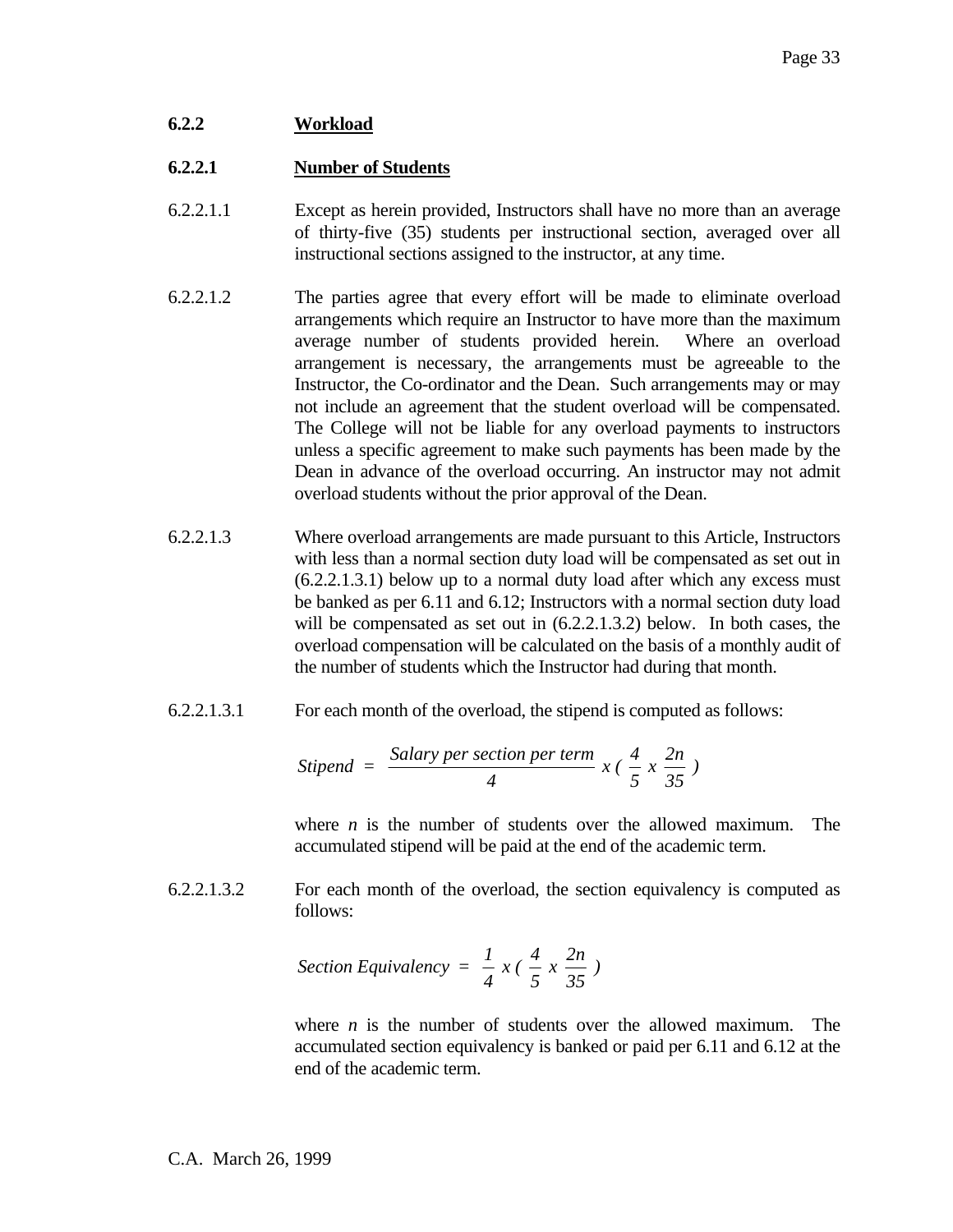## **6.2.2.2 Scheduled Hours (see Article 2.8)**

 Except where otherwise specifically provided in this Agreement, an Instructor's scheduled hours shall not exceed four (4) scheduled student contact hours per section and one and one half (1.5) office hours per section. A department or functional area may, with the agreement of the Dean, opt for the conversion of one (1) hour of the scheduled student contact hours per section to other scheduled instructional activities appropriate to the course being taught. Such hours may be combined to provide one or more longer periods for those activities.

## **6.2.2.2.1 Scheduled Hours A.B.E**.

 Notwithstanding 6.2.2.2, in the generic area of Adult Basic Education it may be necessary that the one and one half (1.5) office hours per section be converted to additional scheduled student contact hours per week. Such conversion will be undertaken in consultation with the department in order that a reasonable number of office hours may be provided. If agreement is not reached, the Vice President will make a final determination as to the need.

### **6.2.2.3 Scheduled Student-Contact Hours (see Article 2.8)**

- 6.2.2.3.1 One scheduled student contact hour is defined to be:
- 6.2.2.3.1.1 one hour scheduled in the College's course timetable for the primary purpose of direct instruction in the subject matter of an approved course; or
- 6.2.2.3.1.2 two laboratory or like hours, the primary purpose of which is not direct instruction of the student in the subject matter of an approved course.
- 6.2.2.3.2 Where agreement cannot be reached on the appropriate definition as it applies to existing or new programs or courses, the appropriate student contact hour, not less than 6.2.2.3.1.1 above and not more than 6.2.2.3.1.2 above, shall be referred to the Equivalent Workload Committee.

### **6.2.2.4 Vocational Programs - General**

 The normal duty load for an instructor with a full-time assignment in any vocational curriculum save for the vocational curriculum within the generic areas of Business Management, Office Administration, Health/Nursing, Adult Basic Education, and Media Resources, shall be limited as follows:

- the number of student contact hours per section is capped at 2240;
- the number of student contact hours for a full workload is capped at 17,920;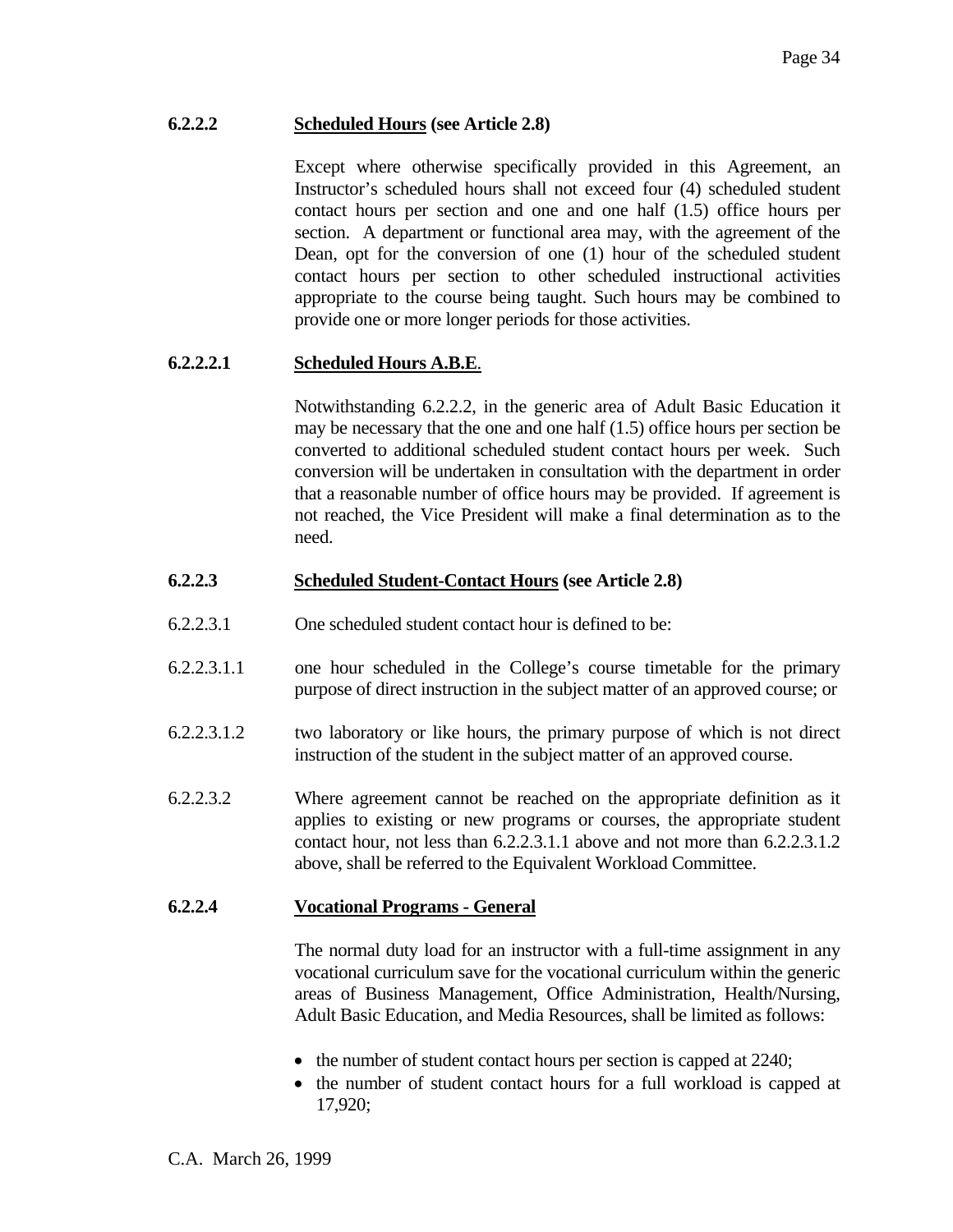- the number of contact hours is capped at 24 per week;
- the number of contact hours for a full workload is capped at 936 per year;
- the number of instructional weeks is capped at 39 per year;
- the number of students is capped at 35 per section.

#### **6.2.2.5 Special and Equivalent Workload**

 Special and equivalent workload arrangements may be made, if agreeable to the Instructor, Co-ordinator and Dean, only in accordance with the Collective Agreement. Such arrangements must be in writing and a copy must be provided to the Union upon agreement.

#### **6.2.2.6 Course and Program Preparation**

- 6.2.2.6.1 The development of new programs and modes of delivery shall be part of workload. An employee requested to commence teaching a new course or program without adequate preparation time shall have recourse to the provisions for reassignment of duties (6.8.6) and the Equivalent Workload Committee (6.10).
- 6.2.2.6.2 No Instructor shall have more than three (3) different course preparations per term, unless arrangements satisfactory to the Instructor, Co-ordinator and the appropriate Dean are made. (see Article 2.8)
- 6.2.2.6.3 The College shall make every reasonable effort to provide, prior to the start of term, equipment and software to an individual faculty office where the faculty are required to teach or answer questions about a particular software package used in a course or as part of assigned student contact hours. Co-ordinated areas shall make every reasonable effort to provide the College with sufficient advance notice of the computer/software requirements to allow it to provide this equipment.

### **6.2.2.7 Independent Study and Exceptional Sections (see Article 2.8)**

- 6.2.2.7.1 In cases of independent study or exceptional sections, a special salary formula pertains.
- 6.2.2.7.2 Exceptional sections are additional sections offered by the College to enable a small number of students to complete courses necessary to their program. These sections shall not enrol more than six (6) students per section. Such sections and their manner of delivery may be arranged with the agreement of the Dean, Co-ordinator and employee involved.
- 6.2.2.7.3 An independent study course is a special course tailored to permit an individual student to pursue specific in-depth studies under the supervision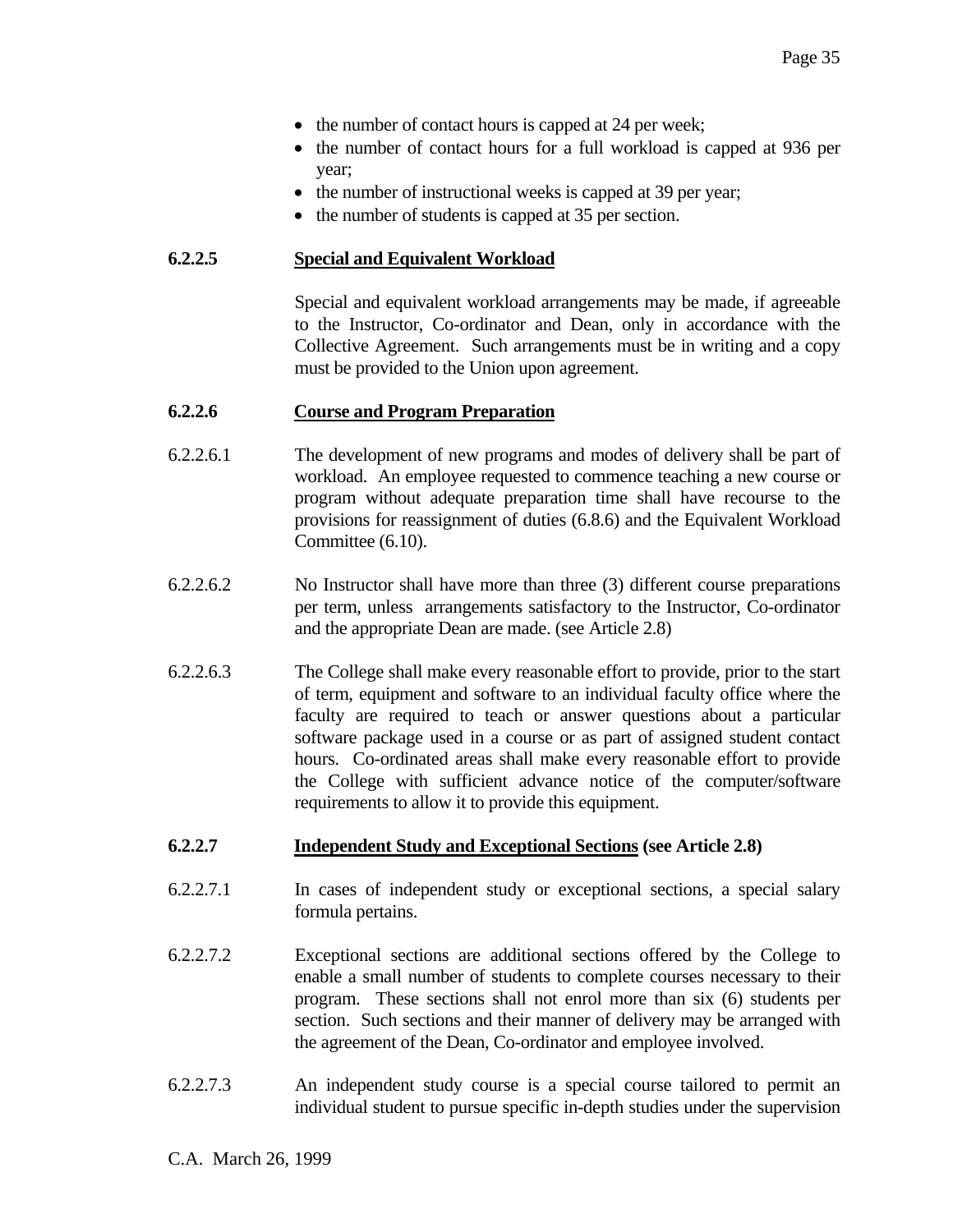and instruction of an Instructor. Such courses and their manner of delivery may be arranged with agreement of the Dean, Co-ordinator and employee involved. Instructors shall not supervise more than one (1) Independent Study course per term.

6.2.2.7.4 The amount of compensation for these sections will be computed by either of the following formulas, depending upon whether compensation is paid or section equivalent banked;

$$
Stipend in dollars = \frac{s}{5} + (\frac{4s}{5}x\frac{x}{22})
$$

or

Section equivalent = 
$$
0.2 + \frac{0.8x}{22}
$$

where:

 *s* = salary rate in accordance with the appropriate step for the Instructor.  $x =$  number of students in section.

## **6.3 Instructional Associates**

## **6.3.1 Conversation Monitor (Native Speaker**)

## **6.3.1.1 Duties and Responsibilities**

 The following functions are included in the duties and responsibilities of a Native Speaker:

- 6.3.1.1.1 To instruct within their areas of competency the subject matter and/or skills required in College programs.
- 6.3.1.1.2 To direct conversation seminars, developing student confidence in the oral-aural use of the language.
- 6.3.1.1.3 To undertake the necessary preparation for conducting conversation seminars.
- 6.3.1.1.4 To make evaluations and/or appraisals of students as required and to keep any records required for this purpose.
- 6.3.1.1.5 To be available for consultation and/or discussion outside of classroom hours.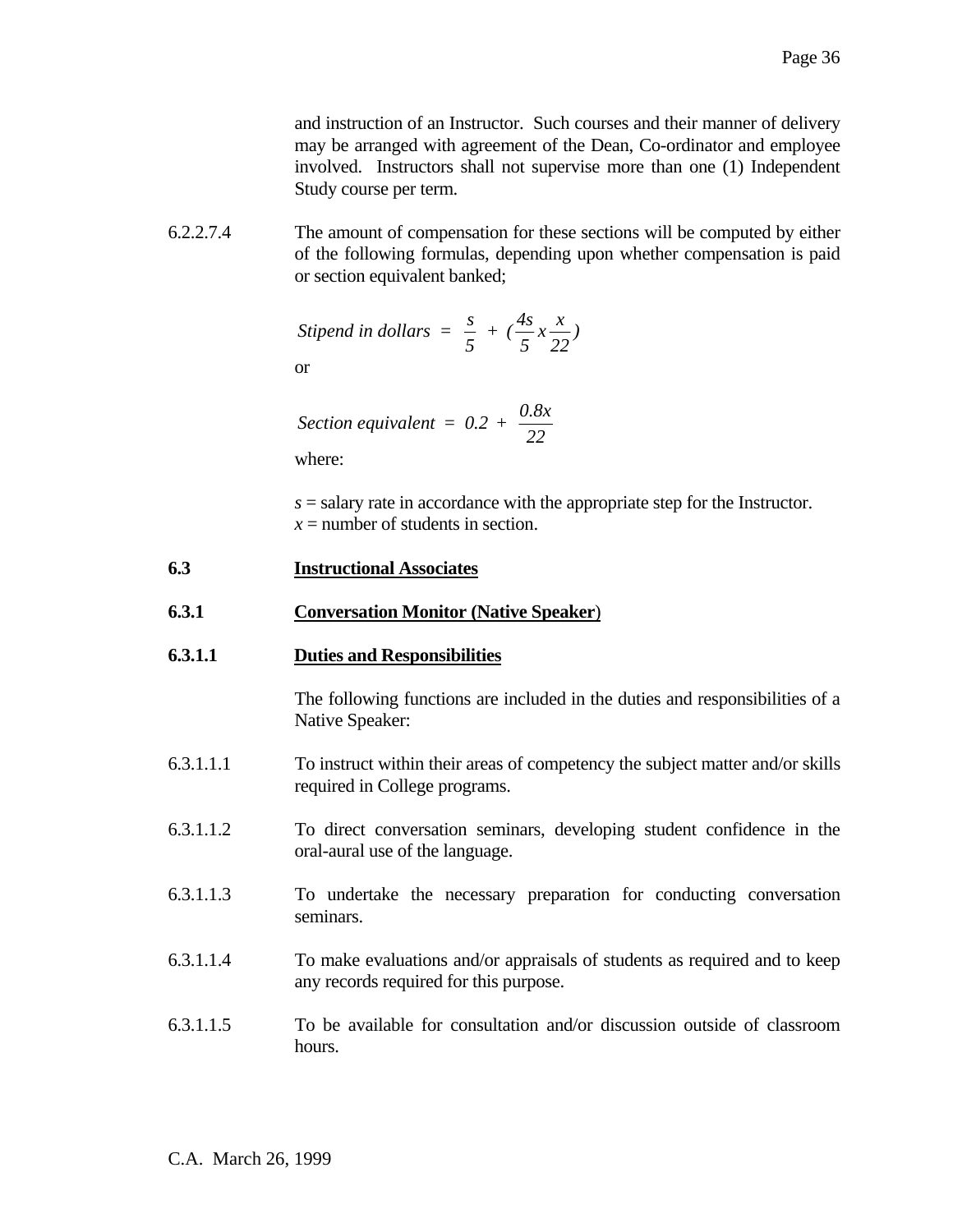- 6.3.1.1.6 To maintain competence and qualifications in appropriate fields of study and to update skills and techniques in these fields.
- 6.3.1.1.7 To support instructors in development of courses and preparation of course materials and to provide for students, in liaison with instructors, outlines for conversation seminars under their jurisdiction.
- 6.3.1.1.8 To fulfil individual and/or collective responsibilities in furthering the aims and objectives of the College.
- 6.3.1.1.9 To undertake assignments to day and/or evening classes, including weekends in Lynnmour and non-Lynnmour locations as part of the regular load.
- 6.3.1.1.10 To conduct field trips as required.
- \*6.3.1.1.11 To participate in functional area meetings.
- 6.3.1.1.12 Ancillary duties.

### **6.3.2 Language Lab. Monitor**

### **6.3.2.1 Duties and Responsibilities**

 The following functions are included in the duties and responsibilities of a Language Lab. Monitor:

- 6.3.2.1.1 To conduct language labs, developing student confidence in the oral-aural use of the language.
- 6.3.2.1.2 To instruct within their areas of competency the subject matter and/or skills required in College programs.
- 6.3.2.1.3 To mark lab books or other assignments as required and to keep any records required for this purpose.
- 6.3.2.1.4 To make such evaluation and/or appraisals of students as may be required using only such criteria as are relevant to the course objectives, and to keep any records required for this purpose.
- 6.3.2.1.5 To demonstrate lab. techniques and the correct use of equipment to students.
- 6.3.2.1.6 To be available for consultation and/or discussion outside of classroom hours.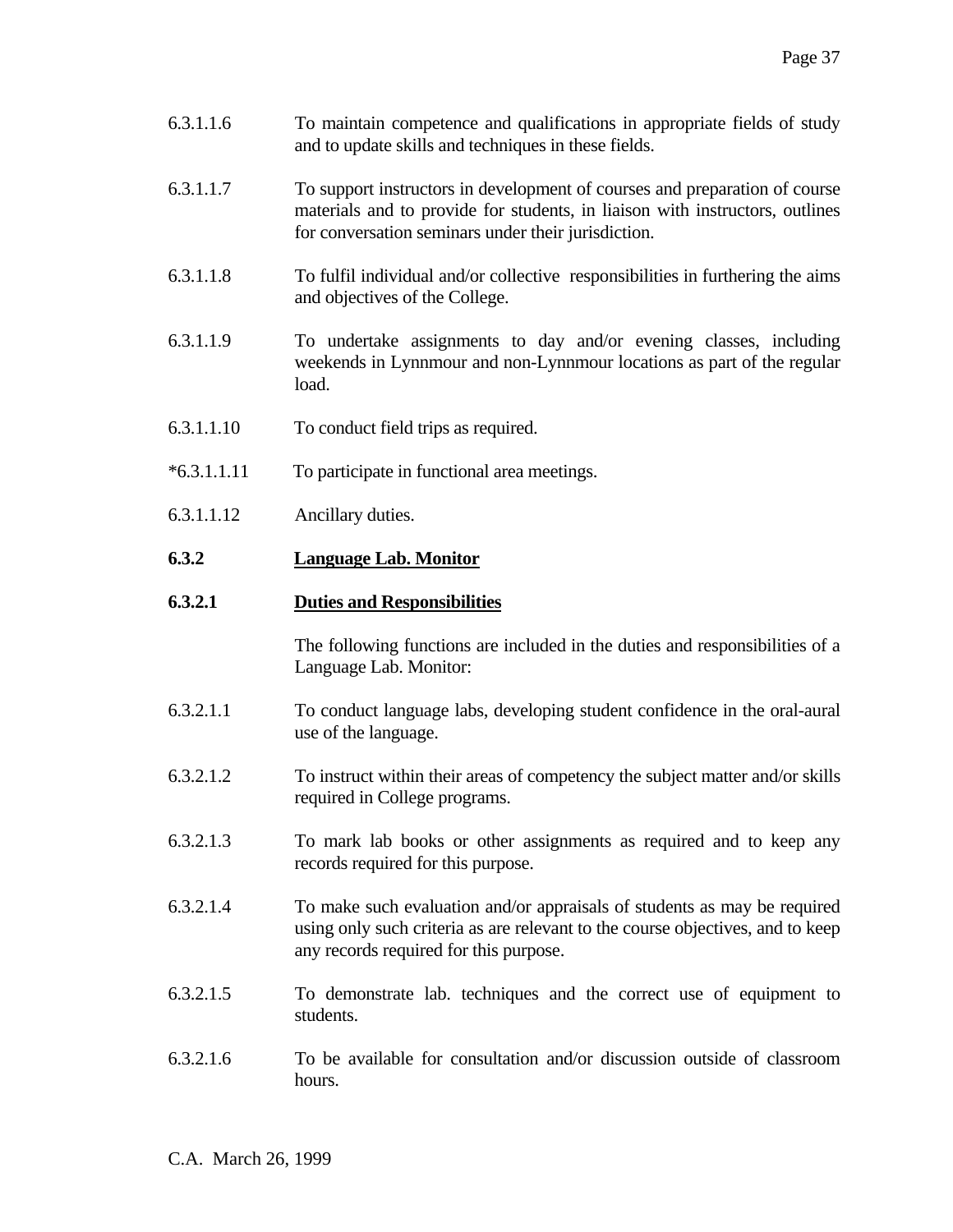- 6.3.2.1.7 To maintain competence and qualifications in appropriate fields of study and to update skills and techniques in these fields.
- 6.3.2.1.8 To support instructors in development of courses and preparation of course materials and to provide for students, in liaison with instructors, outlines for lab seminars under their jurisdiction.
- 6.3.2.1.9 To fulfil individual and/or collective responsibilities in furthering the aims and objectives of the College.
- 6.3.2.1.10 To undertake assignments to day and/or evening classes, including weekends in Lynnmour and non-Lynnmour locations as part of the regular load.
- 6.3.2.1.11 To conduct field trips as required.
- \*6.3.2.1.12 To participate in functional area meetings.
- 6.3.2.1.13 Ancillary duties related to the above.

### **6.3.3 Workload**

 Instructional Associates shall have a maximum duty period of thirty-five (35) hours per week, composed of a maximum of twenty-five (25) scheduled duty hours with the remaining hours to be for associated duties. At the beginning of each term and not later than three (3) weeks after the commencement of classes, the number of students as well as the combination of the Instructional Associates' hours and their associated duties will be assigned after consultation between the individual employee, the Co-ordinator and the Dean. In cases of dispute, the Dean may assign the duties. In the event that for any reason it is necessary to change the assignment of duties to a specific Instructional Associate, such reassignment must be discussed with the employee's Co-ordinator and the Dean, with the intent of settling the reassignment by consent. The Dean may make the reassignment and the employee may grieve the reassignment.

### **6.4 Laboratory Supervisors**

# **6.4.1 Duties and Responsibilities**

6.4.1.1 Laboratory Supervisors will provide practical and applied knowledge and skills derived from the content of courses to which the laboratory sessions are intended to relate. Laboratory Supervisors will not be required to present new course material which is the primary responsibility of an instructor of a course.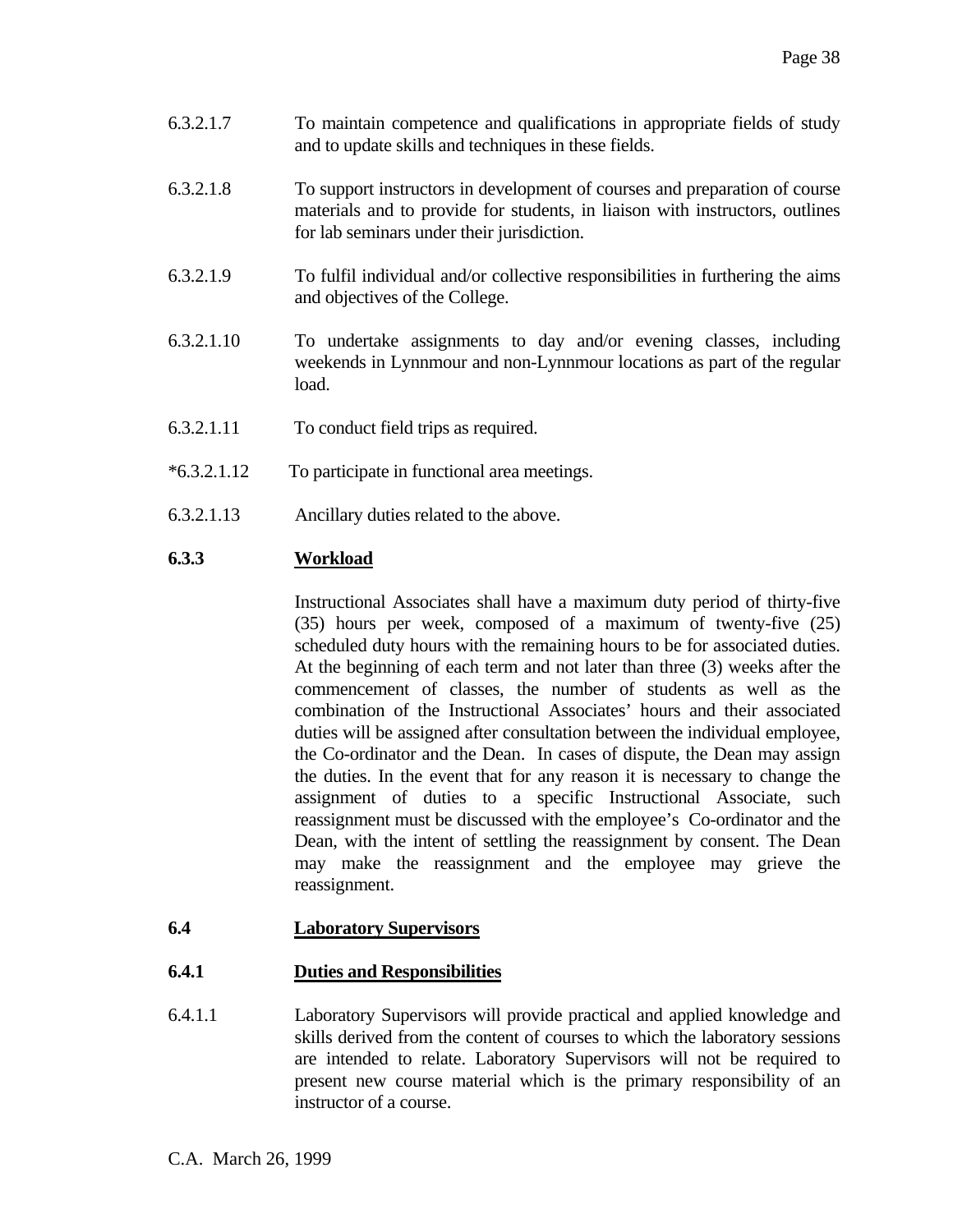- 6.4.1.2 The following functions, under the delegated authority of the Co-ordinator, are included in the duties and responsibilities of a Lab Supervisor:
- 6.4.1.2.1 To supervise and organize a laboratory.
- 6.4.1.2.2 To instruct where assigned, and within their areas of competency, the subject matter and/or techniques and skills required in the laboratory portion of the college programs.
- 6.4.1.2.3 When required, to recommend and develop, in consultation with the instructor, materials and/or subject matter for the laboratory portion of the courses.
- 6.4.1.2.4 To provide, where applicable, assistance to and work with instructors in the operation of assigned laboratory sessions.
- 6.4.1.2.5 To maintain competence in the appropriate fields of study and to update skills and techniques in these fields.
- 6.4.1.2.6 To make evaluations and/or appraisals of students as may be required, using only such criteria as are relevant to the course objectives and to keep any records required for this purpose.
- 6.4.1.2.7 To conduct or assist on field trips where assigned.
- 6.4.1.2.8 To supervise the work of technicians.
- 6.4.1.2.9 To recommend library and other acquisitions such as operating and capital items pertaining to the operations of the labs.
- 6.4.1.2.10 To fulfil individual and/or collective responsibilities in furthering the aims and objectives of the College.
- \*6.4.1.2.11 To participate in functional area meetings.
- 6.4.1.2.12 Other functions and responsibilities ancillary to the above as assigned.

#### **6.4.2 Workload**

- 6.4.2.1 Laboratory Supervisors shall have a maximum duty period of thirty-five (35) hours per week, composed of a maximum of twenty-five (25) scheduled duty hours with the remaining hours to be for associated duties.
- 6.4.2.2 Temporary Laboratory supervisors shall have an assignment of the maximum number of duty hours possible, commensurate with their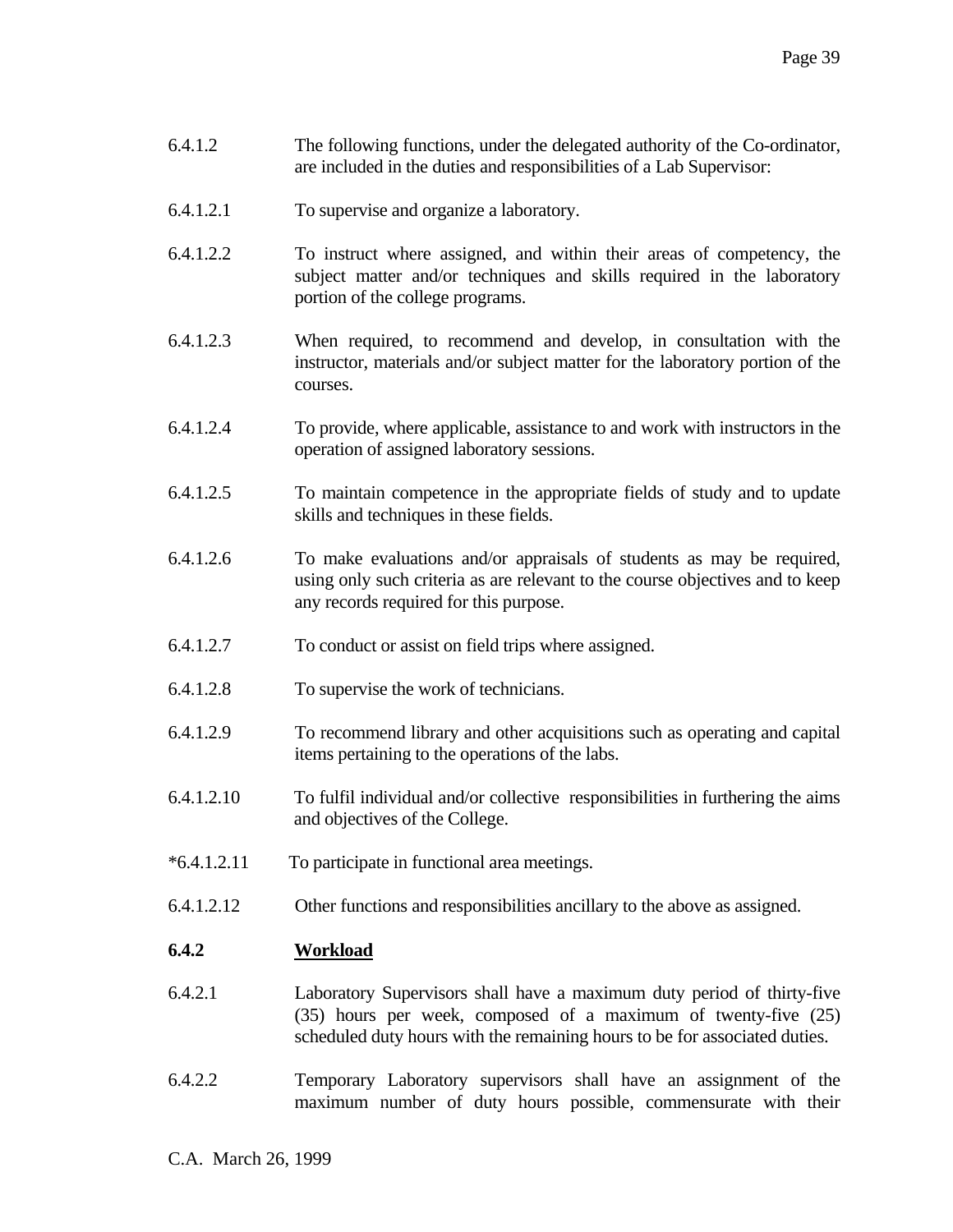expertise and the requirements of the functional area. These hours should be assigned in blocks of at least two (2) consecutive hours in any duty day. Assignments under this section shall be made on the basis of section equivalents.

- 6.4.2.3 At the beginning of each term, the combination of lab supervisory contact hours, preparation and marking duties will be assigned after consultation between the individual employee and the Co-ordinator, and is subject to the approval of the Dean.
- 6.4.2.4 Laboratory Supervisors shall have no more than a maximum average of thirty-five (35) students per laboratory class, averaged over all laboratory classes assigned to the laboratory supervisor, at any time. The safety of the employee and/or students will be a factor in determining class size.
- 6.4.2.5 A Laboratory Supervisor who believes that his/her assignment is contrary to the requirements of Article 6.4.2 may refer the matter to the Equivalent Workload Committee for its review.

# **6.4A Private Music Instructors**

# **6.4A.1 Duties and Responsibilities**

- 6.4A.1.1 To conduct private music lessons for individual students.
- 6.4A.1.2 To undertake the necessary preparation for conducting such private music lessons.
- 6.4A.1.3 To participate in student performance evaluations and appraisals including juried evaluations of students.
- 6.4A.1.4 To undertake assignments to day and/or evening classes, including weekends in Lynnmour and non-Lynnmour locations as part of the regular load.
- 6.4A.1.5 To maintain competence and qualifications in appropriate fields of study and update skills and techniques in these fields.
- 6.4A.1.6 To fulfil individual and/or collective responsibilities in furthering the aims and objectives of the College.

# **6.4A.2 Workload**

- 6.4A.2.1 Private Music Instructors shall be assigned on an hourly basis as commensurate with their expertise.
- \*6.4A.2.1.1 Private Music Instructors shall not be assigned more than an average of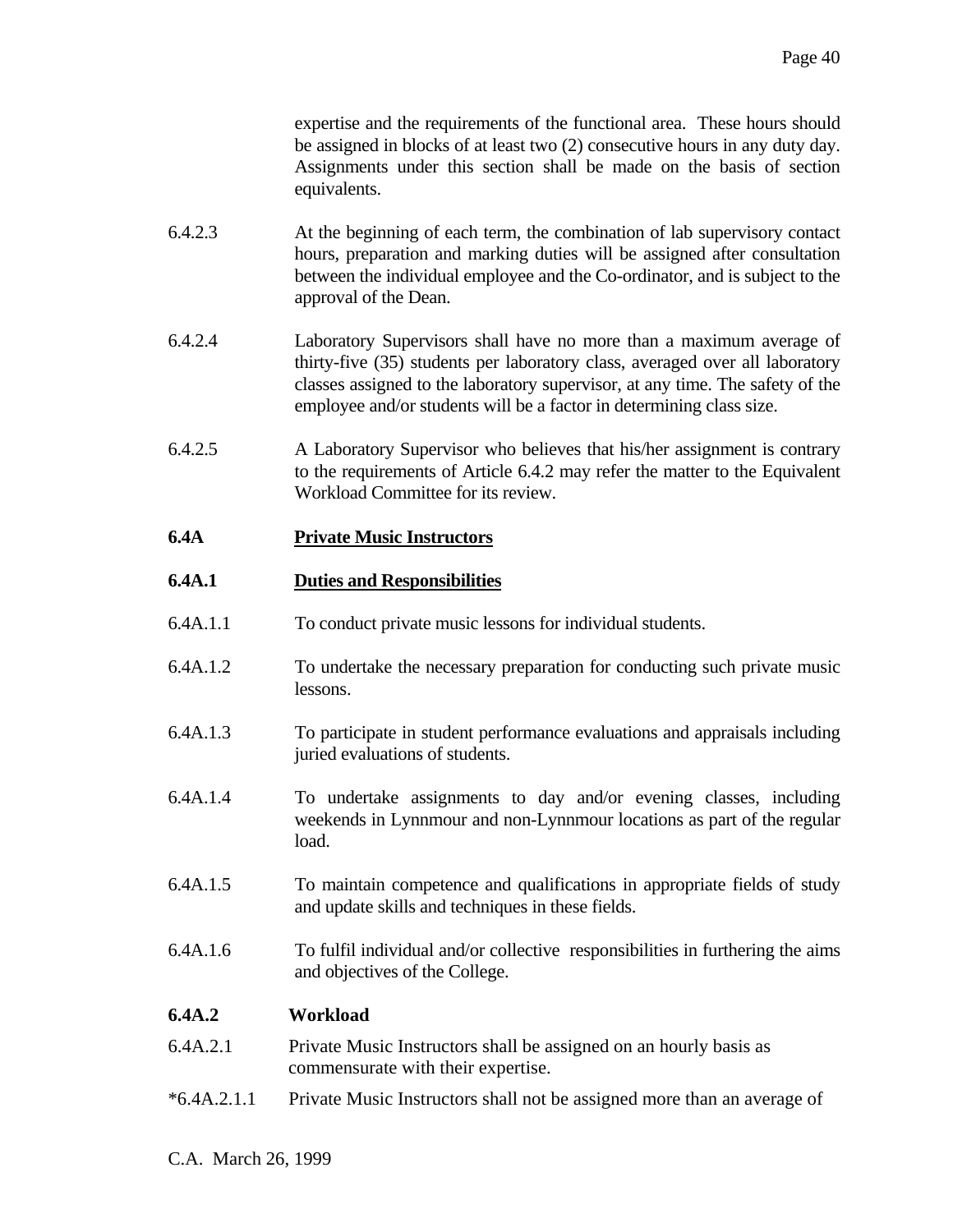26 private music instructional hours per week with the remaining time to be for associated duties.

- \*6.4A.2.2 For the purpose of defining a duty load, seniority, severance, scale advancement and step placement, one hundred twenty-eight (128) instructional hours of private music instruction shall equal one section. This ratio shall apply to any employee who undertakes private music instruction regardless of their job classification or appointment status.
- \*6.4A.2.3 No regular employee shall be permitted to undertake private music instruction as part of their non-private music instruction committed duty load.
- \*6.4A.2.4 Private music instruction section equivalencies shall count for seniority (including Paid Educational Leave Seniority credits), severance, scale adjustment and salary scale step placement pursuant to Article 8.
- \*6.4A.2.5 For the purposes of determining eligibility for regularization onehundred hours equals one section. These sections cannot be combined with any other sections for the purpose of regularization.

# **6.5 Librarians**

# **6.5.1 Duties and Responsibilities**

 The following functions are included in the duties and responsibilities of a Librarian:

- 6.5.1.1 To provide professional library services including, but not limited to, instruction in research methods, library orientation, and reference services to students, employees, and members of the community.
- 6.5.1.2 To provide professional library services to the College including, but not limited to, development of collections, development and implementation of library systems that facilitate the organization of library materials, all with the purpose of providing educational resources and effective access to those resources for the College community.
- 6.5.1.3 To maintain professional competence and qualifications in appropriate fields of study, and to keep up to date with developments in these fields.
- 6.5.1.4 To fulfil individual and/or collective responsibilities in furthering the aims and objectives of the College.
- \*6.5.1.5 To participate in functional area meetings.
- 6.5.1.6 Other functions and responsibilities ancillary to the above assigned duties and responsibilities.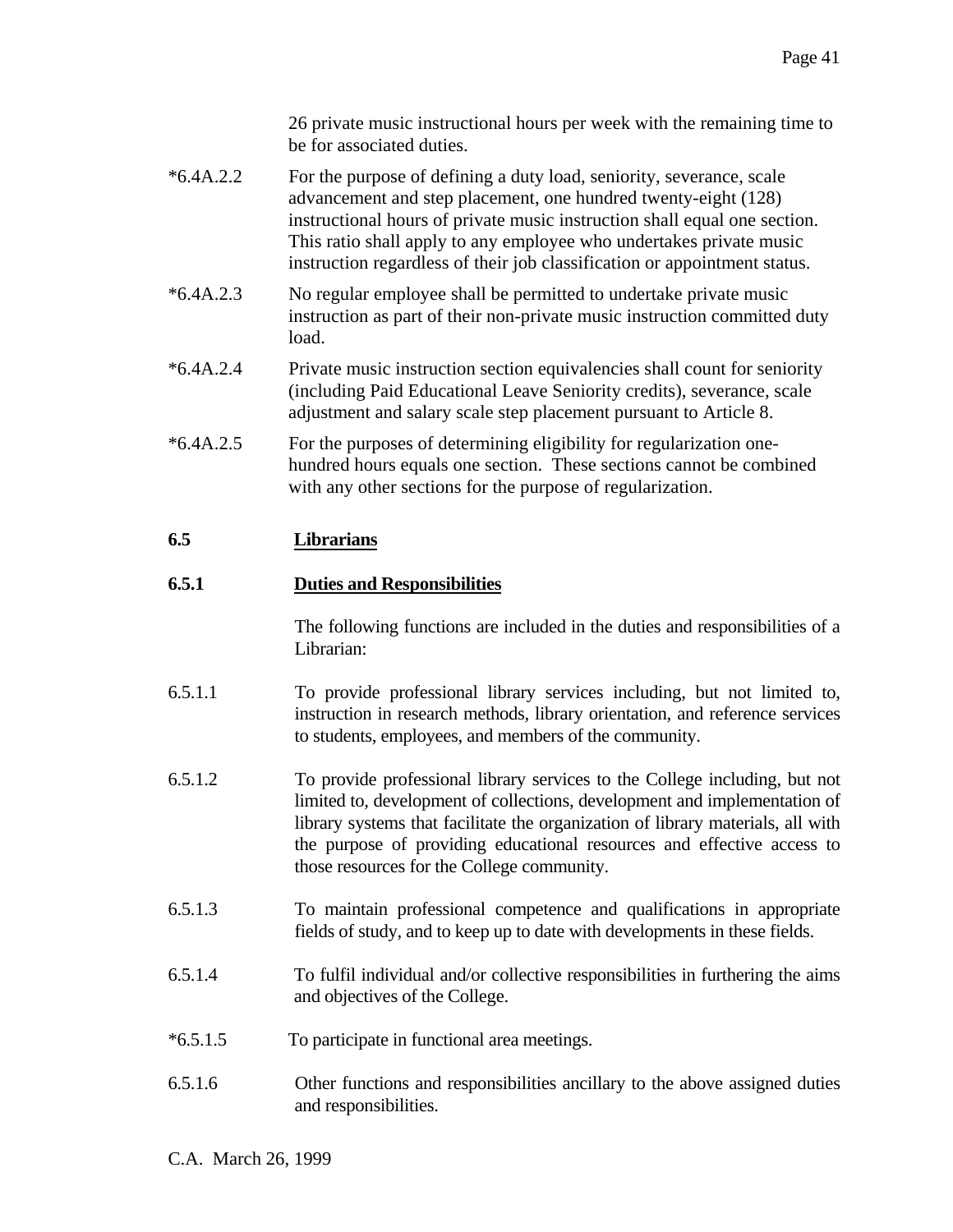# **6.5.2 Workload**

 Librarians shall have a maximum scheduled duty period of thirty-five (35) hours per week, inclusive of time for professional development. Their duties shall be scheduled as in 6.8.

### **6.6 Special Positions and Special Appointees**

# **6.6.1 Special Positions**

6.6.1.1 Where it is necessary to establish positions for which the duties and responsibilities fall within the scope of the certification granted to the Union but do not include duties and responsibilities of other classifications of employees listed in Article 6, the positions may be established only after consultation with the Union. The Union shall be consulted on the duties and responsibilities of the positions, on the criteria for evaluation (11.5.2 to the extent that it is applicable), on professional development responsibilities, on workload and hours of work, and on related terms and conditions of the positions.

> The Union shall notify the College within fourteen (14) days of its agreement or disagreement with the establishment of special positions. The establishment of a special position may be grieved by the Union.

- \*6.6.1.1.1 Once a special appointment job description has been agreed between the College and the Union, that job description shall apply to all other Special Appointees doing the same or substantially the same work without the need for further consultation with the Union under 6.6.1.1.
- 6.6.1.2 Special Positions may be filled in either of the following ways:
- 6.6.1.2.1 By assignment or reassignment of duties (of current members of the bargaining unit) after notice of the position (3.8) has been posted.
- 6.6.1.2.2 By appointment. In such cases, the normal appointment, evaluation, and reappointment processes shall apply.
- 6.6.1.3 Special Positions shall be eligible for regularization (11.7).

# **6.6.2 Special Appointees**

6.6.2.1 Employees filling special positions are Special Appointees and have all rights, privileges, and prerogatives of all other members of the bargaining unit. Employees appointed, assigned or reassigned to such positions shall have their duties and responsibilities outlined and the basis of their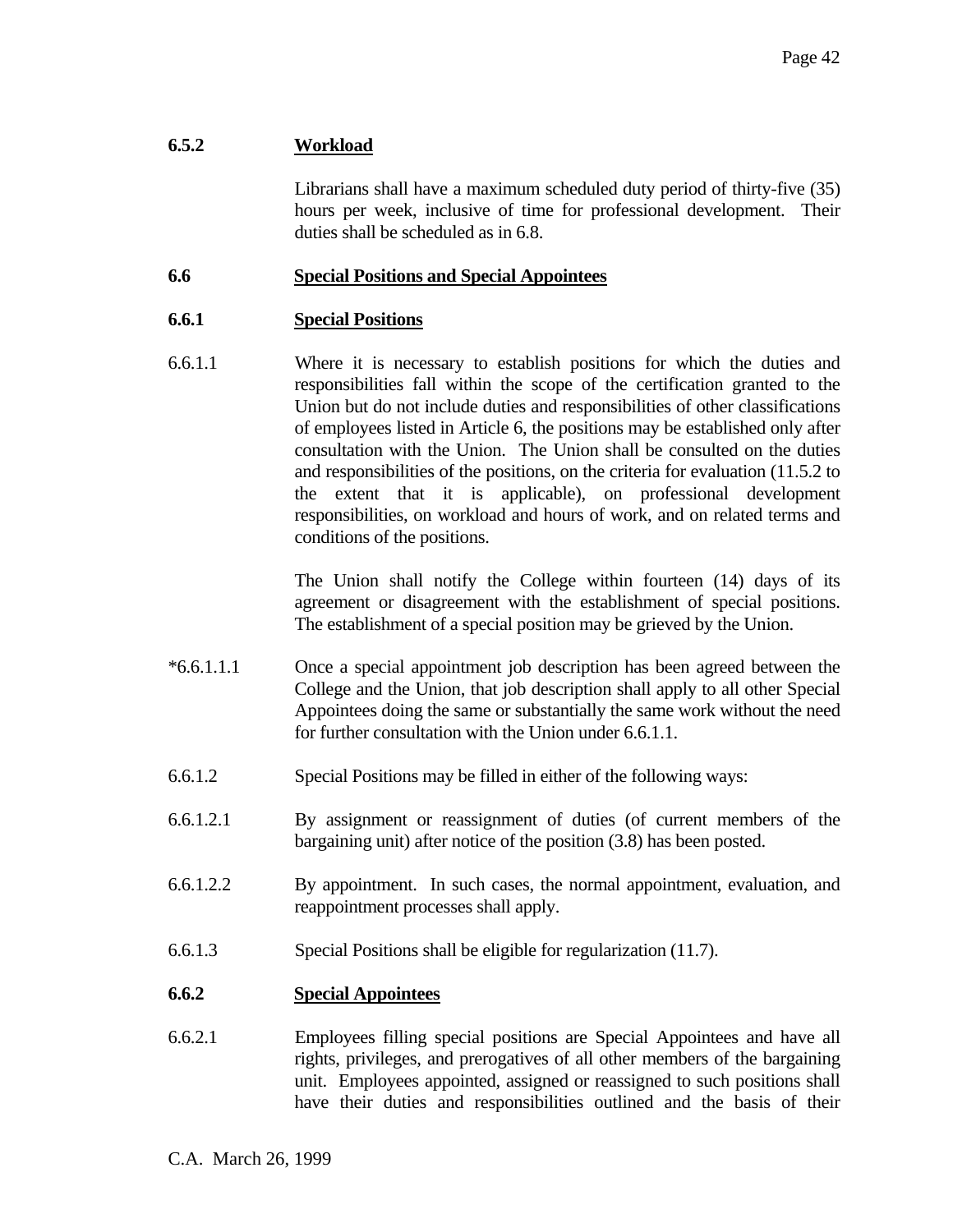evaluation indicated in their letters of appointment or in the identification of their assignment/ reassignment.

- 6.6.2.2 Conditions of employment (seniority, placement, benefits, workload, professional development, reduction, etc.) for Special Appointees shall be consistent with those for other members of the bargaining unit.
- 6.6.2.3 The criteria for the evaluation of Special Appointees shall be as indicated in 11.5.2 as applicable to the duties and responsibilities of the Special Position. The evaluation of Special Appointees shall be limited to the requirements of the Special Position and shall have no bearing on any other position previously held by the Special Appointee.
- 6.6.2.4 In the event of reduction (11.8), the seniority of a Special Appointee shall be calculated from the employee's primary appointment, and the Special Appointee shall have the right to return to his/her primary appointment.

# **6.6.3 Workload**

 Special Appointees shall have a maximum scheduled duty period of thirty-five (35) hours per week, inclusive of time for professional development. Their duties shall be scheduled as in 6.8.

**6.7 Co-ordinators**

# **6.7.1 Definition**

- 6.7.1.1 The duties and responsibilities of Co-ordinators include sub-administrative functions for which they report to the Dean on behalf of the functional area. Co-ordinators perform a liaison function with the employees of the functional area and with the Dean in the performance of their duties and responsibilities.
- 6.7.1.2 The parties recognize that different forms for organizing these functions have evolved within the College, to the mutual satisfaction of the Deans and the functional areas concerned. This tradition may continue and is the proper concern of the Deans and functional areas.
- 6.7.1.3 This Agreement often refers to functions to be performed by "the Coordinator". Any duties required of Co-ordinators in accordance with the provisions of this Agreement will be assigned to specific Co-ordinators to the satisfaction, wherever possible, of the parties immediately concerned.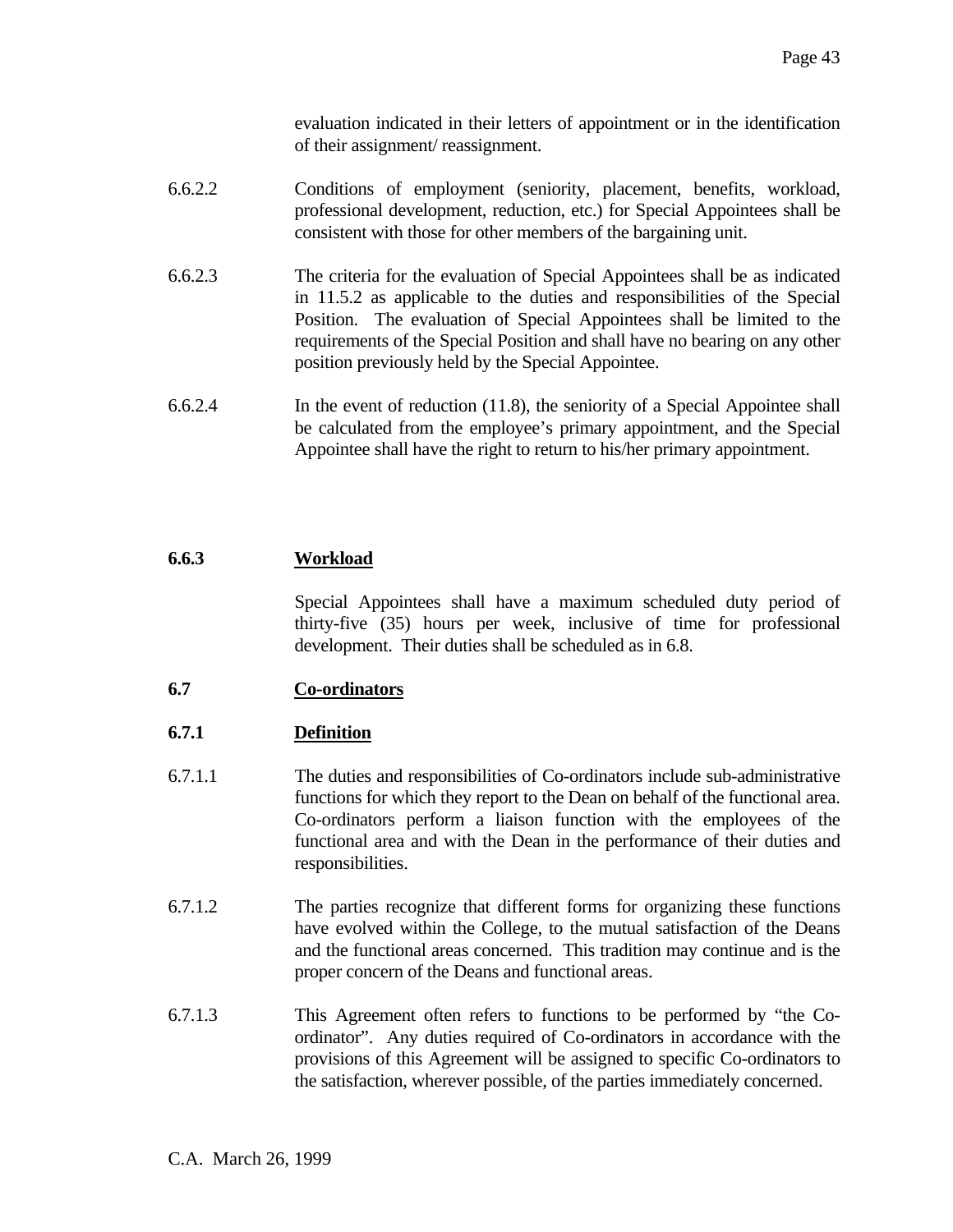6.7.1.4 The term "Co-ordinator" shall not be used to describe employees other than those performing the functions within 6.7.

### **6.7.2 Duties and Responsibilities**

 Co-ordinators are members of the bargaining unit appointed to perform a range of functions in the college which include the following:

- 6.7.2.1 To assist employees in the carrying out of their college assignments.
- 6.7.2.2 To co-ordinate matters internal to functional areas.
- 6.7.2.3 To represent functional areas in relations with other parts of the college.
- 6.7.2.4 To participate in matters concerning personnel selection and evaluation.
- 6.7.2.5 To ensure a consultative process for the assignment of duties within the co-ordinated area after full consultation with employees of the functional area.
- 6.7.2.5.1 To ensure a consultative process for the reassignment of duties within the co-ordinated area after full consultation with employees of the functional area.
- 6.7.2.6 To advise and assist the Dean in budget expenditures and the day-to-day administration of the College's educational program.
- 6.7.2.7 Where appropriate to a program's objectives, to maintain contacts with the appropriate business, industry or agency to assist with the placement of students in "on-the-job" (practicum) experience.
- 6.7.2.8 Where appropriate to a program's objectives, to assist students to secure employment.
- 6.7.2.9 To ensure that accurate inventories and ongoing maintenance schedules are maintained.
- \*6.7.2.10 To encourage all members of their functional area to participate in functional area meetings and to ensure regular functional area meetings are called.
- 6.7.2.11 Co-ordinators are not required to advise on and interpret the Collective Agreement.

### **6.7.3 Workload**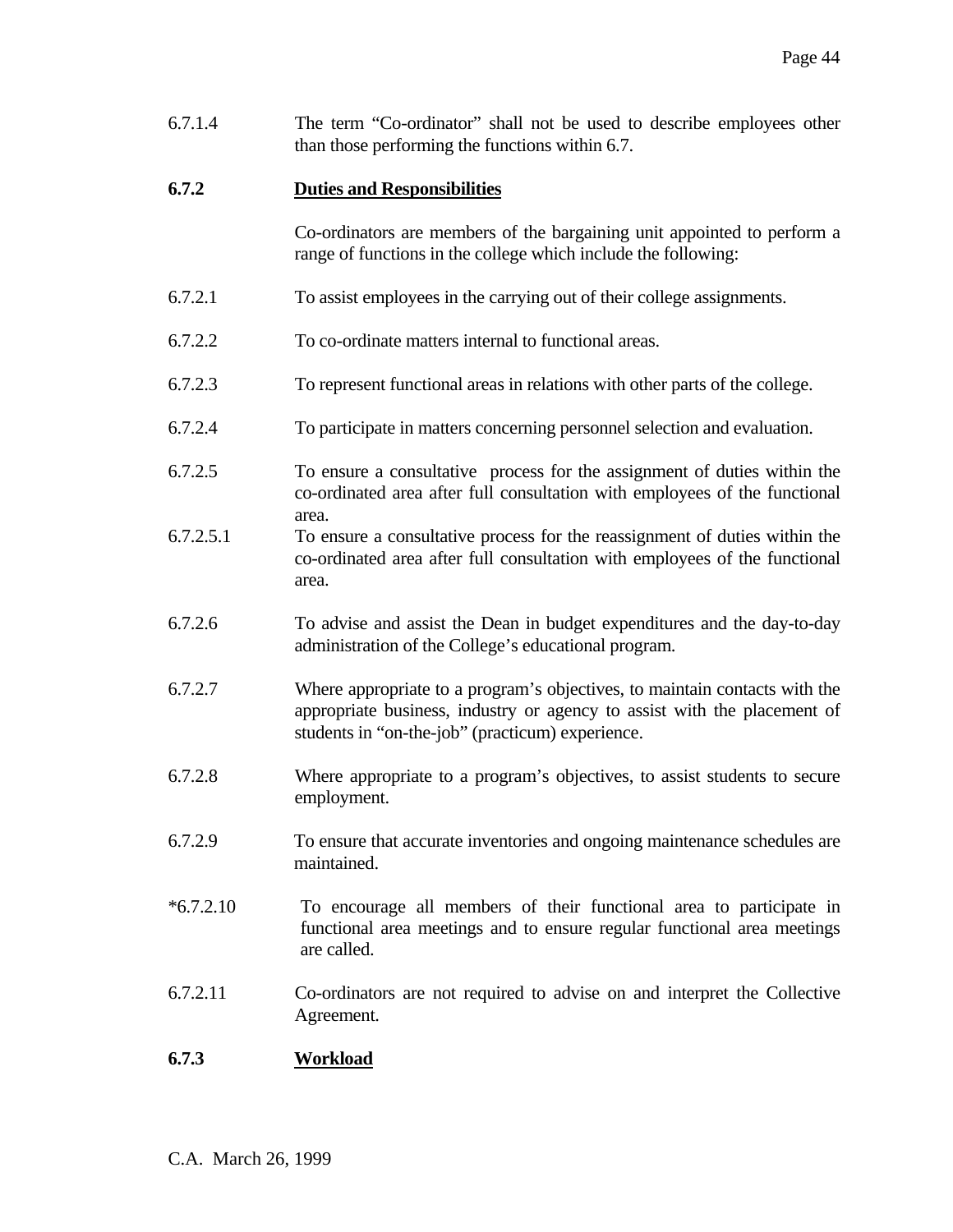- 6.7.3.1 The combined instructional and co-ordinating duties of an employee should not result in a demonstrable workload which is in excess of the total of the duties performed in an equivalent instructional workload.
- 6.7.3.2 A Co-ordinator may have his/her workload referred to an Equivalent Workload Committee established under 6.10 of this Agreement.

### **6.8 Duties, Assignment of (see Article 2.8)**

- 6.8.1 All employees shall be considered to be on duty unless absent in accordance with the provisions of this Agreement.
- 6.8.2 There will be not more than five (5) days of scheduled duty per calendar week. Employees are entitled to two (2) consecutive days per week free of scheduled duties.
- 6.8.3 Except during vacation periods and on non-duty days, employees carrying a full duty load shall not take other employment, consulting or teaching activity, for remuneration, nor shall they enrol as a full-time student in a program of studies that requires attendance at classes in excess of ten (10) hours per week, except with the prior written consent of the appropriate Dean. Such consent shall not be unreasonably withheld.
- 6.8.4 The establishment of the assignments and related duties, responsibilities and schedules (including office hours and vacation) of employees is the responsibility of the employees' Co-ordinator (6.7.2.5), and is subject to the approval of the Dean.
- 6.8.5 The employees must be advised of their assignment of duties and responsibilities for each term no later than thirty (30) days before their assignment is to begin.
- 6.8.6 If for any reason it is necessary to change the assignment of duties to a specific employee, such re-assignment must be done through a consultative process, providing the operational needs of the College can still be met.
- 6.8.7 In the event of special program funding, assignments of duties, as above, shall be made within thirty (30) days of the College receiving the written confirmation of the program funding allocation.
- 6.8.8 An employee may be assigned to work at any one location of the College. An employee cannot demand and the College cannot insist that an employee be assigned to work concurrently in more than one location of the College. For the purposes of this article, the locations of the College shall be deemed to be: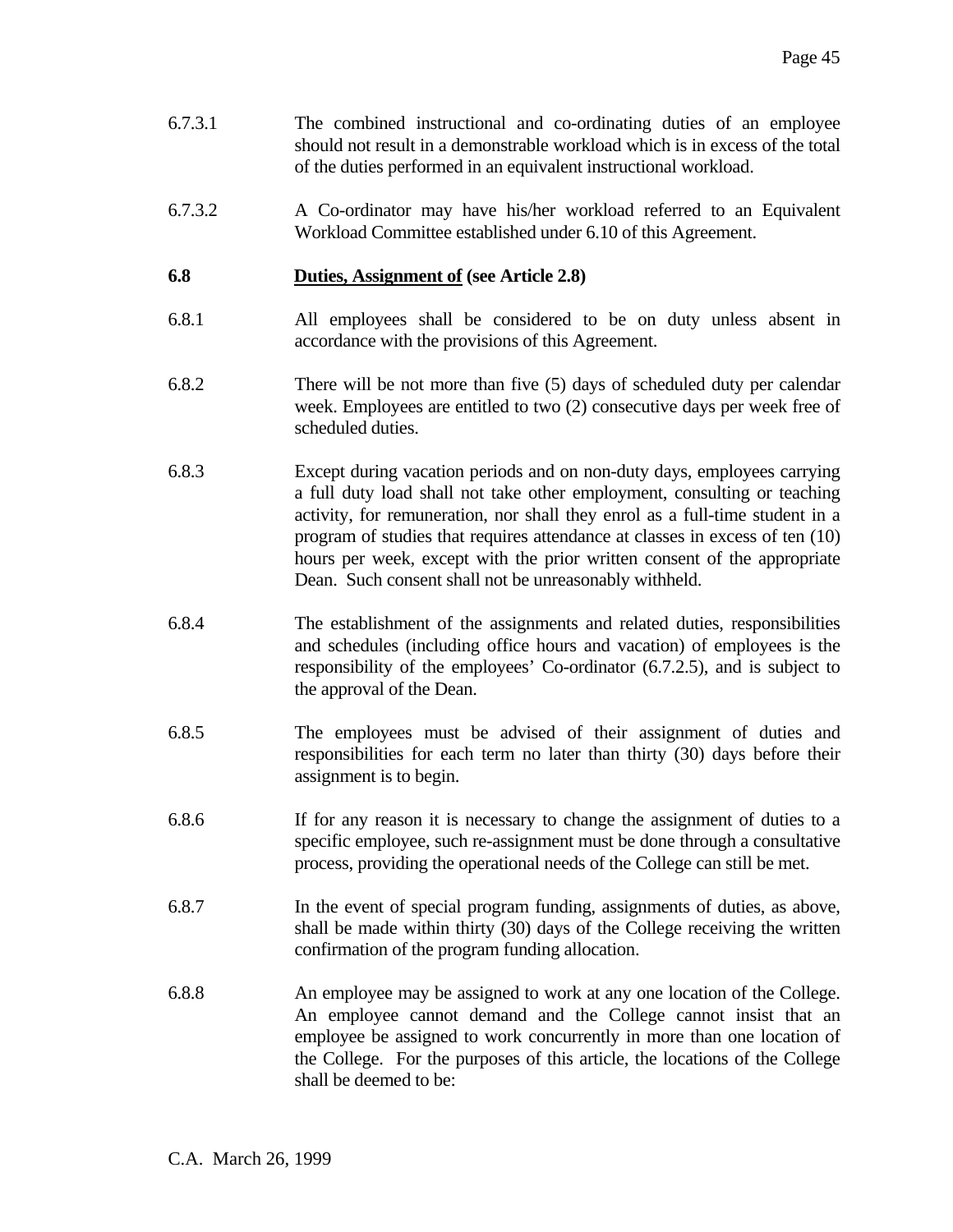- Lynnmour (all sites within North Vancouver, West Vancouver, Vancouver and Burnaby)
- Sechelt
- Squamish
- Pemberton.

 An employee cannot demand and the College cannot insist that an employee be assigned to work concurrently at more than two sites within the Lynnmour location.

- 6.8.9 Any employee assigned to duties to be performed wholly or in part, after 2000 hours will not be reassigned duties commencing before 1100 hours the following day. This provision may be waived in writing by the employee and the Dean.
- 6.8.10 A period of twelve (12) consecutive hours must elapse between the completion of an employee's duties on one working day and the commencement of duties on the following day, unless this provision is waived in writing by the employee.
- 6.8.11 Duties, excluding scheduled office hours and meetings, assigned to an employee on any one working day shall be scheduled within a ten (10) hour consecutive period, unless this provision is waived in writing by the employee.
- 6.8.12 An employee may not perform duties exceeding five (5) sections or section equivalents in any term, unless this provision is waived in writing by the employee, the Co-ordinator and the Dean. In all cases where employees are to work in excess of five (5) sections or section equivalents in a term, the College shall provide evidence to the Union that such a workload has not caused any employee to have an involuntary reduction in his/her previous normal workload.
- 6.8.12.1 For the purposes of administering 6.8.12 the term "normal" shall have the same meaning as in 6.11.2.3.
- 6.8.13 An employee who has been placed on scale for any bargaining unit work and who is assigned work in an employee classification for which an increased scale applies, shall be placed on that scale according to the criteria contained in 8.1 and paid pro rata to the amount of work assigned.
- 6.8.14 When an employee is assigned work in two or more job classifications during the term in which he/she is assigned co-ordinator duties, the highest salary schedule of the two or more job classifications shall apply to the coordinator duties.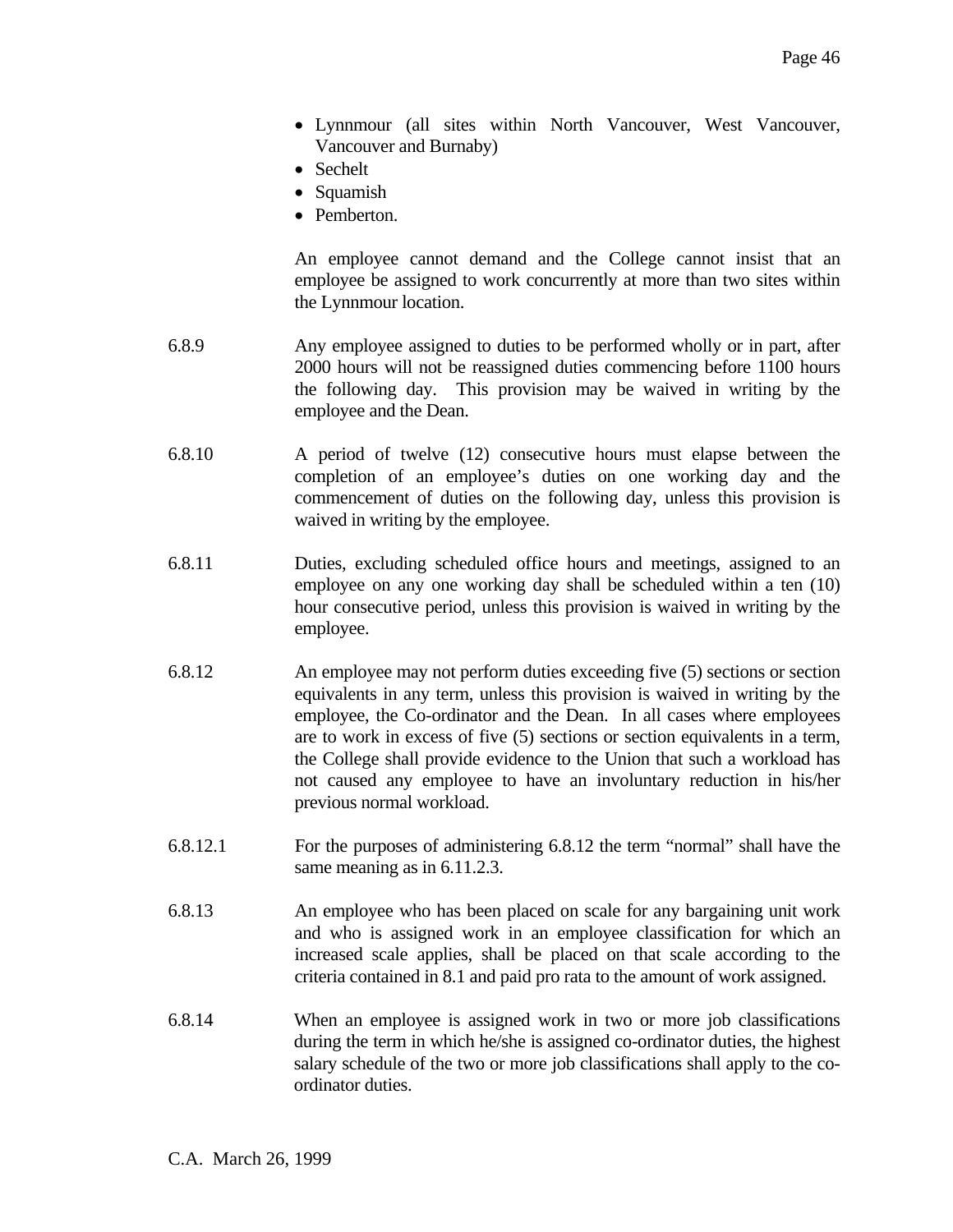| 6.8.15 | No employee may be required to teach in more than two (2) terms per year. |
|--------|---------------------------------------------------------------------------|
|        | In offering a regular appointment to an employee, the College agrees to   |
|        | provide the duty load stipulated in the offer of appointment within those |
|        | two (2) terms. (See 11.4.3.3.2 and 11.4.2.3).                             |

- 6.8.16 Notwithstanding 6.8.15, the number of instructional weeks in any academic year for the vocational generic areas of Business Management, Office Administration, Health/Nursing, Media Resources, and A.B.E. shall be extended to a maximum of thirty-six (36) weeks for bona fide curriculum or workload scheduling requirements as determined by the College in consultation with the department or area.
- 6.8.17 Notwithstanding 6.8.16, the number of instructional weeks in an academic year for the vocational generic area of Early Childhood Education shall not exceed forty-one (41) weeks.
- 6.8.18 In departments which offer their programmes on a twelve (12) month basis, an employee may accept an assignment to perform duties over a twelve (12) month period. Such an assignment will be followed by at least some portion of the accumulated professional development and vacation, the amount of time to be agreeable to the employee, Co-ordinator and the Dean. In no case will the employee carry forward accumulated professional development and vacation beyond two terms beginning at the end of the term in which the duties were performed.

# **6.9 Professional Development**

- 6.9.1 The College encourages employees to maintain current contacts with their discipline areas, and to improve and expand their effectiveness and awareness of the many facets of the College.
- 6.9.2.1 All employees shall submit written proposals for professional development activities to their Co-ordinator and Dean for approval.
- 6.9.2.1.1 Employees in category 6.9.4.1 (Instructors) shall submit one written proposal for their annual professional development activities.
- 6.9.2.1.2 Employees in category 6.9.4.2 (Counsellors, Librarians and Special Appointees) shall submit two written proposals for their annual professional development activities. One proposal shall be for the single block of professional development time and the other proposal shall be for the equivalent amount of time booked throughout the remaining duty period.
- 6.9.2.1.3 Employees in category 6.9.4.3 (Other) shall submit one written proposal for their annual professional development activities.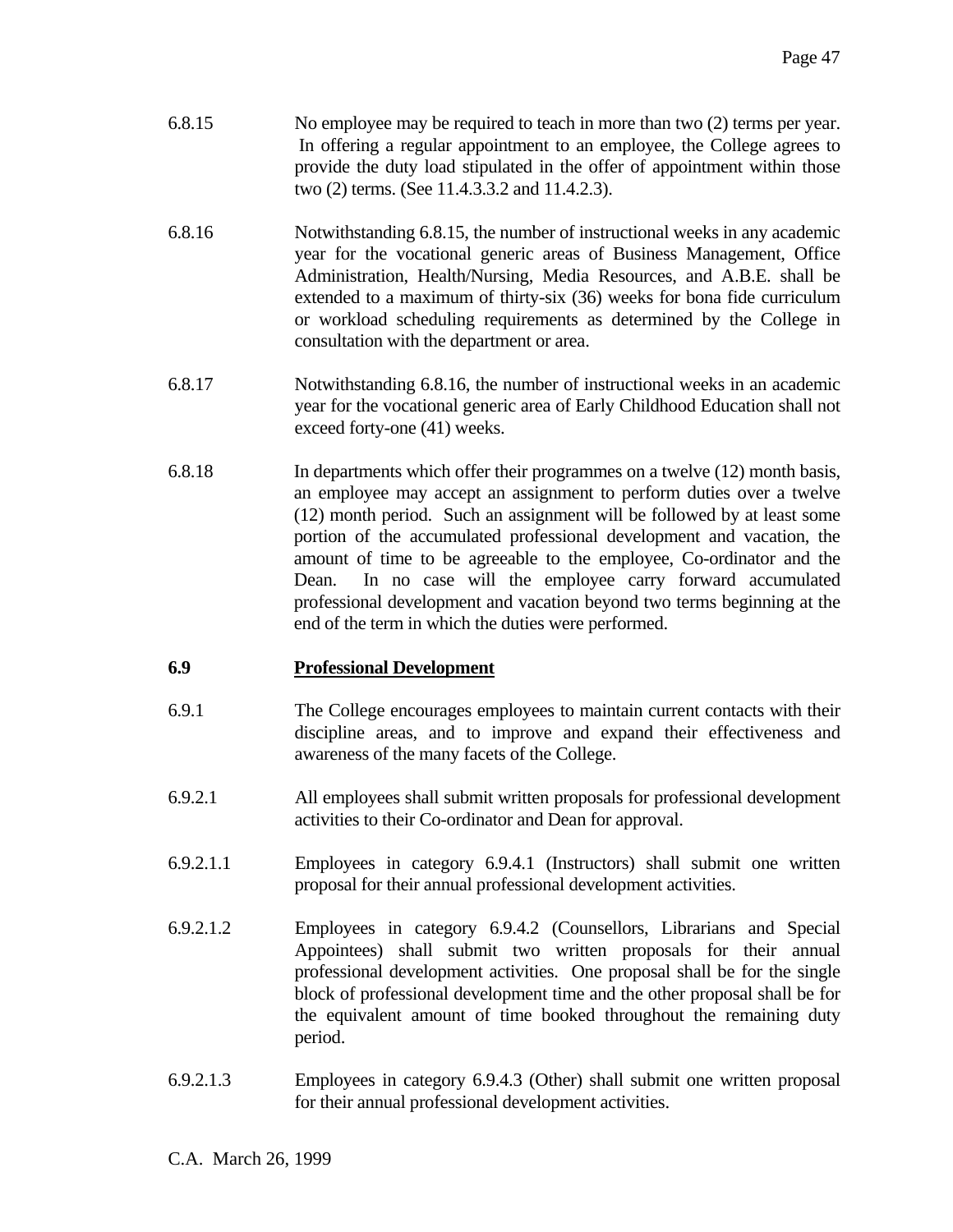- 6.9.2.1.4 At the end of the professional development period the employee will report in writing to the Co-ordinator and the Dean on his/her professional development achievements during the professional development period. The functional area and Dean shall review professional development reports and decide whether or not the employee's professional development responsibility has been fulfilled (see article 2.8).
- 6.9.3 Upon recommendation of the appropriate Co-ordinator, and with the approval of the Dean, approved professional development activities may be conducted at any time during the academic year. Such recommendation and approval shall not be unreasonably withheld.
- 6.9.4.1 Instructors with a full duty load shall have two calendar months annually for professional development activities which may include committee assignments, course planning and other assigned and non-instructional duties.
- 6.9.4.2 Counsellors, Librarians and Special Appointees with a full duty load shall normally have one calendar month of professional development activities scheduled in a single block of time and an equivalent amount of time booked throughout the remaining duty period. Such activities may include committee assignments, preparation, planning and other activities.
- 6.9.4.3 Other employees are encouraged to maintain competence and qualifications in their appropriate fields of study and to update skills and techniques in these fields.
- 6.9.4.3.1 Regular other employees' (6.9.4.3) professional development is in accordance with 6.9.4.3.2. Non-regular other employees may apply to their Co-ordinator and Dean for approval of professional development time.
- 6.9.4.3.2 Regular other employees (6.9.4.3) with a full duty load shall have two calendar months annually for professional development activities which may include committee assignments, preparation, planning and other activities. These professional development activities shall not cause the College to have any increased expenditure, including the hiring of replacement employees, for the performance of the normal duties and responsibilities of these employees.
- 6.9.4.4 Employees with partial loads will be responsible for pro rata professional development activities consistent with their assignments of duties and employees with duties in more than one classification shall have their professional development entitlements pro-rated consistent with their assignments.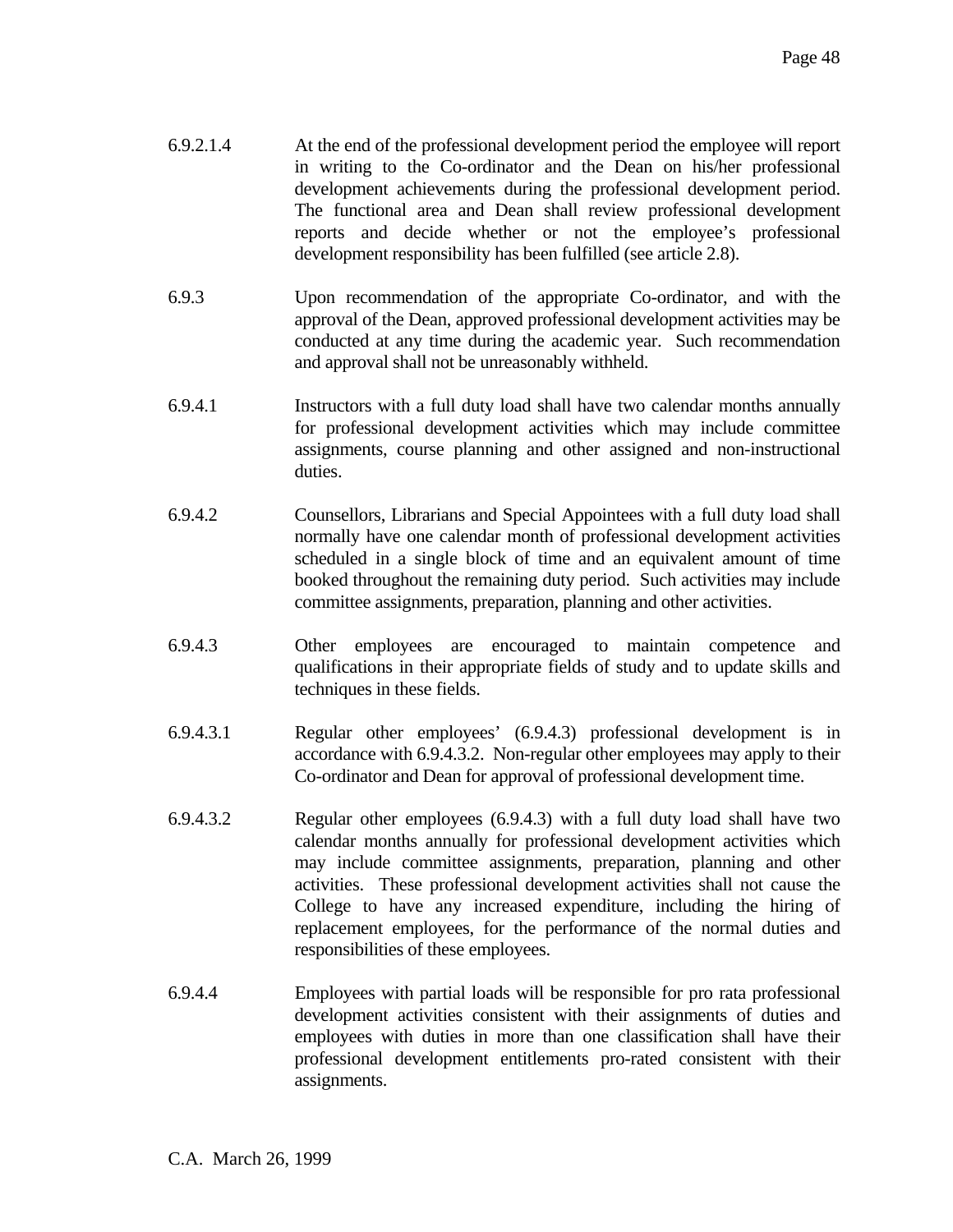# **6.10 Equivalent Workload Committee (see Article 2.8)**

- 6.10.1 The College and the Union recognize that situations may occur in which new and different kinds of work are developed which are qualitatively different from those presently recognized in the College. Because of this, as well as for other reasons, disputes may arise as to what accumulation of duties constitutes a normal duty load (or some fraction thereof) under this Agreement. When such disputes arise, they shall be submitted to an Equivalent Workload Committee, which shall consist of two (2) nominees of the Union, and two (2) persons nominated by the President or his/her designate. The Committee shall name its own voting chairperson.
- 6.10.2 The Committee shall attempt to determine the appropriate number and combination of duty hours - instructional duty, laboratory supervision, and supervising - required for a normal duty load for each instructional assignment. The Committee shall attempt to reach a consensus on the issues before it. The Committee's decision or recommendation(s) may indicate that a proposed assignment constitutes a normal duty load or more or less than a normal load (or fraction thereof). When a consensus is reached the resulting decision shall be binding upon the College unless the appropriate Dean intervenes to refuse it. If no consensus is reached the Committee may make more than one recommendation to the relevant Dean.
- 6.10.3 The procedures and provisions related to the Equivalent Workload Committee are not intended to supplant or infringe upon other provisions of the agreement.
- 6.10.4 A matter may be brought to the Equivalent Workload Committee by the Union or the Dean.

### **\*6.11 Work Overload and Workload Averaging**

**6.11 Work Overload and Workload Averaging (see Article 2.8)**

- 6.11A No employee may accept more than the equivalent of a full instructional contact load or a full duty load as specified in this Agreement, with the following exceptions:
	- workload averaging  $(6.11.1)$
	- work overload  $(6.11.2)$

### *\****6.11.1****Workload Averaging (see Article 2.8)**

6.11.1.1 A full load may be worked by different combinations of scheduled duties in two consecutive terms so long as the average of weekly loads in the two terms is not more than the full weekly load specified in the Agreement.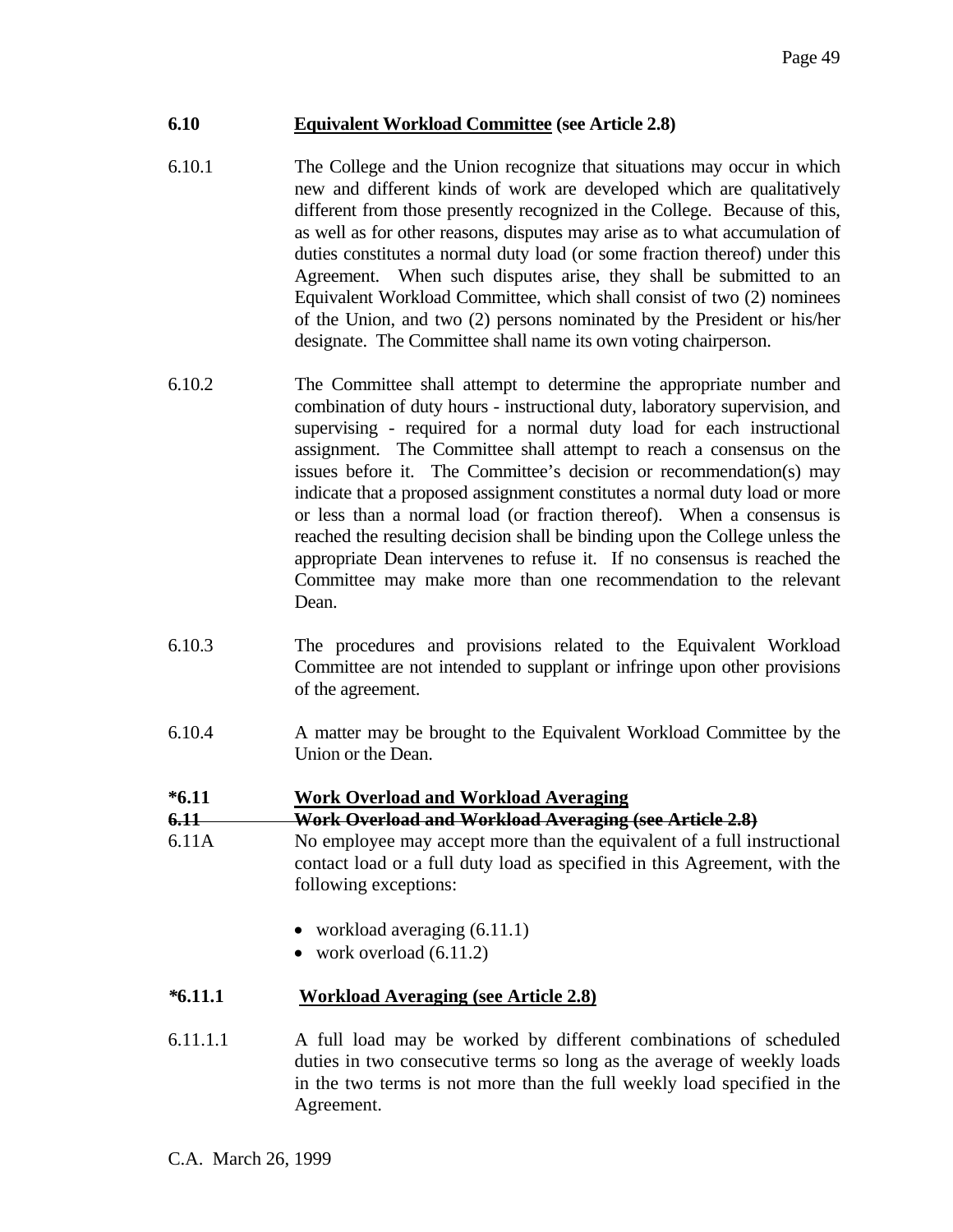- 6.11.1.2 By agreement between the employee, the employee's Co-ordinator and the Dean, a full workload may be worked by different combinations of scheduled duties in consecutive years so long as the following conditions are met:
- 6.11.1.2.1 the average of the weekly loads is not more than the full weekly load specified in the Agreement; and
- $6.11.1.2.2$  not more than nine point five  $(9.5)$  sections or equivalent is the total workload in any one academic year; and
- 6.11.1.2.3 no temporary or regular part-time employee's aggregate normal workload is reduced as a consequence of the averaging.
- 6.11.1.2.4 averaging agreements shall be written and a copy will be forwarded to the Union upon agreement.
- 6.11.1.3 The term "normal" as used in 6.11.1.2.3 shall be the aggregate workload of the previous academic year, up to a maximum of a full duty load. Where the Non-Regular or Regular Part-time employee has not been employed in the previous academic year, his/her normal workload will be deemed to be twice his/her fall term workload up to a maximum of a full duty load, or, if assigned only in the spring term or only in the summer term, his/her normal workload will be deemed to be the spring workload or summer workload, respectively; or, if assigned in more than one term, his/her normal workload will be deemed to be the aggregate workload of those terms up to a maximum of a full duty load.

# **\*6.11.2 Work Overload (see Article 2.8)**

- 6.11.2*.*1 Circumstances may arise which make it reasonable for the College to request an employee, over the course of an academic year, to perform duties in excess of a full duty load. Excepting those circumstances noted in 6.11.2.5, this shall not exceed nine point five (9.5) sections or its equivalent during that academic year. Workloads arising from those circumstances noted in 6.11.2.5 may not cause the total workload to exceed ten (10) sections.
- 6.11.2.2 In all circumstances except those noted in 6.11.2.5, where employees are to work in excess of 8.5 sections the College shall provide the Union with information to the Union's satisfaction that such an overload has not caused any temporary or regular part-time employee to have a reduction in his/her previous normal workload.
- 6.11.2.3. No workload in excess of the full workload will commence until this section has been complied with.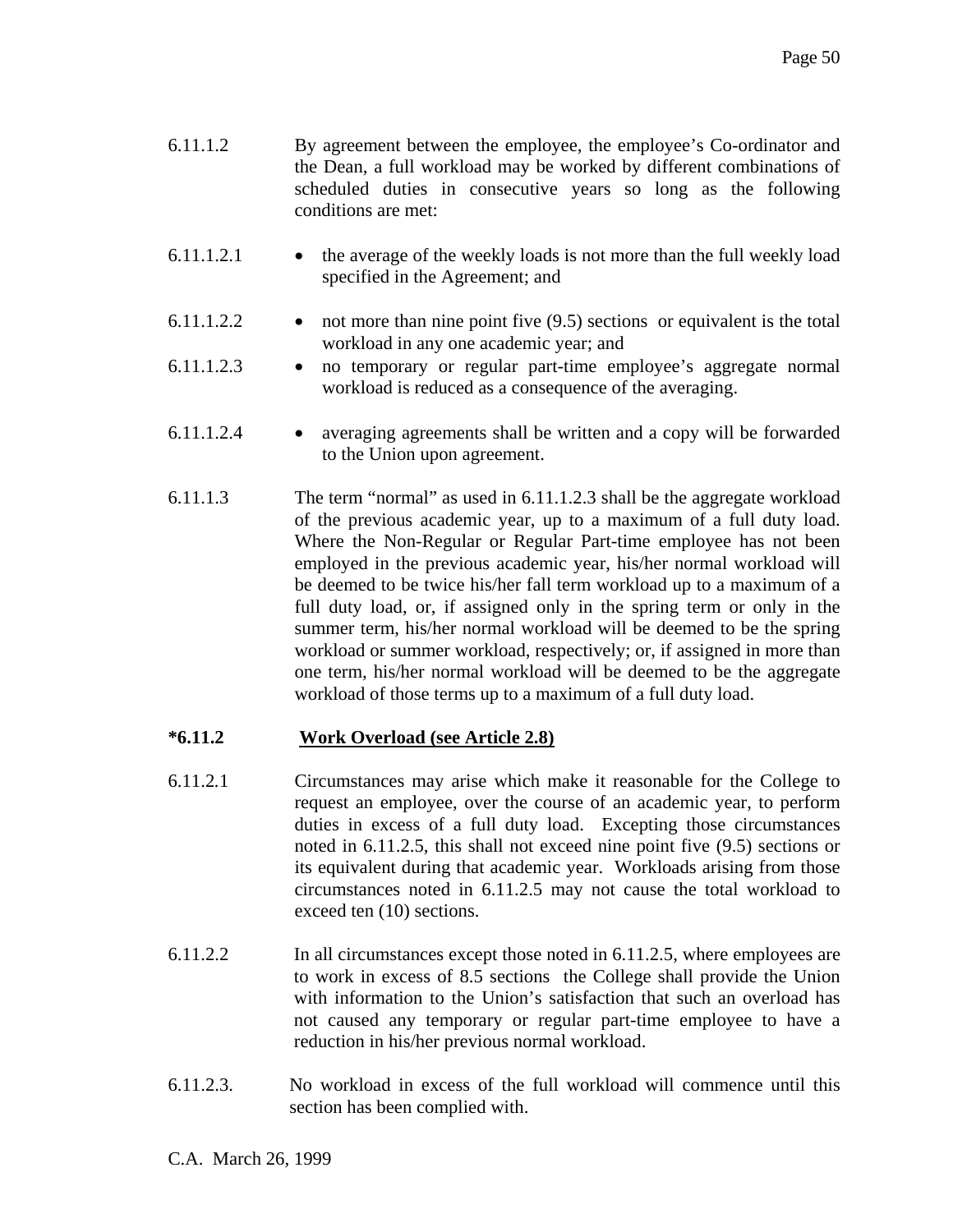- 6.11.2.4 For the purpose of administering 6.11.2.2 the term "normal" shall be the aggregate workload of the previous academic year, up to a maximum of a full duty load. Where the Non-Regular or Regular Part-time employee has not been employed in the previous academic year, his/her normal workload will be deemed to be twice his/her fall term workload up to a maximum of a full duty load, or, if assigned only in the spring term or only in the summer term, his/her normal workload will be deemed to be the spring workload or summer workload respectively; or, if assigned in more than one term, his/her normal workload will be deemed to be the aggregate workload of those terms up to a maximum of a full duty load.
- 6.11.2.5 Where an overload induced by the following circumstances does not exceed an aggregate of 0.5 sections overload in any academic year, provisions to comply with 6.11.2.2 shall not be required:
	- Student overloads per 6.11.2.7
	- Emergency transfers per 6.13
	- Substitution per 6.14
	- Assignment to Extension Programmes and Services as part of workload per 6.15.
	- Travel time per 7.7.
- 6.11.2.6 Instructors with full loads may be requested by the College to instruct independent study students or exceptional sections, pursuant to 6.2.2.7.
- 6.11.2.7 Student overload arrangements may be made pursuant to 6.2.2.1.
- 6.11.2.8 An employee with a full duty load may be requested to substitute for another employee temporarily absent.
- 6.11.2.8.1 When such substitution occurs over a period of one (1) calendar week or more, or the substitution has occurred intermittently yet is such that the substituting employee has effectively undertaken the responsibilities of the absent employee, such substitution shall be considered an overload under this Agreement
- 6.11.2.9 Travelling time as calculated under 7.7 of this Agreement may be worked as an overload under this Agreement.
- 6.11.2.10 In all these exceptional cases (6.11.2.6 through 6.11.2.8), assignments shall be by agreement between the employee, the Co-ordinator and the Dean. Overloads shall be calculated according to the relevant sections of this Agreement, and shall be compensated pursuant to 6.12.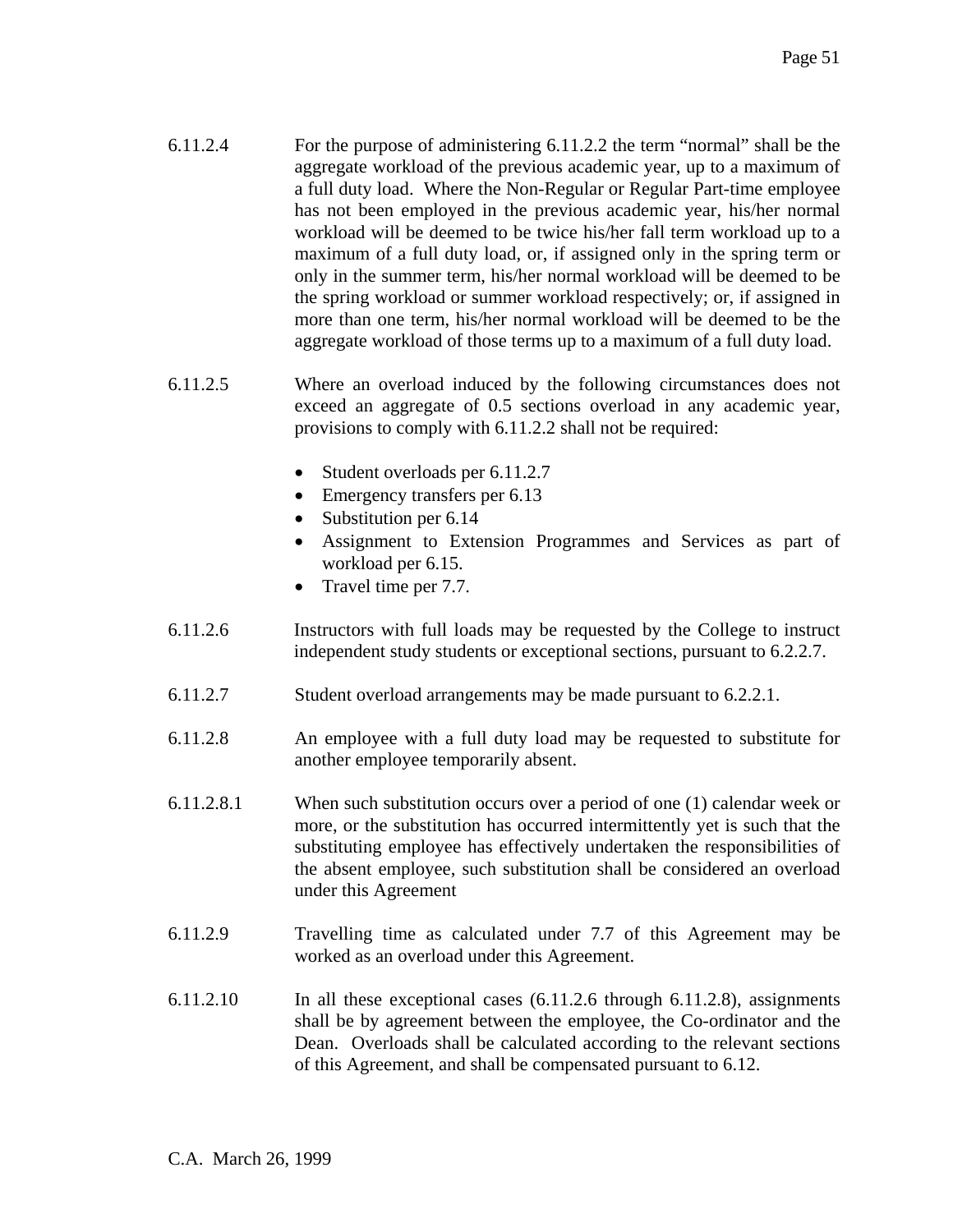6.11.2.11 At the option of the employee, work overloads may be paid on scale (7.3 and 7.3A) or banked (6.12).

#### **6.12 Banking 6.12 Banking**

- 6.12.1 For the purposes of accommodating those situations set out in 6.11, an employee who chooses to bank his/her overload shall have the time and remuneration beyond that associated with a normal duty load or its equivalent accumulated as its equivalent in sections.
- \*6.12.1.1 An employee will designate his/her banked overload as either sections that may be paid out, or sections that are banked for the purpose of a future underload. This designation is subject to approval by the functional area.
- 6.12.1.2 An employee may accumulate up to 8 sections or its equivalent before payout or an underload will be required. Within the year following the bank reaching the 8 section limit, an employee must work as though on an underload of 8 sections or take the equivalent amount of remuneration.
- 6.12.1.3 Any underloads worked in accordance with this Agreement will be applied against the employee's bank first, any remaining net underload may, by agreement between the employee, his/her Co-ordinator and the appropriate Dean, be taken as a reduced load or averaged in accordance with 6.11.1.
- 6.12.1.4 An employee is not deemed to have worked a banked section until the end of the term in which the underload occurs or a cash payment is made.
- \*6.12.1.5 Revising the designation made under 6.12.1.1 is the responsibility of the functional area and is subject to 2.8 Decision Making Model.
- \*6.12.1.6 Not withstanding 6.12.1.1, a cash payment will also occur when an employee dies, retires, resigns or is not offered a further appointment.
- 6.12.1.7 The cash equivalent of the bank being paid to an employee shall be calculated according to the remuneration which would be received by that employee for that work at the time of payout.

# **6.13 Emergency Transfers**

 In case of emergency an employee may be assigned to duties outside his/her job classification for a period of up to three (3) weeks. The Dean will report such assignment to the Union. The question of what constitutes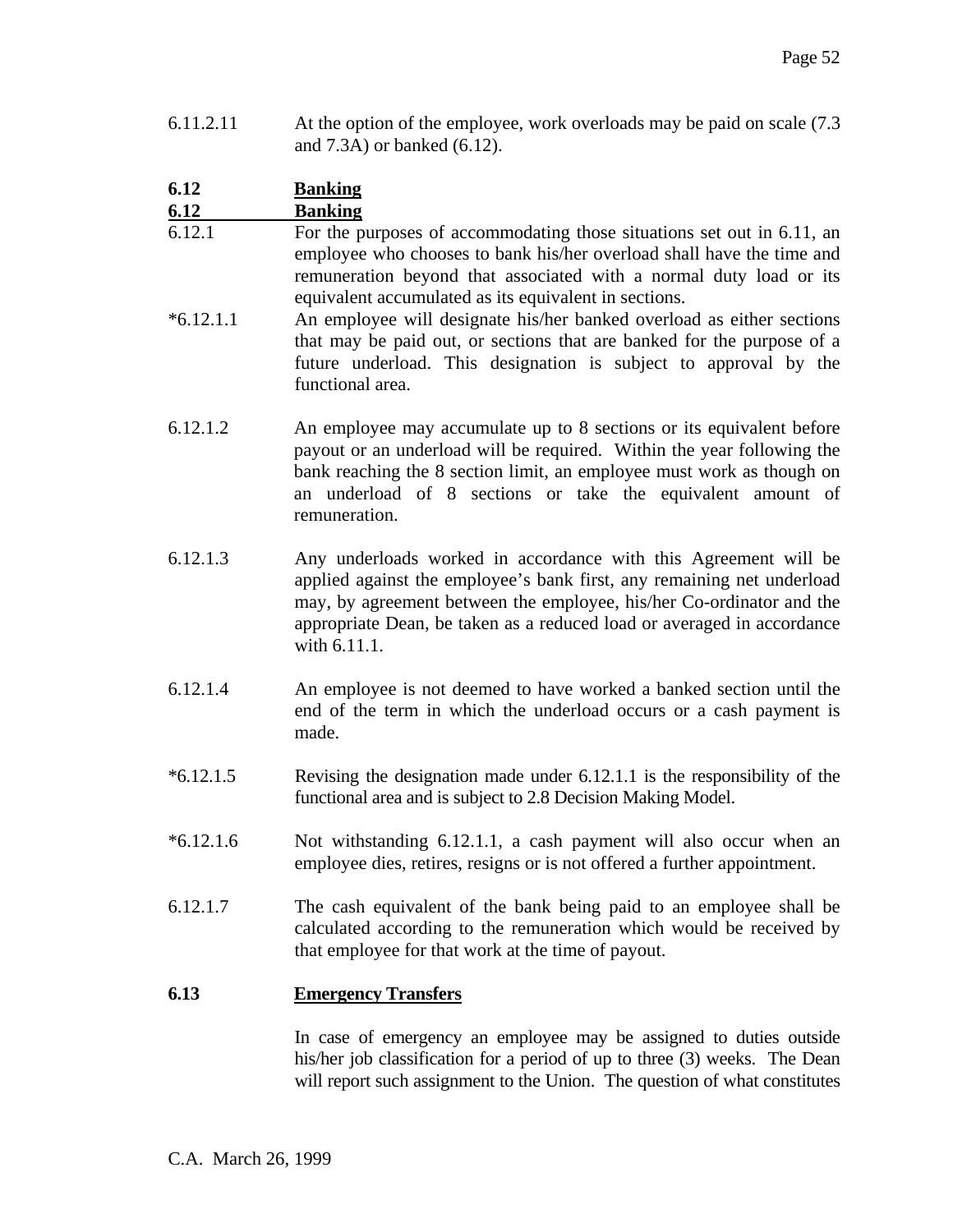an emergency and whether an assignment is outside the ordinary and proper scope of the employee's duties may be grieved.

### **6.14 Substitution**

- \*6.14.1 All substitution assignments are subject to agreement by the substituting employee. An employee will not be required to substitute during his/her professional development time.
- 6.14.2 Substitution for reasons of an employee's illness, or for emergency circumstances of less than five (5) days, or for other short-term emergency circumstances mutually agreed on between the Union and the College may be provided for in any of the following ways:
- 6.14.2.1 A Regular or Non-regular employee with less than a full duty load.
- 6.14.2.2 An employee with a full duty load pursuant to 6.11A.
- 6.14.2.3 An auxiliary employee.

### **6.15 Extension Programmes and Services Activities**

### **6.15.1 Assignments**

- 6.15.1.1 The duty load of Instructors, Counsellors, Librarians, Special Appointees and Lab Supervisors may include assignments to those activities in Extension Programmes and Services which are related to the disciplines within bargaining unit work.
- 6.15.1.2 Such assignment will be scheduled in accordance with 6.8 save that the date for employees to be advised of their Fall Extension Programmes and Services assignment will be September 1st or the date set for publication of the Extension Programmes and Services timetable, whichever occurs first. For all subsequent terms, such advice and assignment shall occur no later than the date set for publication of the particular Extension Programmes and Services timetable.
- 6.15.1.3 Members of the bargaining unit will be preferred employees for those activities related to the disciplines within bargaining unit work. Employees may not use their status as preferred employees to access work which is paid pursuant to 6.15.2 if such work causes them to work an overload.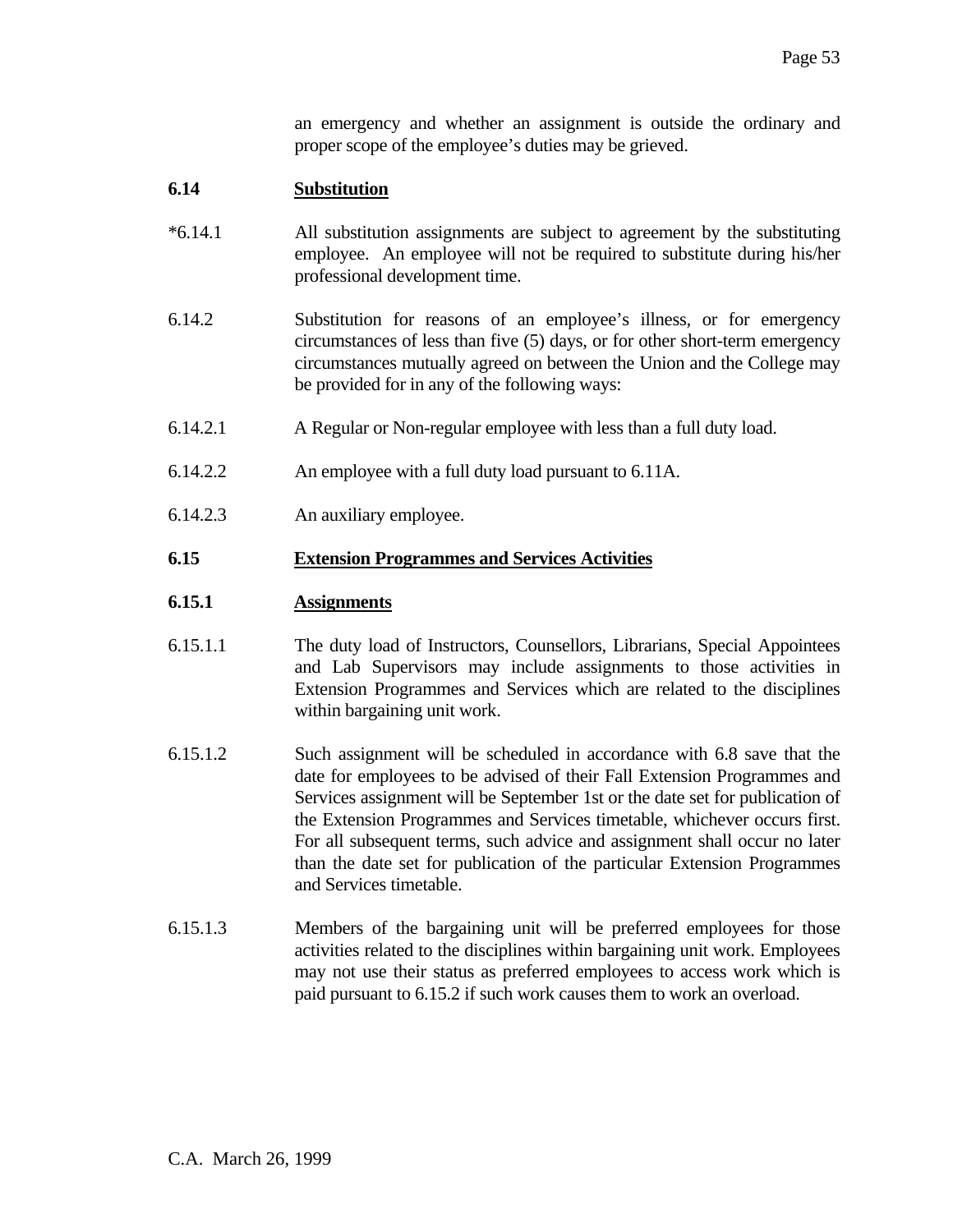6.15.1.4 Notwithstanding the above, an employee may refuse any assignment to Extension Programmes and Services activities. Such refusal must be made within five (5) working days of the dates referred to above. Such refusal by an employee will have no effect upon the employee's rights and entitlement under this Agreement, and the employee will not be subject to any discrimination, penalty or disciplinary action as a result of the refusal.

# **Calculation of Duty Load**

6.15.2 For the purpose of computing an employee's duty load, "scheduled hours" (6.2.2.2), one (1) hour of scheduled Extension Programmes and Services activity is the equivalent of 0.011 section (hourly rate pursuant to 7.3 and 7.3A).

# **Working Conditions**

- 6.15.3 Save for the modifications noted below, employees whose duty load includes Extension Programmes and Services activity as per 6.15.1.1 will have their instructional duty governed by 6.1, 6.2, 6.3, 6.4A, 6.4, 6.5 and 6.6 as may be appropriate.
- 6.15.3.1 Preparation for two (2) Extension Programmes and Services activities will be deemed equivalent to one (1) credit preparation for the purpose of 6.2.2.6.
- 6.15.3.2 6.2.2.7 shall not apply to Extension Programmes and Services activities.

# **Course Cancellation Fee**

6.15.4 Article 7.6 shall not apply to Extension Programmes and Services activities. Instead, a cancellation fee equivalent to 0.011 section shall apply to all scheduled Extension Programmes and Services activities which, having been staffed as per 6.15.1, are cancelled. At the Dean's discretion, this fee shall be either paid in a dollar equivalent based on the employee's salary step or banked in accordance with 6.12 so long as the employee meets the cancelled class.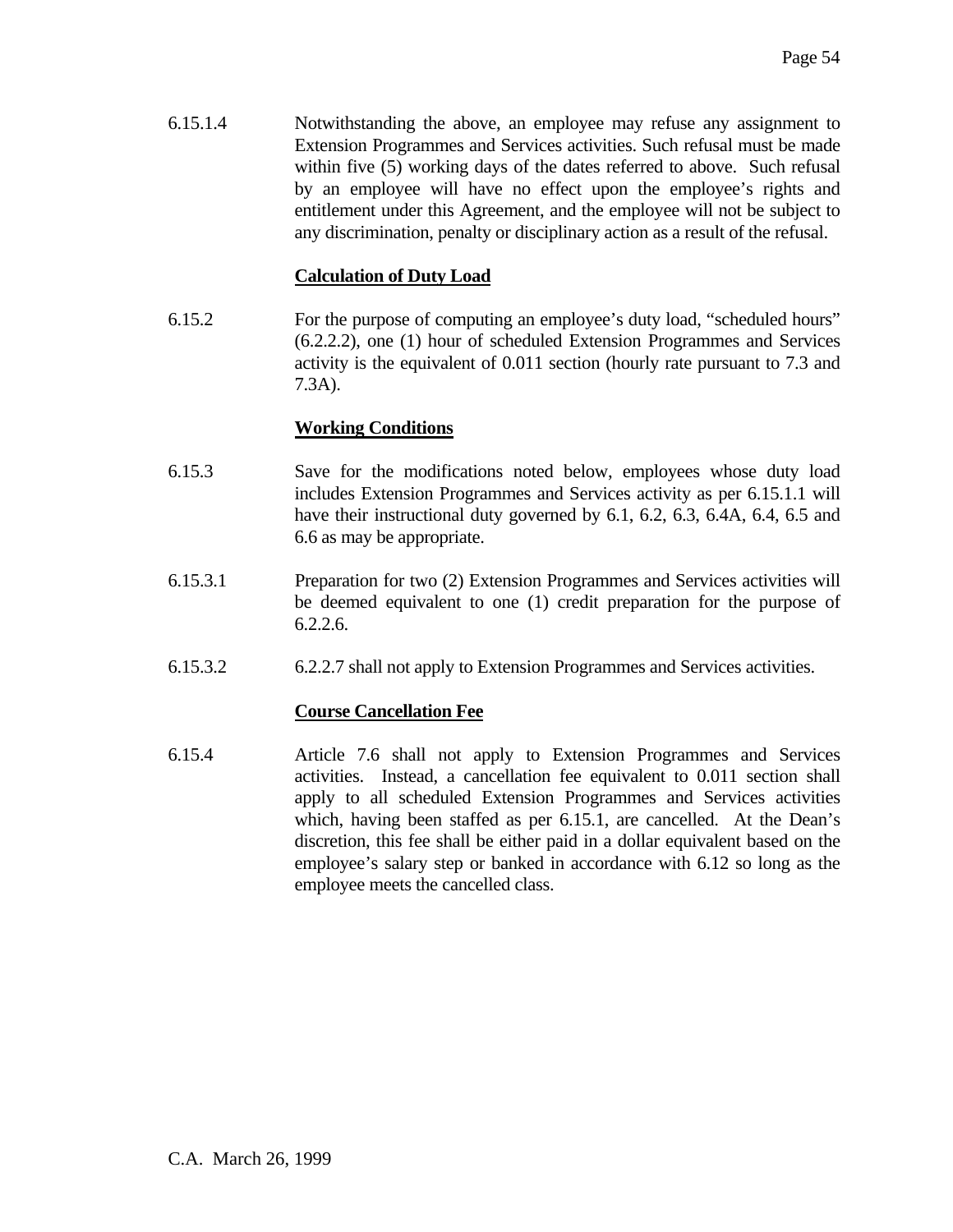### **Article 7 SALARIES AND ALLOWANCES**

7.1 The Instructional Section Rate is determined by

$$
Instructional Section Rate = \frac{Per Annum Rate}{8}
$$

The rates of pay "per Instructional Hour" and "per Non-Instructional Hour" are determined for each step as follows: (The factor of 0.011 implies 90.9 hours/section.)

*Per Instructional Section Rate x 0.011 = per Instructional Hour Rate*

$$
\frac{Per\text{ Instructional Section Rate}}{189} = \text{per Non-Instructional Hour Rate}
$$

7.2 The "per Instructional Hour" rate is applied to substitution and auxiliary appointments for Instructors and for faculty assigned to Extension Programmes and Services. The "per Non-Instructional Hour" rate is applied to substitution and auxiliary appointments for Counsellors, Librarians and Special Appointees.

# **7.3 SALARY SCHEDULE**

### **7.3.1 Effective March 1, 1998**

### **7.3.1.1 Instructor, Counsellor, Librarian, Special Appointee**

| <b>Step</b>    | <b>Per Section</b> | Per Annum | Per inst.<br><b>Hour</b> | <b>Per Non-inst.</b><br><b>Hour</b> |
|----------------|--------------------|-----------|--------------------------|-------------------------------------|
| $\mathbf{1}$   | 7,925              | 63,400    | 87.18                    | 41.93                               |
| $\overline{2}$ | 7,738              | 61,904    | 85.12                    | 40.94                               |
| 3              | 7,550              | 60,400    | 83.05                    | 39.95                               |
| $\overline{4}$ | 7,363              | 58,904    | 80.99                    | 38.96                               |
| 5              | 7,175              | 57,400    | 78.93                    | 37.96                               |
| 6              | 6,988              | 55,904    | 76.87                    | 36.97                               |
| 7              | 6,800              | 54,400    | 74.80                    | 35.98                               |
| 8              | 6,613              | 52,904    | 72.74                    | 34.99                               |
| 9              | 6,425              | 51,400    | 70.68                    | 33.99                               |
| 10             | 6,238              | 49,904    | 68.62                    | 33.01                               |
| 11             | 6,050              | 48,400    | 66.55                    | 32.01                               |
| 12             | 5,863              | 46,904    | 64.49                    | 31.02                               |
| 13             | 5,675              | 45,400    | 62.43                    | 30.03                               |
| 14             | 5,488              | 43,904    | 60.37                    | 29.04                               |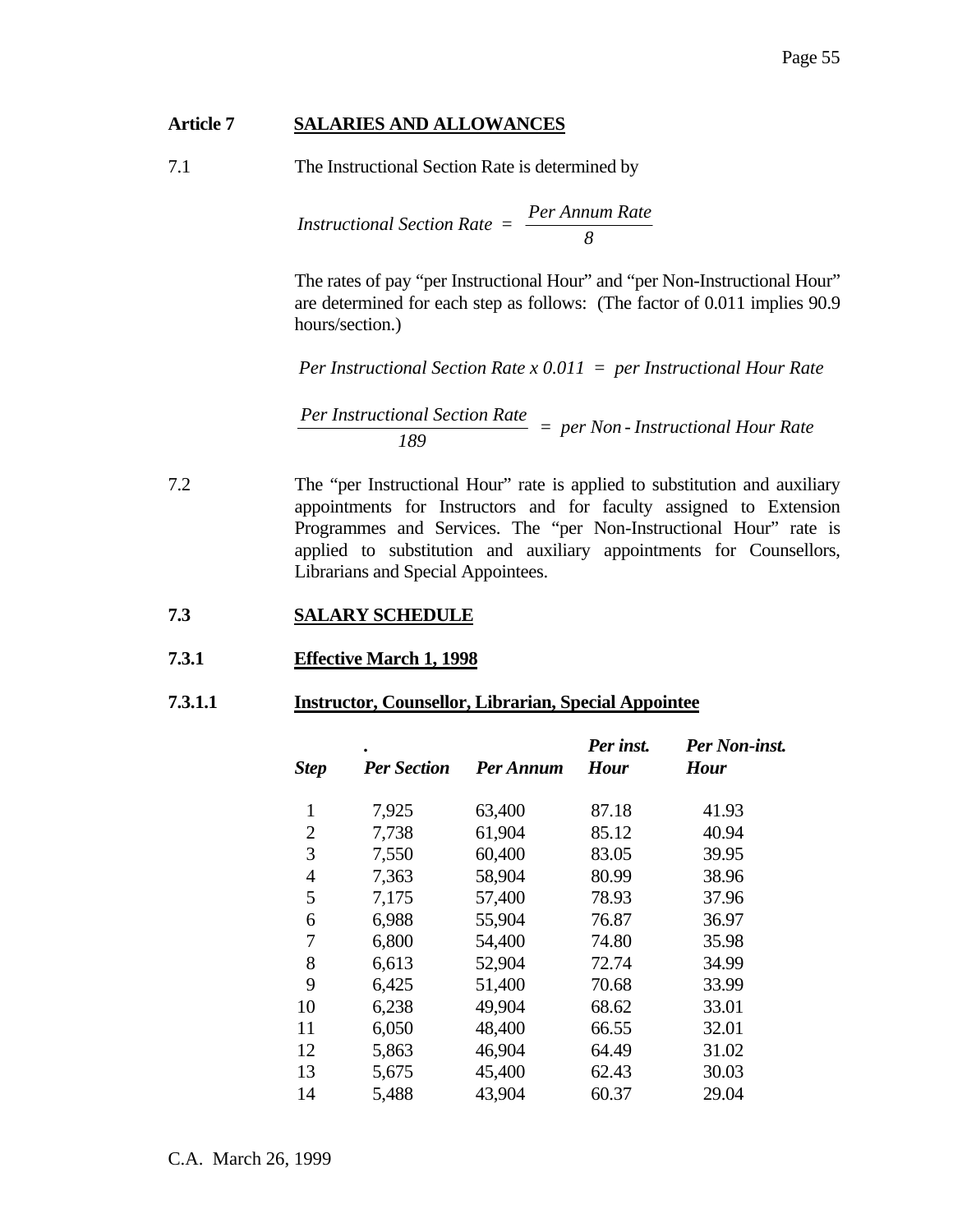#### Page 56

# **\*7.3.2 Effective April 1, 2000**

### **\*7.3.2.1 Instructor, Counsellor, Librarian, Special Appointee**

| <b>Step</b>    | <b>Per Section</b> | Per Annum | Per inst.<br><b>Hour</b> | Per Non-inst.<br><b>Hour</b> |
|----------------|--------------------|-----------|--------------------------|------------------------------|
| $\mathbf{1}$   | 8,150              | 65,200    | 89.65                    | 43.12                        |
| $\overline{2}$ | 7,897              | 63,176    | 86.87                    | 41.78                        |
| 3              | 7,670              | 61,360    | 84.37                    | 40.58                        |
| $\overline{4}$ | 7,450              | 59,600    | 81.95                    | 39.42                        |
| 5              | 7,237              | 57,896    | 79.61                    | 38.29                        |
| 6              | 7,029              | 56,232    | 77.32                    | 37.19                        |
| 7              | 6,827              | 54,616    | 75.10                    | 36.12                        |
| 8              | 6,631              | 53,048    | 72.94                    | 35.08                        |
| 9              | 6,441              | 51,528    | 70.85                    | 34.08                        |
| 10             | 6,256              | 50,048    | 68.82                    | 33.10                        |
| 11             | 6,077              | 48,616    | 66.85                    | 32.15                        |
| 12             | 5,902              | 47,216    | 64.92                    | 31.23                        |
| 13             | 5,733              | 45,864    | 63.06                    | 30.33                        |

<sup>7.3.2.2.</sup> Lab Supervisors and Instructional Associates are paid at a rate of .85 on the Instructor/Counsellor/Librarian and Special Appointee Salary Schedule in 7.3 and 7.3A (see Schedule Appendix B).

#### **\*7.3A Private Music Instruction Salary Schedule**

- \*7.3A.1 Effective March 1, 1998 \$37.95 per hour
- \*7.3A.2 Effective August 1, 1999

| <b>Step</b> | <b>Per Hour</b> | <b>Per Section</b> | Per Annum |
|-------------|-----------------|--------------------|-----------|
|             | 46.80           | 5,991              | 47,928    |
|             | 45.00           | 5,760              | 46,080    |
| 3           | 43.25           | 5,536              | 44,288    |
| 4           | 41.60           | 5,325              | 42,600    |
|             | 40.00           | 5,120              | 40,960    |
| 6           | 38.71           | 4,955              | 39,640    |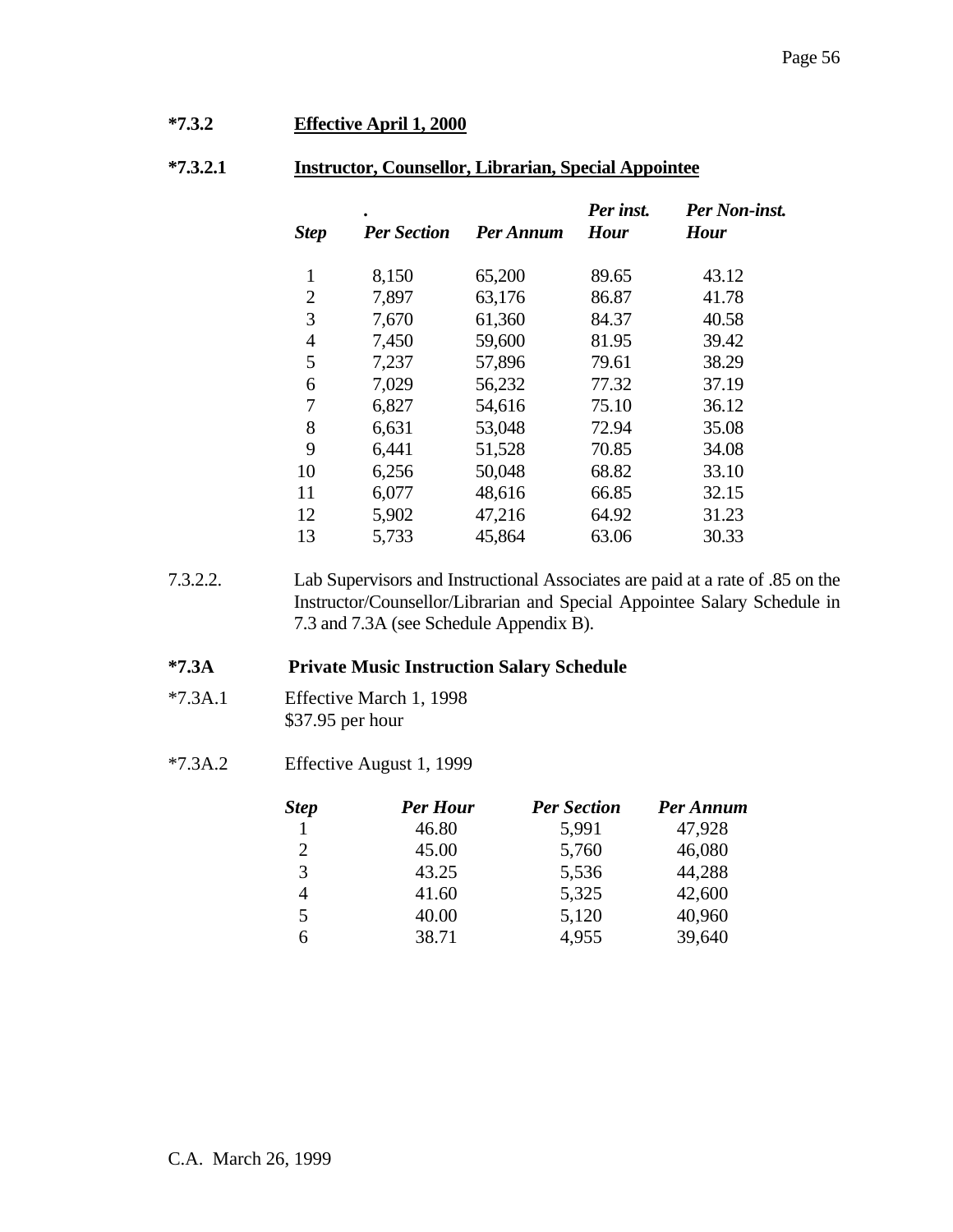<sup>\*7.3</sup>A.3 Effective August 1, 2000

| <b>Step</b> | <b>Per Hour</b> | <b>Per Section</b> | Per Annum |
|-------------|-----------------|--------------------|-----------|
|             | 46.80           | 5,991              | 47,928    |
| 2           | 45.00           | 5,760              | 46,080    |
| 3           | 43.25           | 5,536              | 44,288    |
| 4           | 41.60           | 5,325              | 42,600    |
| 5           | 40.00           | 5,120              | 40,960    |

Section rates are based on 128 per section. Per annum rates are based on 8 sections per annum.

\*7.3A.4 Effective August 1, 1999, the rate per instructional hour is based on there being one hundred twenty-eight (128) instructional hours per section. This rate includes an allowance for hours necessary to perform the duties of 6.4A.1.2. This rate shall apply to all employees assigned private music instruction regardless of their job classification or appointment status.

### **7.4 Vacation Time Co-ordinator**

- 7.4.1 During the vacation period of a Co-ordinator, a vacation time Co-ordinator may be appointed by the Dean to perform the Co-ordinator's duties. Prior to vacation periods, the Dean shall consult with the co-ordinated areas and will determine the need for Vacation Time Co-ordinators. Such appointments shall be made using procedures similar to those defined in 11.1.1.
- 7.4.2 Vacation time co-ordinators shall be appointed to one (1) or two (2) month appointments and the two (2) appointments of one (1) month need not be contiguous. Normally, it is not intended that vacation time co-ordination be accomplished through partial month appointments.
- 7.4.3.1 The number of hours per week related to this appointment shall be that which is equivalent to one quarter of a normal duty load for Instructors and the College may not require these hours to be spread over more than two (2) days per week.
- 7.4.3.2 In order to provide some structure to the relationship between the Vice President and the Co-ordinators and among the Co-ordinators themselves, a work schedule will be agreed to between each Vacation Time Co-ordinator and the Dean and the work schedules of these Co-ordinators will provide a commonly scheduled period of at least two hours per week.
- 7.4.4 Vacation time Co-ordinators shall be compensated in an amount equivalent to one-fourth of the salary for one instructional section, for each month of service as a vacation time Co-ordinator.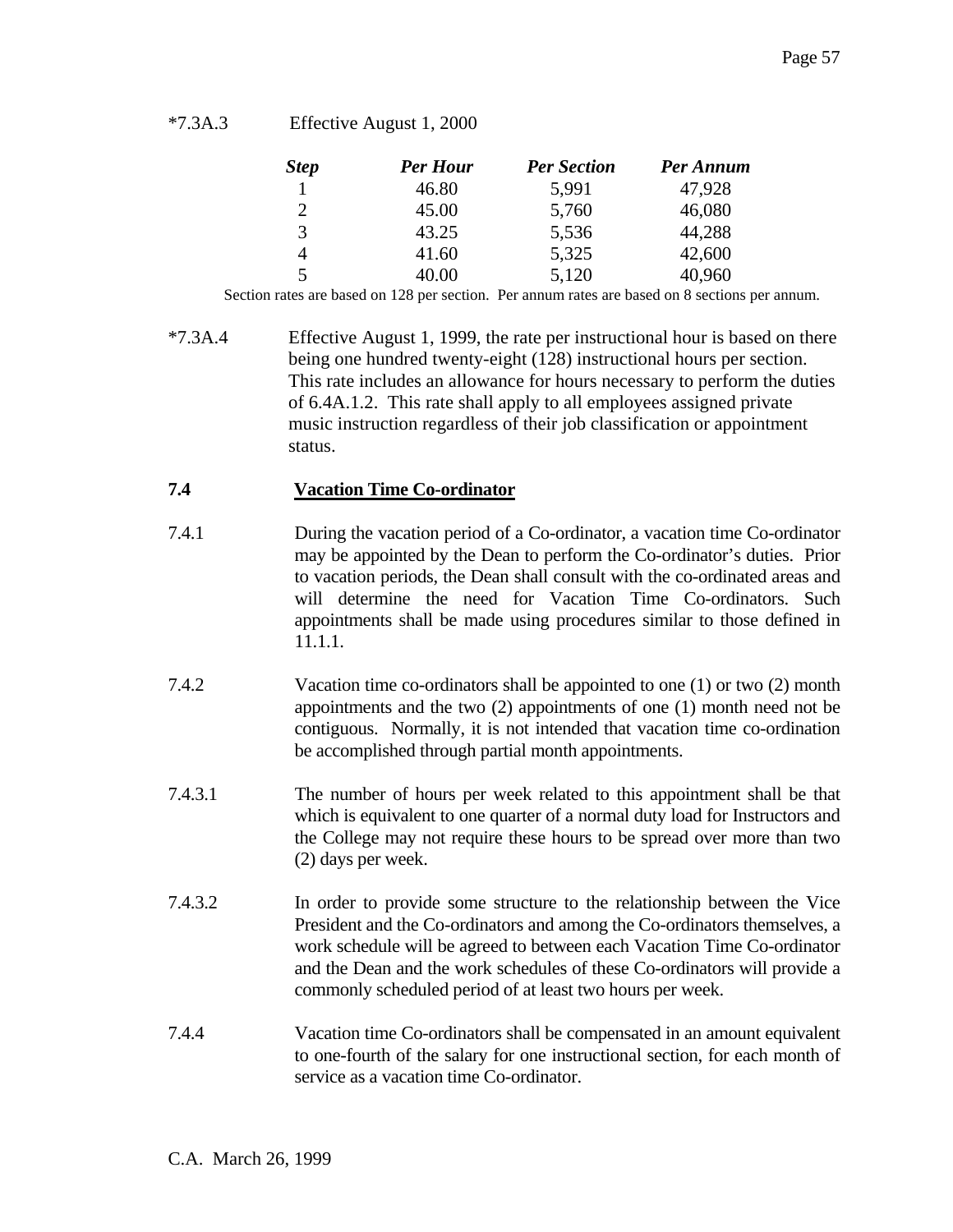# **7.5 Pay Period (Day and Rates**)

# **7.5.1 Regular Employees**

Except as otherwise noted in this Agreement**,**

- 7.5.1.1 All regular employees shall be paid an annual salary determined by their duty load in the Academic Year and in accordance with 2.1.2 and 2.1.3 and the appropriate section or hourly rate (7.3 and 7.3A). The salary shall be paid in equal instalments at each calendar month end. Where the duty load changes during an Academic Year, the monthly salary for those months remaining in the Academic Year each shall be an equal instalment of the then revised annual entitlement still owing.
- 7.5.1.2 Regular employees who start and/or terminate their appointment during the Academic Year will have their total remuneration pro-rated on the basis of their completed duty load.

# **7.5.2 Non-regular Employees**

- \*7.5.2.1 Non-regular employees may be paid over the academic year if they meet the following criteria:
- \*7.5.2.1.1 The non-regular employee has a history of working at least four sections per academic year
- \*7.5.2.1.2 The non-regular employee is assigned at least four sections each year that this article applies to him/her
- \*7.5.2.1.3 Workloads for the non-regular employee are submitted at the same time as those for regular employees and cover the entire academic year and
- \*7.5.2.1.4 Employees on the regular payroll must be members of the College Pension Plan

Non-Regular employees may not revert back to the non-regular payroll without proper notice for the beginning of the next academic year.

7.5.2.2 All non-regular employees shall be paid a salary determined by their duty load and appointment period, and, in accordance with the appropriate section rate (7.3 and 7.3A), the salary shall be paid at each month end within the appointment period. A Non-Regular employee who wishes to be paid according to 7.5.2.1 must notify the College no later than August 1 of the academic year that they wish the 7.5.2.1 method of payment to begin.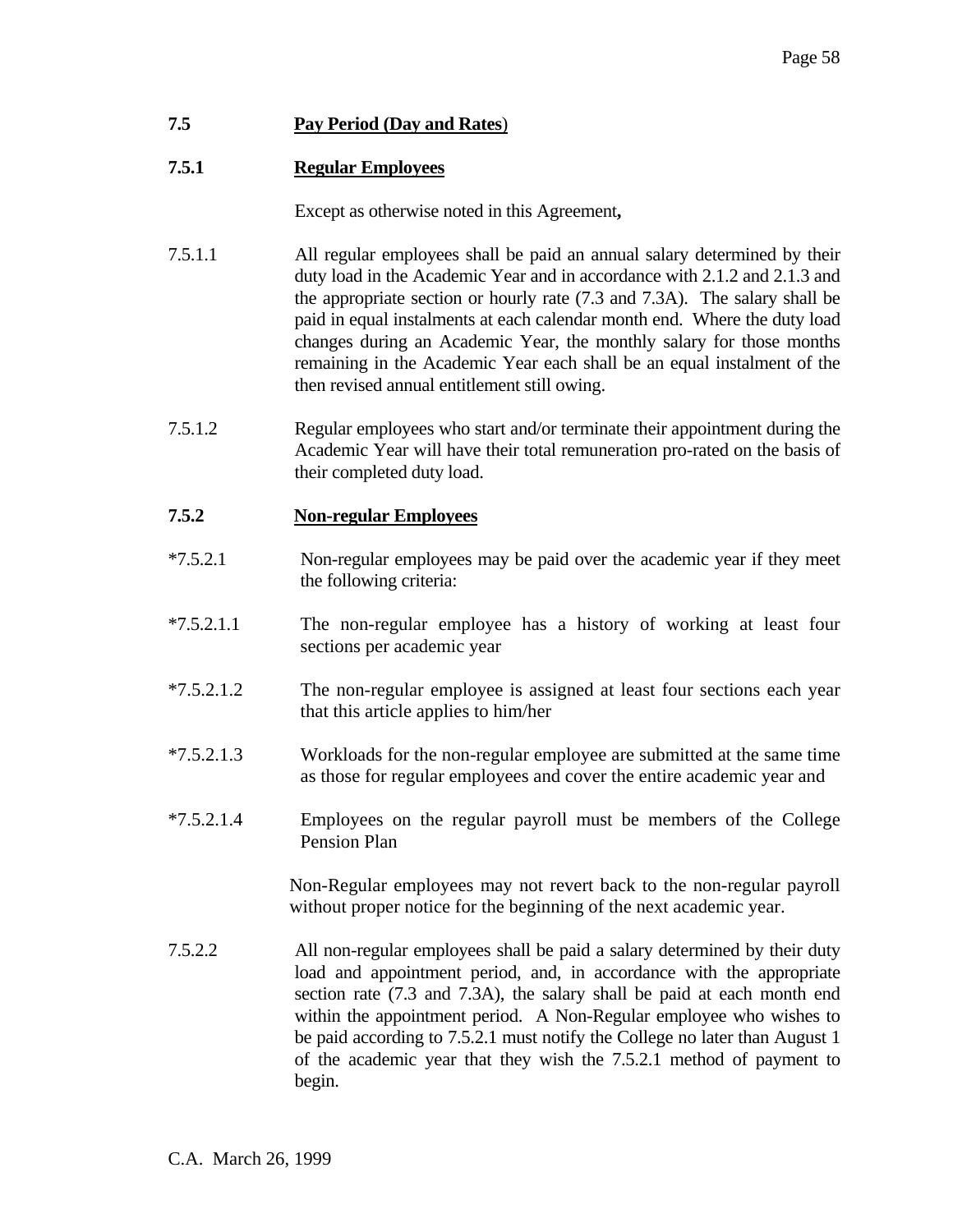7.5.2.3 The section rate shall be pro rata for appointments of less than one section.

### **7.5.3 Deposit of Pay Cheque**

 The College shall deposit employees' monthly pay cheques in an account at a financial institution designated by the employee. This article applies to all regular employees and those non-regular employees as designated by the College.

### **7.5.4 Payment for Small Workload Amounts**

- 7.5.4.1 Workload adjustments during a term totalling less than 0.5 sections or section equivalents will be accumulated and paid at the end of term.
- 7.5.4.2 Workload assignments of less than 0.5 sections or section equivalents will be paid in a lump sum on completion of the assignment.

### **7.6 Payment for Preparation of Course Not Taught (see Article 2.8)**

- 7.6.1 In the event that a regular part time or non-regular employee has prepared for a course on the understanding that he/she is to teach the course, he/she shall be paid up to one-fifth  $(1/5)$  of the amount which would have been paid if the course had been taught, in the event he/she does not teach the course in the term intended. No payment will be made if there are further assignments that result in a full annual workload. If the likelihood of a full annual workload is small, then payment may be advanced before the total annual workload is confirmed.
- 7.6.2 The exact amount of preparation pay shall be at the discretion of the Coordinator and the Dean, computed within the parameters of the factors provided herein.
- 7.6.3 The factor assigned will reflect:
- 7.6.3.1 The extent to which a course outline has been revised and improved by the instructor;
- 7.6.3.2 The extent to which course material has been prepared by the instructor;
- 7.6.3.3 The amount of course preparation done by the instructor;
- 7.6.3.4 The ordering of textbooks, library books, course/lab supplies, media supplies, arranging guest speakers, field trips;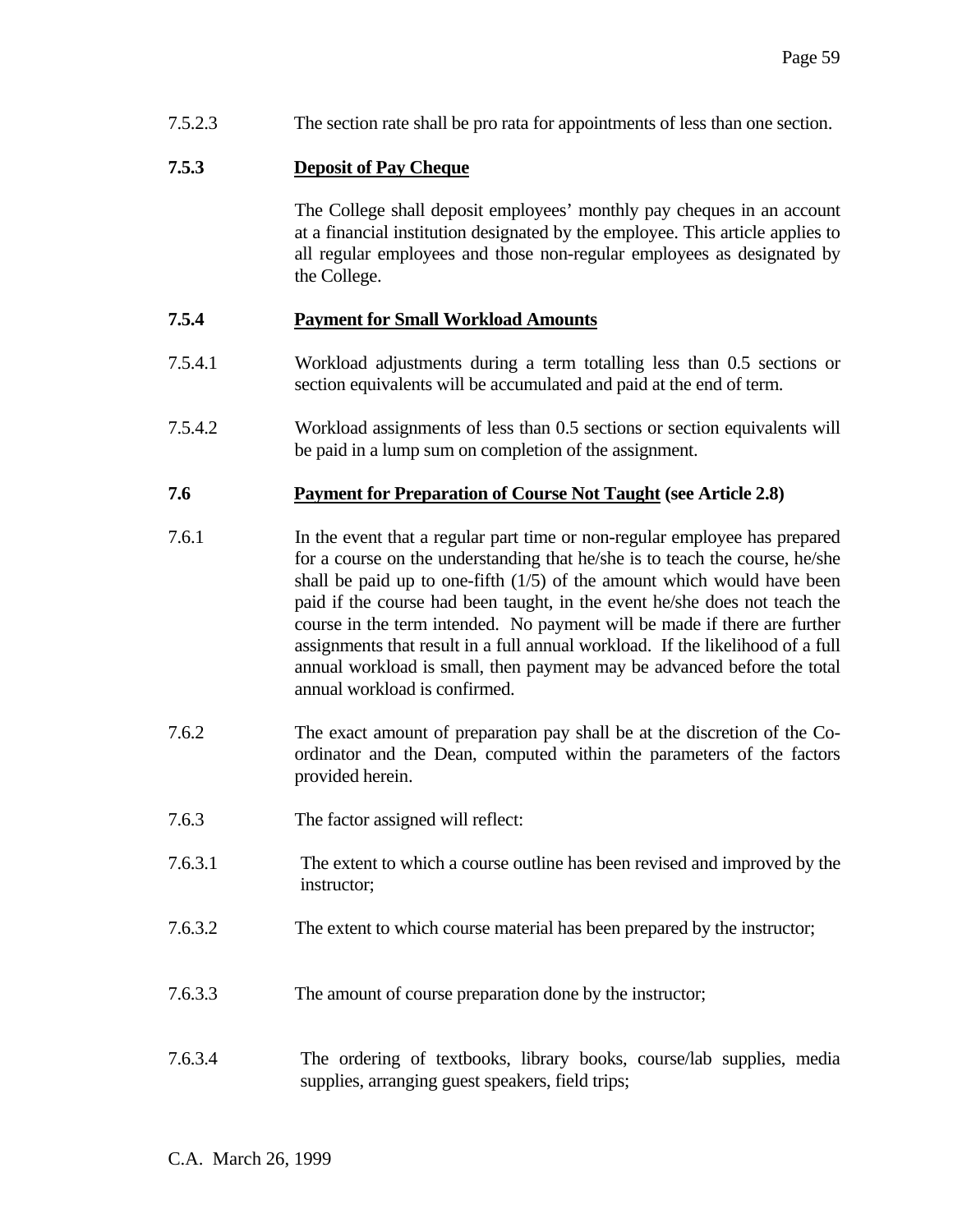| 7.6.3.5    | The extent to which ancillary matters have been completed;                                                                                                                                                                                                                                                                                                           |
|------------|----------------------------------------------------------------------------------------------------------------------------------------------------------------------------------------------------------------------------------------------------------------------------------------------------------------------------------------------------------------------|
| 7.6.3.6    | Whether or not the cancelled class was met by the employee (the purpose<br>of this meeting may be to advise of cancellation and to explain the<br>alternatives open to students);                                                                                                                                                                                    |
| 7.6.3.7    | The extent to which the employee has been available to his/her Co-<br>ordinator and the activities of the Division.                                                                                                                                                                                                                                                  |
| 7.6.4      | <b>Circumstances</b><br><b>Factor</b>                                                                                                                                                                                                                                                                                                                                |
|            |                                                                                                                                                                                                                                                                                                                                                                      |
|            | Established course but not previously                                                                                                                                                                                                                                                                                                                                |
|            | Established course that has been taught                                                                                                                                                                                                                                                                                                                              |
|            | The Factor assigned by the Co-ordinator and the Dean will be applied to<br>the stipend for one section to determine the allowance.                                                                                                                                                                                                                                   |
| 7.6.5      | Where an employee is assigned multiple sections of the same course, and<br>some but not all of these sections are cancelled, a fee equivalent to the<br>amount paid for two instructional hours, or section equivalency, will be<br>paid for each section cancelled prior to and/or at the end of the late<br>registration period, and which is met by the employee. |
| $*7.6.5.1$ | Multiple sections of the same course not met by the employee will qualify<br>for the fee under 7.6.5 if the Co-ordinator agrees that the different sections<br>of the same course require substantially different preparation.                                                                                                                                       |
| 7.7        | <b>Compensation for Multi Location Work</b>                                                                                                                                                                                                                                                                                                                          |
| 7.7.1      | For the purposes of this article, all sites in the Lower Mainland north of the<br>U.S. border up to and including the municipalities on the North Shore, and<br>as far east as Coquitlam, Pitt Meadows and Surrey (Langley, Maple Ridge<br>and further east are outside of this area) are deemed to be a single location<br>known as Lynnmour.                       |
| 7.7.1.1    | Employees who are required to travel to more than one site in 7.7.1 on the<br>same day shall be reimbursed for kilometres driven at the College's<br>current rate.                                                                                                                                                                                                   |
| 7.7.2      | Employees who, as provided for in 6.8, accept an assignment to work in<br>more than one location and therefore spend time in "excess travel" shall be                                                                                                                                                                                                                |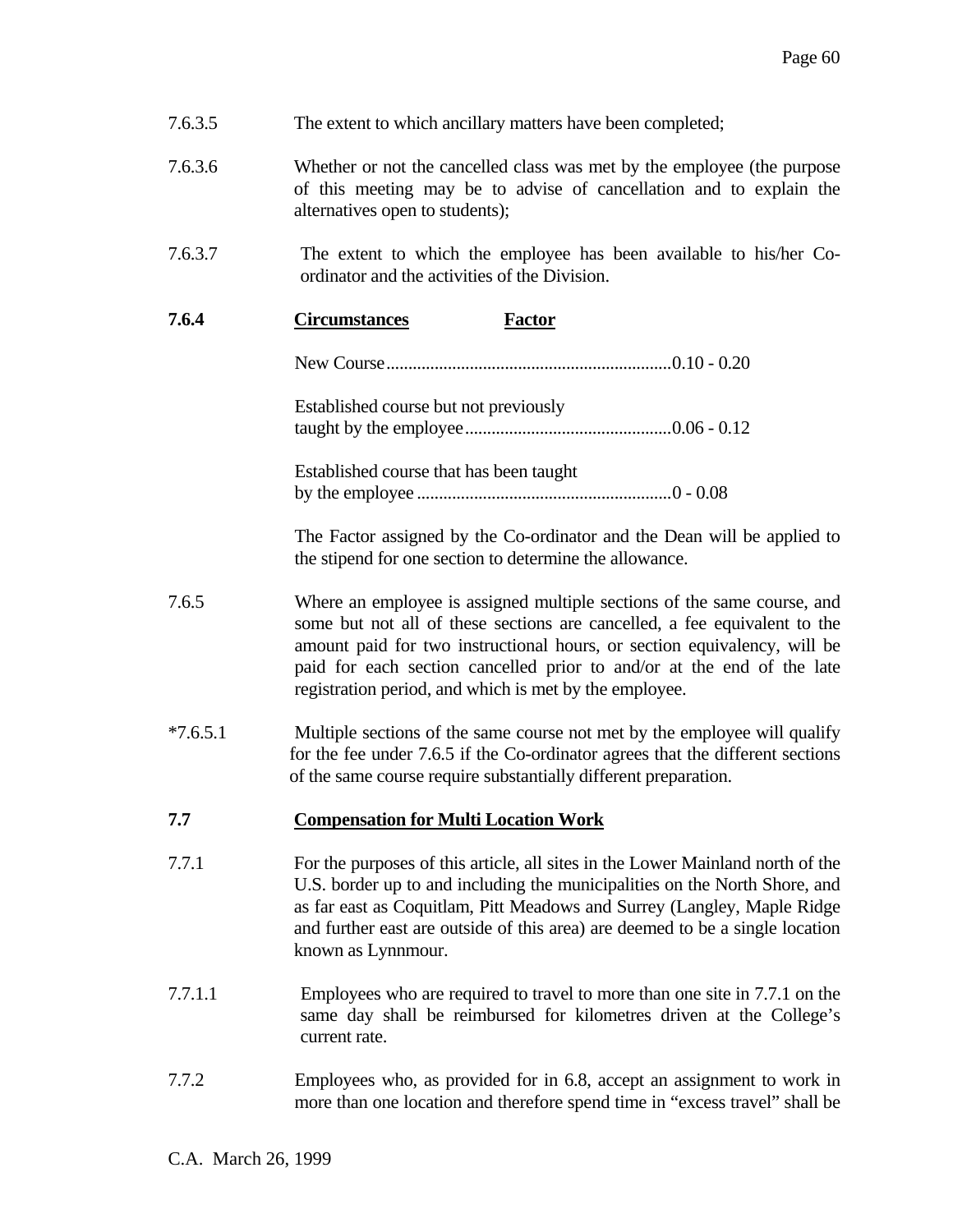compensated as set out below over and above reimbursements for their travel expenses.

7.7.3.1 Subsections 7.7.3.1.1 and 7.7.3.1.2 below define the stipend and section equivalency for any amount of "excess travel." Employees with less than a full duty load in effect are compensated in accordance with 7.7.3.1.1 so long as their duty load does not exceed a full duty load. Employees with a full duty load are compensated in accordance with 7.7.3.1.2 which section equivalency may be banked or paid as per 6.11 and 6.12.

7.7.3.1.1

$$
Stipend = \frac{Salary \, per \, section \, per \, term}{15,600} \, x \, No. \, of \, km \, of \, "excess \, travel"
$$

- 7.7.3.1.2 *Section equivalency =*  $\frac{No. \text{ of } km \text{ of } "excess \text{ travel}}{15.688}$ *15,600* " excess travel"
- 7.7.3.2 The number of km of "excess travel" is computed as multiples of the following standard round trip distances:

| Lynnmour/Pemberton  | 325 km |
|---------------------|--------|
| Lynnmour/Mt. Currie | 345 km |
| Lynnmour/Sechelt    | 125 km |
| Lynnmour/Squamish   | 145 km |
| Lynnmour/Whistler   | 260 km |
| Squamish/Pemberton  | 180 km |
| Squamish/Sechelt    | 164 km |
| Squamish/Whistler   | 115 km |
| Sechelt/Whistler    | 279 km |

- 7.7.3.3 For each pair of locations, the first named location is deemed to be the location from which the "excess travel" commences.
- 7.7.3.4 A round trip distance of "excess travel" may be claimed each day the employee travels to the second named location.

# **7.8 Annual and General Holidays**

7.8.1 Any expression of rates (annual, monthly, per section and/or hourly) is inclusive of any entitlement for vacation and statutory holiday pay under this agreement and/or arising from the application of the *Annual and General Holidays Act.*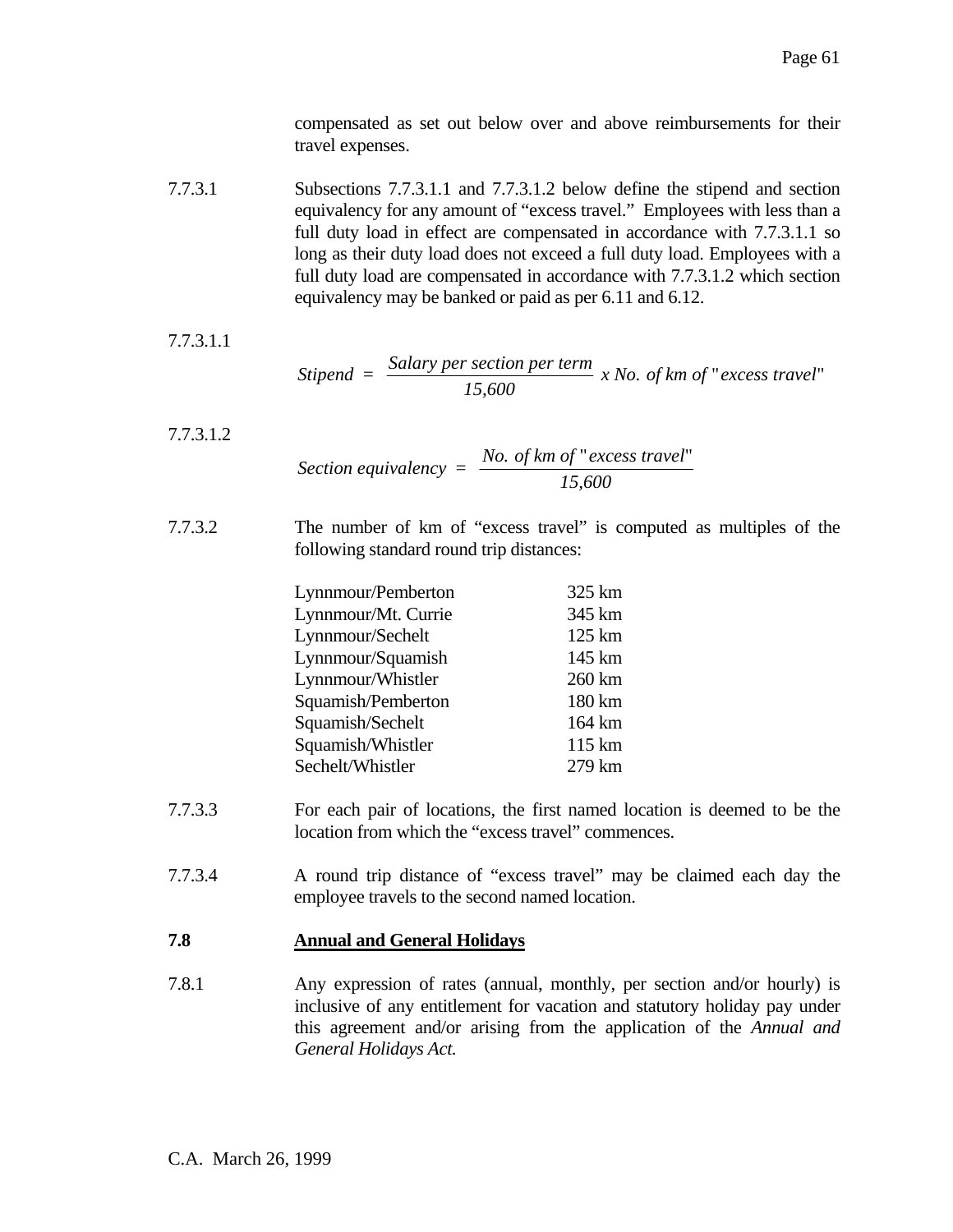7.8.2 Notwithstanding 7.8.1, a Lab Supervisor or Instructional Associate paid by the hour and normally scheduled to work on a day which is a statutory holiday per 9.2, will be paid for those hours which would otherwise have been worked.

# **7.9 Challenge Exams**

7.9.1 The College shall pay faculty for a minimum of two instructional hours for preparing, administering and evaluating a challenge exam.

# **\*7.10 Prior Learning Asessment**

- \*7.10.1 PLA Assessors will be paid under Category IId, work for 3 hours to do a prior learning assessment where the student is seeking prior learning credits for a 3 credit course.
- \*7.10.2 Unless special arrangements have been made prior to the assessment being done, the PLA Assessor will be paid under Category IId, work for 4 hours to do a prior learning assessment where the student is seeking prior learning credits for courses in a similar discipline in excess of 3 credits.
- \*7.10.3 Where the prior learning assessment is done by a challenge exam, 7.9 will apply.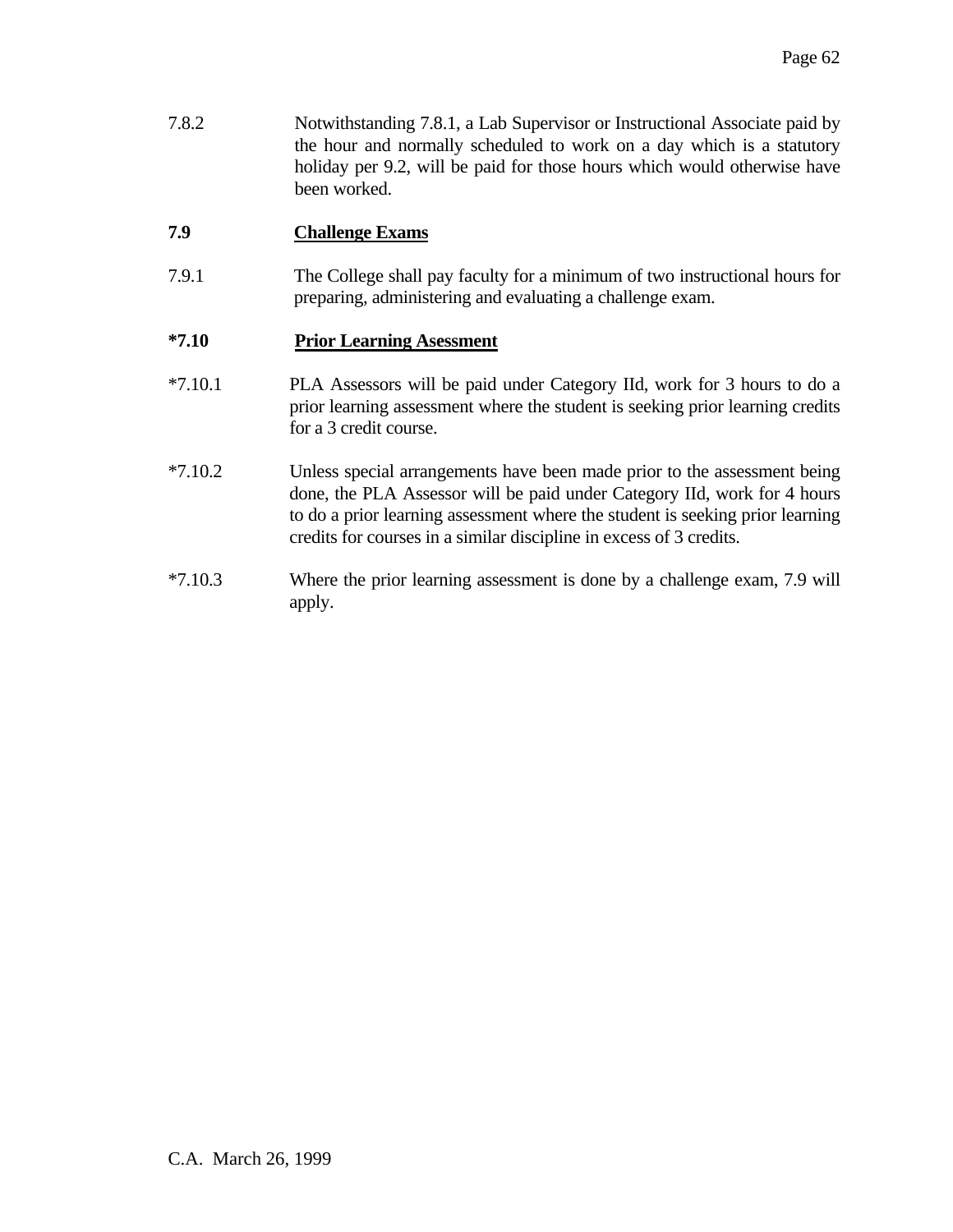# **Article 8 SALARY SCALE PLACEMENT**

# **8.1 Criteria**

### **8.1.1 Regular Employees other than Lab Supervisors, Instructional Associates and Private Music Instructors**

 The following criteria shall be used in determining where on the scale the regular employee or the non-regular employee as provided in 8.4.4.2 shall be placed. This article does not apply to Lab Supervisors, Instructional Associates and Private Music Instructors (except as identified in 7.3.7).

- 8.1.1.1 University or College Teaching Assistanceships up to one-half (1/2) step for each year of relevant Teaching Assistanceship (0 - 1/2 steps).
- 8.1.1.2 Business Experience up to one step for each year of relevant business experience (0 - 1 step).
- 8.1.1.3 Research or University Experience up to one step for each year of related research or university experience, or other equivalent teaching experience in the capacity of a Research Associate, or Lecturer at an accredited College, University or Institute (0 - 1 step).
- 8.1.1.4 College or Secondary School Teaching Experience up to one step for each year of full-time teaching experience (0 - 1 step).
- 8.1.1.5 College or University Laboratory experience up to one-half step for each year of college or university laboratory experience (0 - 1/2 step).
- 8.1.1.6 Up to one step for participation in the development of Capilano College while serving as a part-time instructor (one step is the maximum in this category).
- 8.1.1.7 One step for completed Ph.D. on being appointed full-time to the College or one step, on being appointed full-time to the College, for an academic degree or equivalent, appropriate to their subject area or the professional development of the employee that is in excess of the degree(s) or equivalent accreditation normally required for his/her position. The determination of whether an employee has attained an "equivalent" to an academic degree shall be made by the Dean. The Dean's decision may be appealed by the employee to the Placement Committee.
- 8.1.1.8 Not more than one step can be accumulated for any given calendar year.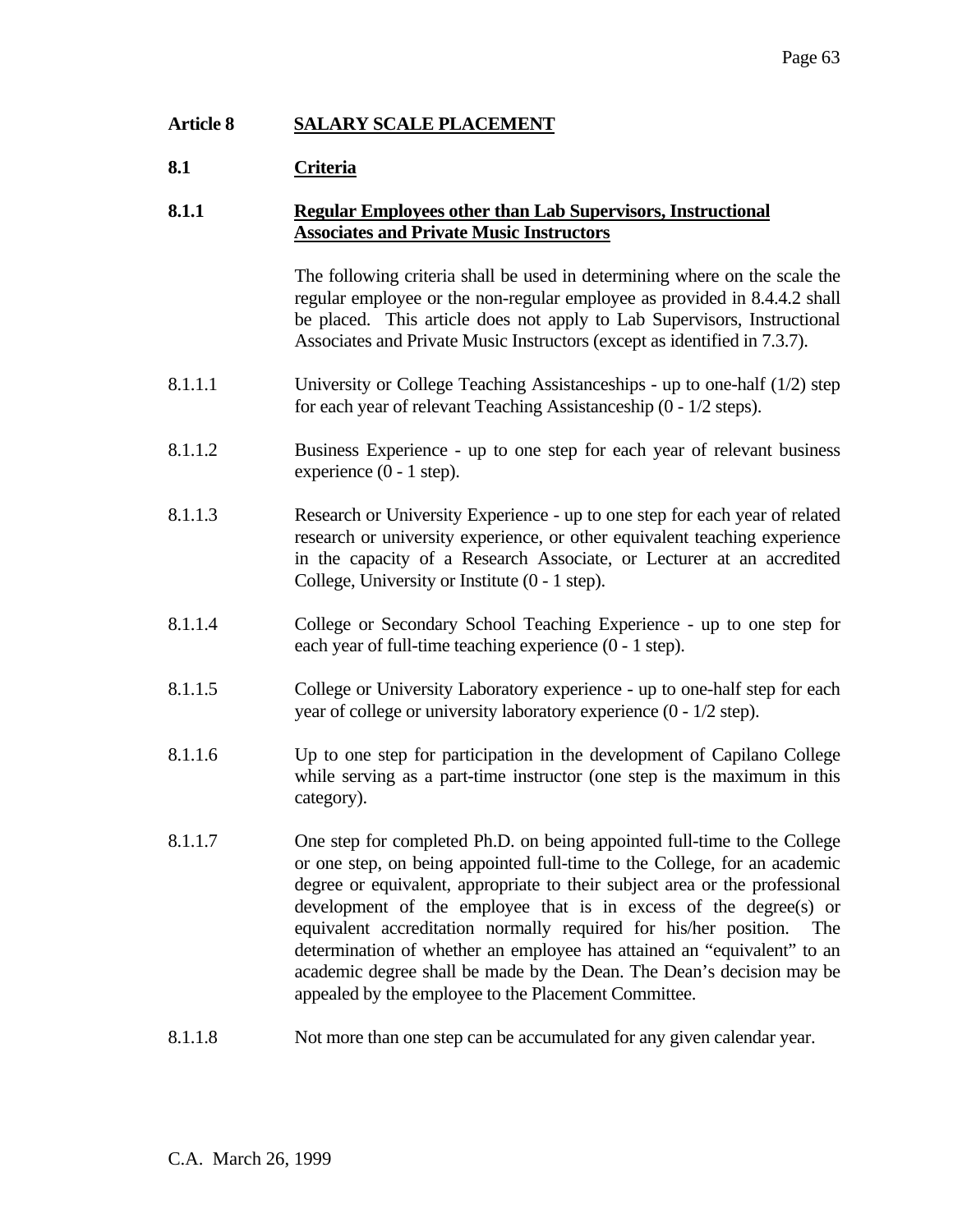- 8.1.1.9 Upon final analysis of all criteria factors, the applicant shall be placed on the nearest salary step.
- 8.1.1.10 Where the criteria indicate a year or full-time, pro rata recognition will be given for portions thereof.

### **8.1.2 Regular Lab Supervisors and Instructional Associates**

 The following criteria shall be used in determining where on the scale a regular Lab Supervisor or Instructional Associate shall be placed:

- 8.1.2.1 University or College Teaching Assistanceships up to one-half (1/2) step for each year of relevant teaching assistanceship (0 - 1/2).
- 8.1.2.2 Business experience up to one step for each year of relevant business experience (0 - 1 step).
- 8.1.2.3 Research or University Experience up to one-half (1/2) step for each year of related research, university experience, or other equivalent teaching experience  $(0 - 1/2 \text{ step})$ .
- 8.1.2.4 College or Secondary School Teaching Experience or the equivalent up to one-half  $(1/2)$  step for each year full-time teaching experience  $(0 - 1/2)$ step). Capilano College teaching experience -- up to one (1) step for each year of full-time teaching experience (0--1 step).
- 8.1.2.5 College or University Laboratory Experience up to one step for each year of college or university laboratory experience or conventional seminar experience (0 - 1 step).
- 8.1.2.6 Up to one step for participation in the development of Capilano College while serving as a part-time Lab Supervisor or Instructional Associate (one step is the maximum in this category).
- 8.1.2.7 Up to one step for complete post basic certification in the related field on being appointed full-time to the College.
- 8.1.2.8 Not more than one step can be accumulated for any given calendar year.
- 8.1.2.9 Upon final analysis of all criteria factors, the applicant shall be placed on the nearest salary step.
- 8.1.2.10 Where the criteria indicates a year of full-time, pro rata recognition will be given for portions thereof.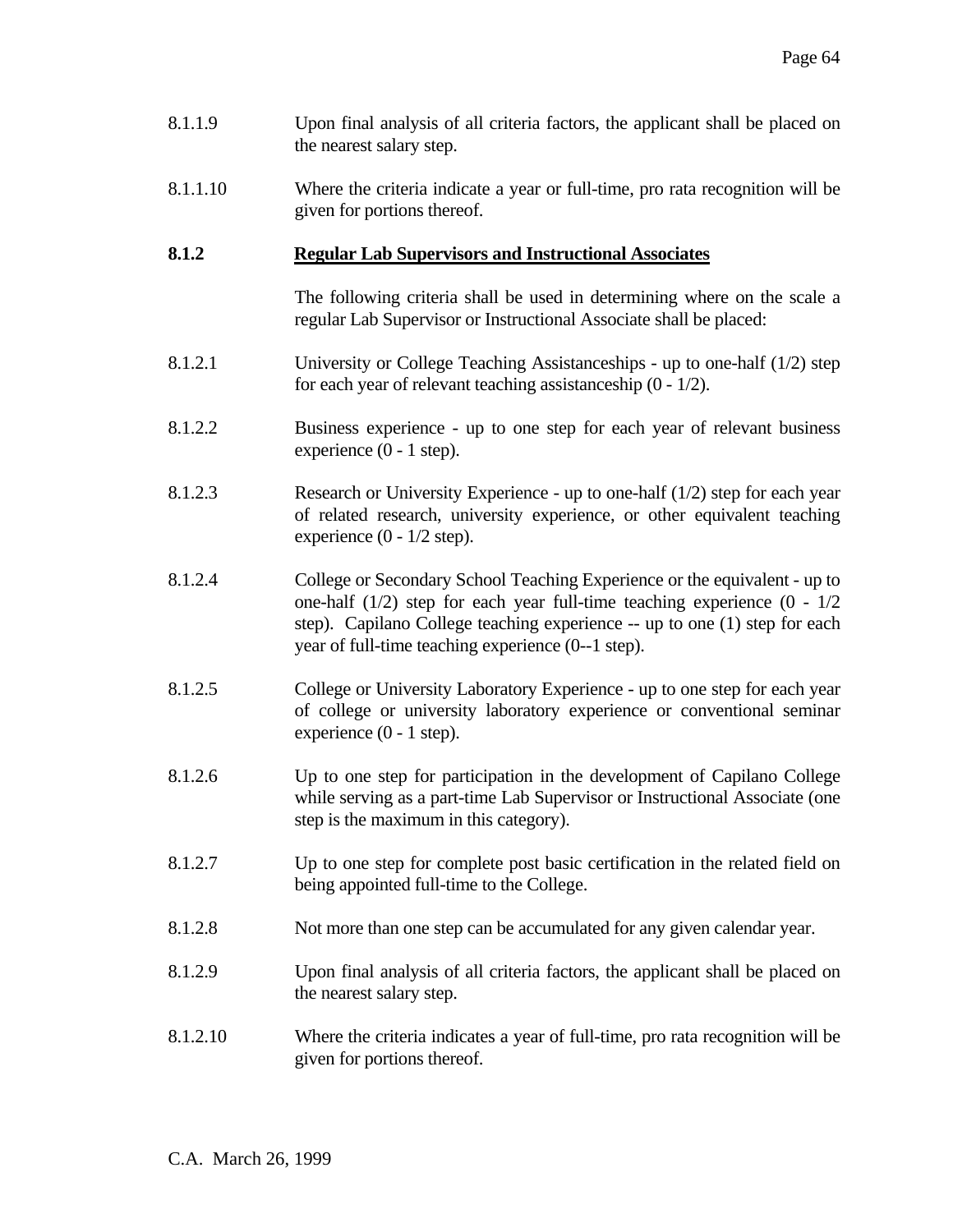| $*8.1.3$   | <b>Regular Private Music Instructor (Effective August 1, 1999)</b>                                                                                                                                                                                                                                                                                                                                                             |  |  |
|------------|--------------------------------------------------------------------------------------------------------------------------------------------------------------------------------------------------------------------------------------------------------------------------------------------------------------------------------------------------------------------------------------------------------------------------------|--|--|
|            | The following criteria shall be used in determining where on the scale a<br>regular Private Music Instructor shall be placed:                                                                                                                                                                                                                                                                                                  |  |  |
| $*8.1.3.1$ | University or College Teaching Assistantships - up to one-half (1/2) step<br>for each year of relevant teaching assistantship $(0 - 1/2)$ .                                                                                                                                                                                                                                                                                    |  |  |
| $*8.1.3.2$ | Experience as a Professional Musician - up to one step for each year of<br>relevant business experience $(0 - 1 \text{ step})$ .                                                                                                                                                                                                                                                                                               |  |  |
| $*8.1.3.3$ | Research or University Experience - up to one-half $(1/2)$ step for each<br>year of related research, university experience, or other equivalent<br>teaching experience $(0 - 1/2 \text{ step})$ .                                                                                                                                                                                                                             |  |  |
| $*8.1.3.4$ | College or Secondary School Teaching Experience or the equivalent - up<br>to one-half $(1/2)$ step for each year full-time teaching experience $(0 - 1/2)$<br>step). Capilano College teaching experience -- up to one (1) step for<br>each year of full-time teaching experience (0-1 step).                                                                                                                                  |  |  |
| $*8.1.3.5$ | College or University Private Music Instruction Experience - up to one<br>(1) step for each year of College or University Private Music Instruction<br>experience $(0 - 1$ step).                                                                                                                                                                                                                                              |  |  |
| $*8.1.3.6$ | Up to one (1) step for participation in the development of Capilano<br>College while serving as a part-time Private Music Instructor (one step is<br>the maximum in this category).                                                                                                                                                                                                                                            |  |  |
| $*8.1.3.7$ | Up to one $(1)$ step for complete post basic certification in the related field<br>on being appointed full-time to the College.                                                                                                                                                                                                                                                                                                |  |  |
| $*8.1.3.8$ | Not more than one step can be accumulated for any given calendar year.                                                                                                                                                                                                                                                                                                                                                         |  |  |
| 8.2        | <b>Initial Placement Determination</b>                                                                                                                                                                                                                                                                                                                                                                                         |  |  |
| 8.2.1      | All employees about to be evaluated for placement on the applicable salary<br>scale shall prepare a detailed summary of their teaching, education,<br>research, laboratory and other related work experience as set out in 8.1.1,<br>8.1.2 or 8.1.3.                                                                                                                                                                           |  |  |
| 8.2.2      | The candidate or employee, the appropriate Co-ordinator and the<br>appropriate Dean shall meet and attempt to arrive at a consensus about the<br>number of steps to be given for the related work experience of the<br>The candidate or employee shall have the<br>candidate or employee.<br>opportunity to submit additional information, if any, which the candidate or<br>employee feels could affect his or her placement. |  |  |
| 8.2.3      | If a consensus is not reached, the appropriate Dean shall consider the<br>information provided and make a reasonable decision. The Dean shall<br>provide the candidate or employee with a reasoned written decision.                                                                                                                                                                                                           |  |  |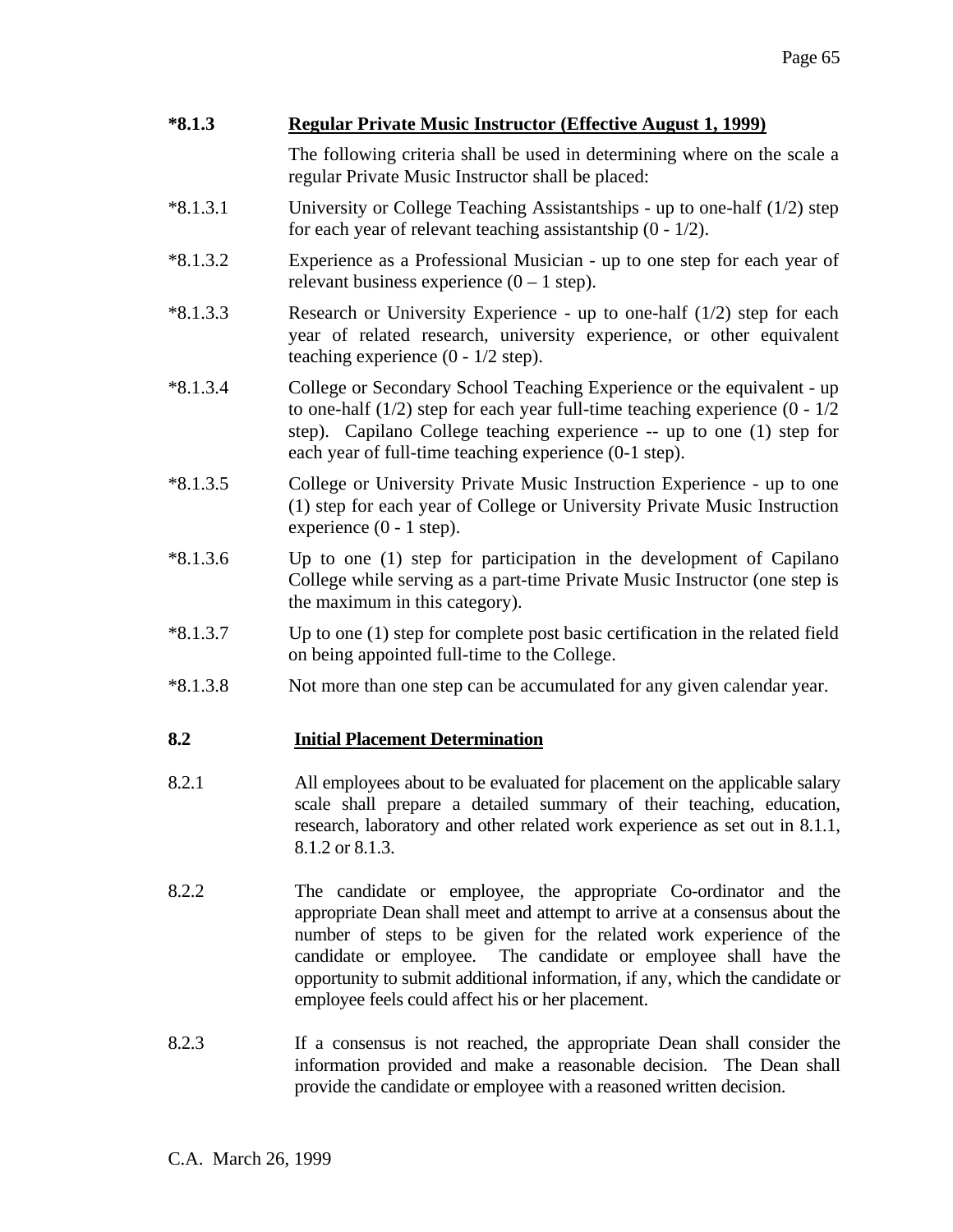# **8.3 Placement Appeals (see Article 2.8)**

- 8.3.1 There shall be a Placement Review Committee consisting of two relevant Instructional Managers, one (1) member of the unit appointed by the Union, and one (1) member of the unit appointed by the person seeking a review of his/her placement on the salary scale.
- 8.3.2 An employee may appeal his/her placement on salary scale from the period commencing three (3) months after placement and terminating six (6) months after the date of placement.
- 8.3.3 Such an appeal may be based on the application of the criteria to his/her placement on the salary scale, or on the basis that the data and information concerning the position-appointment, provided or presented to the employee at the time of and prior to his/her appointment, were lacking in information which would have been material to the consideration of the salary offered with the appointment.
- 8.3.4 The employee cannot introduce any additional personal data or information which was not included in his/her curriculum vitae or Application for Appointment considered by the College at the time of hiring, unless such data or information is relevant having regard for the data and information which the College failed to make known to the employee under 8.3.3.
- 8.3.5 The Placement Review Committee may make the recommendation to the relevant Instructional Manager that an employee be placed in a new position on the salary scale, but no such recommendation shall be made unless reached by the Committee by consensus.
- 8.3.6 If the relevant Instructional Manager does not implement a recommendation of the Placement Review Committee, the matter shall, at the option of the employee, be referred to a third party chosen jointly by the College and the Union primarily for his/her ability to assess professional credentials. The decision of this third party shall be final.
- 8.3.7 If a new regular employee's placement on the salary scale is changed as a result of his or her request for a placement review, the new placement will be effective at the date of commencement of the employee's appointment.

# **8.4 Salary Increments**

This article does not apply to Private Music Instructors. See 8.4.4.A.

# **8.4.1 Regular Employees**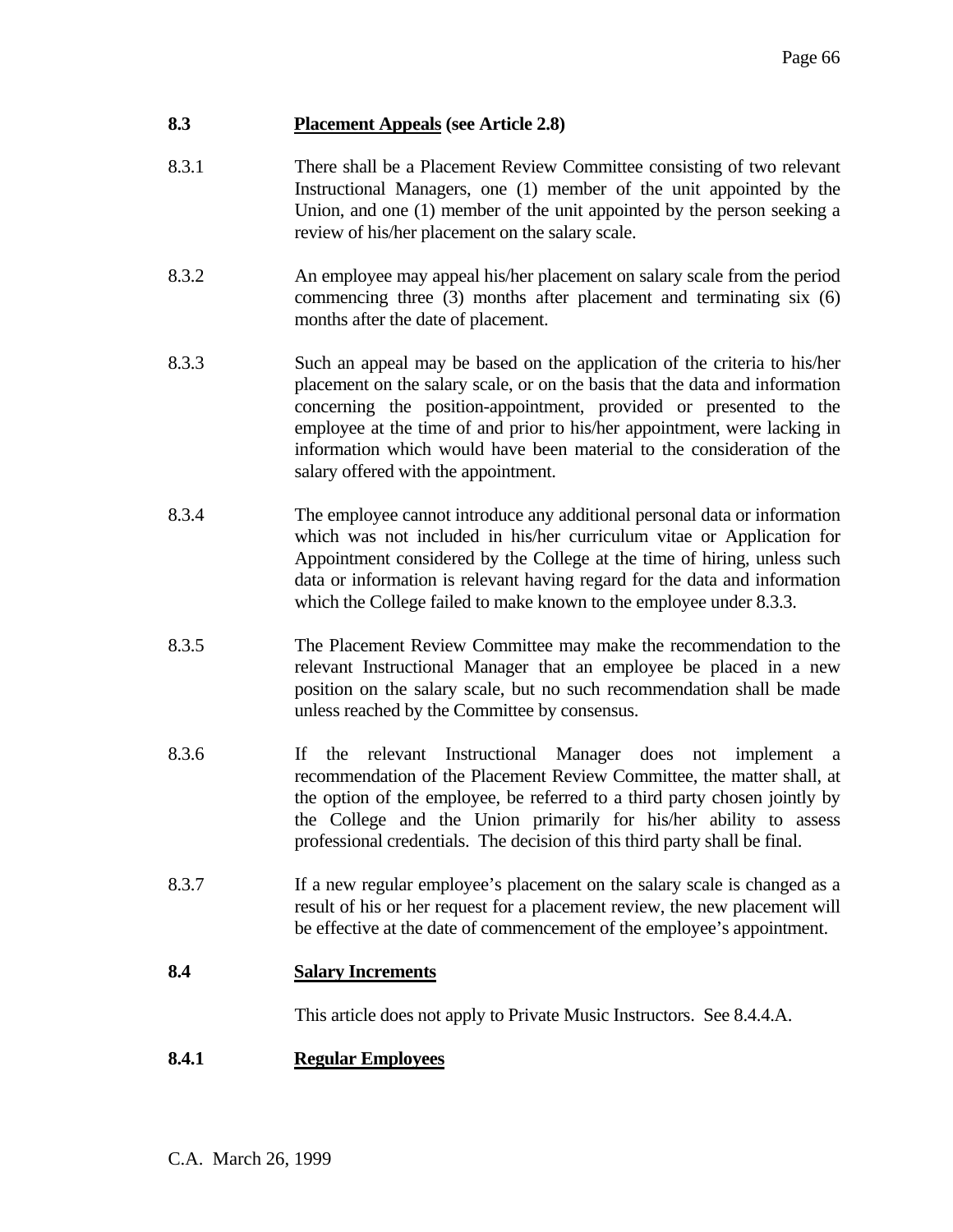- 8.4.1.1 Subject to the other provisions of this Agreement, a regular full-time employee will advance one step on the salary schedule as of each first day of August following his/her commencement date.
- 8.4.1.2 Subject to the other provisions of this Agreement, a regular part-time employee will advance one step on the salary schedule upon completion of every 8 sections.
- 8.4.1.3 When an employee attains an academic degree or equivalent appropriate to their subject area or the professional development of the employee during employment at Capilano College, and this degree or equivalent is in excess of the degree(s) or equivalent accreditation normally required for his/her position, the employee shall advance one (1) step on the salary schedule on his/her next increment date, in addition to their increment progression described in 8.4.1.1 and 8.4.1.2 above. The determination of whether an employee has attained an "equivalent" to an academic degree shall be made by the Dean. The Dean's decision may be appealed by the employee to the Placement Committee.

# **8.4.2 Exceptions**

- 8.4.2.1 Subject to the other provisions of this Agreement, any regular full-time employee working more than half of a full-time load in an academic year (August 1 to July 31) shall receive his/her due regular step increment on the following August 1. Any employee working half of a full-time load or less in an academic year shall not be eligible to receive a regular step increment on the following August 1.
- 8.4.2.2 The increment date shall not be delayed for such periods during leave of absence without pay when on an assignment related to the employee's college assignment and when so approved by the President at the time the leave was granted.
- 8.4.2.3 In case of absence because of illness, no change in the increment date shall be made for absence totalling sixty (60) assigned duty days or less in any academic year.
- 8.4.2.4 Any absence from duty with pay shall not result in a delay in the increment.
- 8.4.2.5 The increment date cannot be advanced.

# **8.4.3 Regular Part-time Employees**

 Articles 8.4.1.3 through 8.4.2.5 shall apply equally to regular part-time employees.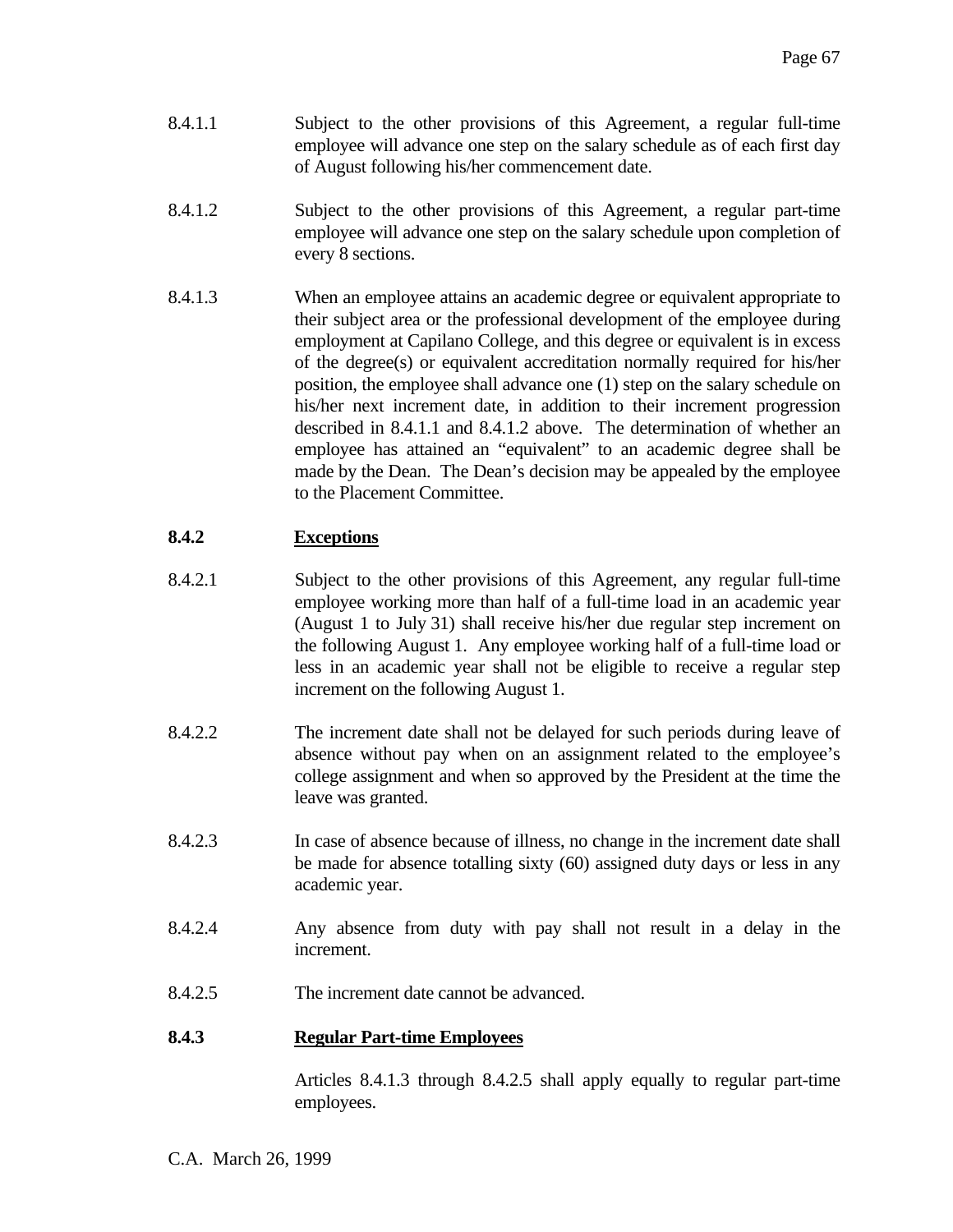### **8.4.4 Non-regular Employees**

- 8.4.4.1 The initial appointment for a non-regular employee is at Step 14 of the salary scale. In exceptional circumstances where a programme or department requires unusual skills, credentials or experience on the part of faculty (e.g. a post baccalaureate programme), the non-regular employee may be placed on the salary scale according to article 8.1. Following the completion of 8 sections or its equivalent on a given step, non-regular employees will advance one step effective as of the next non-regular appointment.
- 8.4.4.2.1 Non-regular employees upon completion of twelve (12) sections or its equivalent will be placed on the salary schedule according to the criteria contained in 8.1, which placement shall not exceed Step 10 of the salary schedule. Thereafter, the non-regular employee will advance according to 8.4.1.2.
- 8.4.4.3 For each month or any portion thereof exceeding ten (10) duty days for which a non-regular employee is absent without pay, for the purposes of increment the employee shall be credited with one less section than that specified in his/her current non-regular appointment.
- 8.4.4.4 The penalty under 8.4.4.3 shall not be exercised for such periods during leave of absence without pay when on an assignment related to the employee's college assignment and when so approved by the President at the time the leave was granted.
- 8.4.4.5 In the case of absence because of illness, the penalty under 8.4.4.3 shall not be exercised for absences totalling twenty (20) assigned duty days or less in any non-regular appointment.

# **\*8.4.4A Private Music Instructors**

- \*8.4.4A.1 The initial appointment for non-regular private music instructors is at Step 6 of the salary scale in 7.3A. In exceptional circumstances where a student requires unusual musical skills, credentials or experience on the part of the private music instructor (e.g. an unusual instrument not normally used), the non-regular private music instructor may be placed on the salary scale in 7.3A according to article 8.1. Following completion of 8 sections or its equivalent on a given step, non-regular private music instructors will advance one step effective at the start of the next term or appointment, whichever comes first.
- \*8.4.4A.2 Non-regular private music instructors upon completion of twelve (12) sections or its equivalent will be placed on the salary scale in 7.3A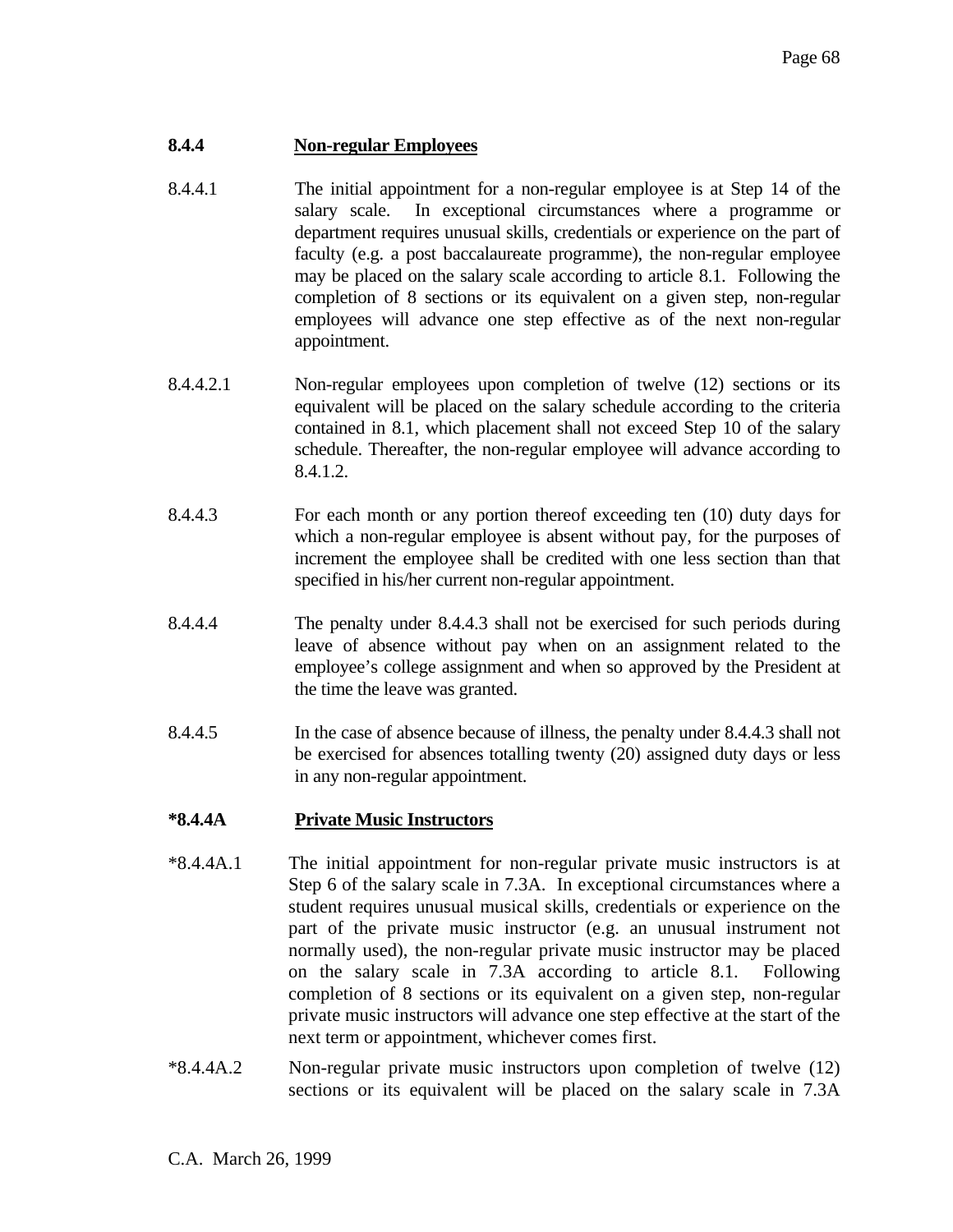according to the criteria contained in 8.1, which placement shall not exceed Step 3 of the salary scale in 7.3A. Thereafter, the non-regular private music instructor will advance according to 8.4.4.A.1.

8.4.4A.3 Only private music instructor sections or their equivalents may be used for purposes of private music instructor scale advancement.

# **8.4.5 Previous Employees**

- 8.4.5.1 Where previous regular employees resume employment with the College as a non-regular employee pursuant to Article 11.3, they shall be restored to the position on scale held at the time of their last term of regular employment with the College and their salary increments shall be governed by Article 8.4.1.
- 8.4.5.2 Where previous non-regular employees resume employment with the College as a non-regular employee pursuant to Article 11.3, they shall be restored to the position on scale held at the time of their last term of nonregular employment with the College and their salary increments shall be governed by Article 8.4.4.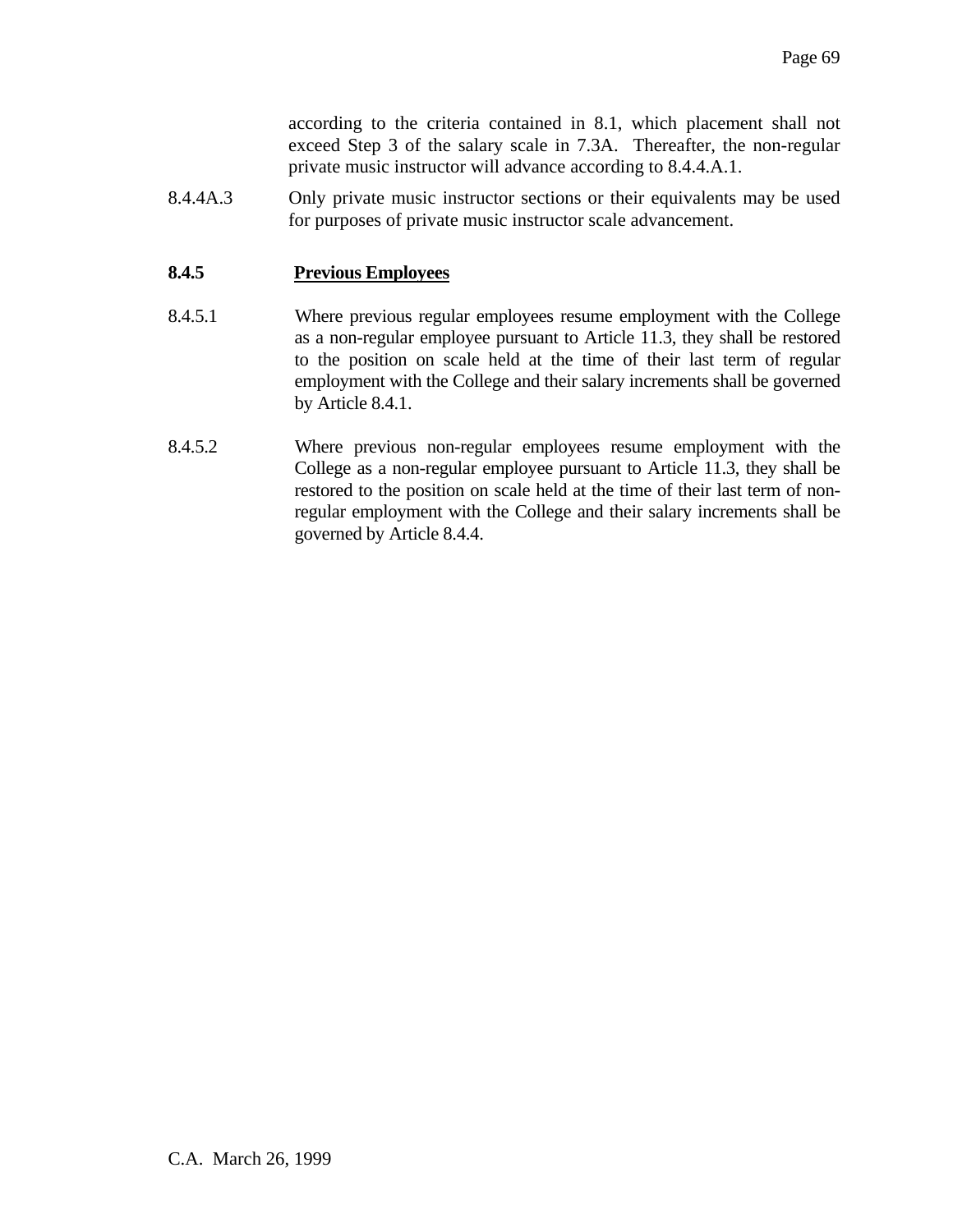# **Article 9 BENEFITS**

### **9.1 Vacation**

- 9.1.1 The annual vacation entitlement for the complete calendar year for all regular full-time employees is two months.
- 9.1.2 Such annual vacation will be taken at a time or times in accordance with 6.8 based on the needs of the College, and will normally be taken in one block of two months; however, annual vacation may be taken in two blocks of one month each. A month is considered to run from a date in one calendar month to the date preceding in the next calendar month.
- 9.1.3 For purposes of calculating part-year where necessary and for purposes of calculating per diem payments, such annual vacation entitlement is forty-two (42) working days.
- 9.1.4 A general (statutory) holiday which occurs during such vacation block is considered to be part of the annual vacation entitlement.

# **9.2 General (Statutory) Holidays**

9.2.1 The following days are recognized as General (Statutory) Holidays:

| New Year's Day       | Labour Day              |
|----------------------|-------------------------|
| Good Friday          | <b>Thanksgiving Day</b> |
| <b>Easter Monday</b> | Remembrance Day         |
| Victoria Day         | Christmas Day           |
| Canada Day           | <b>Boxing Day</b>       |
| British Columbia Day |                         |

 and any other day declared as such by the Federal or Provincial Government.

9.2.2 An employee is entitled to be paid for such days pursuant to Article 7.8.

### **9.3 B.C. College Pension Plan**

 Subject to the provisions of the *College Pension Act,* new regular employees appointed after January 1, 1996 must participate in the College Pension Plan. All employees shall be provided with College Pension Plan summary information. Non-regular employees not required to be in the College Pension Plan will also be provided with a Union information letter on the College Pension Plan. These non-regular employees must be given time to consider this information before electing in writing to participate or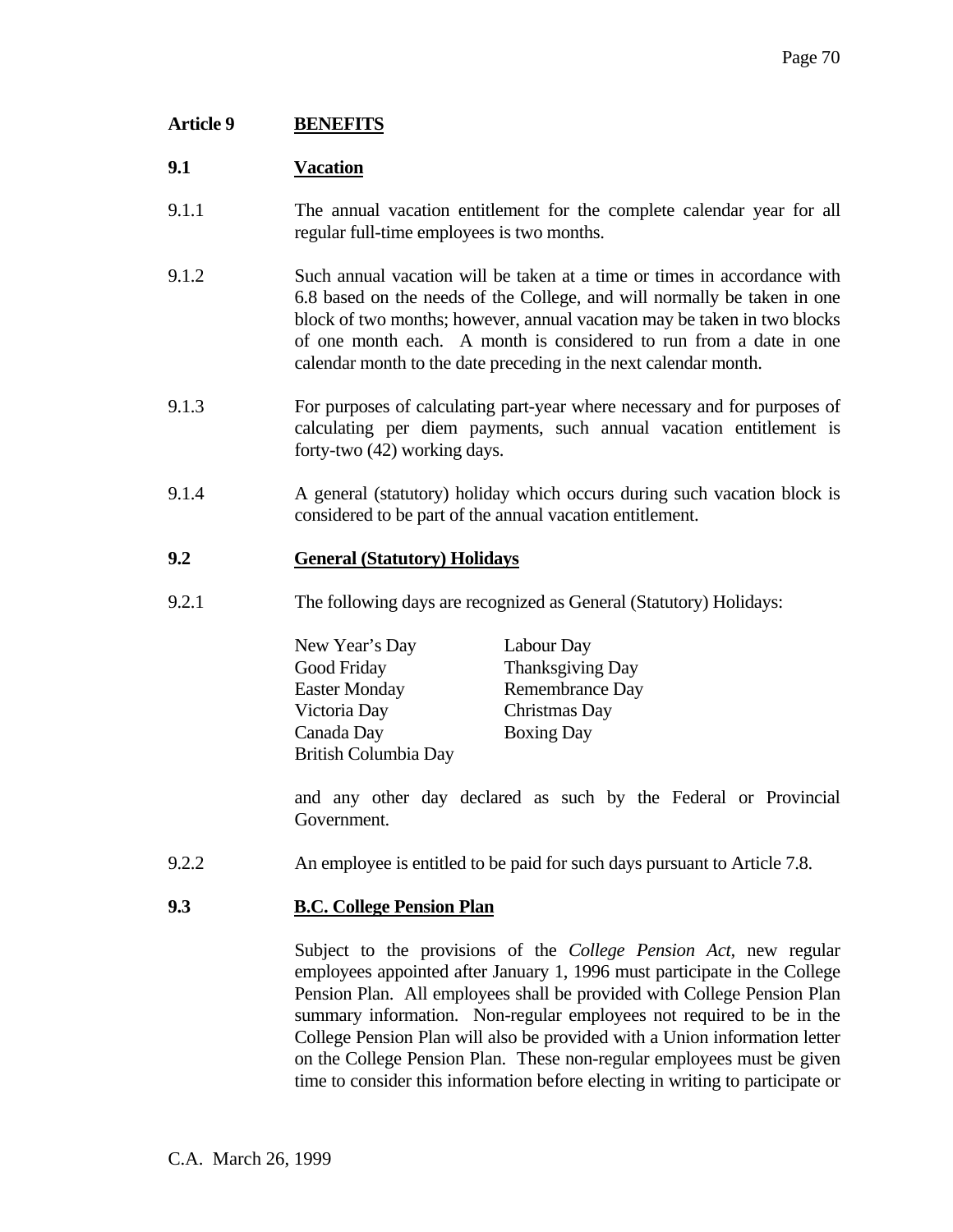waive their right to participate in the College Pension Plan. Such waiver must occur by the 15th of any month in which it is exercised.

 The College shall contribute to the cost of such coverage to the extent provided for in the *College Pension Act*.

# **9.4 Flexible Benefits Plan**

- 9.4.1 The College agrees to arrange and administer the Flexible Benefits Plan. The selection of benefit carriers is subject to agreement of the Union. Benefits covered include:
	- medical
	- life insurance
	- accidental death and disablement
	- extended health
	- dental
	- orthodontic
	- vision care, and
	- elder care
	- disabled dependent care
	- medical and dental claims not eligible for coverage under other aspects of the flexible benefits plan
	- recognized alternate professional health care coverage not eligible for coverage under other aspects of the flexible benefits plan
	- other benefits as may be added by mutual consent.

# **9.4.2 Eligibility and Access**

# **9.4.2.1 Regular Employees**

 All regular employees must participate in the Flexible Benefits Plan and the Disability Income Plans. Eligibility to participate occurs with the commencement of the employee's employment as a regular employee. For a regular employee a Benefit Year is defined as that period commencing on August 1 and ending on the succeeding July 31.

# **9.4.2.2 Non-regular Employees**

9.4.2.2.1 All non-regular employees may participate in the Flexible Benefits Plan once their eligibility is established. Eligibility to enrol occurs once the non-regular employee is assigned four (4), or more, sections, or section equivalents, in a Benefit Year or two (2), or more, sections, or section equivalents, in an appointment term, with a minimum appointment of at least four months. For non-regular employees, a Benefit Year is defined as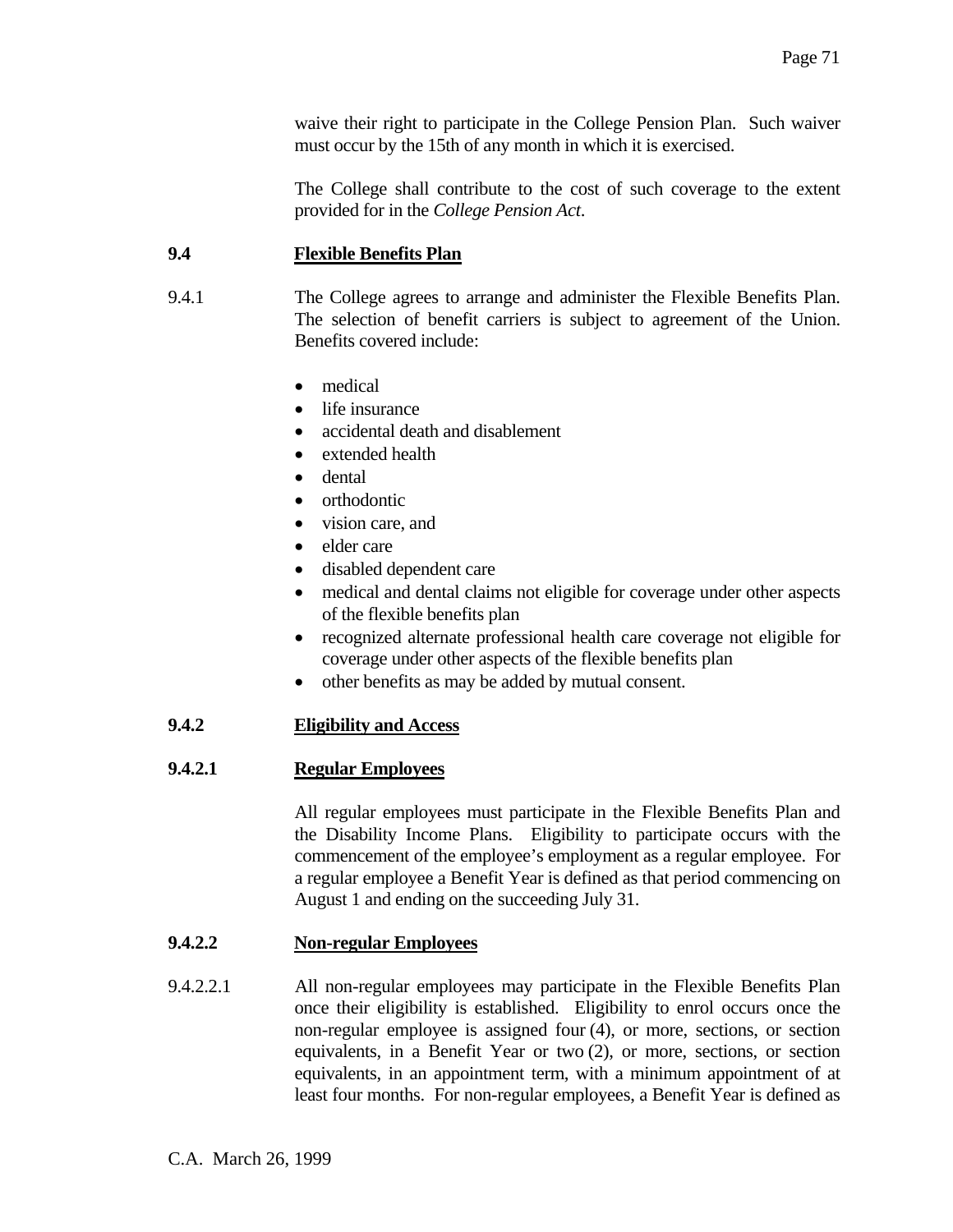that period commencing on September 1 and ending on the following August 31.

- 9.4.2.2.2 Non-regular employees who enrol in the Flexible Benefits Plan must continue to participate in the Flexible Benefits Plan and must pay the costs of such participation unless the costs are paid by the College under Articles 9.4.2.2.2.1 to 9.4.2.2.2.3. The employee may be required by the College to prepay for any period in which the College is not yet obligated to pay the costs.
- 9.4.2.2.2.1 Non-regular employees who are assigned two (2) or more sections, or section equivalents, in an appointment term shall have the costs of the Flexible Benefits paid by the College for a period of six months.
- 9.4.2.2.2.2 Non-regular employees who are assigned four (4) or more sections, or section equivalents, in a Benefit Year shall have the costs of the Flexible Benefits paid by the College for a period of one (1) Benefit Year.
- 9.4.2.2.2.3 The costs of Flexible Benefits paid by the College for a non-regular employee in a Benefit Year under Article 9.4.2.2.2.1 and 9.4.2.2.2.2 shall not exceed one (1) Benefit Year's costs.
- 9.4.2.2.3 Non-regular employees may participate in the dental benefits only when they are assigned one and one-half  $(1 \frac{1}{2})$  sections, or section equivalents, or more, in an appointment term and are placed on scale. Such participation shall be at the College's cost and shall be for a period of six months.
- 9.4.2.2.4 Participating non-regular employees must maintain coverage for so long as their renewal rights exist (i.e. the current semester and three (3) semesters thereafter).

### **9.4.2.3 Retired Employees**

 Enrolled employees may continue to participate in the dental and extended health benefits of the flexible benefits plan following retirement. The cost of such participation shall be one hundred percent (100%) employee paid.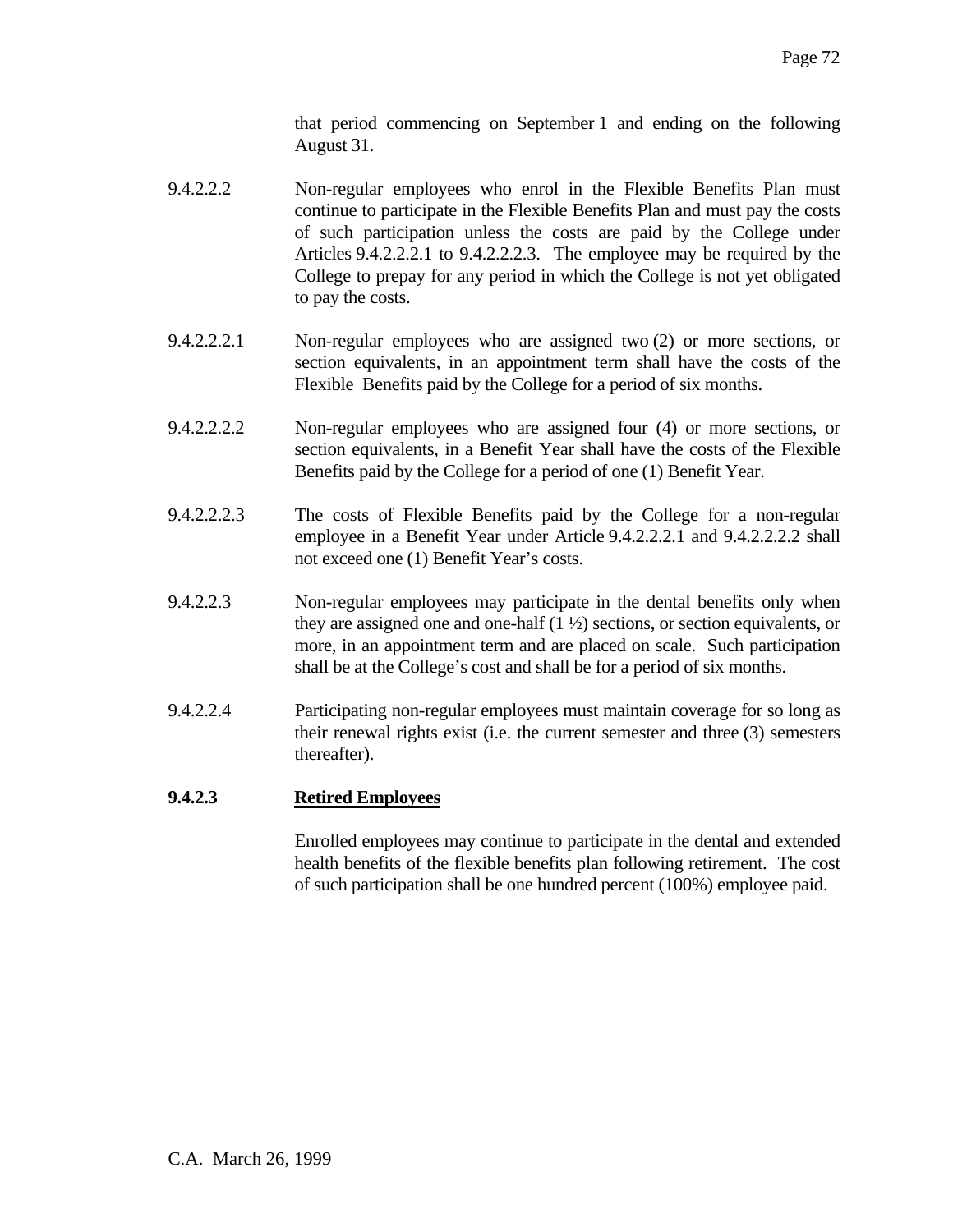# **9.4.3 Spending Account**

- 9.4.3.1 Each enrolled employee shall have a Spending Account, the value of which shall be the premium for providing coverage as follows:
	- life insurance............................................\$155,000
	- accidental death and disablement.............\$155,000
	- extended health ........................................default level coverage
	- dental........................................................default level coverage
- orthodontics..............................................default level coverage as if eligible and the eligible of the state of the state of the state of the state of the state of the state of the state of the state of the state of the state of the state of the state of the state of the state of the state o

 The dollar value of the coverage shall be determined against the employee's status (i.e. single, couple, dependants).

 A regular employee shall pay Life Insurance Premiums through payroll deduction and the equivalent premium shall be added to the employee's Spending Account.

- 9.4.3.2 Medical Services Plan (MSP) premiums shall be paid by a regular employee through payroll deduction and an amount equivalent to that premium shall be added to the employee's Spending Account. MSP premiums for eligible non-regular employees shall be paid by the employer as a taxable benefit unless the non-regular employee chooses to pay them him/herself, in which case they shall be paid through payroll deduction and an equivalent amount credited to a Spending Account.
- 9.4.3.3 If an enrolled employee chooses not to participate in the extended health plan, the dental plan or the Medical Services Plan, his/her Spending Account shall not be increased by any amount as a result of that choice.
- 9.4.3.4 Regular employees and full-time non-regular employees may increase their Spending Accounts by choosing to participate in the dental plan and/or the extended health plan at less than the default level of coverage. This option is not available to non-regular part-time employees.
- 9.4.3.5 If a Spending Account has a negative balance, the College may recover the amount necessary to cover that balance by deduction from the employee's salary and/or other amounts owed by the College to the employee.

# **9.4.4 Selection**

9.4.4.1 All enrolled employees must maintain the mandatory coverage in Group Life Insurance and Accidental Death and Disablement.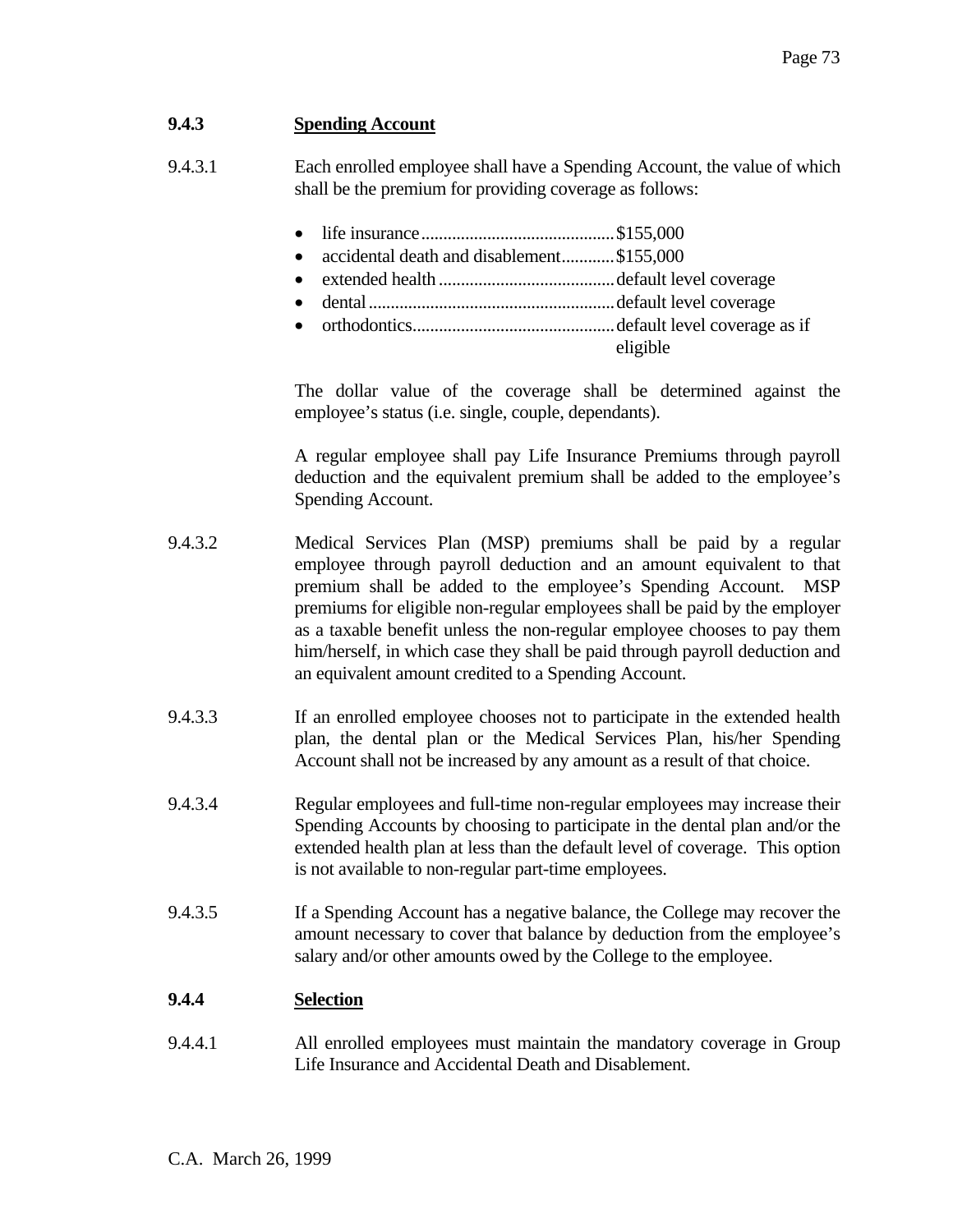9.4.4.2 Once every four years, enrolled employees shall select their coverage level from amongst the available options. An eligible employee whose status changes during the four year cycle (e.g. couple to single, single to couple, new dependants, non-regular to regular) may change his/her selection based upon that change in status.

## **9.4.5 Administration of Plan**

- 9.4.5.1 During December of each year all regular employees shall receive an accounting of their Spending Account for the previous benefit year including an indication of additional amounts to be made available for the current benefits year and shall receive a confirmation of their benefit coverage as it existed at the end of the previous benefit year.
- 9.4.5.2 Not later than June 30 of each year non-regular employees shall receive an accounting of their Spending Account for the previous benefit year including an indication of additional amounts to be made available for the current benefits year and shall receive a confirmation of their benefit coverage as it existed at the end of the previous benefit year.
- 9.4.5.3 Following receipt of the accounting in Article 9.4.5.1 or Article 9.4.5.2 above, each enrolled employee shall select at least one designation for the unspent money in the Spending Account. Such designation could include:
	- depositing it in the College's group Registered Retirement Savings Plan,
	- directing it to be paid as taxable income,
	- directing it to other non-taxable purposes, or
	- allowing it to accumulate in their Spending Account.
- 9.4.5.4 The minimum cost to the College, per year, shall be based on the per coverage unit premium cost of the first year of the plan. At the end of four years that per unit cost multiplied by the number of units of coverage during each of the first four years shall be totalled and shall represent the College's minimum commitment to the plan. Any difference between the minimum commitment and the actual premium cost to the college shall be held intact for future use under the Flexible Benefits Plan or used for the benefit of the plan participants in a mutually agreed manner.
- 9.4.5.5 Any employee may appeal to the Joint Benefits Review Subcommittee of the Joint Standing Committee about any aspect of the Flexible Benefits Plan, including eligibility for coverage, eligibility of particular expenses for reimbursement, and the amount of premium prepayment required. The committee may recommend any action that it feels is appropriate in the circumstances.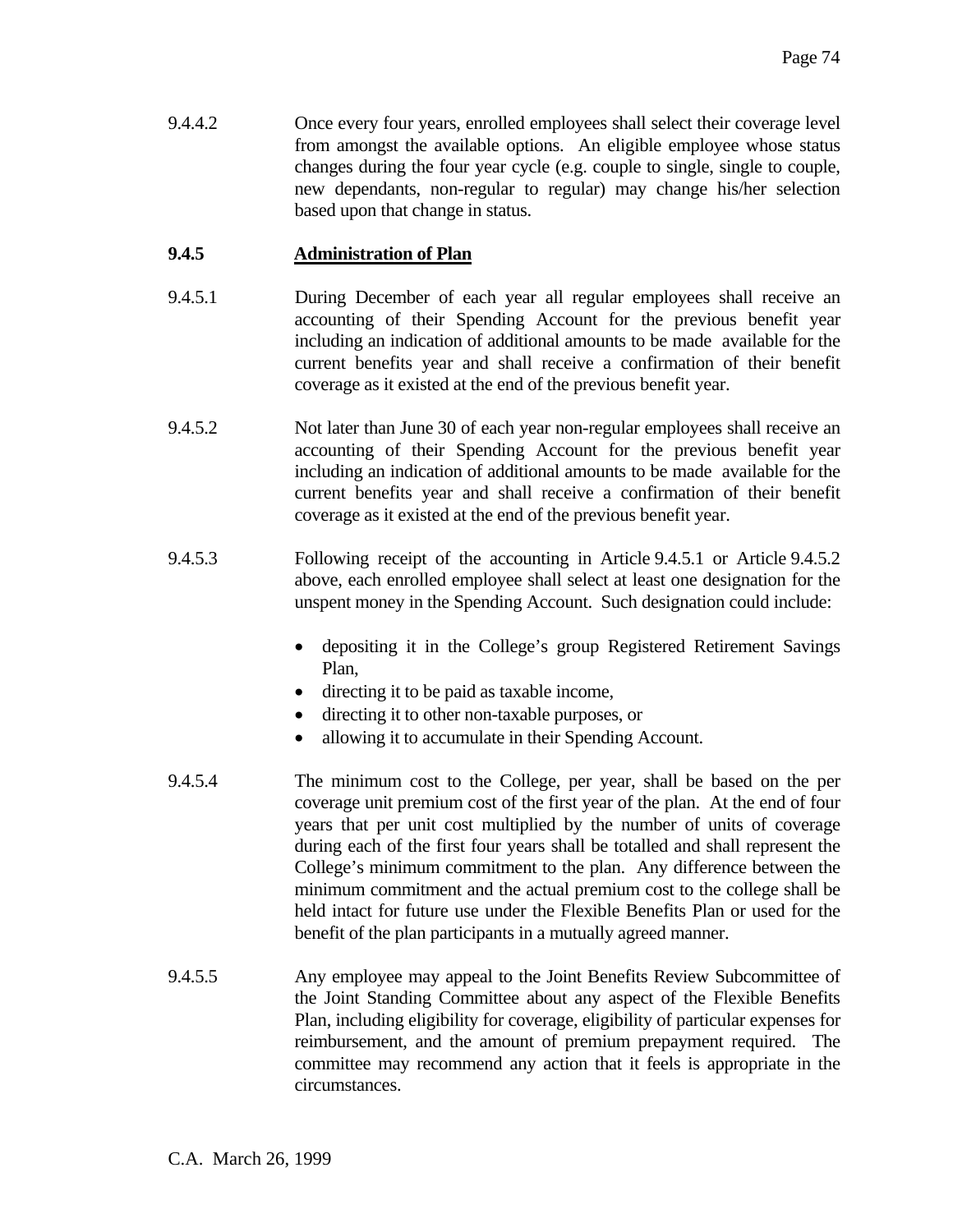9.4.5.6 The Joint Benefits Review Subcommittee of the Joint Standing Committee shall annually review the service levels received by employees under this plan. Where satisfaction levels drop below an acceptable level the College shall take corrective action to bring the service levels up to an acceptable level. The Joint Benefits Review Subcommittee of the Joint Standing Committee shall establish acceptable service levels and decide the appropriate means for measuring these levels.

## **9.4.6 Plan Monitoring**

9.4.6.1 The Joint Benefits Review Subcommittee of the Joint Standing Committee shall monitor the implementation and administration of the Flexible Benefits Plan.

#### **9.4.7 Plan Coverage Descriptions**

9.4.7.1 The level of coverage indicated as default levels shall be applied to all regular employees unless they make a selection otherwise.

#### **9.4.7.1.1 Life Insurance - to a maximum of age 65**.

- 9.4.7.1.1.1 Mandatory coverage is \$5,000.
- 9.4.7.1.1.2 Default level is the maximum coverage available without a medical examination.
- 9.4.7.1.1.3 Options; up to two (2) additional \$50,000 units above the mandatory coverage without a medical examination, and up to an additional four (4) \$50,000 units with a medical examination. The maximum coverage is \$305,000.
- 9.4.7.1.1.4 All employees enrolled in the Life Insurance Plan as at April 1, 1992 are entitled to coverage of \$155,000 without a medical examination.
- 9.4.7.1.1.5 A normal conversion privilege shall be provided within thirty-one (31) days after termination of, or retirement from, employment.
- 9.4.7.1.1.6 Subject to approval of the carrier(s) and to there being no additional cost to the College, spouses of employees will be provided access to life insurance coverage at group insurance rates. The cost of premiums will be the responsibility of the employee.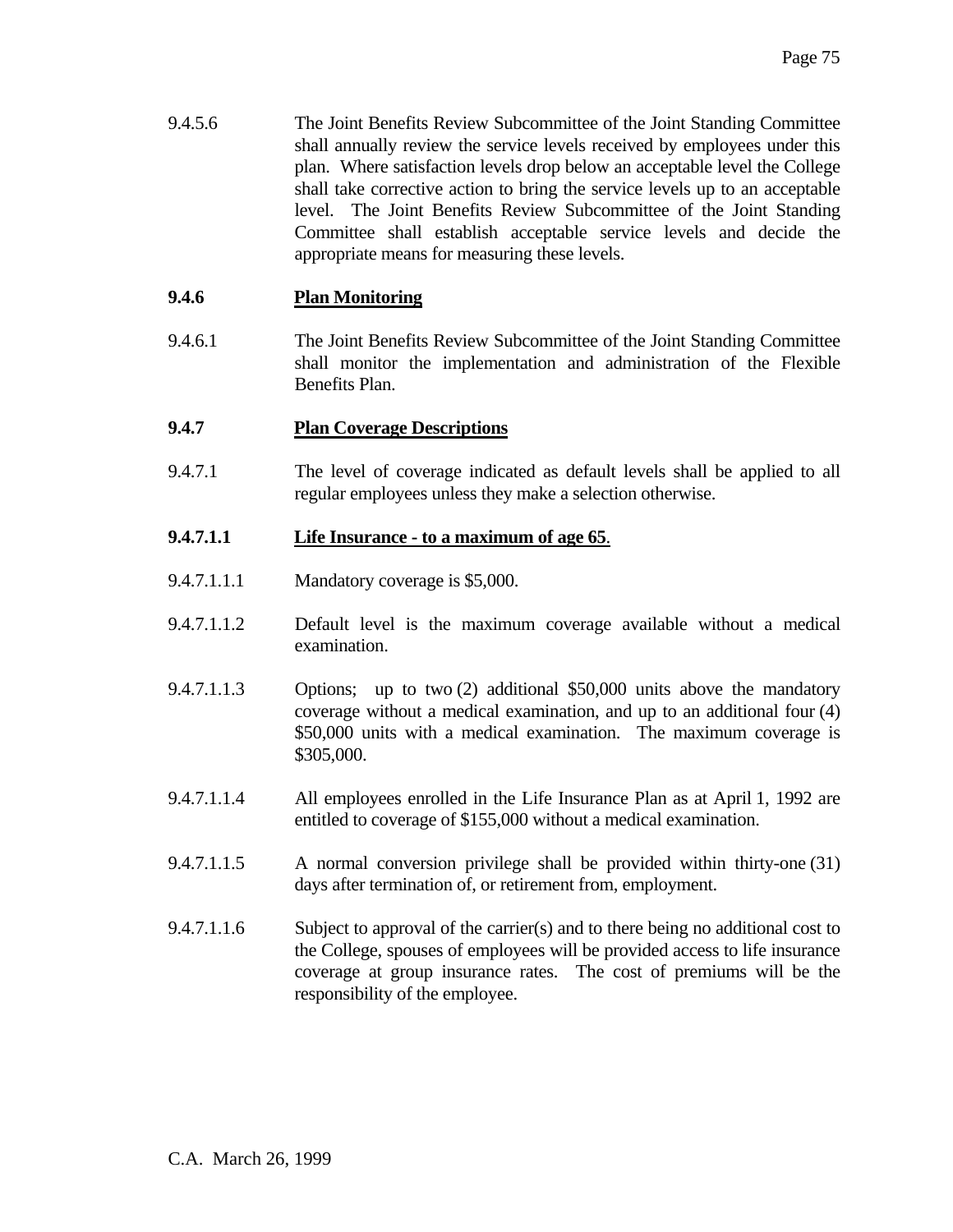# **9.4.7.1.2 Accidental Death and Disablement Insurance - to a maximum of age 65**.

- 9.4.7.1.2.1 Mandatory coverage is \$5,000.
- 9.4.7.1.2.2 Default level is equal to life insurance coverage amount
- 9.4.7.1.2.3 Options: up to six (6) additional units of \$50,000 above the mandatory coverage.
- 9.4.7.1.2.4 Subject to approval of the carrier(s) and to there being no additional cost to the College, spouses of employees will be provided access to Accidental Death and Disablement coverage at group insurance rates. The cost of premiums will be the responsibility of the employee.

# **9.4.7.1.3 Extended Health**

- 9.4.7.1.3.1 Default level is:
	- \$25 annual deductible single, couple or family
	- 100% reimbursement of eligible expenses including semi-private hospital room,
	- paramedical services at \$750 per practitioner per person per year,
	- private duty nursing at \$15,000 per year (after age 65 the lifetime maximum becomes \$25,000),
	- hearing aid maximum at \$1,000 in any four consecutive years,
	- international travel assistance for out-of-Canada coverage,
	- prescription drugs, and
	- other costs prescribed by a medical practitioner.
- 9.4.7.1.3.2 Options:
- 9.4.7.1.3.2.1 Default level deductible increased to \$250 per year.
- 9.4.7.1.3.2.2 Default level deductible increased to \$500 per year and prescription drugs are not covered.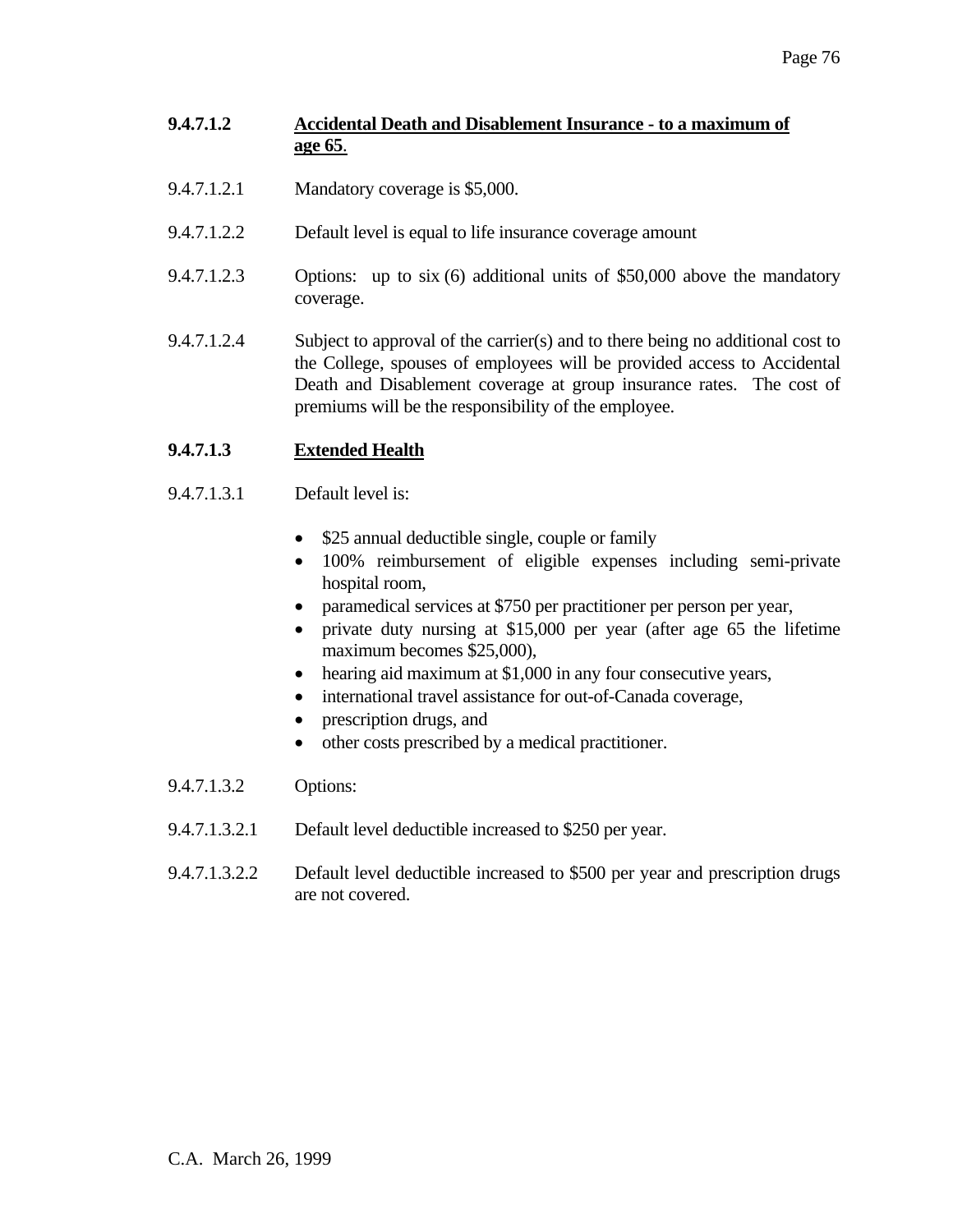# **9.4.7.1.4 Dental Plan**

9.4.7.1.4.1 Default level is:

- no annual deductible
- 100% reimbursement for all basic and preventative work
- 75% reimbursement for all restorative work
- \$2,000 calendar year maximum per mouth.
- 9.4.7.1.4.2 Options:
- 9.4.7.1.4.2.1 The deductible is increased from zero to \$100 per mouth per year (maximum of four mouths).
- 9.4.7.1.4.2.2 The deductible is increased from zero to \$250 per mouth per year (maximum of four mouths).

## **9.4.7.1.5 Orthodontic**

- 9.4.7.1.5.1 Default level, if there are dependent children, covers dependent children only to a lifetime limit of \$2,000 per child.
- 9.4.7.1.6 **Additional Coverage Possible** (Health Funding Account**)**
- 9.4.7.1.6.1 Coverage in this area is optional only; no default level exists.

 An annual coverage level is selected by the employee. The total coverage level selected may be used by any enrolled person to defray the following costs: expenditures incurred during the year of selection or during the immediately following year are eligible. Coverage level amounts not used within this time period are forfeited. None of the coverage level amount selected shall be used for administrative fees or charges related to administering the coverage.

#### **9.4.7.1.6.2 Vision Care**

 The cost of corrective lenses and other eye care products not covered by other insurance benefits.

#### **9.4.7.1.6.3 Legal Care**

The cost of hiring a lawyer.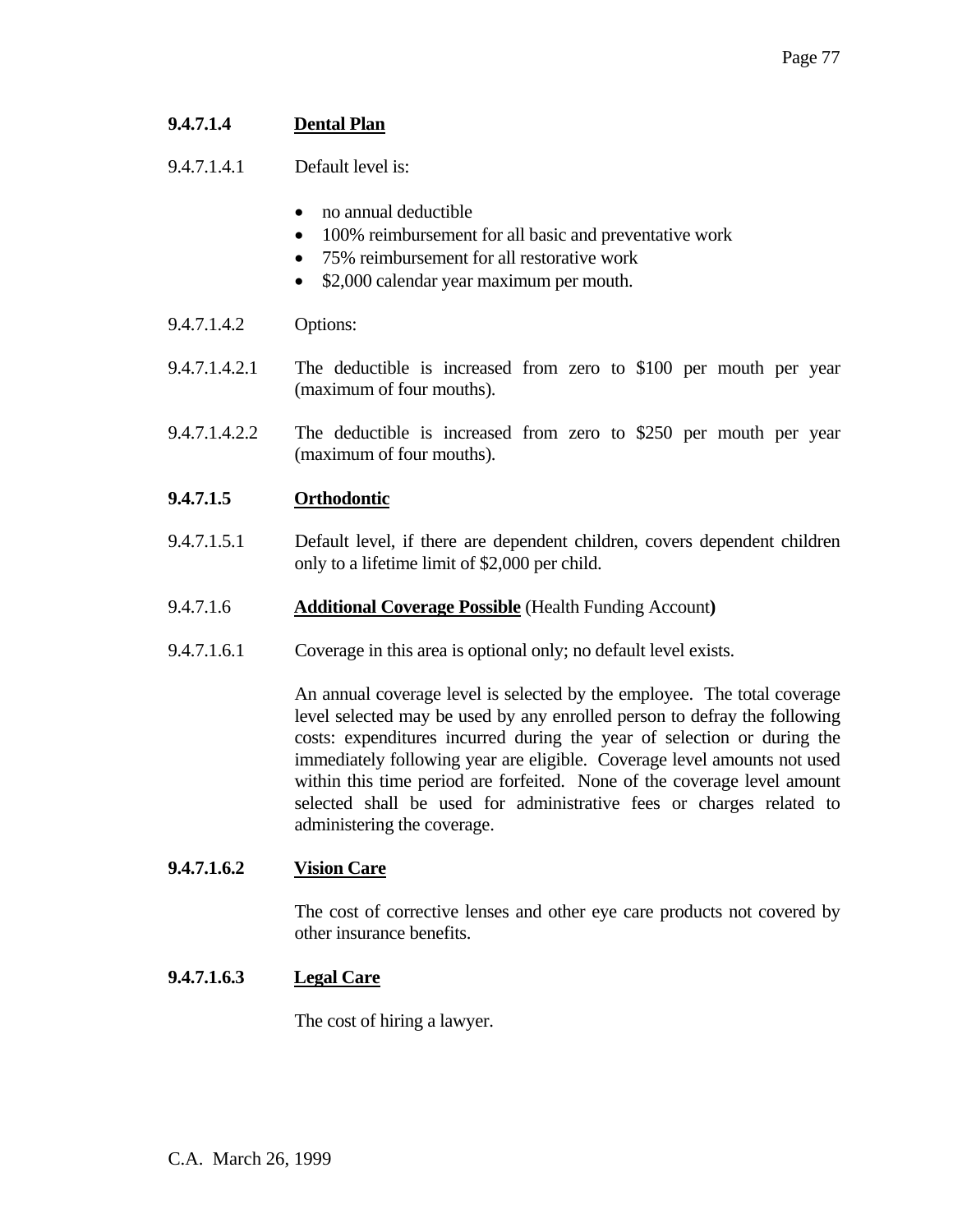## **9.4.7.1.6.4 Elder Care**

 The cost of providing care for a parent, step-parent or grandparent to maintain their necessities of life. e.g. housing, personal care, drugs, special dietary needs, reasonable living allowance, etc.

#### **9.4.7.1.6.5 Disabled Dependent Care**

 The cost of providing care for a disabled dependent to maintain their necessities of life. e.g. housing, personal care, drugs, special dietary needs, reasonable living allowance, etc.

## **9.4.7.1.6.6 Medical and Dental Claims Not Otherwise Eligible**

 The cost of medical and dental claims, including preventative care, not eligible for coverage under other aspects of the flexible benefits plan.

## **9.4.7.1.6.7 Alternate Professional Health Care**

 The cost of recognized alternate professional health care coverage not eligible for coverage under other aspects of the flexible benefits plan. These would include, but not be limited to, the following:

- Acupuncturist Osteopath
- 
- Chiropodist Podiatrist
- 
- 
- 
- Massage therapist Speech therapist
- 
- Optometrist
- 
- Counsellor Physiotherapist
	-
- Chiropractor Practical nurse
- Denturist Psychoanalyst
- Homeopath Psychologist
	-
- Naturopath Therapeutist
- 9.4.7.1.6.8 Each benefit coverage added in this Agreement will be available to employees providing that at the time it is to be added the coverage does not constitute a taxable benefit.
- 9.4.8 Experience gains determined for each year of the insurance plan for 9.4.7.1.6 shall be returned to the College and used for benefits for faculty in a manner agreed between the College and the Union.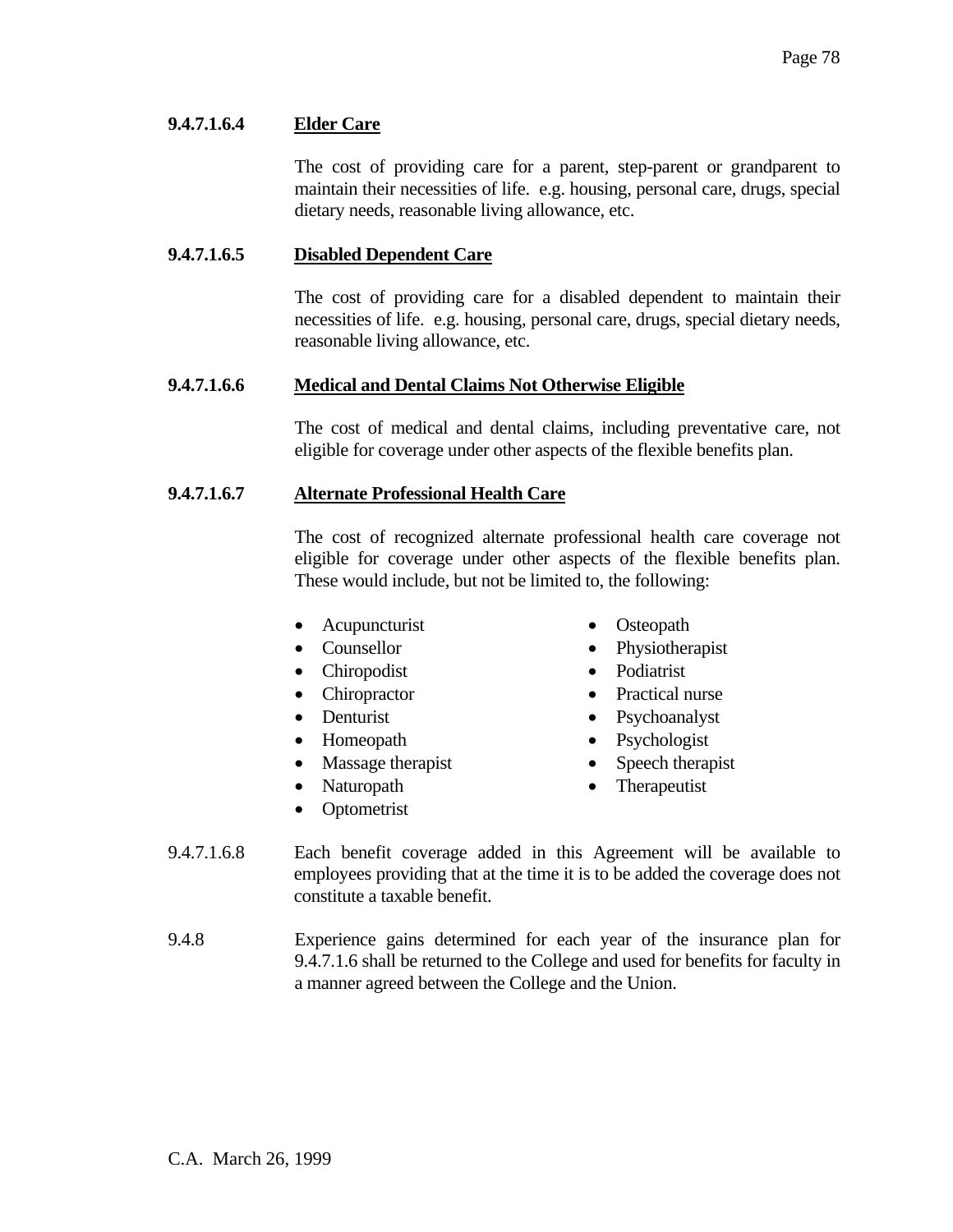# **9.5 Disability Income Plan**

## **9.5.1 Arrangement/Participation/Eligibility**

- 9.5.1.1 The College agrees to arrange and administer a Disability Income Plan. All Regular employees must participate in this Disability Income Plan. Nonregular employees who meet the requirements of Article 9.4.2.2.1 must enrol and participate in the Disability Income Plan (Article 9.5).
- 9.5.1.2 No employee will lose his or her employment because s/he is held by an insurer to be not eligible to participate in the Disability Income Plans.
- 9.5.1.3 Details of specific coverage shall be as set out in the actual plan as underwritten by the Insurance carrier or carriers. The basic provisions shall be as described in Articles 9.5.2 to 9.5.3.
- 9.5.1.4 The selection of Disability Income Plan carriers is subject to agreement of the Union.
- 9.5.1.5 The Disability Income Plan is to provide long-term income replacement coverage for employees who become "totally disabled". At least three years of this coverage is to be occupationally related.
- 9.5.1.6 The parties acknowledge the importance of an active rehabilitation program in assisting employees in returning to their duties as soon as is reasonably possible.

#### **9.5.2 Disability Income Plan Details**

9.5.2.1 In the event of "total disability" as defined in the Plan(s), the employee will become entitled to receive after the thirtieth (30th) calendar day of disability the appropriate benefit as calculated below.

# **9.5.2.2 Disability Income Benefit Calculation**

9.5.2.2.1 Effective June 1, 1993, applicable monthly benefits are calculated as

 66.7% of monthly salary up to \$2,500 per month plus 50% of monthly salary above \$2,500 per month

Monthly salary is calculated as follows: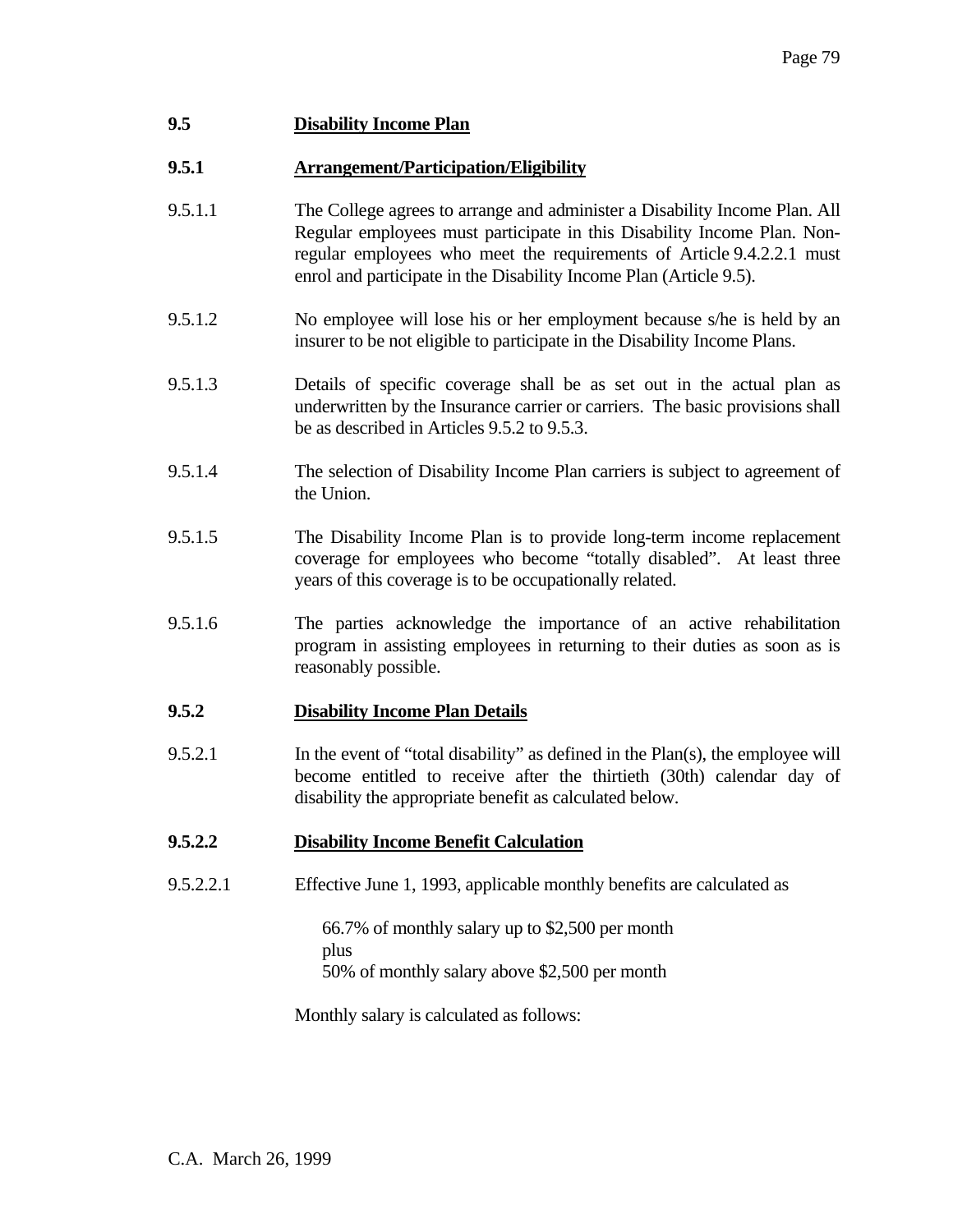| 9.5.2.2.2 | <b>Regular Full-time Employees</b>                                                                                                                                                                                                            |  |
|-----------|-----------------------------------------------------------------------------------------------------------------------------------------------------------------------------------------------------------------------------------------------|--|
|           | Annual Salary per 7.3 (excluding overloads)<br>12                                                                                                                                                                                             |  |
| 9.5.2.2.3 | <b>Regular Part-time Employees</b>                                                                                                                                                                                                            |  |
|           | A x X<br>12                                                                                                                                                                                                                                   |  |
|           | where $A =$<br>Section Salary per 7.3<br>Number of Sections assigned or appointed, whichever is<br>where $X =$<br>higher, during current academic year.                                                                                       |  |
| 9.5.2.2.4 | <b>Non-regular Employees</b>                                                                                                                                                                                                                  |  |
|           | A x Y<br>6                                                                                                                                                                                                                                    |  |
|           | where $A =$ Section Salary per 7.3 and 7.3A<br>where $Y =$ Number of Sections assigned or appointed, whichever is<br>higher, during current academic term.                                                                                    |  |
| 9.5.3     | <b>Other</b>                                                                                                                                                                                                                                  |  |
| 9.5.3.1   | Benefits for employees with appointments of less than four (4) months<br>duration will be calculated by pro rating the number of months in the<br>divisor.                                                                                    |  |
| 9.5.3.2   | This benefit will be directly reduced by any Workers' Compensation or<br>Canada Pension Plan Disability benefits.                                                                                                                             |  |
| 9.5.3.3   | The participating employee shall contribute 100% of the monthly<br>premiums, and the College shall deduct such contributions monthly from<br>his/her salary.                                                                                  |  |
| 9.6       | <b>General</b>                                                                                                                                                                                                                                |  |
| 9.6.1     | <b>Contributions</b>                                                                                                                                                                                                                          |  |
|           | The administrative procedure applicable to a benefit or insurance plan shall<br>determine if the deduction of an employee's contribution toward the<br>premium payments precedes or follows the coverage period to which it is<br>applicable. |  |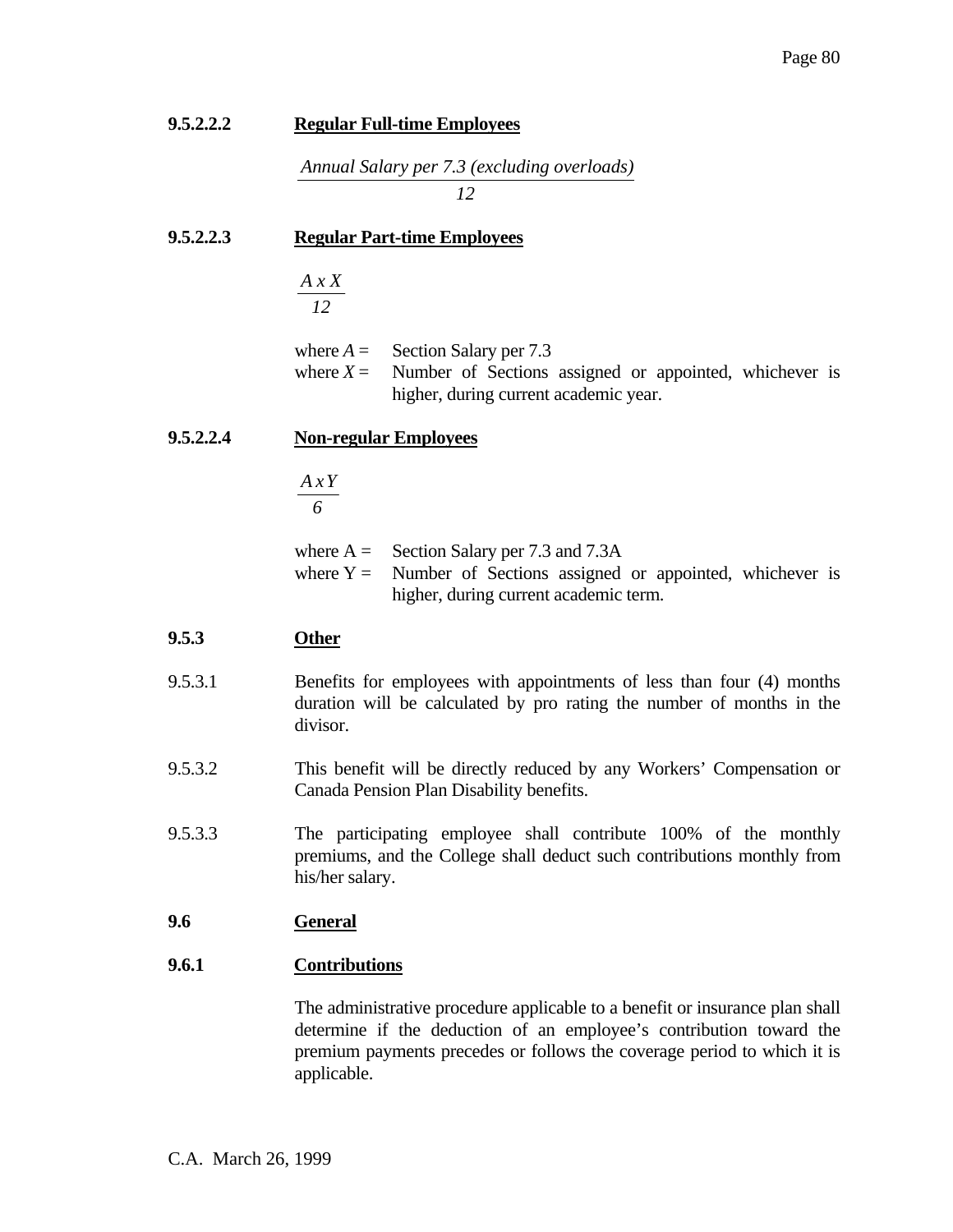# **9.6.2 Enrolment**

 Enrolment in any benefit or insurance plan is not completed until the employee has completed an Application/Waiver form (Appendix C) and application cards have been signed by the employee, acknowledged by the College and acceptance by the insurer has been confirmed.

## **9.6.3 Death of an Employee**

 In the event of death of an employee, one month's salary from the date of death to which the employee would have been entitled shall be paid to the beneficiary designated by the employee under the Group Life Insurance policy.

## **9.7 Unemployment Insurance**

 Employees shall be covered for unemployment insurance insofar as the statutes permit.

## **9.8 Canada Pension Plan**

 All employees shall participate in and contribute to the Canada Pension Plan in accordance with the applicable legislation. The College will contribute to the plan for each employee, to the extent provided for in the applicable legislation.

#### **9.9 Group Registered Retirement Savings Plan**

- 9.9.1 The College agrees to implement a group Registered Retirement Savings Plan for participation by employees. For regular employees who wish to participate in the Plan the College agrees to contribute the total amount of the annual contribution by the fifteenth of the first month of the Benefit Year. The employee shall repay that contribution through payroll deduction, in equal instalments, throughout the Benefit Year.
- 9.9.2 Non-regular employees may participate in the Group Registered Retirement Savings Plan by advising the Payroll Department of their wish to do so by the fifteenth of the first month of each appointment term. The College agrees to contribute the total amount of the eligible contribution by the fifteenth of the first month following that advice. The employee shall repay that contribution through payroll deduction in equal instalments throughout the appointment term.
- 9.9.3 Any employee wishing to participate in the Group Registered Retirement Savings Plan may do so by making a single contribution to the Plan not later than February 15.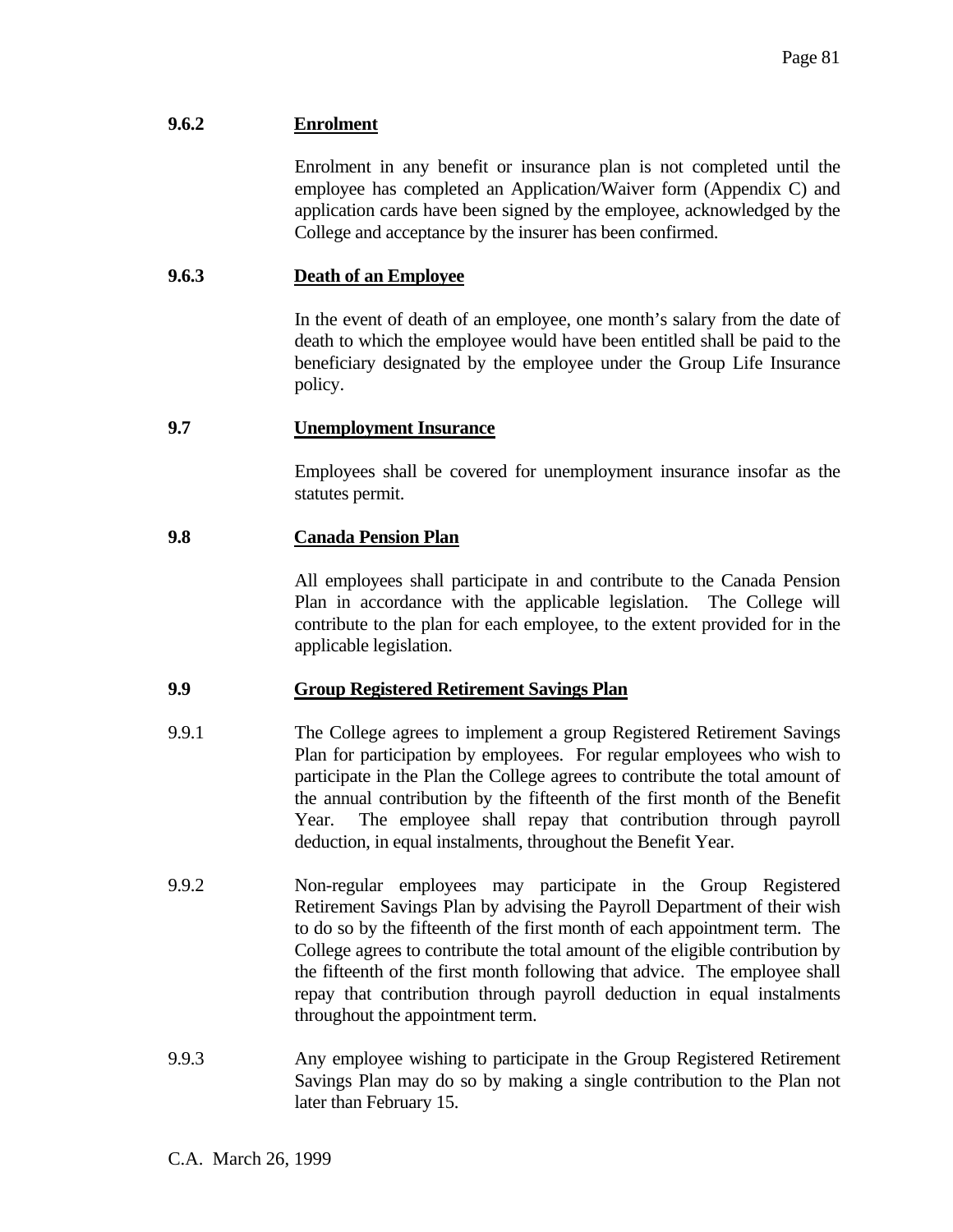## **9.10 Benefit Coverage**

## **9.10.1 Employee's Responsibility**

- 9.10.1.1 All benefit plan coverages, terms, conditions and specific eligibility requirements shall at all times be covered by the actual terms and conditions of the benefit plans as amended from time to time. The benefit plan descriptions contained in this Agreement are provided only for the purpose of general information.
- 9.10.1.2 It is understood and agreed that it is the responsibility of each employee to be familiar with the specific details of coverage and eligibility requirements of all benefit plans and that neither the Union nor the College has any direct responsibility for ensuring that all requirements for eligibility or conditions of coverage or entitlement to benefits are made by the employee beyond the obligations specifically stipulated in this Agreement.

#### **9.10.2 Duty to Provide Information**

- 9.10.2.1 The actual policy contracts arranged with insurers shall be deemed to be an integral part of this Agreement. Copies of the actual policy contracts will be kept on file in the College's offices and in the Media Centre (College Library). Upon reasonable notice, access to these policy contracts will be granted to employees and to authorized representatives of the Union. The College and the Union will make every effort to provide promptly any information regarding the benefit plans to any employee requesting the information.
- 9.10.2.2 The College shall notify the Union before any change is made in the limits or substance of the policy contracts.

#### **9.10.3 College's Liability Limit**

 The Union recognizes and agrees that the College's obligation and liability with regard to providing the benefit and insurance coverages agreed to herein is in all events limited to arranging the underwriting of coverages by insurers and to the internal procedural administration of the plans. The College cannot be held liable for refusal by insurers to underwrite any plan, for cancellation of coverage by insurers, or for the rejection of any claim or claims by insurers. Any costs associated with the review shall be borne by the College.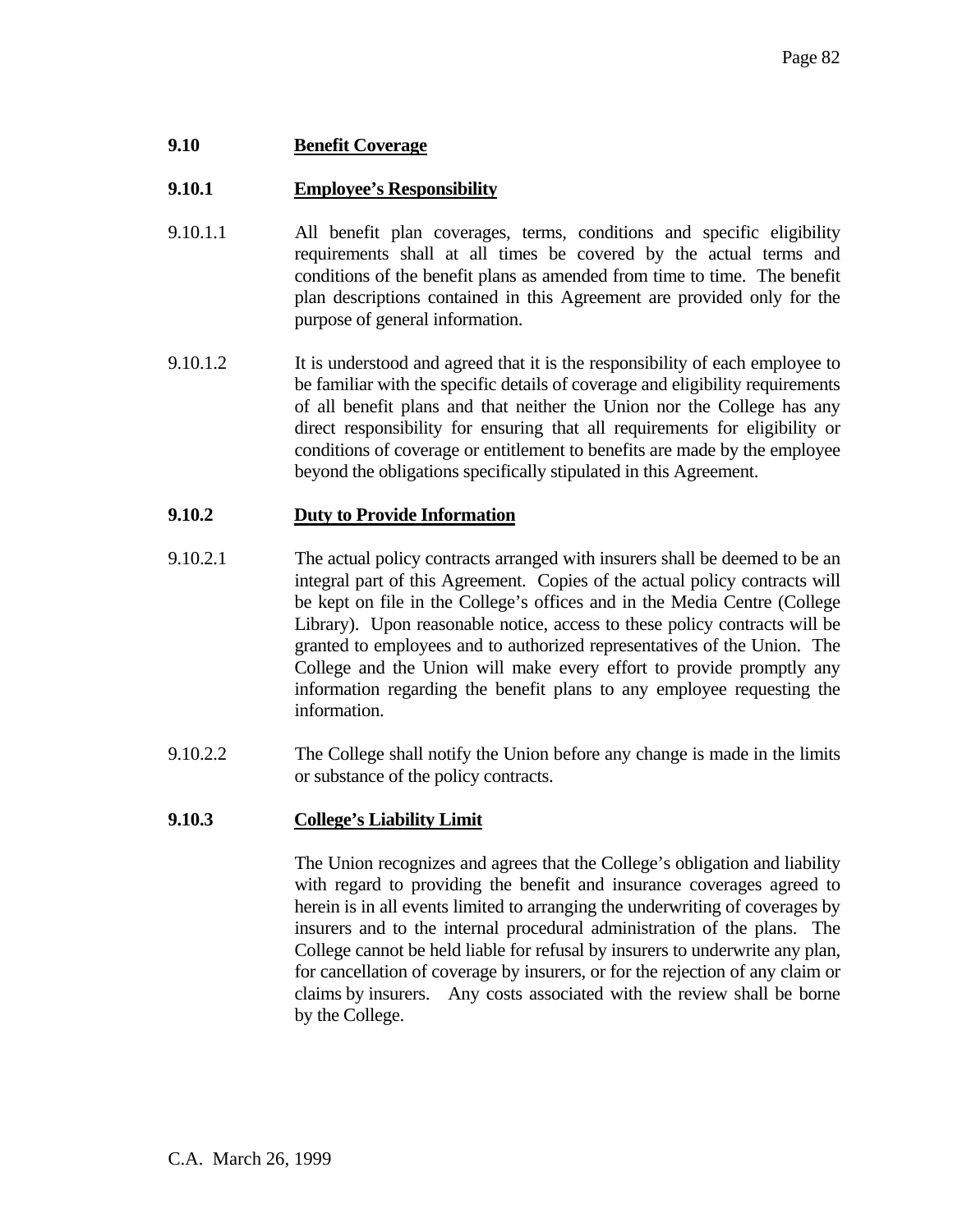# **9.10.4 Leave of Absence**

9.10.4.1 Where an employee has been granted an approved leave of absence without pay, in excess of thirty (30) calendar days, and the employee has been participating in the following benefit coverages:

| <b>Flexible Benefits Plan</b> | Article 9.4 |
|-------------------------------|-------------|
| Disability Income Benefit     | Section 9.5 |

 the employee must pay 100% of the premiums for those coverages during such leave, fully paid in advance or by monthly post-dated cheques before the leave commences.

## **9.10.4.2 Parental Leave**

- 9.10.4.2.1 Where an employee exercises his/her entitlement to Articles 10.2.2.1 or 10.2.2.2.2.1 and the employee has been participating in any benefit plan, the College shall continue to pay the premiums of the plan in the same manner as if the employee were not absent where:
	- the College pays the total premium of the plan, or the employee elects to continue to pay her share of the premium of a jointly paid for plan.
- 9.10.4.2.2 Notwithstanding 10.2.3, where an employee exercises his/her entitlement to extended Parental Leave pursuant to Article 10.2.2.2.2.2, the employee must maintain those benefits carried during the immediately preceding Parental leave and shall pay 100% of the premiums for the period of the extended leave. Prepayment of such premiums shall be pursuant to the same conditions as set out in Article 9.4.2.2.2.

# **9.11 Eligibility - Protection**

 Notwithstanding any other provision of this Agreement, all employees who are enrolled in any benefit plan coverage during the term of the prior Agreement, will continue to be eligible to enrol in the benefit plans for which they now have coverage, notwithstanding that they would not now qualify for such coverage due to the changes in eligibility contained in this Agreement.

# **9.12 Financial and Lifestyle Planning**

9.12.1 The College shall provide, at no cost to employees, one retirement planning workshop per academic year. Employees and their spouses may attend one such workshop every five years. The timing of the workshop and the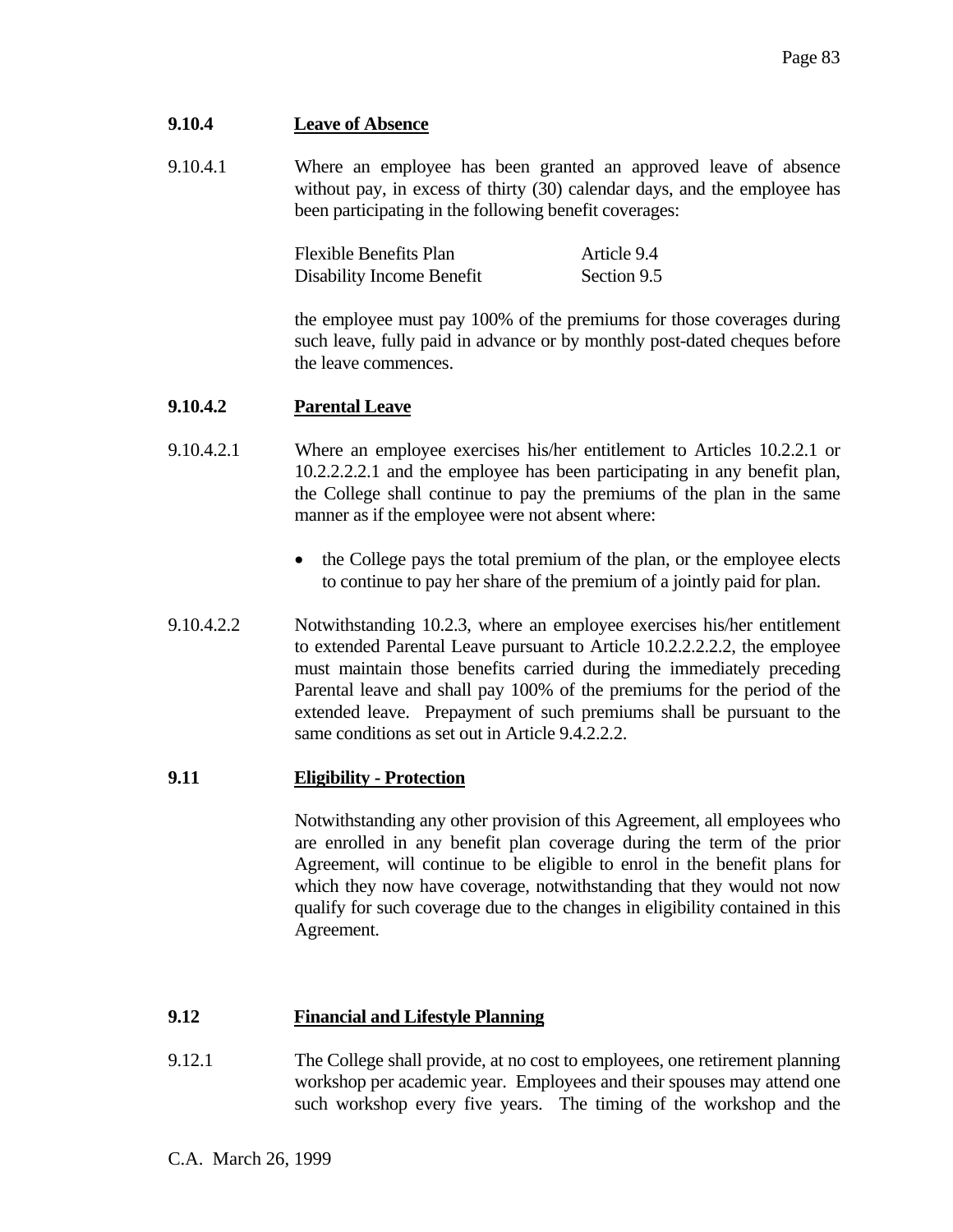selection of the presenters are subject to agreement between the CCFA and the College. The workshops shall include, but shall not be limited to, basic financial planning and the considerations around lifestyle changes.

- 9.12.2 Employees who are retiring in the current year or who have received reduction notice in the current year shall have access to financial counselling under article 18.4.
- 9.12.3 The Union shall have the option of determining how the available funds are to be allocated in any given year under 9.12.1 and 9.12.2. The cost of providing benefits under 9.12 cannot exceed the cost of providing the benefit committed to under 9.12.1.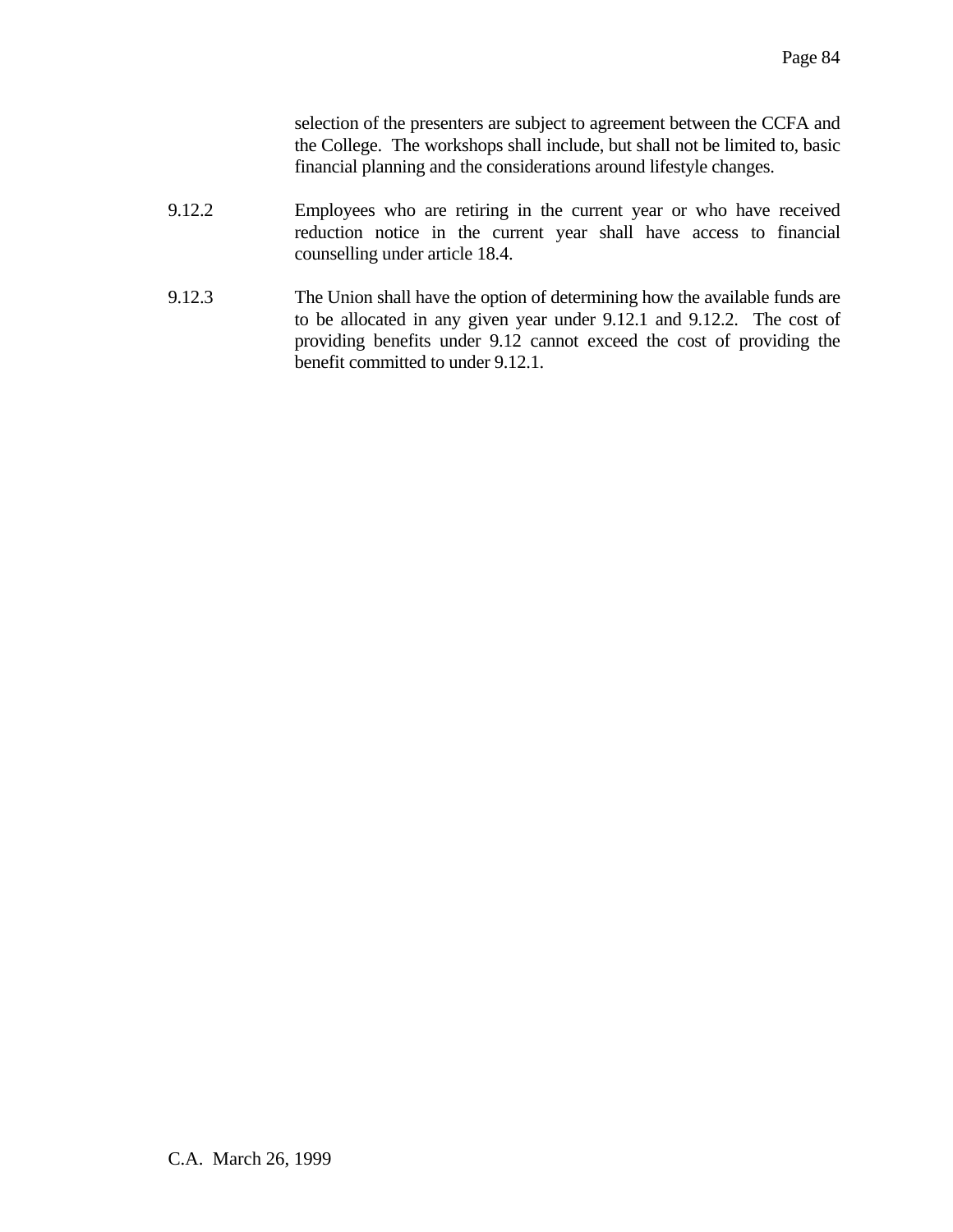# **Article 10 LEAVES OF ABSENCE**

# **10.1 Sick Leave (see Article 2.8**)

- 10.1.1 Employees shall be granted sick leave with pay for a maximum of thirty (30) continuous calendar days.
- 10.1.2 The College may require proof of illness.
- 10.1.3 Should a single illness exceed thirty (30) calendar days in duration, the employee will suffer no loss of pay for the first thirty (30) day period as recognized in 10.1.1. After the thirty (30) days of a single continuous illness, benefits of the Long Term Disability plan per 9.5.4 of this Agreement shall apply, in accordance with the terms of that Plan.
- 10.1.4 Employees shall contact the Disability Management & Wellness Advisor as soon as they become aware that the sick leave may continue beyond the expiry of their sick leave entitlement as described in 10.1.1.
- 10.1.5 Should a claim application for the long term disability benefit be denied by the insurer, the employee shall suffer no loss of pay for a further thirty (30) teaching or contact day period, unless the single lifetime entitlement to this period has been exhausted previously (see 10.2.5).
- **10.2 Parental Leave (see Article 2.8**)
- **10.2.1 Application**

All provisions of this article apply equally to male and female employees.

- **10.2.2 Entitlement**
- **10.2.2.1 Prior to the Date of Birth**

 A pregnant employee, unless s/he requests such to be deferred, is entitled to parental leave without pay eleven (11) weeks before the expected period of confinement.

10.2.2.1.1 A pregnant employee is entitled to an additional period of up to seventeen (17) weeks of parental leave, without pay, before the expected period of confinement. Such additional leave will accommodate the commencement of the employee's assignment period. Employees with a pregnant spouse are entitled to parental leave, without pay, upon confinement of the pregnant spouse.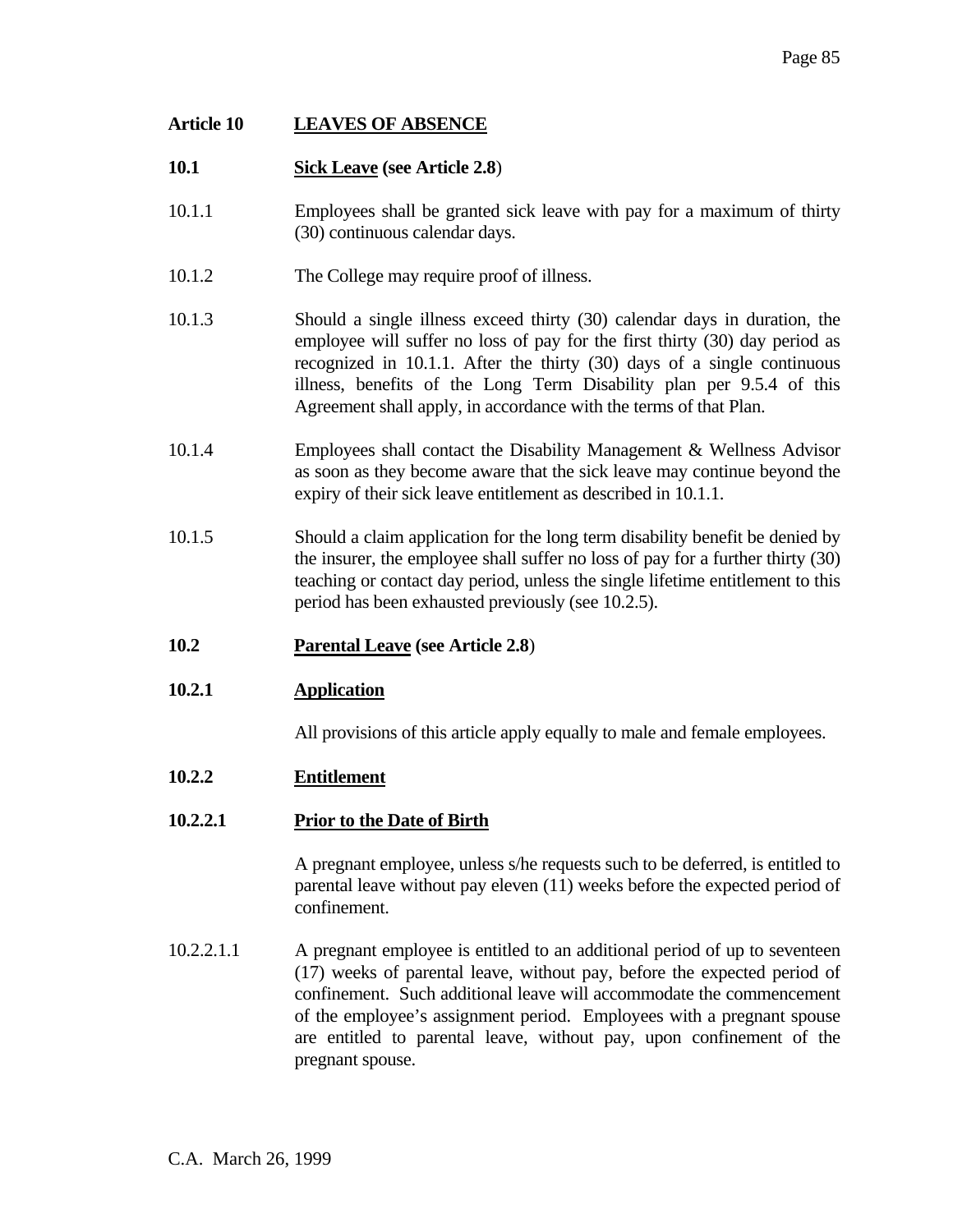# **10.2.2.2 After the Date of Birth or Adoption**

- 10.2.2.2.1 An employee shall be entitled to Parental Leave without pay for a period of up to three (3) years following the date of birth or adoption of his/her child.
- 10.2.2.2.2 The College shall be notified of the duration of Parental Leave to be taken as follows:
- 10.2.2.2.2.1 With respect to the first year of the leave:
	- in a maternity situation, not later than 18 weeks after the commencement of the leave;
	- in a non-maternity situation, not later than prior to the commencement of the leave.
- 10.2.2.2.2.2 With respect to the second and third years of the leave:
	- in both a maternity and non-maternity situation, not later than 18 weeks prior to the expiry of the first or second year's leave.
- 10.2.2.2.2.3 In all circumstances, a Parental Leave's duration must accommodate the return to work of an employee at the commencement of a semester.

# **10.2.2.3 On the Date of Birth or Adoption**

 An employee not exercising any other entitlement under this Article shall be granted a one (1) day leave with pay on or immediately prior to or after the date of birth or adoption of his/her child. A further two (2) days leave with pay shall be granted provided the duties of the employee are discharged at these normally scheduled times at no cost to the College.

# **10.2.2.4 Caring for Sick Child**

 An employee shall be entitled to up to three days leave with pay per year for the purpose of caring for a sick child. An additional two days, with pay, shall be granted provided the duties of the employee are discharged at their normally scheduled times at no cost to the College. This benefit is only available when there is no other competent adult to attend to the child's needs. The College may require medical verification of the child's illness.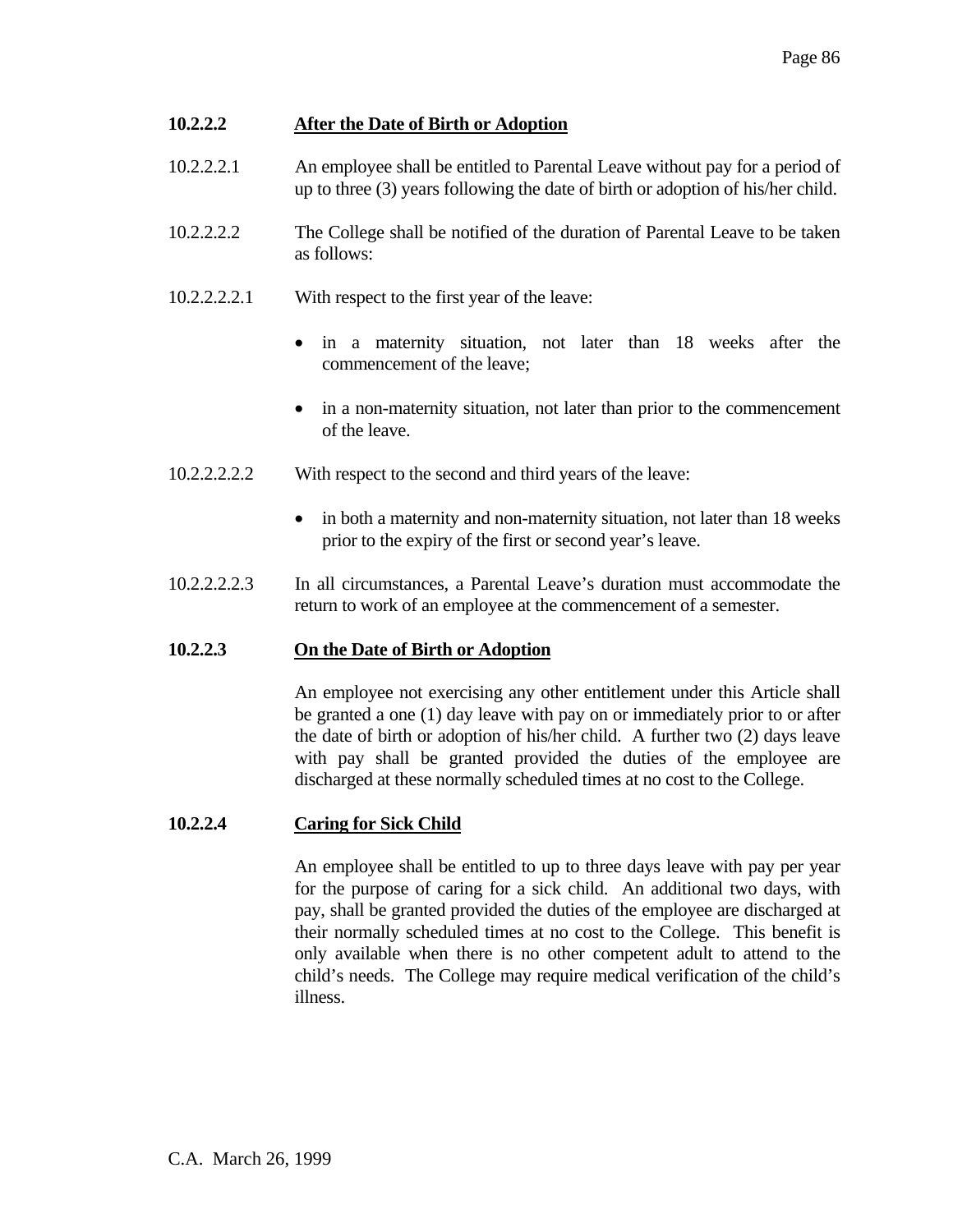# **10.2.3 Employment Standards Act**

 Subject to 9.10.4.2.2, Part 6 (Pregnancy and Parental Leave) of the *Employment Standards Act* at the date of signing of the Agreement shall in all applicable circumstances govern.

## **10.2.4 Cessation**

Parental Leave shall cease when the employee:

- 10.2.4.1 Resigns during the period of leave.
- 10.2.4.2 Elects not to return to his/her position at expiry of leave, or fails to do so within the prescribed time limit.
- **10.2.5 Application of Sick Leave**

 Any pregnant employee may use her bank of thirty (30) teaching or contact sick days towards maternity and/or any pregnancy related illness.

**10.2.6 Benefit Continuation**

See 9.10.4.

#### **10.3 Workers' Compensation**

- 10.3.1 An employee shall remain on sick leave for the first thirty (30) continuous calendar-day period of any injury which qualifies for Workers' Compensation. The College shall advise Workers' Compensation Board of such coverage to enable their forwarding initial payments directly to the College, and subsequent entitlements directly to an employee.
- 10.3.2 Employees should contact the Disability Management and Wellness Advisor with respect to Long Term Disability entitlement in such circumstances as soon as they become aware that the disability may continue after the expiry of their sick leave coverage.

# **10.4 Paid Educational Leave (PEL)**

#### **10.4.1 Funding**

 The parties agree that Paid Educational Leave (PEL) is beneficial to both the College and the Faculty and, in that light, the parties agree to the funding of such leaves as follows: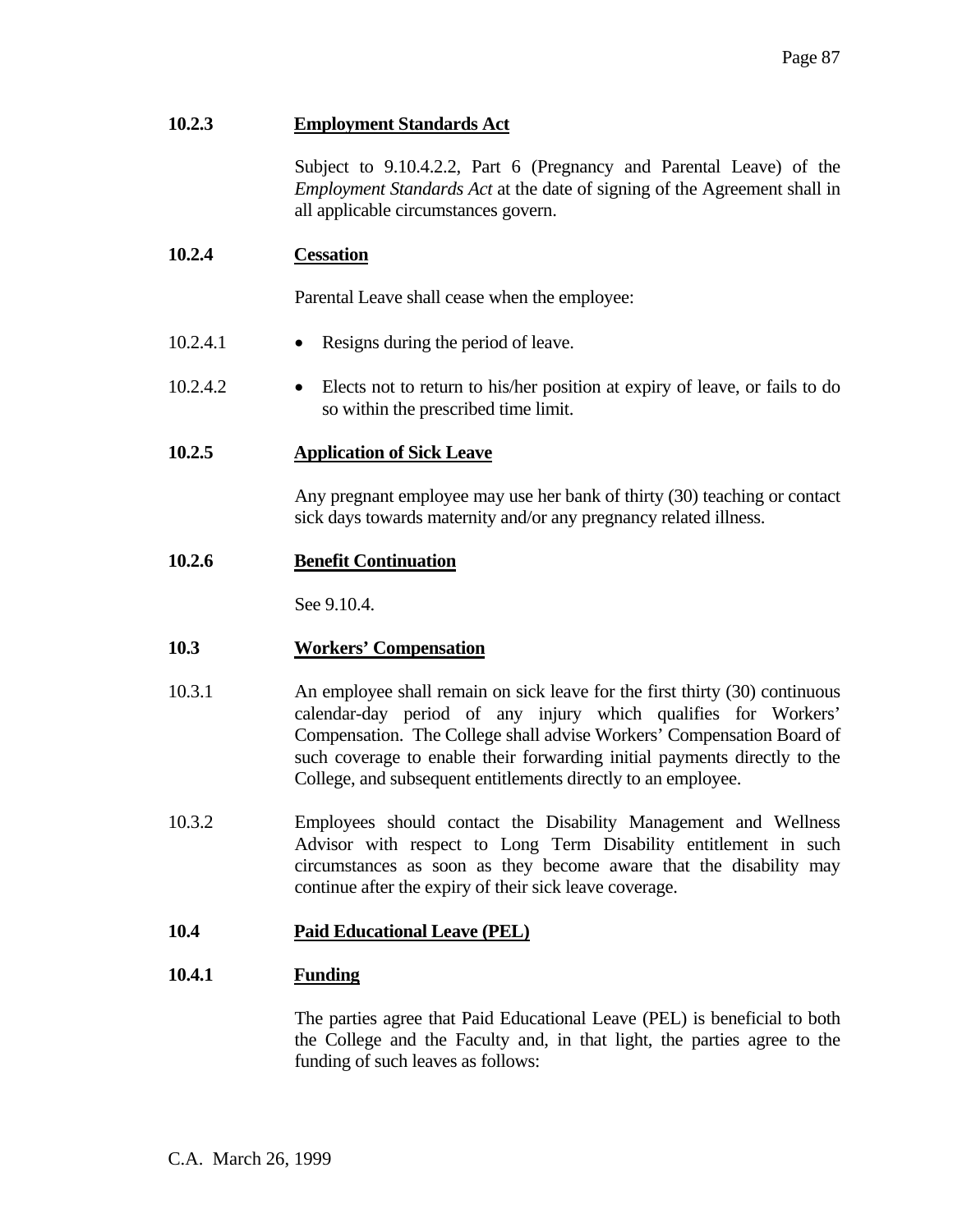- 10.4.1.1 Subject to 10.4.1.2, the College shall annually make available funds in the amount of 3% of salary budget committed to all regular positions for the purposes of PEL, as set out below.
- 10.4.1.2 When the College, upon receipt of its annual budget allocation, determines that there will be a decrease in services as measured by the level of services funded in the previous year, the College may decrease the sum allocated to PEL, provided that the aggregate sum shall not be reduced by more than 40% to a minimum of 60% of the funds specified in 10.4.1.1 in the academic year commencing August 1, 1989 and each August 1st thereafter. One Hundred Thousand dollars (\$100,000) of this drawn down amount shall be added to the Benefit Trust Fund of Article 21.
- 10.4.1.3 When the College receives growth funding for specified purposes, such designated funding shall not be included in the determination of level of services as specified in 10.4.1.2.
- 10.4.1.4 In the event that the sum allocated for PEL in any year is not fully utilized in the intended year, the unutilized amount shall carry forward as funding available for PEL in subsequent years in addition to amounts arrived at under 10.4.1.1 and 10.4.1.2 above. Monies carried forward shall be used to increase the number of PELs in subsequent years.

#### **10.4.2 Paid Educational Leave Seniority Credits**

- 10.4.2.1 Paid Educational Leave Seniority (PELS) credits are accumulated on the same basis as seniority as described in article 11.8.6 until July 31, 1994 (1 section earns 1 PELS credit). Commencing August 1, 1994, PELS credits are accumulated at twice this rate (1 section earns 2 PELS credits).
- 10.4.2.2 Accumulation of PELS credits is retroactive to the date on which the employee was first hired and has been continuously employed or, when not employed, has held renewal or recall rights.
- 10.4.2.3 PELS credits may only be applied to Paid Educational Leave and have no payout consequences on termination, resignation or death.
- 10.4.2.4 Any non-regular employee who has worked an average of 4 sections or more in the last four academic years and who has 32 or more sections worth of uncommitted PELS credits, and any regular employee who has 32 or more sections worth of uncommitted PELS credits, may apply for a paid educational leave. The application is subject to the adjudication provisions of 10.4.4.1.
- 10.4.2.4.1 After satisfactory adjudication, uncommitted PELS credits will be the deciding factor as to the order in which Paid Educational Leaves are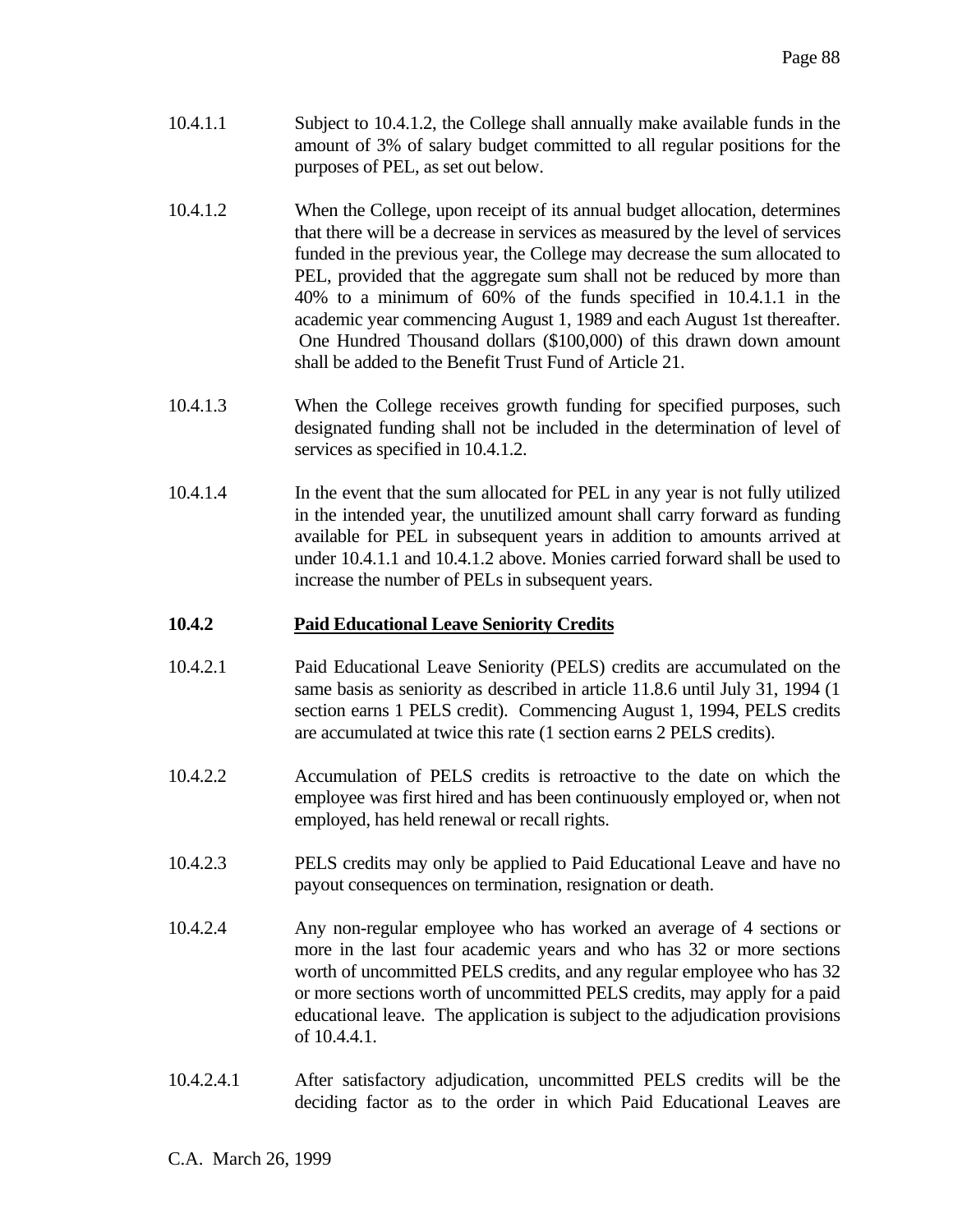granted. Uncommitted PELS credits are the accumulated PELS credits less any PELS credits committed to a granted Paid Educational Leave whether or not that leave has yet been completed.

- 10.4.2.5 The leaves will be funded from the allocated Paid Educational Leave commitment of 10.4.1.
- 10.4.2.6 All employees who have previously been awarded and have taken a leave under 10.4 shall have their PELS credits retroactively adjusted on the basis of minus 128 credits for a long-term leave and 64 credits for a short-term leave. In no case shall the resulting calculation cause a PELS credit count of less than zero as of April 1, 1989. A long-term leave shall be defined as a leave of more than one term of one calendar year. A short term leave shall be defined as a leave of from eleven (11) days to one term. This article applies only to leaves awarded prior to April l, 1989.
- 10.4.3 Employees returning from Paid Educational Leave shall remain in the employ of the College for a minimum of one year following completion of their leave. In the event of default in carrying out such obligation the employee may be required to refund all or part of the amount paid by the College to the employee during such leave, on such terms as the College considers appropriate.

# **10.4.4 Procedures**

- 10.4.4.1 Paid Educational Leave is granted through the authority of the College. In adjudicating proposals to establish eligibility for Paid Educational Leave, the enhancement of the educational goals of the College, the excellence and the professional merit of the leave proposal, and the competence of the employee to accomplish the purposes of the leave are amongst the prime considerations. The Paid Educational Leave Committee has the authority to set the standards for Paid Educational Leave and to adjudicate leave proposals against those standards. The Paid Educational Leave Committee shall not weigh the relative merits of proposed Paid Educational Leaves in the adjudication process.
- 10.4.4.2 Paid Educational Leave may be combined with earned Professional Development and vacation time.
- 10.4.4.3 Proposals for Paid Educational Leave will be invited once each academic year. The closing date for each year's proposals will be at least sixteen (16) months prior to the beginning of the academic year to which the leave relates. Applicants will receive a decision at least twelve (12) months prior to the beginning of the academic year to which the leave relates.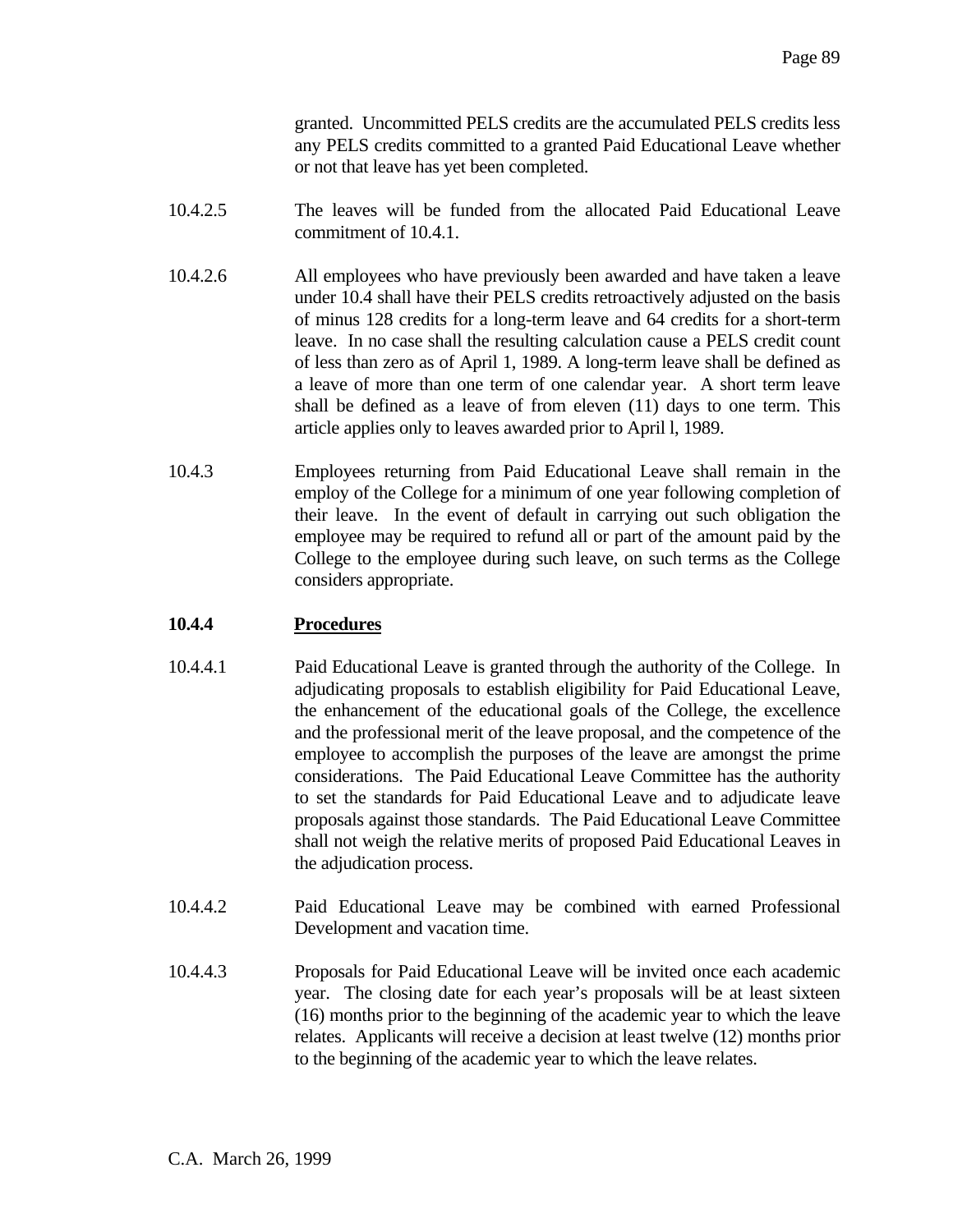- 10.4.4.3.1 Proposals for Paid Educational Leaves beginning in the immediately following academic year shall be treated in the same manner as other proposals if the appropriate Dean and Co-ordinator agree the functional needs of the College can reasonably be met during the leave.
- 10.4.4.4 Proposals for Paid Educational Leave are submitted to the appropriate Dean and must be accompanied by an outline of the purpose of the leave.
- 10.4.4.5 Proposals received are adjudicated by the Paid Educational Leave Committee which consists of six faculty members or their alternates (see 2.8).
- 10.4.4.6 The amount allocated to the employee for the purposes of leave shall be computed as follows:

PELS credits applied 
$$
x \frac{1}{10} x
$$
 employee's per section rate at time of leave  $x 8$ 

 unless the employee earned their credits as a Private Music Instructor, in which case the amount allocated for these credits shall be computed as follows:

PELS credits applied 
$$
x \frac{1}{10} x
$$
 employee's hourly rate at time of leave  $x 100 x 8$ 

 Up to 80 PELS credits can be applied per term of leave. Paid Educational Leaves shall be for one or two terms only. The PELS credits applied shall be deducted from accumulated PELS credits after the leave has been completed. Compensation available to faculty members on Paid Education Leave shall not exceed one hundred percent (100%) of the compensation that the faculty members would have otherwise received.

- 10.4.4.7.1 Part Time Paid Educational Leaves shall be permissible where the objective of the Paid Educational Leave can be better accomplished on a part time basis and where the functional needs of the College can reasonably be met during the Part Time Leave.
- 10.4.4.7.2 Postponement of a Paid Educational Leave for up to one year shall be permissible in exceptional circumstances where the objective of the Paid Educational Leave can still be accomplished and the College's operational needs can still be reasonably met during the leave. Exceptional circumstances shall be determined by the Paid Educational Leave Committee.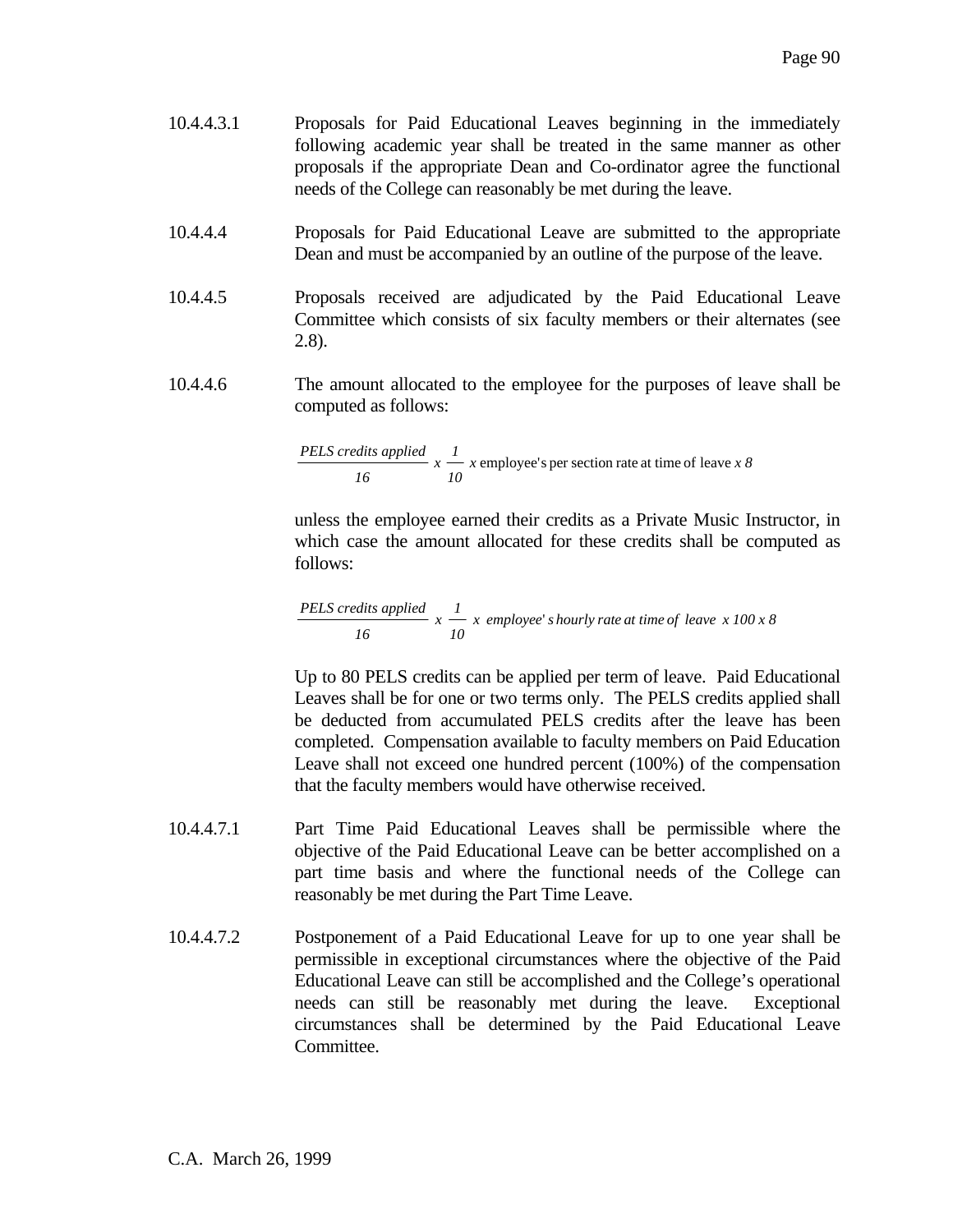- 10.4.4.7.3 When employees on Paid Educational Leave elect to top up their pensionable service to one hundred percent, the employees shall pay their share and the College shall pay its share from the Paid Educational Leave fund.
- 10.4.4.8 The employee, within one month of his/her return to duty, must submit to the Dean reasonable and satisfactory evidence of having carried out the purpose for which the leave was granted and, in the event of default in carrying out such obligations, may be required to refund all or part of the amount paid by the College to the employee during such leave, on such terms as the College considers appropriate.

# **10.5 Other Leaves**

 Leave of absence from duty for regular and non-regular employees will be available as follows:

## **10.5.1 Unpaid Educational Leave (see Article 2.8**)

- 10.5.1.1 Upon agreement among the Dean, Co-ordinator and employee an educational leave without pay or benefits may be granted for up to a maximum of 24 months. Any employee granted such leave shall arrange to maintain benefit coverage pursuant to 9.10.4.
- 10.5.1.2 Agreement by the Dean and Co-ordinator in 10.5.1.1 shall not be unreasonably withheld.

#### **10.5.2 Bereavement (see Article 2.8**)

 In case of death in the immediate family, for an appropriate period not to exceed two (2) weeks but with pay only for up to one week, the employee shall notify the appropriate Co-ordinator whose responsibility it shall be to notify the appropriate Dean. Immediate family shall mean spouse, child, or any person to whom the employee stands *in loco parentis*, brother, sister, parent, parent-in-law, any person if living in the same household, an intimate, in the sense of close personal relationship, and any other person, with the approval of the Dean. The word "spouse" will be deemed to include a common-law spouse.

# **10.5.3 Personal (see Article 2.8 and Article 7.2 of the Common Agreement**)

10.5.3.1 Upon agreement among the Dean, Co-ordinator and employee a leave for reasons other than those specified elsewhere in this Agreement (e.g. study,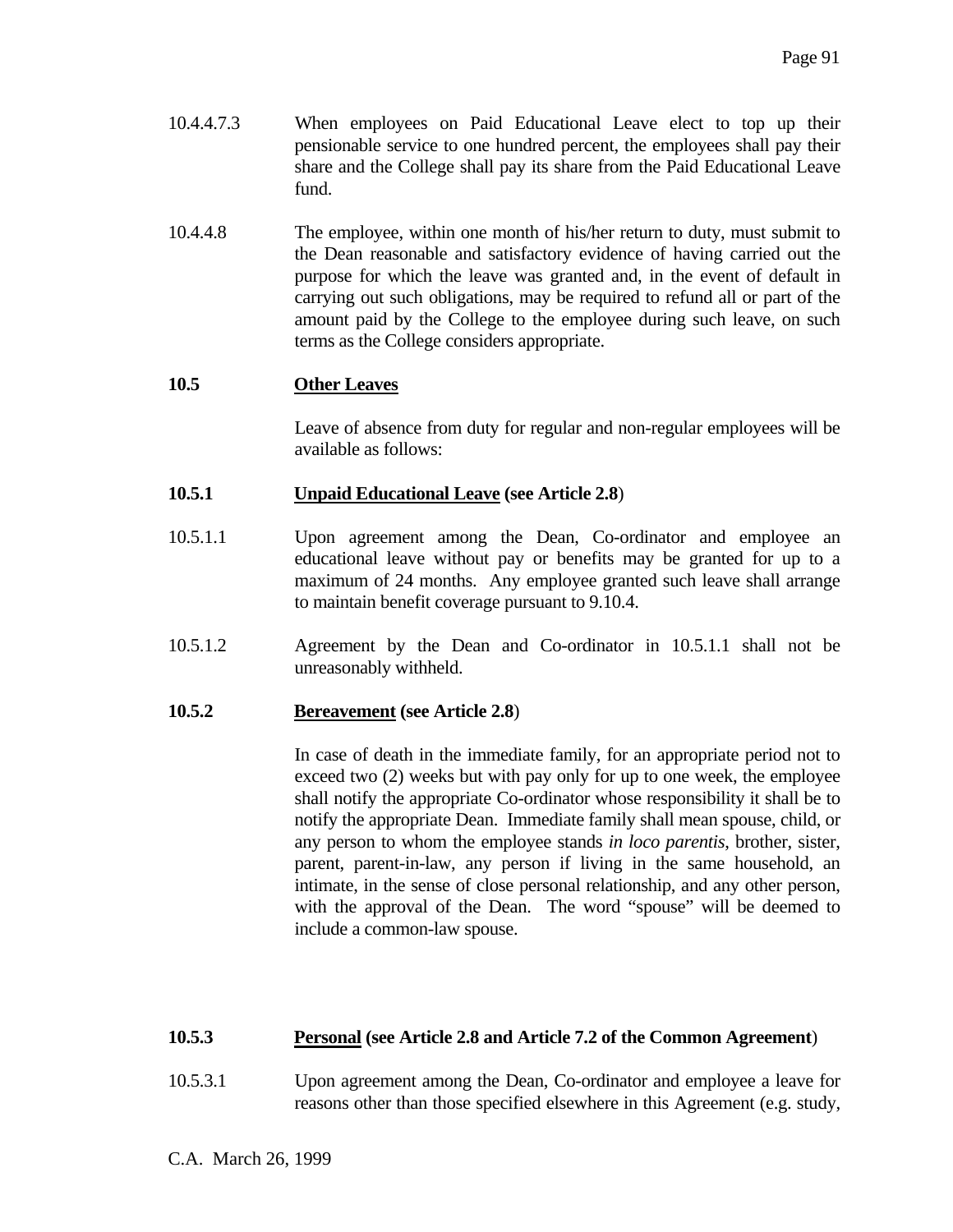compassionate, travel, political, religious, etc.) may be granted for up to a maximum of 24 months. Any employee granted such leave shall arrange to maintain benefit coverage pursuant to 9.10.4. Such leave shall be without pay unless otherwise authorised.

10.5.3.2 Agreement by the Dean and Co-ordinator in 10.5.3.1 shall not be unreasonably withheld.

## **10.5.4 Union Duties**

- 10.5.4.1 Members of the Unit are permitted to participate in Union and related duties during the course of any year so long as arrangements satisfactory to their Co-ordinators and the Dean have been made for the carrying out of their contractual obligations to the College.
- 10.5.4.2 Reasonable release time without pay shall be provided by the College to persons named by the Union for the conduct of Union business; this release time shall be provided in section units. The provision of the said release time is contingent on suitable arrangements being made for the carrying out of the contractual duties to the College of the persons released.
- 10.5.4.3 An employee shall be granted part or full-time leave of absence for union business, including work or duties performed for any organization to which the union is affiliated, subject to the following:
- 10.5.4.3.1 The leave shall not exceed two years.
- 10.5.4.3.2 The leave shall be subject to the reasonable and bona fide curriculum and scheduling requirements of the employer.
- 10.5.4.3.3 An employee granted the leave shall continue to receive full salary and benefits from the employer and the union shall, on a monthly basis, reimburse the employer for the full amount of the employee's salary and benefits.
- 10.5.4.3.4 The employee shall continue to accrue seniority equal to the sections or section equivalencies for which he/she is released.
- 10.5.4.4.4 The College shall make every reasonable effort to provide equipment and software to individual CCFA Executive Member's offices such that they may access the College computer network.

#### **10.5.5 Court Appearances**

10.5.5.1 The College shall grant leave with pay to employees summoned for jury duty or required to serve jury duty or subpoenaed for a court appearance.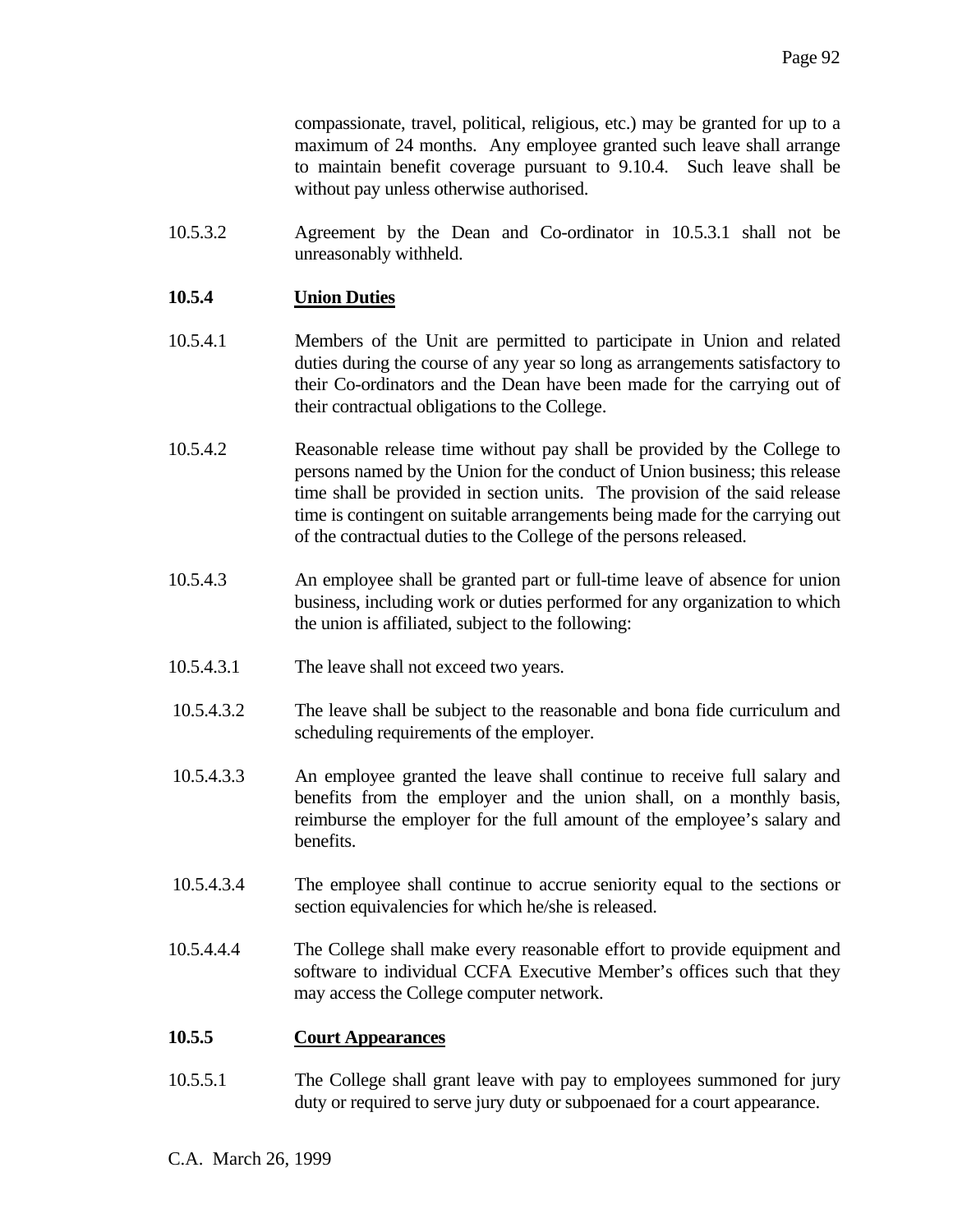- 10.5.5.2 In cases where an employee's private affairs have occasioned a court appearance, a leave of absence without pay shall be granted for a period of time reasonably required by such court appearance.
- 10.5.5.3 An employee in receipt of his/her regular earnings while serving at court shall reimburse to the College all monies paid to him/her by the Court, except travelling and meal allowances not reimbursed by the College.

## **10.6 Faculty/Employee Exchanges**

- 10.6.1 The College shall encourage and facilitate exchanges of employees with faculty members of other institutions whenever such exchanges are judged to be in the interests of the College. Exchanges are viewed as, and take the form of, professional development activities.
- 10.6.2 Employees on exchange remain members of the bargaining unit and agree to remain in the employ of the College for a minimum of one year after the exchange has been completed.
- 10.6.3 The Union and the College may annually review, and amend with mutual agreement, the procedures for implementing the faculty/employee exchange program. (See Appendix D).

#### **10.7 Duration of Leaves**

- 10.7.1 The parties agree that the following leaves shall not be granted for a period longer than two  $(2)$  consecutive years:
	- 10.4 paid educational
	- 10.5.1 unpaid educational
	- $\bullet$  10.5.3 personal
	- $\bullet$  10.5.4.3 union business
	- 10.6 faculty/employee exchanges secondment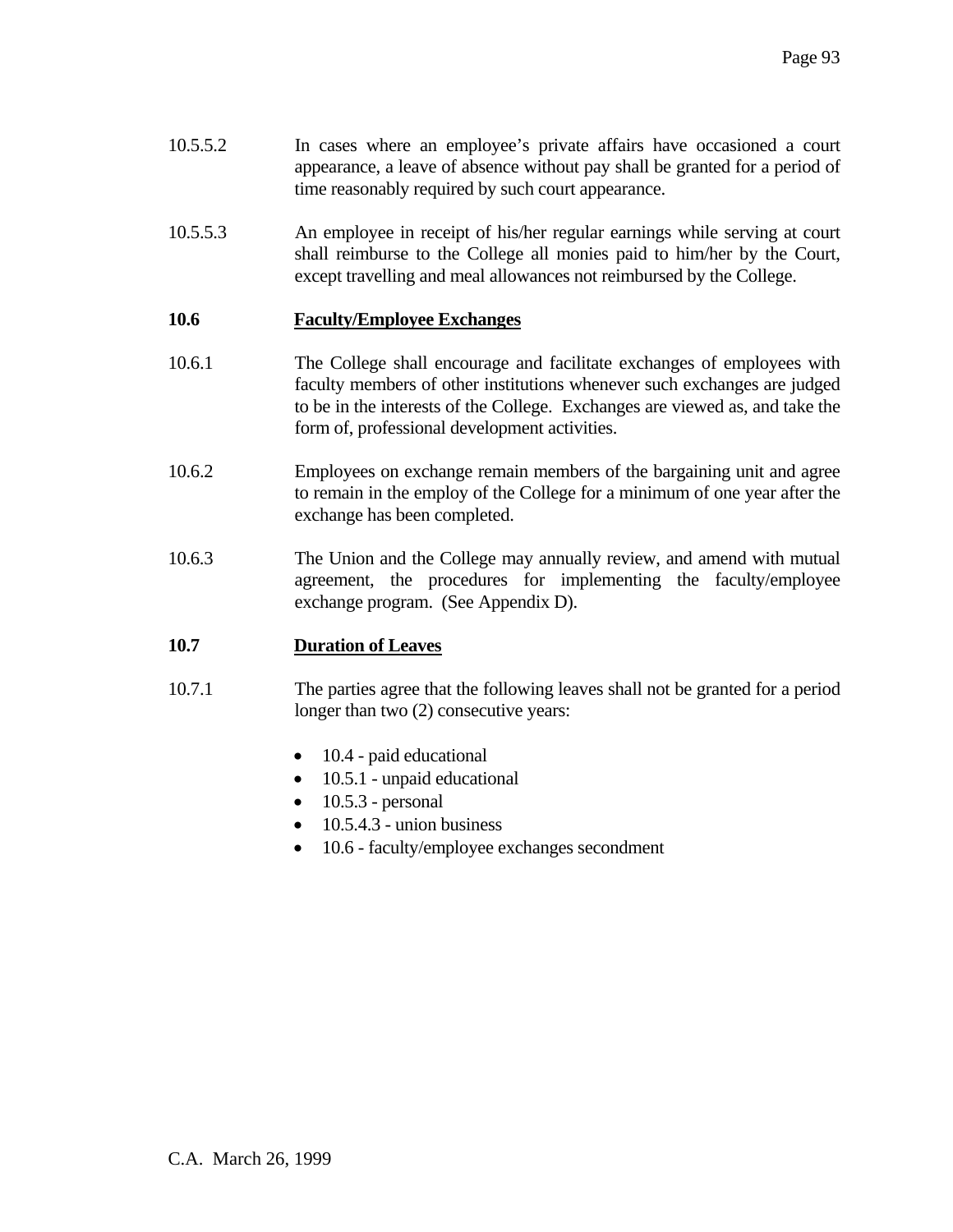#### **Article 11 APPOINTMENTS, EVALUATION, TERMINATION AND SUSPENSION, REGULARIZATION, REDUCTION**

## **11.1 Co-ordinators**

#### **11.1.1 Appointments (see Article 2.8**)

 The final decision for appointment of Co-ordinators rests with the Dean; however with a view to arriving at a consensus amongst those in the bargaining unit and those in the administration directly affected by any particular appointment, the following consultative processes will be used in making such appointments:

- 11.1.1.1 By March 15, the Dean will invite applications from those employees wishing to be considered for a Co-ordinator's position.
- 11.1.1.2 Each Dean will then initiate the process of selection of Co-ordinators and will ensure democratic involvement of employees in this selection process. This will be done by the Dean requesting the functional area to conduct an election by secret ballot requiring a majority vote to confirm its recommendation, irrespective of the number of applicants for the position of Co-ordinator, among the applicants pursuant to 11.1.1.1. If, by May 15 there is no accord between the Dean and the functional area, or if the functional area has failed to submit a name to the Dean, the Dean, subject to the decision making model described in Article 2.8, will make the appointment.
- 11.1.1.3 Co-ordinators will be appointed for an initial term of two (2) years. Renewals to that appointment will be for terms of one (1) year. Coordinators will be released from faculty duties for a minimum of one (1) three-credit section per term, or one-quarter (1/4) of a normal duty load. In appropriate cases, the Dean may arrange for more release time.
- 11.1.1.4 Annual Co-ordinator orientation shall be done jointly by the Union and the College. All new Co-ordinators' appointments shall be subject to their attending the Co-ordinator orientation.
- 11.1.1.5 The Dean may ask a Co-ordinator to resign in the case of a non-confidence vote taken by secret ballot within a functional area. In areas where there are two, or fewer, faculty, including the Co-ordinator, the Dean may remove the Co-ordinator for cause, without a vote of non-confidence from the area. Such removal is subject to review through the grievance procedure (See 2.8).
- 11.1.1.6 An employee may decline appointment as Co-ordinator; a Co-ordinator may resign at any time, the resignation to take effect at the first opportunity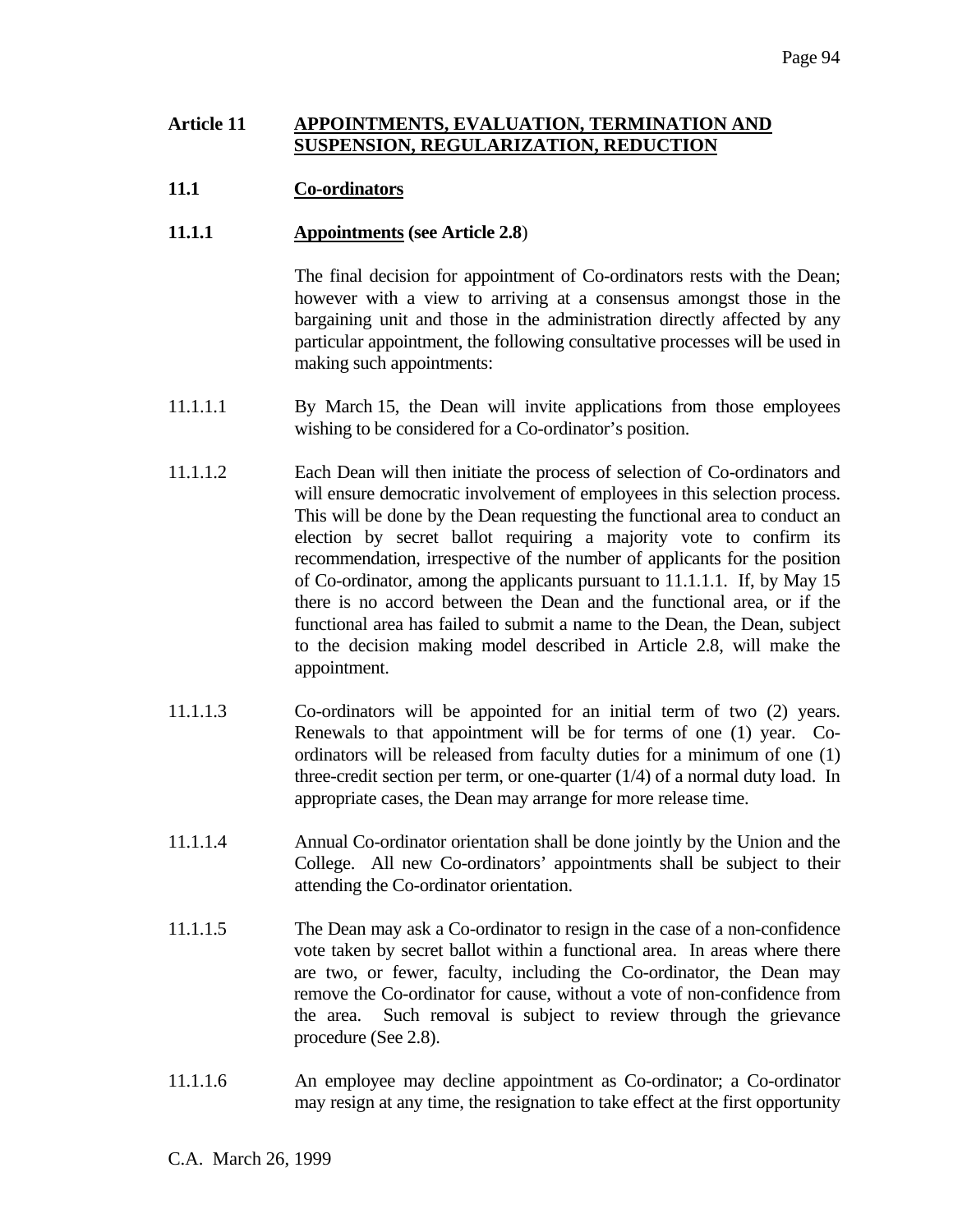consistent with the needs of the functional area. In such an event, the Dean shall initiate the process indicated in 11.1.1.2.

## **11.2 Administrators**

#### **11.2.1 Search Committee - Regular Appointments**

- 11.2.1.1. Selection of the Executive Administrators is the duty and responsibility of the College Board. It is recognized, however, that such persons should be selected only after wide consultation within the College community. Therefore, before making a permanent appointment of an Executive Administrator, the College Board will establish a Search Committee within the College.
- 11.2.1.2. The Committee will be comprised of an equal number of members of the Union and members of the Administration who do not belong to the bargaining unit, which latter members may include a member or members of the College Board. The Union shall select its members for such committees. In addition to the members so selected, a chairperson shall be named by the College Board who will ordinarily be the President. The chairperson will be non-voting. It will be the responsibility of the Search Committee to recommend names to the College Board for appointment to the office in respect of which it is struck.
- 11.2.1.3 The above is not intended to exclude the possibility of staff and/or student representatives also being invited by the College Board to join in such a search committee. In the event that the College Board does invite representation from these additional constituencies, the number of representatives from each additional constituency shall not exceed the number of Faculty Union representatives on the Committee.
- 11.2.1.4 Although appointments will normally be made from the names submitted by the Search Committee, the Board may appoint any candidate whose application has been placed before the Search Committee. Further, the names of all qualified internal candidates, whether or not they hold acting appointments, shall be included in the recommendations referred to in Articles 11.2.1.2 and 11.2.2.1.
- 11.2.1.4.1 For purposes of 11.2.1.1 to 11.2.1.4 above, the term "Executive Administrator" shall be understood to mean the President and any other administrator who reports directly to the President.
- 11.2.1.4.2 Selection of administrators is a duty of the College Board. Such appointments shall only be made after a Search Committee has recommended an appointee to the Board.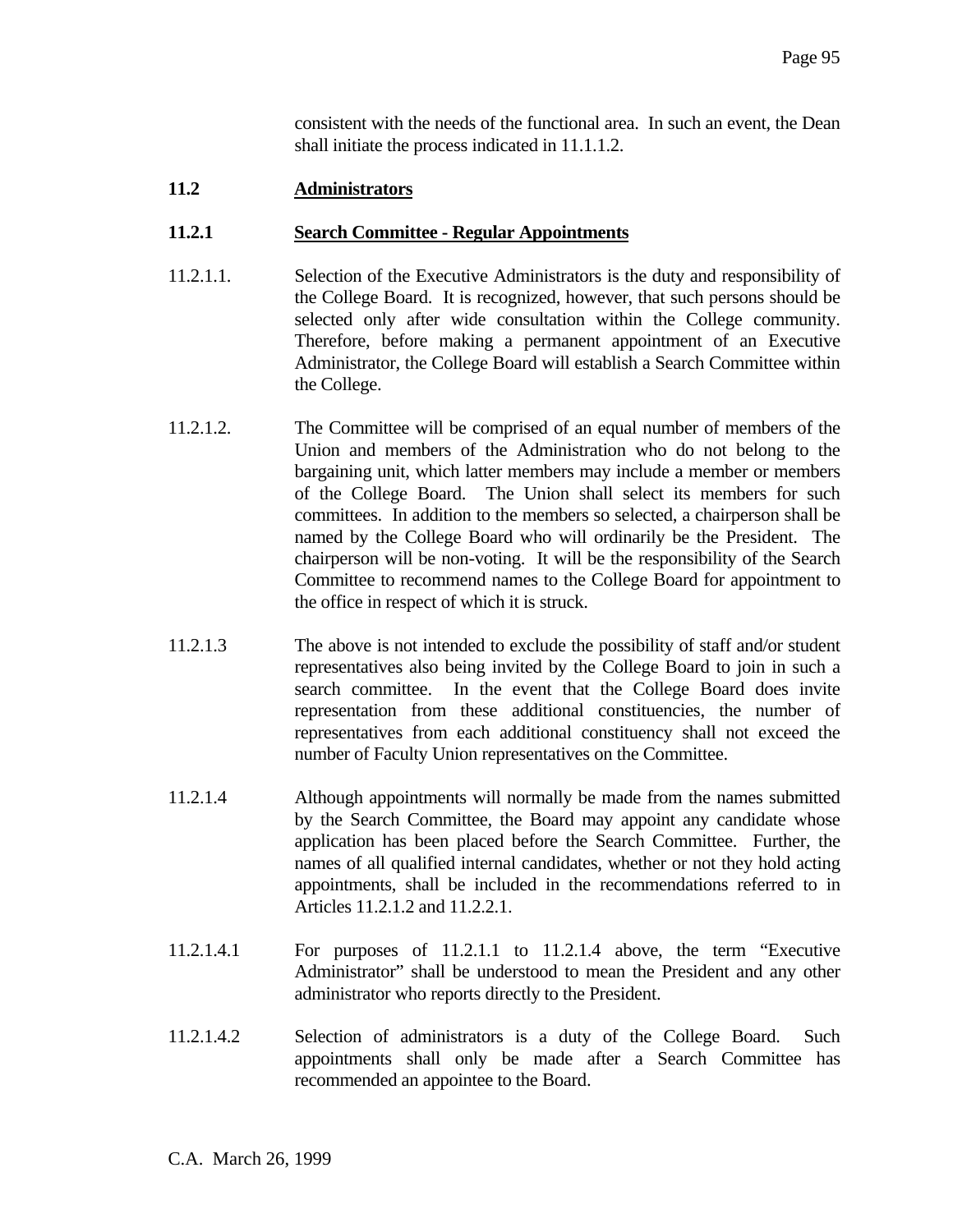- 11.2.1.4.3 The Committee shall be comprised of an equal number of members of the Union and the Administration. The Union shall select its members for such committees. In addition to the members so selected, a chairperson shall be named by the President. The chairperson shall be non-voting.
- 11.2.1.4.4 Staff and/or student representatives may be invited to join such a committee. In the event that such additional representatives do joint the committee, the number of representatives from each additional constituency shall not exceed the number of Faculty Union representatives on the Committee.
- 11.2.1.4.5 Although appointments will normally be made from the names submitted by the Search committee, the Board may appoint any candidate whose application has been placed before the Search Committee. Further, the names of all qualified internal candidates, whether or not they hold acting appointments, shall be included in the recommendations referred to above.

# **11.2.2 Search Committee - Acting Appointments**

- 11.2.2.1. In order to make Acting appointments to positions named in 11.2.1.1, the Board shall establish a committee consisting of one member of the Board or an administrator, and the President of the Union or his/her delegate. In addition to these members, a non-voting chairperson, who will normally be the President, shall be appointed by the Board. As well, the Board may invite a representative of OPEIU, Local No. 378 and a representative of the Student Society to join the Committee.
- 11.2.2.1.1 Within one (1) week of the establishment of this committee, the committee shall recommend a name or names to the Board, which recommendation shall be advisory only. If the Committee does not make a recommendation within one week, the Board will make the appointment.
- 11.2.2.2 When it appears that an acting appointment will last for a period longer than four months, a Search Committee as specified in 11.2.1 will be formed at the time the initial acting appointment is made, or immediately upon the College's determination of the probable length of the appointment. At the conclusion of the process outlined in 11.2.1, the person selected by that process shall receive the acting appointment. The initial acting appointment resulting from 11.2.2 may be extended by mutual agreement between the parties if the work of the Search Committee is not concluded at the end of the four-month period.

# **11.2.3 Faculty Secondment**

11.2.3.1 Faculty who are appointed to an administrator position may choose to enter the "administrator stream" or to receive a secondment from their faculty position to fill the administrator position. Such secondment shall be for up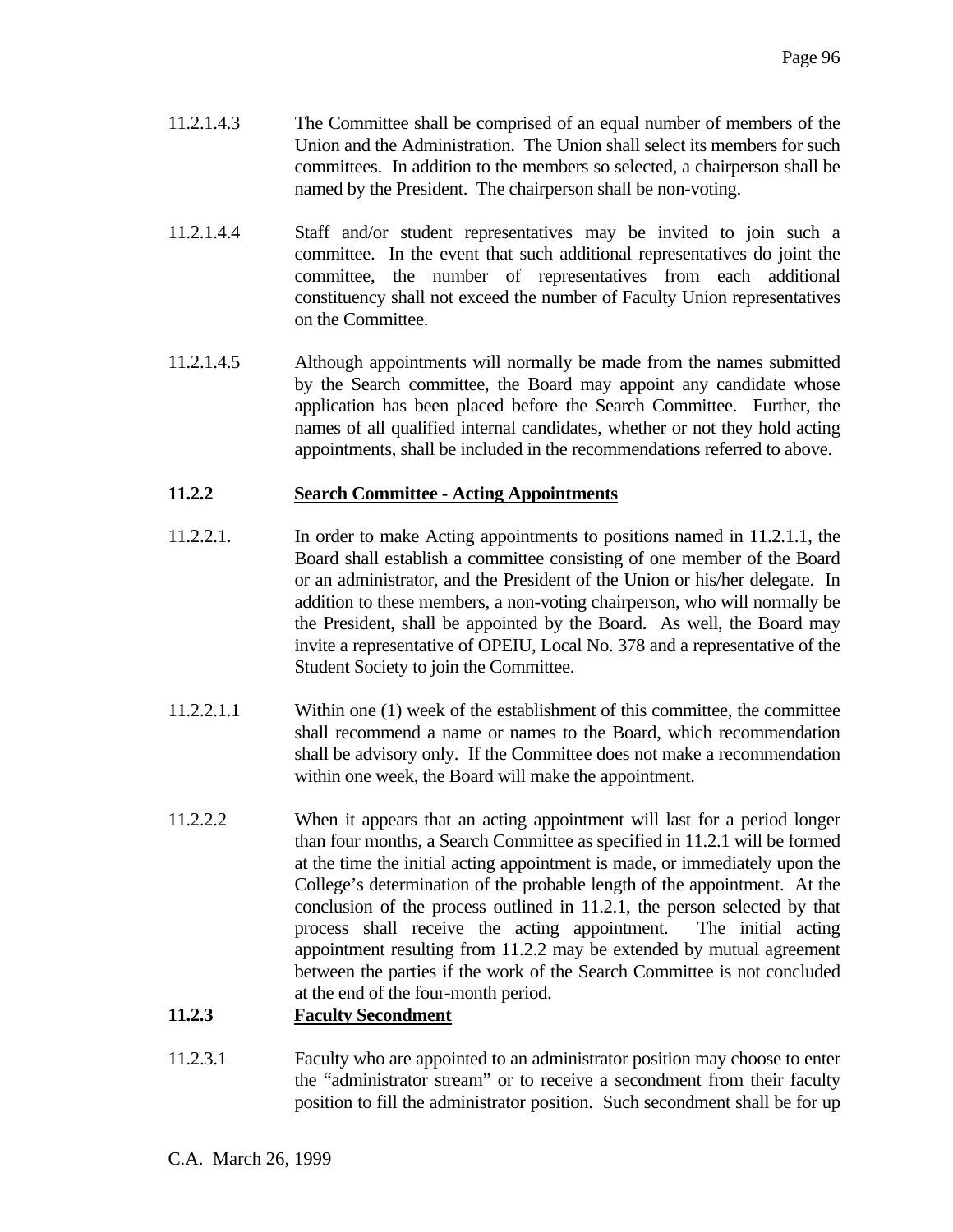to three years. Secondment renewals beyond that period require the agreement of the Union and the College. During the secondment the faculty member must maintain contact with his/her discipline by working at least one section of primary duties per year in his/her functional area. Faculty who are seconded will be fully compensated on the appropriate administrator scale. Faculty who are seconded are subject to evaluation as an administrator and as an active faculty member. Such faculty members are excluded from union membership for the period of the secondment but have access to the grievance process for issues concerning his/her faculty evaluation and are required to pay union dues on the faculty work.

11.2.3.2 Seconded faculty may switch to the "administrator stream" at any time providing this does not conflict with the operational needs of the faculty's functional area.

# **11.3 Faculty Appointments**

- 11.3.1 Every effort will be made to have all new regular employees appointed by May 31st of the year preceding the beginning of the academic year; and non-regular employees by May 31st when appropriate to the needs of the College.
- 11.3.2 All candidates for employment are to be processed and dealt with in a similar manner.
- 11.3.3 The parties recognize and agree that only employment appointments of individuals can be made under this Agreement. Appointments cannot be offered to corporations, partnerships or proprietorships.

#### **11.3.4 Criteria**

 During the screening and interview processes, the applicant will be evaluated according to criteria classification, so far as they are applicable to the job classification in question, as follows:

- 11.3.4.1 professional qualifications;
- 11.3.4.2 professional development and experience;
- 11.3.4.3 teaching experience;
- 11.3.4.4 college contribution;
- 11.3.4.5 community awareness; and
- 11.3.4.6 personal attributes.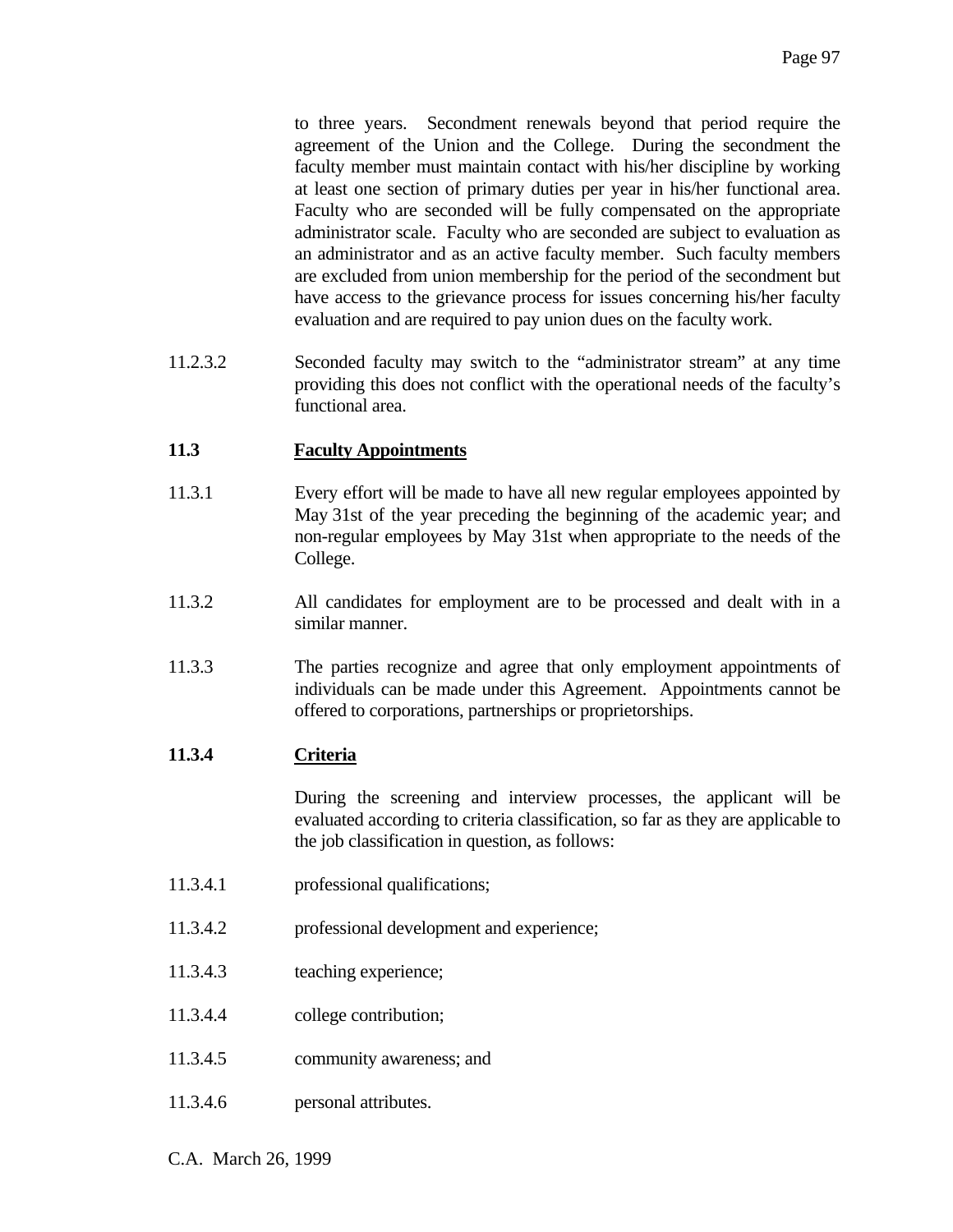# **11.3.5 Procedures**

- 11.3.5.1 All applications should be dated and acknowledged, and filed appropriately for use by the Dean and made accessible only to the Co-ordinator and the Search Committee of the functional area. Positions will be posted publicly as soon as they are identified.
- 11.3.5.2 The Dean will request the appropriate Co-ordinator to establish a Search Committee and to assume or delegate the chairing of the Committee. All other members of the Committee shall be drawn from members of the bargaining unit. Search Committees shall normally consist of at least three (3) members (see 2.8).
- 11.3.5.3 The Search Committee shall interview candidates and compile a shortlist of candidates, and this list shall be forwarded to the Dean for his/her consideration. These may be ranked when appropriate.
- 11.3.5.4 The Dean and at least one member of the Search Committee shall then interview the short-listed candidates and make a joint recommendation to the President of two or more names. These may be ranked when appropriate; the Dean and the Search Committee shall attempt to reach a common ranking and recommendation.
- 11.3.5.5 Notwithstanding the above, the names of all internal candidates with the required competence and/or qualifications shall be included in the shortlist of candidates referred to in 11.3.5.3 and the recommendation referred to in 11.3.5.4.
- 11.3.5.6 At the discretion of the Dean 11.3.5.4 may be omitted, providing the Dean forwards to the President the recommendation in 11.3.5.3.
- 11.3.5.7 Where positions involve duties in more than one functional area, the Coordinator, Search Committee and the Dean referred to in 11.3.5.1 to 11.3.5.6 shall be drawn from each functional area.
- 11.3.5.8 Persons recommended under 11.3.5.4 may not necessarily be appointed, but no appointment will be made that is not recommended by the Search Committee.
- 11.3.5.9 Applications shall have a closing date stated in the publication or advertisement. Only applications received before the closing date or by the date the Committee begins interviewing, whichever is later, shall be referred to the Search Committee.

# **11.3.6 Change in Appointment**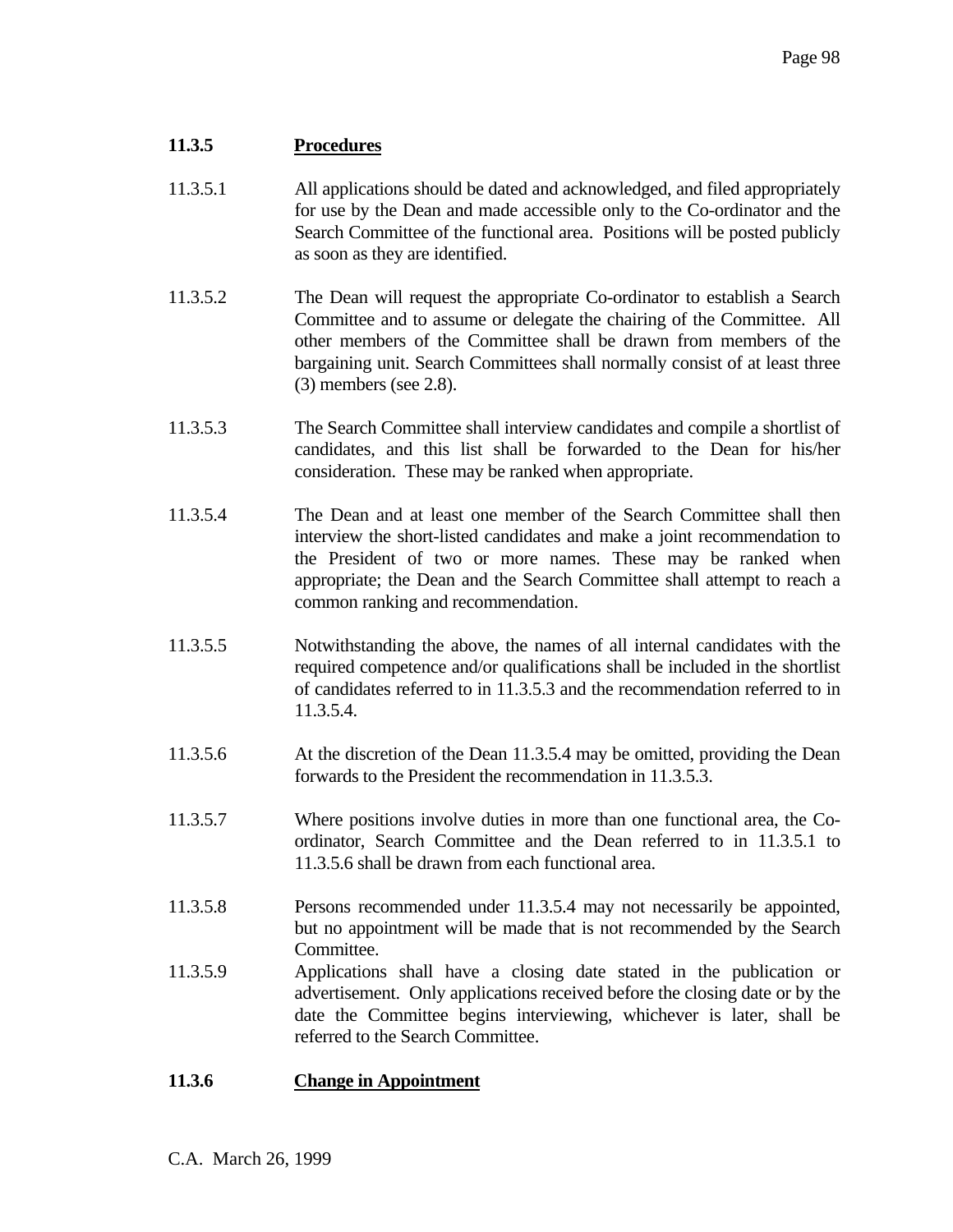- 11.3.6.1 When an employee has worked a minimum of one (1) section, or section equivalent, for five (5) consecutive years or more, in a functional area other than that in which he/she holds an appointment, his/her appointment(s) will be changed to reflect the assignment history.
- 11.3.6.2 If the employee does not wish to accept the changed appointment, his/her assignment may revert to his/her original appointment.
- 11.3.6.3 For the purpose of all applications of Article 11.8, an employee who accepts a changed appointment as a result of the application of Article 11.3.6, will be considered to also hold an appointment in the functional area(s) in which he/she held an appointment before the application of Article 11.3.6.
- 11.3.6.3.1 If, as a result of the application of Article 11.3.6.3, an employee requires retraining to meet the current subject competence and/or qualifications that match the *bona fide* curriculum requirements as determined by the College and the functional area, he/she shall be given an unpaid educational leave for a period of up to two (2) years in order to retrain. This article does not limit the ability of the College to pay for the retraining, or of the employee to choose that the retraining form part or all of his/her professional development activities. The employee may choose to complete the retraining while working as long as the required competence and qualifications are achieved in a timely manner.

# **11.4 APPOINTMENTS**

# **11.4.1 REGULAR APPOINTMENTS**

# **11.4.1.1 Probationary Appointment**

- 11.4.1.1.1 Normally, the first appointment for a regular employee shall be for a one-year probationary period.
- 11.4.1.1.2 The probationary period shall be waived for a regular employee who previously met the following conditions as a non-regular employee:
- \*11.4.1.1.2.1 he/she had satisfactorily completed his/her non-regular probationary period, and
- 11.4.1.1.2.2 his/her appointment had been in the same discipline or subject area as the regular position.
- 11.4.1.1.3 Having met these conditions, the regular employee shall be on a continuous appointment according to 11.4.1.2.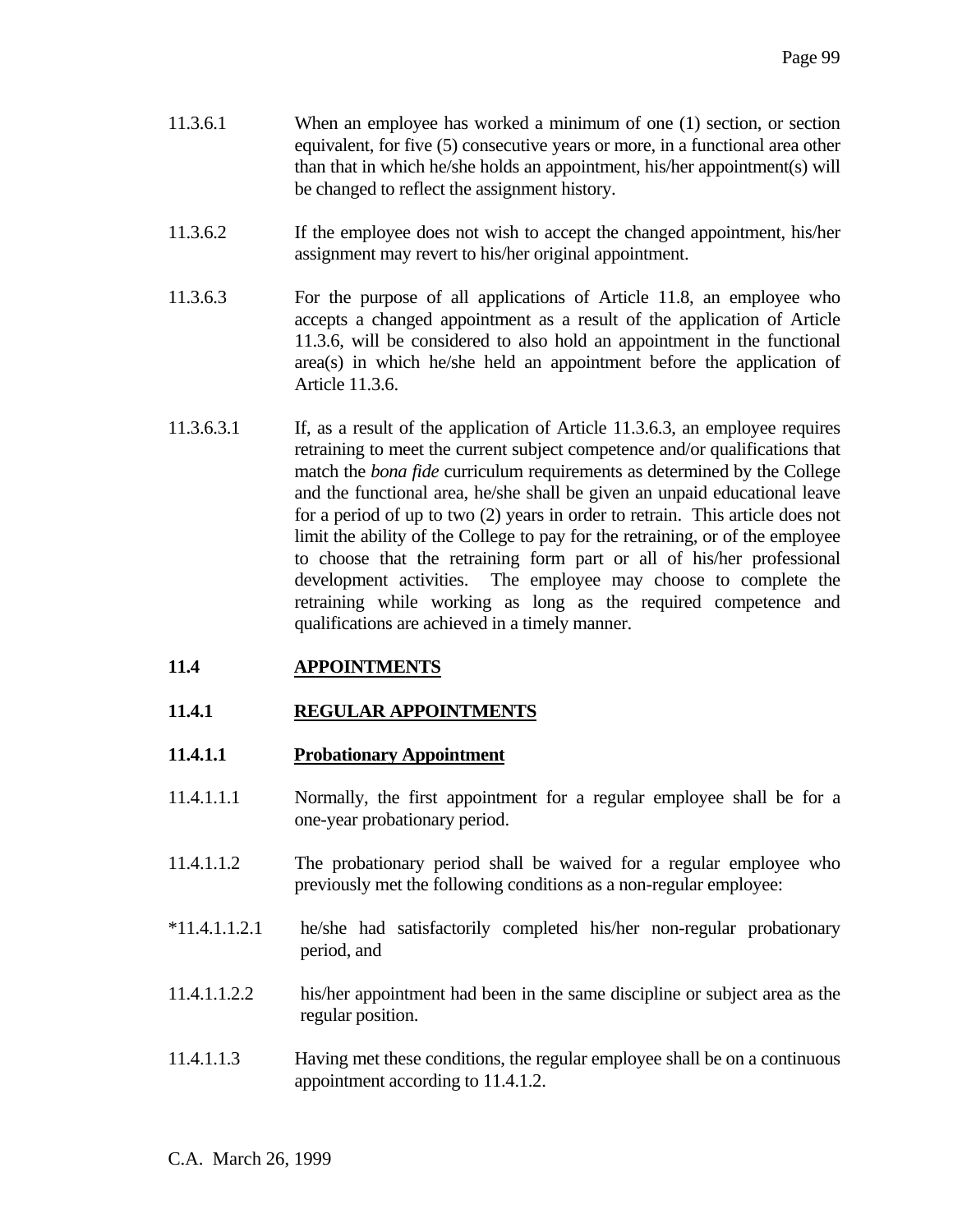- 11.4.1.1.4 At least three (3) months prior to termination date of the appointment, the regular employee shall be offered a continuous appointment or, in the case of less than satisfactory performance judged by the criteria set out in 11.5.2, he/she shall be offered a probationary extension of up to one year or shall be advised that such an offer is not to be made.
- 11.4.1.1.5 When the evaluation during the probationary year results in a probationary extension, alerting and guidance followed by a further evaluation, as set out in 11.5, will be conducted during the extension period.
- 11.4.1.1.6 At least three (3) months prior to the termination date of the extended probationary period, the regular employee will be offered a continuous appointment, or advised such an offer is not to be made (see 11.6.6).
- 11.4.1.1.7 Where the person being offered his/her first regular appointment does not have complete credentials for the position, the appointment may specify that further appointments will be conditional upon completion of the credentials even though he/she may have received a satisfactory evaluation.
- 11.4.1.1.8 Further conditional appointments, each normally being for a one-year period, up to a maximum of four (4) additional years following expiry of the first appointment, will normally be offered assuming the employee can provide evidence that he/she has achieved reasonable progress towards the completion of the credentials.
- 11.4.1.1.9 If mitigating circumstances beyond the control of the employee make the completion of the credentials unattainable, subsequent offers of reappointment will not be withheld simply because the credentials remain incomplete. The determination of what constitutes reasonable progress towards completion of the credentials or what constitutes mitigating circumstances shall be made by the Vice President by April 1 of each year. Mitigating circumstances shall not include the straightforward failure of the employee to meet the standards of the accrediting institution or agency.

# **11.4.1.2 Continuous Appointment**

- 11.4.1.2.1 A satisfactory completion of the probationary appointment period shall result in a continuous appointment and shall establish the employee's five (5) year cycle for evaluation pursuant to 11.5.1.4.
- 11.4.1.2.2 In the event that the evaluation conducted pursuant to 11.5.1.1 results in the determination of less than satisfactory performance and judged by the criteria set out in 11.5.2, this appointment will be terminated. Such termination can only occur after alerting and guidance (see 11.6.7.1).
- 11.4.1.2.3 Terminations shall be subject to the procedures specified in 11.6.7.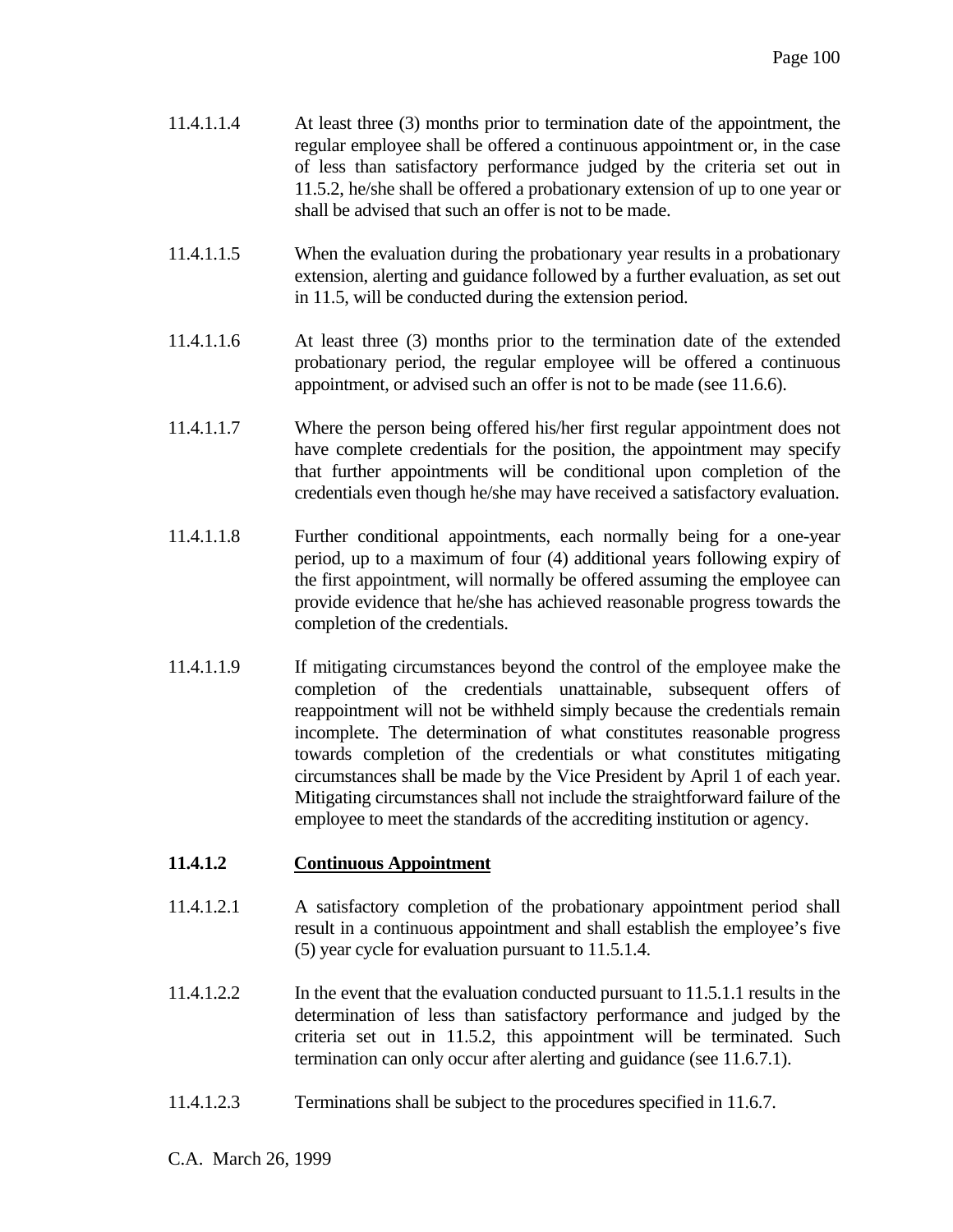11.4.1.2.4 Notice of such termination pursuant to 11.4.1.2.2 shall be given a minimum of five (5) months prior to the date the termination is to take effect. The time limits of such notice are mandatory. Failure to observe the timelines shall result in the notice having no force and effect.

## **11.4.2 REGULAR LIMITED TERM APPOINTMENTS (RLT) (see 2.8**)

- 11.4.2.1 The length of an appointment made under this provision (see 2.1.4) is limited to a maximum of one year. At least five (5) months prior to the termination date of the appointment, the RLT employee will be offered an extension of the appointment unless the employee who is absent from the regular position is returning or has resigned; or, in the case of an RLT employee appointed under 2.1.4.1.1, the assignment is complete or, in the case of less than satisfactory performance judged by the criteria set out in 11.5.2, will be advised that such an offer is not to be made.
- 11.4.2.2 If the RLT position referred to above is filled by an RPT employee in accordance with 2.1.4.2.1, and when the RLT position is terminated as a consequence of the resignation referred to above, then the holder of the RLT position shall be offered the vacated regular position.
- 11.4.2.3 Upon expiry of an RLT appointment the employee shall be offered a nonregular appointment if the duties which the employee has satisfactorily performed, or similar duties within the competence of the employee, recur within the next three terms. An employee who refuses such an offer forfeits his/her rights to a further appointment. A RLT employee who declines an appointment in a third consecutive term does not lose his/her reappointment rights as a result of that declining. (See 6.11.8).
- 11.4.2.4 The employee will not be offered a non-regular appointment if:
- 11.4.2.4.1 an evaluation, judged on the criteria set out in 11.5.2, indicates less than satisfactory performance, or
- 11.4.2.4.2 the reduction process (11.8) is applied, or
- 11.4.2.4.3 there are insufficient non-regular sections available in the functional area; insufficient non-regular sections may arise as a consequence of assigning a duty load to an RPT employee in excess of his/her contracted minimum.

# **11.4.3 NON-REGULAR APPOINTMENTS**

11.4.3.1 A non-regular appointment shall be specified to be such at the time of offer and shall be for a specific period of time not to exceed one (1) year.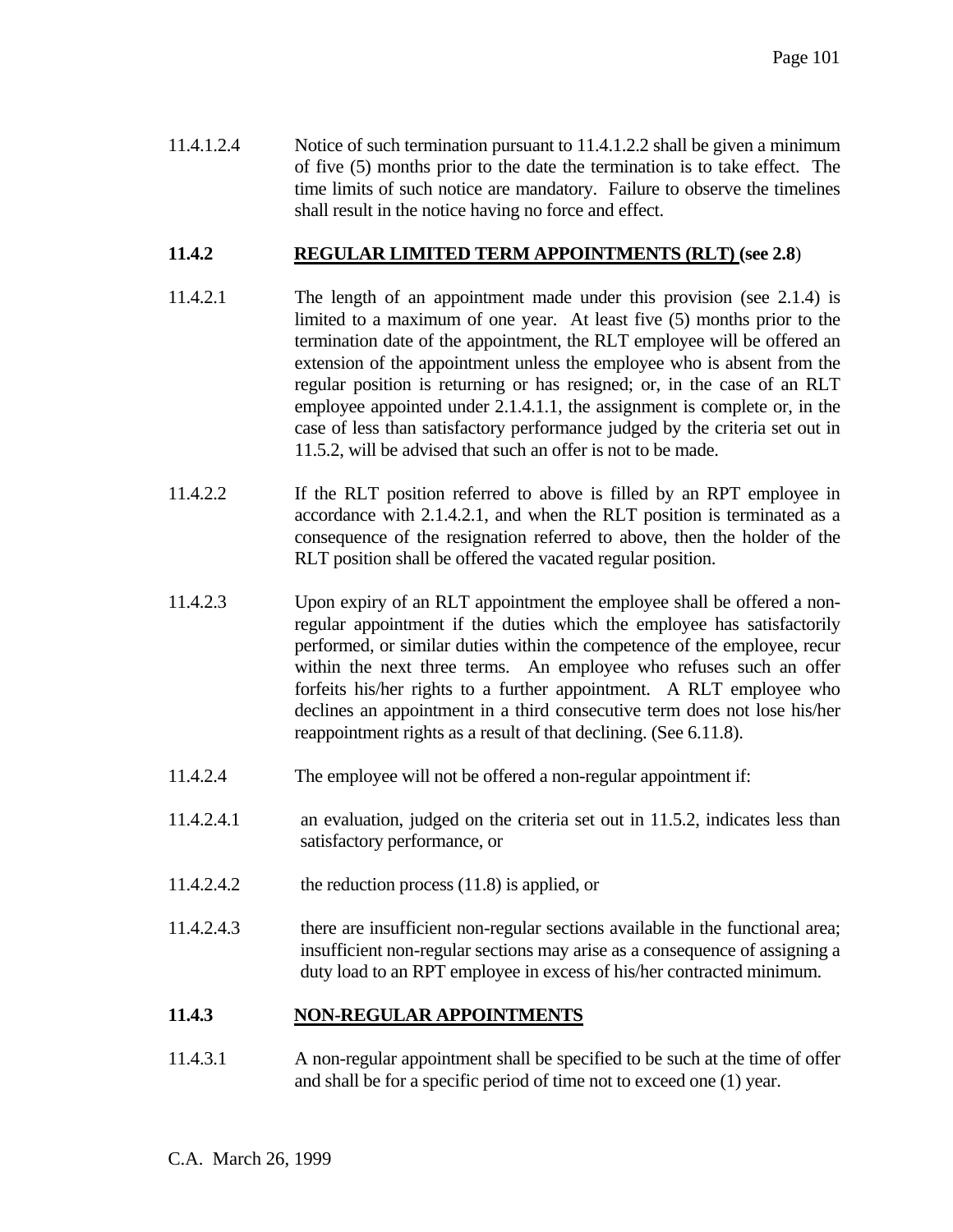## **11.4.3.2 Probationary Appointment (Effective May 1, 1999)**

- \*11.4.3.2.1 Normally, the probationary period for a non-regular employee will end after one year and two satisfactory evaluations for an employee with a full duty load, and after three satisfactory evaluations for an employee with less than a full duty load.
- \*11.4.3.2.2 At least six (6) weeks prior to the end of the probationary period, the nonregular employee who has a less than satisfactory performance judged by the criteria set out in 11.5.2 shall be offered a probationary extension of up to one year or shall be advised that such an offer is not to be made.
- 11.4.3.2.3 When the evaluation during the probationary period results in a probationary extension, alerting and guidance, followed by a further evaluation as set out in Article 11.5, will be conducted during the extension period.
- 11.4.3.2.4 At least three weeks prior to the termination date of the extended probationary period, the non-regular employee will be advised that he/she has successfully completed his/her probation, or shall be advised that a further appointment is not to be made. In the event the employee challenges the content of his/her evaluation file, is under alerting and guidance, or the Dean requests further information under 11.5.6.2, the three-week time limit shall not apply.

# **11.4.3.3 Further Non-regular Appointment**

- 11.4.3.3.1 At least three (3) weeks prior to the termination of a non-regular appointment, the employee will be advised whether or not an additional non-regular appointment will be offered. In the event the employee challenges the content of his/her evaluation file, is under alerting and guidance, or the Vice President requests further information under 11.5.6.2, the three week time limit shall not apply.
- 11.4.3.3.2 A non-regular employee will be offered an additional non-regular appointment if the duties which the employee has satisfactorily performed, or similar duties within the competence of the employee, recur within the next three terms. An employee who refuses such an offer forfeits his/her rights to a further appointment unless the offer would require the employee to work in three consecutive terms (see 6.11.8).
- 11.4.3.3.3 The non-regular employee will not be offered another non-regular appointment if:
- 11.4.3.3.3.1 an evaluation, judged on the criteria set out in 11.5.2, indicates less than satisfactory performance, or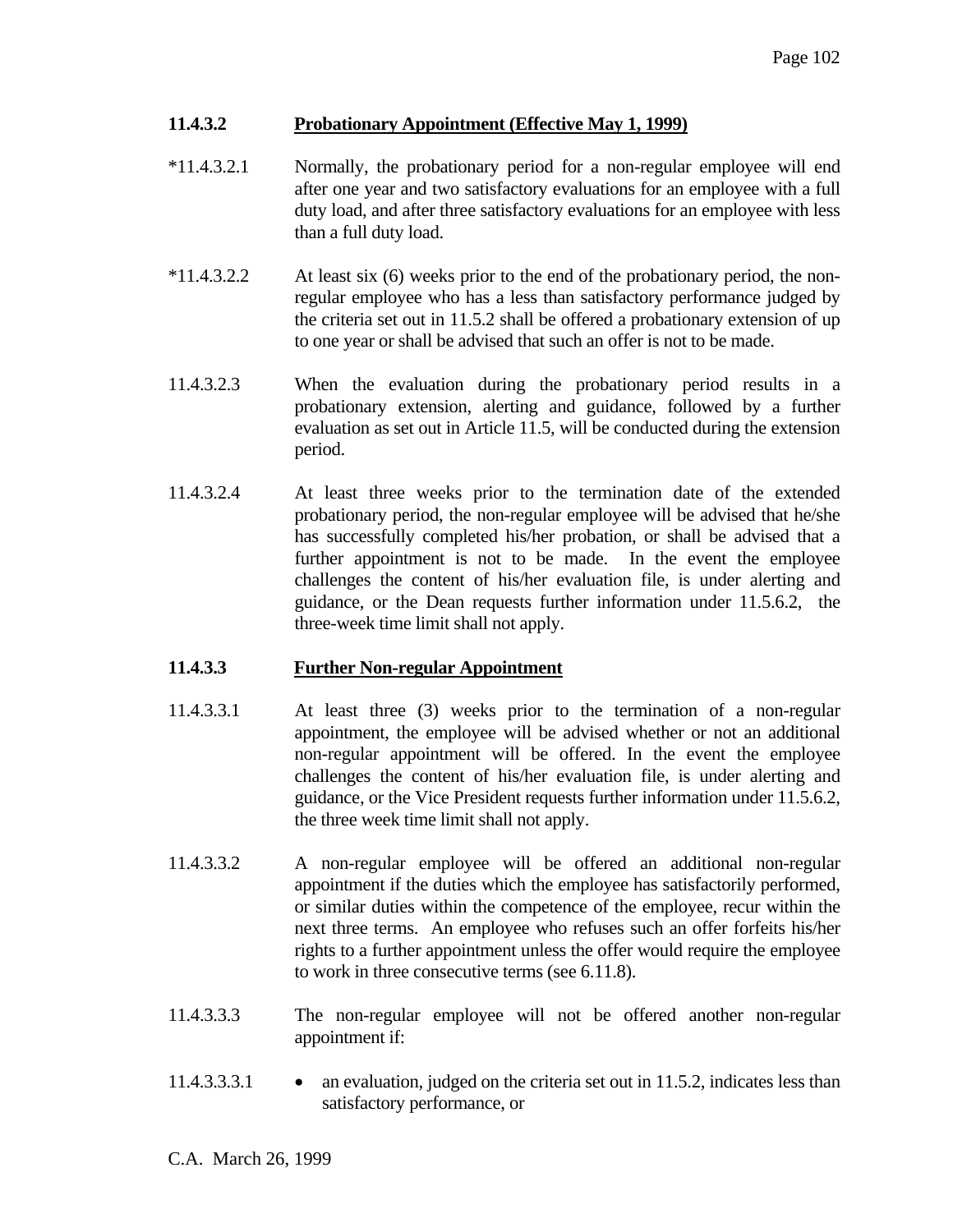- 11.4.3.3.3.2 the reduction process (11.8) is applied, or
- 11.4.3.3.3.3 there are insufficient non-regular sections available in the functional area; insufficient non-regular sections may arise as a consequence of assigning a duty load to an RPT employee in excess of his/her contracted minimum.

#### **\*11.4.3.4 Duty Load of Less Than .5 Section**

- 11.4.3.4.1 For non-regular employees with a duty load of less than 0.5 section per term or equivalent, the normal process of evaluation may be waived by agreement between the functional area and the Dean. The employee and/or the Dean may request an evaluation and an evaluation shall then take place; if an evaluation in conformity with 11.3 and 11.5.2 takes place, the other provisions of 11.4.3 shall apply.
- \*11.4.3.4.2 Where the initial hire for a non-regular employee is for a duty load of less than 0.5 section per term or equivalent, the normal process of appointment, reappointment and evaluation may be waived by agreement between the functional area and the Dean. The non-regular employee shall not be reappointed until such time as he/she has completed the normal appointment and evaluation processes.

#### **\*11.4.4 Joint Appointments (Effective May 1, 1999)**

- **\*11.4.4.1** It is recognized that joint appointments across functional areas do occur. When joint appointments across functional areas occur, the coordinator in the area where the employee has the greatest appointment will be the co-ordinator responsible for the evaluation of that employee and shall seek input from the co-ordinator, colleagues and students in all the functional areas where the employee holds an appointment. If the appointment level is equal, the coordinators shall agree between themselves who shall have this responsibility.
- \*11.4.4.2. The responsible coordinator shall seek representation for the Evaluation Committee from all functional areas where the employee holds an appointment by making a request through the appropriate coordinator of the other functional areas (see 11.5.5)

# **11.5 EVALUATION PROCEDURE (changes to 11.5 effective May 1/99)**

#### **11.5.1 SCHEDULE FOR EVALUATIONS**

11.5.1.1 Non-regular and regular employees will be evaluated at least once per academic year following procedures outlined in 11.5.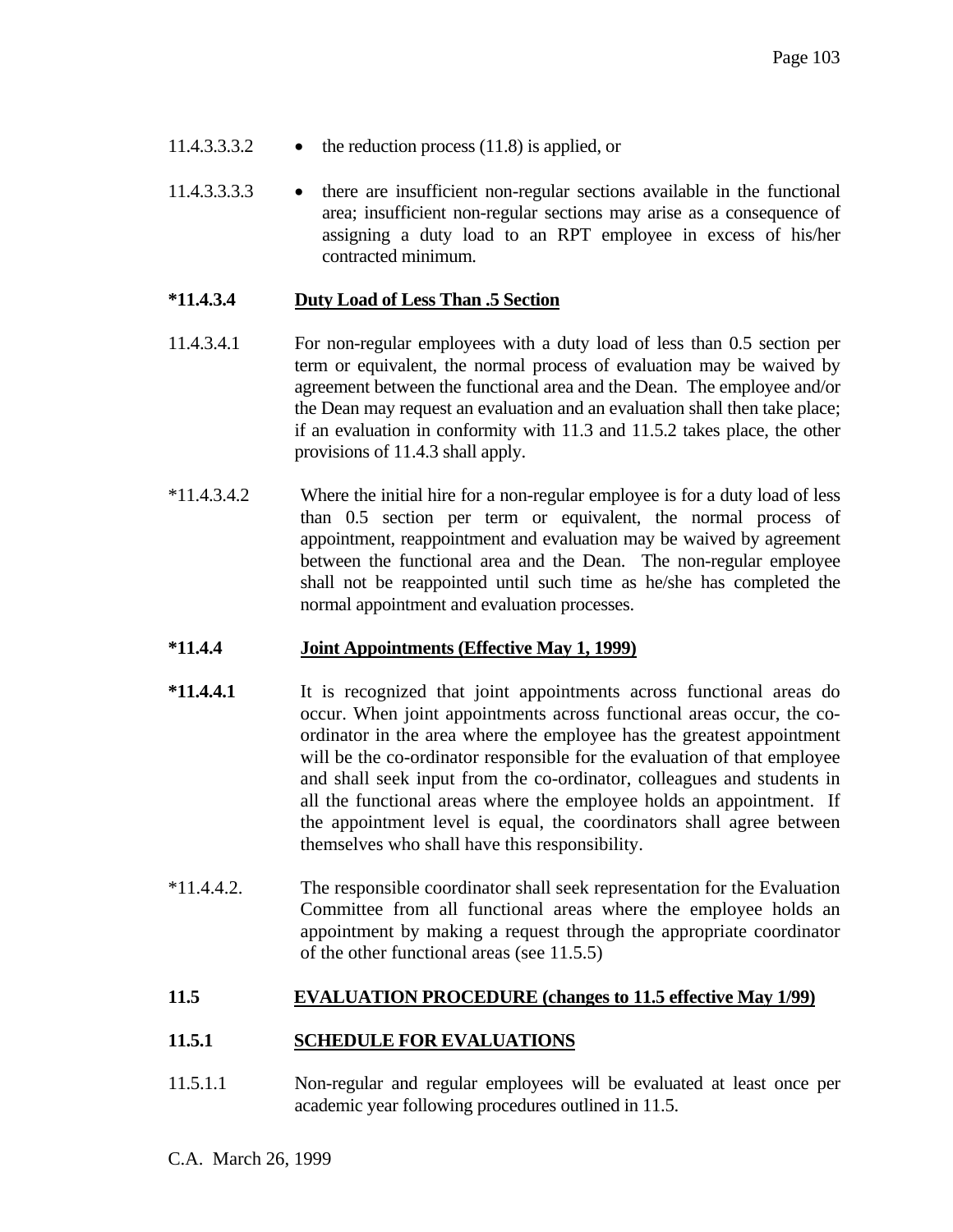- \*11.5.1.2 For a non-regular employee not placed on scale under Article 8 and who has satisfactorily completed three evaluations, unless there are valid reasons otherwise, the Dean shall waive these procedures two years out of three.
- \*11.5.1.3 For a non-regular employee placed on scale under Article 8 and who has satisfactorily completed his/her probationary period, unless there are valid reasons otherwise, the Dean shall waive these procedures for the first four years of a five-year cycle established in the academic year following his/her most recent regular evaluation.
- \*11.5.1.4 For a regular employee with a continuous appointment, the evaluation will occur every five years unless the Dean determines there are valid reasons otherwise. The five year evaluation cycle will be established at the commencement of the continuous appointment.

# **\*11.5.1.5 Evaluation Period Extension**

- 11.5.1.5.1 Employees, participating in an exchange under Appendix D, will have their evaluation period extended for a period equivalent to the term of the exchange.
- \*11.5.1.5.2 An employee who has worked less than .25 of his or her appointed duties in his/her appointment area in any one year during the evaluation cycle shall have the evaluation period in his/her appointment area extended so as to ensure that he/she has returned to the appointed duties for at least one year prior to being evaluated.
- \*11.5.1.5.3 When, during the final year before an evaluation, a regular employee is on a one year leave pursuant to 10.4 or 10.5.1, the date for the employee's evaluation shall be advanced in increments of one (1) year until the leave is completed.
- \*11.5.1.6 Notwithstanding Articles 11.5.1.2, 11.5.1.3 and 11.5.1.4 employees working past age 65 shall be evaluated every two years.
- 11.5.1.7 All evaluations under article 11.5.1 shall be conducted by an Evaluation Committee under article 11.5.5.
- $*11.5.1.8$  Where, under articles 11.5.1.2, 11.5.1.3 and 11.5.1.4, the Dean causes an evaluation of an employee to occur during the intervening years, that evaluation will have no effect on the timing of the employee's pre-existing evaluation cycle (i.e. three years, four years and five years).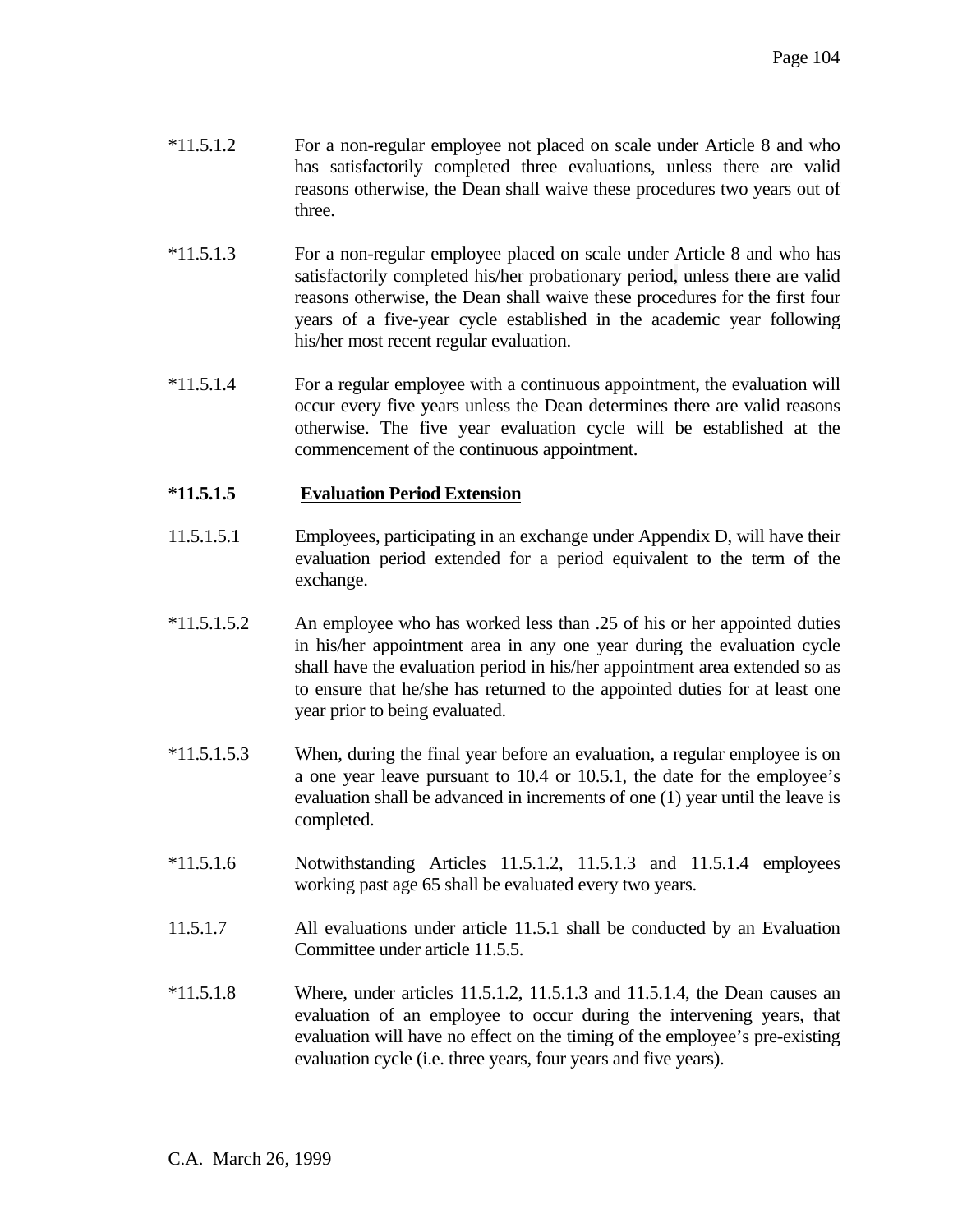# **11.5.2 EVALUATION CRITERIA**

11.5.2.1 Evaluation criteria and procedures shall be applied in a similar manner to all employees. The following are the criteria for evaluating an employee. Though designed for instructors, they will be applied *mutatis mutandis* to other employees.

## **11.5.2.2 The Employee in Relation to Students**

- 11.5.2.2.1 Develops an approach to learning designed to reach a wide variety of students. Students should be encouraged to develop an independent and questioning attitude and not be unduly dependent on the faculty for learning.
- 11.5.2.2.2 Each student should be treated with respect and genuine interest.

## **\*11.5.2.3 The Employee in Relation to Assignments**

- \*11.5.2.3.1 Adequately develops written course objectives relevant to student needs.
- \*11.5.2.3.2 Adheres to approved course outlines.
- 11.5.2.3.3 Communicates material and answers questions clearly and effectively.
- 11.5.2.3.4 Organizes and develops material clearly and effectively.
- 11.5.2.3.5 An employee's commitment to his/her discipline should demonstrate a balanced and full presentation of material and an identification of his/her philosophy as pertinent to the course material.
- **11.5.2.4 The Employee in Relation to his/her Subject or Area of Specialty**
- 11.5.2.4.1 The employee should understand and be knowledgeable in the latest developments in his/her field. Where practicable, the employee should also be involved in such developments.
- 11.5.2.4.2 The employee should design and teach material to take into account current offerings of secondary institutions and be compatible with the requirements of post-secondary institutions and/or the community.

# **\*11.5.2.5 The Employee in Relation to Other Members of the College Community**

\*11.5.2.5.1 Employees should be willing to exchange ideas and to assist other faculty, staff and community partners in a professional manner.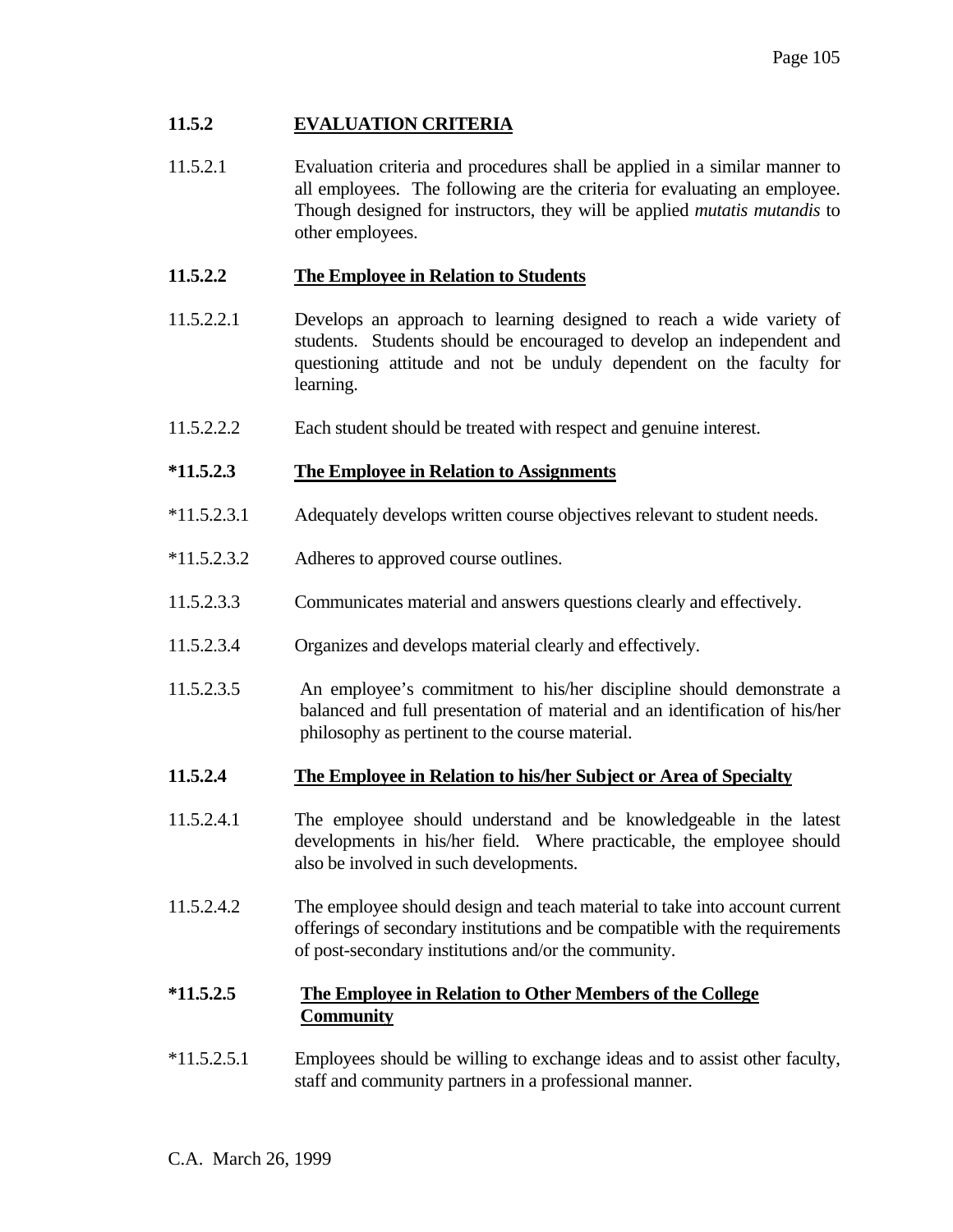## **11.5.2.6 The Employee in Relation to the College**

- \*11.5.2.6.1 Aside from contractual obligations, an employee is expected to participate in functional area meetings, student consultations, and in such other activities from which the students, the employees and the College as a whole may reasonably be expected to profit.
- 11.5.2.6.2 Employees should make a continuing contribution to the objectives of the College.
- \*11.5.2.6.3 Employees should adequately perform approved professional development.

# **11.5.3 THE EVALUATION FILE**

- \*11.5.3.1 A Co-ordinator shall be responsible for ensuring that the materials listed below are present in the evaluation file and that they have been reviewed by the employee before the Committee considers a specific employee's case. However, should the Co-ordinator fail to have the materials collected or fail to have the employee review the materials, the Committee's consideration of the case will not be invalid only by reason of such failure. When the file is complete, the employee will be notified in writing accordingly. For joint appointments, see Article 11.4.4.
- 11.5.3.2. The evaluation file shall contain only the following items, and all materials shall pertain only to and be based upon the criteria set forth in 11.5.2.2 - 11.5.2.6:
- \*11.5.3.2.1 Questionnaires filled out by the students will not normally be distributed until at least forty percent (40%) of the scheduled contact time for the course has been completed. Questionnaires shall be distributed to a minimum of two sections per evaluation, unless the employee is working fewer than two sections during the evaluation period, in which case his/her total term workload will be evaluated. The sections chosen for student questionnaires shall be representative of the functional areas in which the employee has been assigned work.
- \*11.5.3.2.2 A report, from one or more employees, chosen by the employee being evaluated, unless the non-probationary employee being evaluated and the Co-ordinator (or his/her designate) elect in writing to waive this item. A probationary employee's file must contain this report. This report will deal with at least the criteria in 11.5.2.2, 11.5.2.3 and 11.5.2.4**.**
- 11.5.3.2.3 A report from the appropriate Co-ordinator or his/her Designate, based on the criteria in 11.5.2.2 to 11.5.2.6. The report may contain the conclusion of the Co-ordinator, or Co-ordinator Designate as to whether the employee's performance is satisfactory or less than satisfactory.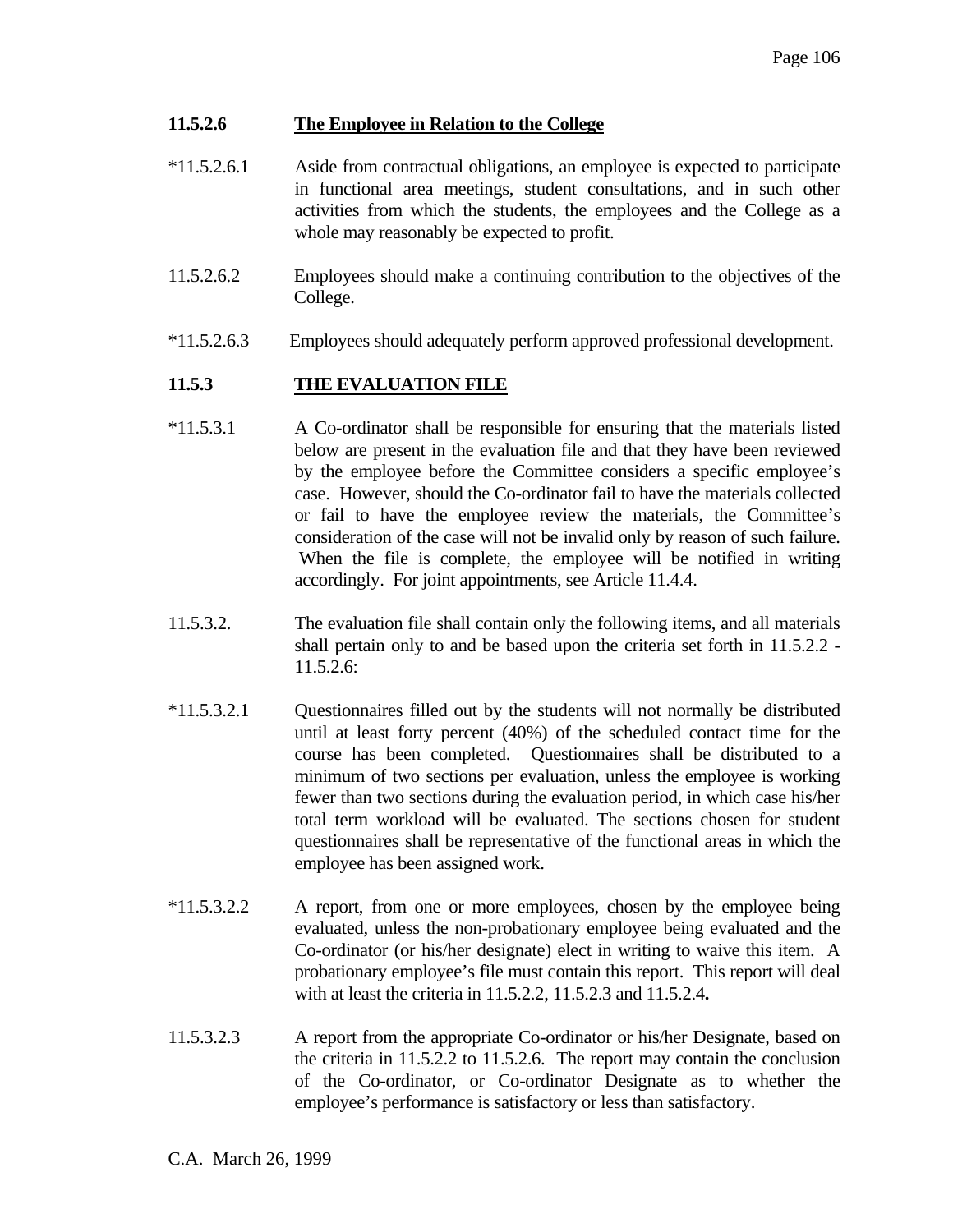- \*11.5.3.2.3.1 Where the Co-ordinator's or Co-ordinator Designate's Report indicates unsatisfactory performance with respect to any of the criteria, the Report shall include any supporting evidence to substantiate the critical evaluation or recommendation. In addition, the Co-ordinator or Coordinator Designate shall make reasonable efforts to discuss comments relating to an unsatisfactory performance with the employee prior to finalizing the Report and submitting it to the evaluation file.
- 11.5.3.2.4 Materials, including self-submissions, relevant to the evaluation added to the file by the employee. These materials may be added any time prior to the expiration of the challenge period of Article 11.5.4.1. When materials are added following completion of the Co-ordinator or Designate report (11.5.3.2.3), this fact should be noted on the material.
- 11.5.3.2.5 Materials relevant to the evaluation added to the file by the appropriate Dean or by the President. It is agreed that only such material as is based on the Dean's or the President's personal contact, investigation or observation will be added. The Dean's submission to the current evaluation file of employees on continuing appointment shall be limited to the period commencing with the recommendation of the immediately previous evaluation committee and to information included in the immediately previous evaluation file.
- \*11.5.3.3 In the case of instructors, the reports mentioned in 11.5.3.2.2 and 11.5.3.2.3 shall be based at least in part on observation visits to their classrooms; for all other employees, these reports shall be based at least in part on observation visits to their work area. When an employee's duties require him or her to liaise with outside agencies and/or funding partners, the Coordinator can seek input from those outside agencies and/or funding partners.
- 11.5.3.4 No classroom visit for evaluation shall take place without reasonable prior notification to the employee being evaluated.
- 11.5.3.5 The evaluation file is open to the employee at any time during College business hours, but the file must not be removed from the office in which it is kept.

# **11.5.4 CHALLENGE TO THE EVALUATION FILE**

11.5.4.1 An employee may insert a written challenge into his/her evaluation file, challenging any statements made in the submissions which constitute the materials under 11.5.3.2.1 to 11.5.3.2.5 The challenge must be submitted within seven working days of the employee being advised that the evaluation file is complete. The challenge shall relate to the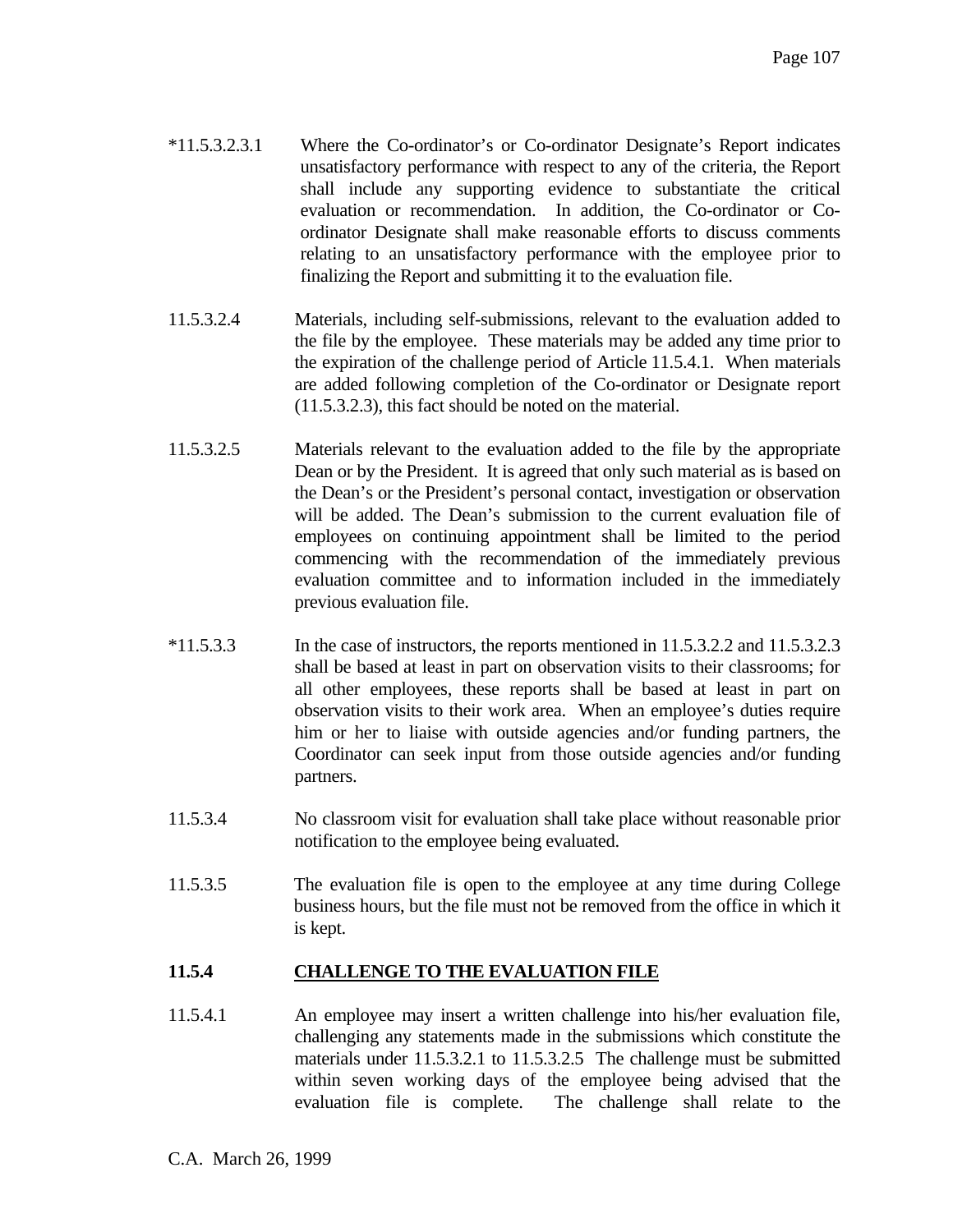appropriateness of statements made in the material on the grounds that they are not relevant or that they contain information and/or judgments that are not supported by the evidence of materials in the file. The challenge procedure must be completed prior to the review of the evaluation file by the Evaluation Committee.

- 11.5.4.2 The challenge will be evaluated by a Challenge Committee established by the Dean and drawn from at least three functional areas and the Committee must include in its recommendations to the Dean a recommendation that the challenge be either sustained or denied in total or in part (see 2.8).
- 11.5.4.3 The Dean shall make a final determination in writing as to whether all or part of the challenge will be sustained or denied. If the challenge is denied in total or in part, the portion denied will be entered in the evaluation file along with the employee's written challenge.
- 11.5.4.4 Where the appropriate Dean determines that a challenge in total or in part is sustained, the sustained materials shall be removed from the file by the Dean. The employee shall be informed of this and provided with the materials impugned and all the written materials comprising the challenge and its disposition relating to the sustained portion of the challenge.
- 11.5.4.5 Where the Dean determines that a challenge in total or in part is sustained, any letter of reference or response to a request for a recommendation will not reflect the contents of that sustained challenged material, nor will the said contents be reflected in the Dean's recommendation to the President.

# **11.5.5 EVALUATION COMMITTEE**

- \*11.5.5.1 The appropriate Co-ordinator shall establish one or more Evaluation Committees, drawn from the faculty in appropriate functional areas. Where an Evaluation Committee is to review a file for an employee with a joint appointment, the Co-ordinator shall seek representation from each of the functional areas where that employee holds an appointment. No one shall serve on this Committee who has submitted any material to the employee's evaluation file for that evaluation period, unless there is agreement by the employee and the Dean. This Committee shall recommend to the Dean the appropriate alternative from the list below (see 11.4.4). Where the Committee is made up of representatives from more than one functional area where the employee holds an appointment, the Committee may make one joint recommendation or separate recommendations for each appointment.
- \*11.5.5.1.1 In the case of a probationary non-regular employee:
	- continuous appointment when the probationary period has ended and the performance has been judged to be satisfactory,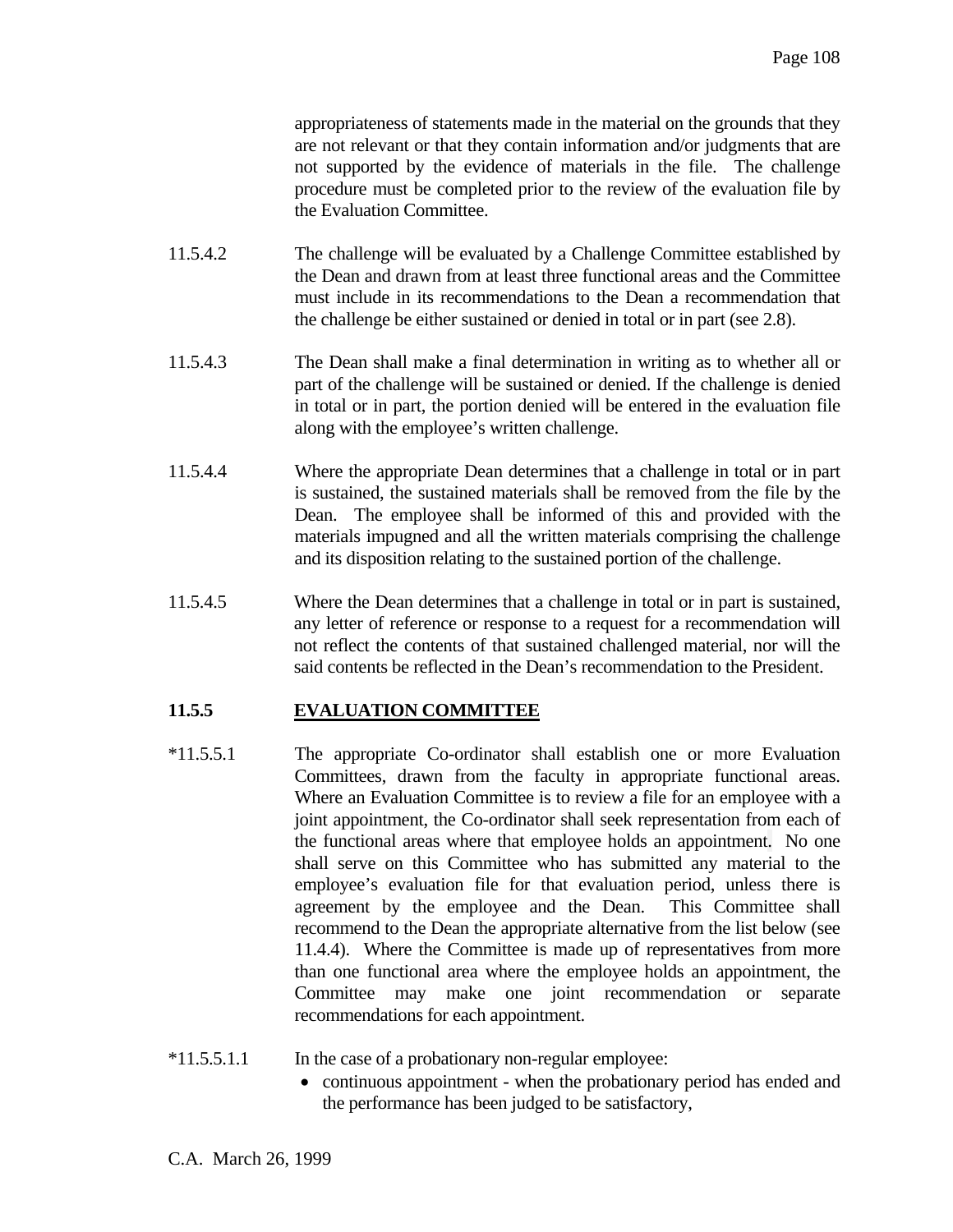- continuation of probation when the probationary period has not yet ended and the performance has been judged to be satisfactory,
- continuation of probation with alerting and guidance when the probationary period has not yet ended and the performance has been judged to be less than satisfactory and alerting and guidance is thought to be appropriate,
- extension of probationary period with alerting and guidance when the initial probationary period has ended and the performance has been judged less than satisfactory, or
- termination where the performance has been judged to be less than satisfactory and alerting and guidance or continuation of probation with alerting and guidance is not thought to be appropriate
- \*11.5.5.1.2 In the case of a probationary regular employee:
	- continuous appointment when the probationary period has ended and the performance has been judged to be satisfactory,
	- continuation of probation when the probationary period has not yet ended and the performance has been judged to be satisfactory,
	- continuation of probation with alerting and guidance when the probationary period has not yet ended and the performance has been judged to be less than satisfactory and alerting and guidance is thought to be appropriate,
	- extension of probationary period with alerting and guidance where the probationary period has ended and the performance has been judged to be less than satisfactory, or
	- termination where the performance has been judged to be less than satisfactory and alerting and guidance or continuation of probation with alerting and guidance is not thought to be appropriate

# \*11.5.5.1.3 In the case of a non- regular employee not on probation:

- renewal of appointment where the performance has been judged to be satisfactory,
- renewal of appointment with alerting and guidance where the performance has been judged to be less than satisfactory and alerting and guidance is thought to be appropriate, or
- termination where the performance has been judged to be less than satisfactory and further alerting and guidance is not thought to be appropriate
- \*11.5.5.1.4 In the case of a regular employee and non-regular employee placed on scale under 8.4.4.2.1:
	- continuation of that appointment where the performance is judged to be satisfactory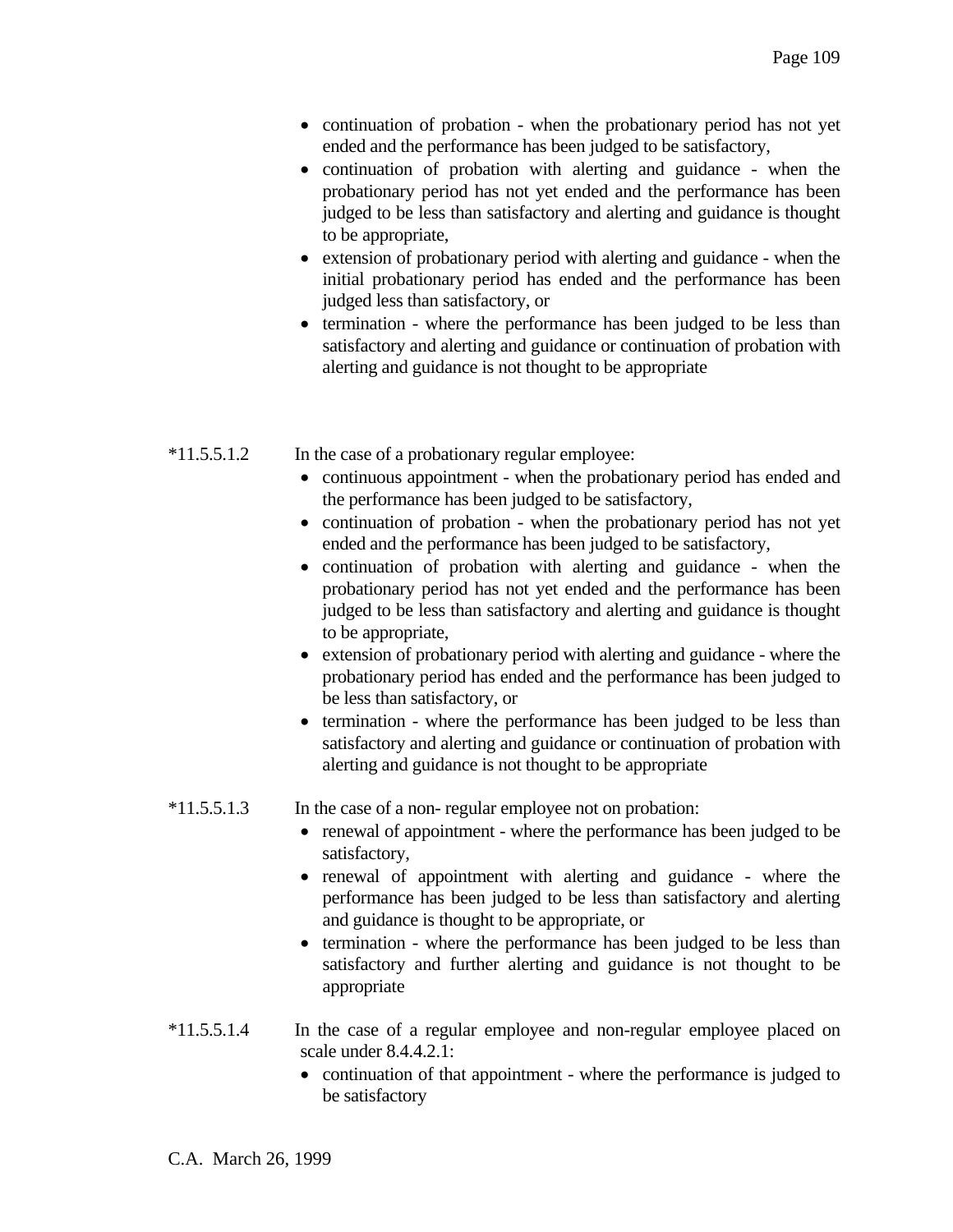- continuation of that appointment with alerting and guidance where the performance is judged to be less than satisfactory and alerting and guidance is thought to be appropriate, or
- termination where the performance has been judged to be less than satisfactory and further alerting and guidance is not thought to be appropriate
- \*11.5.5.1.5 In the case of an RLT employee:
	- continuation of the RLT appointment where the performance is judged to be satisfactory,
	- continuation of the RLT appointment with alerting and guidance where the performance is judged to be less than satisfactory and alerting and guidance is thought to be appropriate,
	- where the RLT appointment term has come to an end, make the appropriate choice from 11.5.5.1.1 - 11.5.5.1.4
- 11.5.5.2 The Committee shall make its recommendation on that basis of the five criteria listed in 11.5.2.2. through 11.5.2.6 and, subject to the provisions of 11.5.5.3, only on the basis of materials in the evaluation file collected since the date of the last contract renewal.
- 11.5.5.3 In cases where alerting and guidance has been initiated, the evaluation file shall include all evaluation material initiating the alerting and guidance and all subsequent evaluation materials until the alerting and guidance is completed and the employee is notified that the alerting and guidance has been completed.
- 11.5.5.4 Where there is a substantial problem under any of the components of the evaluation, the Evaluation Committee may request clarification of, or additional information on, that component. Before the component is considered, the employee will be notified and can challenge the new material under 11.5.4.1 and/or add materials under 11.5.3.4
- 11.5.5.5 The Committee's recommendation and reasons shall be given in writing. The employee shall be given a copy of the recommendations.

# **11.5.6 THE DEAN'S EVALUATION**

- 11.5.6.1 The Dean will make an overall evaluation and recommend to the President the appropriate alternative from Articles 11.5.5.1.1 - 11.5.5.1.5.
- 11.5.6.2 Where there is a substantial problem under any of the components of the evaluation, the Dean may request of the Evaluation Committee clarification of, or additional information on, that component.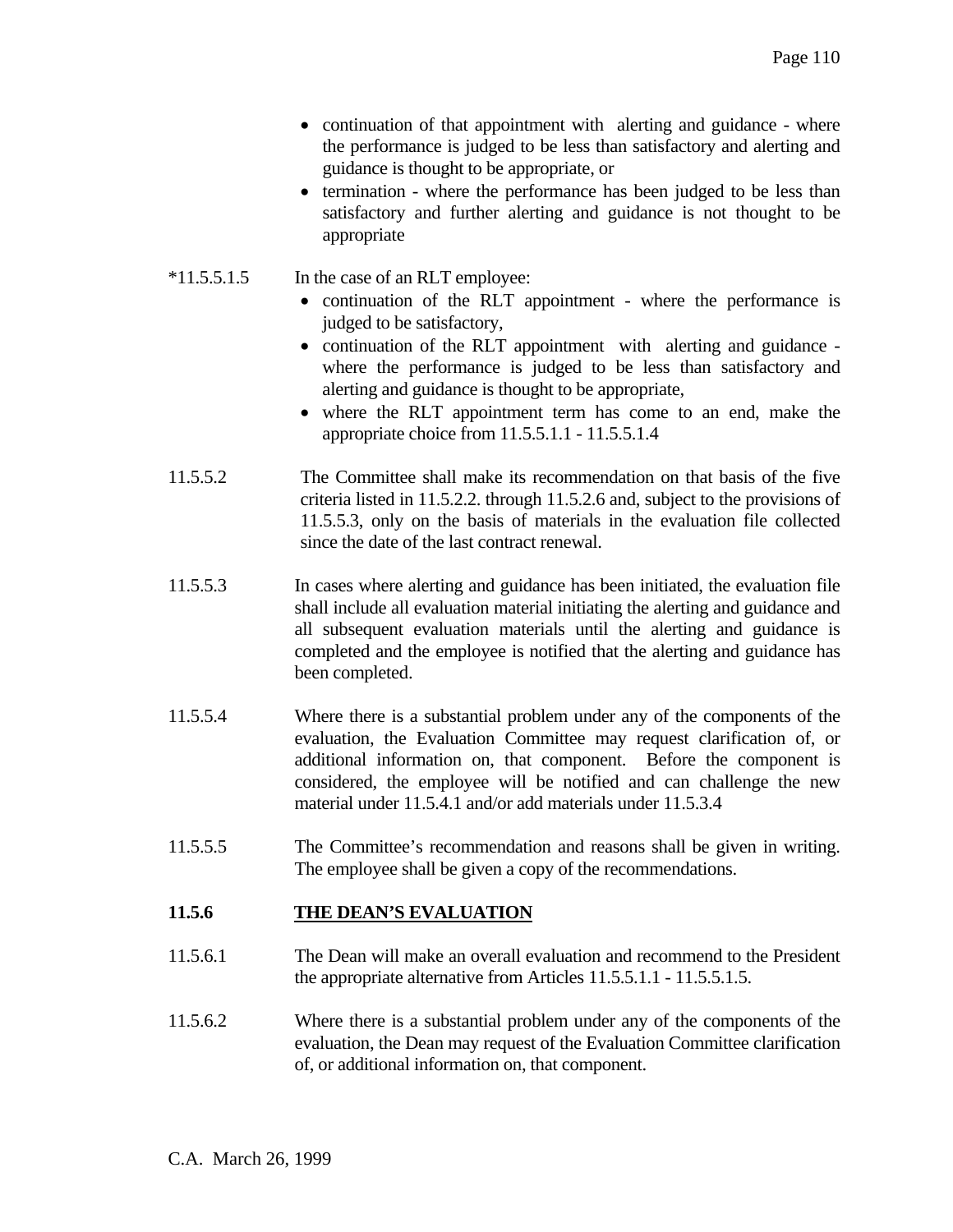### **11.5.6.3 Alerting and Guidance**

- \*11.5.6.3.1 The employee shall be advised of the Alerting and Guidance in writing. The letter will indicate the shortcomings that have been identified in the evaluation and for which guidance is required with respect to the criteria of 11.5.2 and will specify the improvements expected.
- \*11.5.6.3.2 A guidance committee shall be established by the Co-ordinator consisting of a minimum of three (3) to a maximum of five (5) faculty members, approved by the employee.
- 11.5.6.3.3 The guidance and subsequent evaluation for employees on probation shall commence in the next term with an instructional assignment and, in the event the alerting and guidance is not complete at the end of the probationary period, the probationary period will be automatically extended to the end of the alerting and guidance. The guidance and subsequent evaluation for employees, not on probation, shall occur in the next academic year.
- 11.5.6.3.4 The guidance committee will write a report to the Dean indicating the magnitude and the specifics of the guidance provided. This report shall be submitted before reappointment.
- 11.5.6.4 In the case of a continuous employee, a recommendation of continuation of that appointment marks the beginning of a new evaluation cycle, commencing with the beginning of the next academic year.

#### **11.5.6.5 Union Notification**

 When an employee is placed on alerting and guidance, the union will be notified of that fact. Failure to notify the union does not invalidate any of the procedures under 11.5 nor remove any of the College's rights under this Collective Agreement.

# **11.5.7 SPECIAL CASES**

- \*11.5.7.1 In cases where the Co-ordinator or Chair mentioned in 11.5.5.1 is being evaluated, the Dean will identify a Co-ordinator designate who shall act as the Co-ordinator for the purposes of the evaluation The Co-ordinator designate will then establish the Evaluation Committee.
- 11.5.7.2 When an employee has been on leave, the recommendation will be based on the material for the period during which the employee has been on duty.
- 11.5.7.3 When there is no new material in the employee evaluation file since the last evaluation, the Committee recommendation will be, in the case of a non-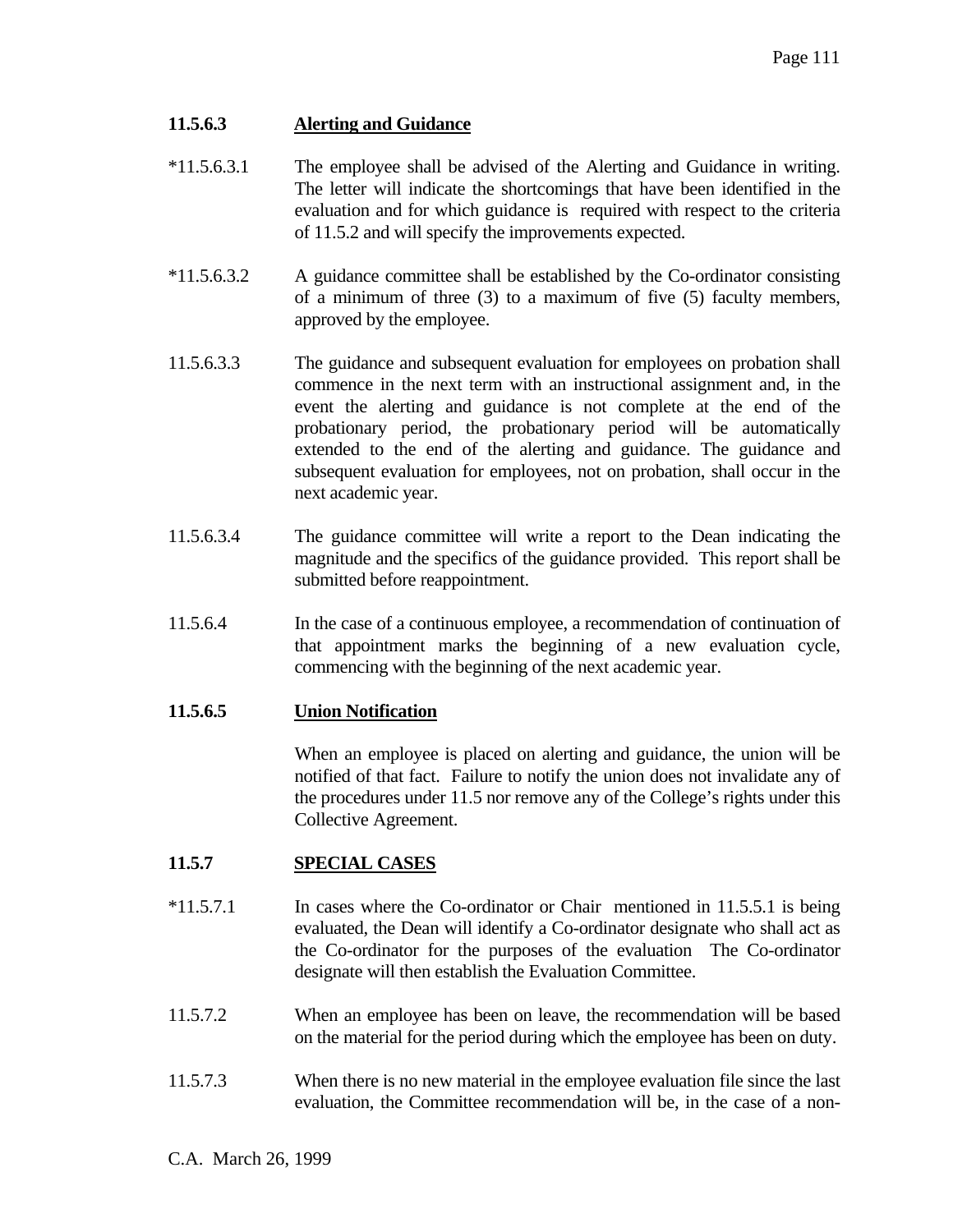regular employee a further non-regular appointment and in the case of an employee on a continuous appointment, confirmation of that continuous appointment and, in the case of a probationary employee, continuous appointment or a further non-regular appointment.

11.5.7.4 An employee may request an evaluation of his/her performance by the Dean at any time. These shall be placed in the evaluation file. The Dean is not hereby restricted from making such evaluation as s/he considers appropriate.

# **\*11.5.7.5 Formative Evaluation Principles**

The formative evaluation principles are as follows:

- Wherever possible, probationary employees should not be subject to an 11.5 evaluation without the opportunity for prior direct feedback on his/her performance related to the evaluation criteria of 11.5.2.2, 11.5.2.3 and 11.5.2.4;
- No non-probationary employees should be subject to an 11.5 evaluation without the opportunity for prior direct feedback on his/her performance related to the evaluation criteria of 11.5.2.2., 11.5.2.3 and 11.5.2.4;
- The resulting information is for the employee's use only. Procedures should be designed that recognize the confidentiality of this information;
- All employees can benefit from feedback on a regular basis.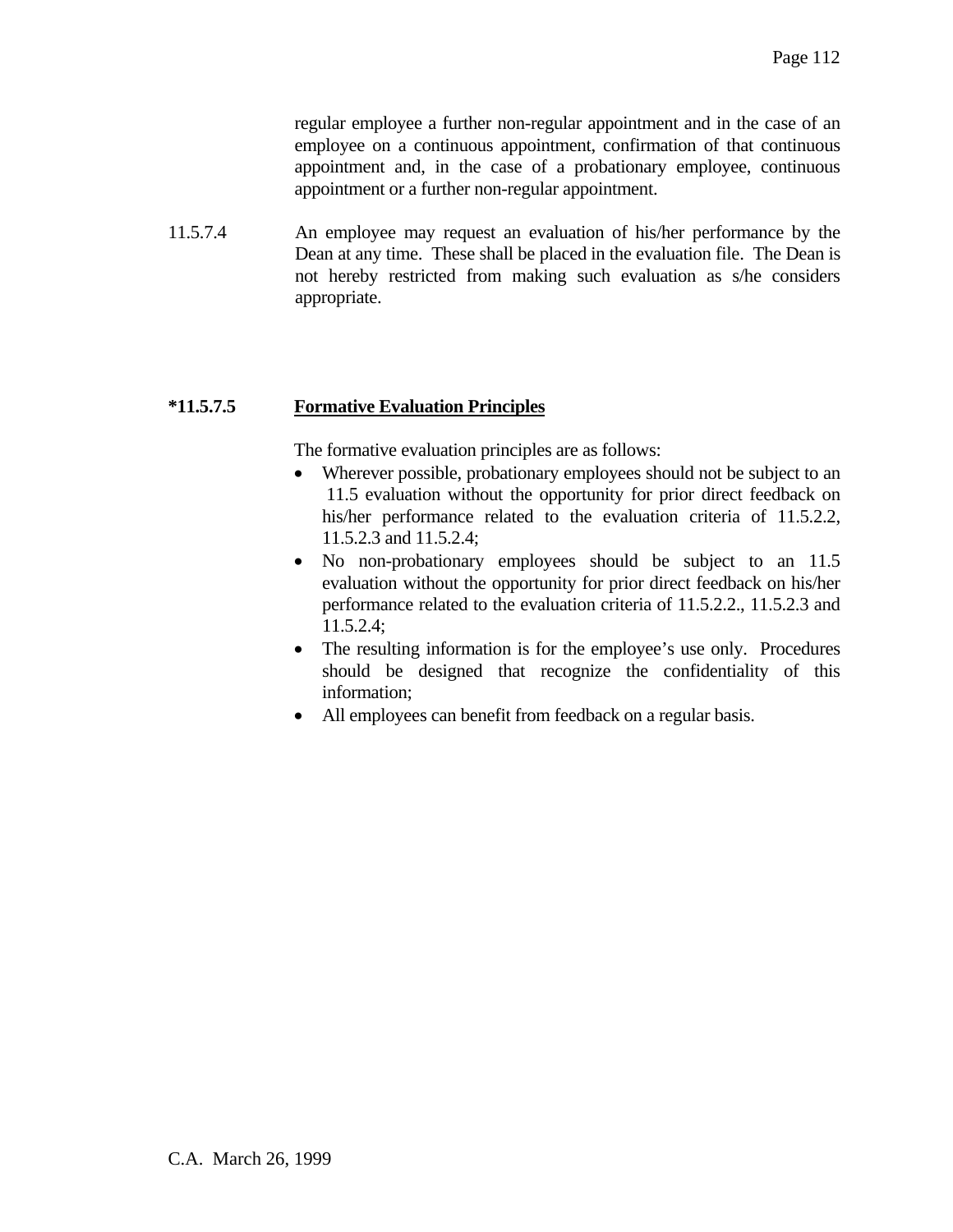#### **11.6 TERMINATION AND SUSPENSION**

### **11.6.1 Union Representation**

 At any disciplinary meeting between an employee and the College, the employee has a right to be represented by a steward or officer of the Union.

#### **11.6.2 Resignation**

 A regular employee who resigns shall give at least six (6) months' notice in writing to the President. The resignation date shall coincide with the end of the term. These provisions may be waived or the dates altered by mutual consent in writing.

#### **11.6.3 Retirement**

 If an employee wishes to retire at age sixty-five (65) or earlier, the retirement shall coincide with the end of the term and he/she must give at least six (6) months' notice in writing to the President. These provisions may be waived or the date altered by mutual consent in writing.

### **11.6.4 Suspension**

 In conformity with Part 4, Section 37(1) of the *College and Institute Act*, the President may suspend an employee. The President shall provide a written notice of suspension to the employee at or before the time of said suspension, and will, within two (2) working days, provide his reasons in writing for levying the suspension, on the understanding that a copy of the letter will then be placed in the employee's evaluation file. The employee may grieve the suspension and, in conformity with provisions of the Act, may appeal to the College Board.

#### **\*11.6.5 Dismissal For Just Cause**

 The College Board may dismiss an employee for just cause. The College will provide the employee with written notice of the dismissal at or before the time of dismissal, and written reasons will be provided at the time of dismissal, where practicable; or in any case, within seven (7) calendar days.

#### **11.6.6 Termination Of Appointment During Probationary Period**

11.6.6.1 Within twenty-one (21) days after notice by or on behalf of the College that his/her appointment is not to be renewed, the union may, on behalf of the probationary employee, appeal the termination by presenting a written complaint to the President.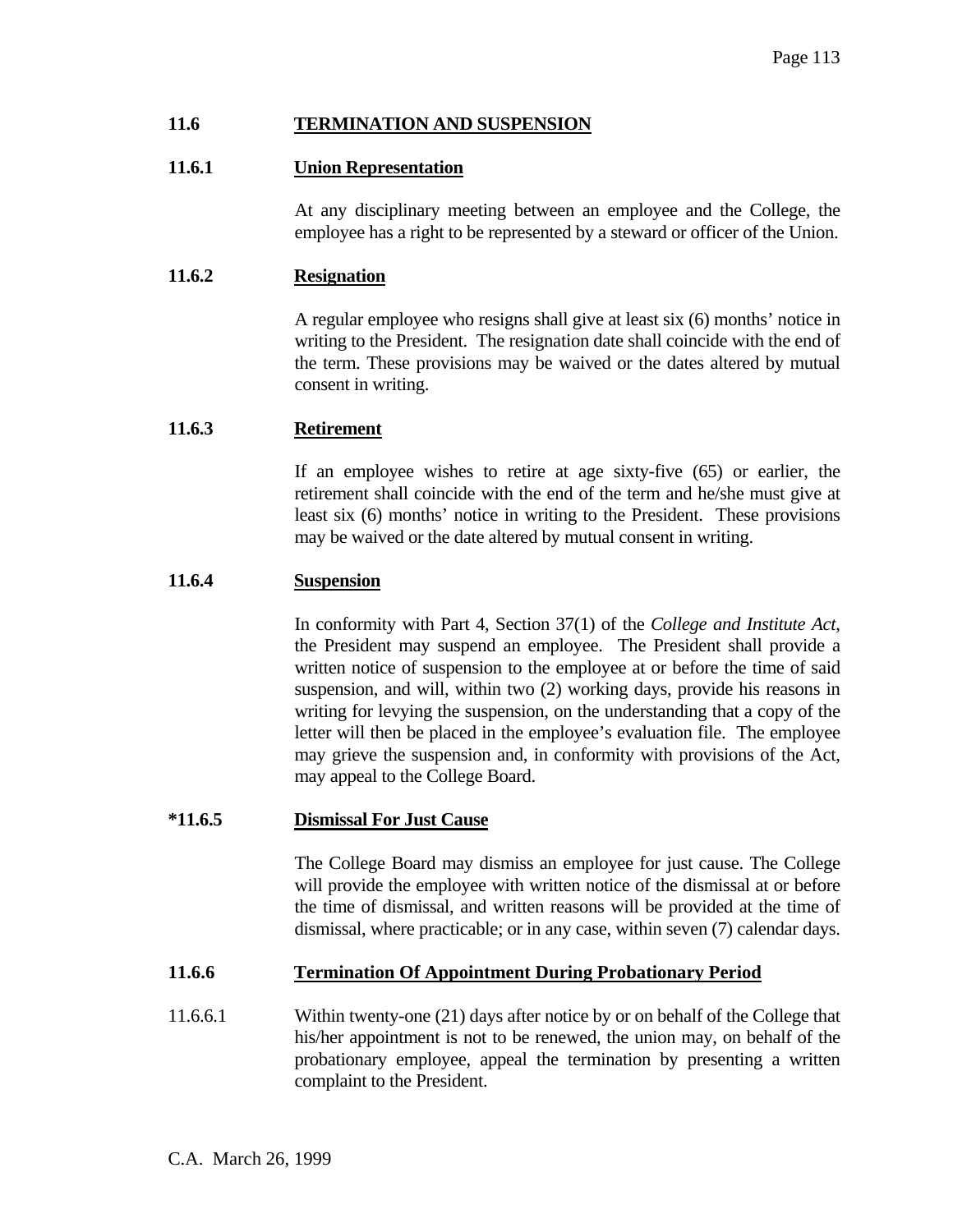- 11.6.6.2 If within ten (10) calendar days the President does not resolve the complaint, there shall be an appeal hearing by a three-member Appeals Board. One member shall be named by the Union, one shall be named by the President. The President's nominee shall not be the Co-ordinator of the appealing employee or Dean of his/her functional area. The chairperson shall be drawn on a rotation basis from the list of "Arbitrators and Appeal Board Chairpersons" specified in 5.3.
- 11.6.6.3 The Appeal Board shall formally hear the question put by the employee or his/her representative as to whether or not he/she should have been renewed. The employee shall be permitted to introduce evidence relevant to the issues to support his/her case and the Dean who made the recommendation referred to in 11.5.6 in respect of the appealing employee may also introduce relevant and substantial evidence to support his/her position.
- 11.6.6.4 The evaluation criteria referred to in 11.5.2 shall be the only criteria used by the Appeal Board in making its decision.
- 11.6.6.5 The Appeal Board shall consider the evidence and shall render its decision, which shall be binding on all parties, within three (3) weeks after a chairperson has been selected. The Appeal Board shall act with all powers of arbitration under the *Labour Relations Code*.
- 11.6.6.6 Article 5 does not apply to 11.6.6 except as to procedural matters. Nothing in 11.6.6 shall preclude the Union or employee exercising any right of appeal under the *College and Institute Act.*

# **11.6.7 Procedure For Suspension Or Termination Of Non-Probationary Employee**

- 11.6.7.1 Suspension or termination of an employee for unsatisfactory performance can be justified only when adequate alerting and guidance to the necessary improvements have failed to result in a satisfactory level of performance as judged against the criteria set out in 11.5.2. Except as otherwise provided herein, such suspension or dismissal shall only occur after the President has obtained a report from the Special Evaluation Committee.
- 11.6.7.2 The Special Evaluation Committee (SEC) will be made up of one (1) member from the Union, one (1) from Administration, and one (1) sub-administrator mutually acceptable to both parties to the Collective Agreement. The members of the Committee may be released from their duties up to full time at their discretion for the duration of the Committee's work. The person being evaluated and one (1) representative of the Union may also be released of their duties at the discretion of the person being evaluated. The Union shall bear any costs for the release time of the Union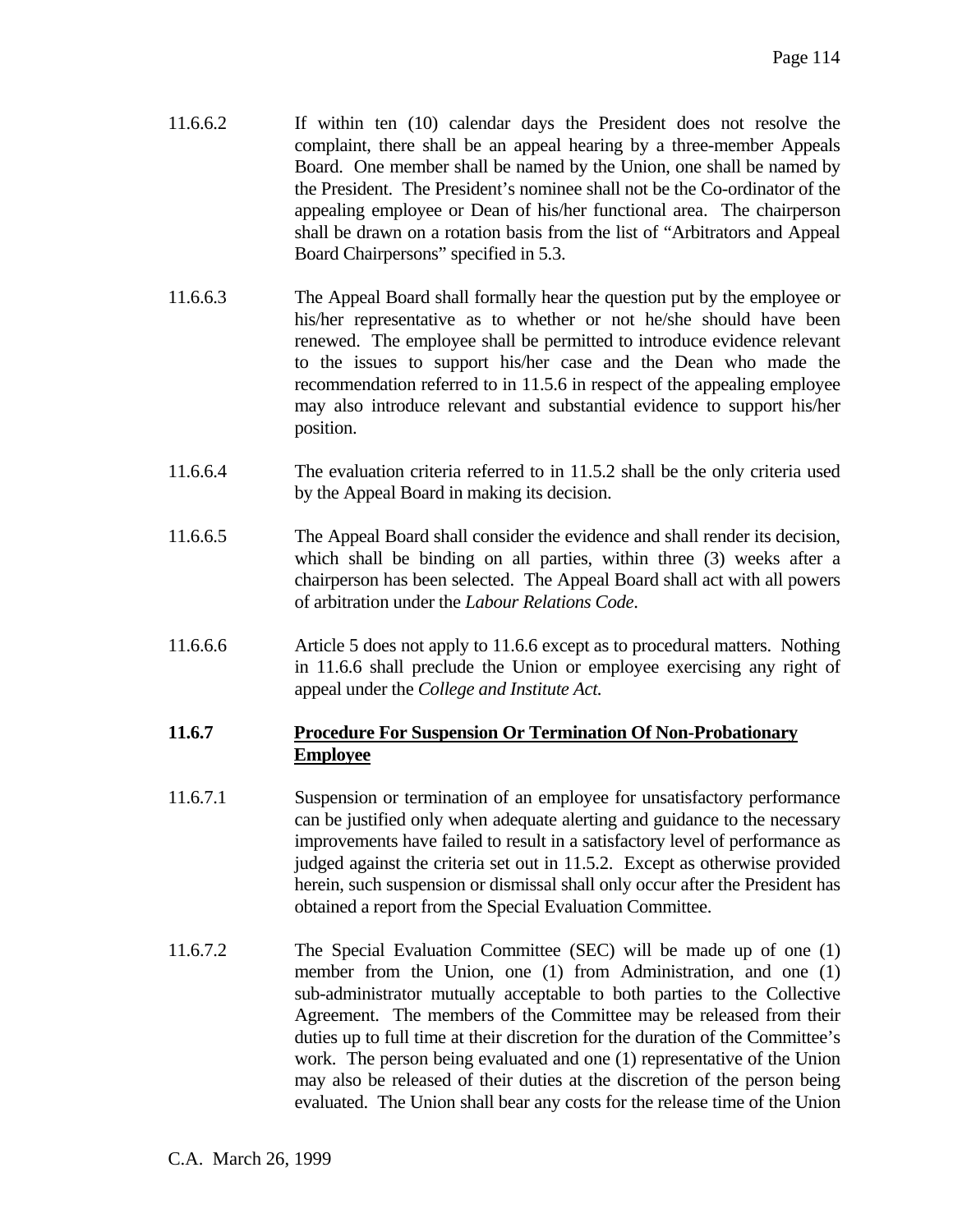representative on the SEC and for the Union representative of the person being evaluated.

- 11.6.7.3 The Committee shall investigate the following questions: first, do there exist reasonable grounds to claim that the performance was unsatisfactory enough to warrant suspension or termination? Second, had there previously been adequate alerting and guidance?
- 11.6.7.4 The Committee shall submit to the President its report within two (2) weeks of the activation of the SEC process.
- 11.6.7.5 All SEC reports shall be kept on file and it is recommended that any SEC refer to these reports for guidance.
- 11.6.7.6.1 The SEC process shall be activated by and dated from the date on which the employee and the Union are notified in writing by the President that the employee is to be suspended or that a recommendation is to be made for his/her termination. The written notice shall name the College's appointee to the SEC and invite the Union to name its appointee.
- 11.6.7.6.2 In the event of failure of the parties to agree upon the appointment of a member within one (1) week of the activation of the SEC, or the failure of the Committee to deliver its report on time, the President may suspend or recommend termination without benefit of the Committee's report.
- 11.6.7.6.3 Refusal by either party to devote a reasonable amount of time to the deliberations of the committee shall be deemed a point of substance in any actions taken by either party which ensue from this process.
- 11.6.7.7 Nothing in 11.6.7 shall preclude the applicability of Article 5.

#### **11.7 REGULARIZATION**

 Regularization is the process by which a regular position is created. Regularization is also the process by which an employee receives a regular appointment or has his/her commitment level increased. Regularization occurs under 11.7.1.3 (creation of new positions), 11.7.1.2 (automatic regularization of the employee), 11.7.2 (discretionary regularization), and 2.1.4 (regular limited term).

 Articles 11.4.1.1.7 to 11.4.1.1.9 apply to appointments resulting from Article 11.7.

 Regularizations, other than discretionary regularizations (11.7.2), are to be processed in the following order: first, increases to existing regular positions (11.7.1.1 and 11.7.1.2.2); second, automatic regularization of the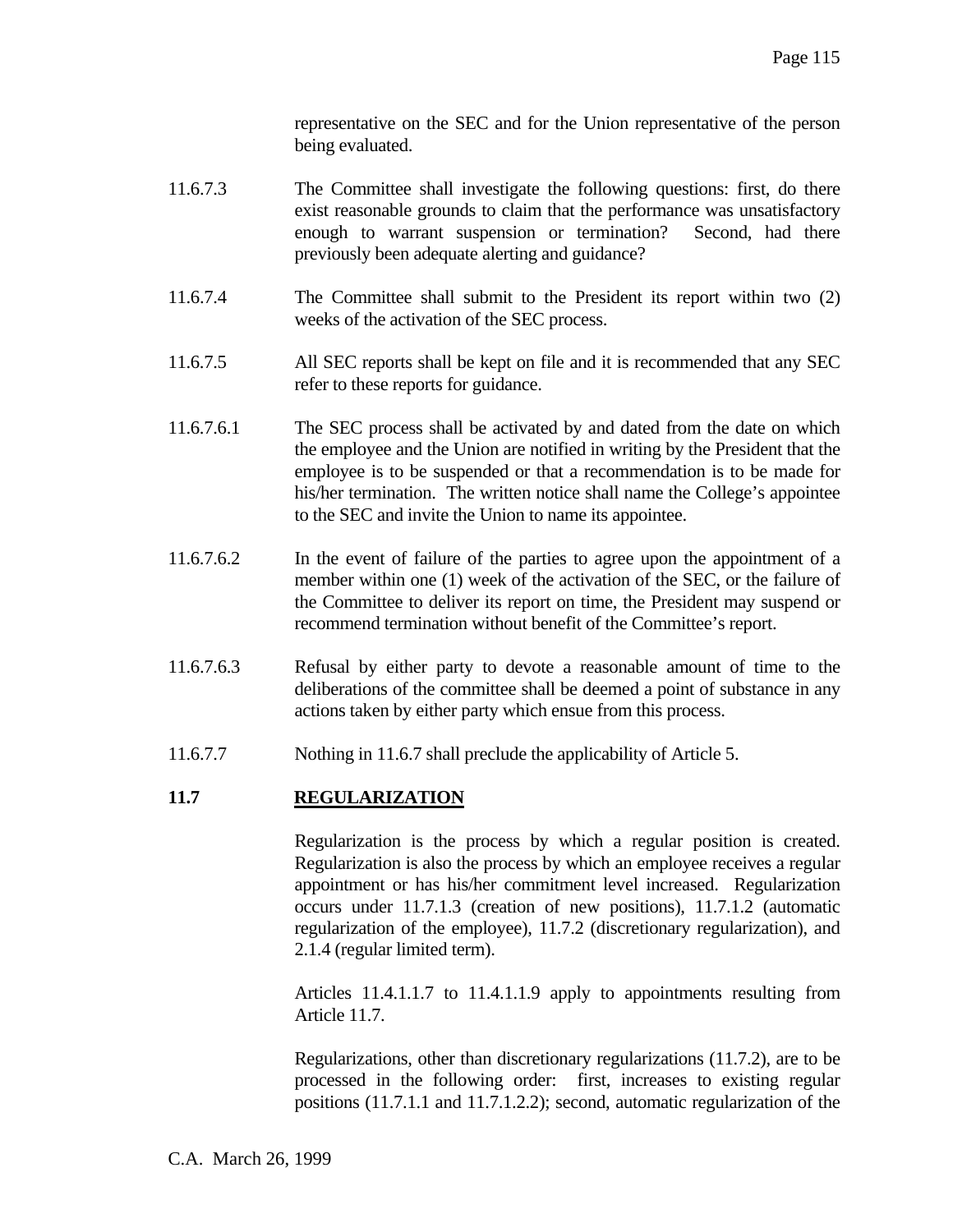employee  $(11.7.1.2 \text{ except } 11.7.1.2.2)$ ; third, creation of new regular positions under the four year test of 11.7.1.3.1; and fourth, creation of new regular positions under the three year test of 11.7.1.3.1.

### **11.7.1 Automatic Regularization**

#### **\*11.7.1.1 Increases to Existing Regular Positions**

 Sections which are identified to be regularized under 11.7.1.3 shall, at the option of the RPT, be added to the commitment level of an existing RPT if he/she has the required subject competency and/or qualifications for the position. If there is more than one existing RPT, the functional area will decide how to apportion the identified sections. This decision is reviewable by the Dean under the provisions of 2.8 (see also 11.7.2.1.2.2)

#### **\*11.7.1.2 Automatic Regularization of the Employee**

#### **\*11.7.1.2.1 Non-Regular Employees**

- \*11.7.1.2.1.1 When a non-regular employee has worked for a minimum of five consecutive years at four (4) or more sections or section equivalents per year ending April 30, has received recent excellent evaluations, has Capilano College as his/her primary place of employment, and if applicable, meets the credential requirement of 11.7.1.2.1.6 below, then he/she shall be regularized in a new regular position with a commitment level of the average assignment over the specified period expressed as a whole number when rounded down. For the purposes of calculating sections worked, an employee on parental leave shall be considered to be working.
- \*11.7.1.2.1.2 When an RPT employee with an appointment in any of the functional areas included in the new position otherwise created in 11.7.1.2.1.1 wishes to increase his/her commitment level and an automatic regularization of a non-regular employee is possible under 11.7.1.2.1.1, the sections to be regularized under 11.7.1.2.1.l will be distributed in the following manner:
	- the first 4 sections will be used to create a new RPT position for the non-regular employee identified in 11.7.1.2.1.1;
	- any additional available sections will then be used to increase the commitment to the RPTs ;
	- any residual sections will be used to increase the commitment level of the non-regular employee identified in 11.7.1.2.1.1.
- \*11.7.1.2.1.3 A search-like committee of the functional area, appointed by the Co-ordinator, shall determine whether or not the non-regular employee (11.7.1.2.1) has had excellent evaluations. This determination is subject to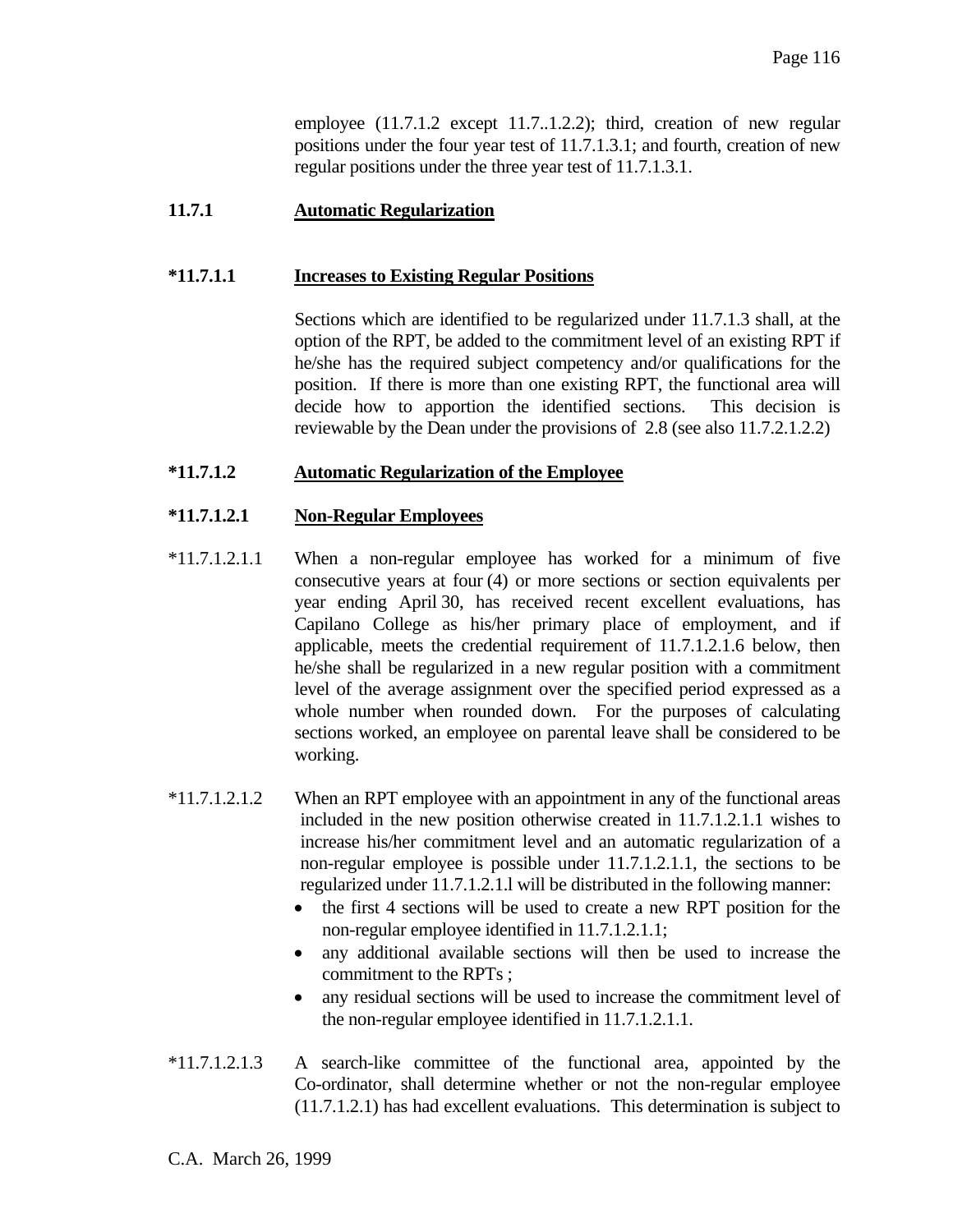agreement by the Dean. If the Dean disagrees with the search-like committee's determination, the disagreement is grievable. In any arbitration resulting from such a grievance, the onus rests with the College.

- \*11.7.1.2.1.4 Where there is an established pattern of work in more than one functional area, the increase in regularization will maintain as much as possible that pattern.
- \*11.7.1.2.1.5 Where some portion of the work causing an 11.7.1.3 regularization does not result from an established pattern of available work in a particular functional area, a joint appointment is created with this portion of the regular position being considered a general appointment to the College as a whole. Each position created must have at least one specific appointment area. Bumping rights (11.8) under this provision are restricted to the specific appointment area(s).
- \*11.7.1.2.1.6 If the faculty employee's functional area is affected by credential requirements set by an institution or agency external to the College and if these credential requirements are determined to be valid and necessary by the Education Council of Capilano College, then to qualify for regularization under 11.7.1.2, the employee must hold the credential(s) required by that institution or agency. Where a non-regular employee otherwise qualifies for regularization under 11.7.1.2, the College shall offer a regular appointment which may be conditional upon the required credential(s) being acquired by the employee within four (4) years from the date of appointment.

# **\*11.7.1.2.2 Regular Part-Time Employees**

 At the option of the employee, the commitment level to an RPT employee shall be increased to the average assignment level for the last five consecutive years, ending April 30, as a whole number when rounded down. Non-regular and RLT assignments shall be included in this average.

# **\*11.7.1.2.3 Regular Limited Term Employees**

\*11.7.1.2.3.1 When a employee has worked as either an RLT employee or as a combination of RLT and non-regular employee for a minimum of five consecutive years at four (4) or more sections or section equivalents per year ending April 30, has received recent satisfactory evaluations, has Capilano College as his/her primary place of employment, and if applicable, meets the credential requirement of 11.7.1.2.3.4 below, then he/she shall be regularized in a new regular position with a commitment level of the average assignment over the specified period expressed as a whole number when rounded down. For the purposes of calculating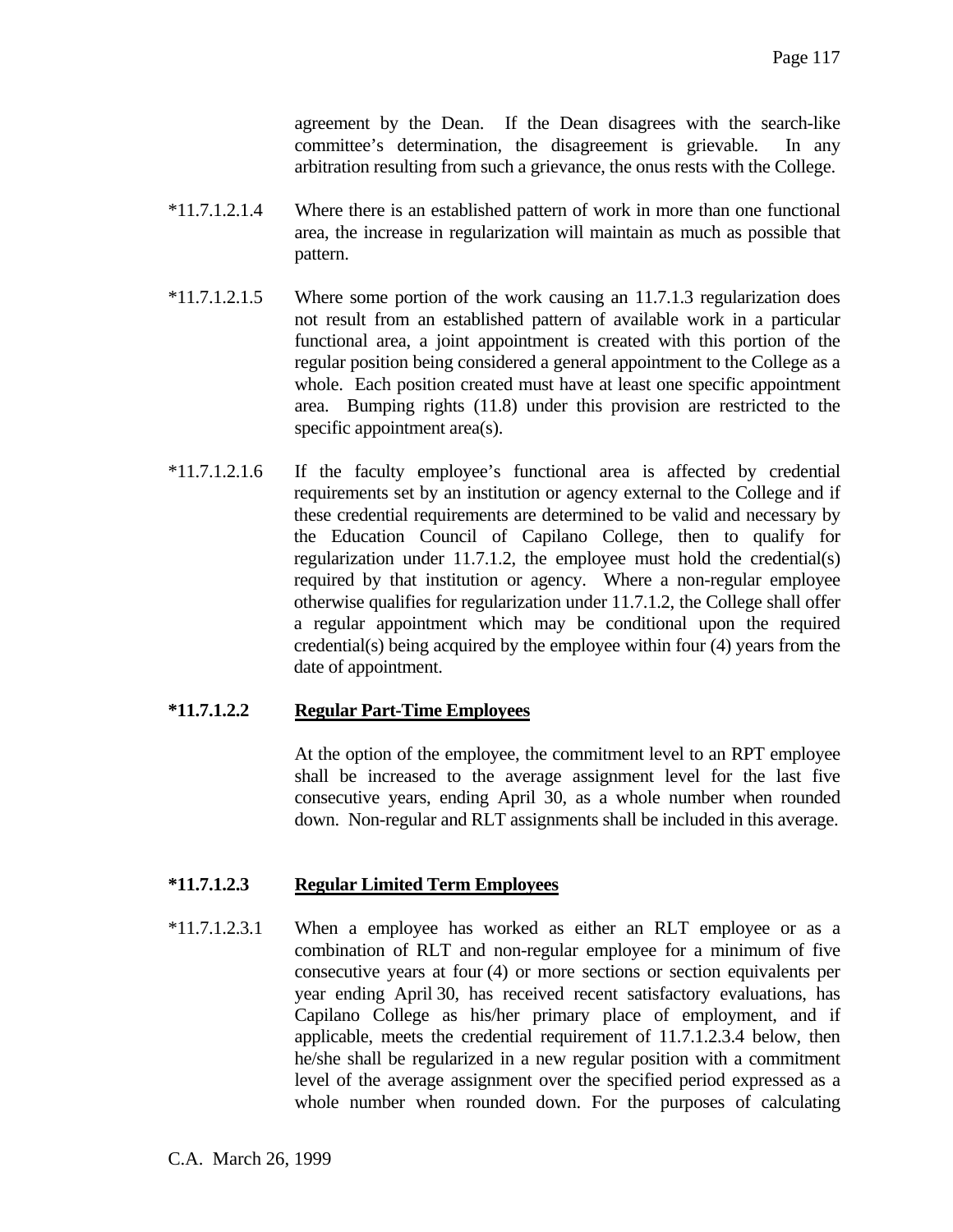sections worked, an employee on parental leave shall be considered to be working.

- \*11.7.1.2.3.2 When an RPT employee with an appointment in any of the functional areas included in the new position otherwise created in 11.7.1.2.3.1 wishes to increase his/her commitment level and an automatic regularization of an RLT employee is possible under 11.7.1.2.3.1, the sections to be regularized under 11.7.1.2.3.l will be distributed in the following manner:
	- the first 4 sections will be used to create a new RPT position for the RLT employee identified in 11.7.1.2.3.1;
	- any additional available sections will then be used to increase the commitment to the RPTs ;
	- any residual sections will be used to increase the commitment level of the RLT employee identified in 11.7.1.2.3.1.
- \*11.7.1.2.3.3 A search-like committee of the functional area, appointed by the Co-ordinator, shall determine whether or not the RLT employee (11.7.1.2.3.1) has had satisfactory evaluations. This determination is subject to agreement by the Dean. If the Dean disagrees with the searchlike committee's determination, the disagreement is grievable. In any arbitration resulting from such a grievance, the onus rests with the College.
- \*11.7.1.2.3.4 Where there is an established pattern of work in more than one functional area, the increase in regularization will maintain as much as possible that pattern.
- \*11.7.1.2.3.5 Where some portion of the work causing an 11.7.1.2.3 regularization does not result from an established pattern of available work in a particular functional area, a joint appointment is created with this portion of the regular position being considered a general appointment to the College as a whole. Each position created must have at least one specific appointment area. Bumping rights (11.8) under this provision are restricted to the specific appointment area(s).
- \*11.7.1.2.3.6 If the faculty employee's functional area is affected by credential requirements set by an institution or agency external to the College and if these credential requirements are determined to be valid and necessary by the Education Council of Capilano College, then to qualify for regularization under 11.7.1.2.3, the employee must hold the credential(s) required by that institution or agency. Where a RLT employee otherwise qualifies for regularization under 11.7.1.2.3, the College shall offer a regular appointment which may be conditional upon the required credential(s) being acquired by the employee within four (4) years from the date of appointment.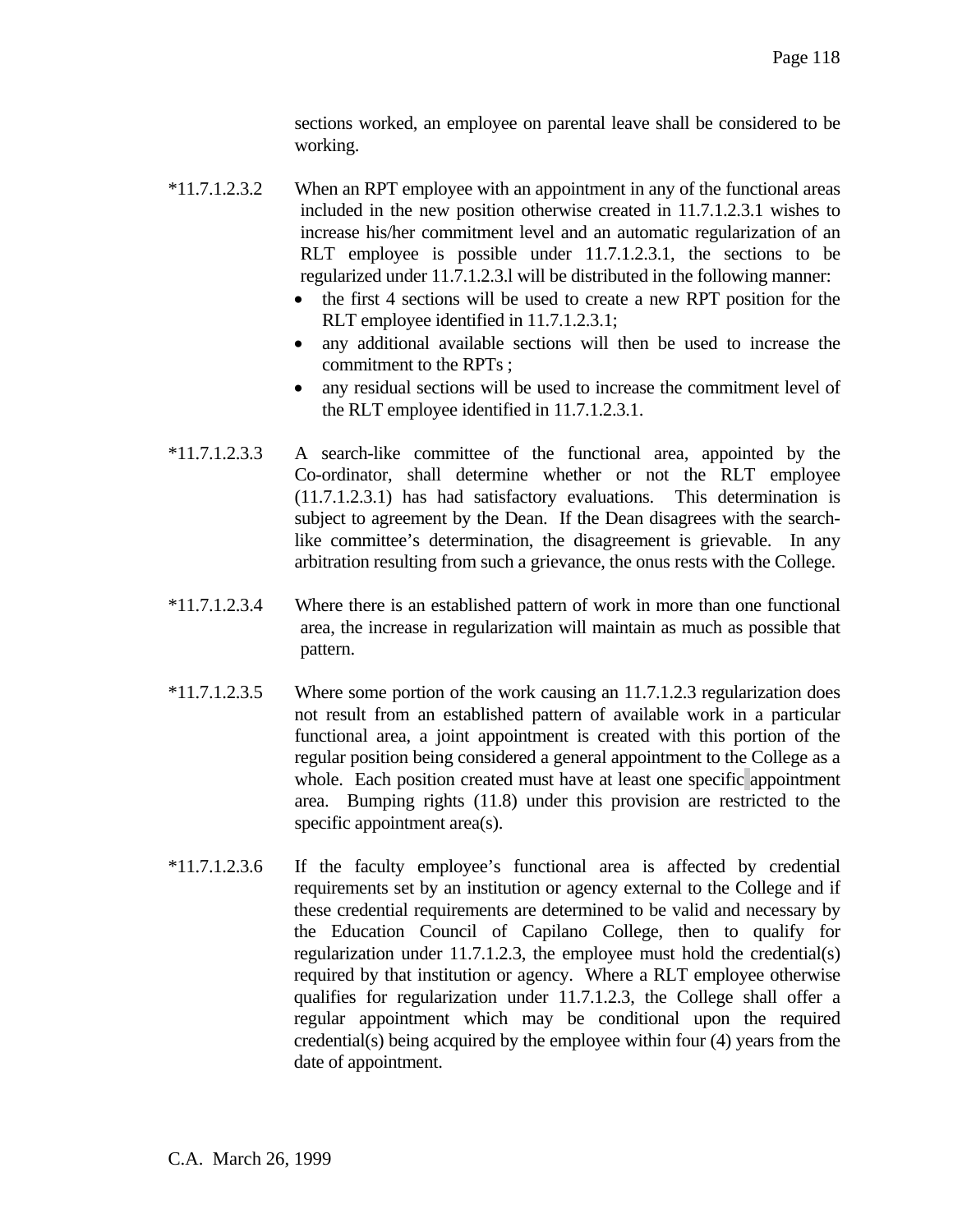### **\*11.7.1.3 Creation of New Regular Positions**

\*11.7.1.3.1 When an eligible non-regular employee has worked:

• assignments during each of the past three (3) consecutive years of four (4) or more section(s) or section equivalent(s),

or

• assignments during the past four (4) consecutive years averaging four (4) or more section(s) or section equivalent(s) per year,

or

• when an RPT has worked four (4) or more sections above his/her commitment level for the past three (3) years

or

• when an RPT has worked an average of four (4) or more sections above his/her commitment level for the past four (4) years,

 a new regular position or an increase to the commitment level of an RPT employee (subject to 11.7.1.1. and the order established in 11.7) shall be established with a commitment level of the average annual assignments worked by a non-regular employee over the specified period or of the average annual assignments in addition to his/her regular commitment worked by an RPT over the specified period expressed as a whole number when rounded down.

- \*11.7.1.3.1.1 When a non-regular employee has accepted an RLT appointment during the period being reviewed, it shall not be considered a break in the consecutive years worked as a non-regular employee.
- 11.7.1.3.2 An eligible non-regular employee is a non-regular employee who has Capilano College as his/her primary place of employment.
- 11.7.1.3.3 For the purpose of Article 11.7, Capilano College is considered to be a non-regular employee's primary place of employment if
	- at least fifty percent (50%) of his/her current total work at all places of employment is at Capilano College,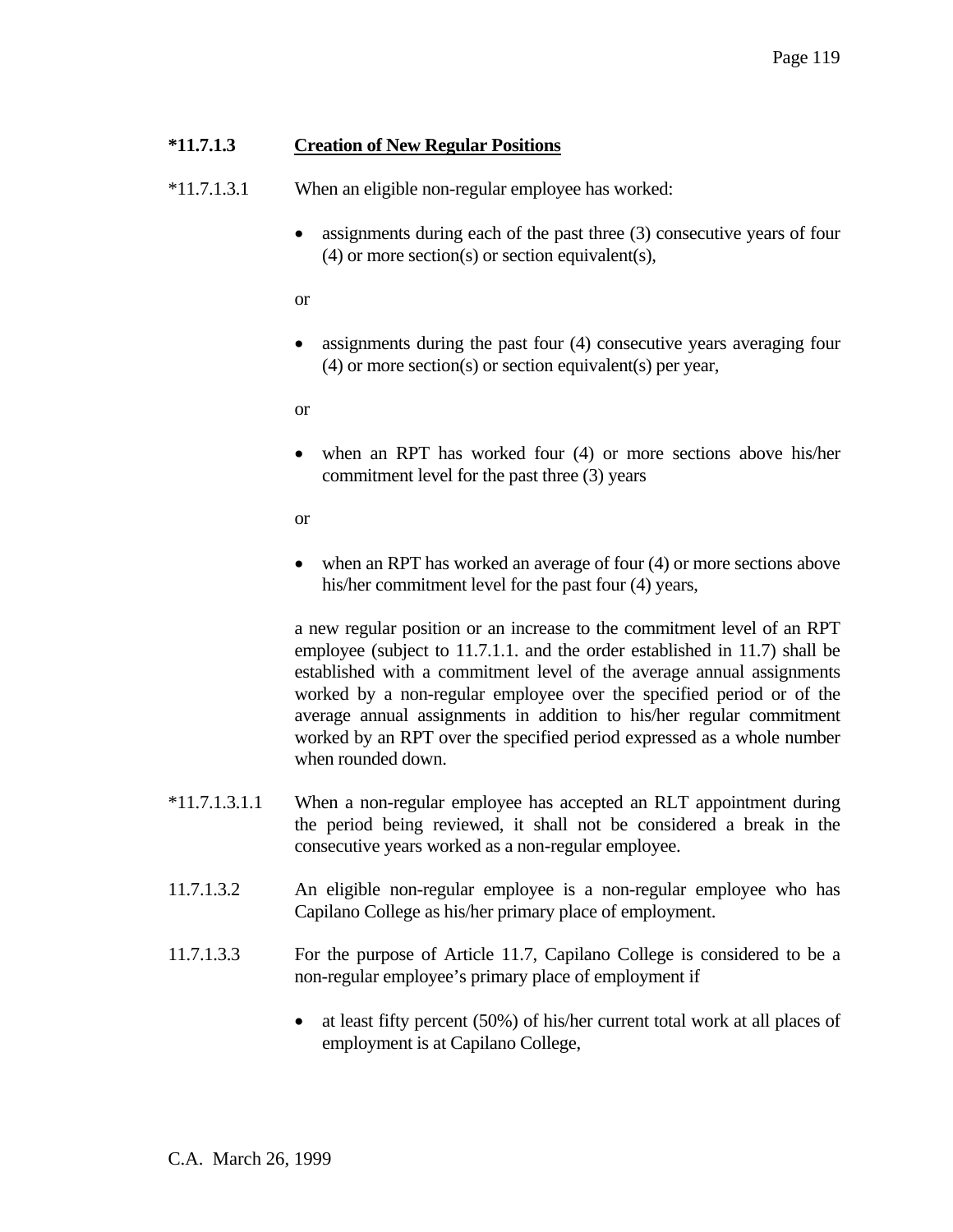• the employee provides a full and accurate disclosure of all employment and declares that Capilano College is his/her primary place of employment,

and

- the functional area agrees to the primary place of employment designation applying to the employee.
- 11.7.1.3.4 The search for the new regular position shall be restricted to employees who have completed probation and whose two most recent evaluations resulted in satisfactory evaluations. Such employees shall not be placed above step 10 on the salary scale. The search shall follow the processes of 11.3.
- 11.7.1.3.5 If the search committee's recommendation is refused by the Dean, the Dean must provide reasons for his/her refusal. Such a refusal by the Dean is grievable, and in any arbitration resulting from such a grievance, the onus rests with the College.
- 11.7.1.3.6 An external search shall occur if the Dean and search committee have not agreed on a common recommendation. Subject to agreement of the Dean and the functional area, an external search shall occur if the search committee does not recommend an eligible non-regular employee (11.7.1.3.4) and the Dean concurs, or if no eligible non-regular employee (11.7.1.3.4) applies for the new regular position.

#### **11.7.1.4 Limitations on Impact of Automatic Regularization**

11.7.1.4.1 Regularization will not occur under 11.7.1.1 or 11.7.1.3 if it results in the regularization of more than one hundred percent (100%) of base sections allocated to a discipline for the most recent year ending April 30. Where assignments include more than one discipline partial regularization may occur under this provision (i.e. where one discipline is at one hundred percent and the other is not). Partial regularization may also occur where it brings the discipline up to one hundred percent regularization of base sections.

> Base sections are defined as those sections which cannot be removed/reassigned without departmental consultation required under the collective agreement.

11.7.1.4.2 A new regular position will not be created if the work performed in the preceding three or four years would not have occurred without the replacement of employee(s) assigned non area-specific co-ordination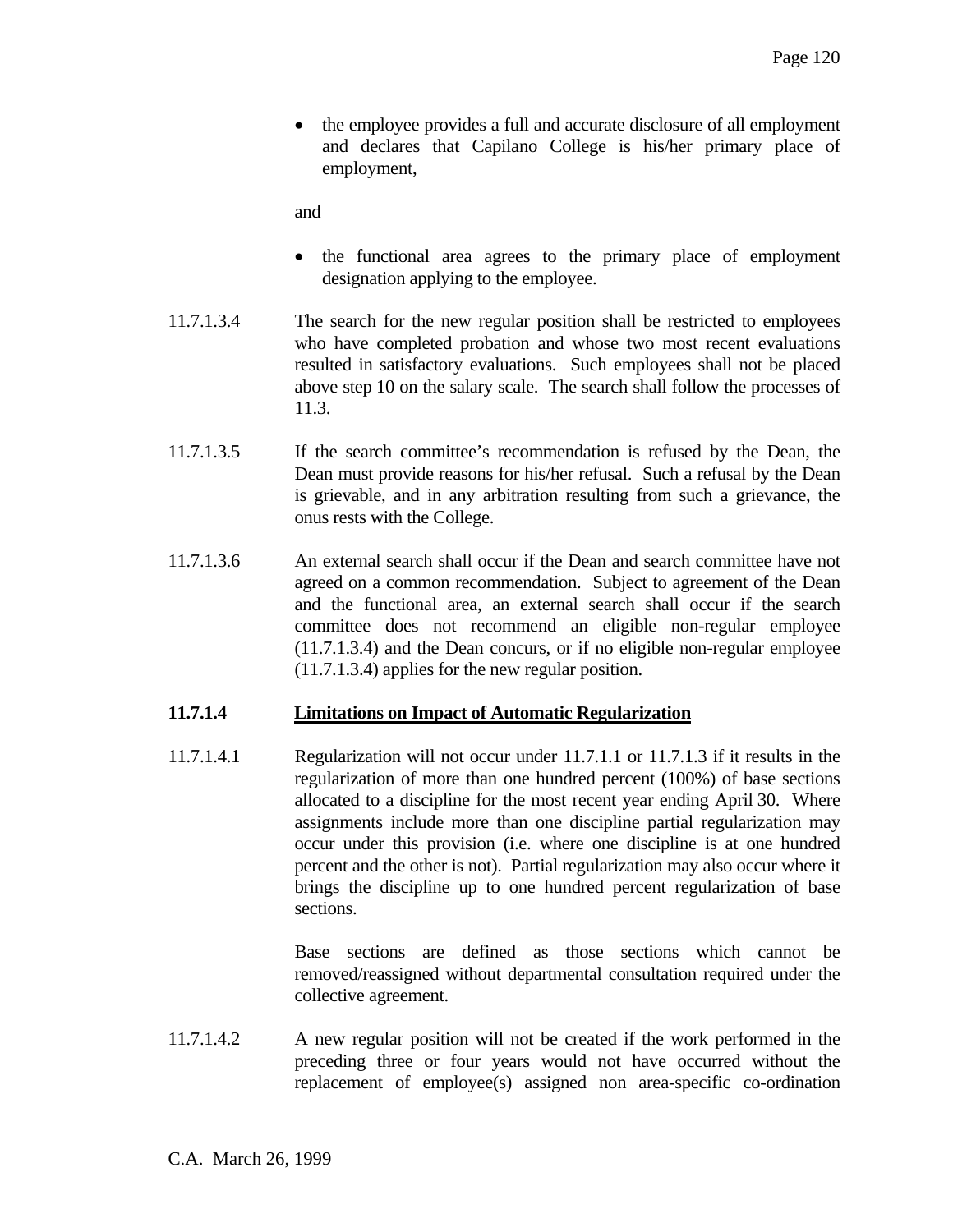and/or the replacement of employee(s) on parental leave and/or on leave for Union business.

- 11.7.1.4.3 In the case of non-base funded contract work the regularization by the College shall be for the number of sections or section equivalents identified under 11.7.1.1 and 11.7.1.3 or the number of sections or section equivalents assured of funding for the subsequent year, whichever is less.
- 11.7.1.4.4 Where some portion of the work causing an 11.7.1.1 and 11.7.1.3 regularization does not result from an established pattern of available work in a particular functional area, then a joint appointment may be created with this portion of the regular position being considered a general appointment to the College as a whole. Each position created must have at least one specific appointment area. Bumping rights (11.8) under this provision are restricted to the specific appointment area(s).

### **11.7.1.5 Timing of Automatic Regularization**

 The calculation of the past three (3) or four (4) consecutive years' results required in 11.7.1.3.1 shall be done for the year ending each April 30. Any resulting regularization is to be effective the immediately following August 1.

### **11.7.2 Discretionary Regularization**

 The College may create a new regular position at any time, unless its creation interferes with an automatic regularization per 11.7.1 that would otherwise occur on completion of the assignments already made to employees.

#### **11.7.3 Inventory of Bargaining Unit Work and Positions**

- 11.7.3.1 The College shall maintain an inventory of bargaining unit work and positions. The CCFA shall have access to all information concerning bargaining unit work performed by members of the bargaining unit and all other work for which members of the bargaining unit were released.
- 11.7.3.2 Without limiting the generality of the foregoing, the inventory of work performed by the bargaining unit members shall be identified by the following:
	- program
	- co-ordinated area
	- department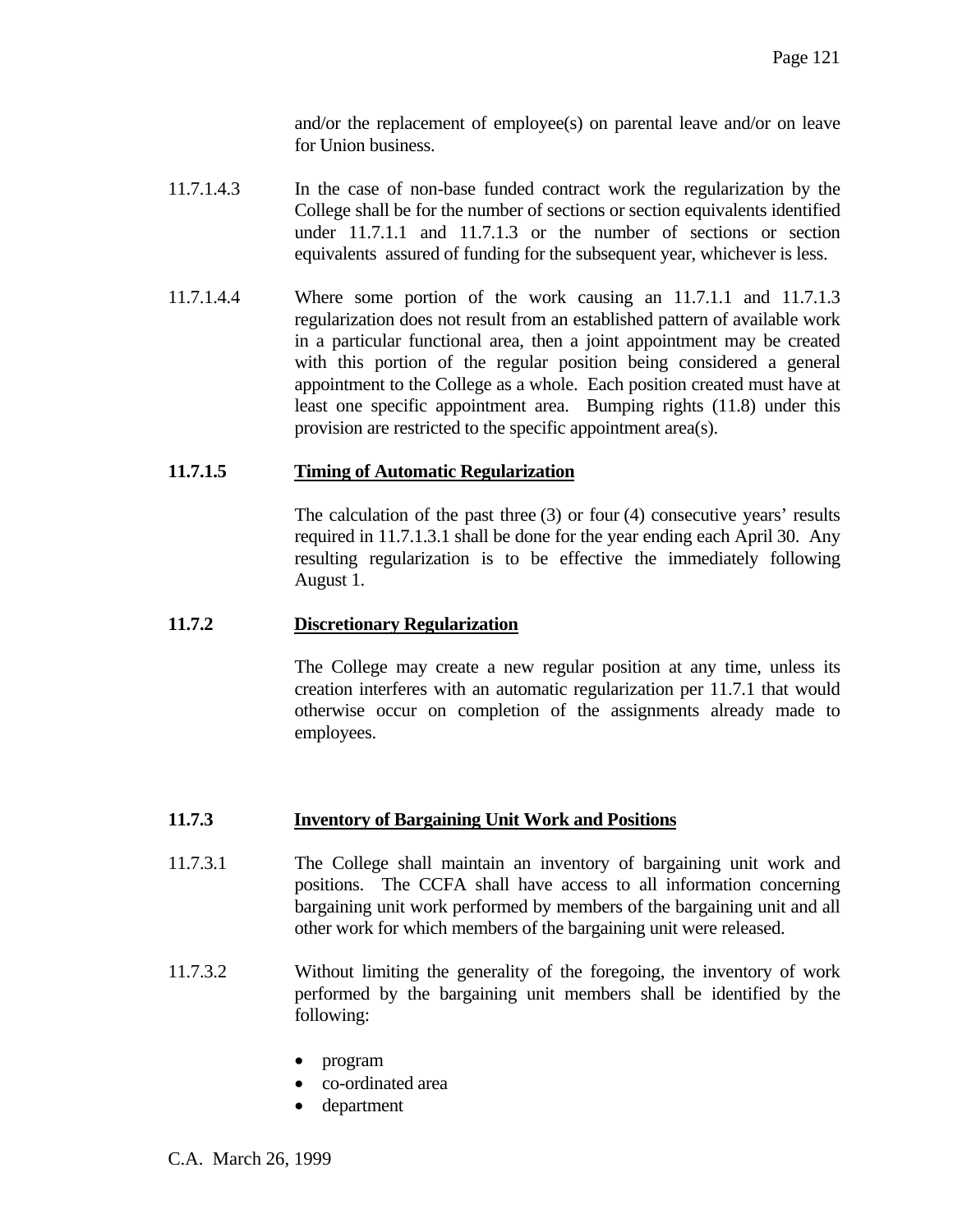- subject area/discipline
- name, job classification, and appointment status (RFT, RPT, RLT, Non-regular, Auxiliary) of the bargaining unit member who performed the work
- location
- term
- type of funding (e.g. base funding, non-regular funding such as RAC)
- nature of section (e.g. teaching, co-ordination, release, lab. supervision and PMI)
- any other factor deemed necessary by the CCFA

### **11.7.4 Regular Part-Time Employee Eligibility for New Regular Full-Time Positions**

- 11.7.4.1 When a new RFT position is created, or an RFT position becomes vacant, an RPT employee will be offered the position providing he/she has the subject competency for a full duty load. The increase in a regular employee's commitment level per 11.7.1.1 from less than a full duty load to a full duty load is not considered creation of a new RFT position for the purposes of Article 11.7.4.
- 11.7.4.2 In the event that an RPT employee does not have the subject competency, or the RPT employee declines the offer, then the normal search selection processes shall apply.
- 11.7.4.3 In the event that the RPT employee accepts the RFT position offered, then the normal search and selection processes shall apply when a vacant RPT position remains.
- 11.7.4.4 An RPT employee may become an RFT employee only as of August 1 of any year, at which time he/she will be newly placed on scale according to the criteria of Article 8.1

# **11.8 Reduction**

11.8.1 The College recognizes the importance to employees, their families, and to the community of a stable employment situation and therefore shall exercise its right under this article in a reasonable and fair manner and in a manner which endeavours to preserve and maintain employment. Notwithstanding the foregoing, the College may find it necessary to reduce the workload of employees and/or the number of employees because of any one or several of the following reasons: low enrolments; a significant change in or elimination of programs, courses, or other bargaining unit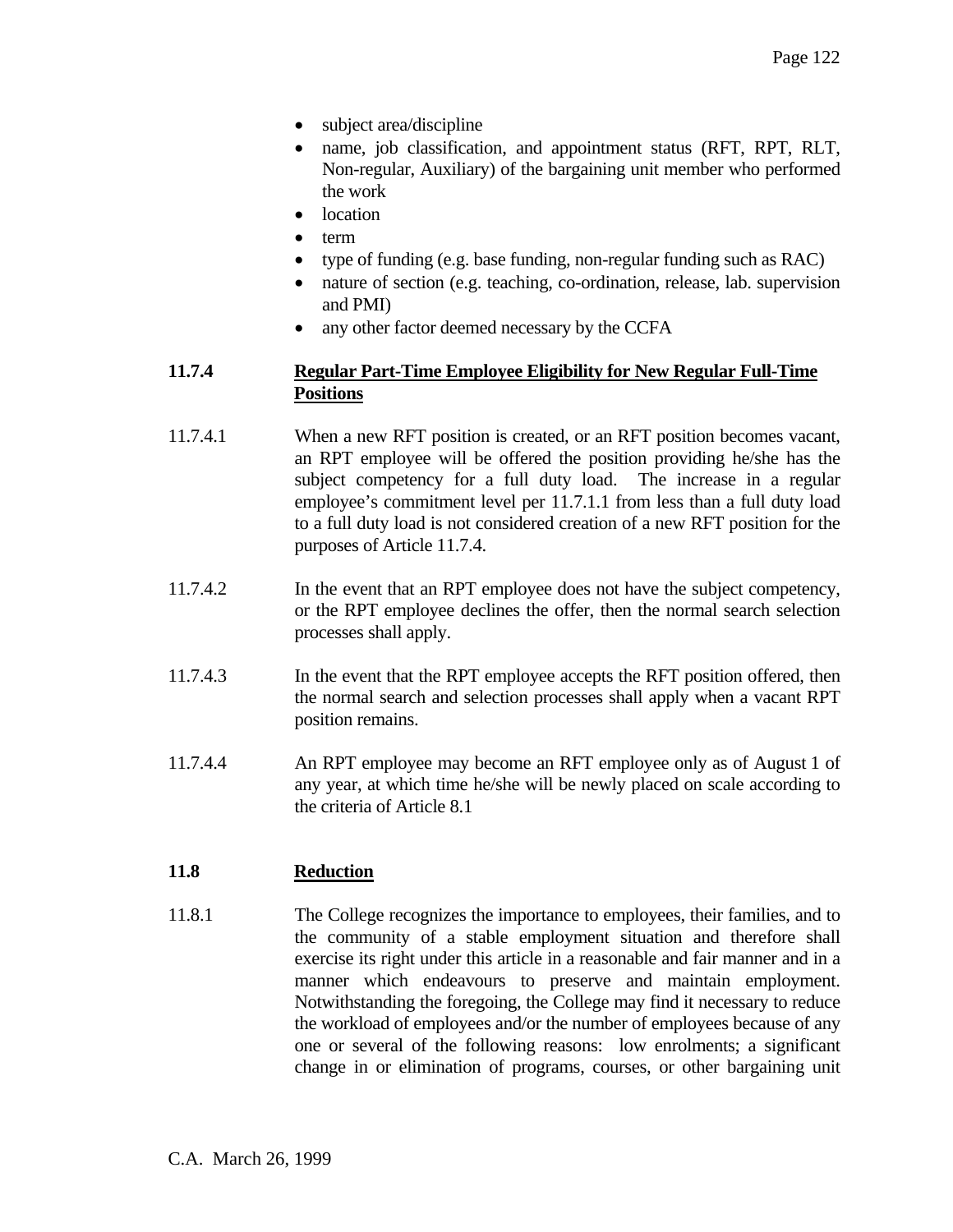work where it is reasonably anticipated to be of a permanent nature; a shortage of funds.

- 11.8.1.2 Where reduction occurs as a consequence of technological change, Article 14 shall first apply.
- 11.8.2.1 For the purposes of this Agreement, the term "reduction" means a reduction in the number of employees or a reduction in the workload (i.e., the number of sections or the number of hours) for which a Regular employee has been contracted by his/her appointment letter.
- 11.8.2.2 The effect of reduction on a Regular employee is the revision of the employee's contracted workload from that specified in the employee's letter of appointment to the new contracted level specified by the College in the Notice of Reduction. This new level of workload will remain in force, regardless of the workload actually performed in any subsequent year, until it is either further reduced or, following the test set out in Article 11.8.5.5.2.1, it is increased.
- 11.8.3.1 In the event that it becomes necessary for reduction to occur, the reduction will take place in those functional areas identified by the College.
- 11.8.3.2 A Notice of Reduction will be issued in writing to the employee either by June 1 and shall take effect on the immediately following August 1 or by October 15 and shall take effect on the immediately following January 1. The union shall be notified in writing of the planned reduction two (2) weeks prior to the issuance of the Notice to the employee. Within two (2) weeks of the notification to the Union, the College will meet with the Union to explore and, if possible, to develop viable alternatives to the reduction of regular employees.
- 11.8.3.3 A Notice of Reduction shall state the reason(s) for the reduction.
- 11.8.3.4 A Notice which does not actually result in a reduction of workload in a year in which it is issued shall be deemed null and void.

#### **11.8.4 Reduction within a Functional Area**

11.8.4.1.1 Within each functional area identified by the College for reduction, nonregular employees in the functional area shall not have their appointment status renewed before any regular employee is reduced unless no regular employee in the functional area has the subject competency and/or qualifications that match the bona fide curriculum requirements as determined by the College in consultation with the functional area.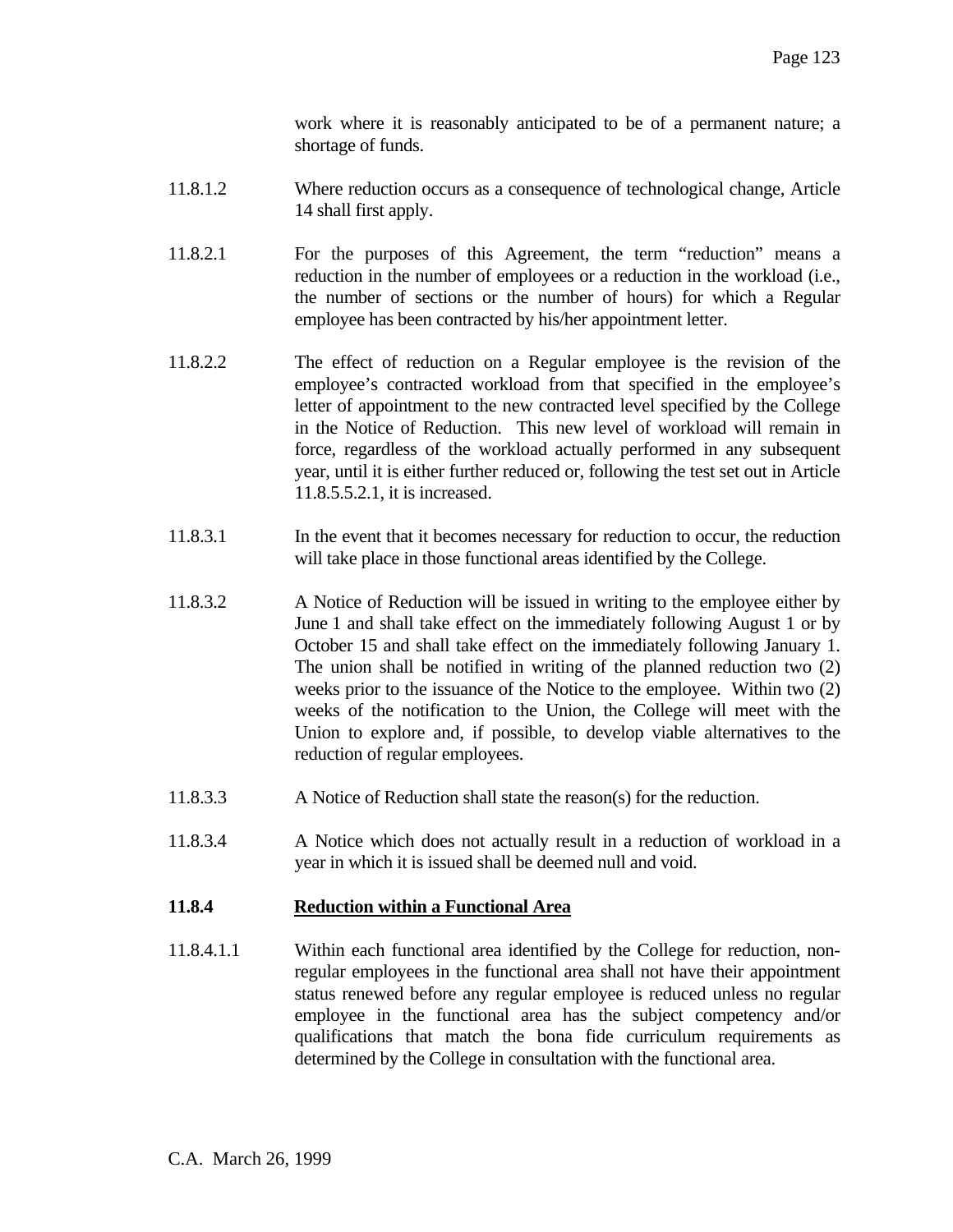- 11.8.4.1.2 Within each functional area identified by the College for reduction, RPT employees in the functional area will be reduced before RFT employees in the functional area unless no RFT or more senior RPT employee in the functional area has the subject competency and/or qualifications that match the bona fide curriculum requirements as determined by the College in consultation with the functional area.
- 11.8.4.2 For regular employees only, and after the application of Article 11.8.4.1.2, seniority (see Article 11.8.6) shall be the basis for determining the order in which reduction occurs; neither the classification of the employee nor the level of the regularization of the RPT employee shall have any effect on this determination. The least senior of the Regular employees will be reduced unless no other more senior employee has the subject competence and/or qualifications that match the bona fide curriculum requirements as determined by the College in consultation with the functional area.

# **11.8.5 Rights of a Reduced Employee**

11.8.5.1 Subject to the subsequent clauses in Article 11.8.5, the rights of a reduced employee are fourfold: The right to an actual workload which is equal to the percentage of workload for which s/he was originally contracted; the right to severance pay; the right to retraining; the right to a reversal of reduction.

# **11.8.5.2 Actual Workload**

- 11.8.5.2.1 The parties agree that, wherever possible, a reduced Regular employee should have an actual workload which is equal to the percentage of workload for which s/he was originally contracted. Further, the parties recognize that, from time to time, circumstances may be such as to make this possible or, failing that, circumstances may be such as to enable a reduced Regular employee to have an actual workload which exceeds the new level of contracted workload specified in the Notice of Reduction. In either case where this occurs, the parties agree that such occurrence does not constitute either a withdrawal of the Notice of Reduction or any change to that reduction.
- 11.8.5.2.2 A reduced Regular employee's right to the workload which is equal to the percentage of workload for which s/he was contracted prior to reduction may be exercised as set out below.
- 11.8.5.2.2.1 For a functional area in which a Regular employee is on reduction, any sections allocated to that functional area that are in excess of the number required to meet the reduced commitment to Regular employees in that functional area shall be offered first to reduced RFT employees on the basis of seniority, then to reduced RPT employees on the basis of seniority and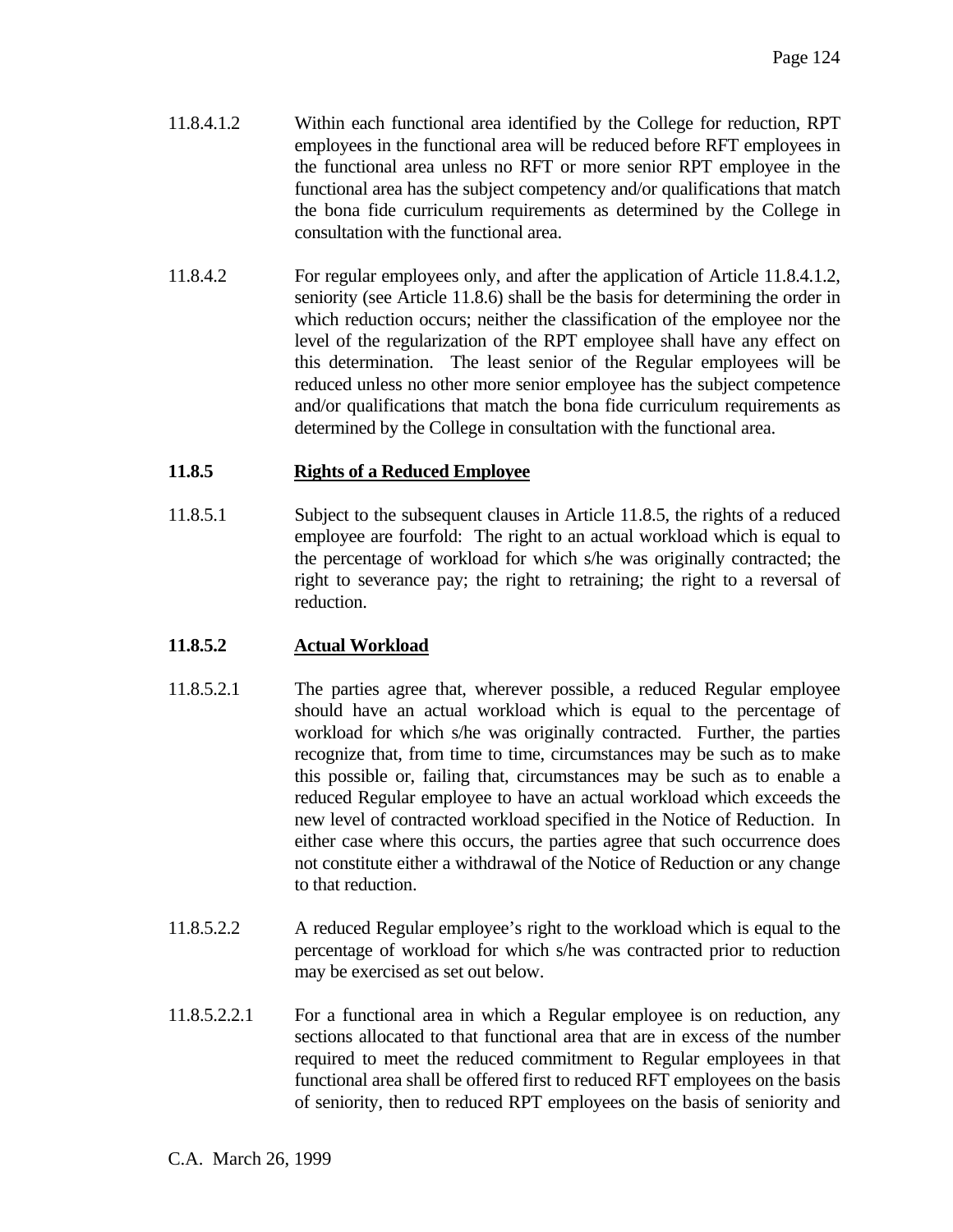without regard to their level of regularization, and then to Non-regular employees.

- 11.8.5.2.2.2 A Regular employee reduced in the functional area to which they are appointed shall be assigned duties in another functional area provided that they have the required competence and/or qualifications as determined by a search-like process and provided that no continuing employee be thus displaced. Where a reduced Regular employee has been assigned previously to such other functional areas, s/he may, at the discretion of the Dean, be required to submit to a search-like process before further assignments are made.
- 11.8.5.2.2.3 A continuing employee is any Regular employee or Non-regular employee who has been placed on the salary scale and who is appointed to a functional area and who still retains rights to a further appointment in that functional area. An employee who has had an assignment to but no appointment to a functional area is not a continuing employee of that functional area. An employee who is assigned work in a functional area in which he/she has not previously held an appointment, shall not exercise bumping rights with respect to any continuing employee in that functional area save and except continuing employees appointed to the functional area subsequent to the reduced employee's assignment to the functional area. The seniority and bumping rights of the reduced employee in the functional area in which they have been reduced shall not be adversely affected by their assignment to another functional area.
- 11.8.5.2.2.4 A search-like process is one which parallels that established for the selection and appointment of new faculty save that the two interviews contemplated by Articles 11.3.5.3 and 11.3.5.4 shall be collapsed into a single interview and the task of the Search Committee shall be to determine whether or not the reduced employee in question would have been recommended to the President pursuant to Article 11.3.5.4 had s/he been applying as an external candidate for a new appointment. This determination shall not take into account whether the reduced employee is more competent or even equally competent as compared to any employee likely to be bumped. No person shall serve on the Search Committee whose position could be adversely affected by the success of the reduced employee.

# **11.8.5.3 Severance**

11.8.5.3.1 A Regular employee who is under notice of reduction to zero sections of workload may elect to receive severance pay at any time prior to the expiry of his/her rights to further assignments.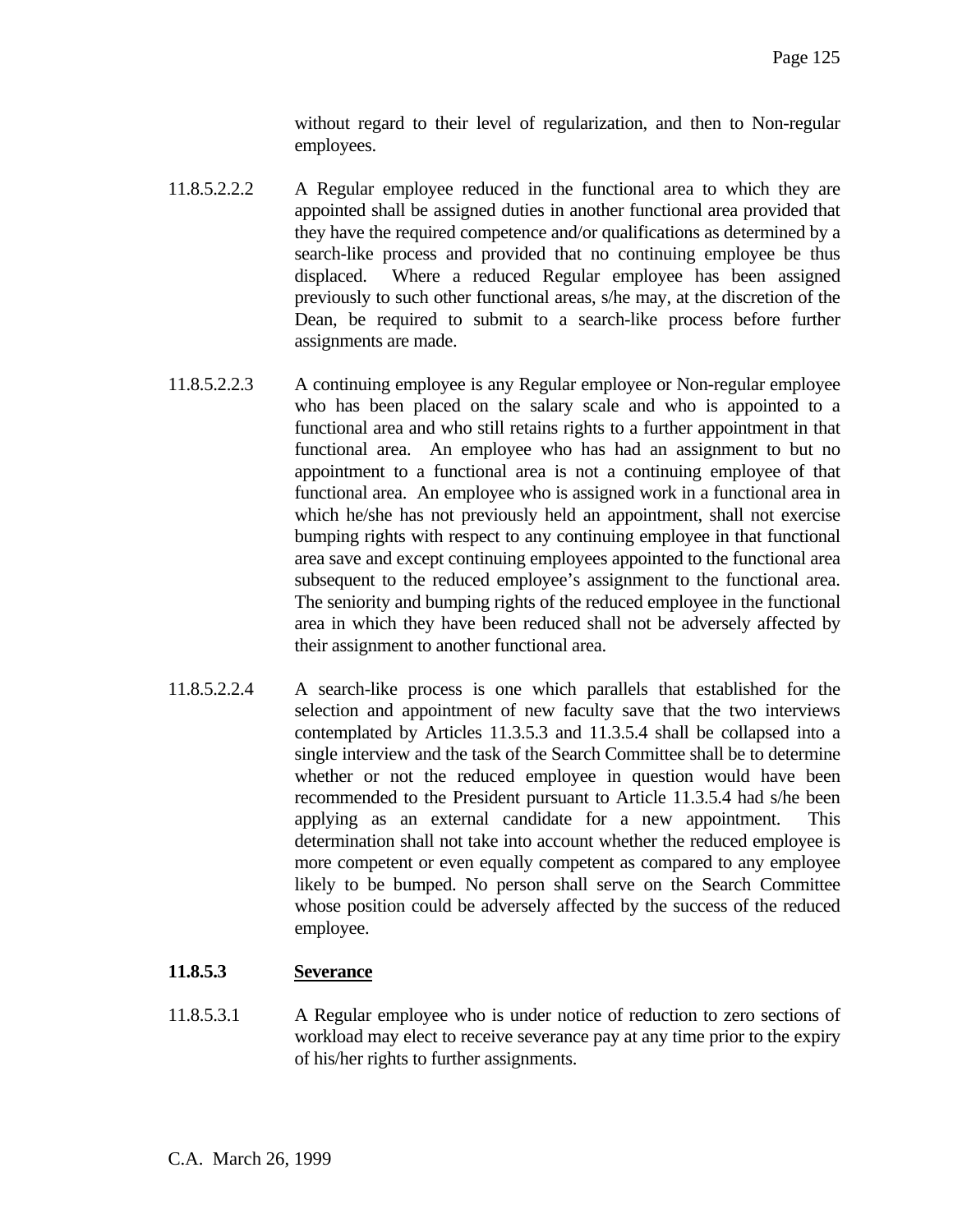- 11.8.5.3.2 A Regular employee who is under notice of reduction of a reduced level of workload which is greater than zero sections may elect to take severance within thirty (30) days from the notice of reduction or within thirty (30) days from the first anniversary of that notice. An employee who does not elect this severance option within either thirty (30) day timeline will retain all rights specified in 11.8.5.1 except for severance. This option to take severance will be available to the employee each time a new notice of reduction is issued which lowers the committed workload from that in force at the time of issuance of the new notice. Once the workload commitment is reduced to zero sections, then 11.8.5.3.1 shall apply.
- 11.8.5.3.3 A reduced employee who received severance pay thereby waives and loses all other rights, claims or entitlements under this Collective Agreement and ceases to be an employee of the College.
- 11.8.5.3.4 An employee who has received severance pay and is subsequently appointed pursuant to a search process shall retain the severance payment made and, for the purposes of any future severance pay, the employee's seniority shall be calculated from the date of the subsequent appointment.
- 11.8.5.3.5 Severance pay shall be calculated as:

*Severance = 0.05 x S x Y*

where

 S is the full-time annual salary for the step that the employee is on as of the date the reduction takes effect.

 Y is the number of full-time equivalent years the employee has held continuous appointment status as reflected in the employee's seniority pursuant to article 11.8.6 to a maximum of ten (10).

#### **11.8.5.4 Retraining**

11.8.5.4.1 The College will use its good offices to secure retraining for all those reduced Regular employees whose actual workload is zero sections. Prior to the expiry of their rights to further assignments, these employees may use the instructional facilities of the College free of charge during any term that their actual workload is zero sections.

# **11.8.5.5 Reversal of Reduction**

11.8.5.5.1 Recognising a reduced Regular employee's right to have their contracted level of workload reinstated to its original level, the College shall conduct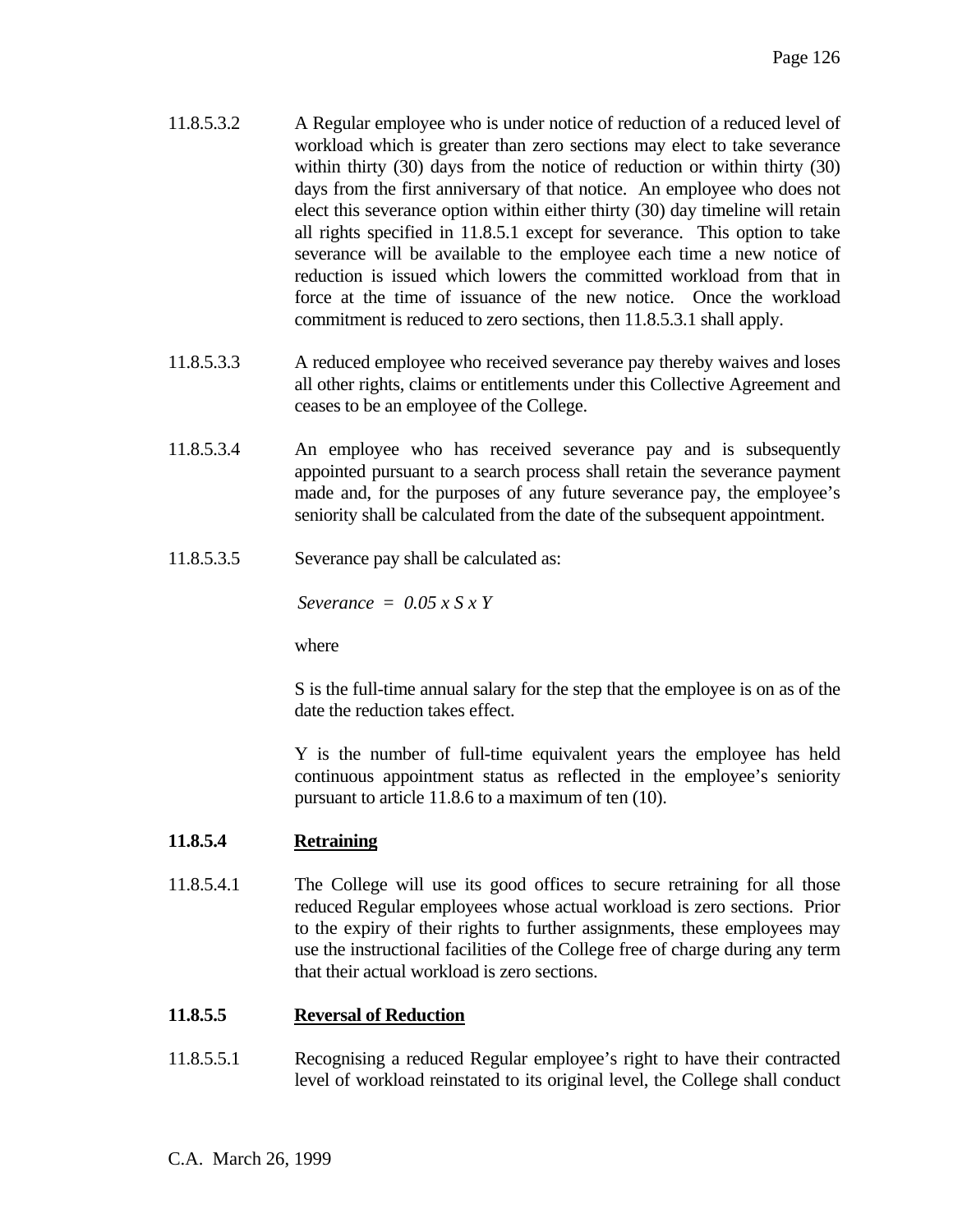the following test on an annual basis in each functional area where there are any reduced Regular employees.

- 11.8.5.5.1.1 For each functional area in which there is a reduced Regular employee, the difference between the total sections worked and the number of sections required to meet the reduced commitment to Regular employees will be computed. Where this difference is at least two (2) sections in any two (2) of three (3) consecutive terms, the College shall determine whether or not a reduced Regular employee's contracted level of workload is to be increased. This determination shall be done no later than April 30 of each year and if the workload is to be increased to his/her workload level prior to reduction, the Notice of Reduction shall be withdrawn.
- 11.8.5.5.1.2 Where it is determined that a reduced Regular employee's contracted level of workload is to be increased, the change shall be made in reverse order of employee reduction and shall be effective as of the immediately following August 1. Where there are no reduced RFT employees, the change shall be made to the most senior RPT employee and shall be effective as of the immediately following August 1.

# **11.8.5.6 Expiry of Rights to Further Assignments**

- 11.8.5.6.1 A reduced Regular employee shall lose his/her rights to further assignments and cease to be an employee of the College when s/he has experienced an actual workload of zero sections for two consecutive years.
- 11.8.5.6.2 The records of Regular employees whose employment ceases because of reduction and all references supplied to others with respect to these employees shall clearly point out the nature of the cessation of employment, and every effort shall be made to avoid any stigma of dismissal being attached thereto.

#### **11.8.6 Seniority Among Employees**

- 11.8.6.1 Seniority within the functional area and other areas of previous assignment or appointment shall be applied if reductions in Regular employees are necessary.
- 11.8.6.2 Seniority shall be determined by counting all assignable sections as long as employment has been continuous. Leave of absence is not an interruption of continuous employment.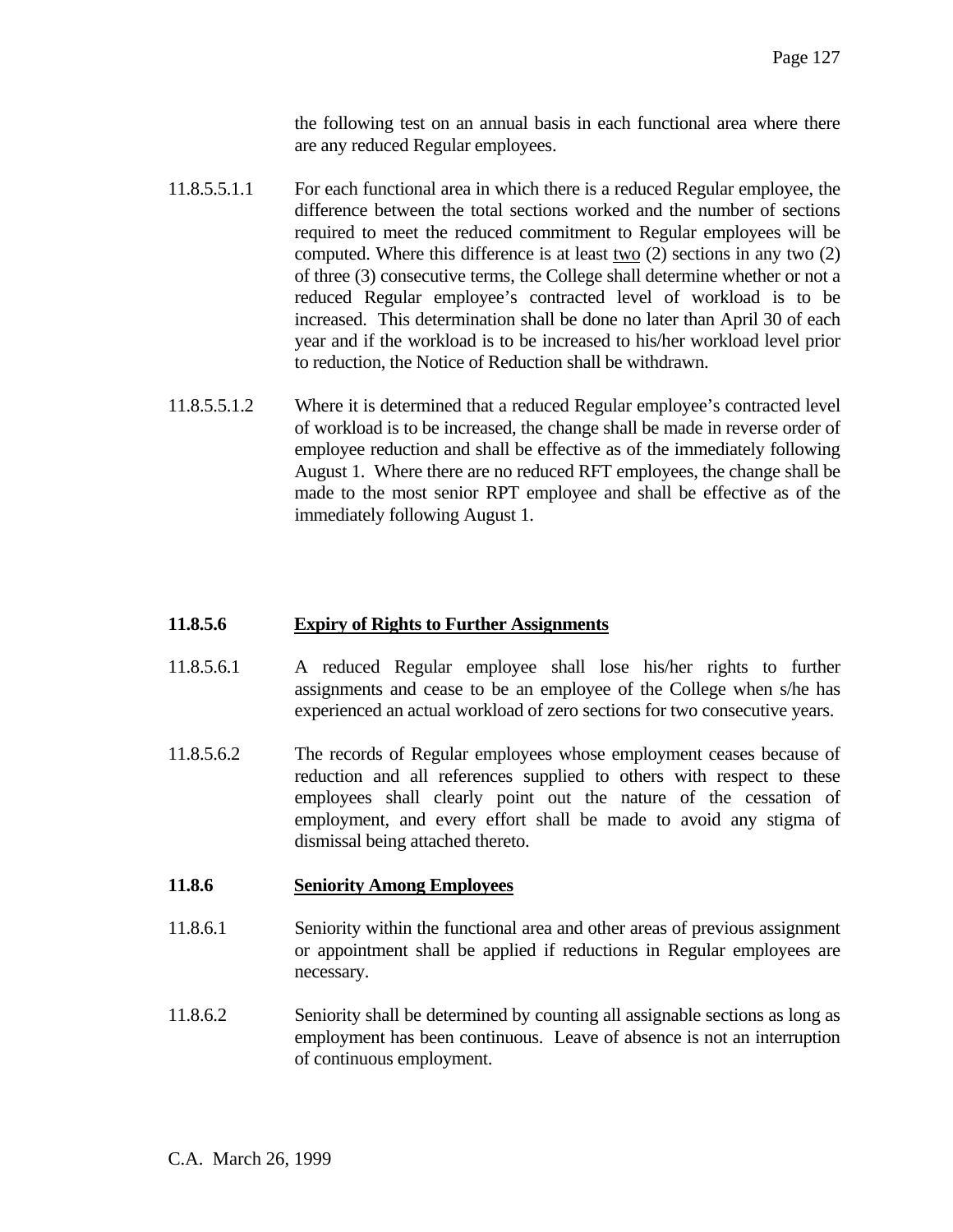- 11.8.6.3 The following work shall be included in the calculations of assignable sections:
	- all sections or sectional equivalency worked;
	- overload assignments prior to August 1, 1982 (see 11.8.6.9)
	- section equivalencies when on Paid Educational Leave;
	- section equivalencies when on Exchange Leave;
	- section equivalencies when on general leave (see Article 7.2 of Common Agreement - effective August 1, 1999)
	- release time to assume Union duties;
	- release time for jury duty;
	- bereavement leave time;
	- section equivalencies for Unpaid Educational Leave;
	- authorized sick leave, LTD periods and periods on WCB coverage, on compassionate or family illness leave (see Article 7.7 of Common Agreement)
	- parental leave periods;
	- section equivalencies for multi-location work;
	- section equivalencies while an employee is performing non-bargaining unit work at the College or seconded to positions outside the College for which the College has granted leave;
	- section equivalencies for co-ordination stipends.
- 11.8.6.4 No seniority will accrue for sections not worked as a consequence of work underloads approved pursuant to Articles 2.1.2.3.1 and provisions of 11.8.6.4 shall not apply to assignments under 2.1.2.3.2.
- 11.8.6.5 In instances of termination arising out of reasons other than reduction under 11.8 (resignation, dismissal with cause, termination for less than satisfactory performance, non-acceptance of a further offer of appointment) followed by a later appointment, no seniority from the previous appointment shall carry forward.
- 11.8.6.6 In instances of involuntary termination due to reduction followed by another appointment within a three-year period following the involuntary termination, seniority from the previous appointment shall carry forward, save that this value shall not be used for the determination of any future severance pay.
- 11.8.6.7 When two or more employees have an identical seniority level as determined by the calculation of seniority count, the employee whose date of commencement of employment is earliest shall be deemed the most senior. Where the employees commenced on the same date, the most senior employee shall be determined by a draw supervised by the College and the Union.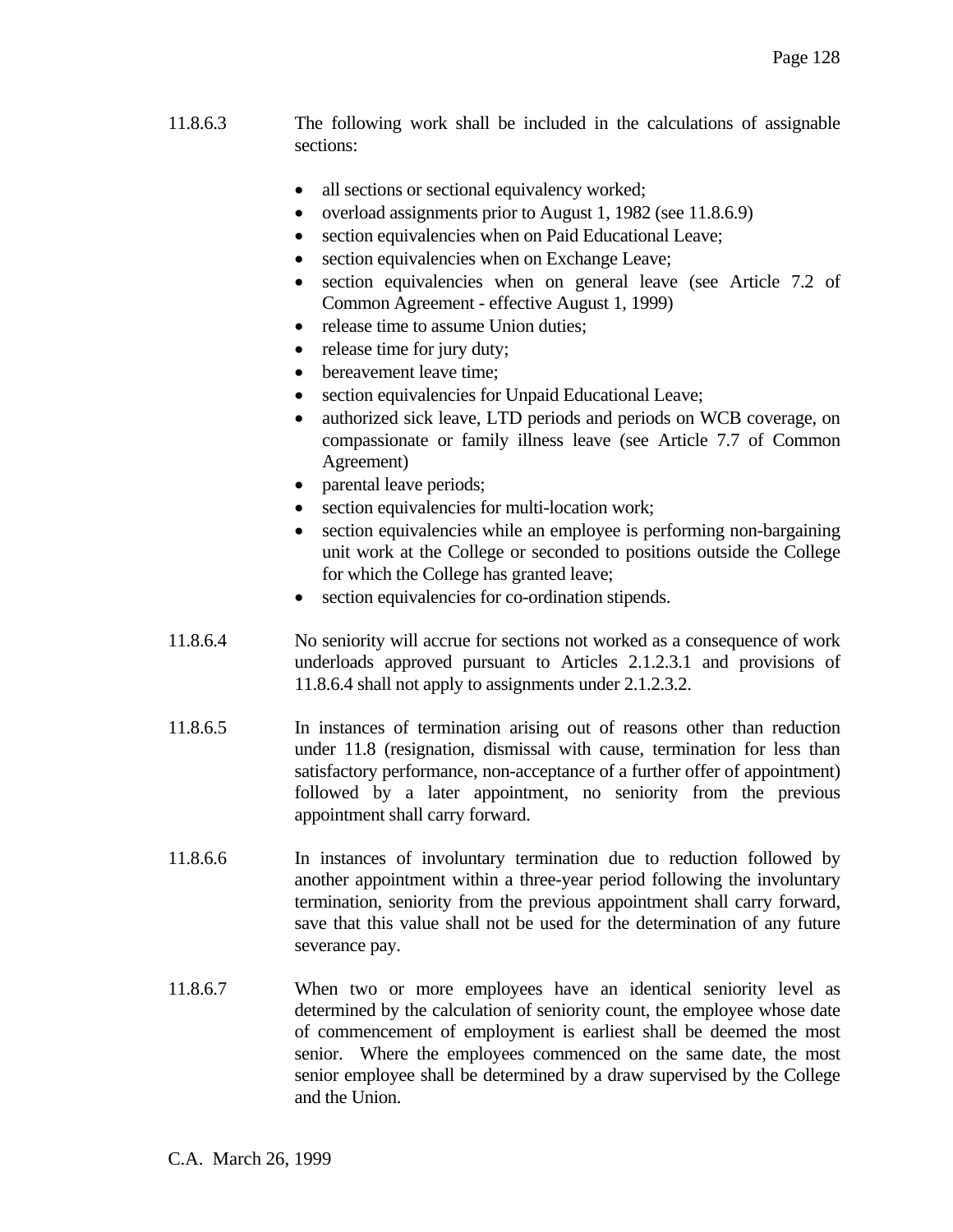| 11.8.6.8 | The date of appointment from which the seniority count begins shall be the |
|----------|----------------------------------------------------------------------------|
|          | commencement date of first appointment, whether Non-regular or Regular.    |

- 11.8.6.9 Effective August 1, 1982, no more than eight (8) sections of seniority can be accrued in any academic year except where averaging of workload over two years has occurred.
- 11.8.6.9.1 No more than 8 sections of seniority can be accrued in any academic year except where averaging of workload over two years has occurred.
- 11.8.6.9.2 Notwithstanding 11.8.6.9.1, seniority will be calculated in accordance with the previous agreement (April 1, 1989 to December 31, 1991) for all work performed up until August 1, 1992.
- 11.8.6.10 The College and the Union agree that no advantage or disadvantage in seniority should accrue as a result of workload averaging pursuant to articles 6.11.1.1 or 6.11.1.2. In such cases, seniority at any time shall be calculated as if such averaging had not occurred.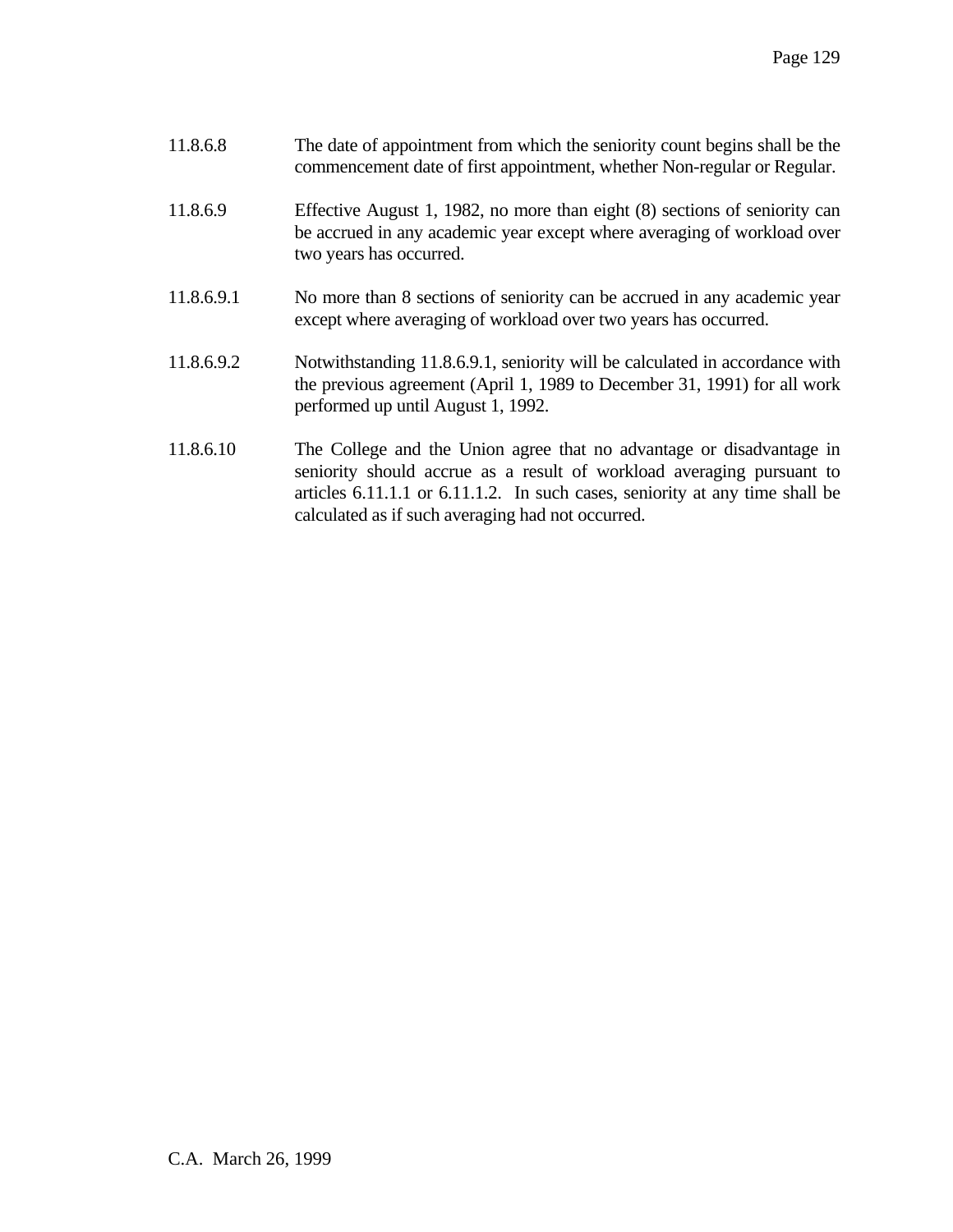### **Article 12 INSTRUCTIONAL MATERIALS CREATED WITHIN COLLEGE**

### **NOTE: See also Article 5 of the Common Agreement.**

12.1 The following arrangements apply to situations within the College in which members of the bargaining unit participate in the creation of instructional materials as part of their work for the College. The arrangements will not apply to the use of already existing materials in classes, to the copying or minor edition or rearranging of existing materials. These arrangements will apply only to the creation of instructional materials in cases where a significant amount of research and/or creative work has been required for the creation of instructional materials which are original.

# **12.2 Copyright**

 When an employee is assigned to develop instructional strategies/materials, copyright law provides that the copyright of these strategies/materials rests with the College in the first instance. Recognizing that the College is not a publishing house, and that the potential for royalty is strong motivation to authors and creators of innovative instructional strategies/materials, the copyright shall, upon request of the authors, be released to the authors on the following conditions:

- 12.2.1 That the College retains the right in perpetuity and without penalty to use these strategies/materials and/or alter these strategies/materials for their use but not for the purpose of profit.
- 12.2.2 The College may require that ten per cent (10%) of all royalties paid to, for or on behalf of the author, following such release of copyright by the College to him/her, be repaid, retained or paid to the College to defray the College's cost of their development.

# **12.3 Authorship**

 For the purpose of this Agreement the term "author" will mean the employee(s) responsible for the educational content of new materials and who play significant creative roles in the design and realization of the materials. If more than one person is involved in authorship, they shall have the right to determine the percentage of authorship borne by each such employee. In cases where agreement has not been reached when the work is completed, the College shall determine the proportion of authorship borne by each such employee.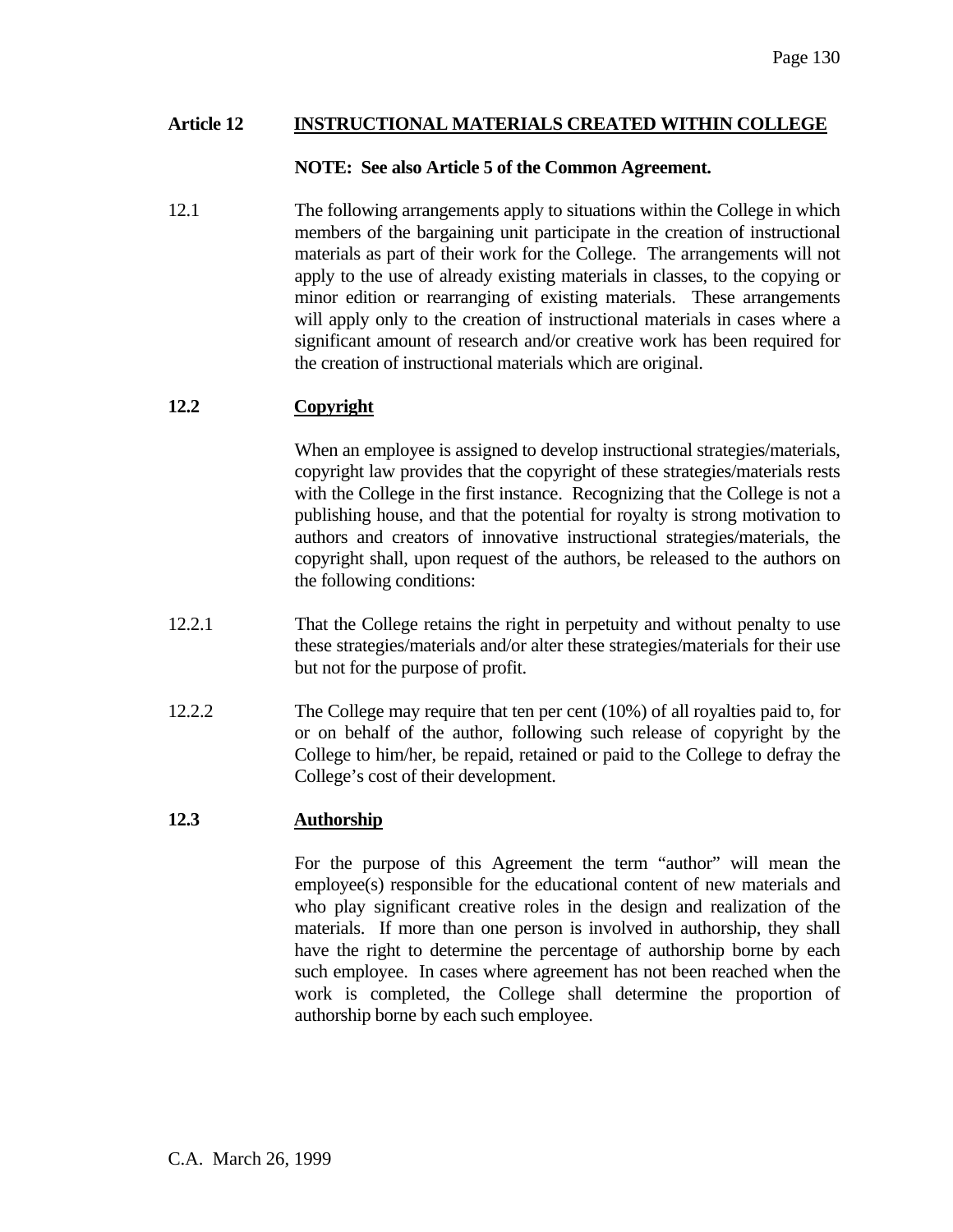# **12.4 Author's Copy**

 In all cases where instructional materials are produced pursuant to this provision, the College will provide the author one copy of the completed material, for the cost of the materials consumed in making that copy.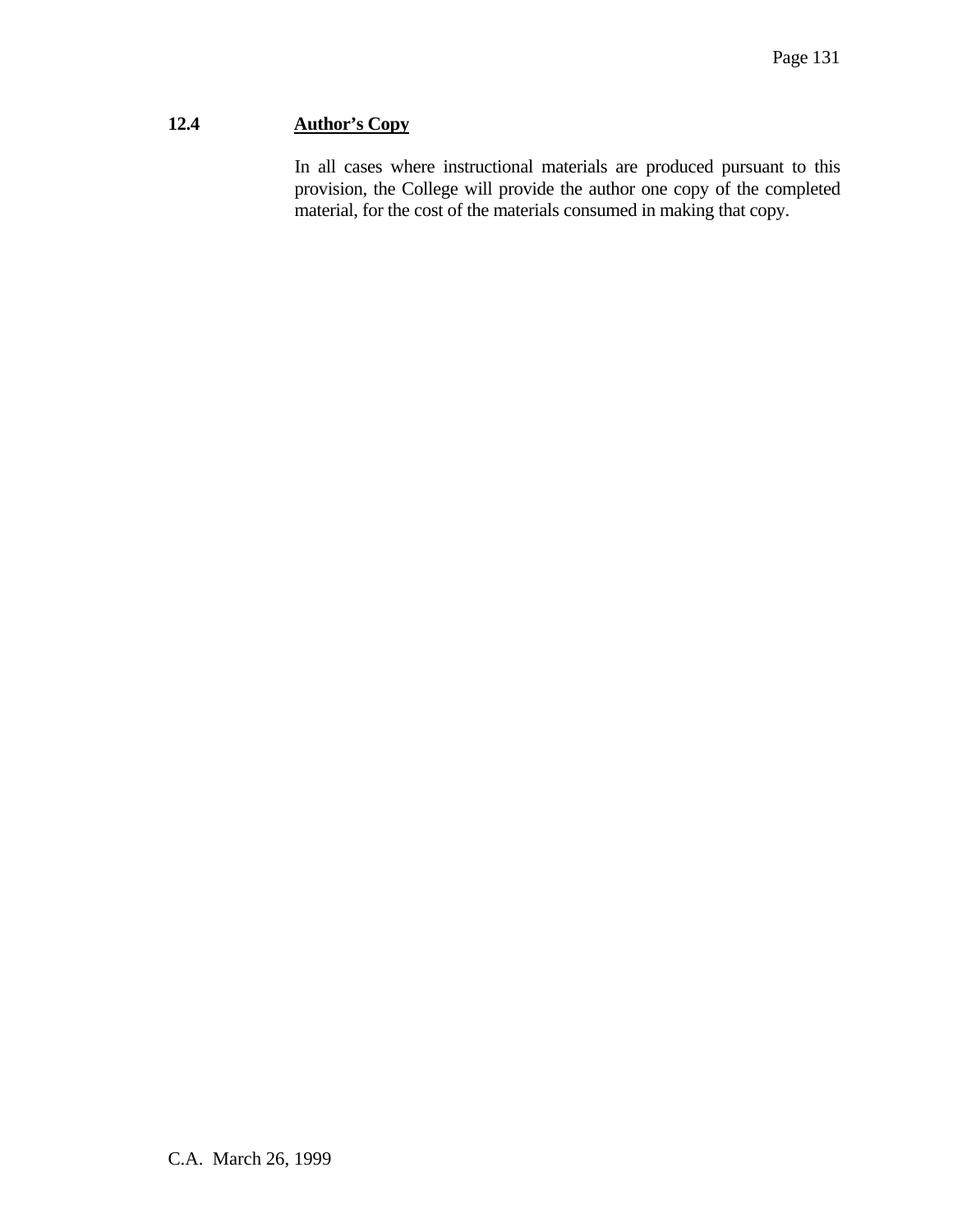# **Article 13 LAW**

### **13.1 Human Rights**

- 13.1.1 The parties agree that the provisions of Section 8 of the *Human Rights Act*, SBC Chapter 22, 1984, apply as though included in, and forming part of, this Agreement.
- \*13.1.2 Further, the parties agree there shall be no discrimination without reasonable cause. Without limiting the generality of the foregoing, personal lifestyle, sexual orientation, family status, physical disability unrelated to job performance, previous and current psychiatric treatment unrelated to job performance, and number of dependants shall not constitute reasonable cause.

### **13.2 College and Institute Act**

 The parties recognize and agree that except as modified by this Agreement, all the rights, powers and authority vested in the Board, in the Union or in any employee of the Board by the provisions of the *College and Institute Act* and any other applicable legislation or regulation are retained.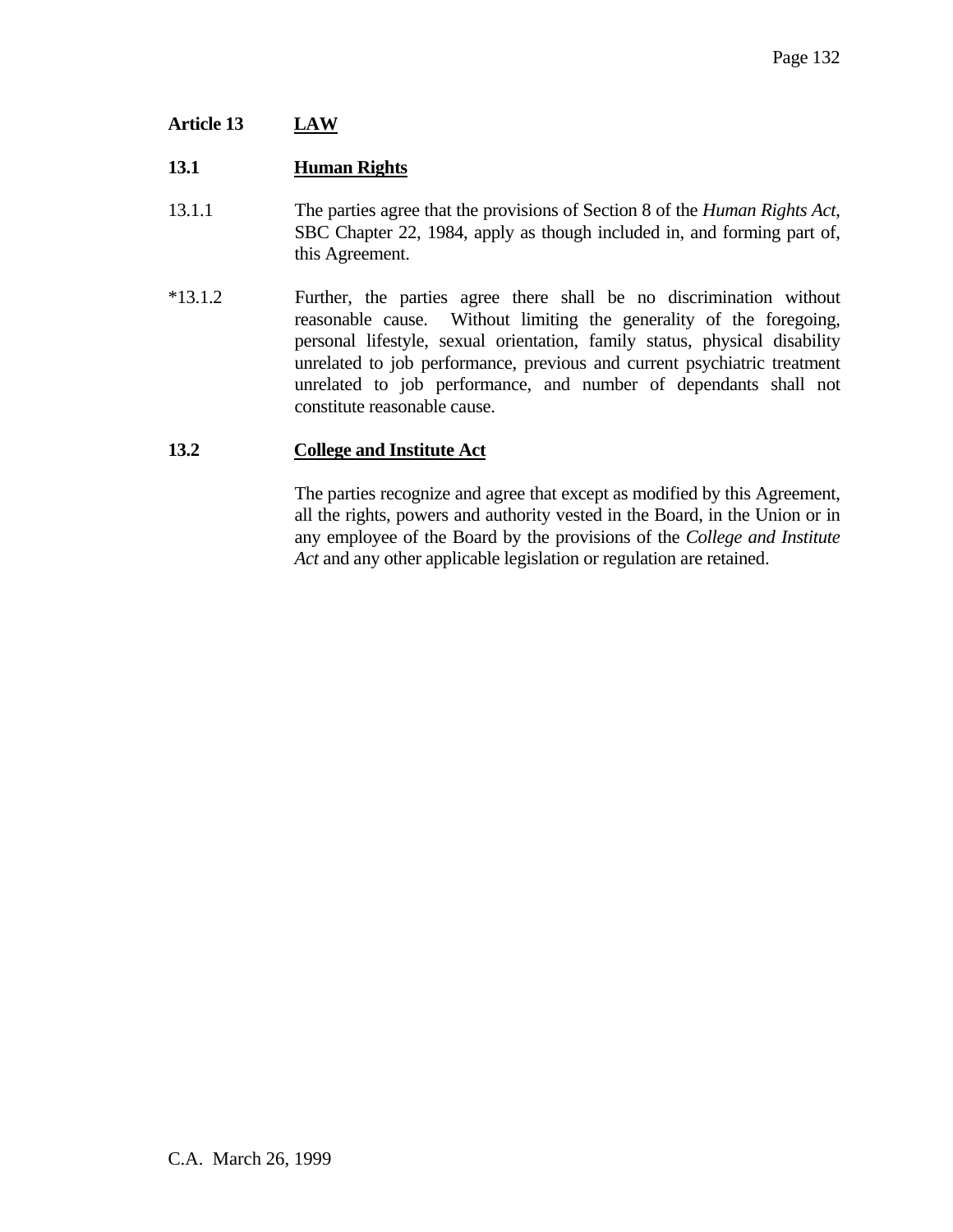### **Article 14 TECHNOLOGICAL CHANGE**

### **14.1 Definition**

- 14.1.1 For the purposes of this Agreement the term "technological change" shall be understood to mean changes introduced by the College in the manner in which it carries out educational operations and services where such change or changes significantly affects the terms and conditions or security of employment of members of the bargaining unit or alters significantly the basis on which this Agreement was negotiated.
- 14.1.2 Such changes as anticipated above shall include the following where such change or changes significantly affects the terms and conditions or security of employment of members of the bargaining unit or alters significantly the basis on which this Agreement was negotiated:
- 14.1.2.1 The introduction, because of technological change or development, of equipment, material or processes different in nature, type or quantity from that previously utilized.
- 14.1.2.2 A change, related to the introduction of this equipment, material or process, in the manner in which the College carries out its educational objectives and operations.
- 14.1.2.3 Any change in work methods, organization, operations, or processes which affects one or more employees.
- 14.1.2.4 Any change in location at which the College operates.

#### **14.2 Notice**

When the College intends to introduce a technological change:

- 14.2.1 The College agrees to notify the Union as far as possible in advance of its intention and to update the information provided as new developments arise and modifications are made.
- 14.2.2 The foregoing notwithstanding, the College shall provide the Union, at least ninety (90) days before the term in which an introduction of a technological change is intended, with a detailed description of the change it intends to carry out, disclosing all foreseeable effects and repercussions on employees.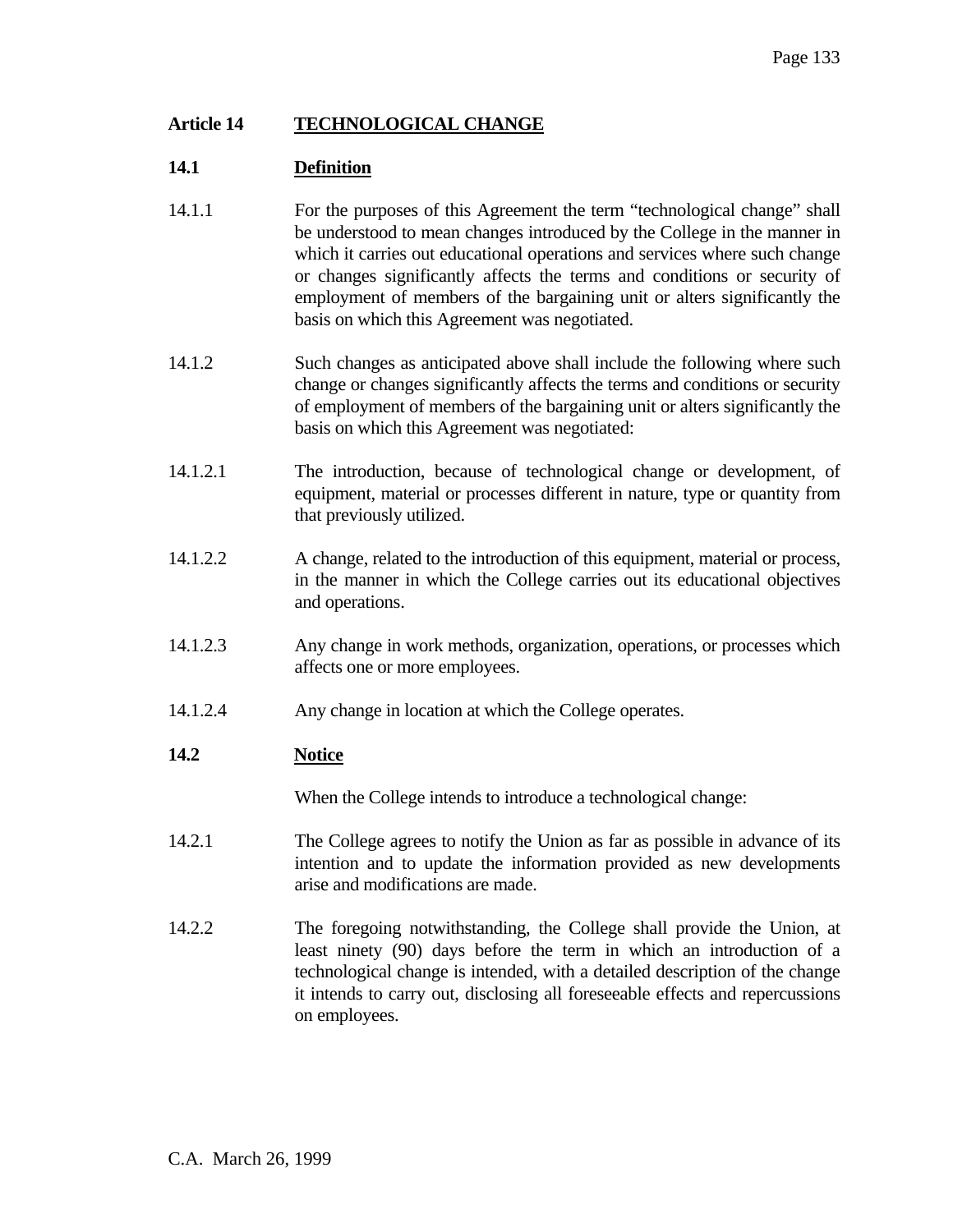# **14.3 Data To Be Provided**

 The notice mentioned in 14.2 shall be given in writing and shall contain pertinent data, including:

- 14.3.1 The nature of the change.
- 14.3.2 The date on which the college proposes to effect the change.
- 14.3.3 The approximate number, type and location of employees likely to be affected by the change.
- 14.3.4 The effects the change may be expected to have on the employees' working conditions and terms of employment.
- 14.3.5 All other pertinent data relating to the anticipated effects on employees.
- 14.3.6 Draft changes and additions to the Collective Agreement (see 14.6).

# **14.4 Notice to Functional Work Areas**

 The notice mentioned in 14.2 and 14.3 shall also be given to the functional/subject area to be affected.

# **14.5 Consultations**

 Where the College had notified the Union of its intention of introducing a technological change, the parties undertake to meet within the next thirty (30) days and to hold constructive and meaningful consultations in an effort to reach agreement on solutions to the problems arising from this intended change and on measures to be taken by the College to protect the employees from any adverse effects. The College and Union agree to bargain in good faith on all aspects of the intended change.

# **14.6 Resulting Agreements**

 Where the parties agree to appropriate solutions to the problems arising out of intended technological changes, the solutions shall be prepared as a Letter of Agreement between the parties and such Letters of Agreement shall have the same effect as the provisions of the existing Collective Agreement and shall be subject to the grievance procedure, up to and including arbitration.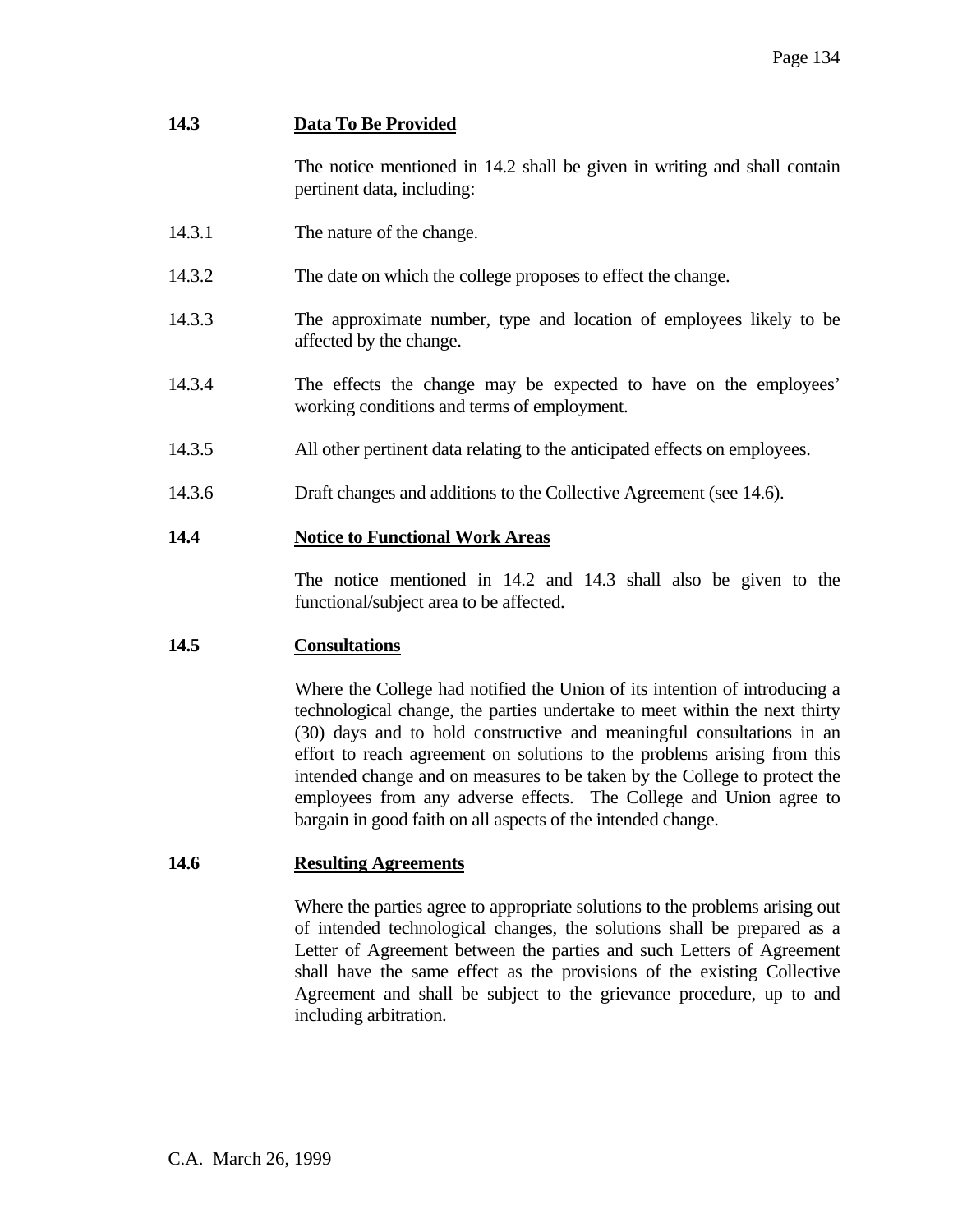### **14.7 Failure to Agree**

 Where the parties do not reach agreement within sixty (60) days after the date on which the Union has received notification from the College of its intention of introduction of a technological change, and various matters, including compensation in the event of reduction, remain unresolved, the parties shall refer such matters to arbitration within twenty-one (21) calendar days of failure to agree.

### **14.8 Effect of Dispute Resolution on Introduction of Technological Change**

 Technological change shall not be introduced by the College until the matter is resolved by agreement or arbitration.

### **14.9 Reduction in Number of Regular Employees as a Result of Technological Change**

- 14.9.1 In the event of a reduction in the number of regular employees in consequence of technological change, such reduction shall be governed by the reduction sequence provisions of this Agreement contained in 11.8.
- 14.9.2 During the period of employment between notice of reduction and reduction taking effect (as provided for 11.8), an employee shall retain his/her placement on the salary scale and level of earnings regardless of any transfer or reduction of duties performed by the employee.

#### **14.10 Relocation or Reassignment**

 An employee cannot be relocated or reassigned within the College as a result of technological change without the written consent of the employee.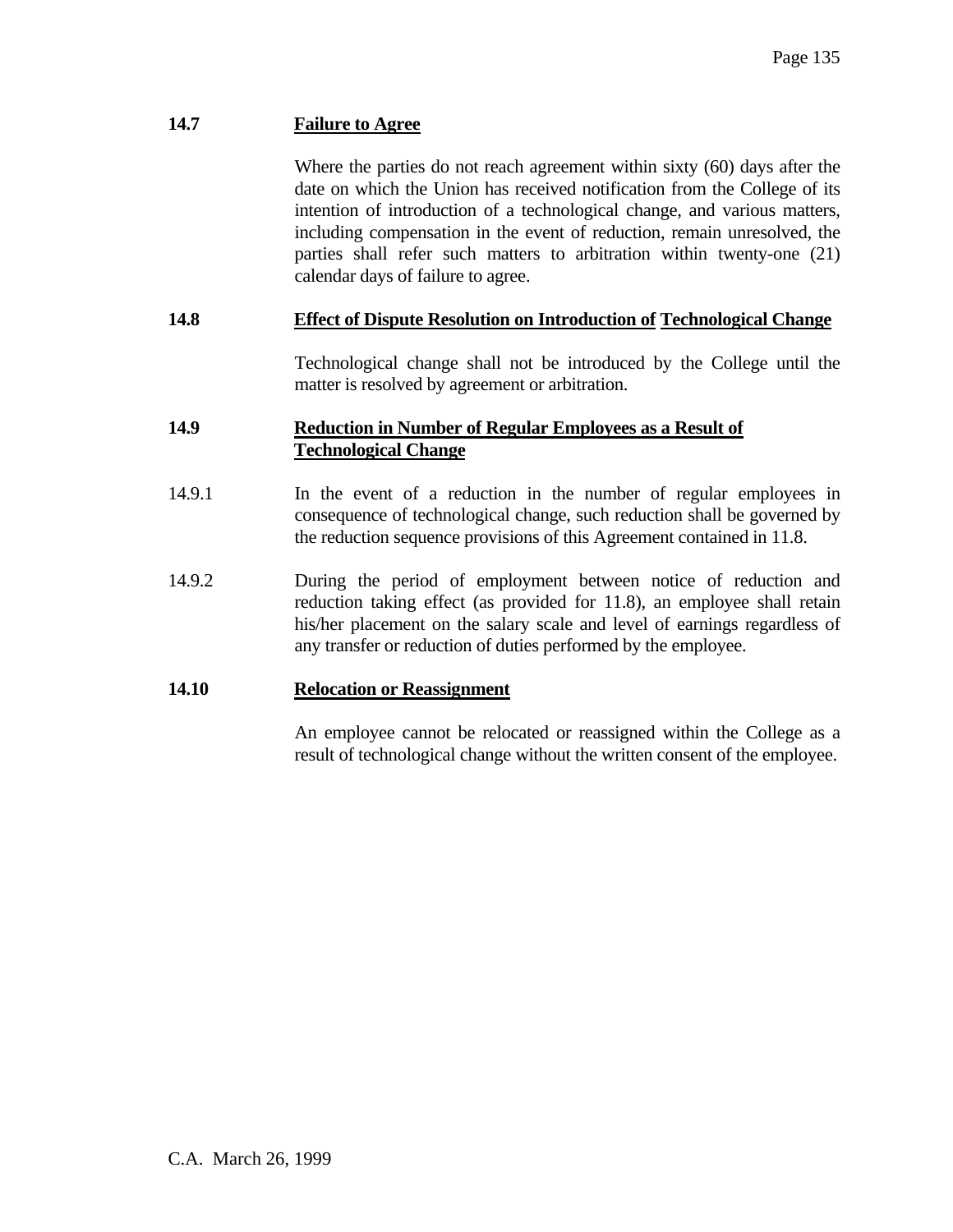### **Article 15 SEXUAL HARASSMENT**

 See Article 2 – "Harassment" in Common Agreement attached to this collective agreement. Appendix E procedures will remain in force until the College and the Union have agreed to new procedures under the new Harassment language in the Common Agreement.

# **Article 16 LEGAL INDEMNIFICATION**

- 16.1 The College shall:
	- (a) exempt and save harmless each employee from any liability action arising from the proper performance of his/her duties for the College, and
	- (b) exempt and save harmless each retired employee from any liability action arising from the proper performance of his/her duties for the College prior to his/her retirement, and
	- (c) assume all costs, legal fees and other expenses arising from any such action.

# **Article 17 CHILDCARE**

17.1 The College shall create and maintain a registry of child care facilities available in the College region and shall provide that information to employees upon request.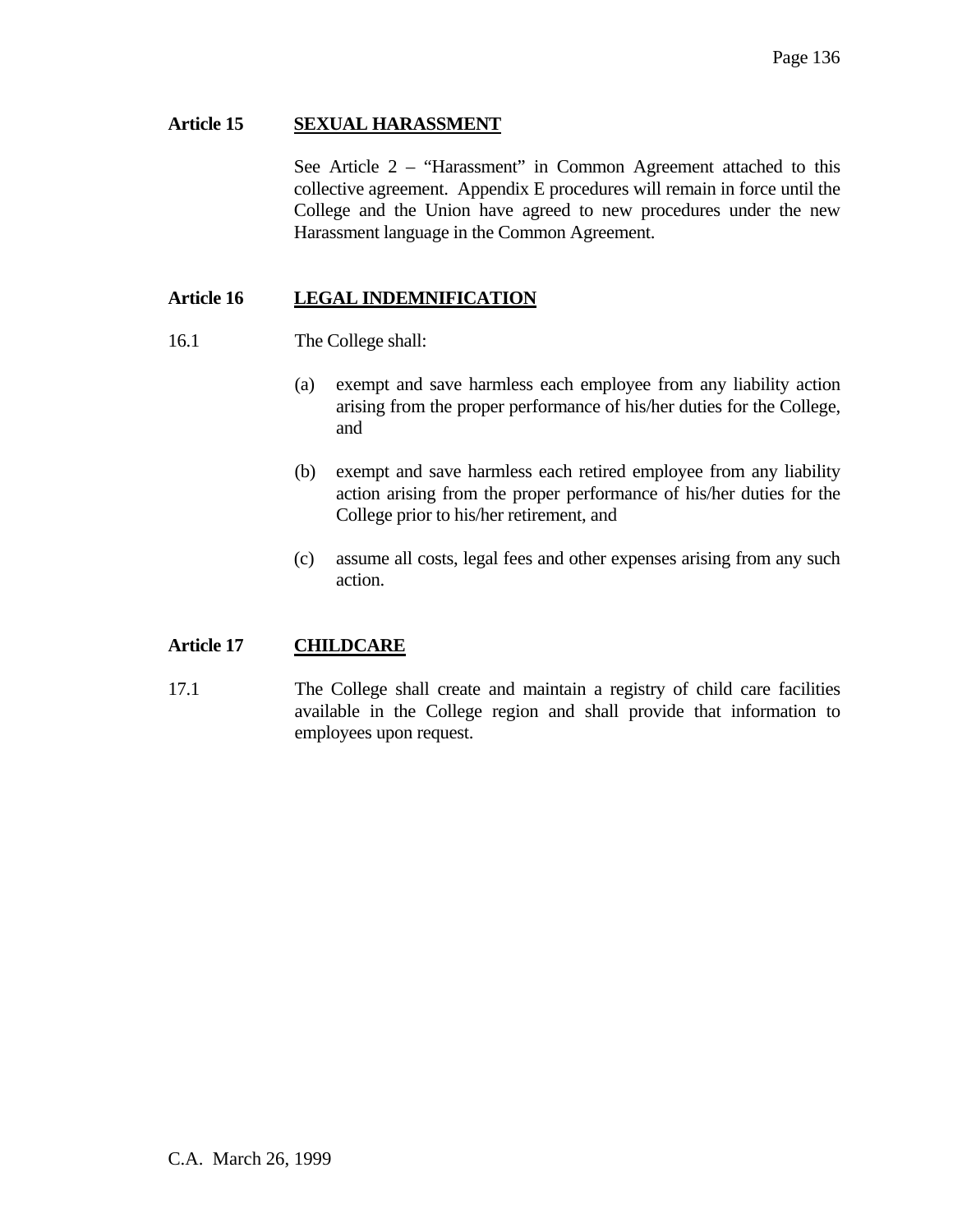### **Article 18 EARLY RETIREMENT PLAN**

- 18.1 For the purpose of expending funds allocated for early retirement under this collective agreement, the College shall accept and approve, on the basis of seniority as applied in 18.1.2, applications for early retirement of employees meeting the qualifications of 18.1.1
- 18.1.1 Eligibility:
- 18.1.1.1 An employee must be at the highest achievable step of the salary scale,
- 18.1.1.2 An employee must have a minimum of ten years of full-time equivalent service in the BC College and Institute System,
- 18.1.1.3 An employee must elect to cease employment with the College for purposes of retirement, unless 18.1.2 applies, and
- 18.1.1.4 An employee must be age 55 or older.
- 18.1.2 For the purposes of Article 18 seniority is measured in accordance with Article 11.8.6 unless an employee qualifying under 18.1.1 can establish through certification of a physician jointly agreed upon by the Union and the College that the employee has significant outstanding health problems that would make continued employment at the College detrimental to the employee's medical condition. This employee shall have his/her seniority adjusted to 1.25 times seniority as measured by Article 11.8.6.

# **18.2 Agreement**

- 18.2.1 An employee has the right to accept or decline an early retirement incentive offer made by the College within thirty (30) days of the offer being proposed. In the event of acceptance of an offer of early retirement, the employee's date of retirement or commencement date of leave under Option "B" hereof shall be effective on a date mutually agreed upon between the employee and the College.
- 18.2.2 Agreement shall be in writing and shall specify the early retirement date with the incentive option agreed upon.
- 18.2.3 Acceptance must take place before the termination date of this Agreement. Retirement or commencement of leave under Option "B" hereof may take place after the termination date of this Agreement.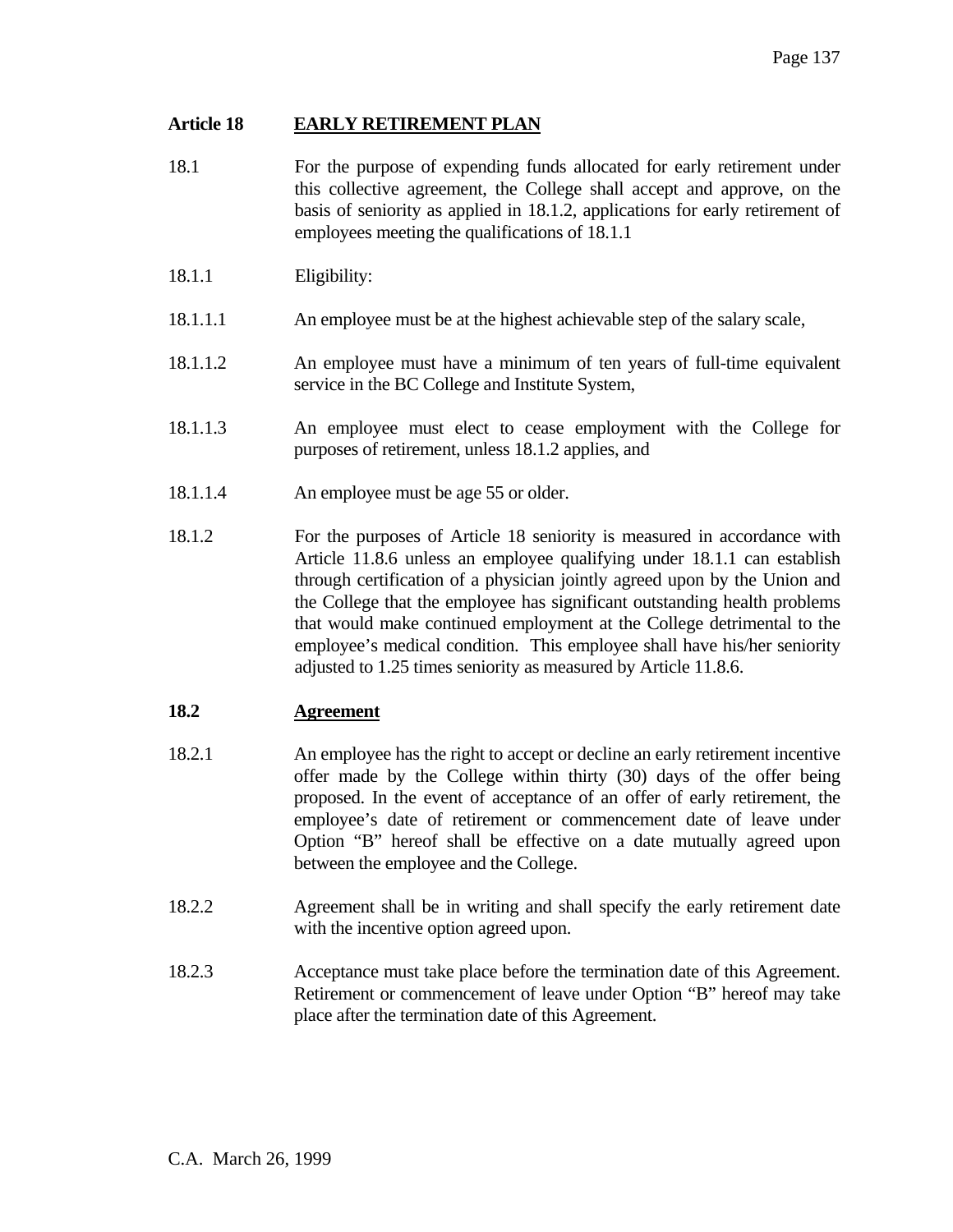### **18.3 Benefit Options**

#### **\*18.3.1 Lump Sum Payment (OPTION "A**")

 The retirement benefit will be paid in one sum on the date of retirement or, on an agreed-upon deferred date or in predetermined instalments acceptable to the employee, and will be based on scale salary without allowances in the following amounts:

#### *Age at Retirement Payout*

 55 to 59 100% of annual salary 60 80% of annual salary 61 60% of annual salary 62 40% of annual salary 63 20% of annual salary 64 0% of annual salary

### **18.3.2 Purchase of Past Service Contributions for Early Retirement (OPTION "B**")

 The College will purchase, on behalf of the employee, past service contributions to the College Pension Plan equivalent to the value of the lump sum payment to provide for immediate early retirement benefits.

#### **18.4 Financial Counselling**

 Each employee who accepts one of the foregoing incentives is entitled to attend with their spouse or another individual who advises the employee on his/her finances, a Financial Planning Workshop and to receive subsequent personal financial consultations conducted by a firm of qualified financial planners or consultants. Fees for the consultative sessions to a maximum of \$400 per session will be borne by the College.

#### **18.5 Early Retirement Fund**

- 18.5.1 The College shall maintain an early retirement fund to fund early retirements under Article 18. The College shall add to this fund the following:
- 18.5.1.1 Thirty Thousand dollars (\$30,000) per year; and
- 18.5.1.2 Any amounts received by the College and specifically designated for the early retirement of its faculty.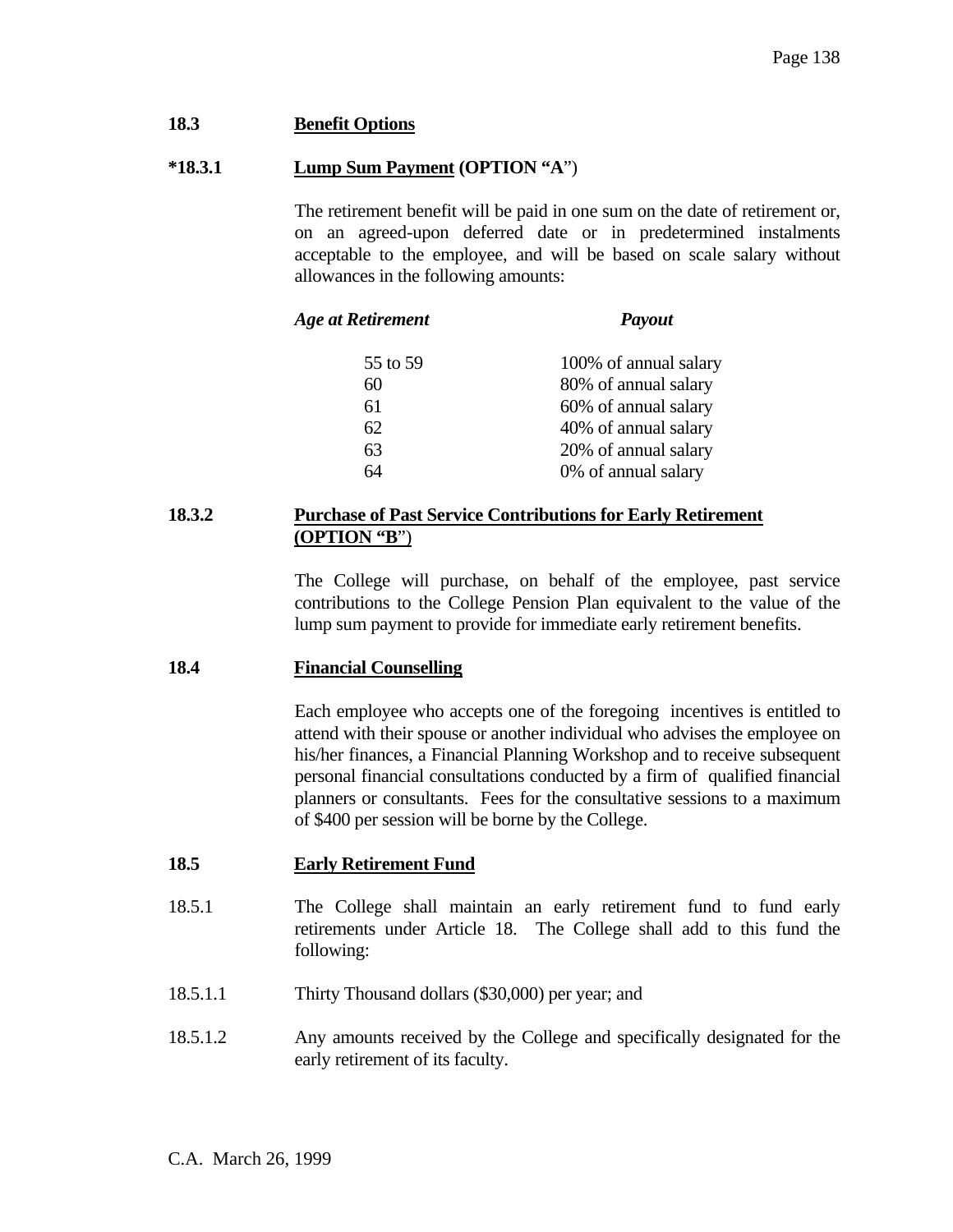- 18.5.2 The College shall deduct from this fund the amount of early retirement benefit options disbursed.
- 18.5.3 The College shall maintain records for the Early Retirement Fund. The Union shall be provided with an annual reconciliation summarizing the changes in the Early Retirement Fund. The Union shall be given access to the supporting records upon request.

### **Article 19 PAST PENSION SERVICE**

The College shall provide all necessary support to assist employees in the purchase of past pension service using the employee's own funds.

### **Article 20 RETIRED EMPLOYEES**

- 20.1 Following retirement from the College, a previous employee may be appointed to a position as a non-regular employee. Such appointment shall be governed by Article 11.3 of the collective agreement. The probationary provisions of 11.4.3.2 shall not apply to retired employees who receive non-regular appointments following their retirement. At the option of the functional area and with the approval of the Dean, the search process to fill a vacant non-regular position may be restricted to internal candidates and retired employees.
- 20.2 Upon request, a retiree shall be provided with a library card at no charge as a community borrower and allowed access to the College's facilities as if s/he were a registered student. The Vice-President may withdraw this benefit for a particular retiree. The withdrawal of the benefit will not take effect until the CCFA has been notified of the proposed withdrawal and provided with the reasons for this decision. This benefit shall not be unreasonably withdrawn.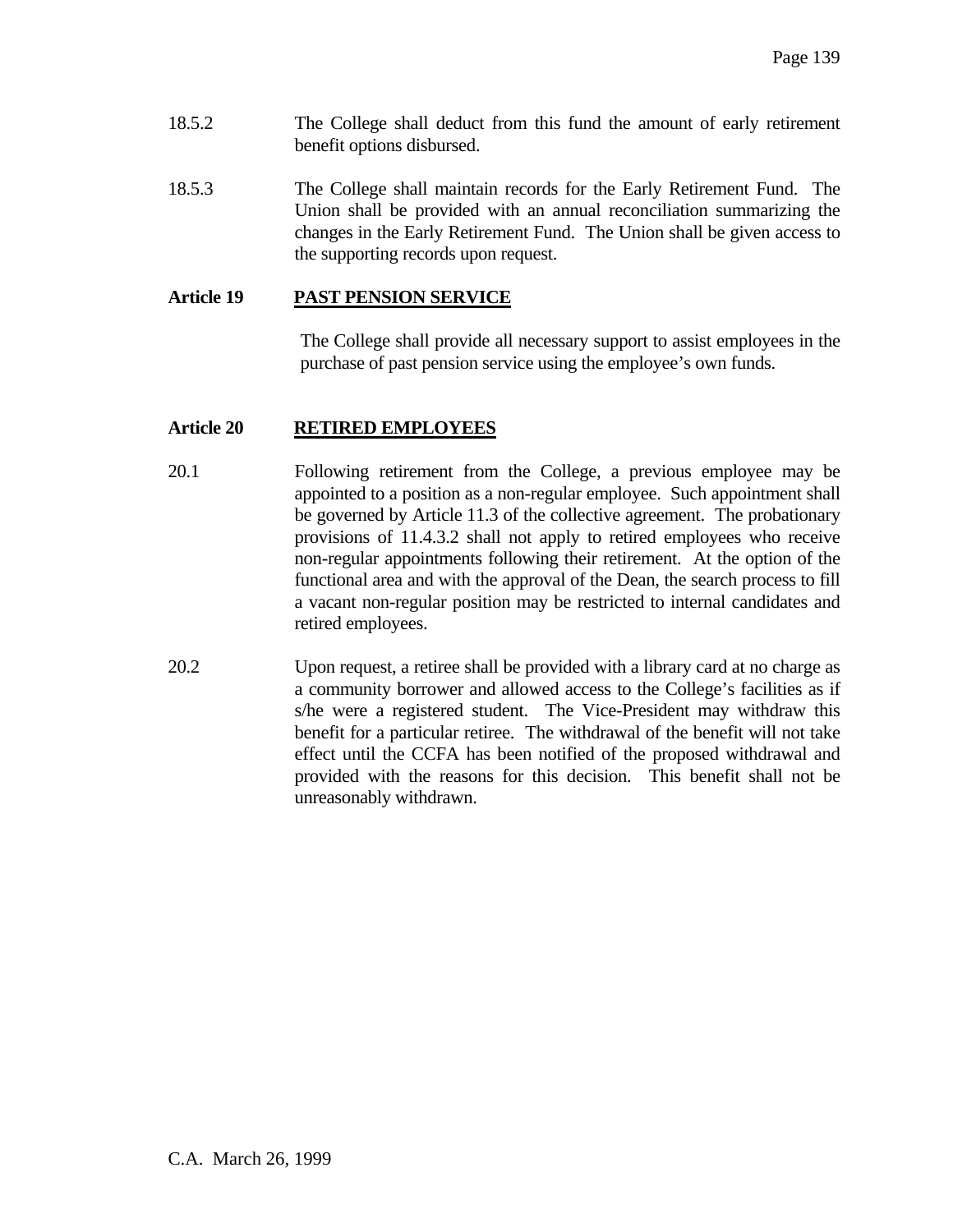### **Article 21 TRUST FUNDS**

21.1 The College and the Union agree that monies owed to faculty as per Article 21.4 are to be held in trust for the benefit of faculty. The trust is to be jointly administered in accordance with the terms and conditions below.

### **21.2 Administration**

- 21.2.1 The College shall continue to administer and account for the ongoing aspects of the trust amounts. The College shall provide the Union with an annual reconciliation summarizing the changes in the trust amounts and shall give the Union access to the supporting records upon request. All information required to be given to the Union under this letter of agreement shall be at no cost to the Union.
- 21.2.2 Annually, prior to October 15, the College shall inform the Union of the amount of benefit (21.4) generated by the holding of the trust and add this amount to the Benefit Trust Fund (21.3).

# **21.3 Benefit Trust Fund**

- 21.3.1 The Benefit Trust Fund is an ongoing trust fund maintained by the College on behalf of the Union. The use of this fund for any or all of the approved purposes of 21.3.3 is at the discretion of the Union. The Union will make every reasonable effort to allocate the annual benefit amount by December 15.
- 21.3.2 The College shall maintain records for the Benefit Trust Fund. Separate sub-accounts shall be maintained for each approved purpose. The College shall provide the Union with an annual reconciliation summarizing the changes in the Benefit Trust Fund and its sub-account balances and give the Union access to the supporting records upon request.
- 21.3.2.1 The balance of these accounts is an ongoing liability of the College. The balances shall carry forward until used as intended or reallocated by the Union.

# **21.3.3 Approved Purposes**

The approved purposes are:

21.3.3.1 The purchase of the employer's portion of College Pension Plan past service for faculty employed as of July 31, 1995, who, prior to 1989, were unable to enrol in the College Pension Plan;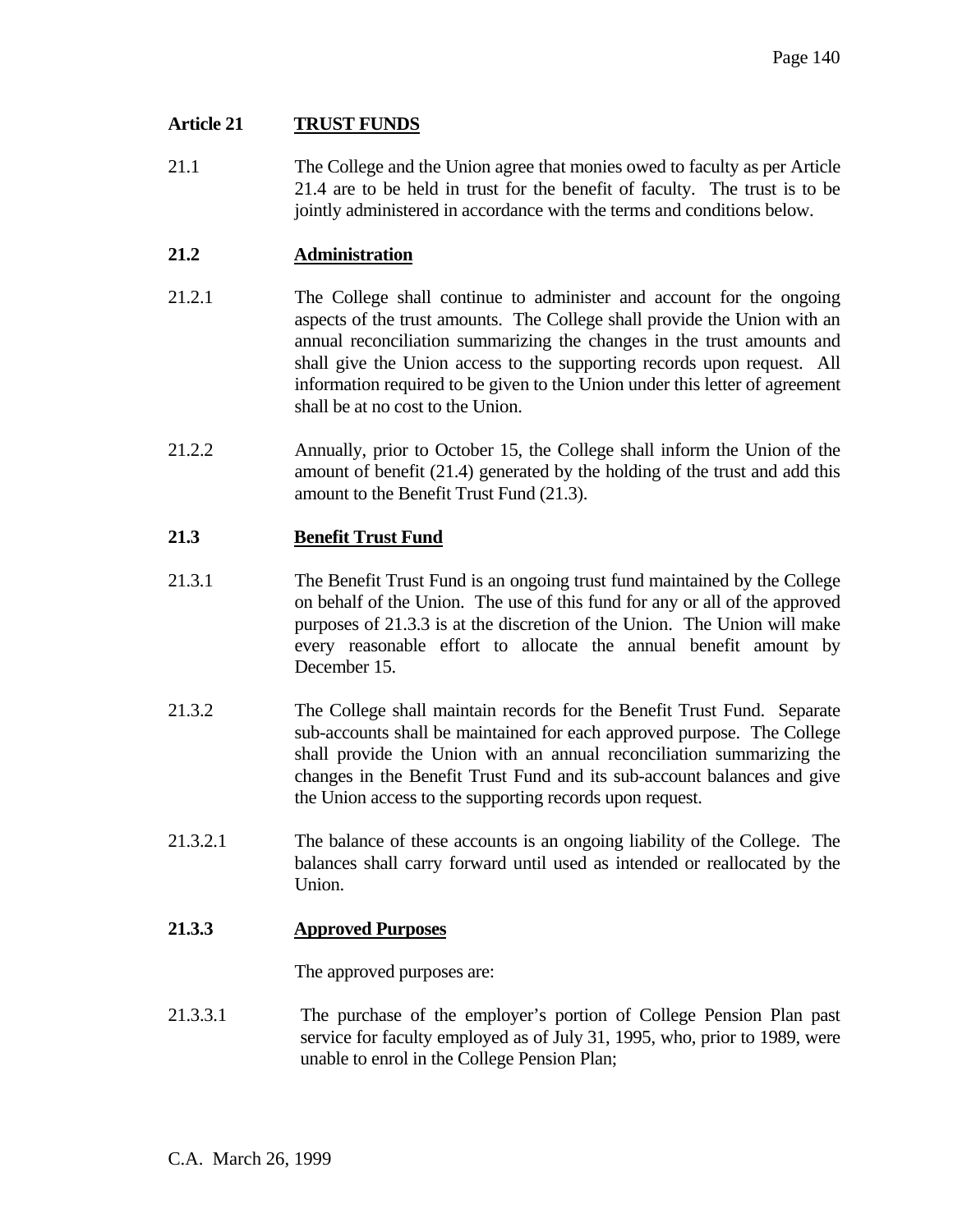- 21.3.3.2 Retraining for continuing employees facing the loss of work due to reduction or changing curriculum requirements;
- 21.3.3.3 Retraining for continuing employees to meet new minimum credential requirements or to facilitate their return to duties in other areas of the College;
- 21.3.3.4 Reimbursement of continuing employees for professional development expenses on the basis of sections worked;
- 21.3.3.5 Contribution to a Matching Grants Fund to encourage the use of Article 24, Educational Partnership;
- 21.3.3.6 Additional contributions to the Paid Educational Leave Fund (10.4.1.4);
- 21.3.3.7 Additional contributions to the Early Retirement Fund (18.5);
- 21.3.3.8 Other purposes as mutually agreed to by the College and the Union.

#### **21.4 Annual Benefit Amount**

- 21.4.1 The annual benefit amount is determined by adding the deemed investment revenue (21.4.2) to the aggregate deemed early retirement salary savings (21.4.3).
- 21.4.2 The deemed investment revenue is determined by multiplying the trust fund base (21.4.2.1) by the trust fund interest rate (21.4.2.2).
- 21.4.2.1 The trust fund base is the sum of the following amounts measured on July 31 of each year:
- 2.1.4.2.1.1 The value of sections not yet paid to employees as a result of banked 6.11.2 overloads;
- 21.4.2.1.2 The unspent balance of the Early Retirement Fund (18.5);
- 21.4.2.1.3 The unspent balance of flexible benefits spending accounts (9.4.3);
- 21.4.2.1.4 The unspent balance of one-time amounts identified by the College for faculty;
- 21.4.2.1.5 The unspent balance of the Benefit Trust Fund and its sub-accounts.
- 21.4.2.2 The trust fund interest rate shall be the rate for the third quarter prescribed by Revenue Canada in regulation 4301(b), the rate applicable to refunds made by the Minister.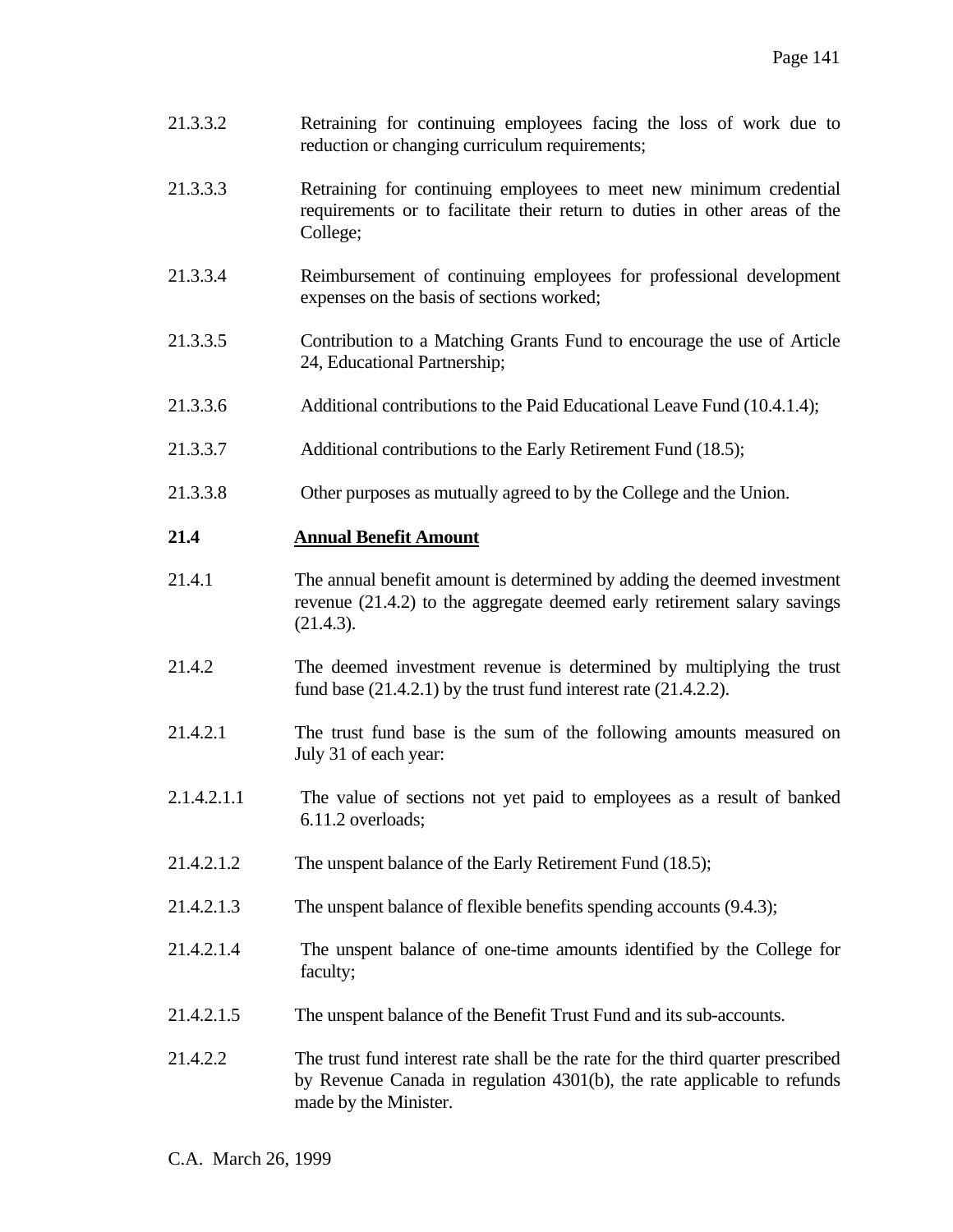| 21.4.3 | The aggregate deemed early retirement salary savings shall be computed     |
|--------|----------------------------------------------------------------------------|
|        | each year as the sum of the following resulting from each early retirement |
|        | made under Article 18, unless Article 21.4.4 applies:                      |

- 21.4.3.1 In the first year following an early retirement, the difference between step1 per section and step 8 per section multiplied by the number of sections committed to the early retiree immediately prior to retirement;
- 21.4.3.2 In the second year following an early retirement, the difference between step 1 per section and step 7 per section multiplied by the number of sections committed to the early retiree immediately prior to retirement;
- 21.4.3.3 In the third year following an early retirement, the difference between step 1 per section and step 6 per section multiplied by the number of sections committed to the early retiree immediately prior to retirement;
- 21.4.3.4 In the fourth year following an early retirement, the difference between step 1 per section and step 5 per section multiplied by the number of sections committed to the early retiree immediately prior to retirement;
- 21.4.3.5 In the fifth year following an early retirement, the difference between step 1 per section and step 2 per section multiplied by the number of sections committed to the early retiree immediately prior to retirement.
- 21.4.4 Where there is obviously a particular replacement employee, then the savings is the difference between step 1 per section and the step of the replacement employee at the time of initial replacement multiplied by the number of sections committed to the early retiree immediately prior to retirement. After each year following the retirement the step level of the replacement employee is increased by one (1) for the purposes of this calculation.
- 21.4.5 If the College and Union mutually agree to calculate and fund a lump sum savings of the above, then the current salary scales shall apply to the calculation.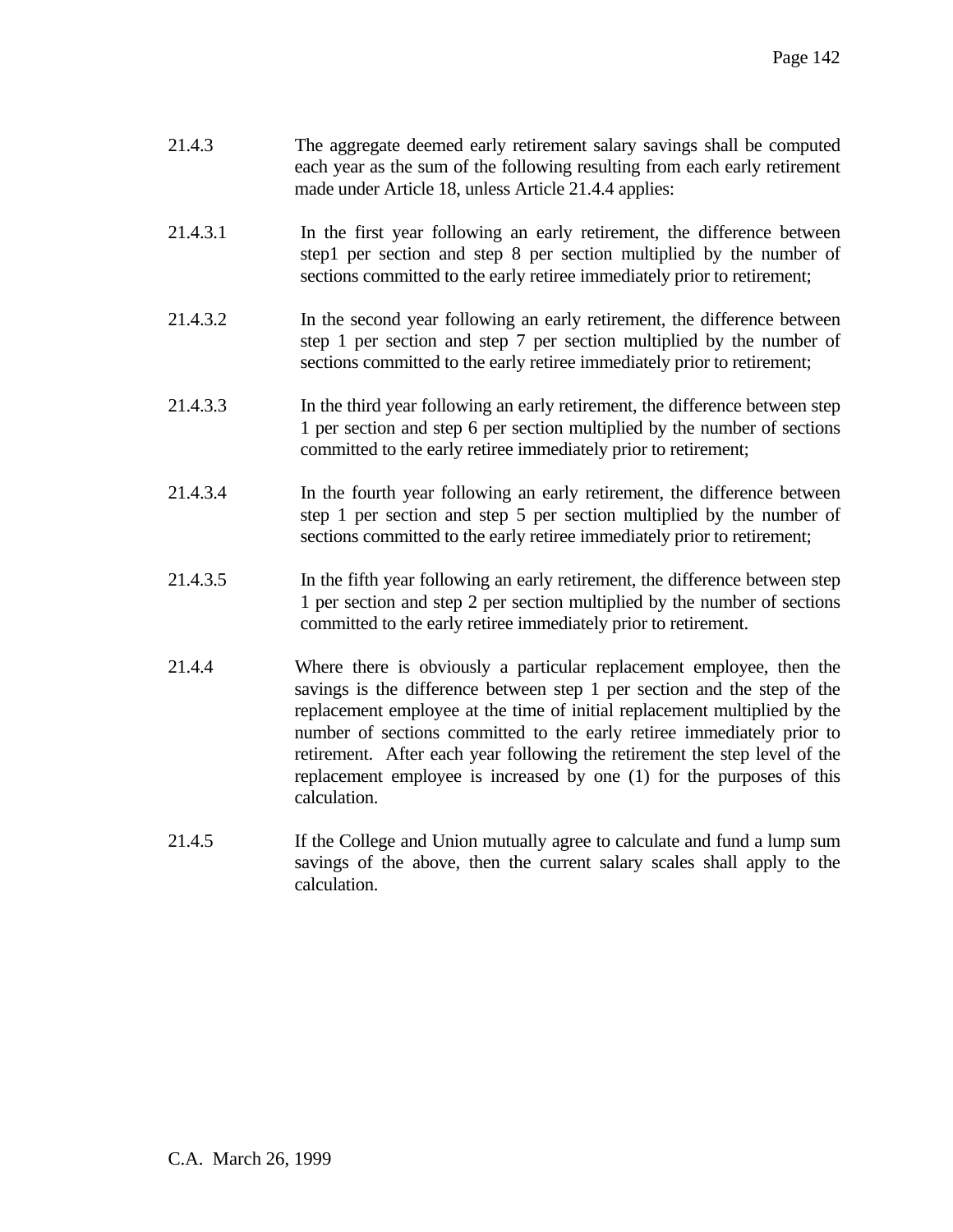#### **Article 22 GOVERNANCE**

 The parties agree that faculty play a significant role in the governance of the College and that, to the extent permitted by the *College and Institute Act*, that role will be maintained as it exists April 30, 1995.

#### **Article 23 EMPLOYEE ASSISTANCE PLAN**

- 23.1 The parties agree to an Employee Assistance Plan to be administered by a joint College/Union committee. Subject to the following services being available through the College's EAP provider and after appropriate consultation with the cross-College EAP Committee, the College will make every reasonable effort to ensure that:
- 23.1.1 The plan is administered in a manner which will ensure:
- 23.1.1.1 Employees, their spouses and dependants all have access to the same level of service;
- 23.1.1.2 The service received is available in series of pre-booked times appropriate to the circumstances;
- 23.1.1.3 The prompt referral of the employee to other professional advisors of the employee's choice who are appropriate to the circumstances.
- 23.2 A retiree shall have access to the Employee Assistance Plan, as if they were still an employee of the College, for two years following their last employment with the College.
- 23.3 Employees who have been reduced and choose severance shall have access to the Employee Assistance Plan, as if they were still employees of the College, for one year following their last employment with the College.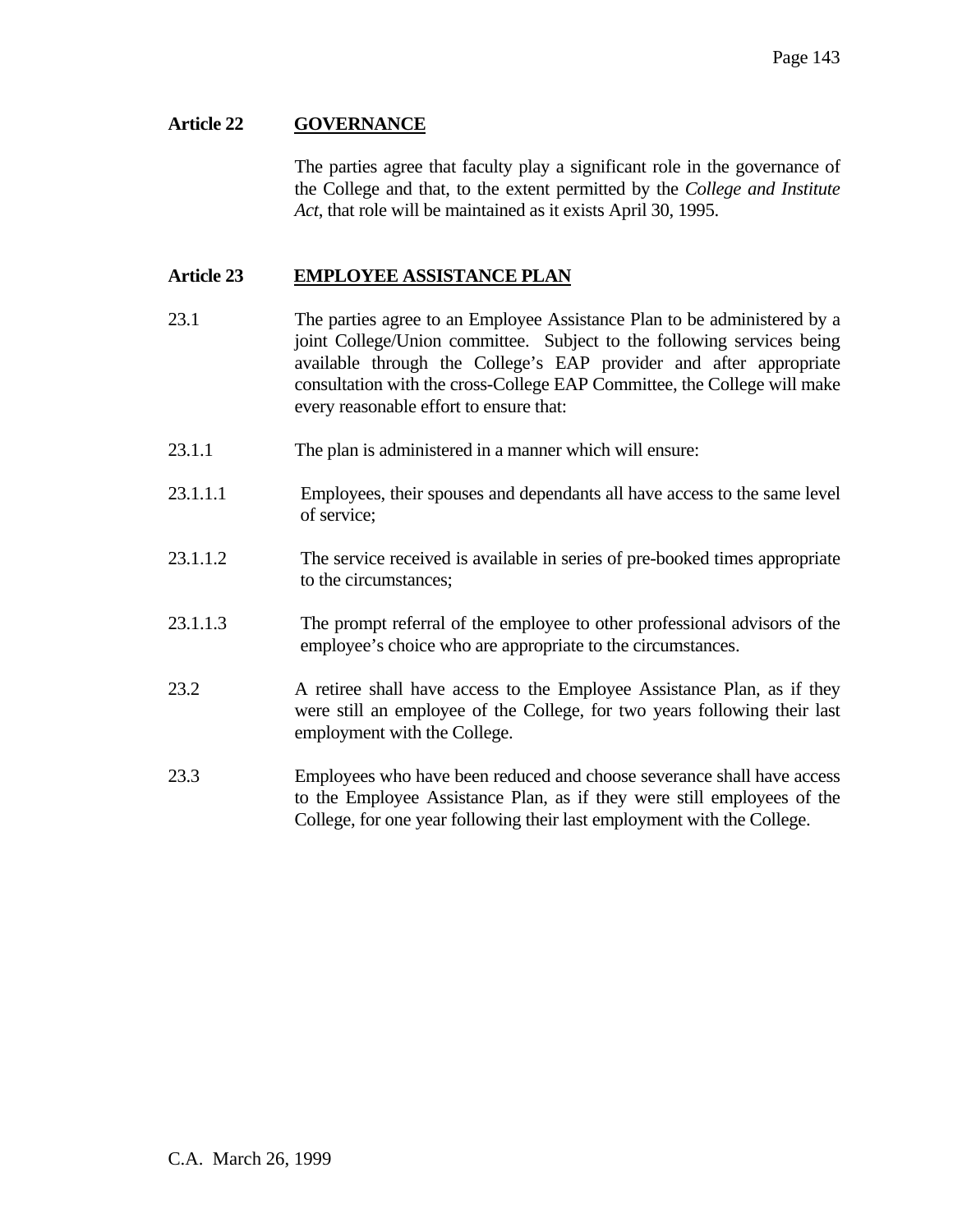### **Article 24 EDUCATION PARTNERSHIP**

### **24.1 Purpose**

 The purpose of this agreement is to assist the College in meeting its mandate through the acquisition of supplies, equipment and/or education services exclusively for the use by employees in performing their duties. The employees in question will agree to reduce the value of their earned time by the cost of acquisition.

### **24.2 Conditions**

- 24.2.1 Acquisitions will only be made for approved proposals.
- 24.2.2 Proposals must include:
- 24.2.2.1 The supplies, equipment and/or education services to be acquired,
- 24.2.2.2 An explanation of how they assist the College in meeting its mandate, and
- 24.2.2.3 the amount of earned time to be donated.
- 24.2.3 Any property acquired through this process will belong to the College and not to the employee, so that the employee will use such property exclusively for professional purposes for the benefit of the College, will not use such property for private commercial purposes, will agree to permit other employees of the College to use the property at the reasonable direction of the College and will not be able to sell, lease or lend the property. The property will be labelled as being the property of the College.

#### **24.3 Process**

- 24.3.1 Employees will prepare a proposal including the above information and any other terms relating to the reduction of their earned time. Employees will submit their proposal to their Co-ordinator and then to their Dean or Vice-President.
- 24.3.2 The Co-ordinators will review the proposals and satisfy themselves that the proposed acquisitions will assist the College in meeting its mandate and will be exclusively used by the employees in performing their duties.
- 24.3.3 The Deans or Vice-Presidents will review the proposal and satisfy themselves that the proposed acquisitions will assist the College in meeting its mandate and will be exclusively used by the employees in performing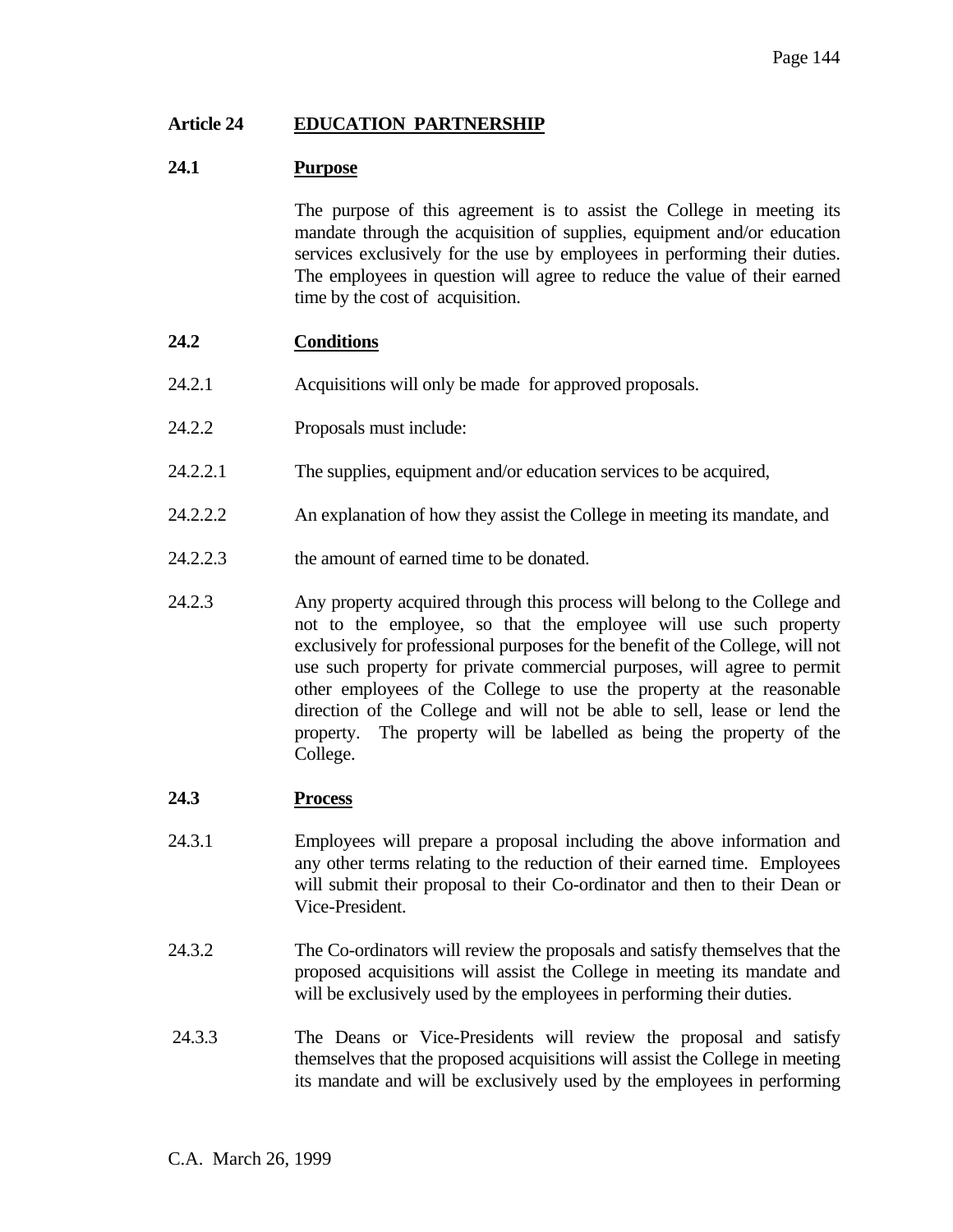their duties. Approved proposals meeting these conditions will then be forwarded to financial services.

- 24.3.4 Financial services shall initiate the acquisition after confirming the existence of sufficient available funding, including the earned time to be donated.
- 24.3.5 A copy of the approved proposal shall be returned to the employee.

 IN WITNESS WHEREOF the Board of Capilano College has caused the name and seal of Capilano College to be affixed hereto in the presence of the Chairperson of the College Board and the Bursar, and the Union has caused these presents to be executed under the hands and seal of its proper officers duly authorized in that behalf, the day and year first above written.

\_\_\_\_\_\_\_\_\_\_\_\_\_\_\_\_\_\_\_\_\_\_\_\_\_\_\_\_\_\_\_ \_\_\_\_\_\_\_\_\_\_\_\_\_\_\_\_\_\_\_\_\_\_\_\_\_\_\_\_\_\_\_\_\_

\_\_\_\_\_\_\_\_\_\_\_\_\_\_\_\_\_\_\_\_\_\_\_\_\_\_\_\_\_\_\_\_ \_\_\_\_\_\_\_\_\_\_\_\_\_\_\_\_\_\_\_\_\_\_\_\_\_\_\_\_\_\_\_\_\_\_\_

# CAPILANO COLLEGE

by:

Capilano College Board

Naomi Yamamoto, Chairperson Mark Vernon, C.A., CFO and Bursar

# THE CAPILANO COLLEGE FACULTY ASSOCIATION

by:

Dileep Athaide, President John Wilson, C.A.,

CCFA Chair, Bargaining Committee **CCFA**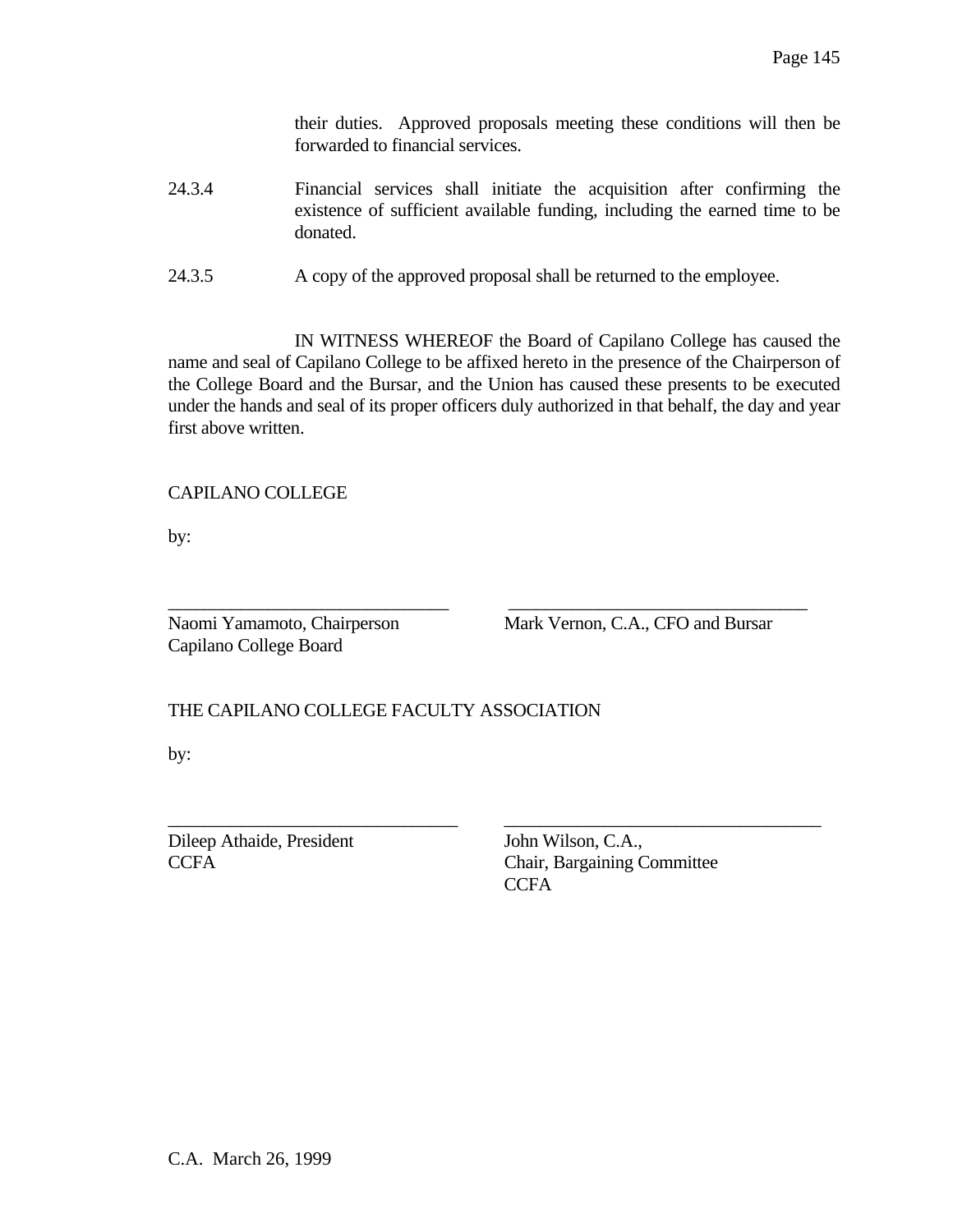# **APPENDIX A**

Date:

### TO: Capilano College

# RE: ASSIGNMENT OF WAGES, CHECK-OFF OF UNION DUES AND ASSESSMENTS

Until this authority is revoked by me in writing, I hereby authorize you to deduct from my wages and to pay the Union of Capilano College, dues at the rate of 1.675% of my gross salary to be deducted on a monthly basis.

I understand these dues will be deducted from each pay period authorized herein and that this form must be received by the Payroll Department on or before the 15th of the month in which the first deduction is to be made, otherwise a deduction equal to two  $(2)$  months dues may be deducted in the following pay period.

I recognize that any objection that I now have, or may have in future, relative to the deduction of such fees, dues or assessments, is a matter only between the Union and myself, and no liability can attach to Capilano College in consequence of any such dispute or objection.

I acknowledge that I am required to execute this assignment authorizing the deduction of fees, dues and assessments from my wages as a condition of employment.

Name: \_\_\_\_\_\_\_\_\_\_\_\_\_\_\_\_\_\_\_\_\_\_\_\_\_\_\_\_\_\_\_\_\_\_\_\_\_\_\_

Signature\_\_\_\_\_\_\_\_\_\_\_\_\_\_\_\_\_\_\_\_\_\_\_\_\_\_\_\_\_\_\_\_\_\_\_\_\_

CAPILANO COLLEGE

Social Insurance Number

\_\_\_\_\_\_\_\_\_\_\_\_\_\_\_\_\_\_\_\_\_\_\_\_\_\_\_\_\_\_\_\_\_\_\_ Received per: \_\_\_\_\_\_\_\_\_\_\_\_\_\_\_\_\_\_\_\_\_\_\_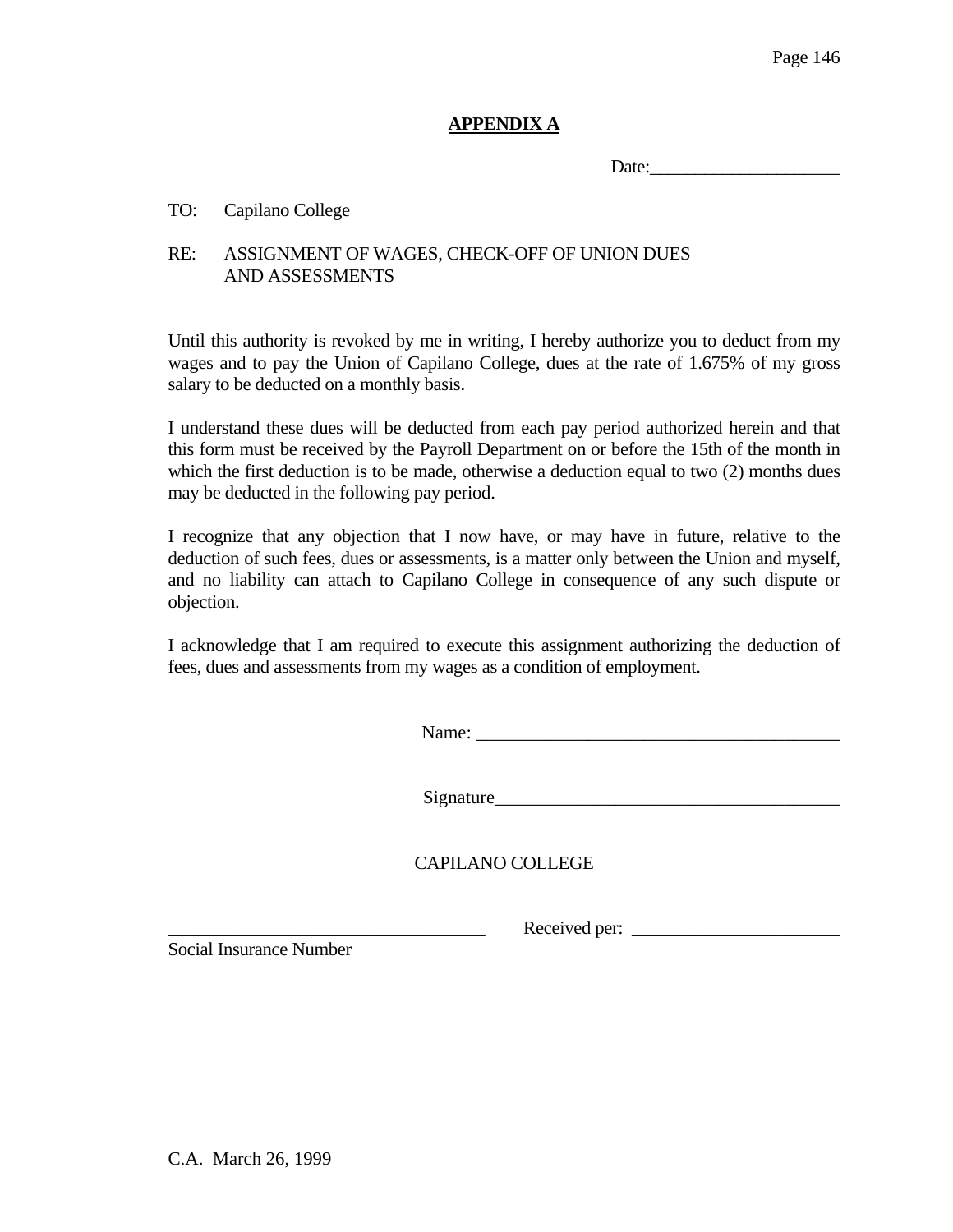#### **APPENDIX B**

# **SALARY SCHEDULE FOR LAB SUPERVISORS AND INSTRUCTIONAL ASSOCIATES**

# **LAB. SUPERVISORS, INSTRUCTIONAL ASSOCIATES**

(Effective March 1, 1998)

| $L$ . The curve is not in $1, 1770$ | <b>Step</b> |       | <b>Per Section Per Annum</b> | Per Inst.<br><b>Hour</b> |
|-------------------------------------|-------------|-------|------------------------------|--------------------------|
|                                     | 1           | 6,736 | 53,888                       | 35.64                    |
|                                     | 2           | 6,577 | 52,616                       | 34.80                    |
|                                     | 3           | 6,418 | 51,344                       | 33.96                    |
|                                     | 4           | 6,259 | 50,072                       | 33.12                    |
|                                     | 5           | 6,099 | 48,792                       | 32.27                    |
|                                     | 6           | 5,940 | 47,520                       | 31.43                    |
|                                     | 7           | 5,780 | 46,240                       | 30.58                    |
|                                     | 8           | 5,621 | 44,968                       | 29.74                    |
|                                     | 9           | 5,461 | 43,688                       | 28.89                    |
|                                     | 10          | 5,302 | 42,416                       | 28.05                    |
|                                     | 11          | 5,143 | 41,144                       | 27.21                    |
|                                     | 12          | 4,984 | 39,872                       | 26.37                    |
|                                     | 13          | 4,824 | 38,592                       | 25.52                    |
|                                     | 14          | 4,665 | 37,320                       | 24.68                    |
|                                     |             |       |                              |                          |

#### **LAB. SUPERVISORS, INSTRUCTIONAL ASSOCIATES**

(Effective April 1, 2000)

| <b>Step</b>    |       | <b>Per Section Per Annum</b> | Per Inst.<br><b>Hour</b> |
|----------------|-------|------------------------------|--------------------------|
| 1              | 6,928 | 55,424                       | 36.66                    |
| $\overline{2}$ | 6,713 | 53,704                       | 35.52                    |
| 3              | 6,520 | 52,160                       | 34.50                    |
| $\overline{4}$ | 6,333 | 50,664                       | 33.51                    |
| 5              | 6,152 | 49,216                       | 32.55                    |
| 6              | 5,975 | 47,800                       | 31.61                    |
| 7              | 5,803 | 46,424                       | 30.70                    |
| 8              | 5,637 | 45,096                       | 29.83                    |
| 9              | 5,475 | 43,800                       | 28.97                    |
| 10             | 5,318 | 42,544                       | 28.14                    |
| 11             | 5,166 | 41,328                       | 27.33                    |
| 12             | 5,017 | 40,136                       | 26.54                    |
| 13             | 4,874 | 38,992                       | 25.79                    |
| 14             |       |                              |                          |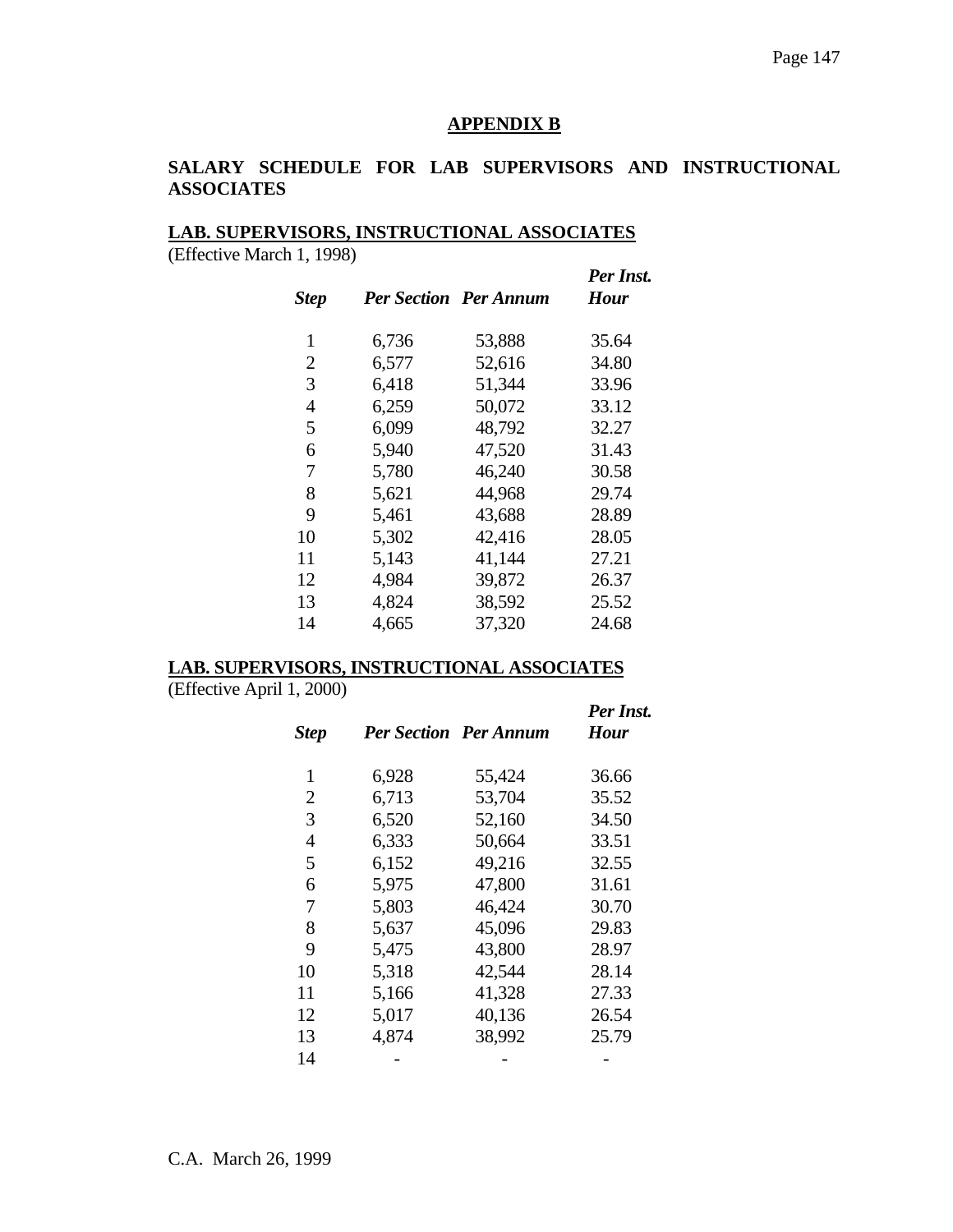Page 148

# **APPENDIX C**

# **APPLICATION AND WAIVER FORM RE EMPLOYEE BENEFITS**

Reference - Article 9 Benefits

In accordance with the provisions of the current Collective Agreement between the College and the Capilano College Union,

I, \_\_\_\_\_\_\_\_\_\_\_\_\_\_\_\_\_\_\_\_\_\_\_\_\_\_\_\_\_\_\_\_\_\_\_\_\_\_\_\_\_\_\_\_\_\_\_\_\_\_\_\_\_\_\_\_\_ (print name), acknowledge and accept that:

- a) disability Income Plan coverage is mandatory for all Regular employees and mandatory for all Non-regular employees once they become eligible to enroll in flexible benefits;
- b) the information below represents my election with regard to the benefit plans available and is based on my status as indicated below;
- c) as a condition of enrollment I must maintain benefit coverage for the four-year period of the benefit selection and that coverage cannot be changed during this period unless there is a change in my employee status or in my status as single/couple/family;
- d) I will be liable for premiums for the duration of the time that I must maintain coverage (for Non-regular employees this means while reappointment rights are still in existence - one year following the last assignment) save and except when the College pays the premiums under the plan;
- e) collection of premiums for which I am liable shall be by prepayment from the date the premiums are no longer paid by the College;
- f) my application must be accepted by the Insurer(s) and the acceptance confirmed to me before the coverage becomes effective.

#### *Employee status (check one box below)*

- ¨ Regular employee
- ¨ Non-regular employee eligible to enroll in flexible benefits
- ¨ Non-regular employee not eligible to enroll in flexible benefits

#### *Dependent status (check one box below)*

- ¨ Single
- ¨ Couple (one dependent)
- ¨ Family (more than one dependent)

I herein make application for enrollment in those benefits indicated below, or I have on this date voluntarily elected to waive my rights to enroll in those benefits indicated below.

| <b>Benefit</b>                      | Enrollment<br>Requested | Enrollment<br>Waived |
|-------------------------------------|-------------------------|----------------------|
| Basic Medical (M.S.P.)              |                         |                      |
| <b>Extended Health</b>              |                         |                      |
| Dental                              |                         |                      |
| <b>Orthodontics</b>                 |                         |                      |
| Group Life Insurance                |                         |                      |
| Accidental Death and Disablement    |                         |                      |
| <b>Additional Coverage Possible</b> |                         |                      |

#### \_\_\_\_\_\_\_\_\_\_\_\_\_\_\_\_\_\_\_\_\_\_\_\_\_\_\_\_\_\_\_\_\_\_\_ CAPILANO COLLEGE

Signature of employee

S.I.N Received per

\_\_\_\_\_\_\_\_\_\_\_\_\_\_\_\_\_\_\_\_\_\_\_\_\_\_\_\_\_\_\_\_\_\_\_ \_\_\_\_\_\_\_\_\_\_\_\_\_\_\_\_\_\_\_\_\_\_\_\_\_\_\_\_\_\_\_\_\_\_\_\_\_\_\_\_\_\_\_\_\_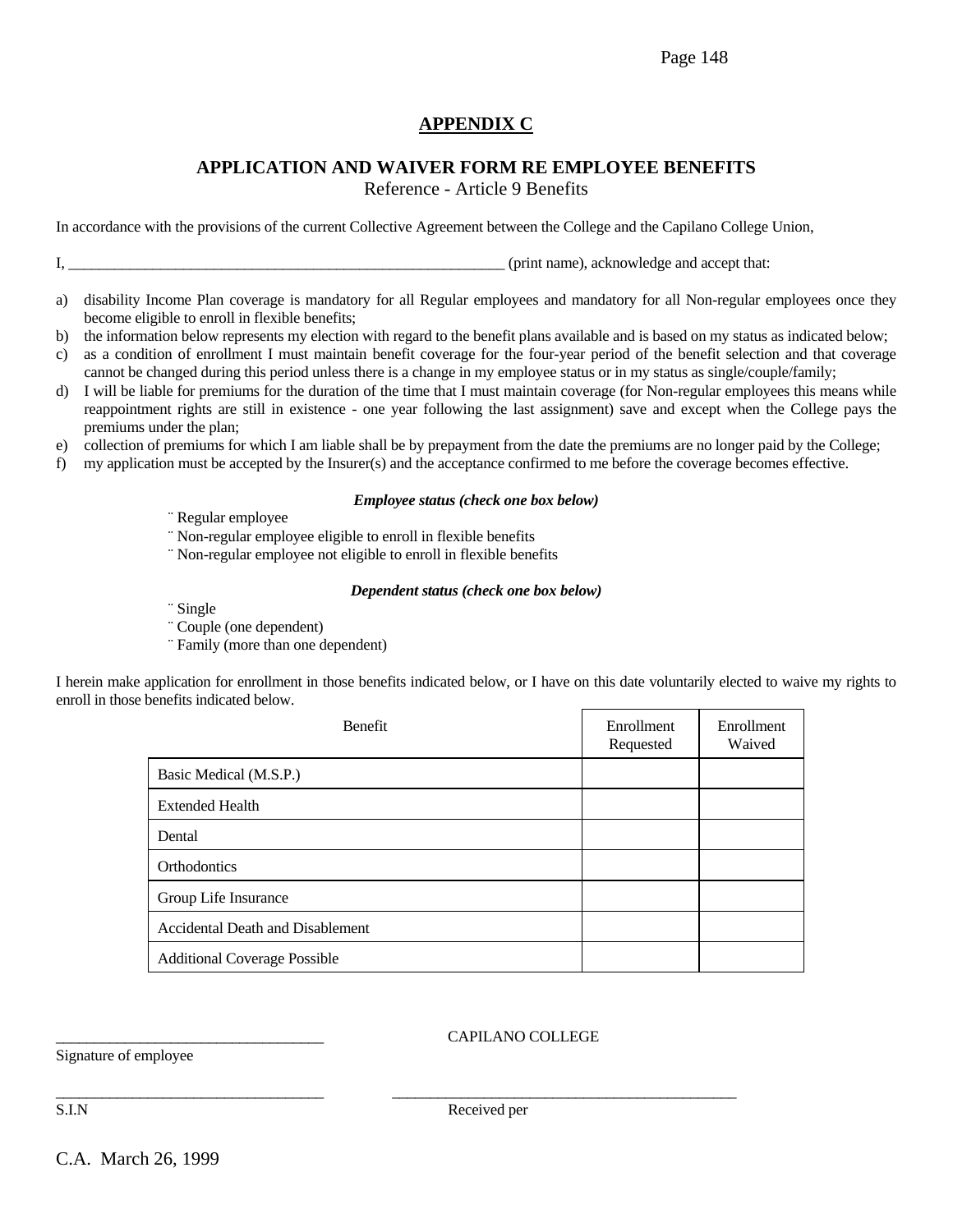Date

Date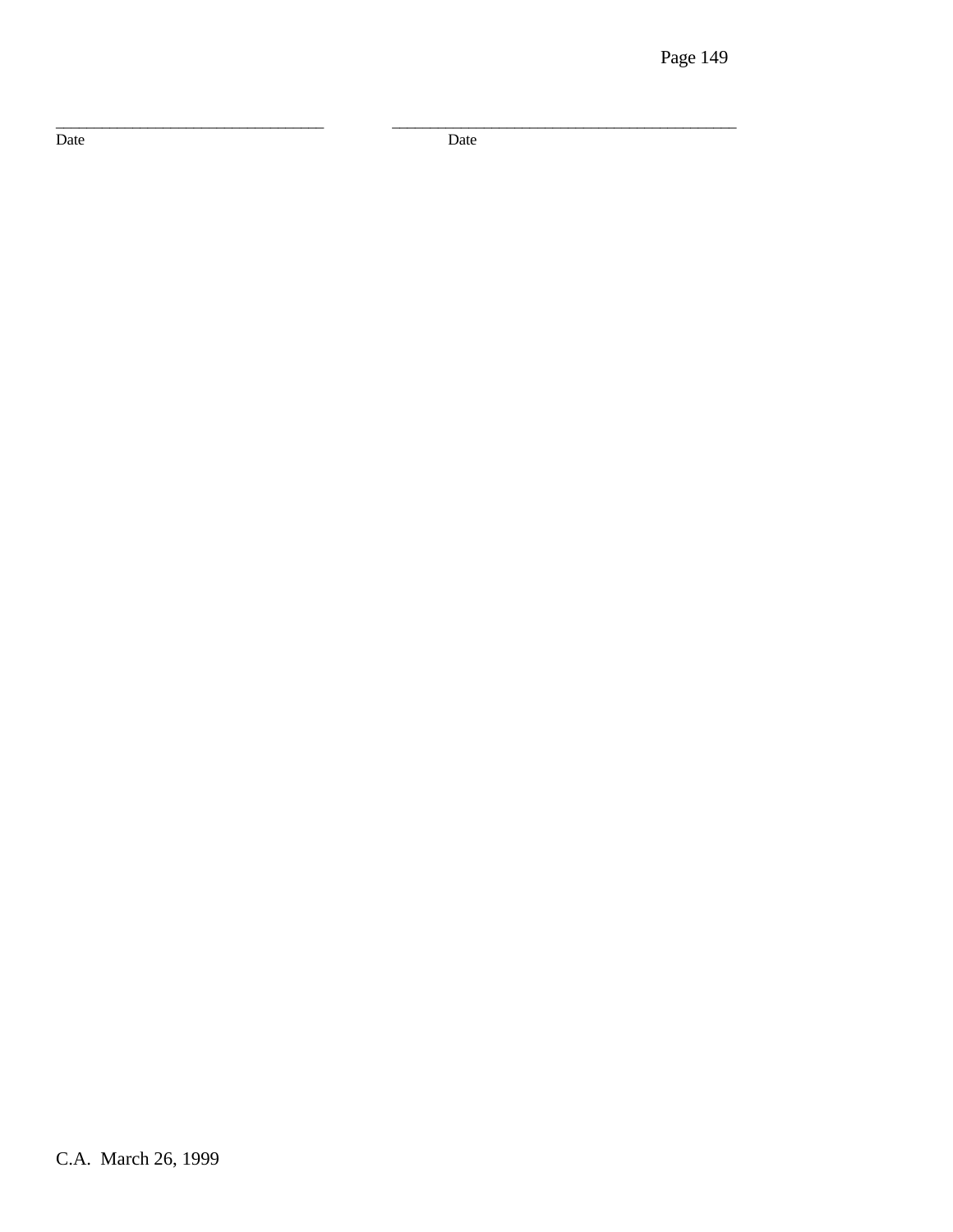# **APPENDIX D**

#### **ARTICLE 10.6 - FACULTY/EMPLOYEE EXCHANGES (see Article 2.8)**

For the purpose of implementing Article 10.6:

- 1. The following are the principles governing exchanges for employees under this Agreement:
- 1.1 It is the policy of the College to encourage and facilitate exchanges of Capilano College employees with faculty members of other institutions whenever such exchanges are judged to be in the interests of the College. Faculty exchanges are viewed as, and should take the form of, professional development activities (rather than as concessions or awards to employees).
- 1.2 Faculty exchange proposals may be initiated by an employee, a department, or any other unit of the College; however, no faculty exchange shall be authorized without the approval of the department which shall agree to serve as host for the incoming faculty member. An exchange proposal for a Capilano College employee requires the formal approval of the President.
- 1.3 In general terms, a Capilano College employee on exchange at another institution shall remain an employee of the College for purposes of union membership, basic compensation and employee benefits, but agree to working conditions of the host institution while on exchange; equally, incoming exchange faculty remain employees of their own institutions but agree to the working conditions of Capilano College while on exchange here.
- 1.4 A Capilano College employee who participates in an exchange must agree to remain in the employ of the College for a minimum of one year following completion of the exchange.
- 2. The following are the basic procedures to be used for the implementation of faculty exchanges:
- 2.1 Applications for exchange are addressed to the functional area Co-ordinator.
- 2.2 A faculty exchange will be authorized only with departmental approval of the assignments and periods of exchange for both employee and faculty member concerned, normally at least four (4) months in advance of the exchange. The Union shall be advised of all exchange employees and of persons coming to the College on exchange.
- 2.3 The employee on exchange shall remain an employee of Capilano College, shall continue to receive salary and eligible employee benefits, and shall accept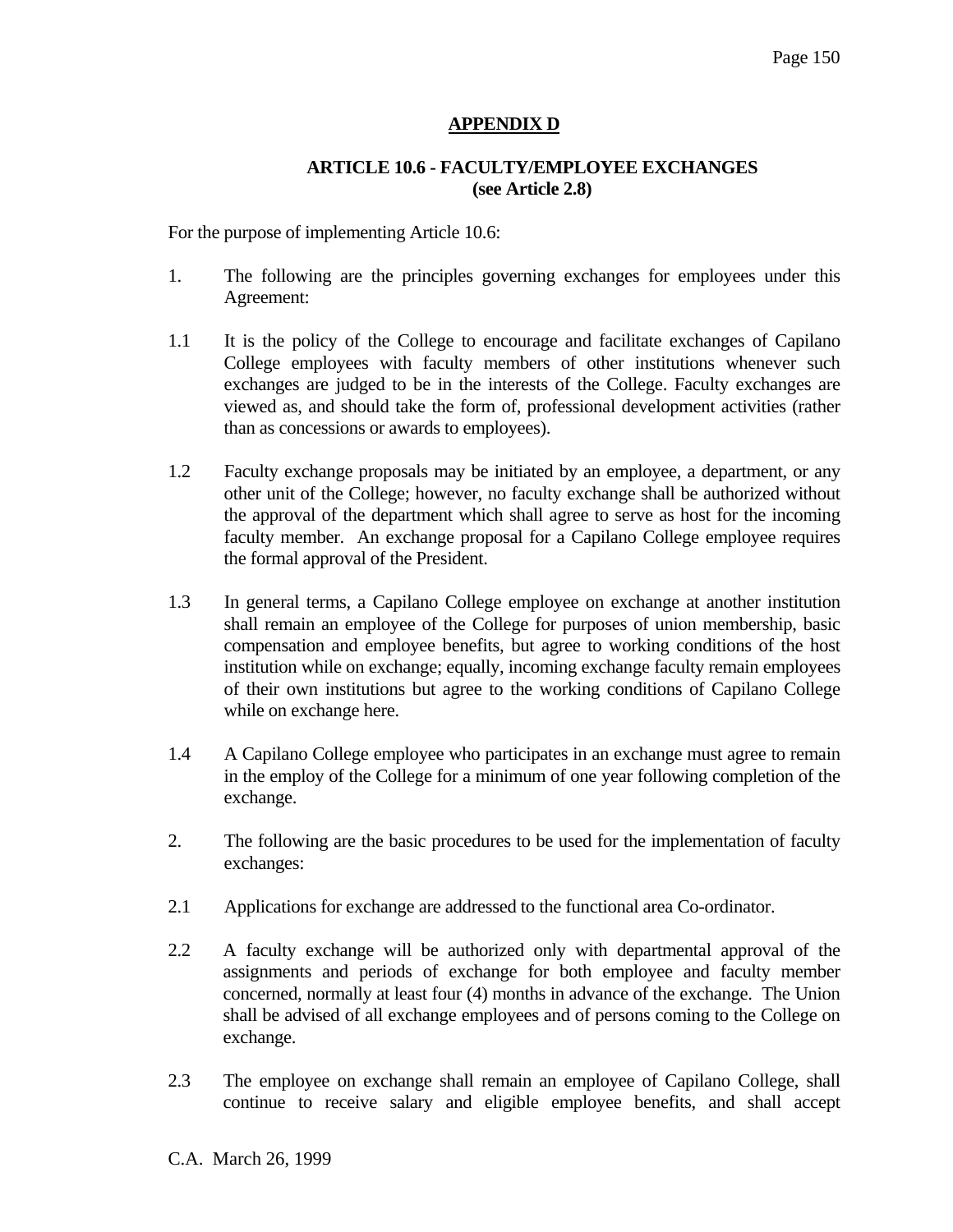responsibility for all employee benefit coverage not provided by employee benefit programs of the College; the College will assist all employees considering exchanges in all matters related to employee benefit coverage. In the event of a possible work stoppage or other circumstances that could adversely affect the salary or benefits of an employee on exchange, the College shall advise the employee of the circumstance as far in advance as possible.

- 2.4 For purposes of seniority and salary placement, the employee on exchange shall be considered as being on regular assignment.
- 2.5 Formal evaluation of performance of employees on exchange will be waived.
- 2.6 Specific professional development projects will not be required of employees on exchange, although a period of professional development may be included in an exchange assignment.
- 2.7 A report to the department and to the Dean on the experiences while on exchange shall be required of all employees returning from exchange. The character of this report shall be established by the employees, the department and the Dean as part of the determination of the assignment on exchange.
- 2.8 Although the College makes no commitment to defraying costs incurred by an employee on exchange, it will consider some financial support for such.
- 2.9 The process of selecting exchange faculty members from other institutions should be similar to that for faculty appointments to Capilano College. A review of credentials and some substitute for a personal interview by the host department of Capilano College will be required.
- 2.10 The College will waive all tuition costs of courses for the dependents of faculty members on exchange at Capilano College.
- 2.11 The College shall make available to any department hosting an exchange faculty member a small budget to assist the department in its hosting responsibilities.
- 2.12 The College shall maintain an information clearing house on faculty exchange possibilities and shall distribute an informational newsletter on exchanges to employees from time to time.
- 2.13 If an exchange, for whatever reasons, is not working, the institutions shall bear the responsibility without penalty to the exchange person or to the host departments.
- 3. The terms of this Agreement, as they apply to Capilano College Union members on exchange, are as follows: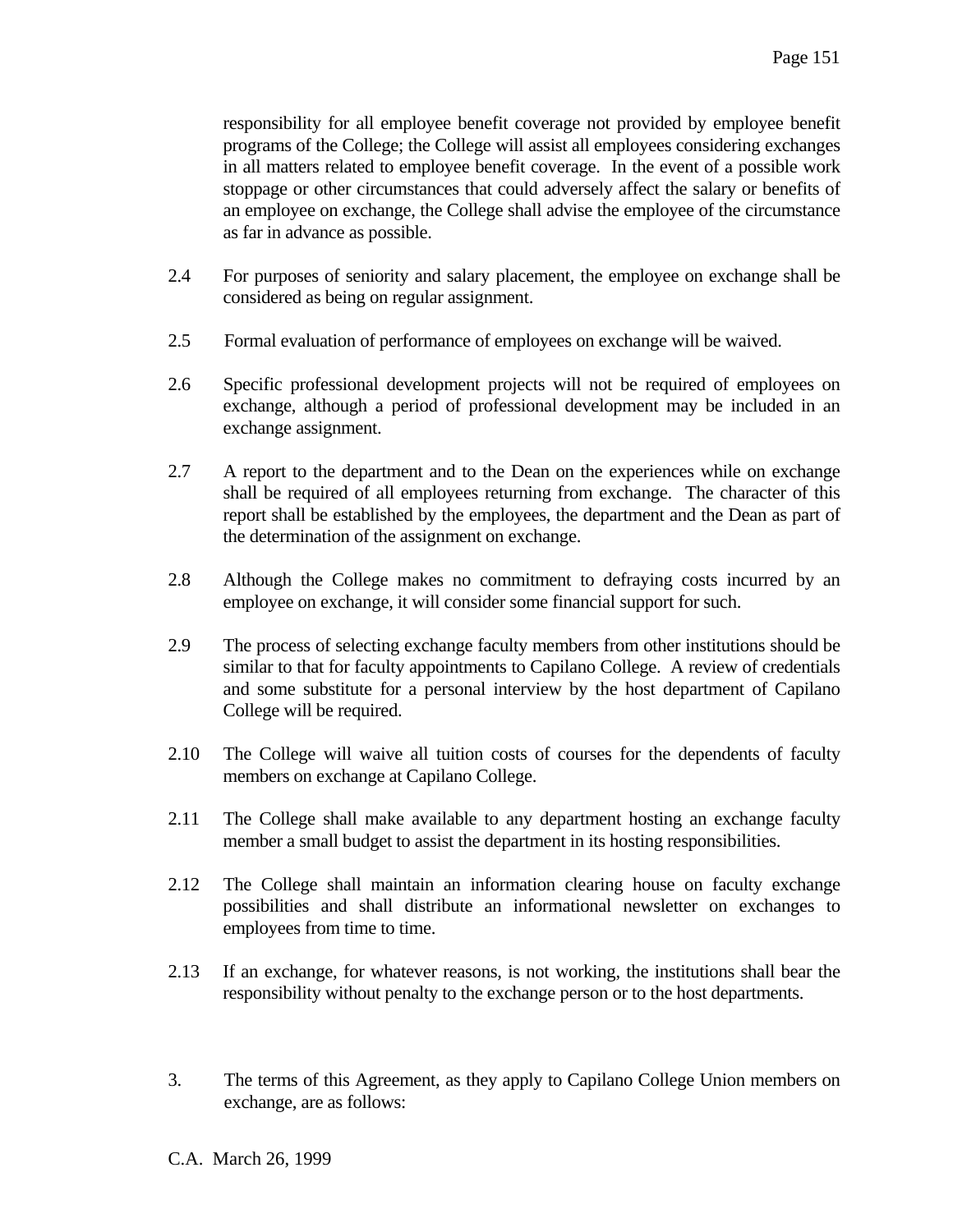| Article 1, 2, 3, 4, 6.6.1,<br>6.8.1, 6.8.2, 6.8.7, 6.8.8,<br>6.8.13, 6.8.14, 6.8.15,<br>6.8.16, 6.8.17, 6.8.18, 7.1,<br>7.2, 10.5.4, 11.1, 11.2,<br>11.4, 14, 20, 21, 22 | N/A                                                                                                                                                                                                                                                                                                                                                |
|--------------------------------------------------------------------------------------------------------------------------------------------------------------------------|----------------------------------------------------------------------------------------------------------------------------------------------------------------------------------------------------------------------------------------------------------------------------------------------------------------------------------------------------|
| Article 5:                                                                                                                                                               | An employee on exchange shall waive their right<br>to grieve, under this article, conditions in the host<br>institution; they shall, of course, retain their right<br>to grieve conditions in the home institution via the<br>home institution's procedures.                                                                                       |
| Article 6.1,<br>6.2, 6.3, 6.4, 6.4A, 6.5,<br>6.6.2, 6.6.3, 6.8.3, 6.10,<br>6.11, 6.14, 7.6, 7.7, 7.8, 13,<br>15, 17, 23                                                  | Conditions of the host institution should apply.                                                                                                                                                                                                                                                                                                   |
| Article 6.7:                                                                                                                                                             | An employee on exchange shall not be permitted<br>to be a Co-ordinator while on exchange.                                                                                                                                                                                                                                                          |
| Article 6.8.4,<br>6.8.5, 6.8.6, 6.8.9, 6.8.10,<br>6.8.11, 6.8.12, 6.8.15                                                                                                 | 1.<br>The assignment dates of the host institution<br>should apply.<br>2.<br>Should the host institution deem that a<br>reassignment is necessary, the onus shall be<br>the host institution to produce a<br>on<br>reassignment satisfactory to the employee on<br>exchange and that employee shall waive the<br>right to grieve the reassignment. |
| Article 6.9:                                                                                                                                                             | (Professional Development): Recognizing that<br>an exchange is a professional development<br>the normal professional<br>activity per se,<br>development requirements of both institutions<br>should be waived; the substance and timing of<br>specific professional development activities<br>should be included in the original assignments of    |
| Article 6.12:                                                                                                                                                            | the exchange individuals.<br>Anything banked under this article<br>shall<br>automatically be paid out by the College at the<br>end of the exchange; conditions of the host<br>institution apply.                                                                                                                                                   |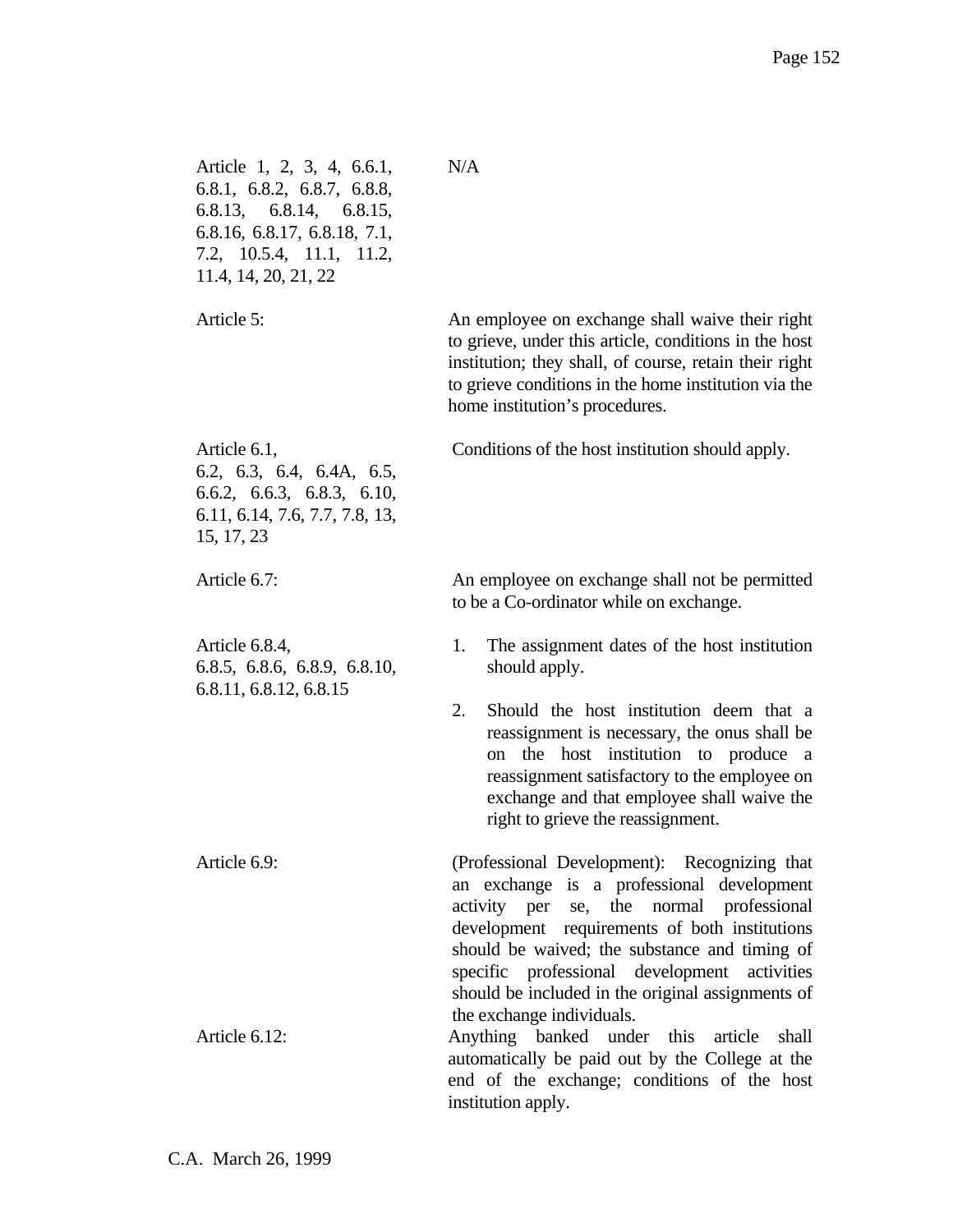| Article 6.13:                                                                                  | Institutions should agree that this will not be used<br>for exchange individuals.                                                                                                                 |
|------------------------------------------------------------------------------------------------|---------------------------------------------------------------------------------------------------------------------------------------------------------------------------------------------------|
| Article 7.3:                                                                                   | Conditions of home institution shall apply. All<br>subsections for our faculty should be spelled out<br>in the assignment prior to the approval of the<br>exchange.                               |
| Article 7.4:                                                                                   | Conditions of host institution should apply; a<br>faculty member here shall not be assigned<br>summer co-ordination.                                                                              |
| Article 7.5, 7.9, 7.10, 8,<br>10.1, 10.2, 10.5.2, 11.6,<br>11.7, 16, 18, 19, 24,<br>Appendix B | Conditions of the home institution should apply.                                                                                                                                                  |
| Article 9:                                                                                     | Conditions of the home institution should apply.<br>The applicability of benefits for employees on<br>exchange should be determined in advance.                                                   |
| Article 10.3:                                                                                  | In principle, host institution should accept<br>responsibility to attempt coverage as at home<br>institution. Applicability should be determined in<br>advance.                                   |
| Article 10.4:                                                                                  | Should not be implemented while on exchange.                                                                                                                                                      |
| Article 10.5.2:                                                                                | Conditions of the home institution should apply.                                                                                                                                                  |
| Article 10.5.3,<br>$10.5.5$ :                                                                  | Conditions of the host institution should apply<br>(interpreting these leaves as working conditions)<br>rather than benefits).                                                                    |
| Article 11.3:                                                                                  | N/A; however, our policy should ensure that<br>faculty members accepted here on exchange<br>should be selected by a process similar to, or a<br>variation of, our selection process.              |
| Article 11.5:                                                                                  | There should be no evaluation by either institution<br>for an employee on exchange; rather,<br>an<br>employee's contract shall be extended for the<br>length of time he/she has been on exchange. |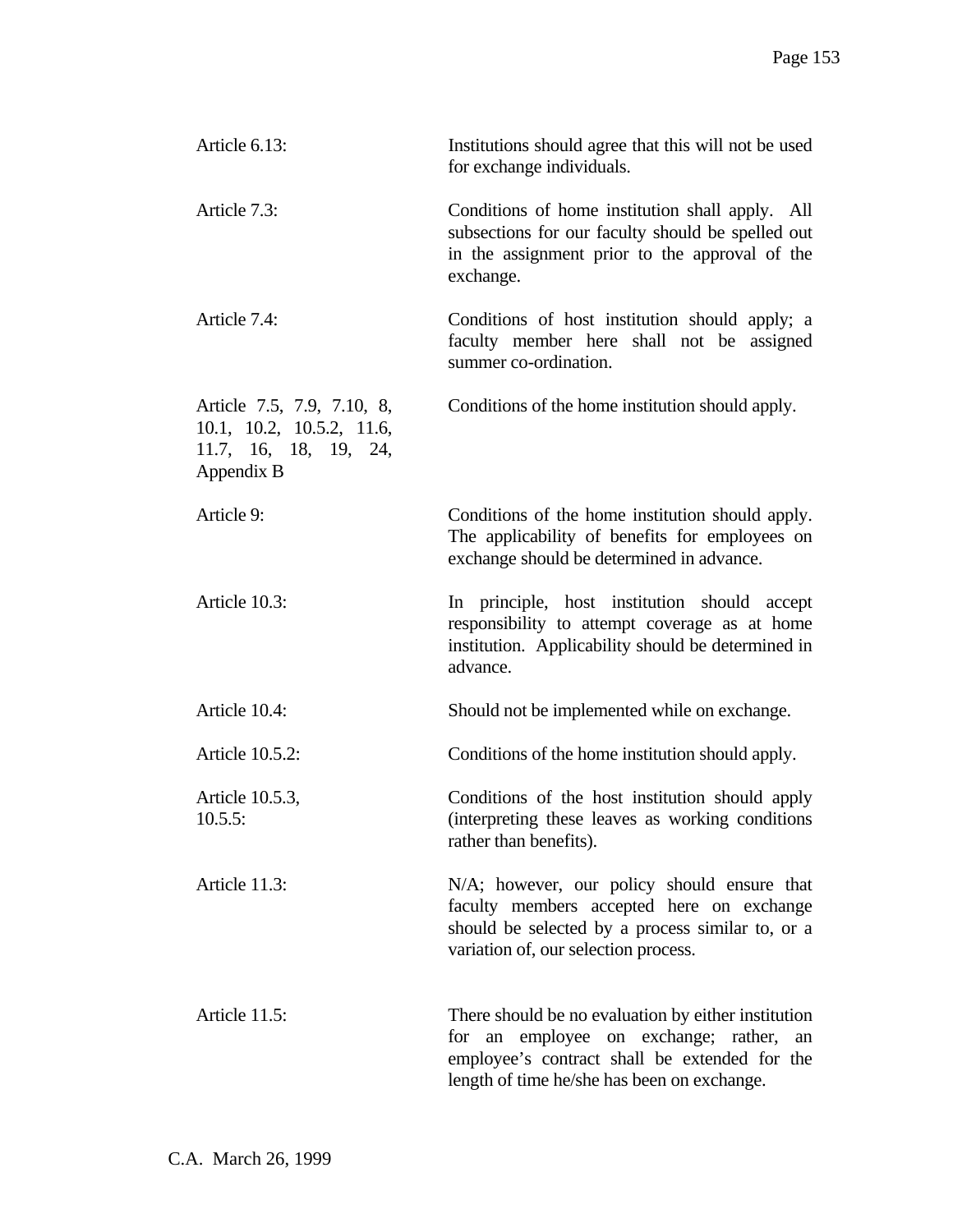| Article 11.8:    | An employee on exchange shall be entitled to the<br>same notice as other members of the bargaining<br>unit, conditions of the home institution should<br>apply. |
|------------------|-----------------------------------------------------------------------------------------------------------------------------------------------------------------|
| Article $12.1$ : | If part of the assignment, conditions of the host<br>institution should apply because the institution<br>normally holds the copyright in the first instance.    |
| Article 13:      | Conditions of the host institution should apply.                                                                                                                |
| Appendix A:      | Capilano College employees remain employees of<br>the College and members of the bargaining unit.                                                               |

These principles, procedures, and terms may be modified at any time by agreement between the parties to this Agreement.

# **APPENDIX E**

#### **SEXUAL HARASSMENT POLICY AND PROCEDURES**

**\*See Article 2 in the common agreement.** 

C.A. March 26, 1999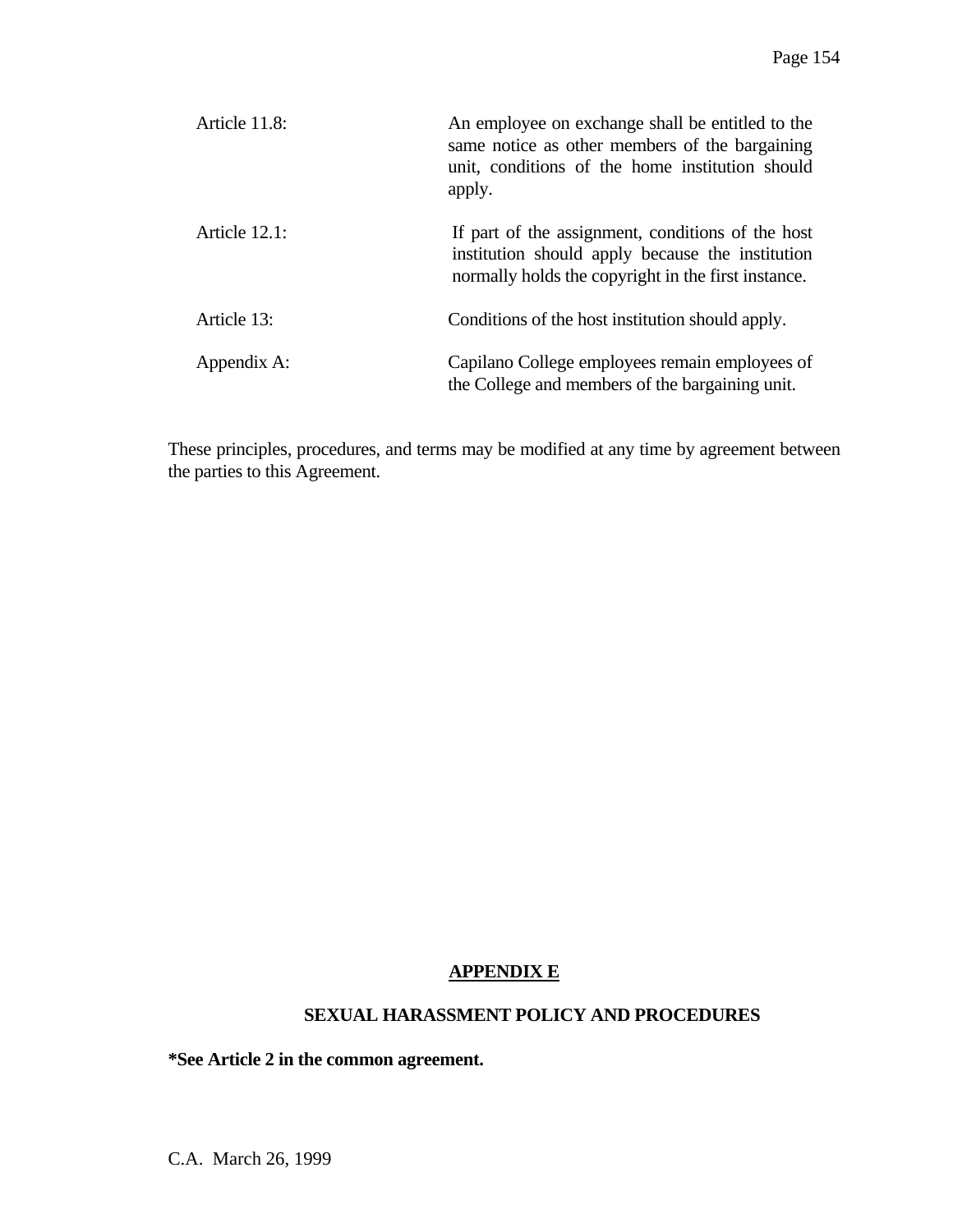# **INTERIM PROCEDURES FOR ALLEGATIONS INVOLVING EMPLOYEES OF THE COLLEGE AND/OR STUDENTS OF THE COLLEGE**

\*The following procedures remain in effect until new procedures have been agreed between the parties.

# **1. Complaints**

 A member of the College community who believes that s/he has a complaint of sexual harassment is encouraged to make a direct request of the harasser that the offensive behaviour or actions cease. If the request is unsuccessful, or if it is considered inappropriate, or uncomfortable to make such a request, the complainant may seek the confidential advice of the Sexual Harassment Policy Advisor.

# **2. Consultation with Sexual Harassment Policy Advisor**

- 2.1 The Sexual Harassment Policy Advisor will assist all parties involved in allegations of sexual harassment, in determining the basis, if any, for a complaint of sexual harassment; in formulating the complaint and/or response; and by explaining the options available through College policy or collective agreements. With the written agreement of the complainant, the Advisor may discuss the complaint with the alleged harasser (the respondent) in an effort to reach a mutually acceptable resolution without recourse to formal procedures.
- 2.2 Following consultation with the Sexual Harassment Policy Advisor the complainant has the following options:
	- (a) to proceed to mediation;
	- (b) to proceed to formal administrative action;
	- (c) not to take further action.

 If the complainant decides to take no further action, the Advisor will not proceed and the matter will be closed.

2.3 If the matter becomes the subject of any other problem resolution procedure, including the subject of a charge laid pursuant to the Criminal Code of Canada, the Advisor shall not take any further action until the other process has been concluded and further action is requested by the complainant.

# **3. Mediation**

If a complainant wishes to proceed to informal mediation, the following shall occur:

3.1 The complainant must provide the Advisor with a written complaint giving details of the alleged sexual harassment as defined in Section 2 of the Sexual Harassment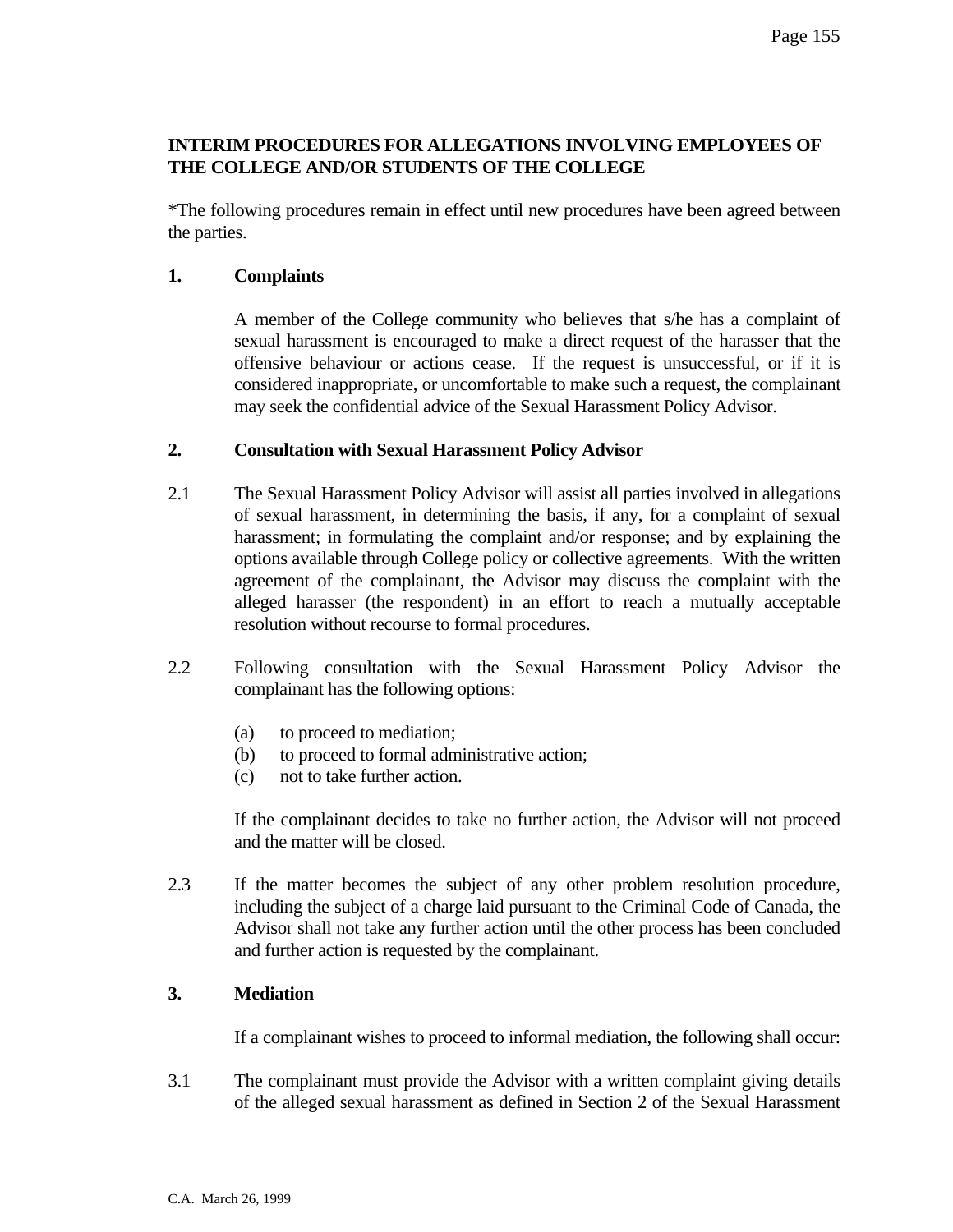Policy, including dates, times, places, names of individuals involved in the incident(s), names of any witnesses and any other relevant information.

- 3.2 Within five working days from the date of receipt of the written complaint, the Advisor shall inform the respondent of the allegation(s) and shall provide the respondent with a copy of the written complaint.
- 3.3 Within ten working days of the action in 3.2 above, the Advisor shall, if the respondent agrees, select a mediator from a list of potential mediators and shall receive agreement of the choice of mediator from both the complainant and the respondent. The mediator chosen must be unbiased and independent of both parties. The list of mediators shall be established by the President following consultation with the President's Advisory Committee on Sexual Harassment and the Sexual Harassment Policy Advisor.
- 3.4 Within a period of thirty working days from the date of appointment of the mediator under 3.3 above, the mediation process shall be concluded. The options for resolution shall be of a voluntary or informal nature and shall not include the power of formal administrative action such as discipline. If resolution is achieved as a result of mediation, a written copy of the resolution shall be signed by the complainant and the respondent. A copy of the written complaint, the mediators report and the resolution shall be maintained by the Advisor in a confidential file for a period of six years from the date of mediation and shall be destroyed thereafter.

#### **4. Formal Administrative Action**

- 4.1 The complainant or the respondent may proceed to formal administrative action in the following circumstances, and within the time limits indicated, by notifying the Advisor in writing:
- 4.1.1 if the respondent or the complainant does not agree to participate in informal mediation, within ten working days of the rejection of mediation;
- 4.1.2 if informal mediation does not resolve the dispute, within ten working days of completion of the mediation process.
- 4.2 If formal administrative action is invoked the following shall occur:
- 4.2.1 The Advisor shall forward a copy of the written complaint to the President who will forward it to the appropriate senior administrator.
- 4.2.2 Within five working days of the action in 4.2.1 above the senior administrator shall inform both parties, in writing, of the receipt of the complaint, provide a copy of the written complaint if it has not already been made available pursuant to the informal mediation procedure, and invite a written response from the respondent within ten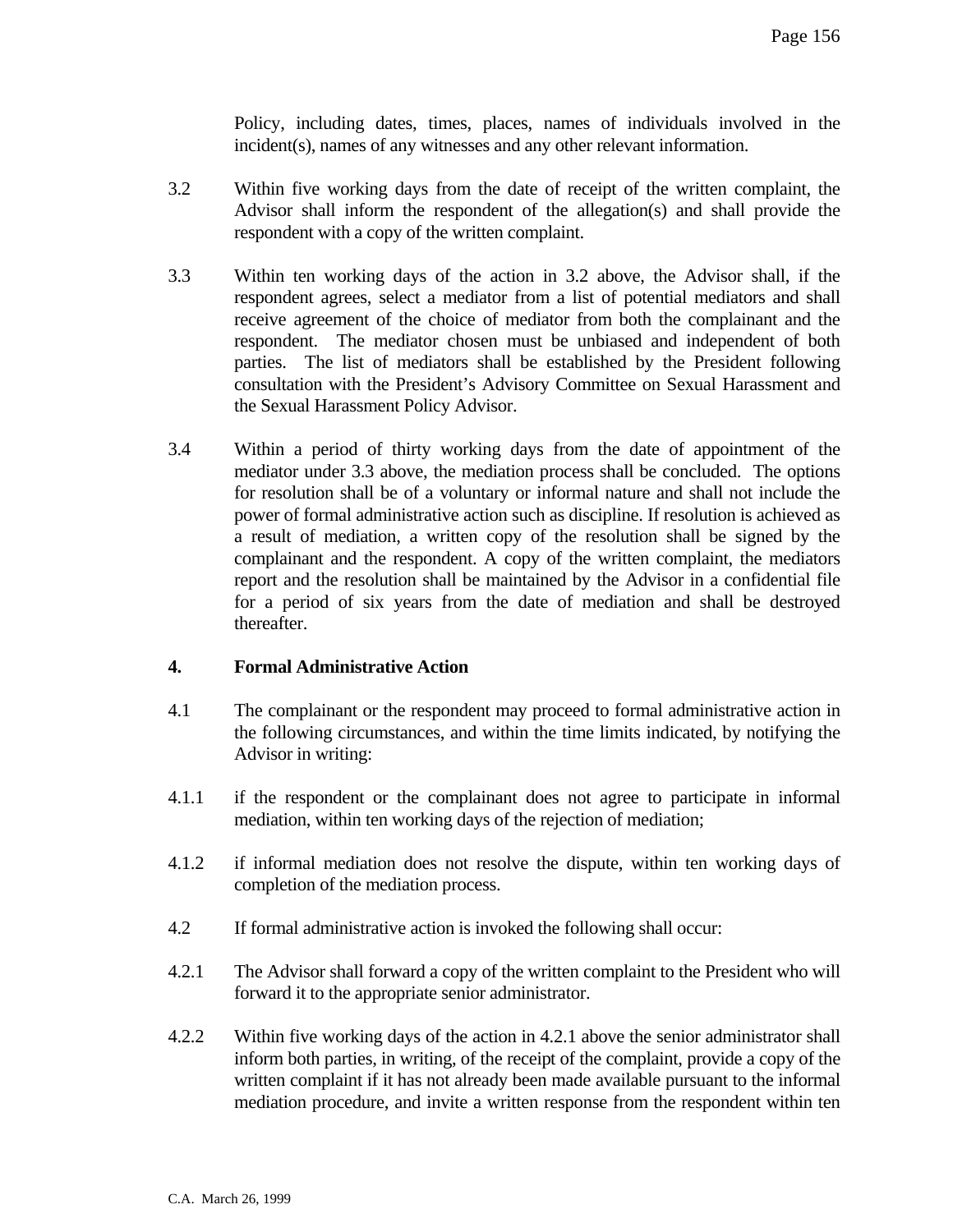working days. The complainant shall be invited to deliver a written reply to the response within five working days after a copy of the response has been received by the complainant.

- 4.2.3 The senior administrator shall review the complaint or arrange for such review by an experienced fact finder. This process shall involve interviews with the complainant and with the respondent and, if required, with any witnesses. If a fact finder is chosen s/he shall report to the senior administrator concerned. This process shall be completed within 15 working days of receipt of the documents under 4.2.2 above.
- 4.2.4 The complainant and the respondent may each be accompanied by a person of their choice when interviewed by a fact finder.
- 4.2.5 Within ten working days of the conclusion of the review under 4.2.3, the senior administrator will submit a report on the allegation to the Director of Employee Relations. Such report may include the senior administrator's conclusions as to whether sexual harassment has occurred. Copies of that report will be provided to the complainant and the respondent. Within ten working days of receipt of the report of the senior administrator the Director of Employee Relations will submit a recommendation to the President. Such recommendation may range from complete exoneration of the respondent to disciplinary action in accordance with established policies and procedures and may include proposals for remedial or preventive action.
- 4.2.6 Within 20 working days of receipt of the recommendation of the Director of Employee Relations the President will make a decision and shall advise the parties in writing with copies to the Sexual Harassment Policy Advisor and senior administrator involved.
- 4.2.7 In cases where a senior administrator is accused of sexual harassment the President will act as the appropriate senior administrator as contemplated in 4.2.1.
- 4.2.8 Reasonable efforts will be made to protect the complainant from any subsequent harassment, discrimination, or reprisal which might arise as a result of the complaint.

#### **5. Records**

5.1 The Sexual Harassment Policy Advisor shall maintain his/her records, including the President's final decision, under this procedure in the strictest confidence.

#### **6. Other Policies and Agreements**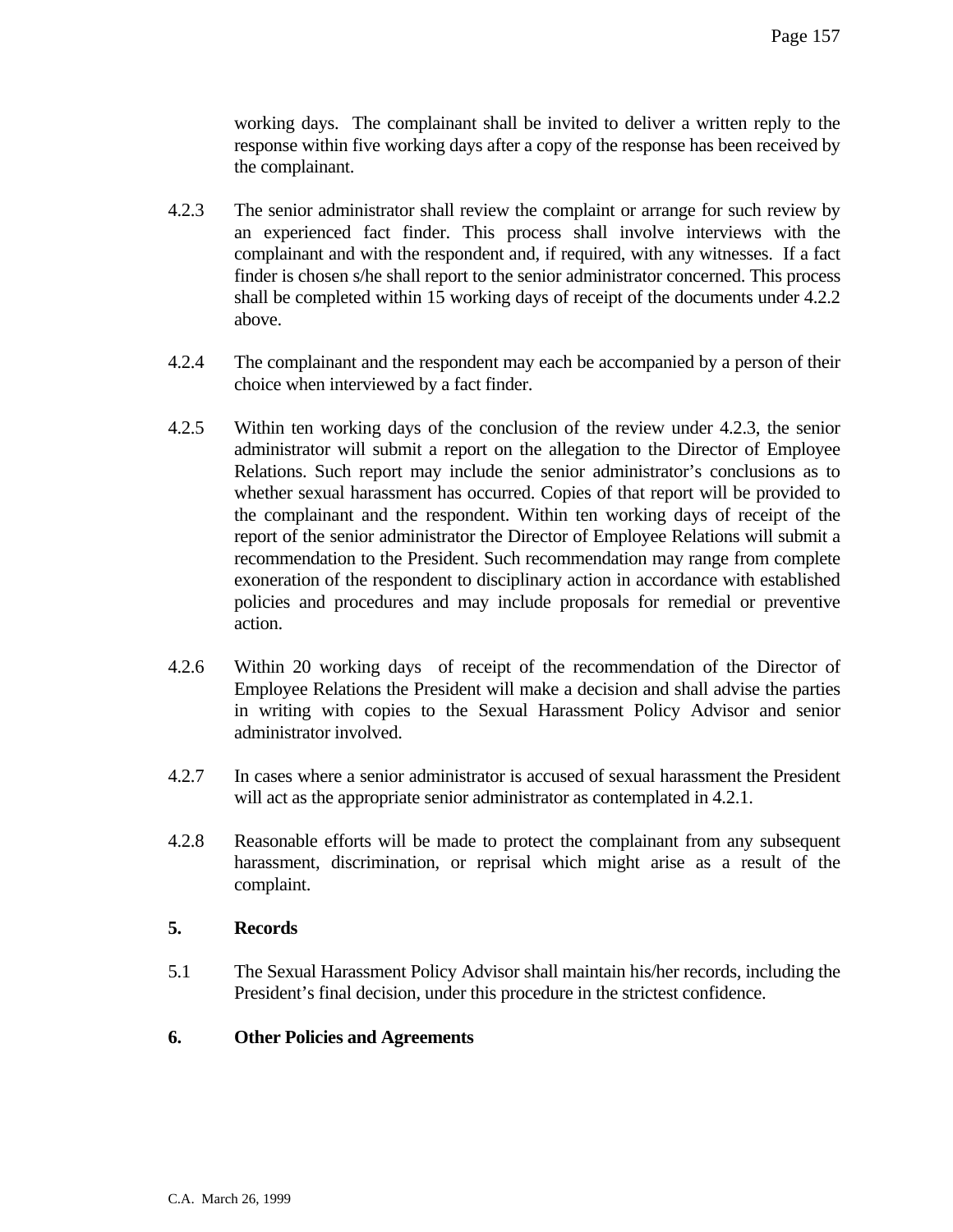6.1 The application of the Sexual Harassment Policy and Procedures may be modified in specific instances, as is reasonably necessary, by the terms of existing College employment policies and collective agreements.

# **7. Amendments**

7.1 No changes will be made to the Sexual Harassment Policy and Procedures without consultation with the appropriate faculty, staff, administrative and student organizations.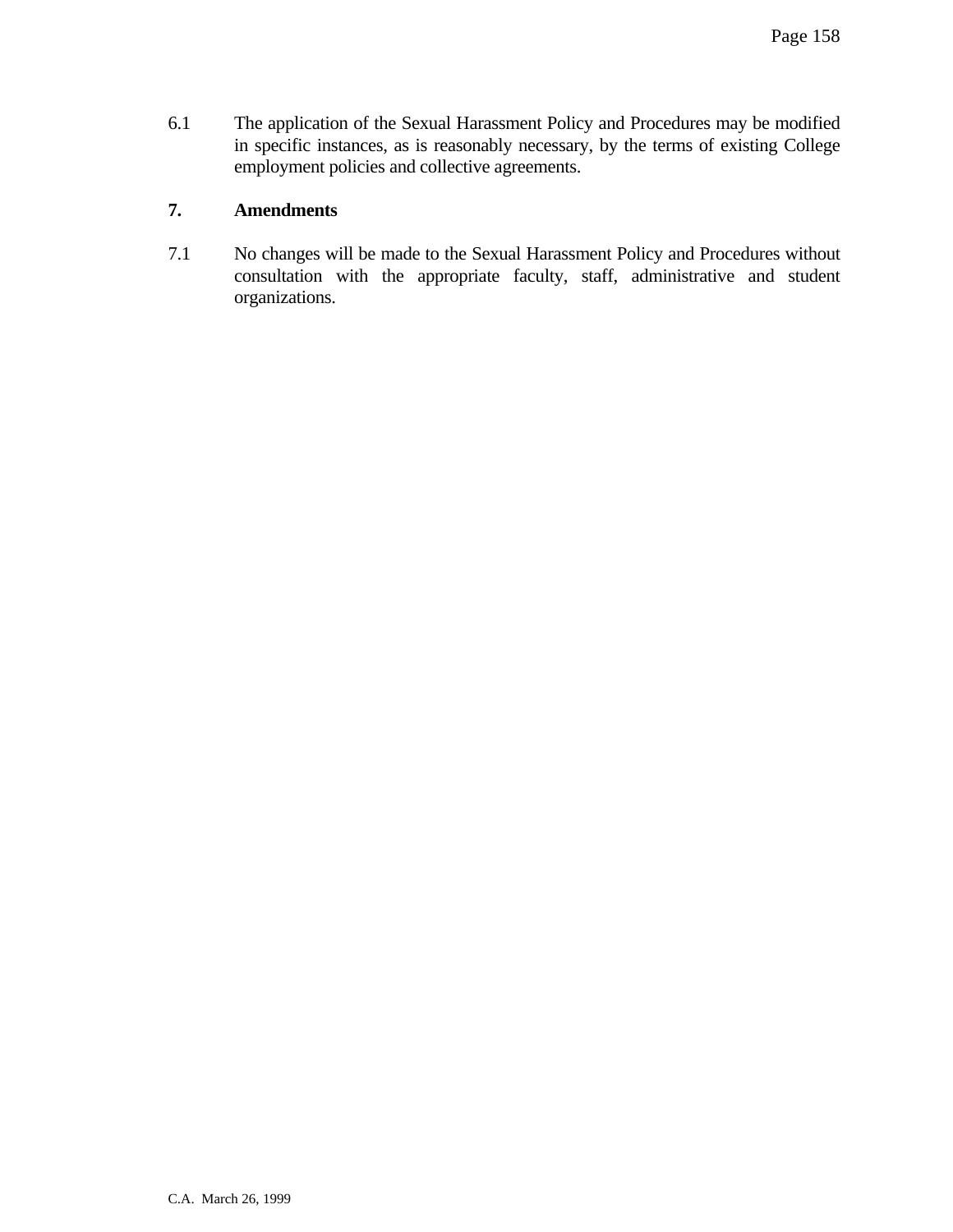# **LETTER OF AGREEMENT**

# **BETWEEN**

# **CAPILANO COLLEGE**

**AND** 

# **CAPILANO COLLEGE FACULTY ASSOCIATION**

# **Re: Article 6.2.2.1 – Scheduled Hours in ABE**

The parties agree that the College will be bound by past practice in its administration of Article 6.2.2.2.1.

This agreement shall not expire with future collective agreements and does not need to be renewed to remain in effect.

Executed this 23rd day of June, 1995.

# CAPILANO COLLEGE CAPILANO COLLEGE FACULTY ASSOCIATION

by: "Jack McKeoun" "Valerie Cochran"

"Marie Jessup" 
"John Wilson"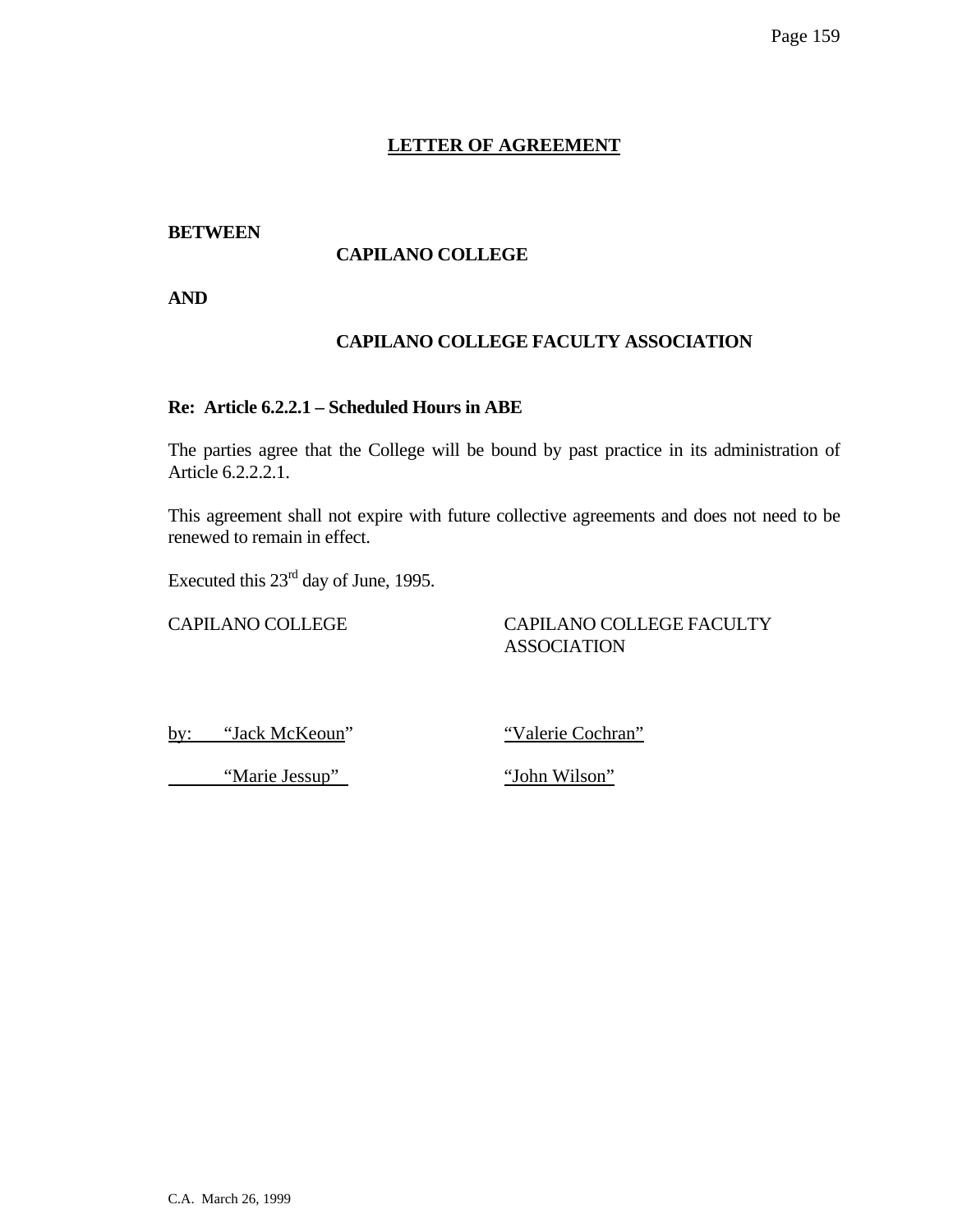# **LETTER OF AGREEMENT**

#### **BETWEEN:**

# **CAPILANO COLLEGE**

**AND:** 

# **CAPILANO COLLEGE FACULTY ASSOCIATION**

#### **Re: Rapidly Changing Areas**

#### **Instructions:**

All instructors at the College share an environment that includes some element of change, and time for adjustments and modifications of course material are currently built into workloads through non instructional hours and professional development time. However, some instructors must deal with frequent change as a result of the implementation of external factors outside the control of the instructor, that is not incorporated into the current workload model. The College and the CCFA have agreed to the following process, which is meant to provide some relief to instructors who have to deal with this type of significant change.

#### **Process:**

- 1. Instructors (regular or non-regular) who have a significant change in course materials due to factors outside their control may apply for release time by filling out the Application Form. An instructor can get an Application Form from the Human Resource Office (Local 4979).
- 2. The instructor and the functional area, through the Coordinator, must agree that the instructor meets the criteria before an application can go forward.
- 3. Recommendations for release will be made to the appropriate Dean by the Rapidly Changing Workload Committee.
- 4. Once approved by the Dean, release time of up to .5 sections will be assigned.
- 5. Release for part-time instructors will be pro-rated.
- 6. If there are more approved applications than sections available, instructors may receive a smaller proportion of release time.
- 7. Unused allocations will be carried forward from year to year because applications will probably be uneven.

 $\overline{\phantom{a}}$  , and the contribution of the contribution of the contribution of the contribution of the contribution of the contribution of the contribution of the contribution of the contribution of the contribution of the

 $\overline{\phantom{a}}$  , and the contribution of the contribution of the contribution of the contribution of the contribution of the contribution of the contribution of the contribution of the contribution of the contribution of the

EXECUTED 1996.

Naomi Yamamoto, Chairperson Dileep Athaide, President Capilano College Board CCFA

Mark Vernon, C.A., CFO and Bursar John Wilson, C.A.

 Chair, Bargaining Committee, CCFA **LETTER OF AGREEMENT**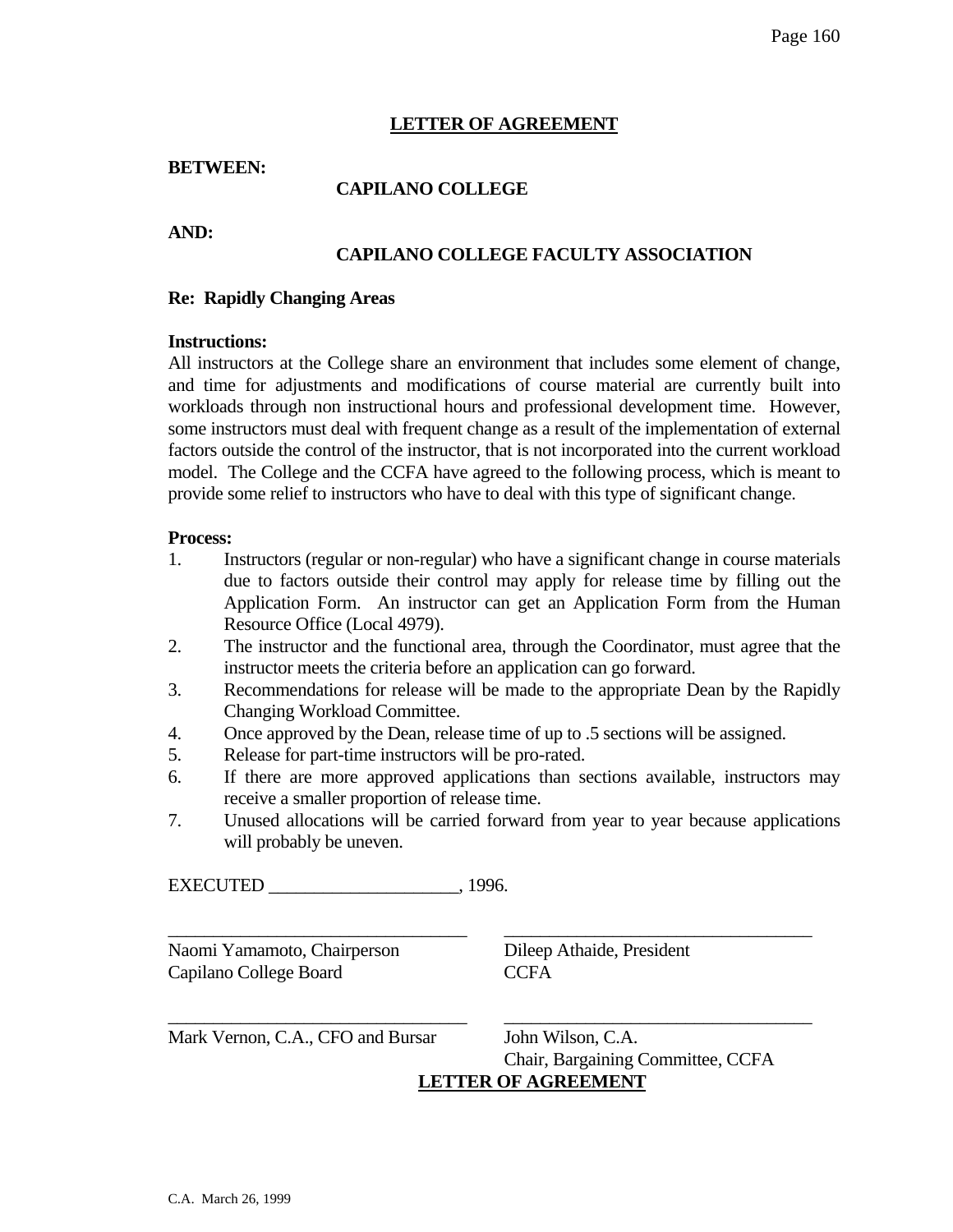#### **BETWEEN:**

#### **CAPILANO COLLEGE**

**AND:** 

# **CAPILANO COLLEGE FACULTY ASSOCIATION**

#### **Re: Instructor Emeritus**

The parties agree that the position of "Instructor Emeritus" will be created and will be governed by the following policy:

The President may appoint a retiree to the special honorary position of Instructor Emeritus. Such appointments shall be for retirees who have demonstrated outstanding service to the College and to their discipline and who continue to be professionally active in the discipline at or beyond retirement.

Appointment as Instructor Emeritus will include general access to College facilities and access to the resources of the retiree's department to the extent approved by the department's coordinator in consultation with the department. Retirees holding Instructor Emeritus appointments are not employees of the College and may not do work reserved for the faculty bargaining unit without the permission of the CCFA.

The appointment process for Instructor Emeritus positions can only be initiated by departments. The process is:

- 1) A department nominates a retiree and the coordinator takes the nomination to the appropriate Dean's Advisory Committee.
- 2) the appropriate Dean's Advisory Committee must endorse the Instructor Emeritus nominations before they are forwarded to the Education Council.
- 3) The Education Council must endorse Instructor emeritus nominations before they can be forwarded to the President of the College.
- 4) The President of the College may accept or reject nominations forwarded by the Education Council.

Executed this 19th day of January, 1993.

#### CAPILANO COLLEGE CAPILANO COLLEGE FACULTY ASSOCIATION

by: "Marie Jessup" "Valerie Cochran"

# **LETTER OF AGREEMENT**

**BETWEEN:**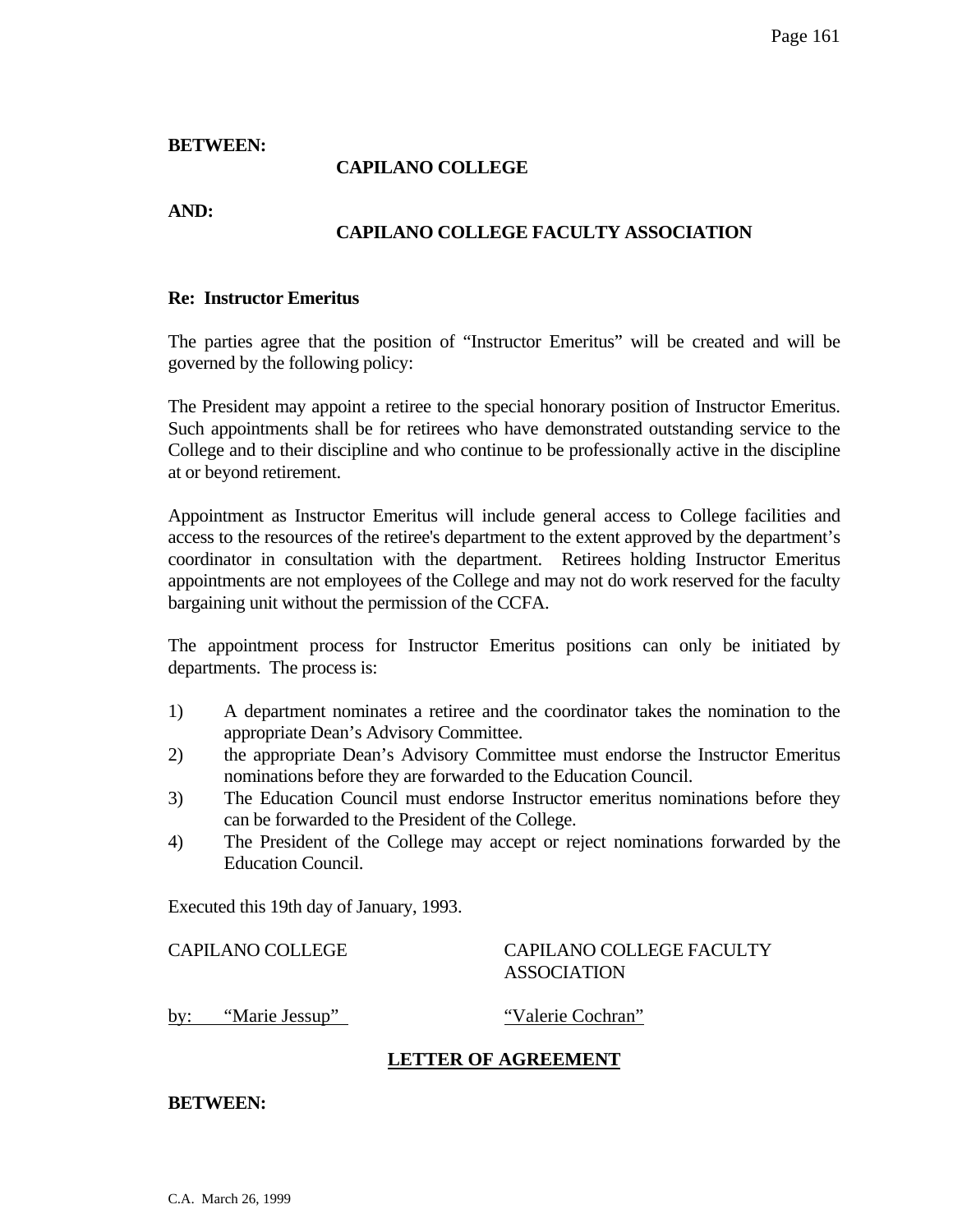# **CAPILANO COLLEGE**

#### **AND:**

# **CAPILANO COLLEGE FACULTY ASSOCIATION**

#### **Re: Non-Base Funded Programmes**

The parties agree that non-base funded programmes and activities shall be organized in the following manner. This Letter of Agreement expires on December 31, 1999 unless the College and the Union mutually agree to re-open on March 31, 1999. Where there is a conflict or inconsistency between this Letter of Agreement and the Collective Agreement, the Letter of Agreement shall apply during its term.

#### 1. **Principles**

All College Divisions/Departments shall be encouraged to engage in revenue generating activities. The College and CCFA will actively participate in a positive implementation strategy for the success of the decentralized model.

- 1.1 Non-base funded activities/projects will be co-ordinated by the functional area(s) most closely related to the activity/project's discipline. When a nonbased funded project/activity on a regional campus is related to a discipline, coordination will be mutually determined by the regional campus and the discipline functional areas.
- 1.2 The College will establish a College/Community Partnerships (CCP) Dean's Advisory Committee. The principle purpose of the CCP DAC is to be a forum where those directly involved in fostering non-base funded activities can discuss issues of common concern and explore opportunities and solutions.
- 1.3 Nothing in this letter changes Service Course arrangements between functional areas. (e.g. existing functional areas are the preferred provider: faculty appointments are not changed by service course assignment).
- 1.4 The process for approval of courses and programs in NBF areas shall be initiated through the appropriate Dean(s) and DAC(s).
- 1.5 Each functional area shall choose a contact person(s) to be available throughout the year to discuss opportunities and act as a voice for his/her functional area on non-base activities and opportunities. This contact person(s) is not expected to do development activities related to the proposed project without appropriate compensation. Appropriate compensation includes designated professional development time.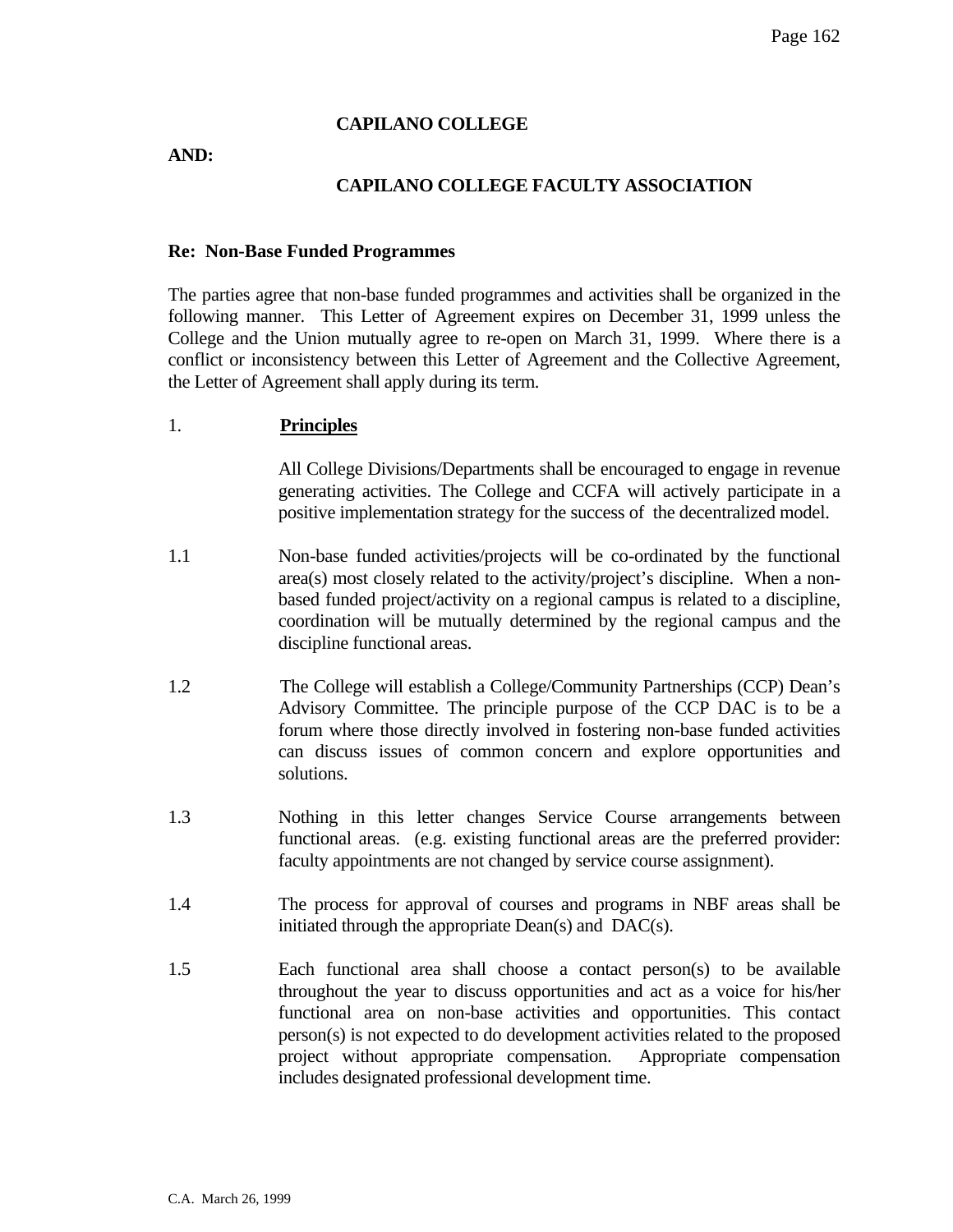| 1.6            | Prior to a faculty member's accepting and being assigned release sections for<br>non-base funded development, the College shall establish the expected<br>outcomes of these release sections. The faculty member who agrees to being<br>assigned the release sections shall act in accordance with the expected<br>outcomes. |
|----------------|------------------------------------------------------------------------------------------------------------------------------------------------------------------------------------------------------------------------------------------------------------------------------------------------------------------------------|
| 1.7            | The JNBFC will develop job descriptions with appropriate evaluation criteria<br>for the positions of Project Manager, Program Developer, Campus Developer<br>and Non-Base Funded Trainer. The evaluation period will commence once<br>the evaluation criteria have been approved.                                            |
| 1.8            | The following are excluded from this Letter of Agreement:<br><b>International Student Fees</b><br><b>International Programs</b><br>Currently offered LGAS, BADM and ESL cost recoverable sections that are<br>part of the regular base funded program offerings.                                                             |
| $\overline{2}$ | <b>Project Plan</b>                                                                                                                                                                                                                                                                                                          |
| 2.1            | As part of the approval process, the appropriate Dean shall require from the<br>proposing functional area a detailed project plan covering the educational and<br>financial scope and nature of the project. This plan shall include:                                                                                        |
| 2.2            | - educational aspects and relation to the College's Mission & Values and<br><b>Strategic Directions.</b>                                                                                                                                                                                                                     |
| 2.3            | - revenue expected;                                                                                                                                                                                                                                                                                                          |
| 2.4            | - direct costs with indications of services to be provided by other areas of the<br>college;                                                                                                                                                                                                                                 |
| 2.5            | - applicable overhead rate to be applied,                                                                                                                                                                                                                                                                                    |
| 2.6            | - projected surplus, if any.                                                                                                                                                                                                                                                                                                 |
| 2.7            | Where the Dean and functional area cannot agree on the details of the project<br>plan, the matter shall be referred to the JNBFC.                                                                                                                                                                                            |
|                |                                                                                                                                                                                                                                                                                                                              |

# **3. Budgeting & Pricing**

**3.1 Overhead**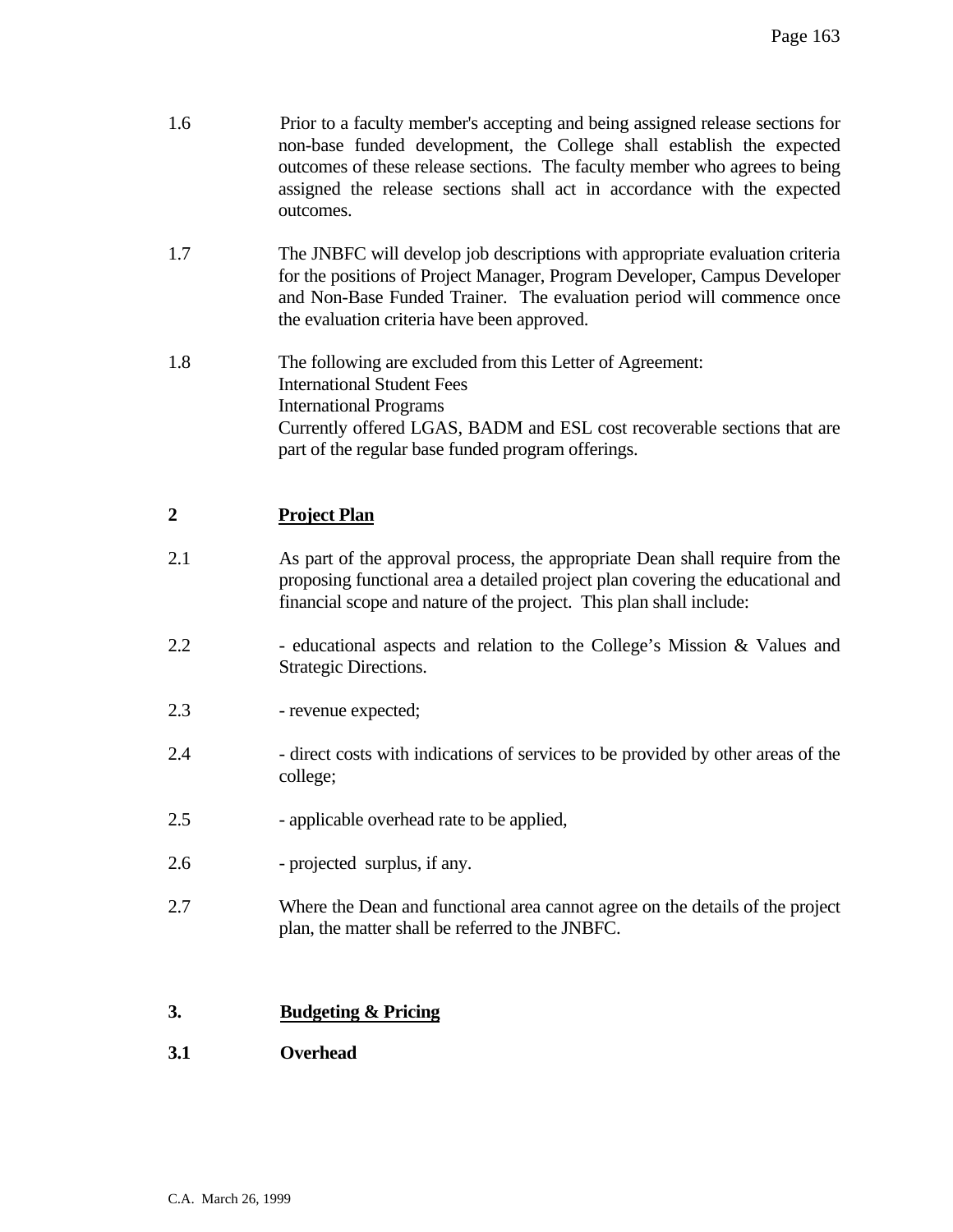- 3.1.1 Overhead rates for general support provided by the College to non-base activities will range from 15% to 5% of project revenue not forwarded to partnering external agencies. The Dean(s) may agree that an overhead rate lower than 15% may be applied if it is in the best overall interest of the College. (e.g. prevention of reduction notices or the layoff of continuing employees, attraction of future contracts, over-riding community benefit).
- 3.1.2 The College overhead rate will include a 2% non-base capital pool allocation. These funds will accumulate in the 1998/1999 academic year and be used in future years to replace computers and specialized equipment on the same basis as similar equipment in the College, and to purchase office furnishings.
- 3.1.3 Priority of NBF overhead funds should be to support infrastructure service directly affected by non-base demands. The College overhead rate will include the following services:
	- financial services
	- registration (in either of the College registration systems)
	- 2% capital pool allocation
	- core non-base infrastructure
	- incidental computer lab use
	- classrooms and offices if available
	- workload payroll services
	- computer services\*
	- library services\*
	- media centre services\*
	- SIS services\*
	- substitution (The JNBFC may review the substitution rate and adjust if necessary).
	- \*Any extraordinary service level should be built into budgets as a direct cost.

# **3.2 Direct Costs**

- 3.2.1 All direct costs of project are to be calculated including such costs as salary, benefits, direct supplies, materials, rentals, support staff, co-ordination, project management, project development costs, professional development costs, costs to develop any future projects, and commission.
- 3.2.2 Initial purchase of computers and specialized equipment should be built in as direct project costs.
- 3.2.3 In the 1999/2000 year, computer labs will be rented at a cost of \$50 per hour. This amount should be built into the budget as a direct cost and will be used by the College to assist in replacing the used labs. In the 1998/1999 year, the fee of \$50 will be phased in by being applied to new contracts.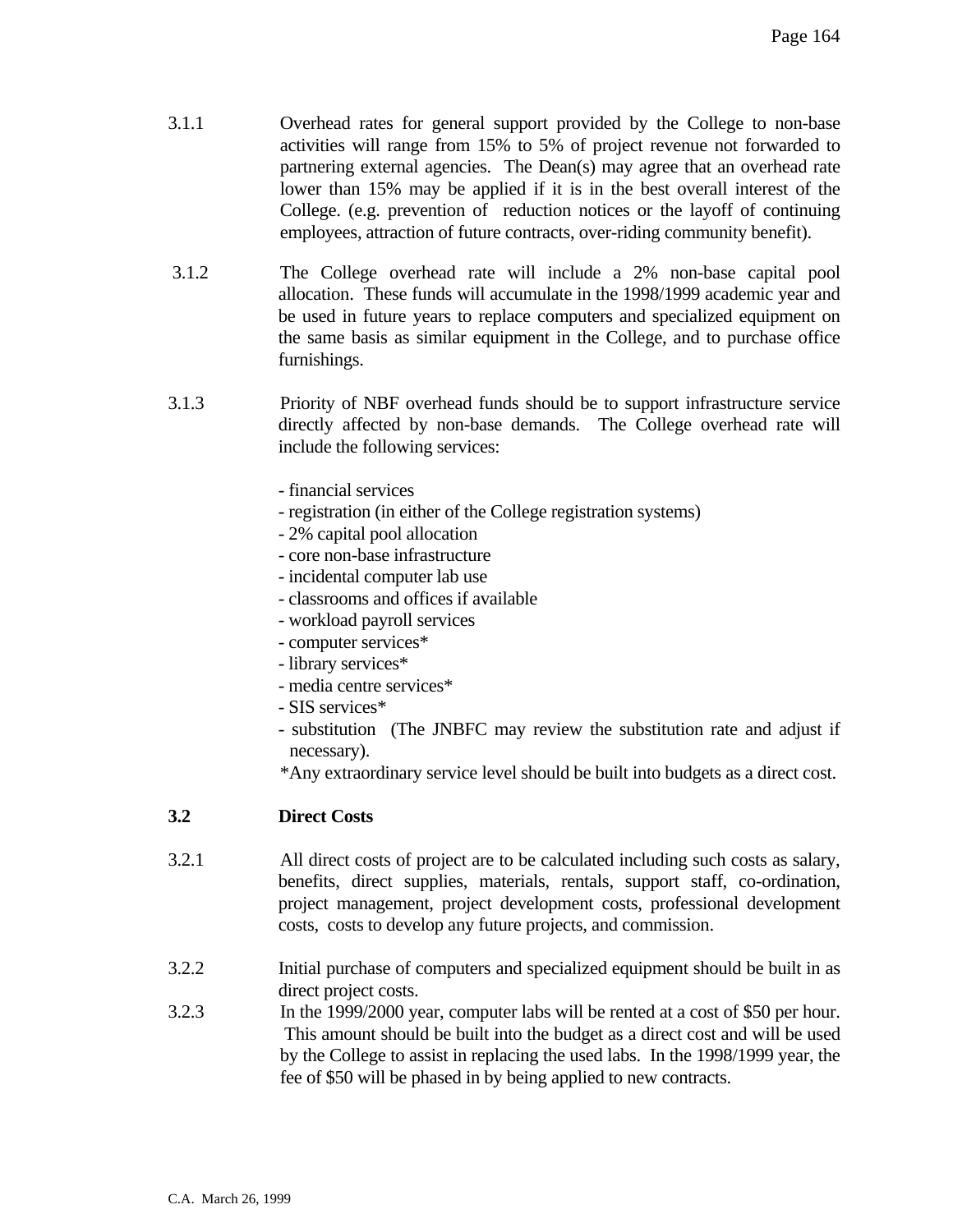# **3.3 Surplus**

- 3.3.1 The surplus from the project is all revenue remaining after the costs from 3.1 and 3.2 have been subtracted from the revenue available to the College.
- 3.3.2 Where a surplus occurs from non-base activities, it shall be divided 50% to the group of participating functional areas and 50% to the College.

# **4 Work**

# **4.1 Currently Offered**

- 4.1.1 With the exception of the Film and Television Studies Certificate Program, the terms of this Letter of Agreement do not apply to the offerings of Extension Programs and Services for the five years preceding January 1, 1996.
- 4.1.2 The Film & Television Studies Certificate Program shall be treated as Category Two (II) work (see 4.2.2.1).

# **4.2 Categories**

- *4.2.1 Category One (I)*
- 4.2.1.1 Category One (I) work is defined as full service educational activities that require all of the duties and responsibilities currently required of faculty.
- 4.2.1.2 All base funded work is classified as Category One (I).
- *4.2.2 Category Two (II)*
- 4.2.2.1 Category Two (II) work is defined as all work that is not Category One (I) or Category Three (III) work. Category Two (II) work normally encompasses less than full service educational activities that require many of the duties and responsibilities currently required of faculty.

# *4.2.2.2 Determination of Category Two (II) Classifications*

4.2.2.2.1 Category Two (II) instructional activity is classified according to the following criteria: Classification IIa IIb IIc IId Primary Activity Divisor 64 88 120 152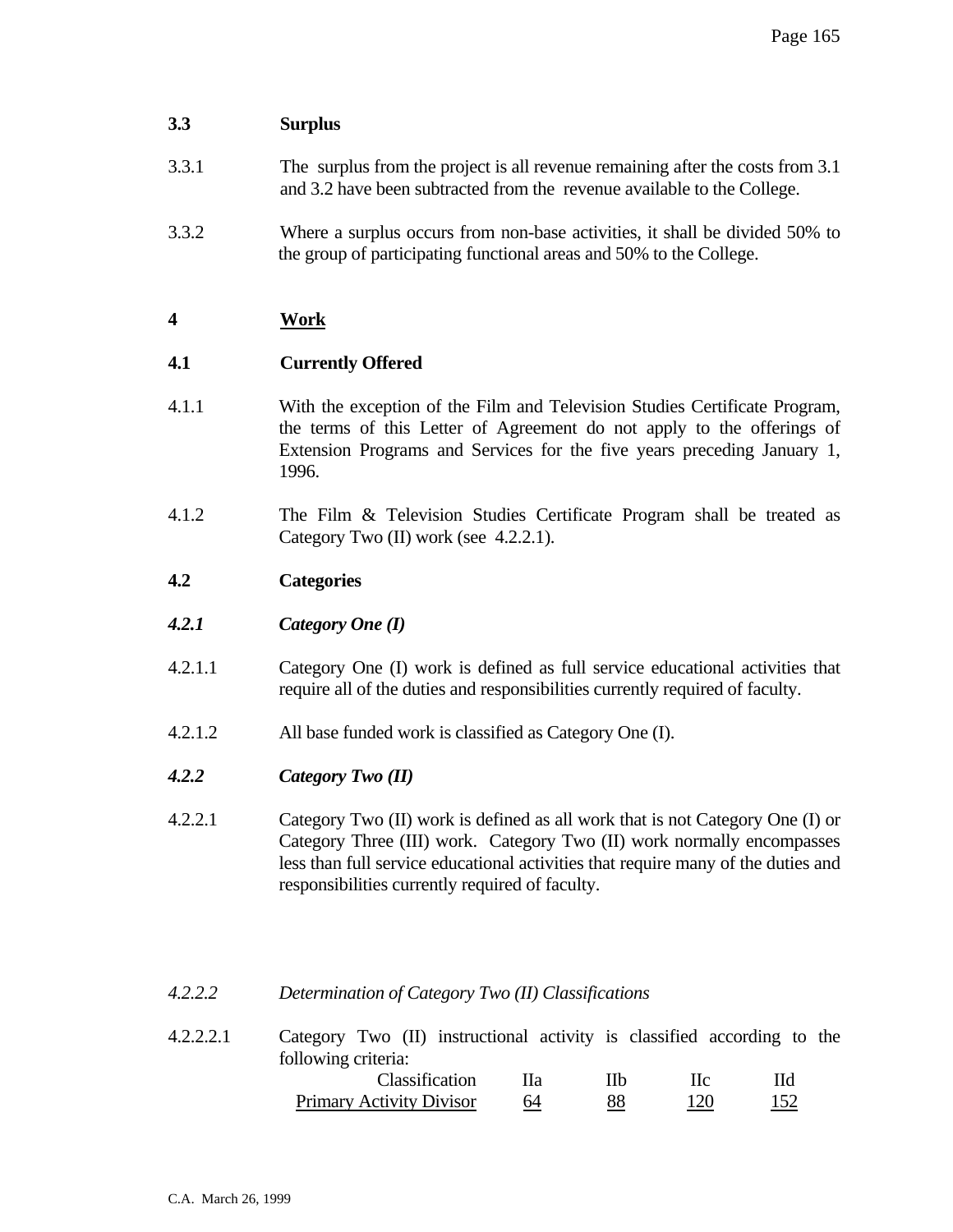| Primary Activity                |     |                |                |                |
|---------------------------------|-----|----------------|----------------|----------------|
| Instruction                     | Yes | Yes            | Yes            | N <sub>0</sub> |
| Non-Instruction                 | No  | N <sub>0</sub> | N <sub>0</sub> | Yes            |
| <b>Additional Activities</b>    |     |                |                |                |
| <b>Professional Development</b> | Yes | Yes            | Yes            | Yes            |
| <b>Functional Area meetings</b> | Yes | Yes            | Yes            | Yes            |
| Preparation and planning        | Yes | Yes            | Minimal        | Yes            |
| Student evaluation              | Yes | Yes            | Minimal        | N <sub>0</sub> |
| <b>Office Hours</b>             | Yes | N <sub>0</sub> | N <sub>0</sub> | No             |
| Ancillary duties                | Yes | No             | No             | No             |

(This table is based on the Collective Agreement standard of 189 noninstructional hours per section.)

- 4.2.2.2.2 Different classifications have different responsibilities. These responsibilities both define the classification to be used and determine the duties which are included in the section rate.
- 4.2.2.2.3 Once determined, the sectional equivalents are calculated based upon the divisor for the classification. This calculation is:
- *4.2.2.2.4 For Classifications IIa, IIb and IIc*
- 4.2.2.2.4.1 Sections = total instruction hours/divisor for classification
- 4.2.2.2.4.2 Duties which are not included in the classification may be assigned on an hourly basis and the additional sections worked are calculated as:
- $4.2.2.2.4.3$  Sections = total additional hours/152
- *4.2.2.2.5 For Classification IId*
- $4.2.2.2.5.1$  Sections = total hours/152
- 4.2.2.2.5.2 All sectional rates include professional development time. Faculty are responsible for 37 hours of professional development time per section.
- 4.2.2.2.5.3 For laboratory or like activity the section equivalent or hourly rate is the same as laboratory or like Category One (I) activities.
- *4.2.3 Category Three (III)*
- 4.2.3.1 Category Three (III) work is the instruction of non-credit courses of fewer than 30 hours duration. They have no formal evaluation and no College Credit is earned toward a Certificate (not including a certificate of completion) or Diploma (e.g. no transcript is provided) issued either by the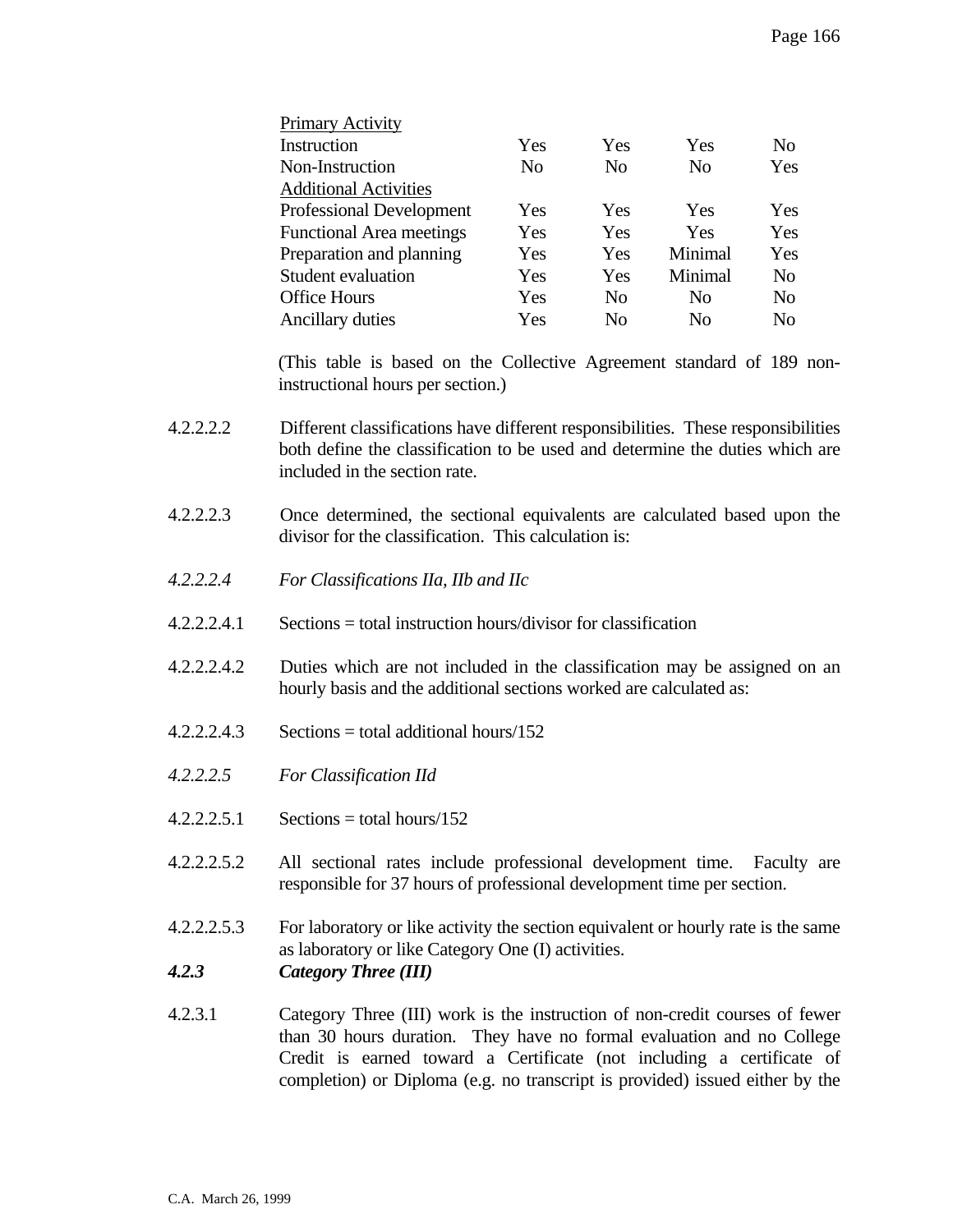College, a recognized professional body or an organization with which the College is associated.

# **4.3 Application of Collective Agreement**

- 4.3.1 All Category One (I) and Category Two (II) work is covered by the collective agreement.
- 4.3.2 Category Three (III) work is not covered by the collective agreement except to the extent provided under articles 2.3 and 6.15. When members of the bargaining unit perform Category Three (III) work through the application of article 6.15, that work shall be considered Category Two (II) work for the duration of that assignment.

# **4.4 Unique Skills or Experience**

4.4.1 In circumstances where an individual with unique skills and/or experience can be retained to provide the instruction/activity only if he/she is paid at a rate of compensation higher than that provided under the collective agreement, the Joint Non-Base Funding Committee may agree to compensation in excess of that provided in the agreement.

# **4.5 Development of New Programme/Activity**

4.5.1 Where a faculty member initiates and develops a new non-base funded programme/activity, he/she may be granted up to a one section overload per year for up to three consecutive years to participate in the programme/activity. This overload shall not be subject to the constraints of article 6.11 and 6.15.1.3 of the collective agreement. No faculty member may work more than one such overload section in any academic year.

# **5 Incentives**

# **5.1 Faculty Member's Own Initiative**

5.1.1 When a faculty member develops a new and/or unique non-base funded activity on his/her own initiative and not as part of approved professional development, he/she shall have the right of first refusal to be assigned the activity for the first three years that it is offered. This assignment may result in an overload which shall not be subject to the constraints of article 6.11 and 6.15.1.3 of the collective agreement. No faculty member may work more than one such overload section in any academic year.

#### **5.2 Joint Initiative**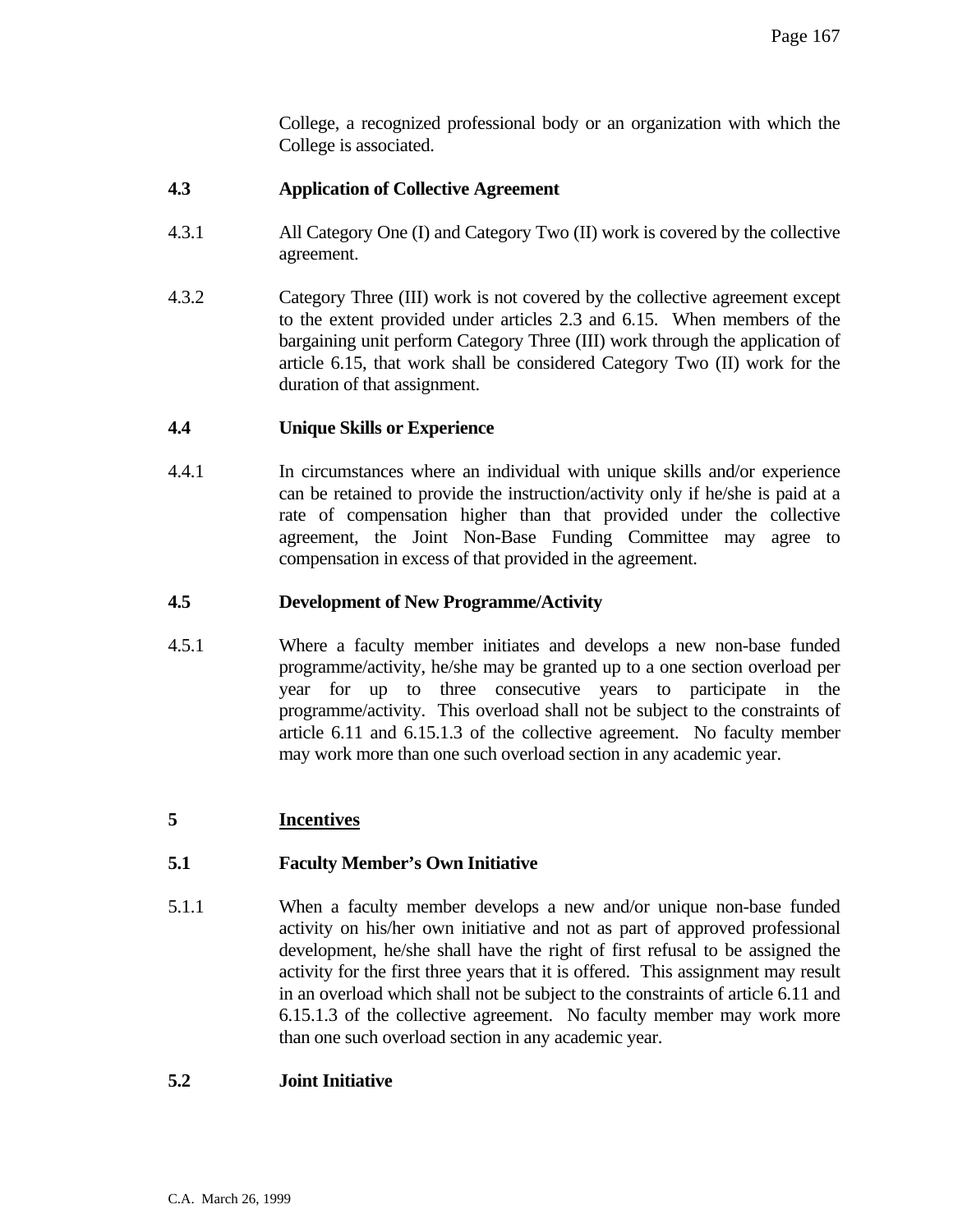- 5.2.1 Faculty who wish to undertake new non-base funded activity may have the option of forward averaging some of the risk involved in the initial offering. The amount of risk sharing cannot exceed 50% of the sections or section equivalency associated with the activity. The amount of potential reward must equal the amount of risk shared.
- 5.2.2 Faculty wishing to undertake such risk shall submit a project plan including all of the components required in 2.1 and the risk/reward aspects in advance to the Dean for approval. The plan must include the activity's description, curriculum, timing, expected revenue, expected costs, and risk/reward criteria. The risk/reward criteria shall identify when the activity shall be assured of being offered, when it shall break even and when the maximum reward is expected. Where possible, the faculty member's share of the reward shall be structured as a commission. If the plan is approved and the faculty member proceeds, the following are the possible outcomes:
- 5.2.2.1 The activity is successful and exceeds the agreed break-even point. The faculty member shall receive total compensation equal to the normal section allocation plus her/his proportion of the reward earned;
- 5.2.2.2 The activity occurs but does not reach the agreed break-even point. The faculty member shall receive total compensation equal to the sections associated with the activity and shall owe the College the proportional amount of the risk assumed. At the faculty member's option this debt may be discharged by working an equivalent amount or by paying the debt off;
- 5.2.2.3 Both parties agree that the activity should be abandoned. The College and the faculty member shall share the accumulated sections associated with the completed part of the activity in the same proportion as the risk/reward ratio. At the faculty member's option the uncompleted part of the activity shall be forward-averaged or used to reduce his/her current compensation. When forward-averaging occurs, the faculty member shall have to work an equivalent section allocation without being paid;
- 5.2.2.4 The faculty member fails to complete the activity. The faculty member owes the College for the total amount of the sections for the activity that have been paid;
- 5.2.2.5 The College cancels the activity. The College shall not be reimbursed for the sections for the activity which have been paid.
- 5.2.3 The faculty member retains the right to be assigned the activity for the first three years, following approval, on a risk/reward basis. No faculty member shall receive reduced compensation as a result of this clause except under the provisions of the payback/reward system above.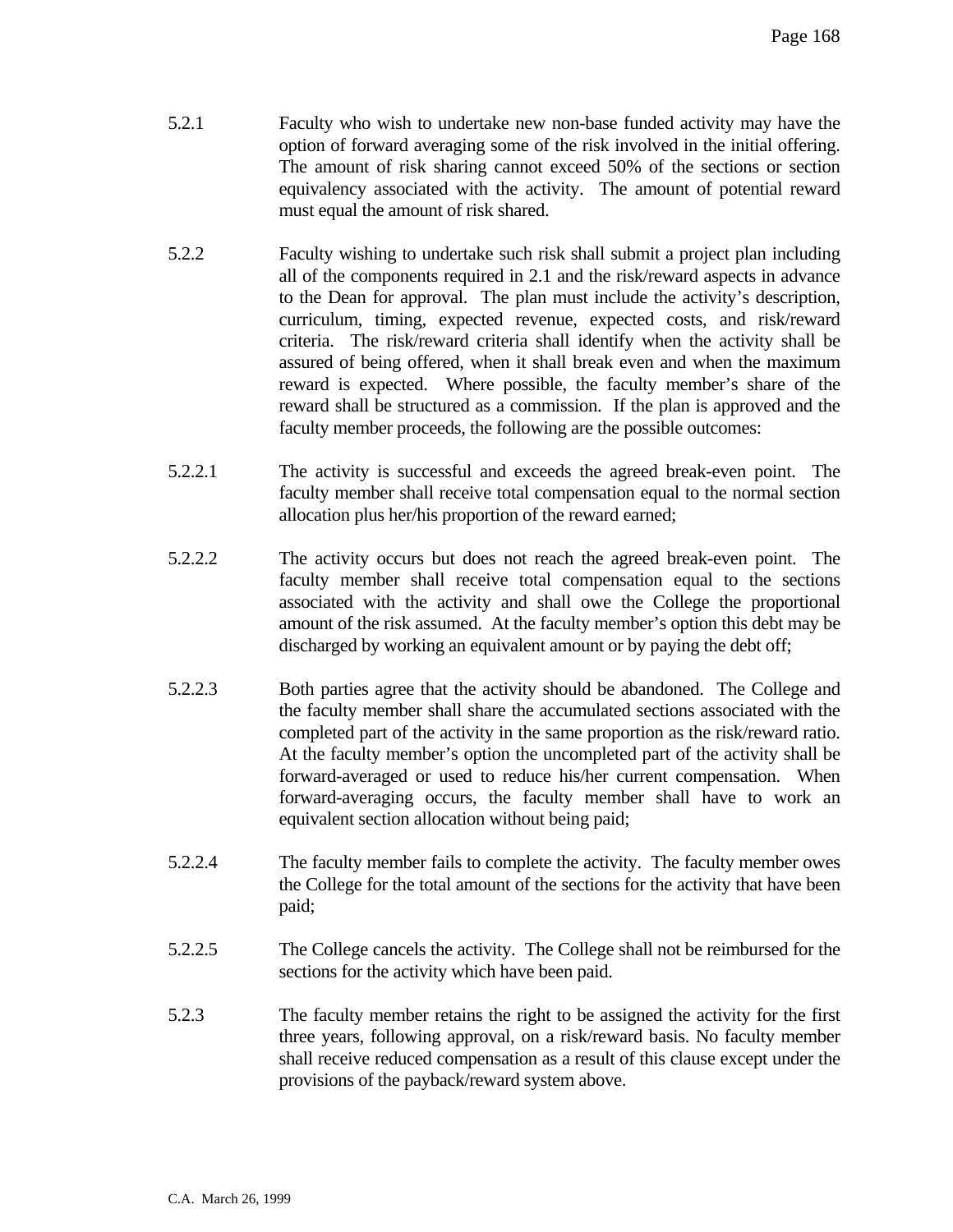5.2.4 The College and CCFA will jointly establish a committee to review Article 5 and make recommendations for changes that will facilitate access to work under the Training Accord.

# **6 Joint Non-Base Funding Committee (JNBFC)**

# 6.1 **Membership**

- 6.1.1 There shall be a Joint Non-Base Funding Committee (JNBFC) which shall be comprised of two representatives appointed by the CCFA and two representatives appointed by the College administration. This committee is expected to meet either in person or through some other means on very short notice (24 to 48 hours) in addition to regularly scheduled meetings.
- 6.1.2 Of the two representatives representing each party, one shall be a coconvenor and another an alternate co-convenor. The College co-convenor and the Union co-convenor shall alternate in convening and facilitating the meetings.
- 6.1.3 The parties shall mutually agree upon a chairperson and vice-chairperson who shall not attend meetings or have a vote except as outlined below.

### 6.2 **Operating Principles**

- 6.2.1 The JNBFC shall normally operate on a consensus basis without the chairperson or vice-chairperson present. If consensus is not possible then the chairperson will attend the next meeting as a voting member and each of the parties will designate which of their two representatives shall be their voting member for that meeting.
- 6.2.1 The vice-chairperson will act for the chairperson when she/he is unavailable.

#### **6.3 Responsibilities**

The JNBFC shall be responsible for:

- 6.2.2 resolving disputes as to the meaning and application of this Letter of Agreement and for providing recommendations to the Joint Standing Committee on changes to this Letter of Agreement;
- 6.2.3 providing a timely response to requests for non-base funded projects/activities which require a quicker response than is available through normal College channels. Such responses shall be reviewed by the Education Council and will not be available as precedents for future decisions; and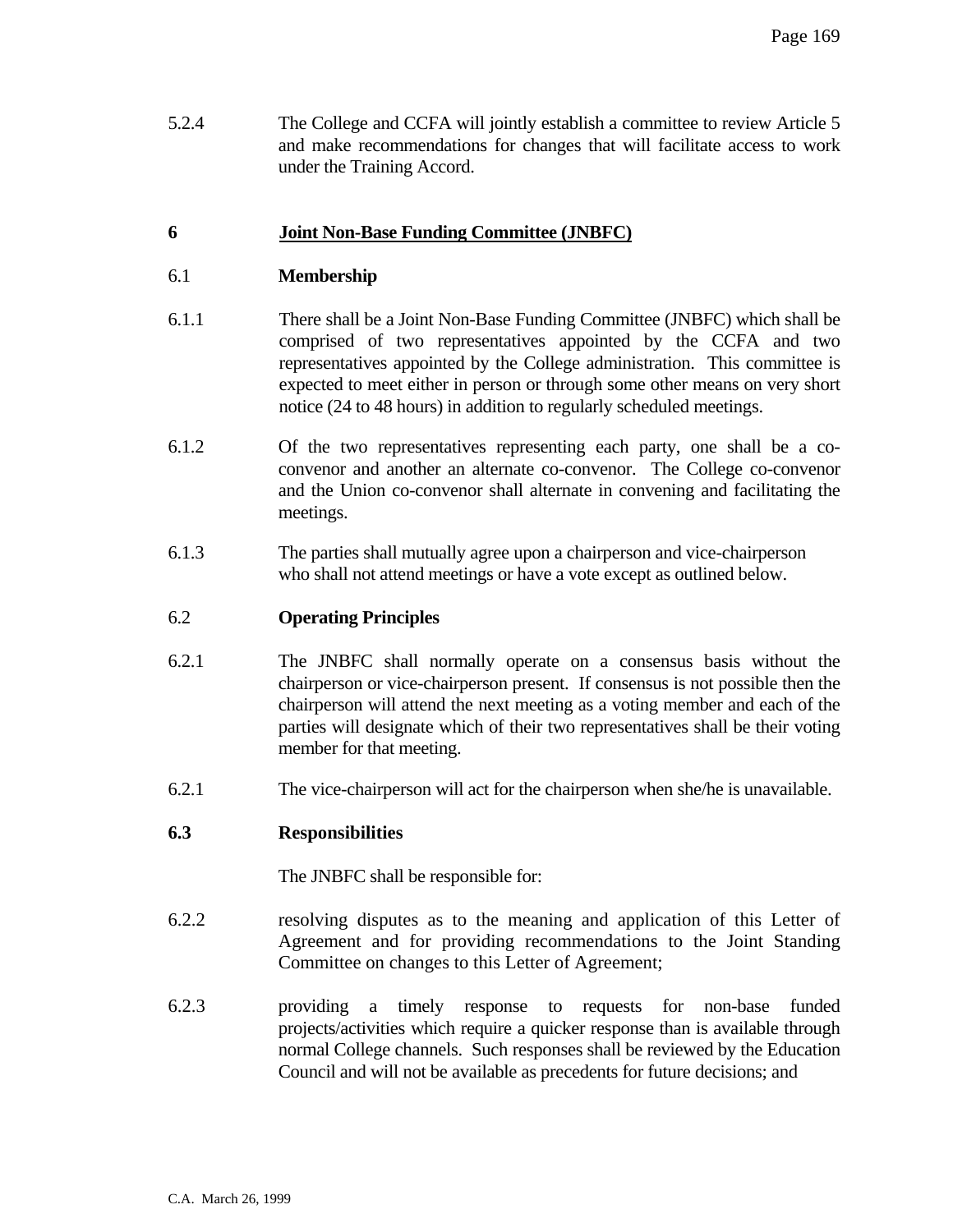- 6.2.4 providing a timely response to special requests for non-base funded projects/activities which request a variation to the collective agreement or attached letters of agreement. Such responses shall not be available as precedents for future decisions. Such projects/activities must be reviewed by the JNBFC at the end of its initial funding or within one year of its approval, whichever comes first, to determine whether the project/activity should continue.
- 6.3 When there is a disagreement between functional areas about which functional area should be the location of the non-base funded activity, the matter shall be decided by the Dean(s) after consultation with the affected functional areas.
- 6.4 When functional areas disagree with a decision made under 6.4, the matter shall be referred to the JNBFC for resolution.
- 6.5 The College will provide the Union with a copy of all reports on NBF programmes provided to the Board.
- 6.7 The College will respond within a reasonable time to request for information on NFB programmes from parties through their representatives on the JNBFC.

\_\_\_\_\_\_\_\_\_\_\_\_\_\_\_\_\_\_\_\_\_\_\_\_\_\_\_\_\_\_\_\_\_ \_\_\_\_\_\_\_\_\_\_\_\_\_\_\_\_\_\_\_\_\_\_\_\_\_\_\_\_\_\_\_\_\_\_

\_\_\_\_\_\_\_\_\_\_\_\_\_\_\_\_\_\_\_\_\_\_\_\_\_\_\_\_\_\_\_\_ \_\_\_\_\_\_\_\_\_\_\_\_\_\_\_\_\_\_\_\_\_\_\_\_\_\_\_\_\_\_\_\_\_\_

EXECUTED \_\_\_\_\_\_\_\_\_\_\_\_\_\_\_\_\_\_\_\_\_, 1999.

Naomi Yamamoto, Chairperson Dileep Athaide, President Capilano College Board CCFA

Mark Vernon, C.A., CFO and Bursar John Wilson, C.A.

# **TABLE OF CONTENTS**

Chair, Bargaining Committee, CCFA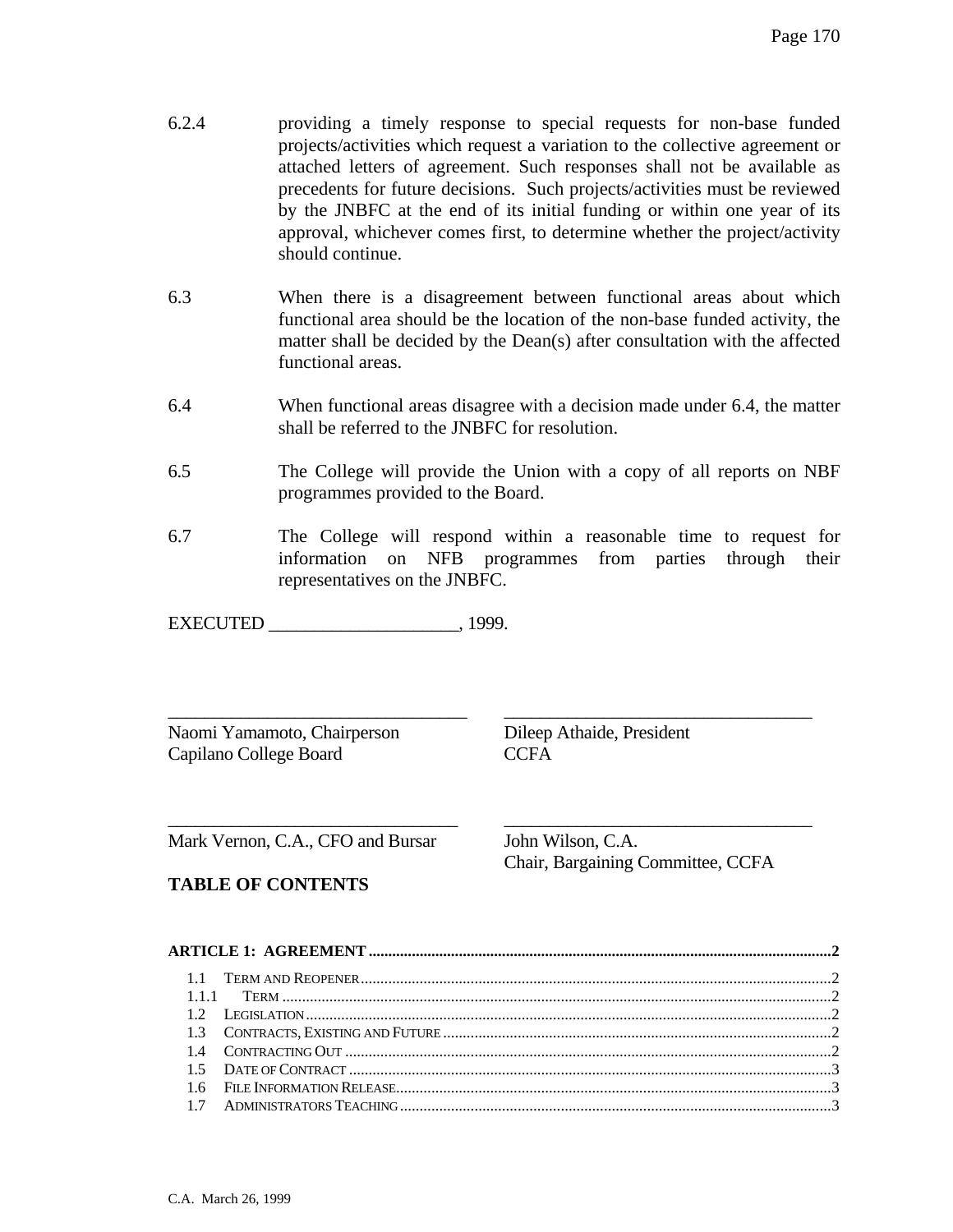| 2.1                                                                   |  |
|-----------------------------------------------------------------------|--|
| 2.1.1                                                                 |  |
| 2.1.2                                                                 |  |
| 2.1.3                                                                 |  |
| 2.1.4                                                                 |  |
| 2.1.5                                                                 |  |
| 2.1.6                                                                 |  |
| 2.1.7                                                                 |  |
| 2.1.8                                                                 |  |
| 2.1.9                                                                 |  |
| 2.2                                                                   |  |
| 2.3                                                                   |  |
| 2.4                                                                   |  |
| 2.4.1                                                                 |  |
| 2.4.2                                                                 |  |
|                                                                       |  |
| 2.5                                                                   |  |
| 2.6                                                                   |  |
| 2.7                                                                   |  |
| 2.8                                                                   |  |
| 2.8.2                                                                 |  |
| 2.8.2.5                                                               |  |
| 2.8.2.6                                                               |  |
| 2.8.2.6.2                                                             |  |
| 2.8.2.7 COMPLAINTS AND GRIEVANCES UNDER THE DECISION MAKING MODEL  16 |  |
| 2.8.2.7.1                                                             |  |
| 2.8.2.7.2                                                             |  |
| 2.8.2.7.3                                                             |  |
| 2.8.2.7.4                                                             |  |
| 2.8.2.7.5                                                             |  |
| 2.8.2.7.6                                                             |  |
| 2.8.2.7.7                                                             |  |
| 2.8.2.7.8                                                             |  |
|                                                                       |  |
| 3.2                                                                   |  |
| 3.3                                                                   |  |
| 3.4                                                                   |  |
| 3.5                                                                   |  |
| 3.6                                                                   |  |
| 3.7                                                                   |  |
| 3.8                                                                   |  |
| 3.9                                                                   |  |
| 3.11                                                                  |  |
|                                                                       |  |
|                                                                       |  |
|                                                                       |  |
| 5.1                                                                   |  |
| 5.2                                                                   |  |
| 5.2.1                                                                 |  |
| 5.2.2                                                                 |  |
| 5.2.3                                                                 |  |
| 5.2.4                                                                 |  |
|                                                                       |  |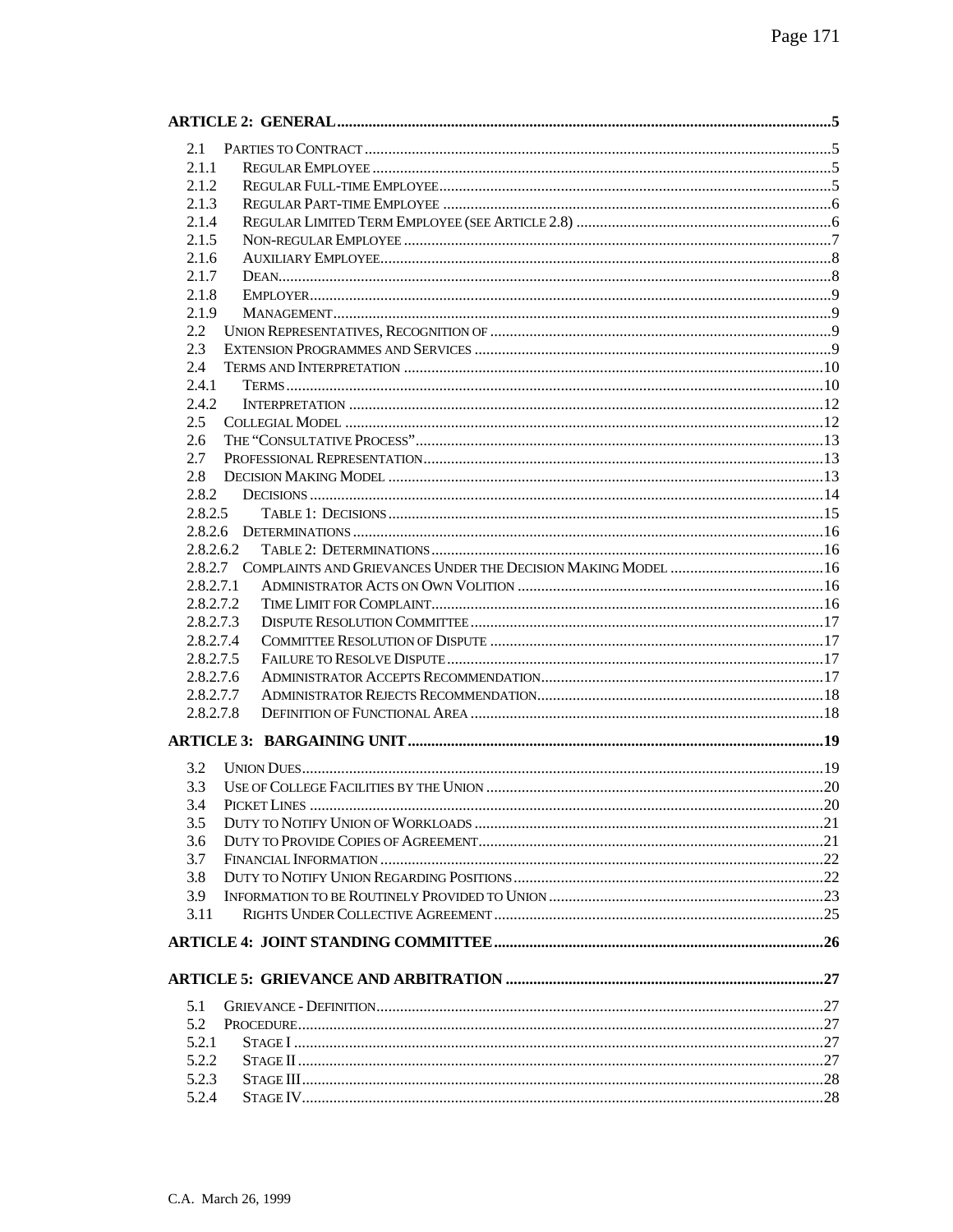| 5.3                                                                      |  |
|--------------------------------------------------------------------------|--|
| 5.3.1                                                                    |  |
| 5.3.2                                                                    |  |
| 5.4                                                                      |  |
| 5.5                                                                      |  |
| 5.6                                                                      |  |
| ARTICLE 6 EMPLOYEES: CLASSIFICATION, DUTIES, RESPONSIBILITIES, WORKLOAD, |  |
|                                                                          |  |
|                                                                          |  |
| 6.1                                                                      |  |
| 6.1.1                                                                    |  |
| 6.1.2                                                                    |  |
| 6.2                                                                      |  |
| 6.2.1                                                                    |  |
| 6.2.2                                                                    |  |
| 6.2.2.1                                                                  |  |
| 6.2.2.2                                                                  |  |
| 6.2.2.2.1                                                                |  |
| 6.2.2.3                                                                  |  |
|                                                                          |  |
| 6.2.2.5                                                                  |  |
|                                                                          |  |
| 6.2.2.7                                                                  |  |
| 6.3                                                                      |  |
| 6.3.1                                                                    |  |
| 6.3.1.1                                                                  |  |
| 6.3.2                                                                    |  |
| 6.3.3                                                                    |  |
| 6.4                                                                      |  |
| 6.4.1                                                                    |  |
| 6.4.2                                                                    |  |
| 6.4A                                                                     |  |
| 6.4A.1                                                                   |  |
|                                                                          |  |
|                                                                          |  |
| 6.5                                                                      |  |
| 6.5.1                                                                    |  |
| 6.5.2                                                                    |  |
| 6.6                                                                      |  |
| 6.6.1                                                                    |  |
| 6.6.2                                                                    |  |
| 6.6.3                                                                    |  |
| 6.7                                                                      |  |
| 6.7.1                                                                    |  |
| 6.7.2                                                                    |  |
| 6.7.3                                                                    |  |
| 6.8                                                                      |  |
| 6.9                                                                      |  |
| 6.10                                                                     |  |
| 6.11                                                                     |  |
| 6.12                                                                     |  |
| 6.13                                                                     |  |
| 6.14                                                                     |  |
| 6.15                                                                     |  |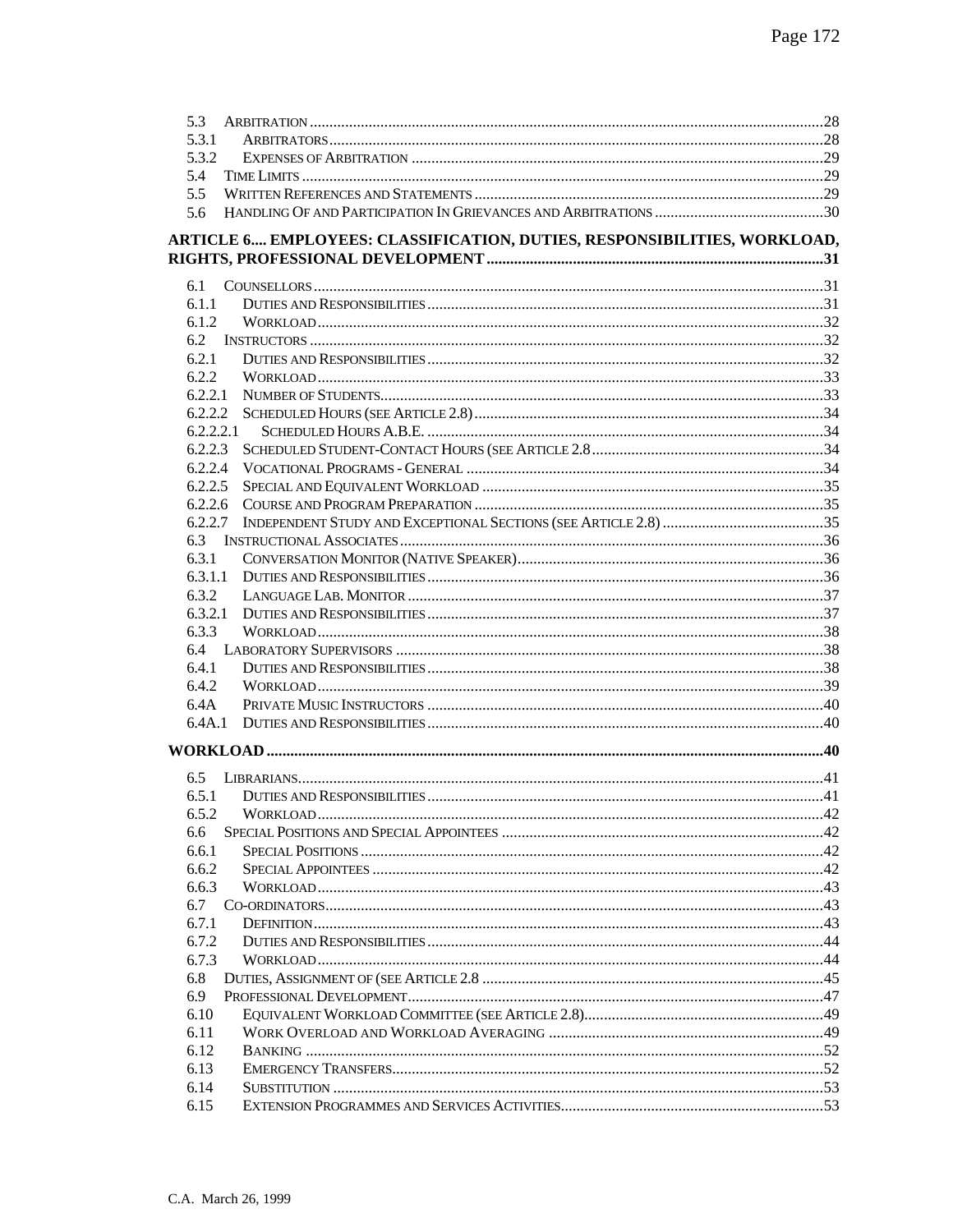EFFECTIVE AUGUST 1, 2000: THE RATE PER INSTRUCTIONAL HOUR IS BASED ON THERE BEING ONE HUNDRED TWENTY-EIGHT (128) INSTRUCTIONAL HOURS PER SECTION. THIS RATE INCLUDES AN ALLOWANCE FOR HOURS NECESSARY TO PERFORM THE DUTIES OF 6.4A.1.2. THIS RATE SHALL APPLY TO ALL EMPLOYEES ASSIGNED PRIVATE MUSIC INSTRUCTION REGARDLESS OF THEIR JOB CLASSIFICATION OR APPOINTMENT STATUS..57

| 7.5.1   |                                                                                    |
|---------|------------------------------------------------------------------------------------|
| 7.5.2   |                                                                                    |
| 7.5.3   |                                                                                    |
| 7.5.4   |                                                                                    |
|         |                                                                                    |
| 7.6.4   |                                                                                    |
|         |                                                                                    |
|         |                                                                                    |
|         |                                                                                    |
|         |                                                                                    |
|         |                                                                                    |
|         |                                                                                    |
| 8.1.1   |                                                                                    |
|         |                                                                                    |
| 8.1.2   |                                                                                    |
|         |                                                                                    |
|         |                                                                                    |
|         |                                                                                    |
|         |                                                                                    |
| 8.4.1   |                                                                                    |
| 8.4.2   |                                                                                    |
| 8.4.3   |                                                                                    |
| 8.4.4   |                                                                                    |
| 8.4.5   |                                                                                    |
|         |                                                                                    |
|         |                                                                                    |
|         |                                                                                    |
|         |                                                                                    |
|         |                                                                                    |
| 9.4.2   |                                                                                    |
| 9.4.2.1 |                                                                                    |
| 9.4.2.2 |                                                                                    |
| 9.4.2.3 |                                                                                    |
| 9.4.3   |                                                                                    |
| 9.4.4   |                                                                                    |
| 9.4.5   |                                                                                    |
| 9.4.6   |                                                                                    |
|         | REGULAR EMPLOYEES OTHER THAN LAB SUPERVISORS, INSTRUCTIONAL ASSOCIATES AND PRIVATE |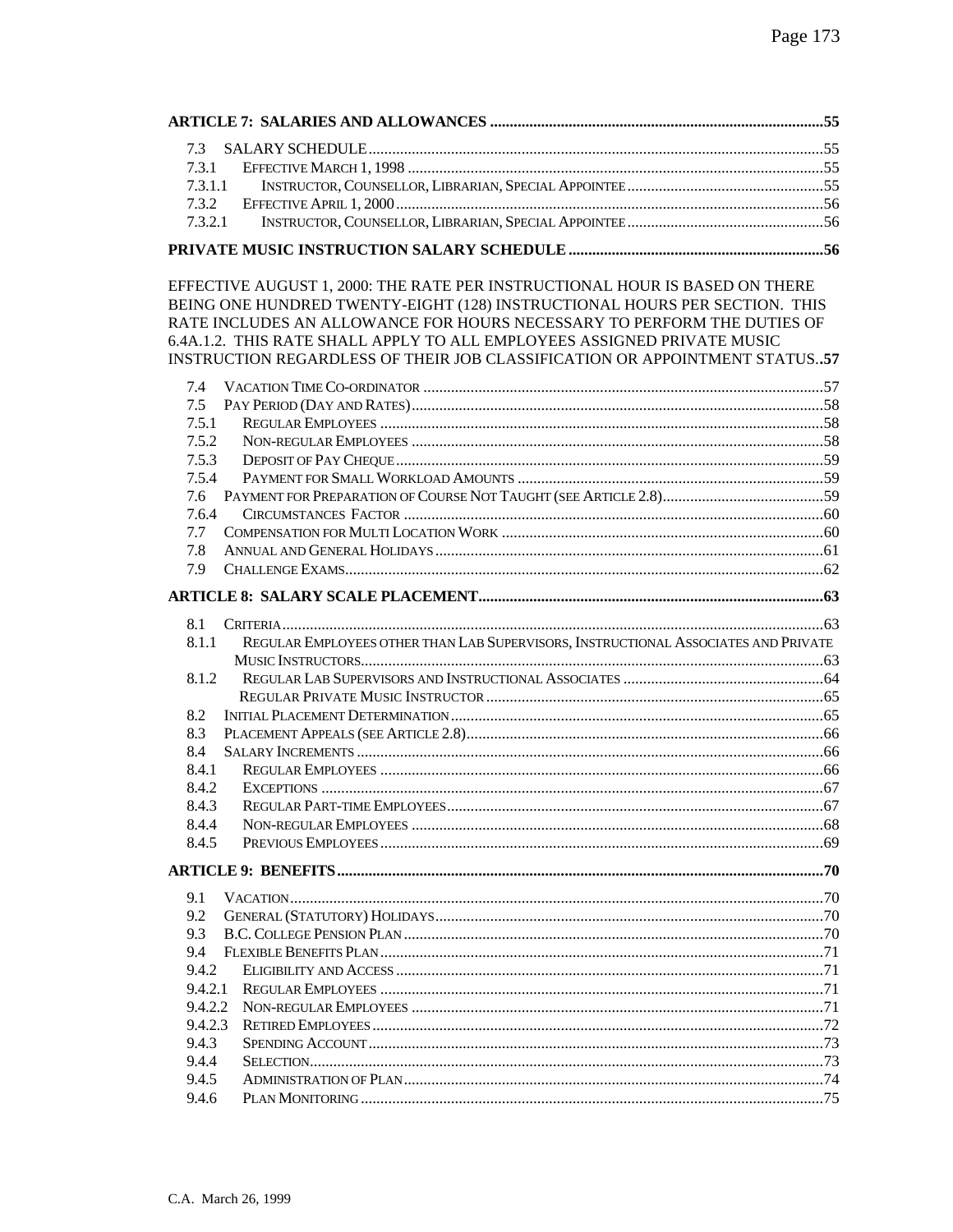| 9.4.7     |                                                                       |     |
|-----------|-----------------------------------------------------------------------|-----|
| 9.4.7.1.1 |                                                                       |     |
| 9.4.7.1.2 | ACCIDENTAL DEATH AND DISABLEMENT INSURANCE - TO A MAXIMUM OF AGE 6576 |     |
| 9.4.7.1.3 |                                                                       |     |
| 9.4.7.1.4 |                                                                       |     |
| 9.4.7.1.5 |                                                                       |     |
| 9.4.7.1.6 |                                                                       |     |
|           | 9.4.7.1.6.2                                                           |     |
|           | 9.4.7.1.6.3                                                           |     |
|           | 9.4.7.1.6.4                                                           |     |
|           | 9.4.7.1.6.5                                                           |     |
|           | 9.4.7.1.6.6                                                           |     |
|           | 9.4.7.1.6.7                                                           |     |
|           |                                                                       |     |
| 9.5.1     |                                                                       |     |
| 9.5.2     |                                                                       |     |
|           |                                                                       |     |
|           | 9.5.2.2.2                                                             |     |
| 9.5.2.2.3 |                                                                       |     |
| 9.5.2.2.4 |                                                                       |     |
| 9.5.3     |                                                                       |     |
| 9.6       |                                                                       |     |
| 9.6.1     |                                                                       |     |
| 9.6.2     |                                                                       |     |
| 9.6.3     |                                                                       |     |
| 9.7       |                                                                       |     |
| 9.8       |                                                                       |     |
| 9.9       |                                                                       |     |
| 9.10      |                                                                       |     |
| 9.10.1    |                                                                       |     |
| 9.10.2    |                                                                       |     |
| 9.10.3    |                                                                       |     |
| 9.10.4    |                                                                       |     |
| 9.10.4.2  |                                                                       |     |
| 9.11      |                                                                       |     |
| 9.12      |                                                                       |     |
|           |                                                                       |     |
|           |                                                                       |     |
|           |                                                                       | .85 |
| 10.2      |                                                                       |     |
| 10.2.1    |                                                                       |     |
| 10.2.2    |                                                                       |     |
| 10.2.2.1  |                                                                       |     |
| 10.2.2.2  |                                                                       |     |
| 10.2.2.3  |                                                                       |     |
| 10.2.2.4  |                                                                       |     |
| 10.2.3    |                                                                       |     |
| 10.2.4    |                                                                       |     |
| 10.2.5    |                                                                       |     |
| 10.2.6    |                                                                       |     |
| 10.3      |                                                                       |     |
| 10.4      |                                                                       |     |
| 10.4.1    |                                                                       |     |
| 10.4.2    |                                                                       |     |
| 10.4.4    |                                                                       |     |
|           |                                                                       |     |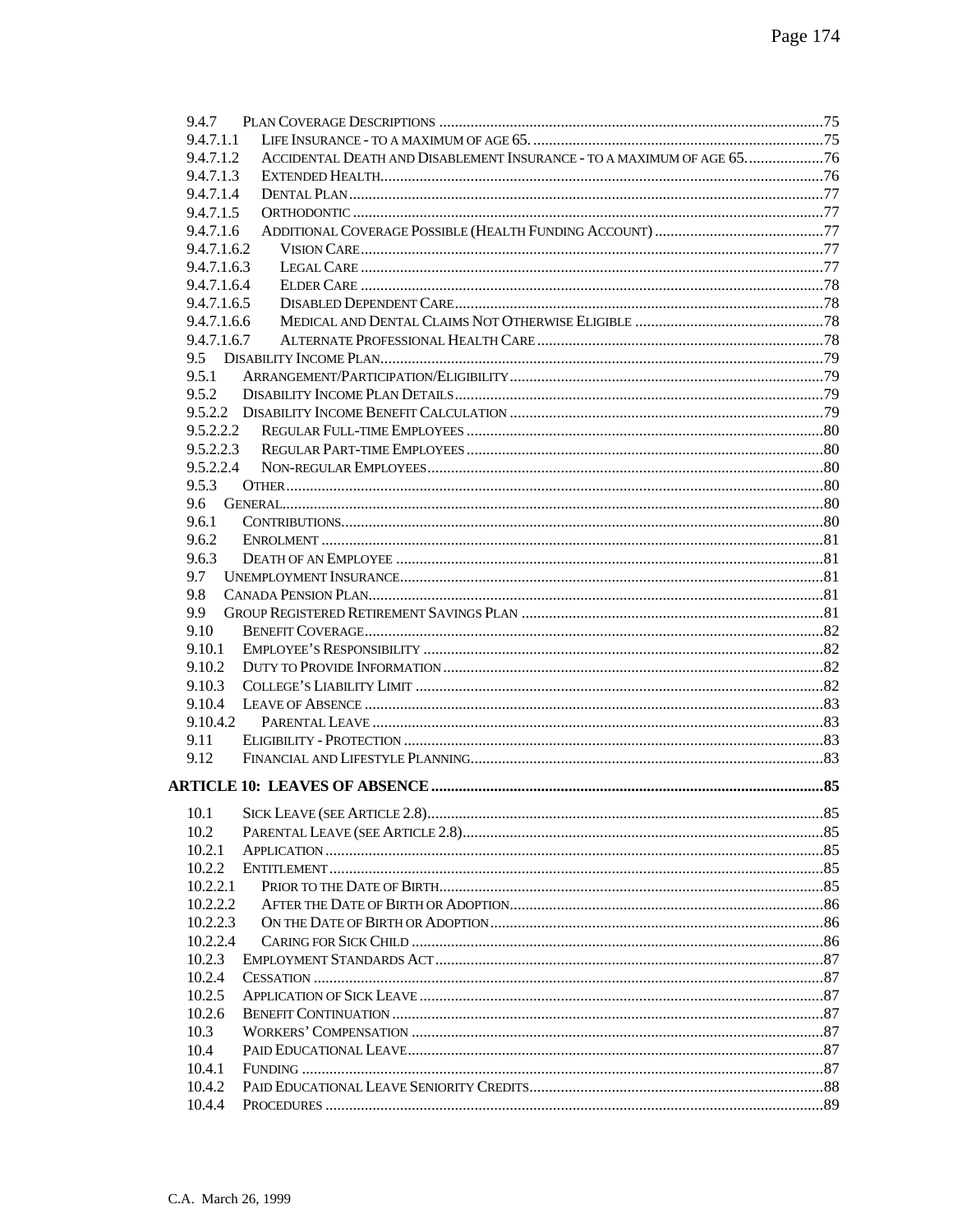| 10.5           |                                                                         |  |
|----------------|-------------------------------------------------------------------------|--|
| 10.5.1         |                                                                         |  |
| 10.5.2         |                                                                         |  |
| 10.5.3         | PERSONAL (SEE ARTICLE 2.8 AND ARTICLE 7.2 OF THE COMMON AGREEMENT) 91   |  |
| 10.5.4         |                                                                         |  |
| 10.5.5         |                                                                         |  |
| 10.6           |                                                                         |  |
| 10.7           |                                                                         |  |
|                |                                                                         |  |
|                | ARTICLE 11: APPOINTMENTS, EVALUATION, TERMINATION AND SUSPENSION,       |  |
| 11.1           |                                                                         |  |
| 11.1.1         |                                                                         |  |
| 11.2           |                                                                         |  |
| 11.2.1         |                                                                         |  |
| 11.2.2         |                                                                         |  |
| 11.2.3         |                                                                         |  |
| 11.3           |                                                                         |  |
| 11.3.4         |                                                                         |  |
| 11.3.5         |                                                                         |  |
| 11.3.6         |                                                                         |  |
| 11.4           |                                                                         |  |
| 11.4.1         |                                                                         |  |
| 11.4.1.1       |                                                                         |  |
| 11.4.1.2       |                                                                         |  |
| 11.4.2         |                                                                         |  |
| 11.4.3         |                                                                         |  |
| 11.4.3.2       |                                                                         |  |
| 11.4.3.3       |                                                                         |  |
| 11.5           |                                                                         |  |
| 11.5.1         |                                                                         |  |
|                |                                                                         |  |
| 11.5.2         |                                                                         |  |
| 11.5.2.2       |                                                                         |  |
| 11.5.2.3       |                                                                         |  |
| 11.5.2.4       | THE EMPLOYEE IN RELATION TO HIS/HER SUBJECT OR AREA OF SPECIALTY  105   |  |
| 11.5.2.5       | THE EMPLOYEE IN RELATION TO OTHER MEMBERS OF THE COLLEGE COMMUNITY  105 |  |
| 11.5.2.6       |                                                                         |  |
| 11.5.3         |                                                                         |  |
|                |                                                                         |  |
| 11.5.5         |                                                                         |  |
| 11.5.6         |                                                                         |  |
| 11.5.6.3       |                                                                         |  |
| 11.5.6.5       |                                                                         |  |
| 11.5.7         |                                                                         |  |
| 11.6           |                                                                         |  |
| 11.6.1         |                                                                         |  |
| 11.6.2         |                                                                         |  |
| 11.6.3         |                                                                         |  |
| 11.6.4         |                                                                         |  |
| 11.6.5         |                                                                         |  |
|                |                                                                         |  |
| 11.6.6         |                                                                         |  |
|                |                                                                         |  |
| 11.6.7         | PROCEDURE FOR SUSPENSION OR TERMINATION OF NON-PROBATIONARY EMPLOYEE114 |  |
| 11.7<br>11.7.1 |                                                                         |  |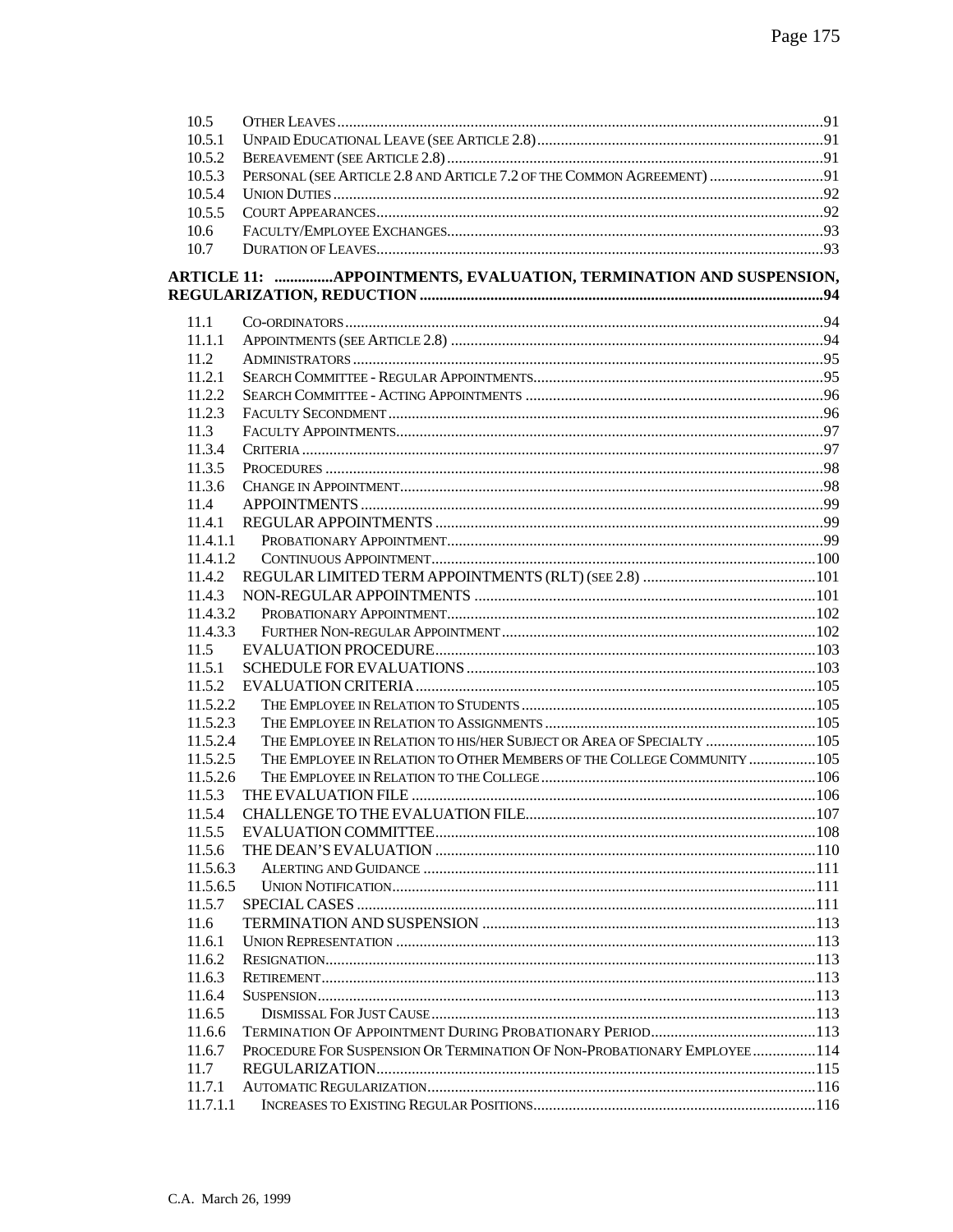| 18.5                 |                                                                                 |  |
|----------------------|---------------------------------------------------------------------------------|--|
| 18.4                 |                                                                                 |  |
| 18.3.2               | PURCHASE OF PAST SERVICE CONTRIBUTIONS FOR EARLY RETIREMENT (OPTION "B")138     |  |
| 18.3.1               |                                                                                 |  |
| 18.3                 |                                                                                 |  |
| 18.2                 |                                                                                 |  |
|                      |                                                                                 |  |
|                      |                                                                                 |  |
|                      |                                                                                 |  |
|                      |                                                                                 |  |
|                      |                                                                                 |  |
| 14.10                |                                                                                 |  |
| 14.9                 | REDUCTION IN NUMBER OF REGULAR EMPLOYEES AS A RESULT OF TECHNOLOGICAL CHANGE135 |  |
| 14.8                 | EFFECT OF DISPUTE RESOLUTION ON INTRODUCTION OF TECHNOLOGICAL CHANGE  135       |  |
| 14.7                 |                                                                                 |  |
| 14.6                 |                                                                                 |  |
| 14.5                 |                                                                                 |  |
| 14.4                 |                                                                                 |  |
| 14.3                 |                                                                                 |  |
| 14.2                 |                                                                                 |  |
| 14.1                 |                                                                                 |  |
|                      |                                                                                 |  |
| 13.2                 |                                                                                 |  |
| 13.1                 |                                                                                 |  |
|                      |                                                                                 |  |
|                      |                                                                                 |  |
| 12.4                 |                                                                                 |  |
| 12.3                 |                                                                                 |  |
| 12.2                 |                                                                                 |  |
|                      |                                                                                 |  |
|                      |                                                                                 |  |
| 11.8.6               |                                                                                 |  |
| 11.8.5.6             |                                                                                 |  |
| 11.8.5.5             |                                                                                 |  |
| 11.8.5.4             |                                                                                 |  |
| 11.8.5.3             |                                                                                 |  |
| 11.8.5.2             |                                                                                 |  |
| 11.8.5               |                                                                                 |  |
| 11.8.4               |                                                                                 |  |
| 11.8                 |                                                                                 |  |
| 11.7.4               | REGULAR PART-TIME EMPLOYEE ELIGIBILITY FOR NEW REGULAR FULL-TIME POSITIONS122   |  |
| 11.7.3               |                                                                                 |  |
| 11.7.2               |                                                                                 |  |
| 11.7.1.5             |                                                                                 |  |
| 11.7.1.3<br>11.7.1.4 |                                                                                 |  |
| 11.7.1.2             |                                                                                 |  |
|                      |                                                                                 |  |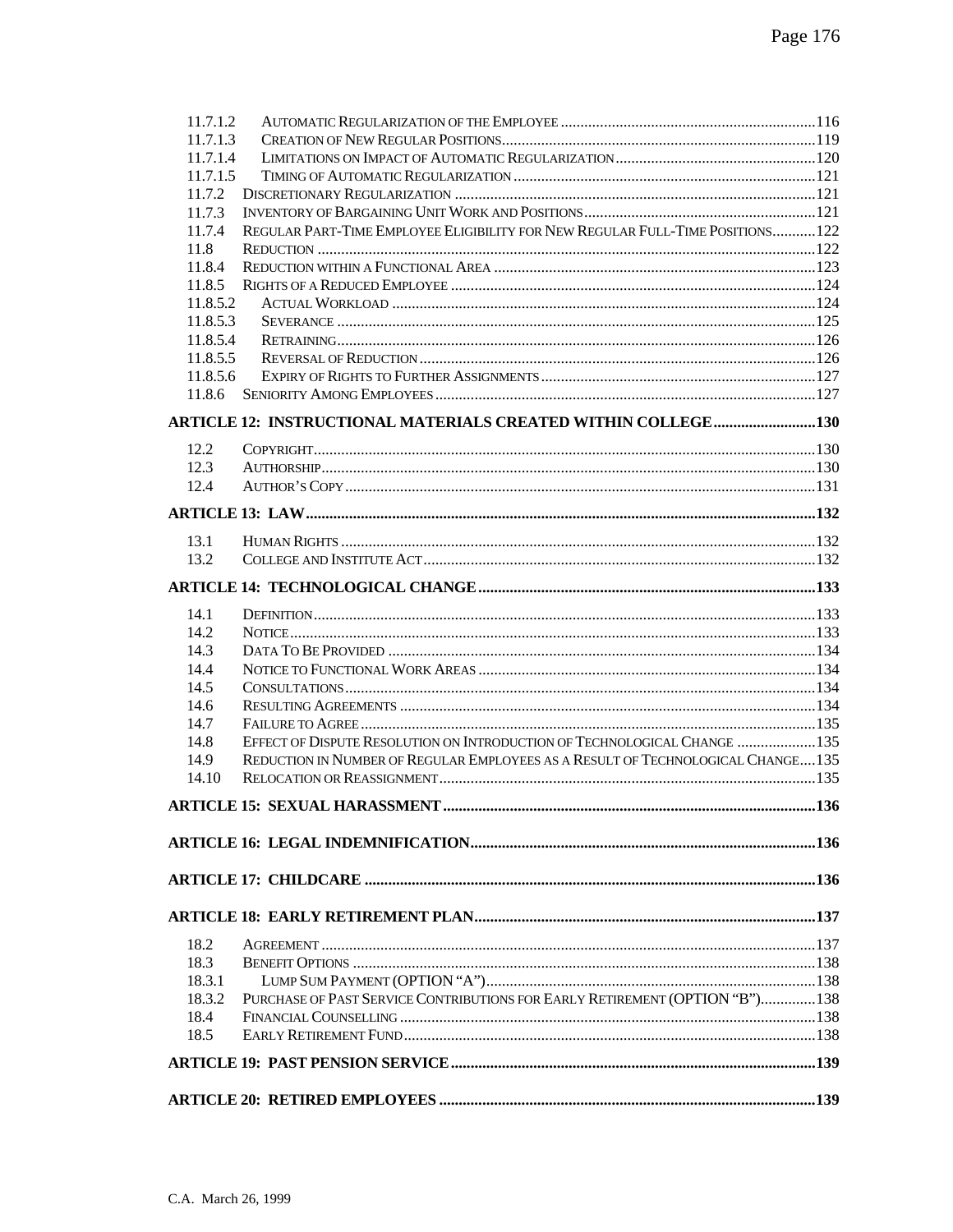| 21.2   |                                                                       |       |
|--------|-----------------------------------------------------------------------|-------|
| 21.3   |                                                                       |       |
| 21.3.3 |                                                                       |       |
| 21.4   |                                                                       |       |
|        |                                                                       |       |
|        |                                                                       |       |
|        |                                                                       |       |
| 24.1   |                                                                       |       |
| 24.2   |                                                                       |       |
| 24.3   |                                                                       |       |
|        |                                                                       |       |
|        |                                                                       |       |
|        |                                                                       |       |
|        |                                                                       |       |
|        |                                                                       |       |
|        |                                                                       |       |
|        | INTERIM PROCEDURES FOR ALLEGATIONS INVOLVING EMPLOYEES OF THE COLLEGE |       |
|        |                                                                       |       |
|        |                                                                       |       |
|        |                                                                       |       |
|        |                                                                       |       |
|        |                                                                       |       |
| 5      |                                                                       |       |
|        |                                                                       | . 183 |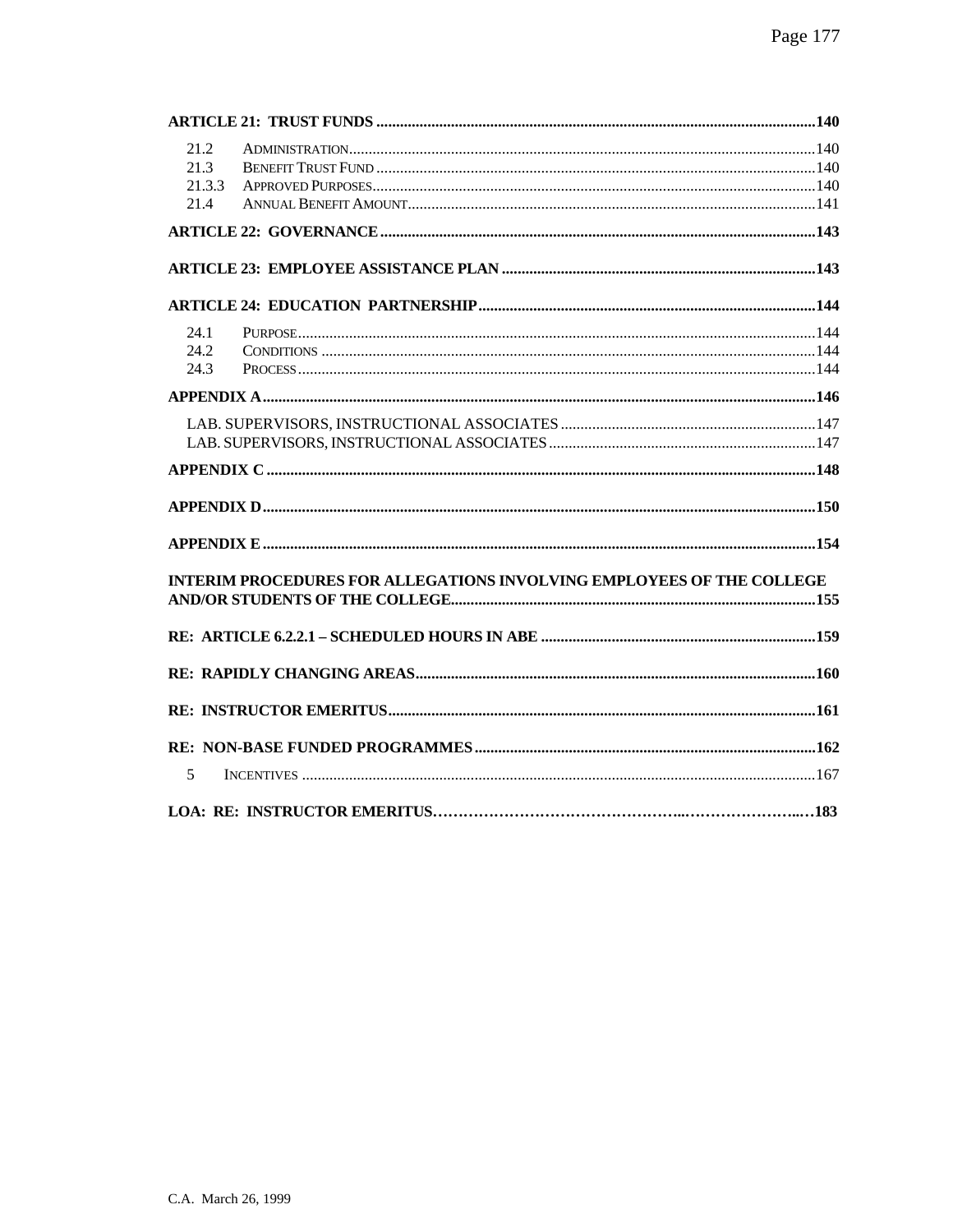# $\boldsymbol{A}$

| Agreement                                                                               |  |
|-----------------------------------------------------------------------------------------|--|
|                                                                                         |  |
|                                                                                         |  |
|                                                                                         |  |
|                                                                                         |  |
|                                                                                         |  |
|                                                                                         |  |
|                                                                                         |  |
| <b>Alerting And Guidance</b>                                                            |  |
|                                                                                         |  |
|                                                                                         |  |
| Appointments                                                                            |  |
|                                                                                         |  |
|                                                                                         |  |
|                                                                                         |  |
|                                                                                         |  |
|                                                                                         |  |
|                                                                                         |  |
|                                                                                         |  |
|                                                                                         |  |
|                                                                                         |  |
|                                                                                         |  |
|                                                                                         |  |
|                                                                                         |  |
|                                                                                         |  |
|                                                                                         |  |
|                                                                                         |  |
|                                                                                         |  |
|                                                                                         |  |
|                                                                                         |  |
|                                                                                         |  |
| Appointments, Evaluation, Termination And Suspension, Regularization, Reduction - 11 95 |  |
| Arbitration                                                                             |  |
|                                                                                         |  |
|                                                                                         |  |
|                                                                                         |  |
| Arbitration                                                                             |  |
|                                                                                         |  |
|                                                                                         |  |
|                                                                                         |  |
|                                                                                         |  |
|                                                                                         |  |
|                                                                                         |  |
|                                                                                         |  |
|                                                                                         |  |
|                                                                                         |  |

# $\boldsymbol{B}$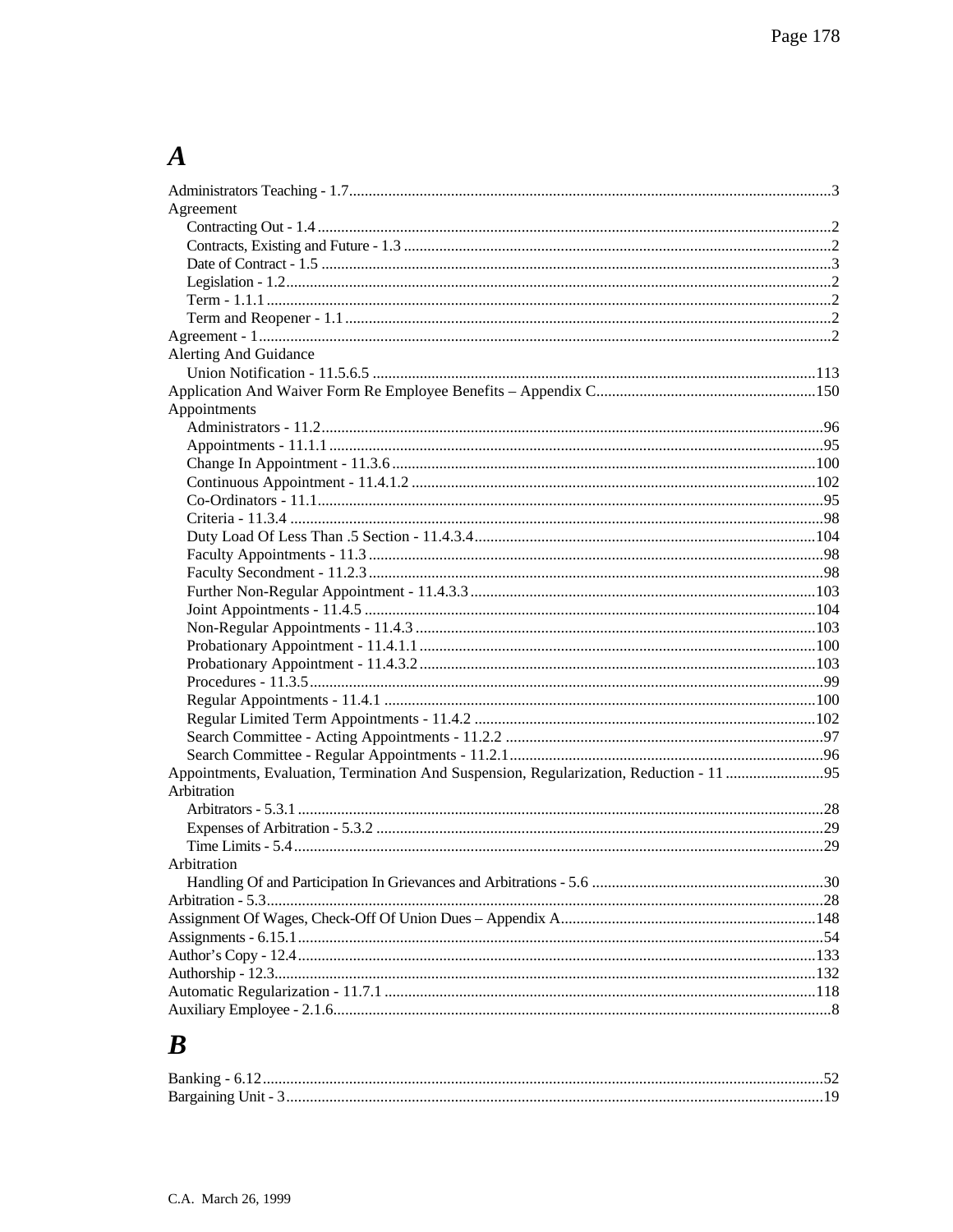| <b>Benefits</b> |  |
|-----------------|--|
|                 |  |
|                 |  |
|                 |  |
|                 |  |
|                 |  |
|                 |  |
|                 |  |
|                 |  |
|                 |  |
|                 |  |
|                 |  |
|                 |  |
|                 |  |
|                 |  |
|                 |  |
|                 |  |
|                 |  |
|                 |  |
|                 |  |
|                 |  |
|                 |  |
|                 |  |
|                 |  |
|                 |  |
|                 |  |
|                 |  |
|                 |  |
|                 |  |
|                 |  |
|                 |  |
|                 |  |
|                 |  |
|                 |  |
|                 |  |
|                 |  |
|                 |  |
|                 |  |
|                 |  |
|                 |  |
|                 |  |
|                 |  |
|                 |  |
|                 |  |
|                 |  |
|                 |  |
|                 |  |
|                 |  |
|                 |  |
|                 |  |
|                 |  |
|                 |  |

# $\boldsymbol{C}$

|--|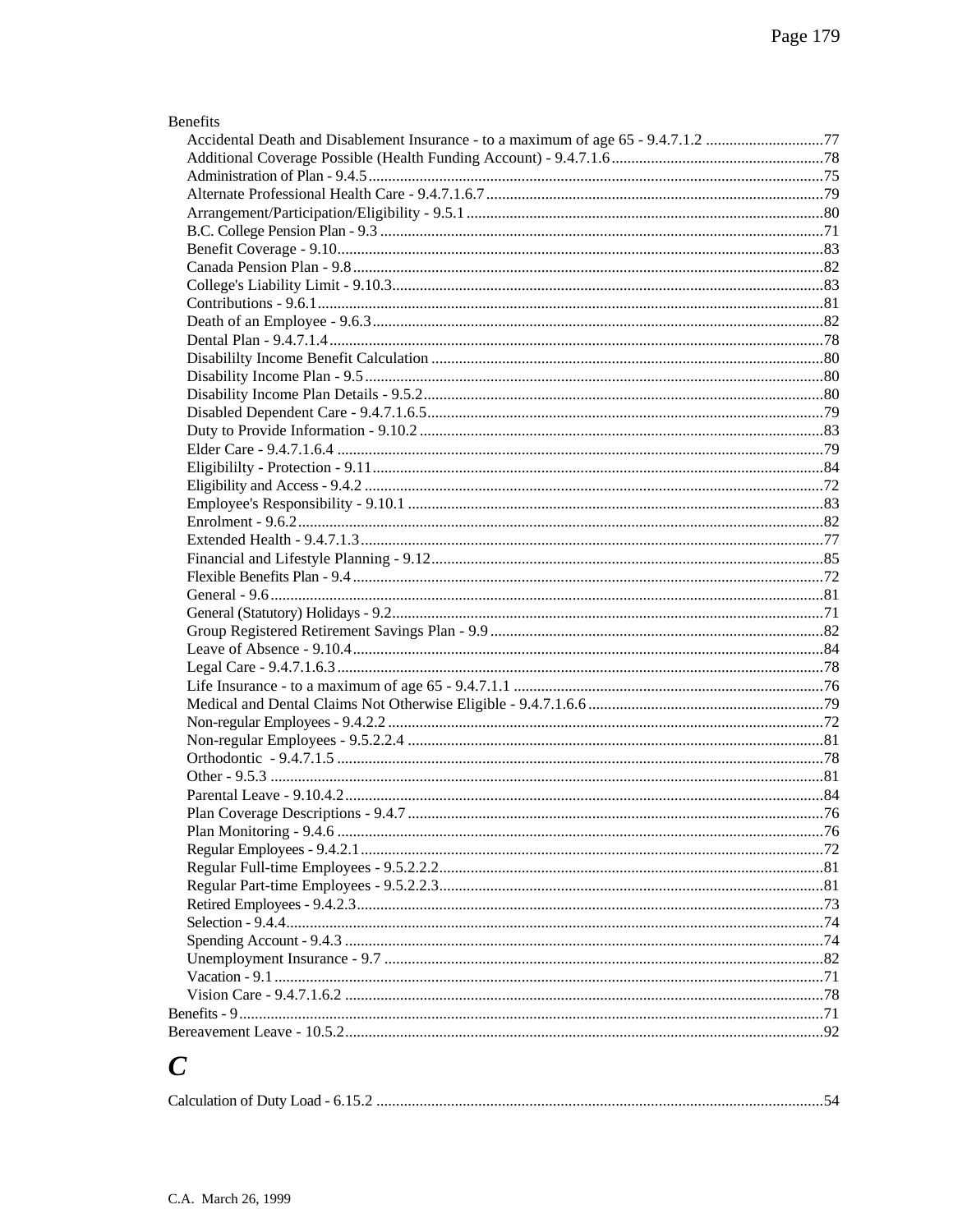| <b>Conversation Monitor (Native Speaker)</b> |  |
|----------------------------------------------|--|
|                                              |  |
|                                              |  |
| Co-ordinators                                |  |
|                                              |  |
|                                              |  |
|                                              |  |
|                                              |  |
|                                              |  |
|                                              |  |
| Counsellors                                  |  |
|                                              |  |
|                                              |  |
|                                              |  |
|                                              |  |
|                                              |  |
|                                              |  |

# $\boldsymbol{D}$

| Decisions          |  |
|--------------------|--|
|                    |  |
|                    |  |
|                    |  |
| Determinations     |  |
|                    |  |
|                    |  |
|                    |  |
| Table 2            |  |
|                    |  |
| Dispute Resolution |  |
|                    |  |
|                    |  |
|                    |  |
|                    |  |
|                    |  |
|                    |  |
|                    |  |
|                    |  |
|                    |  |
|                    |  |
|                    |  |

# $\boldsymbol{E}$

| Early Retirement Plan |  |
|-----------------------|--|
|                       |  |
|                       |  |
|                       |  |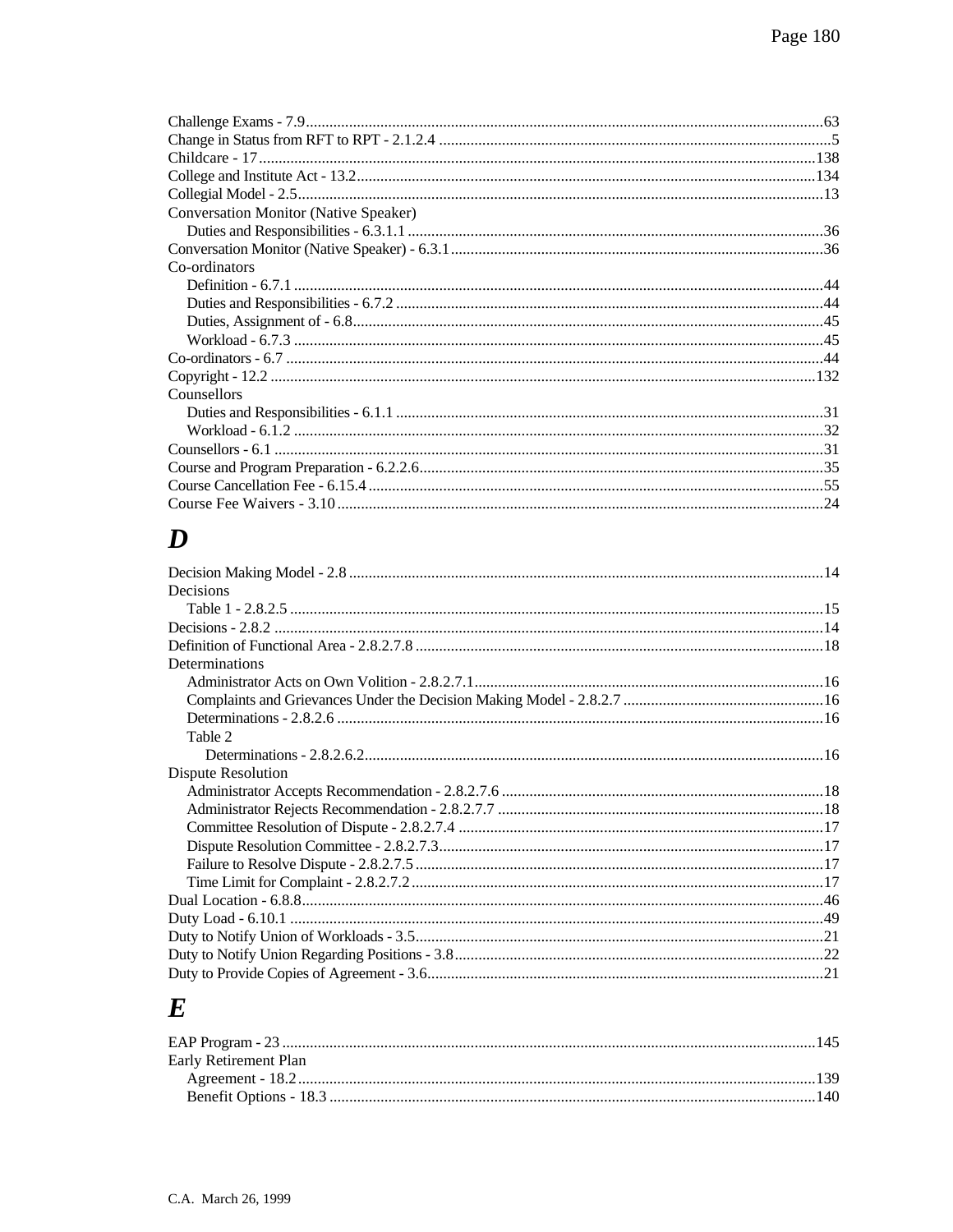| <b>Education Partnership</b>                                                                          |  |
|-------------------------------------------------------------------------------------------------------|--|
|                                                                                                       |  |
|                                                                                                       |  |
|                                                                                                       |  |
|                                                                                                       |  |
|                                                                                                       |  |
|                                                                                                       |  |
|                                                                                                       |  |
| Employees: Classification, Duties, Responsibilities, Workload, Rights, Professional Development - 631 |  |
|                                                                                                       |  |
|                                                                                                       |  |
| Evaluations                                                                                           |  |
|                                                                                                       |  |
|                                                                                                       |  |
|                                                                                                       |  |
|                                                                                                       |  |
|                                                                                                       |  |
|                                                                                                       |  |
|                                                                                                       |  |
|                                                                                                       |  |
|                                                                                                       |  |
|                                                                                                       |  |
|                                                                                                       |  |
| The Employee In Relation To Other Members Of College Community - 11.5.2.5107                          |  |
|                                                                                                       |  |
|                                                                                                       |  |
|                                                                                                       |  |
|                                                                                                       |  |
|                                                                                                       |  |
|                                                                                                       |  |

### $\boldsymbol{F}$

## $\boldsymbol{G}$

| Grievance |  |
|-----------|--|
|           |  |
|           |  |
|           |  |
| Grievance |  |
|           |  |
|           |  |
|           |  |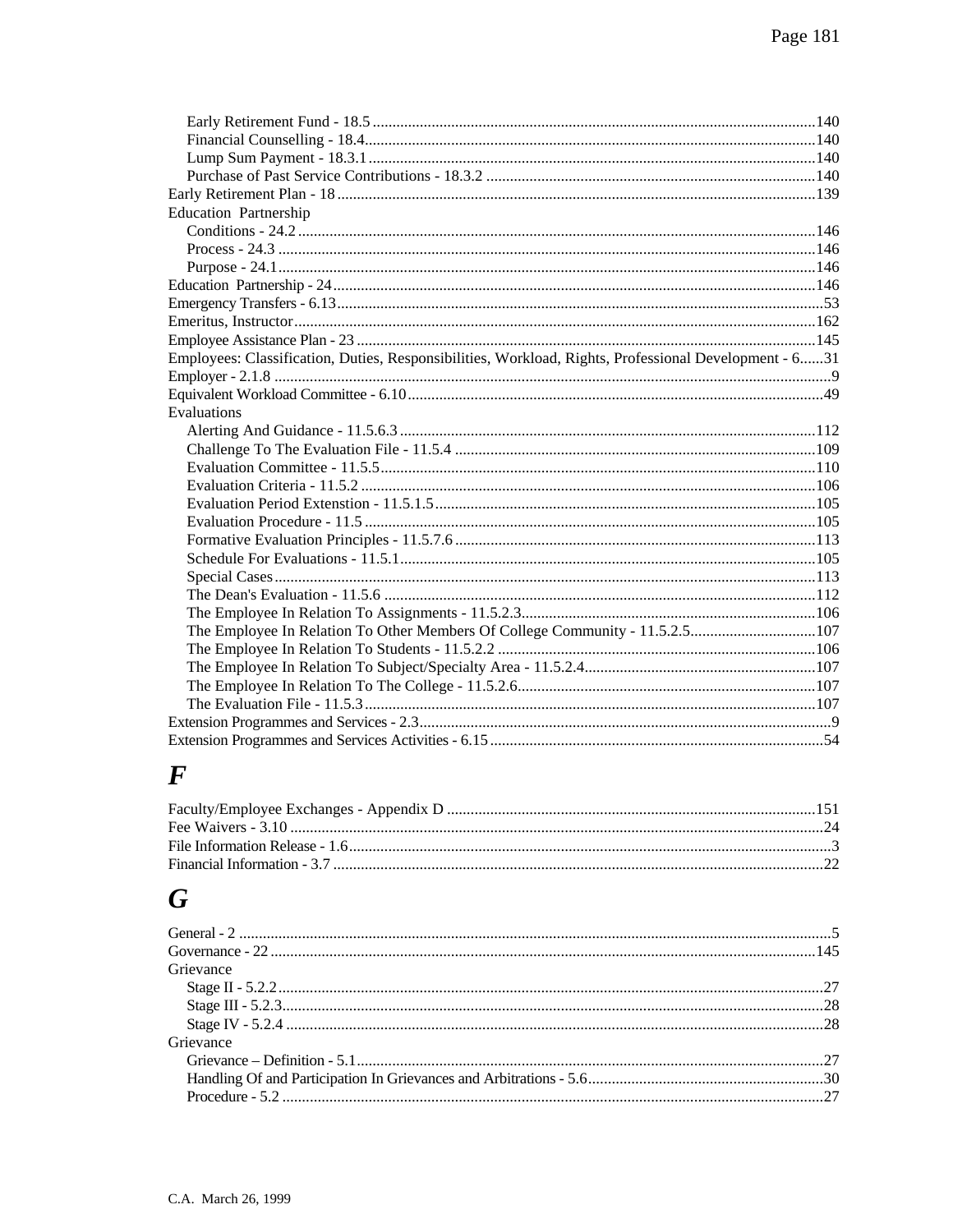## $\boldsymbol{H}$

# $\boldsymbol{I}$

| <b>Instructors</b> |  |
|--------------------|--|
|                    |  |
|                    |  |
|                    |  |
|                    |  |
|                    |  |
|                    |  |
|                    |  |

#### $\boldsymbol{J}$

| Joint Standing Committee - 4 |  |  |
|------------------------------|--|--|
|------------------------------|--|--|

# $\boldsymbol{L}$

| <b>Laboratory Supervisors</b> |  |
|-------------------------------|--|
|                               |  |
|                               |  |
|                               |  |
| Language Lab Monitor          |  |
|                               |  |
|                               |  |
|                               |  |
|                               |  |
|                               |  |
| Leave of Absence              |  |
|                               |  |
| Leaves of Absence             |  |
|                               |  |
|                               |  |
|                               |  |
|                               |  |
|                               |  |
|                               |  |
| Letter Of Agreement           |  |
|                               |  |
| Re                            |  |
|                               |  |
|                               |  |
|                               |  |
| Librarians                    |  |
|                               |  |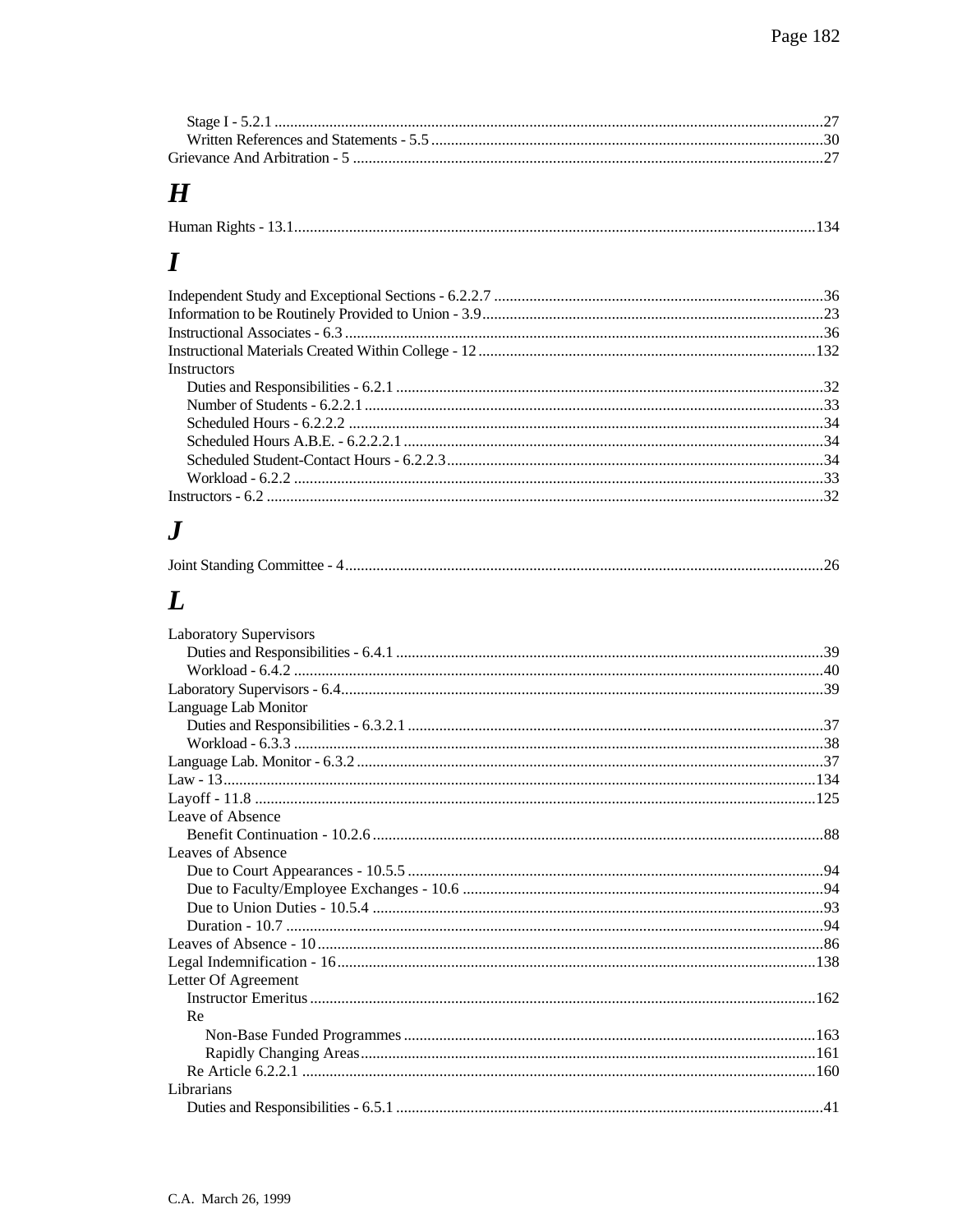| Workload - 6.5  |  |
|-----------------|--|
| Librarians - 6. |  |

## $\pmb{M}$

| Management - |
|--------------|
|--------------|

## $\boldsymbol{N}$

### $\boldsymbol{o}$

|--|--|--|

#### $\boldsymbol{P}$

| Paid Educational Leave         |  |
|--------------------------------|--|
|                                |  |
|                                |  |
|                                |  |
|                                |  |
| <b>Paid Educational Leaves</b> |  |
|                                |  |
| <b>Parental Leave</b>          |  |
|                                |  |
|                                |  |
|                                |  |
|                                |  |
|                                |  |
|                                |  |
|                                |  |
|                                |  |
|                                |  |
|                                |  |
|                                |  |
|                                |  |
| Pay Period                     |  |
|                                |  |
|                                |  |
|                                |  |
|                                |  |
|                                |  |
|                                |  |
|                                |  |
|                                |  |
|                                |  |
|                                |  |
|                                |  |
|                                |  |
|                                |  |
| Private Music Instructors      |  |
|                                |  |
|                                |  |
|                                |  |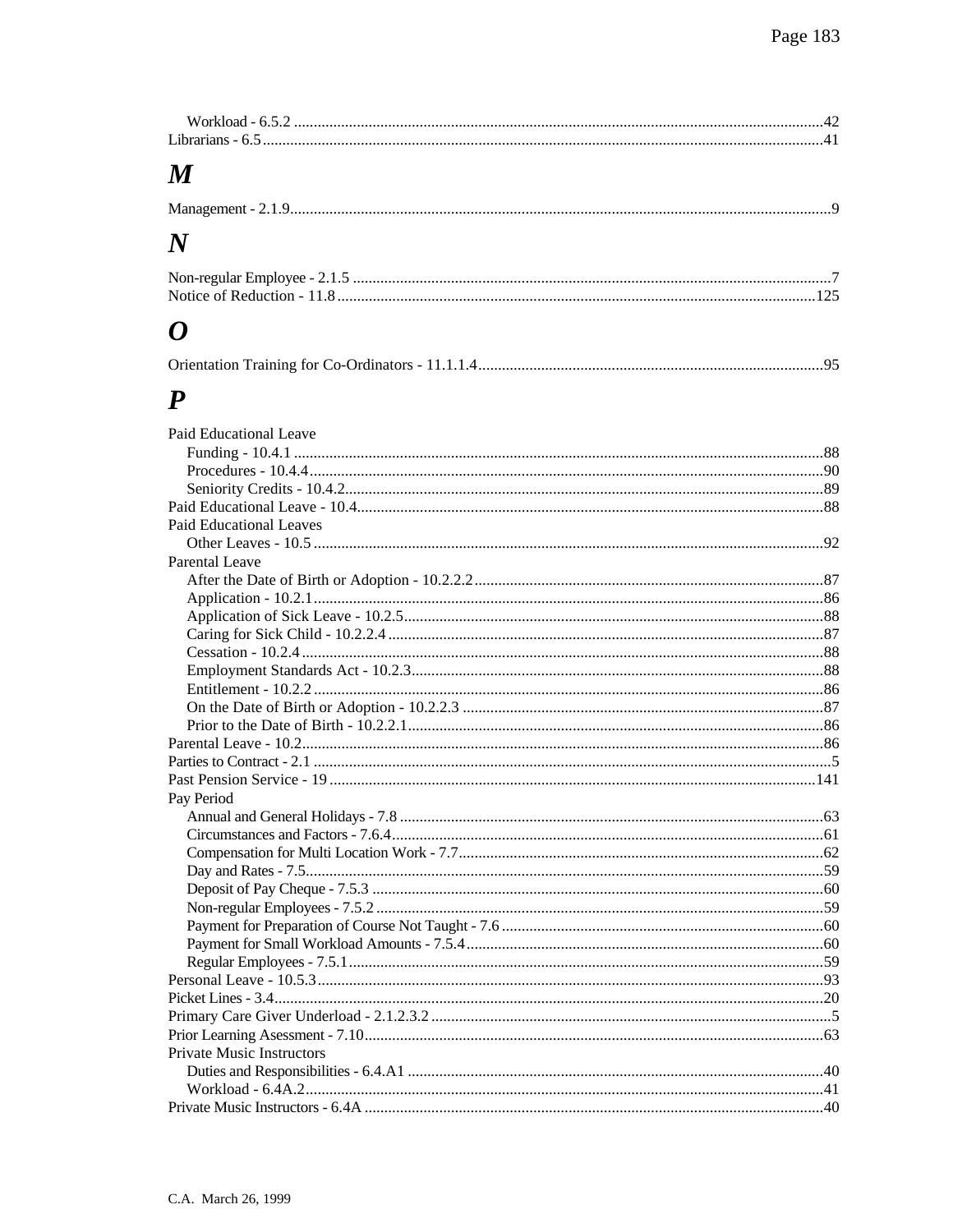## $\boldsymbol{R}$

| Reduction                                                                               |  |
|-----------------------------------------------------------------------------------------|--|
|                                                                                         |  |
|                                                                                         |  |
|                                                                                         |  |
|                                                                                         |  |
|                                                                                         |  |
|                                                                                         |  |
|                                                                                         |  |
|                                                                                         |  |
|                                                                                         |  |
|                                                                                         |  |
|                                                                                         |  |
|                                                                                         |  |
|                                                                                         |  |
| Regularization                                                                          |  |
|                                                                                         |  |
|                                                                                         |  |
|                                                                                         |  |
|                                                                                         |  |
|                                                                                         |  |
|                                                                                         |  |
|                                                                                         |  |
|                                                                                         |  |
|                                                                                         |  |
|                                                                                         |  |
| Regular Part-Time Employee Eligibility for New Regular Full-Time Positions - 11.7.4 124 |  |
|                                                                                         |  |
|                                                                                         |  |
|                                                                                         |  |
|                                                                                         |  |

## $\boldsymbol{S}$

| <b>Salary Increments</b>                                                                               |  |
|--------------------------------------------------------------------------------------------------------|--|
|                                                                                                        |  |
|                                                                                                        |  |
|                                                                                                        |  |
|                                                                                                        |  |
|                                                                                                        |  |
|                                                                                                        |  |
|                                                                                                        |  |
| <b>Salary Scale Placement</b>                                                                          |  |
|                                                                                                        |  |
|                                                                                                        |  |
| Regular Employees other than Lab Supervisors, Instructional Associates and Private Music Instructors - |  |
|                                                                                                        |  |
|                                                                                                        |  |
|                                                                                                        |  |
|                                                                                                        |  |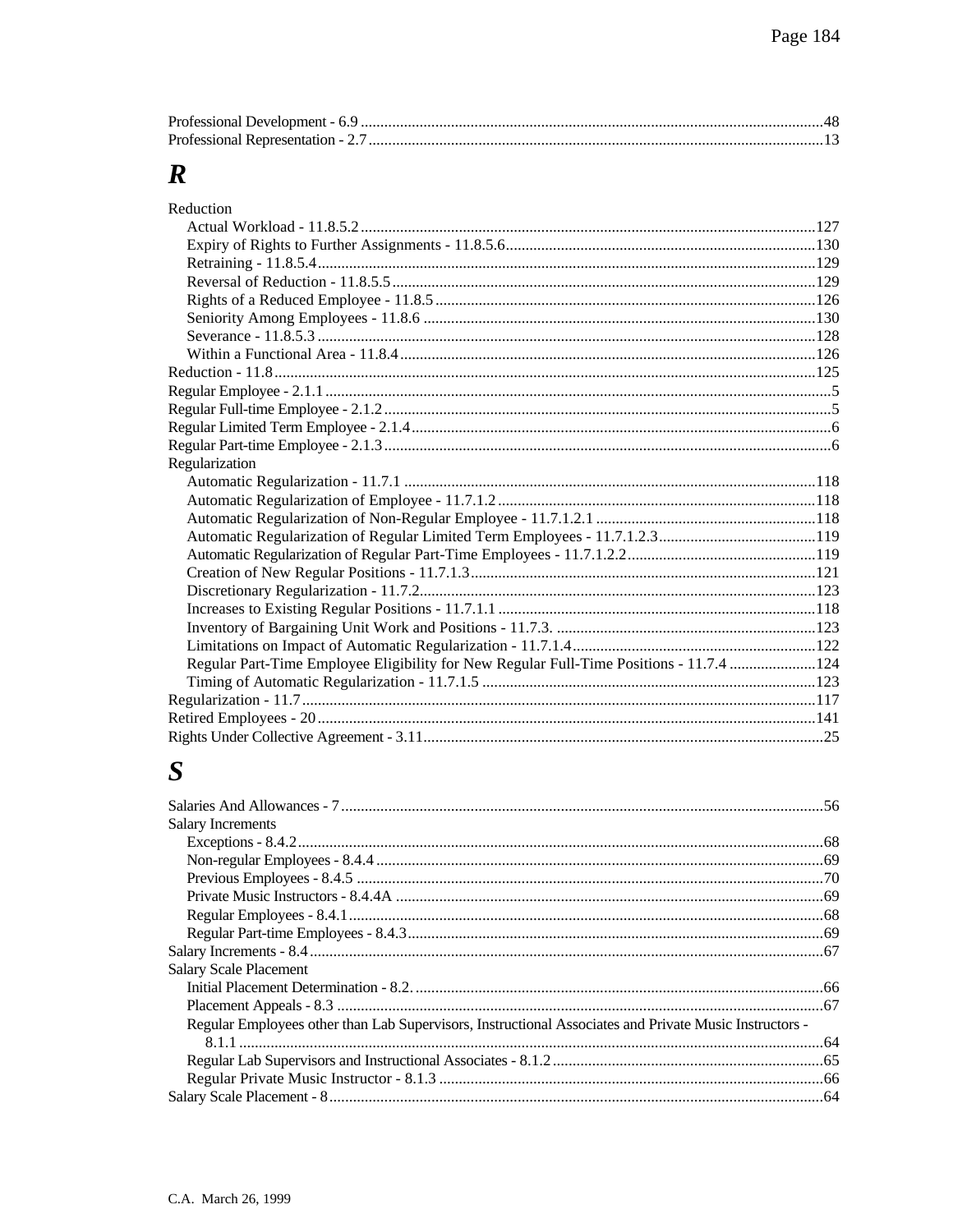| Salary Schedule (1998) - Instructor, Counsellor, Librarian, Special Appointee - 7.3.1, 7.3.256 |  |
|------------------------------------------------------------------------------------------------|--|
| Salary Schedule For Lab Supervisors And Instructional Associates – Appendix B 149              |  |
|                                                                                                |  |
|                                                                                                |  |
|                                                                                                |  |
|                                                                                                |  |
|                                                                                                |  |
|                                                                                                |  |
| Special Positions and Special Appointees                                                       |  |
|                                                                                                |  |
|                                                                                                |  |
|                                                                                                |  |
|                                                                                                |  |
|                                                                                                |  |
|                                                                                                |  |

#### $\boldsymbol{T}$

| <b>Technological Change</b>                                                    |  |
|--------------------------------------------------------------------------------|--|
|                                                                                |  |
|                                                                                |  |
|                                                                                |  |
| Effect Of Dispute Resolution On Introduction Of Tecnological Change - 14.8 137 |  |
|                                                                                |  |
|                                                                                |  |
|                                                                                |  |
|                                                                                |  |
|                                                                                |  |
|                                                                                |  |
|                                                                                |  |
| <b>Termination And Suspension</b>                                              |  |
|                                                                                |  |
| Procedure Re                                                                   |  |
|                                                                                |  |
|                                                                                |  |
|                                                                                |  |
|                                                                                |  |
|                                                                                |  |
|                                                                                |  |
|                                                                                |  |
| Terms and Interpretation                                                       |  |
|                                                                                |  |
| Terms and Interpretation                                                       |  |
|                                                                                |  |
|                                                                                |  |
|                                                                                |  |
| <b>Trust Funds</b>                                                             |  |
|                                                                                |  |
|                                                                                |  |
|                                                                                |  |
|                                                                                |  |
|                                                                                |  |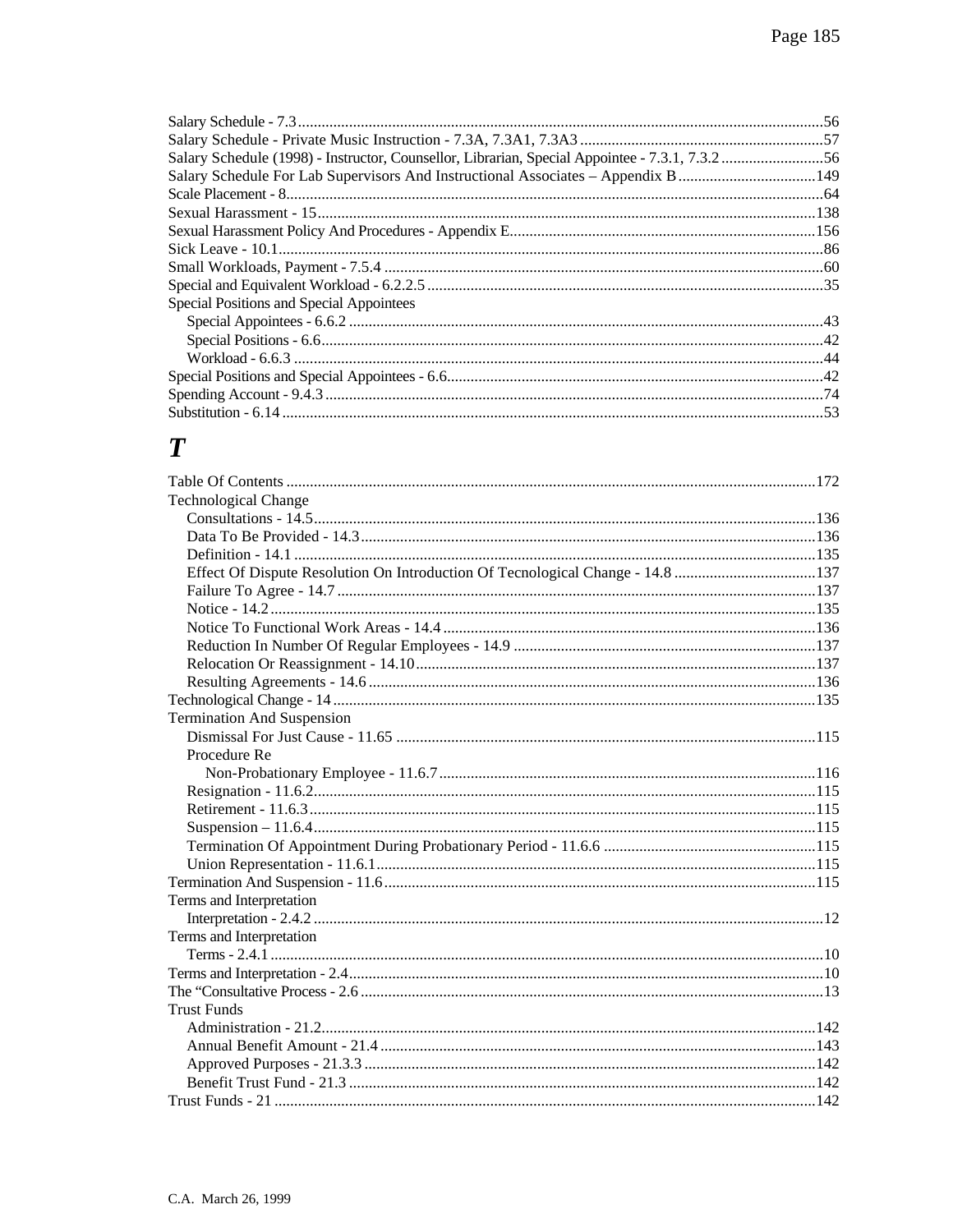## $\boldsymbol{U}$

#### $\boldsymbol{V}$

#### $\boldsymbol{W}$

NOTES: